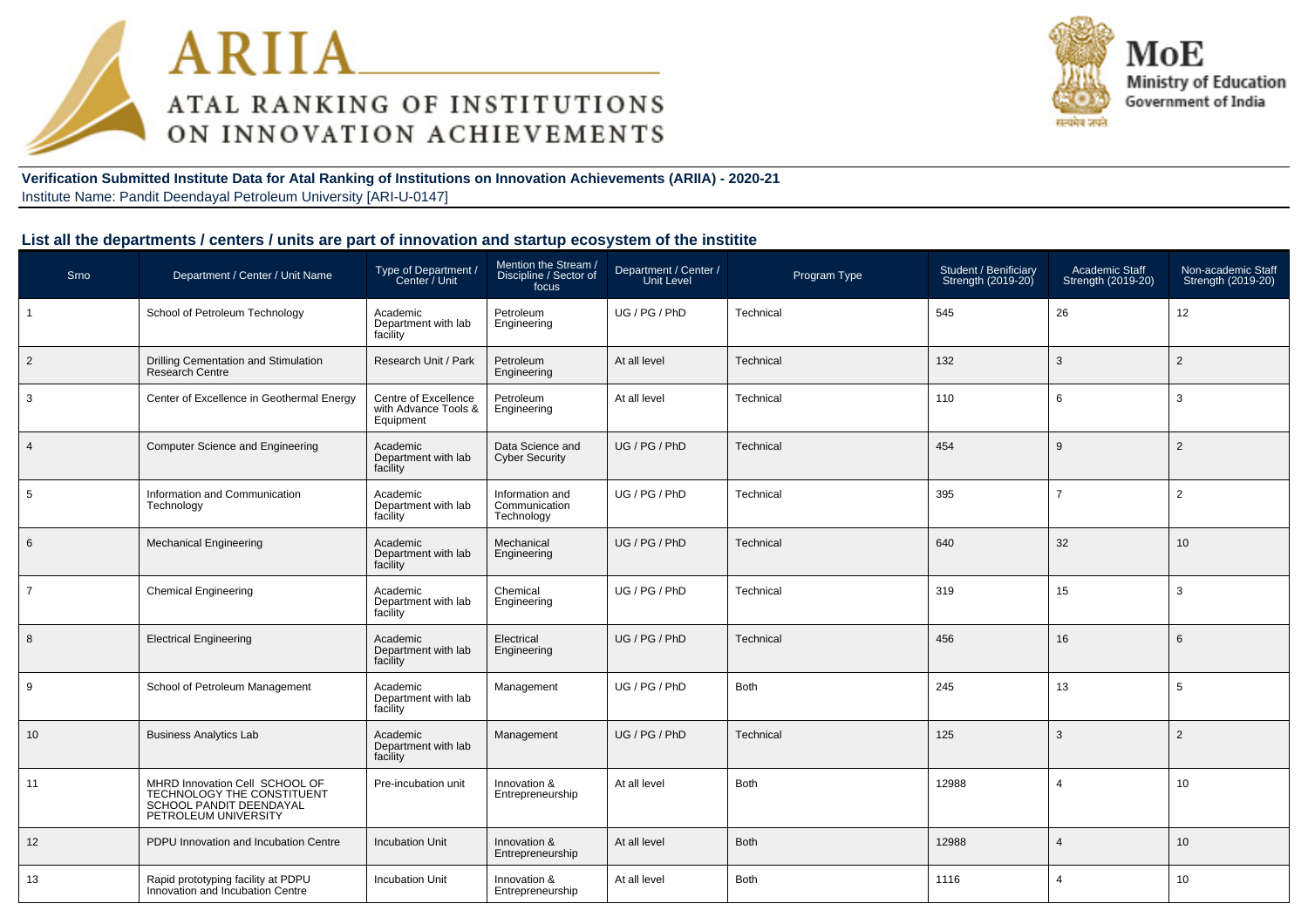#### **List all the departments / centers / units are part of innovation and startup ecosystem of the institite**

| 14 | Tinkering lab at PDPU Innovation and<br>Incubation Centre       | <b>Incubation Unit</b>                                                           | Innovation &<br>Entrepreneurship | At all level  | Both        | 1150 |                          | 10 |
|----|-----------------------------------------------------------------|----------------------------------------------------------------------------------|----------------------------------|---------------|-------------|------|--------------------------|----|
| 15 | PDPU Innovation and Incubation Centre                           | IPR Cell / Patent<br>Facilitation Unit /<br>Technology Transfer<br>Centre        | 15                               | At all level  | Both        | 237  | $\boldsymbol{\varDelta}$ | 10 |
| 16 | PDPU Innovation and Incubation Centre                           | Industry Institute<br>Interface Unit                                             | Innovation &<br>Entrepreneurship | At all level  | Both        | 100  |                          | 10 |
| 17 | Office of Research and Sponsored Program                        | Research Unit / Park                                                             | Research &<br>Innovation         | At all level  | Both        | 150  | $\overline{4}$           | 6  |
| 18 | Office of Research and Sponsored Program                        | IPR Cell / Patent<br>Facilitation Unit /<br><b>Technology Transfer</b><br>Centre | Research &<br>Innovation         | At all level  | <b>Both</b> | 120  |                          | 6  |
| 19 | Office of Research and Sponsored Program                        | Industry Institute<br>Interface Unit                                             | Research &<br>Innovation         | At all level  | Both        | 100  |                          | 6  |
| 20 | Solar Research and Development Centre                           | Centre of Excellence<br>with Advance Tools &<br>Equipment                        | Solar & Renewable<br>Energy      | At all level  | Technical   | 150  | 3                        | 2  |
| 21 | Centre of Excellence on Biofuel and<br><b>Bioenergy Studies</b> | Centre of Excellence<br>with Advance Tools &<br>Equipment                        | <b>Bio Energy</b>                | At all level  | Technical   | 75   | 3                        | 2  |
| 22 | Automotive Centre of Excellence                                 | Centre of Excellence<br>with Advance Tools &<br>Equipment                        | Automobile                       | At all level  | Technical   | 100  | 3                        | 2  |
| 23 | <b>Liquid Engineering Lab</b>                                   | Centre of Excellence<br>with Advance Tools &<br>Equipment                        | Petroleum<br>Engineering         | At all level  | Technical   | 150  | 3                        | 2  |
| 24 | School of Liberal Studies                                       | Academic<br>Department with lab<br>facility                                      | <b>Liberal Studies</b>           | UG / PG / PhD | <b>Both</b> | 460  | 31                       | 18 |
| 25 | Media Lab                                                       | Academic<br>Department with lab<br>facility                                      | <b>Liberal Studies</b>           | UG / PG / PhD | Both        | 50   | $\overline{2}$           | 2  |

#### **Participation of HEI in Innovation & Entrepreneurship Initiatives of Ministry of Education (Till Today)**

| Programs/Initiatives                                                                                                                           | Status     | Registration ID                  |
|------------------------------------------------------------------------------------------------------------------------------------------------|------------|----------------------------------|
| Adopted National Innovation and Start-up Policy at the HEI                                                                                     | Yes        | Not Required                     |
| Establishment of Institution's Innovation Council (IIC) at HEI                                                                                 | <b>YES</b> | IIC Registration ID: IC201811582 |
| Trained Innovation Ambassadors at HEI                                                                                                          | <b>YES</b> | Not Required                     |
| Participation in Smart India Hackathon (SIH)                                                                                                   | Yes        | <b>Not Required</b>              |
| Facilitated listing start-ups/ technologies in Young India combating COVID with Knowledge, Technology and Innovation (YUKTI 2.0) portal of MIC | No         | Not Required                     |
| Participation in National Education Alliance of Technology (NEAT)                                                                              | Yes        | Not Required                     |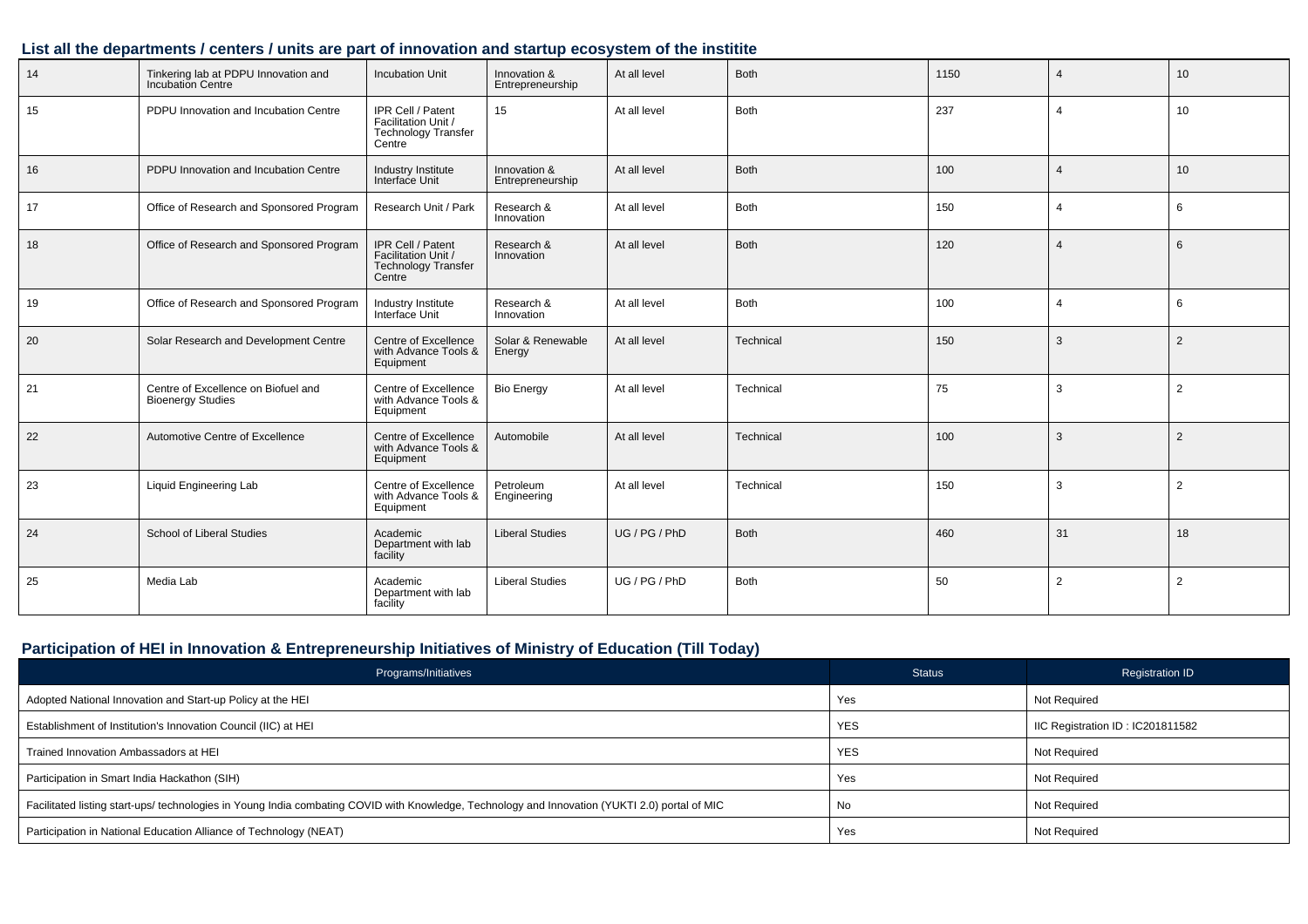| Section 1 > i : Details of Co-curricular events/programs related to Innovation, IPR and Entrepreneurship/Start-up Conducted by the HEI |  |  |
|----------------------------------------------------------------------------------------------------------------------------------------|--|--|
|                                                                                                                                        |  |  |

| Srno           | Name of<br>Program<br>(Full<br>Name)                         | Program<br>Theme                 | Program<br>Type            | Program<br>Category           | Organizin<br>Department /<br>Centre /<br><b>Student</b><br><b>Body</b><br>Name | Program<br>Start<br>Date   | Program<br>End Date        | Program<br>Duration(i<br>n Days) | Program<br>Location | Internal<br>Participa<br>nts<br>(Student) | Internal<br>Participa<br>nts<br>(Faculty) | <b>External</b><br>Participa<br>nts<br>(Student) | External<br>Participa<br>nts<br>(Faculty) | Total<br>Number<br>of<br>Participa<br>nts | Had institute spent expenses<br>either from own<br>resource/received fund to<br>organise the<br>program/activity/event? | Did any of the participants<br>received any awards/recognition<br>for startup / innovation ideas /<br>research?                                                                                                                          |
|----------------|--------------------------------------------------------------|----------------------------------|----------------------------|-------------------------------|--------------------------------------------------------------------------------|----------------------------|----------------------------|----------------------------------|---------------------|-------------------------------------------|-------------------------------------------|--------------------------------------------------|-------------------------------------------|-------------------------------------------|-------------------------------------------------------------------------------------------------------------------------|------------------------------------------------------------------------------------------------------------------------------------------------------------------------------------------------------------------------------------------|
| $\mathbf{1}$   | Oil & Gas<br>Start-up<br>Initiative<br>Roadsho<br>W          | Entrepre<br>neurship/<br>Startup | Road<br>Show               | Institute<br>Lead<br>Activity | KIIT,<br>PDPU IIC<br>and SPE,<br>PDPU                                          | 03-04-20<br>19<br>00:00:00 | 03-04-20<br>19<br>00:00:00 | 1                                | Within<br>Campus    | 100                                       | 6                                         | 0                                                | $\overline{2}$                            | 108                                       | No                                                                                                                      | No                                                                                                                                                                                                                                       |
| $\overline{2}$ | Gujarat<br>industrial<br>hackatho<br>n 2019                  | Innovatio<br>n                   | Hackatho<br>n.             | Institute<br>Lead<br>Activity | Educatio<br>n.<br>Departm<br>ent, Govt.<br>of<br>Gujarat                       | 06-04-20<br>19<br>00:00:00 | 08-04-20<br>19<br>00:00:00 | 3                                | Within<br>Campus    | 14                                        | 3                                         | 1025                                             | 171                                       | 1213                                      | <b>Total Expense</b><br>400000<br>Amount<br>Incurred by<br>Institute to<br>Organise the<br>Program (In<br>Rupees)       | No                                                                                                                                                                                                                                       |
| 3              | Transcre<br>ativity<br>workshop<br>by Mr.<br>Amar<br>Gargesh | Innovatio<br>n                   | Worksho<br>p               | Institute<br>Lead<br>Activity | PDPU IIC                                                                       | 18-04-20<br>19<br>00:00:00 | 20-04-20<br>19<br>00:00:00 | 3                                | Within<br>Campus    | 60                                        | $\mathbf 0$                               | $\mathbf 0$                                      | $\mathbf 0$                               | 60                                        | Total Expense<br>Amount<br>110895<br>Incurred by<br>Institute to<br>Organise the<br>Program (In<br>Rupees)              | No                                                                                                                                                                                                                                       |
| 4              | AWS<br>Worksho<br>D                                          | Entrepre<br>neurship/<br>Startup | Worksho<br>p               | Institute<br>Lead<br>Activity | PDPU IIC                                                                       | 24-04-20<br>19<br>00:00:00 | 24-04-20<br>19<br>00:00:00 |                                  | Within<br>Campus    | 54                                        | $\mathbf 0$                               | $\mathbf 0$                                      | $\mathbf{0}$                              | 54                                        | No                                                                                                                      | No                                                                                                                                                                                                                                       |
| 5              | Orientatio<br>n of new<br>startups                           | Entrepre<br>neurship/<br>Startup | Orientatio<br>n<br>Session | Institute<br>Lead<br>Activity | PDPU IIC                                                                       | 24-04-20<br>19<br>00:00:00 | 24-04-20<br>19<br>00:00:00 | 1                                | Within<br>Campus    | 46                                        | $\mathbf 0$                               | $\mathbf 0$                                      | $\mathbf 0$                               | 46                                        | No                                                                                                                      | No                                                                                                                                                                                                                                       |
| 6              | The<br>Unicorn<br>Pitch                                      | Entrepre<br>neurship/<br>Startup | Innovatio<br>n Contest     | Student<br>Lead<br>Activity   | PDPU<br>and<br>PDPU IIC                                                        | 04-05-20<br>19<br>00:00:00 | 04-05-20<br>19<br>00:00:00 |                                  | Within<br>Campus    | 45                                        | $\mathbf 0$                               | 156                                              | $\mathbf{0}$                              | 201                                       | 22270<br><b>Total Expense</b><br>Amount<br>Incurred by<br>Institute to<br>Organise the<br>Program (In<br>Rupees)        | <b>First Prize</b><br>Award /<br>Position /<br>Recognition<br>Secured<br>Solar Water<br>Title of<br>Innovation /<br>Heater<br>Start-up<br>Secured the<br>Award /<br>Recognition<br>Award/Recog<br>nition/Achieve<br>ment<br>Received for |
| $\overline{7}$ | Startup -<br>Industry<br>connect                             | Entrepre<br>neurship/<br>Startup | Seminar                    | Institute<br>Lead<br>Activity | PDPU IIC<br>CII and<br>IC Dept<br>Govt. of<br>Gujarat                          | 14-06-20<br>19<br>00:00:00 | 14-06-20<br>19<br>00:00:00 | 1                                | Within<br>Campus    | 80                                        | 20                                        | 120                                              | 10                                        | 230                                       | 327440<br>Total Expense<br>Amount<br>Incurred by<br>Institute to<br>Organise the<br>Program (In<br>Rupees)              | No                                                                                                                                                                                                                                       |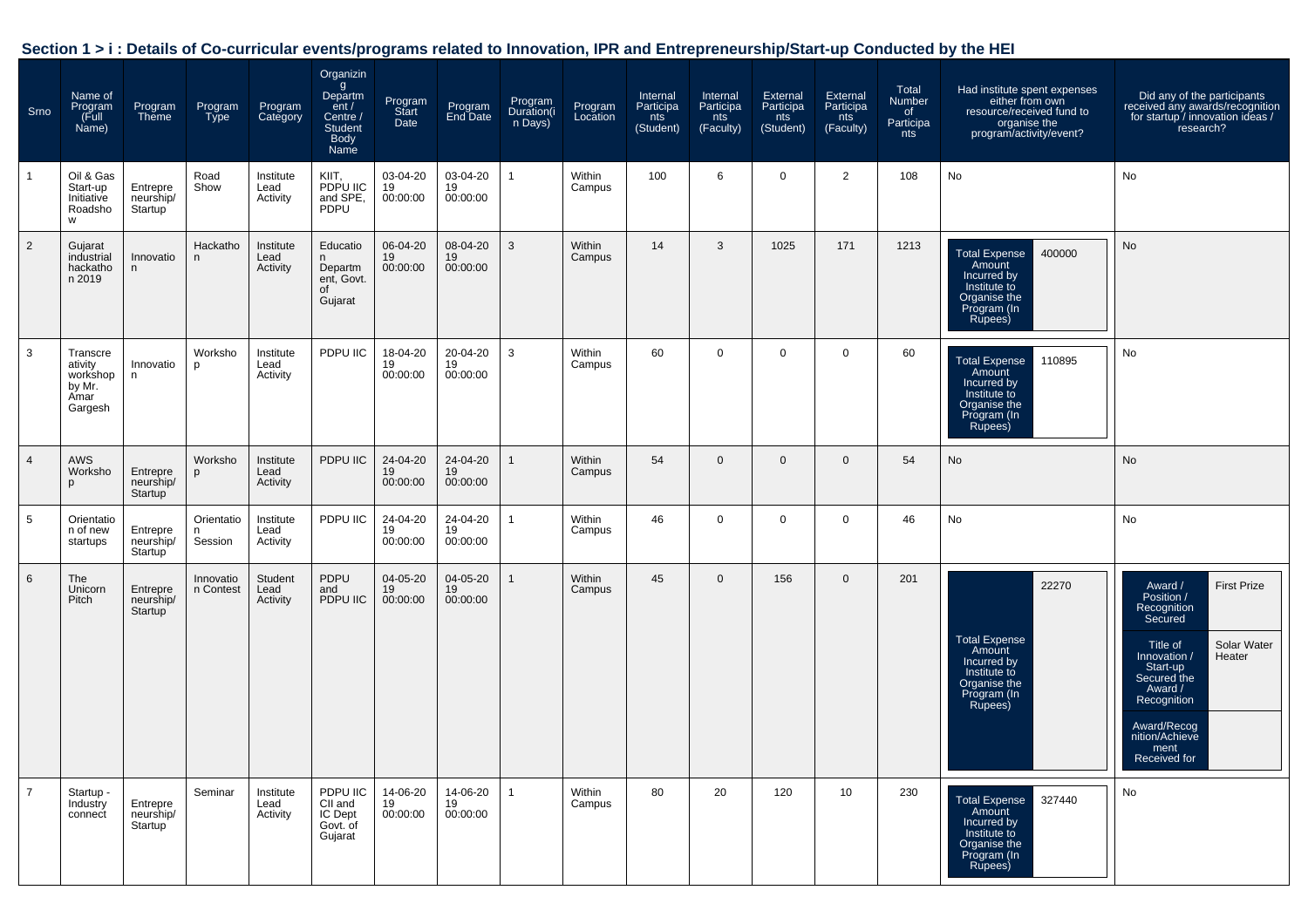|    |                                                                     |                                               |                          |                               |                                                                          |                                      |                            |                |                   |                 |                |              |              |     | occubii 121. Detaiis of Go-curricular eventsiprograms related to impovation, in Kand Entrepreneurshiprotart-up Conducted by the HET |                                                                                                                                                                                                                                                      |
|----|---------------------------------------------------------------------|-----------------------------------------------|--------------------------|-------------------------------|--------------------------------------------------------------------------|--------------------------------------|----------------------------|----------------|-------------------|-----------------|----------------|--------------|--------------|-----|-------------------------------------------------------------------------------------------------------------------------------------|------------------------------------------------------------------------------------------------------------------------------------------------------------------------------------------------------------------------------------------------------|
| 8  | SPM<br>Induction                                                    | Entrepre<br>neurship/<br>Startup              | Awarene<br>$\texttt{SS}$ | Institute<br>Lead<br>Activity | PDPU IIC<br>and<br>School of<br>Petroleu<br>m<br>Manage<br>ment-<br>PDPU | 25-06-20<br>19<br>00:00:00           | 25-06-20<br>19<br>00:00:00 | $\mathbf{1}$   | Within<br>Campus  | 300             | 18             | $\mathbf{0}$ | $\mathbf{0}$ | 318 | <b>No</b>                                                                                                                           | No                                                                                                                                                                                                                                                   |
| 9  | Worksho<br>p on<br>Ideation<br>at GEC,<br>Palanpur                  | Entrepre<br>neurship/<br>Startup              | Awarene<br>SS            | Institute<br>Lead<br>Activity | PDPU IIC<br>and<br>GEC-<br>Palanpur                                      | 06-08-20<br>19<br>00:00:00           | 06-08-20<br>19<br>00:00:00 | $\mathbf{1}$   | Outside<br>Campus | $5\phantom{.0}$ | $\overline{1}$ | 90           | 6            | 102 | 9000<br>Total Expense<br>Amount<br>Incurred by<br>Institute to<br>Organise the<br>Program (In<br>Rupees)                            | No                                                                                                                                                                                                                                                   |
| 10 | "Microdet<br>ailing and<br>Pitch<br>Session"<br>by Jatin<br>Kataria | Entrepre<br>neurship/<br>Startup <sup>'</sup> | Worksho<br>p             | Institute<br>Lead<br>Activity | PDPU IIC                                                                 | 22-08-20<br>$\frac{19}{19}$ 00:00:00 | 23-08-20<br>19<br>00:00:00 | $\overline{2}$ | Within<br>Campus  | 50              | $\overline{2}$ | $\mathbf 0$  | $\mathbf 0$  | 52  | 26000<br>Total Expense<br>Amount<br>Incurred by<br>Institute to<br>Organise the<br>Program (In<br>Rupees)                           | No                                                                                                                                                                                                                                                   |
| 11 | "Lets<br>Hack"<br>hackatho<br>n 2019<br>for<br>CS/ICT               | Innovatio<br>n.                               | Hackatho<br>n.           | Institute<br>Lead<br>Activity | PDPU IIC<br>and<br>School of<br>Technolo<br>gy-PDPU                      | 06-09-20<br>19<br>00:00:00           | 07-09-20<br>19<br>00:00:00 | $\overline{2}$ | Within<br>Campus  | 370             | 30             | $\mathbf 0$  | 75           | 475 | 396100<br>Total Expense<br>Amount<br>Incurred by<br>Institute to<br>Organise the<br>Program (In<br>Rupees)                          | Award /<br>Position /<br>Recognition<br>Secured<br>winner<br>IOT ML<br>Based<br>Smart<br>Parking<br>Title of<br>Innovation /<br>Start-up<br>Secured the<br>Award /<br>System<br>Recognition<br>Award/Recog<br>nition/Achieve<br>ment<br>Received for |
| 12 | Preincub<br>ation<br>Worksho<br>p for new<br>startups               | Entrepre<br>neurship/<br>Startup <sup>'</sup> | Worksho<br>p             | Institute<br>Lead<br>Activity | PDPU IIC                                                                 | 14-10-20<br>19<br>00:00:00           | 15-10-20<br>19<br>00:00:00 | $\overline{2}$ | Within<br>Campus  | 24              | $\mathbf 0$    | $\mathbf 0$  | $\mathbf 0$  | 24  | No                                                                                                                                  | <b>No</b>                                                                                                                                                                                                                                            |
| 13 | How to<br>write a<br>business<br>plan by<br>Vikrant<br>Potnis       | Entrepre<br>neurship/<br>Startup              | Worksho<br>p             | Institute<br>Lead<br>Activity | PDPU IIC<br>and<br>School of<br>Petroleu<br>m<br>Manage<br>ment,<br>PDPU | 21-10-20<br>19<br>00:00:00           | 21-10-20<br>19<br>00:00:00 | $\mathbf{1}$   | Within<br>Campus  | 120             | $\mathbf 0$    | $\mathbf 0$  | $\mathbf 0$  | 120 | $\operatorname{\mathsf{No}}$                                                                                                        | No                                                                                                                                                                                                                                                   |
| 14 | Student<br>Idea<br>Connect<br>2019-<br>Hiramani<br>School           | Entrepre<br>neurship/<br>Startup              | Exposure<br>visit        | Institute<br>Lead<br>Activity | PDPU IIC                                                                 | 21-10-20<br>19<br>00:00:00           | 21-10-20<br>19<br>00:00:00 | $\mathbf{1}$   | Outside<br>Campus | 30              | $\mathbf 0$    | 57           | 2            | 89  | 40902<br>Total Expense<br>Amount<br>Incurred by<br>Institute to<br>Organise the<br>Program (In<br>Rupees)                           | No                                                                                                                                                                                                                                                   |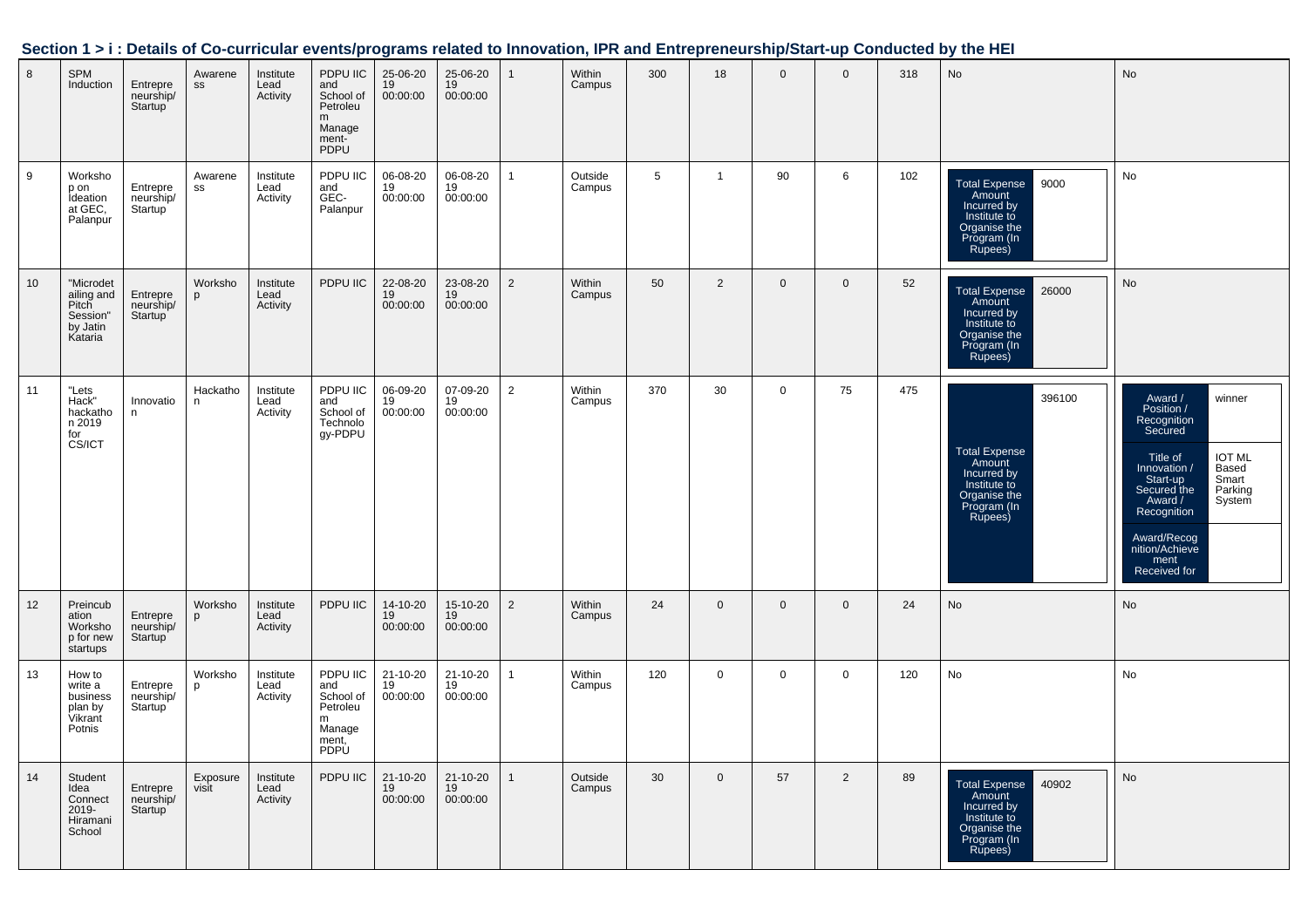|    |                                                                                                       |                                               |                          |                               |                                                                    |                                |                            |              |                   |                 |                |                |                |     | oo camaana cychicyprograms related to innovation, ir it and Entreprenearship/otart ap conducted by the HET       |           |
|----|-------------------------------------------------------------------------------------------------------|-----------------------------------------------|--------------------------|-------------------------------|--------------------------------------------------------------------|--------------------------------|----------------------------|--------------|-------------------|-----------------|----------------|----------------|----------------|-----|------------------------------------------------------------------------------------------------------------------|-----------|
| 15 | Student<br>Innovatio<br>n<br>Challeng<br>$\mathbf{e}$<br>Program<br>2019(GC<br>CI)                    | Innovatio<br>n                                | Innovatio<br>n Contest   | Institute<br>Lead<br>Activity | PDPU IIC<br>and<br>GCCI                                            | 14-11-20<br>19<br>00:00:00     | 14-11-20<br>19<br>00:00:00 | $\mathbf{1}$ | Outside<br>Campus | 30              | $\overline{0}$ | 90             | 12             | 132 | Total Expense<br>Amount<br>Incurred by<br>Institute to<br>17500<br>Organise the<br>Program (In<br>Rupees)        | No        |
| 16 | Visit of<br>Director<br>general<br>from<br><b>WIPO</b>                                                | Entrepre<br>neurship/<br>Startup <sup>1</sup> | Exposure<br>visit        | Institute<br>Lead<br>Activity | PDPU IIC                                                           | 25-11-20<br>19<br>00:00:00     | 25-11-20<br>19<br>00:00:00 | $\mathbf{1}$ | Within<br>Campus  | 10 <sup>1</sup> | $\mathbf 0$    | $\overline{0}$ | $\mathbf 0$    | 10  | No                                                                                                               | <b>No</b> |
| 17 | Worksho<br>p with<br>isparsh                                                                          | Innovatio<br>n                                | Awarene<br>SS            | Institute<br>Lead<br>Activity | PDPU IIC<br>and I-<br>Sparsh                                       | 02-12-20<br>19<br>00:00:00     | 02-12-20<br>19<br>00:00:00 | $\mathbf{1}$ | Outside<br>Campus | 30              | $\mathbf 0$    | 15             | 3              | 48  | No                                                                                                               | No        |
| 18 | Expert<br>Lecture<br>on Blue<br>Ocean<br>Strategy"<br>By Prof.<br>Kunal<br>Mankodi                    | Entrepre<br>neurship/<br>Startup              | Training                 | Institute<br>Lead<br>Activity | PDPU IIC                                                           | 24-12-20<br>19<br>00:00:00     | 24-12-20<br>19<br>00:00:00 | $\mathbf{1}$ | Within<br>Campus  | 8               | $\mathbf 0$    | $\mathbf 0$    | $\mathbf 0$    | 8   | Total Expense<br>Amount<br>4000<br>Incurred by<br>Institute to<br>Organise the<br>Program (In<br>Rupees)         | No        |
| 19 | Startup<br>Interactio<br>n with Dr.<br>Rajeev<br>Roy                                                  | Entrepre<br>neurship/<br>Startup              | Mentorin<br>g<br>Session | Institute<br>Lead<br>Activity | PDPU IIC                                                           | 07-01-20<br>20<br>00:00:00     | 07-01-20<br>20<br>00:00:00 | $\mathbf{1}$ | Within<br>Campus  | 15              | $\mathbf 0$    | $\mathbf 0$    | $\mathbf 0$    | 15  | 40000<br><b>Total Expense</b><br>Amount<br>Incurred by<br>Institute to<br>Organise the<br>Program (In<br>Rupees) | No        |
| 20 | Hackatho<br>n Way<br>Forward                                                                          | Entrepre<br>neurship/<br>Startup              | Mentorin<br>g<br>Session | Institute<br>Lead<br>Activity | PDPU IIC                                                           | 28-01-20<br>$20\,$<br>00:00:00 | 28-01-20<br>20<br>00:00:00 | $\mathbf{1}$ | Within<br>Campus  | 56              | 14             | $\mathbf 0$    | $\mathbf 0$    | 70  | No                                                                                                               | No        |
| 21 | Investor<br>Demode(<br>shuru up)                                                                      | Entrepre<br>neurship/<br>Startup              | Mentorin<br>Session      | Institute<br>Lead<br>Activity | PDPU IIC                                                           | 06-02-20<br>20<br>00:00:00     | 06-02-20<br>20<br>00:00:00 | $\mathbf{1}$ | Within<br>Campus  | 54              | $\mathbf{0}$   | $\mathbf 0$    | $\mathbf 0$    | 54  | 5500<br><b>Total Expense</b><br>Amount<br>Incurred by<br>Institute to<br>Organise the<br>Program (In<br>Rupees)  | No        |
| 22 | Capsule<br>Course<br>on<br>Design<br>Thinking<br>and<br>Design to<br>Develop                          | Innovatio<br>n                                | Worksho<br>p             | Institute<br>Lead<br>Activity | PDPU IIC<br>and<br>School of<br>Liberal<br>Studies,<br><b>PDPU</b> | 07-02-20<br>20<br>00:00:00     | 09-02-20<br>20<br>00:00:00 | $\mathbf{3}$ | Within<br>Campus  | 95              | $\overline{2}$ | $\overline{0}$ | $\overline{2}$ | 99  | Total Expense<br>Amount<br>Incurred by<br>Institute to<br>30000<br>Organise the<br>Program (In<br>Rupees)        | No        |
| 23 | Entrepre<br>neurship<br>workshop<br>on Idea<br>to MVP<br>at Indus<br>Universit<br>ν.<br>Ahmedab<br>ad | Entrepre<br>neurship/<br>Startup              | Worksho<br><b>p</b>      | Institute<br>Lead<br>Activity | PDPU IIC<br>and<br>Indus<br>Universit<br>v<br>Ahmedab<br>ad        | 18-02-20<br>20<br>00:00:00     | 18-02-20<br>20<br>00:00:00 | $\mathbf{1}$ | Outside<br>Campus | 30              | 2              | 85             | 5              | 122 | 3000<br><b>Total Expense</b><br>Amount<br>Incurred by<br>Institute to<br>Organise the<br>Program (In<br>Rupees)  | <b>No</b> |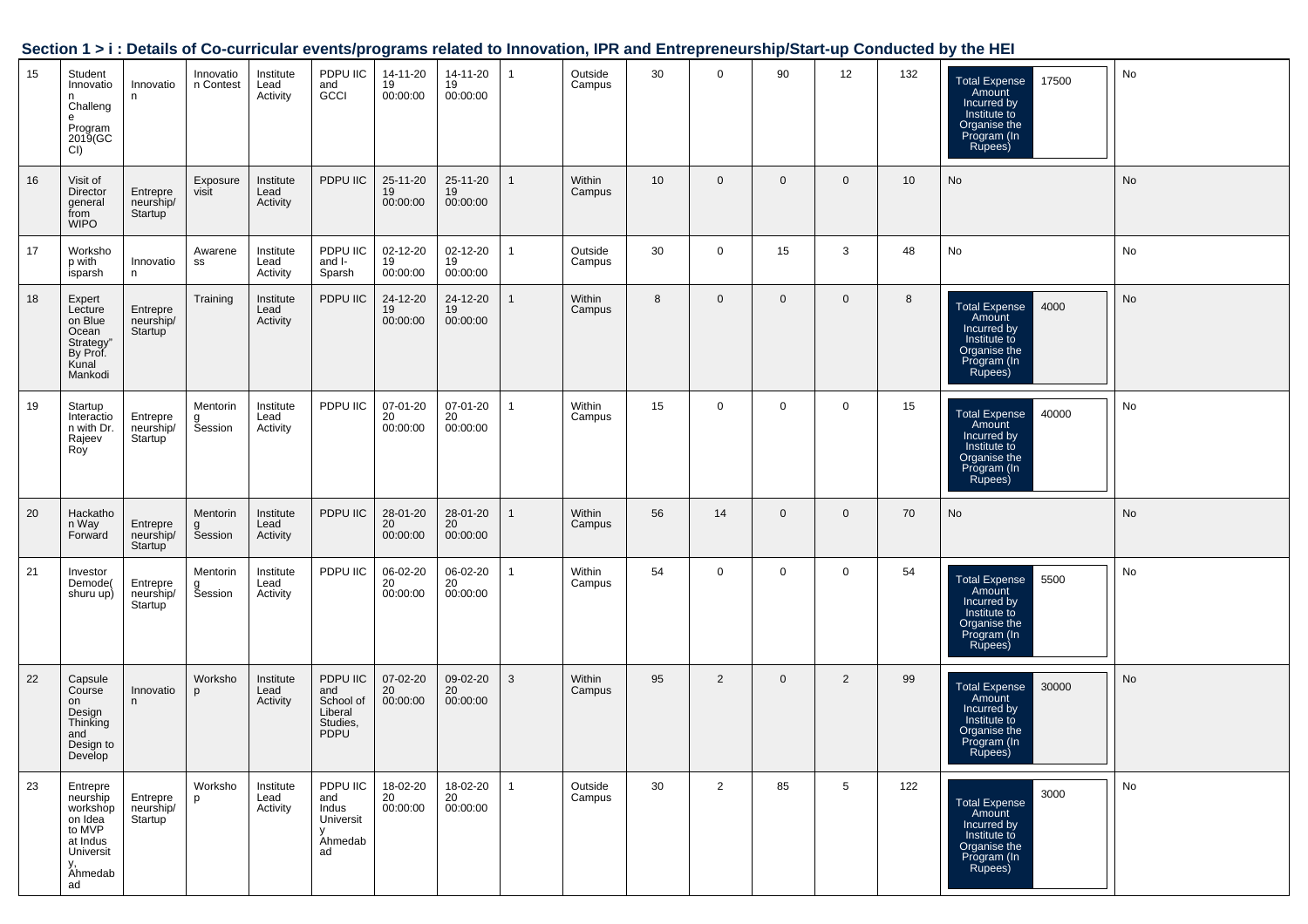| Section 1 > i : Details of Co-curricular events/programs related to Innovation, IPR and Entrepreneurship/Start-up Conducted by the HEI |  |  |  |
|----------------------------------------------------------------------------------------------------------------------------------------|--|--|--|
|----------------------------------------------------------------------------------------------------------------------------------------|--|--|--|

| 24 | Worksho<br>p on<br>Grassroo<br>t level<br>innovatio<br>n &<br>resource<br>optimisati<br>on at<br>Dharmsin<br>h Desai<br>Universit<br>y (DDU),<br>Nadiad                                                       | Entrepre<br>neurship/<br>Startup              | Worksho<br>p             | Institute<br>Lead<br>Activity | PDPU IIC<br>and DDU<br>Nadiad                                                               | 22-02-20<br>20<br>00:00:00 | 22-02-20<br>20<br>00:00:00 | $\mathbf{1}$ | Outside<br>Campus | 5  | $\overline{1}$ | 95          | $\overline{2}$ | 103 | 13500<br><b>Total Expense</b><br>Amount<br>Incurred by<br>Institute to<br>Organise the<br>Program (In<br>Rupees) | No |
|----|---------------------------------------------------------------------------------------------------------------------------------------------------------------------------------------------------------------|-----------------------------------------------|--------------------------|-------------------------------|---------------------------------------------------------------------------------------------|----------------------------|----------------------------|--------------|-------------------|----|----------------|-------------|----------------|-----|------------------------------------------------------------------------------------------------------------------|----|
| 25 | Worksho<br>p on<br>Grassroo<br>t level<br>innovatio<br>n,<br>resource<br>optimisati<br>on at<br>Governm<br>ent<br>Engineeri<br>ng<br>College<br>$(GEC)$ ,<br>Bhuj                                             | Entrepre<br>neurship/<br>Startup <sup>1</sup> | Worksho<br>p             | Institute<br>Lead<br>Activity | PDPU IIC<br>and GEC<br>Bhuj                                                                 | 24-02-20<br>20<br>00:00:00 | 24-02-20<br>20<br>00:00:00 | $\mathbf{1}$ | Outside<br>Campus | 5  | 2              | 165         | 3              | 175 | 22250<br><b>Total Expense</b><br>Amount<br>Incurred by<br>Institute to<br>Organise the<br>Program (In<br>Rupees) | No |
| 26 | Worksho<br>p on<br>Right<br>Capital<br>for your<br><b>Business</b><br>Idea and<br>Design<br>thinking -<br>The<br>Indian<br>Way at<br>Tolani<br>Motwane<br>Institute<br>of<br>Manage<br>ment<br><b>Studies</b> | Entrepre<br>neurship/<br>Startup              | Worksho<br>p             | Institute<br>Lead<br>Activity | PDPU IIC<br>and<br>Tolani<br>Motwane<br>Institute<br>of<br>Manage<br>ment<br><b>Studies</b> | 25-02-20<br>20<br>00:00:00 | 25-02-20<br>20<br>00:00:00 | $\mathbf{1}$ | Outside<br>Campus | 5  | $\overline{2}$ | 72          | $\overline{2}$ | 81  | 22250<br><b>Total Expense</b><br>Amount<br>Incurred by<br>Institute to<br>Organise the<br>Program (In<br>Rupees) | No |
| 27 | Lean<br>canvas<br>live on fb<br>and<br>instagra<br>m of<br><b>PDPUIIC</b><br>platform<br>by Anay<br>Mashruw<br>ala                                                                                            | Entrepre<br>neurship/<br>Startup              | Awarene<br>SS            | Institute<br>Lead<br>Activity | PDPU IIC                                                                                    | 31-03-20<br>20<br>00:00:00 | 31-03-20<br>20<br>00:00:00 | $\mathbf{1}$ | Outside<br>Campus | 40 | $\mathbf{1}$   | 90          | 0              | 131 | No                                                                                                               | No |
| 28 | Mentorin<br>g<br>Session<br>by Mr.<br>Anay<br>Mashruw<br>ala                                                                                                                                                  | Innovatio<br>n                                | Mentorin<br>g<br>Session | Institute<br>Lead<br>Activity | PDPU IIC                                                                                    | 18-06-20<br>19<br>00:00:00 | 18-06-20<br>19<br>00:00:00 | $\mathbf{1}$ | Within<br>Campus  | 20 | $\mathbf 0$    | $\mathbf 0$ | $\overline{0}$ | 20  | Total Expense 21000<br>Amount<br>Incurred by<br>Institute to<br>Organise the<br>Program (In<br>Rupees)           | No |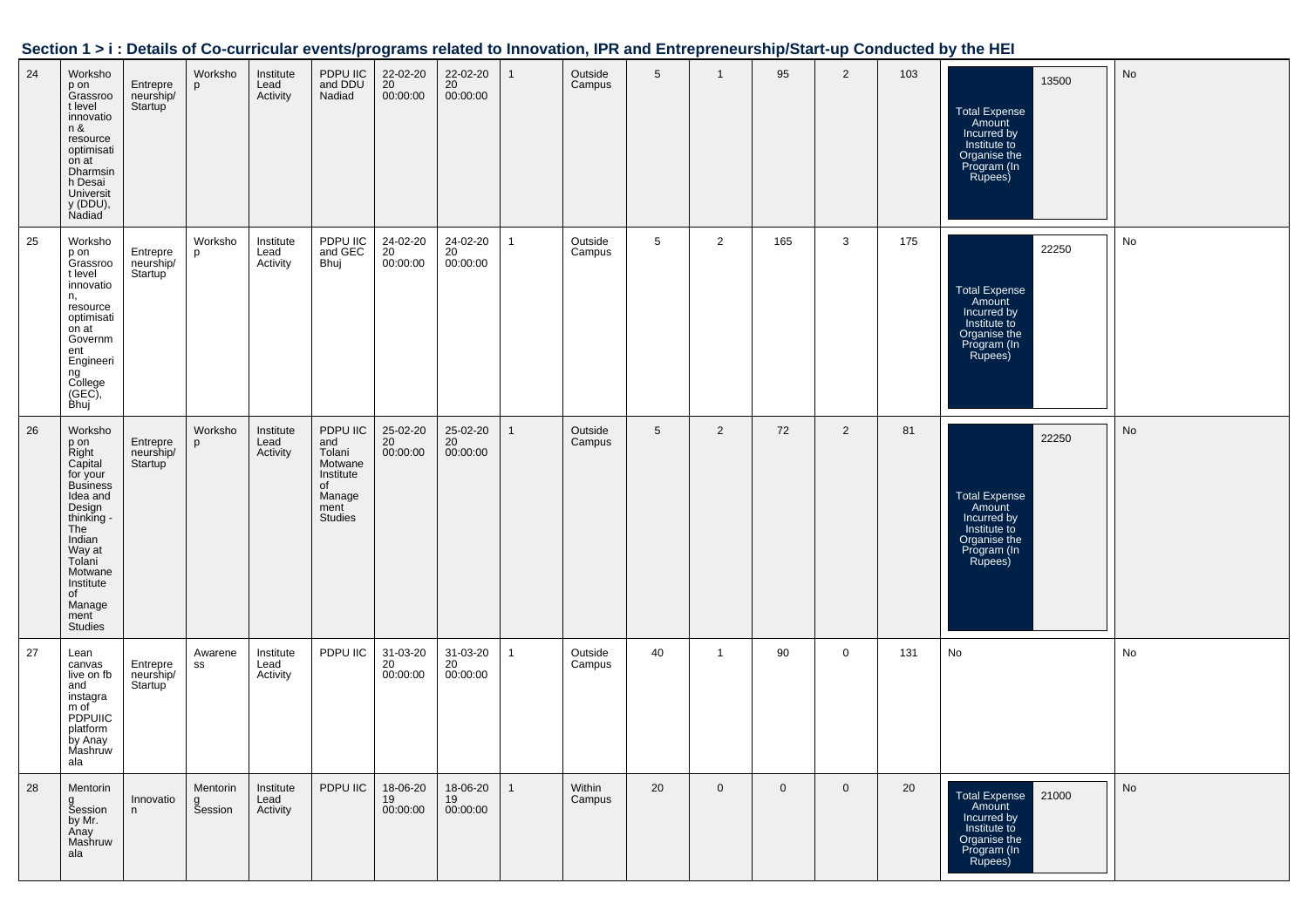|    |                                                                                                                                                                     |                                  |                          |                               |                                                                                                          |                            |                                         |                |                  |    |                |             |                |    | Section 1 > i : Details of Co-curricular events/programs related to Innovation, IPR and Entrepreneurship/Start-up Conducted by the HEI |           |
|----|---------------------------------------------------------------------------------------------------------------------------------------------------------------------|----------------------------------|--------------------------|-------------------------------|----------------------------------------------------------------------------------------------------------|----------------------------|-----------------------------------------|----------------|------------------|----|----------------|-------------|----------------|----|----------------------------------------------------------------------------------------------------------------------------------------|-----------|
| 29 | Mentorin<br>g<br>Session<br>by Mr.<br>Anay<br>Mashruw<br>ala                                                                                                        | Entrepre<br>neurship/<br>Startup | Mentorin<br>g<br>Session | Institute<br>Lead<br>Activity | PDPU IIC                                                                                                 | 20-08-20<br>19<br>00:00:00 | 20-08-20<br>19<br>00:00:00              | $\overline{1}$ | Within<br>Campus | 26 | $\mathbf 0$    | $\mathbf 0$ | $\overline{0}$ | 26 | <b>Total Expense</b><br>15750<br>Amount<br>Incurred by<br>Institute to<br>Organise the<br>Program (In<br>Rupees)                       | No        |
| 30 | Mentorin<br>g<br>Session<br>by Mr.<br>Anay<br>Mashruw<br>ala                                                                                                        | Entrepre<br>neurship/<br>Startup | Mentorin<br>g<br>Session | Institute<br>Lead<br>Activity | PDPU IIC                                                                                                 | 27-08-20<br>19<br>00:00:00 | 27-08-20<br>$\frac{19}{19}$<br>00:00:00 | $\mathbf{1}$   | Within<br>Campus | 28 | $\mathbf 0$    | $\mathbf 0$ | $\overline{0}$ | 28 | Total Expense<br>Amount<br>Incurred by<br>15750<br>Institute to<br>Organise the<br>Program (In<br>Rupees)                              | No        |
| 31 | GOAL<br>Setting<br>wokshop                                                                                                                                          | Entrepre<br>neurship/<br>Startup | Mentorin<br>g<br>Session | Institute<br>Lead<br>Activity | PDPU IIC                                                                                                 | 07-03-20<br>20<br>00:00:00 | 07-03-20<br>20<br>00:00:00              | $\mathbf{1}$   | Within<br>Campus | 30 | 45             | $\mathbf 0$ | $\mathbf 0$    | 75 | 42800<br>Total Expense<br>Amount<br>Incurred by<br>Institute to<br>Organise the<br>Program (In<br>Rupees)                              | No        |
| 32 | Expert<br>talk on<br>Recent<br>Technolo<br>gical<br>Innovatio<br>n in Solar<br>Photovolt<br>aic<br>Technolo<br>gy                                                   | Innovatio<br>n                   | Motivatio<br>nal speak   | Student<br>Lead<br>Activity   | Solar<br>Energy<br>and Solar<br>Research<br>and<br>Technolo<br>gy Center                                 | 16-03-20<br>20<br>00:00:00 | 16-03-20<br>20<br>00:00:00              | $\overline{1}$ | Within<br>Campus | 27 | $\mathbf{3}$   | 15          | $\mathbf 0$    | 45 | No                                                                                                                                     | <b>No</b> |
| 33 | Expert<br>talk on<br>FET<br>character<br>ization of<br>organic<br>molecule<br>s                                                                                     | Innovatio<br>n.                  | Motivatio<br>nal speak   | Student<br>Lead<br>Activity   | Departm<br>Beparam<br>ent of<br>Solar<br>Energy<br>and Solar<br>Research<br>and<br>Technolo<br>gy Center | 10-02-20<br>20<br>00:00:00 | 10-02-20<br>20<br>00:00:00              | $\mathbf{1}$   | Within<br>Campus | 38 | $\overline{5}$ | $\mathbf 0$ | $\mathbf 0$    | 43 | No                                                                                                                                     | No        |
| 34 | One Day<br>Symposi<br>Symposi<br>um on<br>Perovskit<br>e<br>e<br>Nanocrys<br>tals: The<br>Upcomin<br>g Light<br>Emitting<br>and Light<br>Harvestin<br>g<br>Material | Innovatio<br>n                   | Conferen<br>ce           | Institute<br>Lead<br>Activity | Departm<br>ent of<br>Solar<br>Energy<br>School<br>of<br>Technolo<br>gy                                   | 14-11-20<br>19<br>00:00:00 | 14-11-20<br>19<br>00:00:00              | $\mathbf{1}$   | Within<br>Campus | 68 | $\overline{7}$ | 10          | 2              | 87 | No                                                                                                                                     | No        |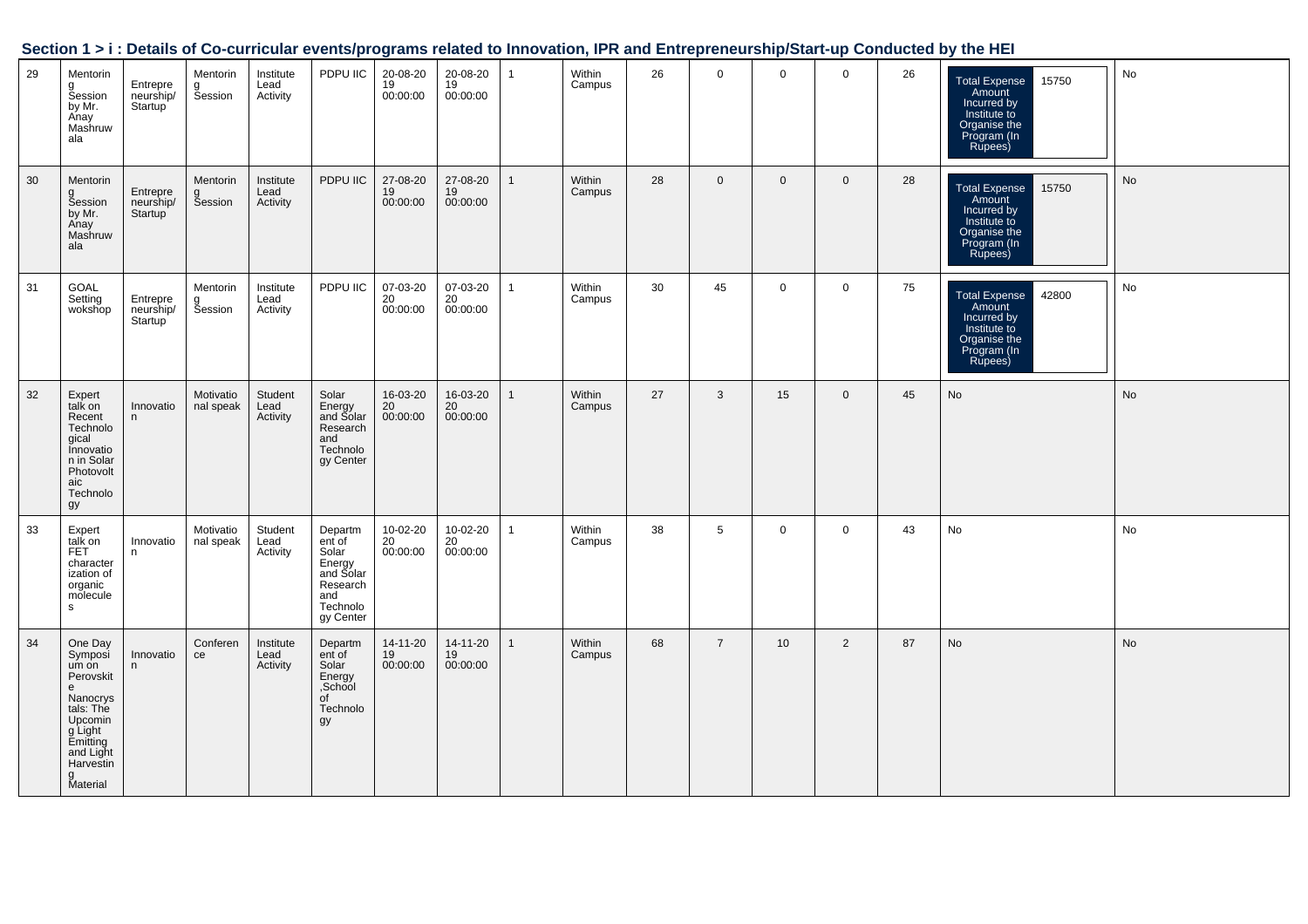|    |                                                                                                                                                                |                                                     |                            |                               |                                                                                                          |                            |                            |              |                  |    |              |              |                |     | Section 1 > i : Details of Co-curricular events/programs related to Innovation, IPR and Entrepreneurship/Start-up Conducted by the HEI |    |
|----|----------------------------------------------------------------------------------------------------------------------------------------------------------------|-----------------------------------------------------|----------------------------|-------------------------------|----------------------------------------------------------------------------------------------------------|----------------------------|----------------------------|--------------|------------------|----|--------------|--------------|----------------|-----|----------------------------------------------------------------------------------------------------------------------------------------|----|
| 35 | Expert<br>talk on E-<br>Mobility &<br>EV<br>Charging<br>Infra                                                                                                  | Entrepre<br>neurship/<br>Startup,<br>Innovatio<br>n | Motivatio<br>nal speak     | Student<br>Lead<br>Activity   | Departm<br>ent of<br>Filt of<br>Solar<br>Energy<br>and Solar<br>Research<br>and<br>Technolo<br>gy Center | 23-10-20<br>19<br>00:00:00 | 23-10-20<br>19<br>00:00:00 | $\mathbf{1}$ | Within<br>Campus | 90 | 5            | $\mathbf 0$  | 3              | 98  | $\mathsf{No}$                                                                                                                          | No |
| 36 | One Day<br>Symposi<br>um on<br>Nanostru<br>ctured<br>Materials<br>and<br>Application<br>Energy<br>Conversi<br>on,<br>Storage<br>and<br>Sensor                  | Entrepre<br>neurship/<br>Startup,<br>Innovatio<br>n | Conferen<br>ce             | Institute<br>Lead<br>Activity | Departm<br>ent of<br>Solar<br>Energy<br>and Solar<br>Research<br>and<br>Technolo<br>gy Center            | 14-10-20<br>19<br>00:00:00 | 14-10-20<br>19<br>00:00:00 | $\mathbf{1}$ | Within<br>Campus | 37 | 10           | 22           | $\overline{2}$ | 71  | <b>No</b>                                                                                                                              | No |
| 37 | Α<br>Seminar<br>on<br>Career<br>awarenes<br>s session<br>on<br>biggest<br>mistake<br>an<br>an<br>by<br>Canadian<br>start up<br>Boarding<br>pass for<br>success | Entrepre<br>neurship/<br>Startup,<br>Innovatio<br>n | Seminar                    | Institute<br>Lead<br>Activity | Mechanic<br>al<br>al<br>Departm<br>ent                                                                   | 11-07-20<br>19<br>00:00:00 | 11-07-20<br>19<br>00:00:00 | $\mathbf{1}$ | Within<br>Campus | 98 | 10           | $\mathsf{O}$ | $\mathbf 0$    | 108 | No                                                                                                                                     | No |
| 38 | A<br>seminar<br>on Use of<br>NDT<br>technique<br>s in<br>s <sub>m</sub><br>space<br>ns and<br>insights<br>into<br>Chandray<br>an $-2$                          | Innovatio<br>n.                                     | Worksho<br>p               | Institute<br>Lead<br>Activity | Mechanic<br>al<br>Departm<br>ent                                                                         | 19-11-20<br>19<br>00:00:00 | 19-11-20<br>19<br>00:00:00 | $\mathbf{1}$ | Within<br>Campus | 34 | $\mathbf{3}$ | $\mathbf 0$  | $\mathbf{0}$   | 37  | No                                                                                                                                     | No |
| 39 | Industry<br>Connect<br>2019                                                                                                                                    | Entrepre<br>neurship/<br>Startup                    | Worksho<br>p               | Institute<br>Lead<br>Activity | Mechanic<br>al<br>Departm<br>ent                                                                         | 12-06-20<br>19<br>00:00:00 | 12-06-20<br>19<br>00:00:00 | $\mathbf{1}$ | Within<br>Campus | 78 | 14           | 12           | $\overline{2}$ | 106 | No                                                                                                                                     | No |
| 40 | Expert<br>talk on<br>Optimizat<br>ion<br>Techniqu<br>es                                                                                                        | Innovatio<br>$\mathsf{n}$                           | Mentorin<br><b>Šession</b> | Institute<br>Lead<br>Activity | Mechanic<br>al<br>Departm<br>ent                                                                         | 12-05-20<br>19<br>00:00:00 | 12-05-20<br>19<br>00:00:00 | $\mathbf{1}$ | Within<br>Campus | 32 | 9            | $\mathbf 0$  | $\mathsf 0$    | 41  | No                                                                                                                                     | No |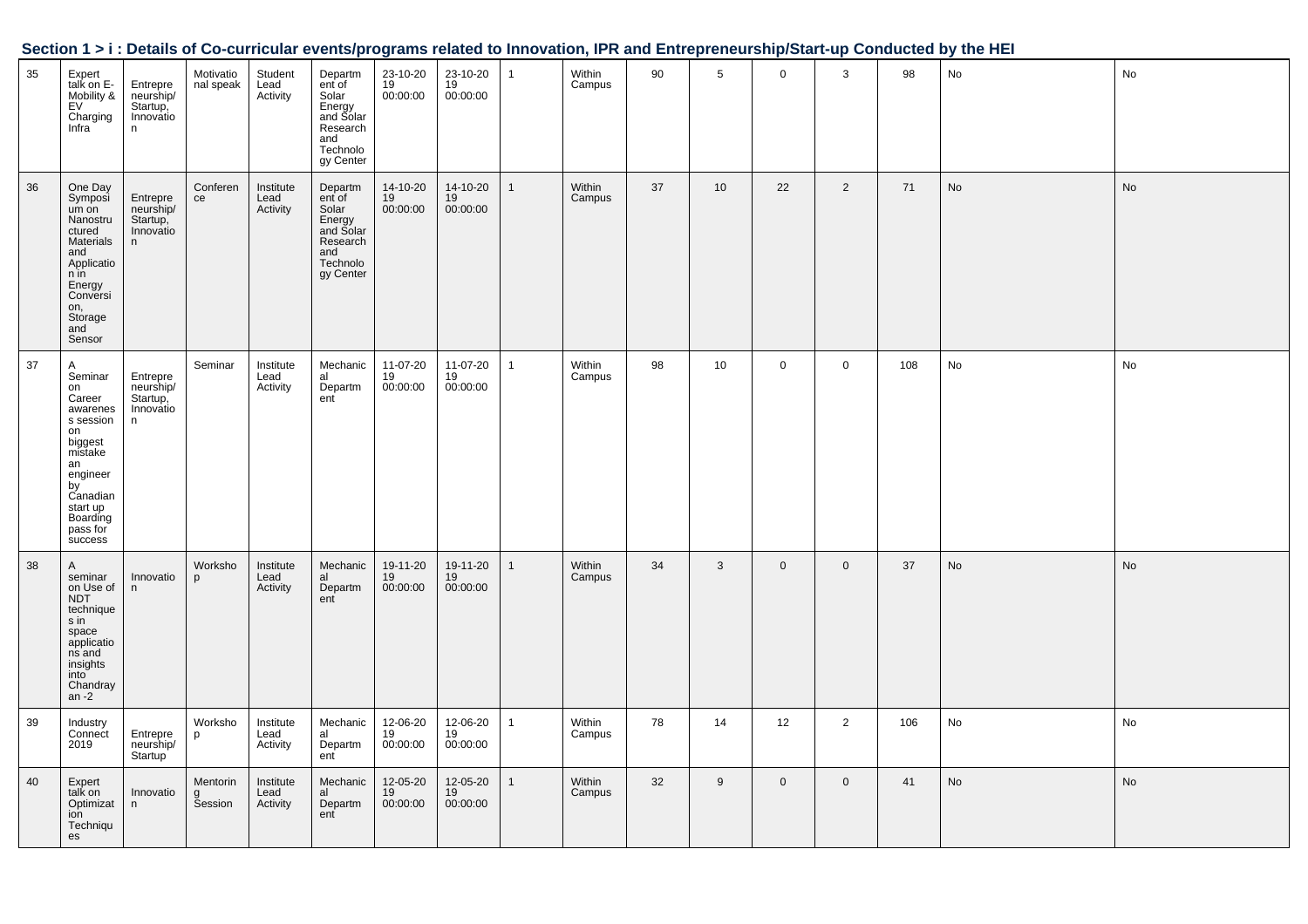|    |                                                                                                                                   |                                         |                          |                               |                                  |                            |                            |                | ,                 |     |                |             |             |     |    |    |
|----|-----------------------------------------------------------------------------------------------------------------------------------|-----------------------------------------|--------------------------|-------------------------------|----------------------------------|----------------------------|----------------------------|----------------|-------------------|-----|----------------|-------------|-------------|-----|----|----|
| 41 | Coloborat<br>ive<br>interactio<br>n and<br>expert<br>talk                                                                         | Entrepre<br>neurship/<br><b>Startup</b> | Mentorin<br>g<br>Session | Institute<br>Lead<br>Activity | Mechanic<br>al<br>Departm<br>ent | 18-12-20<br>19<br>00:00:00 | 18-12-20<br>19<br>00:00:00 | $\mathbf{1}$   | Within<br>Campus  | 54  | 19             | $\mathbf 0$ | $\mathbf 0$ | 73  | No | No |
| 42 | Metal<br>Additive<br>Manufact<br>uring-3<br>D<br>Printing:<br>Technolo<br>gies,<br>Opportun<br>ities, and<br>Materials<br>Testing | Entrepre<br>neurship/<br>Startup        | Mentorin<br>g<br>Session | Institute<br>Lead<br>Activity | Mechanic<br>al<br>Departm<br>ent | 26-03-20<br>20<br>00:00:00 | 26-03-20<br>20<br>00:00:00 | $\overline{1}$ | Outside<br>Campus | 56  | 14             | $\mathbf 0$ | $\mathbf 0$ | 70  | No | No |
| 43 | Metal<br>Additive<br>Manufact<br>uring-3<br>D<br>Printing:<br>Technolo<br>gies,<br>Opportun<br>ities, and<br>Materials<br>Testing | Entrepre<br>neurship/<br>Startup        | Mentorin<br>g<br>Session | Institute<br>Lead<br>Activity | Mechanic<br>al<br>Departm<br>ent | 26-03-20<br>20<br>00:00:00 | 26-03-20<br>20<br>00:00:00 | $\mathbf{1}$   | Outside<br>Campus | 56  | 14             | 0           | $\mathbf 0$ | 70  | No | No |
| 44 | One day<br>training<br>program<br>on Start<br>Unknown<br>Finish<br>Unforgett<br>able                                              | Entrepre<br>neurship/<br>Startup        | Mentorin<br>g<br>Session | Institute<br>Lead<br>Activity | Mechanic<br>al<br>Departm<br>ent | 15-02-20<br>20<br>00:00:00 | 15-02-20<br>20<br>00:00:00 | $\mathbf 1$    | Outside<br>Campus | 86  | 8              | $\mathbf 0$ | $\mathbf 0$ | 94  | No | No |
| 45 | Expert<br>talk on<br>"Role of<br>SAP in<br>plant<br>maintena<br>nce                                                               | Entrepre<br>neurship/<br>Startup        | Mentorin<br>g<br>Session | Institute<br>Lead<br>Activity | Mechanic<br>al<br>Departm<br>ent | 01-10-20<br>19<br>00:00:00 | 01-10-20<br>19<br>00:00:00 | $\overline{1}$ | Within<br>Campus  | 32  | $\overline{1}$ | 0           | 0           | 33  | No | No |
| 46 | "Insights<br>on<br>Vehicle<br>Performa<br>nce<br>Evaluatio<br>n Done in<br>the<br>Automoti<br>ve<br>Industry"                     | Innovatio<br>n                          | Mentorin<br>g<br>Session | Institute<br>Lead<br>Activity | Mechanic<br>al<br>Departm<br>ent | 05-03-20<br>20<br>00:00:00 | 05-03-20<br>20<br>00:00:00 | $\overline{1}$ | Within<br>Campus  | 104 | 8              | $\mathbf 0$ | $\mathbf 0$ | 112 | No | No |
| 47 | Disruptiv<br>e 3D<br>Printing:<br>Case<br>Studies<br>and<br>Opportun<br>ities to<br>Feel the<br>Future by<br>our<br>Alumni        | Entrepre<br>neurship/<br>Startup        | Mentorin<br>g<br>Session | Institute<br>Lead<br>Activity | Mechanic<br>al<br>Departm<br>ent | 16-03-20<br>20<br>00:00:00 | 16-03-20<br>20<br>00:00:00 | $\overline{1}$ | Within<br>Campus  | 188 | 14             | 98          | 8           | 308 | No | No |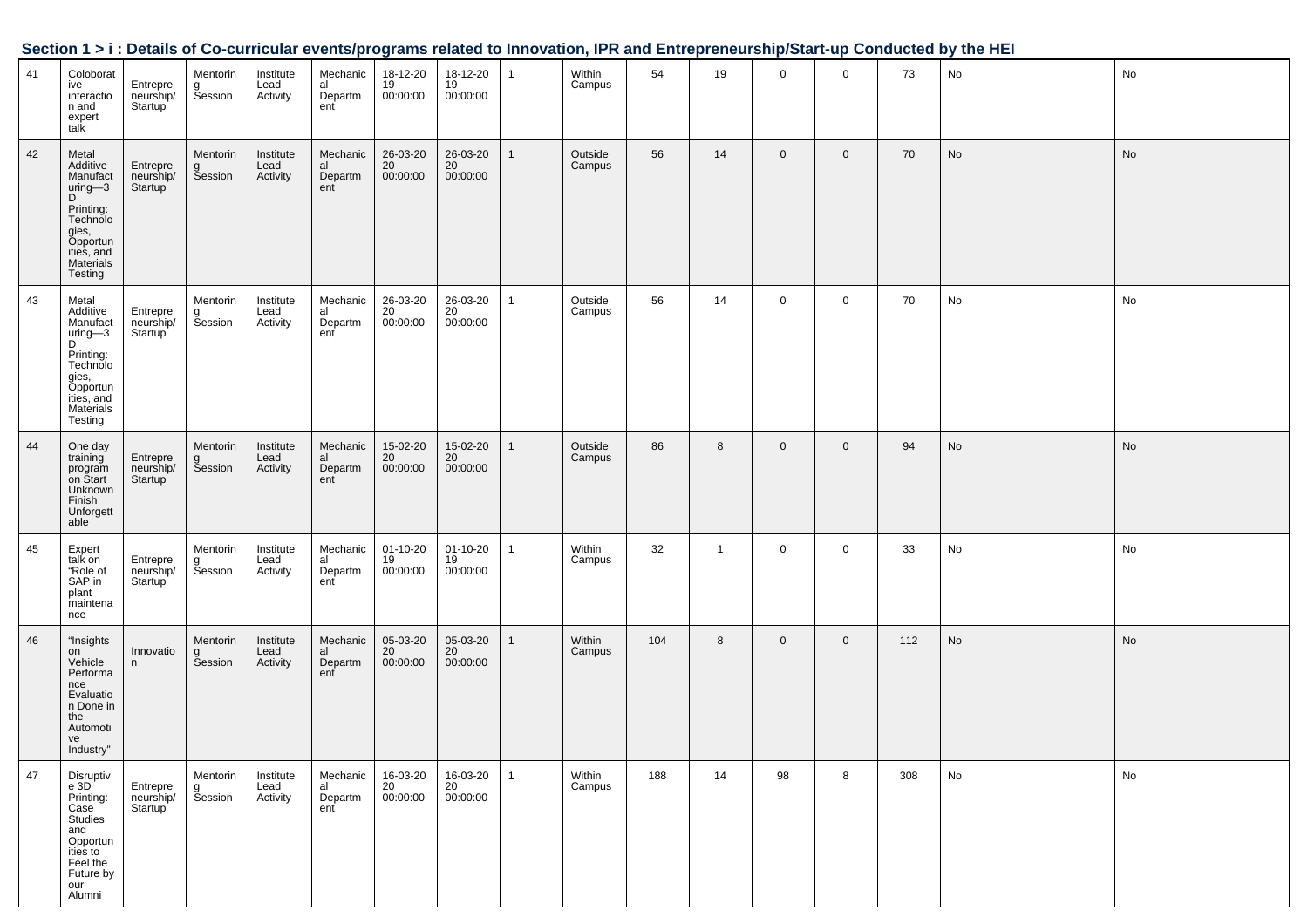| 48 | Innovatio<br>n Based<br>case<br>studies<br>on<br>Industrial<br>Process<br>Develop<br>ment                                                                                | Entrepre<br>neurship/<br>Startup,<br>Innovatio<br>n  | Worksho<br>p           | Institute<br>Lead<br>Activity | Departm<br>ent of<br>Chemical<br>Engineeri<br>ng                                                         | 30-03-20<br>20<br>00:00:00 | 30-03-20<br>20<br>00:00:00              | $\mathbf{1}$   | Outside<br>Campus | 150 | $\overline{2}$ | 32          | 2            | 186 | No                                                                                                                 | No |
|----|--------------------------------------------------------------------------------------------------------------------------------------------------------------------------|------------------------------------------------------|------------------------|-------------------------------|----------------------------------------------------------------------------------------------------------|----------------------------|-----------------------------------------|----------------|-------------------|-----|----------------|-------------|--------------|-----|--------------------------------------------------------------------------------------------------------------------|----|
| 49 | Expert<br>talk on<br>Recent<br>Technolo<br>gical<br>Innovatio<br>n in Solar<br>Photovolt<br>aic<br>Technolo<br>gy                                                        | Innovatio<br>n                                       | Motivatio<br>nal speak | Student<br>Lead<br>Activity   | Departm<br>ent <sup>of</sup><br>Solar<br>Energy<br>and Solar<br>Research<br>and<br>Technolo<br>gy Center | 16-03-20<br>20<br>00:00:00 | 16-03-20<br>20<br>00:00:00              | $\mathbf{1}$   | Within<br>Campus  | 27  | $\mathbf{3}$   | 15          | $\mathbf{0}$ | 45  | No                                                                                                                 | No |
| 50 | Short<br>Term<br>Training<br>Program<br>On<br>Advance<br>d Trends<br>in<br>Electrical<br>Power<br>Systems                                                                | Entrepre<br>neurship/<br>Startup                     | Training               | Institute<br>Lead<br>Activity | PDPU                                                                                                     | 04-03-20<br>20<br>00:00:00 | 06-03-20<br>$20^{\circ}$<br>00:00:00    | $\mathbf{3}$   | Within<br>Campus  | 8   | $\mathbf 0$    | 2           | 12           | 22  | $\overline{1}$<br>Total Expense<br>Amount<br>Incurred by<br>Institute to<br>Organise the<br>Program (In<br>Rupees) | No |
| 51 | A Two<br>days<br>Worksho<br>p on<br>Recent<br>Trends in<br>Renewab<br>le Energy<br>Technolo<br>gy,<br>Power<br>Quality<br>Enhance<br>ment &<br>Electric<br><b>Drives</b> | Innovatio<br>n                                       | Worksho<br>p           | Institute<br>Lead<br>Activity | PDPU                                                                                                     | 06-04-20<br>19<br>00:00:00 | 08-04-20<br>19<br>00:00:00              | $\mathbf{3}$   | Within<br>Campus  | 15  | $\overline{2}$ | 14          | 16           | 47  | No                                                                                                                 | No |
| 52 | Digital<br>Design<br>and<br>Simulatio<br>n using<br>Multisim,<br>Circuit<br>Impleme<br>ntation<br>using ICs<br>and Dev-<br>Kits                                          | Entrepre<br>neurship/<br>Startup                     | Worksho<br>p           | Institute<br>Lead<br>Activity | ICT                                                                                                      | 06-02-20<br>20<br>00:00:00 | 07-02-20<br>20 <sup>2</sup><br>00:00:00 | $\overline{2}$ | Within<br>Campus  | 25  | $\mathbf{3}$   | $\mathbf 0$ | $\mathbf 0$  | 28  | No                                                                                                                 | No |
| 53 | <b>WORKS</b><br>HOP ON<br><b>FIREBIR</b><br>D V<br><b>ROBOT</b>                                                                                                          | Entrepre<br>neurship/<br>Startup,<br>Innovatio<br>n. | Worksho<br>p           | Institute<br>Lead<br>Activity | ICT                                                                                                      | 12-03-20<br>20<br>00:00:00 | 12-03-20<br>20<br>00:00:00              | $\mathbf{1}$   | Within<br>Campus  | 6   | 3              | $\mathbf 0$ | $\mathbf 0$  | 9   | No                                                                                                                 | No |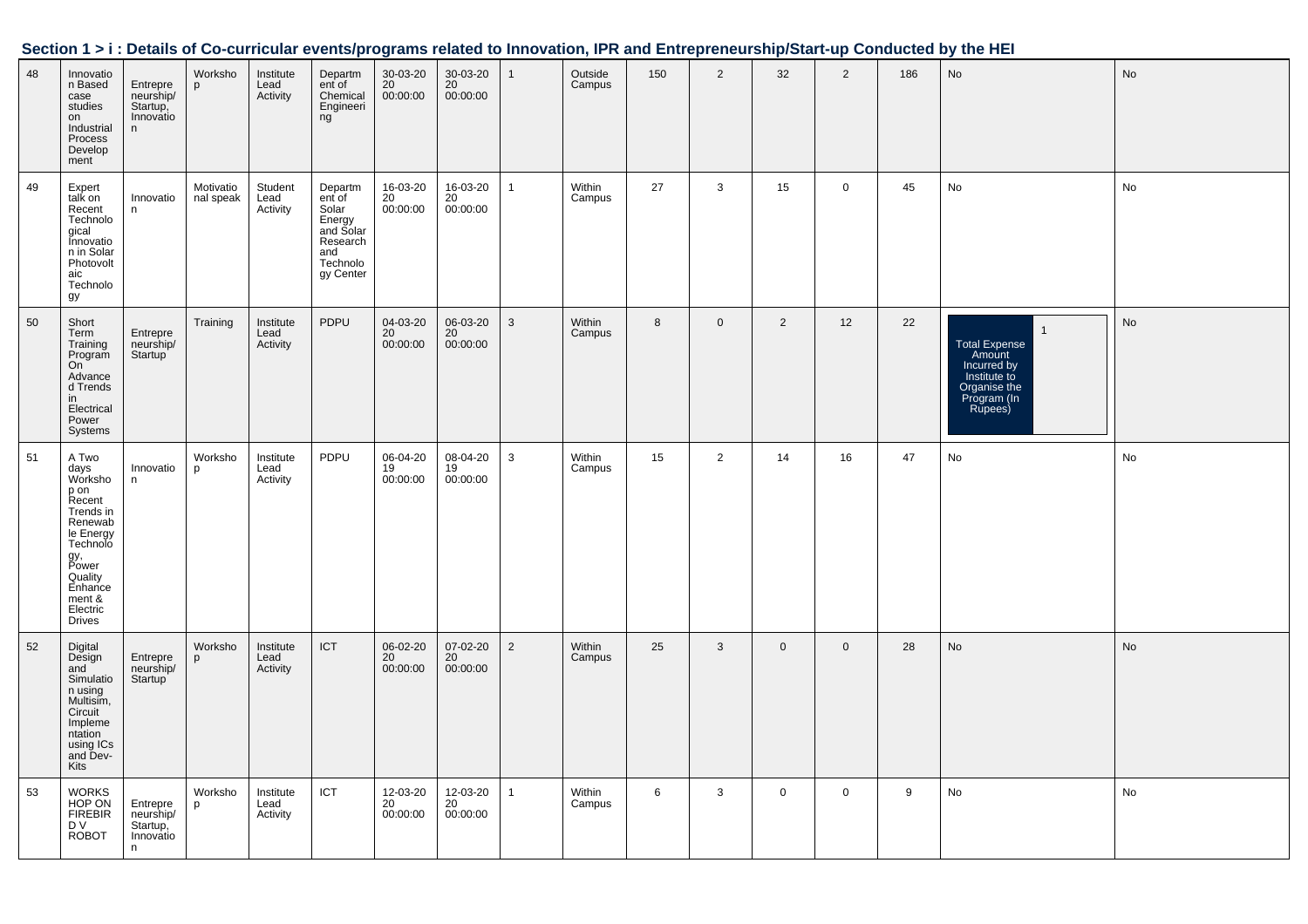| Section 1 > i : Details of Co-curricular events/programs related to Innovation, IPR and Entrepreneurship/Start-up Conducted by the HEI |  |  |
|----------------------------------------------------------------------------------------------------------------------------------------|--|--|
|                                                                                                                                        |  |  |

| 54 | Power<br>and Non-<br>power<br>applicatio<br>n of<br>nuclear<br>technolog<br>y                                                                           | Entrepre<br>neurship/<br>Startup                     | Seminar                  | Institute<br>Lead<br>Activity | Departm<br>ent of<br>Nuclear<br>Science<br>and<br>Technolo<br>gy                          | 27-02-20<br>20<br>00:00:00 | 27-02-20<br>20<br>00:00:00       | $\mathbf{1}$   | Within<br>Campus  | 20 | $\overline{2}$ | 10           | $\mathbf 0$ | 32 | <b>Total Expense</b><br>15000<br>Amount<br>Incurred by<br>Institute to<br>Organise the<br>Program (In<br>Rupees) | No |
|----|---------------------------------------------------------------------------------------------------------------------------------------------------------|------------------------------------------------------|--------------------------|-------------------------------|-------------------------------------------------------------------------------------------|----------------------------|----------------------------------|----------------|-------------------|----|----------------|--------------|-------------|----|------------------------------------------------------------------------------------------------------------------|----|
| 55 | Sustaina<br>bility: A<br>Myth or<br>Reality?                                                                                                            | Innovatio<br>n                                       | Motivatio<br>nal speak   | Institute<br>Lead<br>Activity | Pandit<br>Deenday<br>alPetrole<br>um<br>Universit<br>y                                    | 28-02-20<br>20<br>00:00:00 | 28-02-20<br>20<br>00:00:00       | $\mathbf{1}$   | Within<br>Campus  | 57 | 32             | $\mathbf{0}$ | $\mathbf 0$ | 89 | No                                                                                                               | No |
| 56 | iHub<br>SSIP,<br>Gujarat<br><b>Building</b><br>Innovatio<br>n &<br>Startup<br>Ecosyste<br>m in<br>South<br>Gujarat                                      | Entrepre<br>neurship/<br>Startup,<br>Innovatio<br>n  | Seminar                  | Institute<br>Lead<br>Activity | I-hub                                                                                     | 11-09-20<br>19<br>00:00:00 | 11-09-20<br>19<br>00:00:00       | $\mathbf{1}$   | Outside<br>Campus | 30 | 2              | $\mathbf 0$  | $\mathbf 0$ | 32 | No                                                                                                               | No |
| 57 | Priyadars<br>hini<br>Institute<br>of<br>Engineeri<br>ng and<br>Technolo<br>gy ,<br>Nagpur                                                               | Innovatio<br>n.                                      | Seminar                  | Institute<br>Lead<br>Activity | Priyadars<br>hini<br>Institute<br>of<br>Engineeri<br>ng and<br>Technolo<br>gy ,<br>Nagpur | 24-09-20<br>19<br>00:00:00 | 25-09-20<br>19<br>00:00:00       | $\overline{2}$ | Outside<br>Campus | 20 | $\overline{4}$ | 0            | $\mathbf 0$ | 24 | No                                                                                                               | No |
| 58 | Raja<br>Balwant<br>Singh<br>Engineeri<br>ng<br>Technical<br>Campus,<br>Agra                                                                             | Innovatio<br>n.                                      | Seminar                  | Institute<br>Lead<br>Activity | Raja<br>Balwant<br>Singh<br>Engineeri<br>ng<br>Technical<br>Campus,<br>Agra               | 31-10-20<br>19<br>00:00:00 | $01 - 11 - 20$<br>19<br>00:00:00 | $\overline{2}$ | Outside<br>Campus | 15 | 3              | $\mathbf 0$  | $\mathbf 0$ | 18 | No                                                                                                               | No |
| 59 | PROBLE<br>М<br><b>IDENTIFI</b><br>CATION<br>IN<br>RESEAR<br>CH-<br><b>DISRUP</b><br><b>TIVE</b><br><b>TECHNO</b><br>LOGIES                              | Entrepre<br>neurship/<br>Startup,<br>Innovatio<br>n  | Mentorin<br>g<br>Session | Institute<br>Lead<br>Activity | Pandit<br>Deenday<br>al<br>Petroleu<br>m<br>Universit<br>v<br>Gandhina<br>gar             | 25-11-20<br>19<br>00:00:00 | 25-11-20<br>19<br>00:00:00       | $\mathbf{1}$   | Within<br>Campus  | 75 | $\mathbf{1}$   | 0            | 0           | 76 | No                                                                                                               | No |
| 60 | NANOTE<br><b>CHNOLO</b><br>GY FOR<br>TRANSF<br>ORMING<br><b>THE</b><br><b>FUTURE</b><br>CHALLE<br><b>NGES</b><br>AND<br><b>OPPORT</b><br><b>UNITIES</b> | Entrepre<br>neurship/<br>Startup,<br>Innovatio<br>n. | Mentorin<br>g<br>Session | Institute<br>Lead<br>Activity | Pandit<br>Deenday<br>al<br>Petroleu<br>m<br>Universit<br>$\mathsf{V}$<br>Gandhina<br>gar  | 30-04-20<br>19<br>00:00:00 | 30-04-20<br>19<br>00:00:00       | $\mathbf{1}$   | Within<br>Campus  | 25 | $\overline{1}$ | $\mathbf 0$  | $\mathbf 0$ | 26 | No                                                                                                               | No |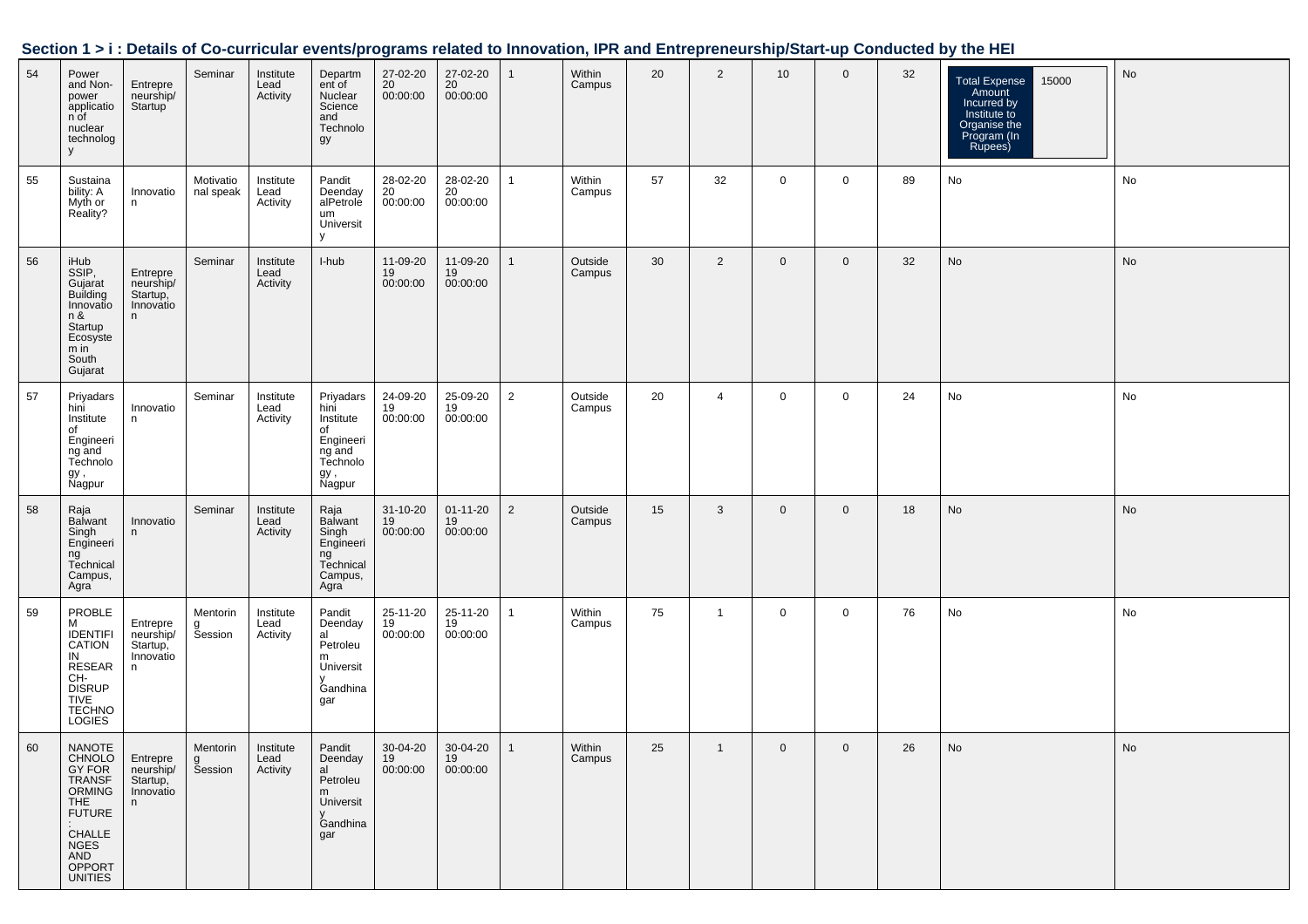| Section 1 > i : Details of Co-curricular events/programs related to Innovation, IPR and Entrepreneurship/Start-up Conducted by the HEI |
|----------------------------------------------------------------------------------------------------------------------------------------|
|----------------------------------------------------------------------------------------------------------------------------------------|

| 61 | <b>DIGITAL</b><br><b>TRANSF</b><br><b>ORMATI</b><br>ON<br><b>THROUG</b><br>H DATA<br><b>SCIENC</b><br>E AND<br>CYBER<br>SECURI<br><b>TY</b> | Entrepre<br>neurship/<br>Startup,<br>Innovatio<br>n | Boot<br>camp           | Institute<br>Lead<br>Activity | Pandit<br>Deenday<br>al<br>Petroleu<br>m<br>Universit<br>v<br>Gandhina<br>gar     | 17-07-20<br>19<br>00:00:00 | 19-07-20<br>19<br>00:00:00 | 3              | Within<br>Campus | 56 | $\mathbf{1}$   | $\mathbf 0$ | $\mathbf 0$    | 57 | No                                                                                                              | No                                                                                                                                                                                                                   |
|----|---------------------------------------------------------------------------------------------------------------------------------------------|-----------------------------------------------------|------------------------|-------------------------------|-----------------------------------------------------------------------------------|----------------------------|----------------------------|----------------|------------------|----|----------------|-------------|----------------|----|-----------------------------------------------------------------------------------------------------------------|----------------------------------------------------------------------------------------------------------------------------------------------------------------------------------------------------------------------|
| 62 | Robo<br>soccer(Fli<br>p off)                                                                                                                | Innovatio<br>n                                      | Innovatio<br>n Contest | Student<br>Lead<br>Activity   | Science<br>and<br>Technical<br>Committe<br>e                                      | 09-11-20<br>19<br>00:00:00 | 10-11-20<br>19<br>00:00:00 | $\overline{2}$ | Within<br>Campus | 20 | $\overline{4}$ | 3           | $\mathbf 0$    | 27 | No                                                                                                              | 3rd<br>Award /<br>Position /<br>Recognition<br>Secured<br>Deep patel<br>Title of<br>Innovation /<br>Start-up<br>Secured the<br>Award /<br>Recognition<br>Award/Recog<br>nition/Achieve<br>ment<br>Received for       |
| 63 | Training<br>workshop<br>on<br>developin<br>g<br>emerging<br>nuclear<br>security<br>practition<br>ers                                        | Innovatio<br>n                                      | Worksho<br>p           | Institute<br>Lead<br>Activity | Pandit<br>Deenday<br>al<br>Petroleu<br>m<br>Universit<br>y<br>Gandhina<br>gar     | 28-10-20<br>19<br>00:00:00 | 28-10-20<br>19<br>00:00:00 | $\mathbf{1}$   | Within<br>Campus | 5  | $\mathbf{1}$   | $\mathbf 0$ | $\mathbf 0$    | 6  | No                                                                                                              | No                                                                                                                                                                                                                   |
| 64 | Trash-o-<br>mania                                                                                                                           | Innovatio<br>n.                                     | Innovatio<br>n Contest | Student<br>Lead<br>Activity   | Science<br>and<br>Technical<br>Committe<br>e                                      | 09-11-20<br>19<br>00:00:00 | 10-11-20<br>19<br>00:00:00 | $\overline{2}$ | Within<br>Campus | 50 | $\overline{2}$ | 11          | $\overline{1}$ | 64 | 9000<br><b>Total Expense</b><br>Amount<br>Incurred by<br>Institute to<br>Organise the<br>Program (In<br>Rupees) | Award /<br>1st<br>Position /<br>Recognition<br>Secured<br>Mayank<br>Title of<br>jindal<br>Innovation /<br>Start-up<br>Secured the<br>Award /<br>Recognition<br>Award/Recog<br>nition/Achieve<br>ment<br>Received for |
| 65 | Intellectu<br>al<br>Property<br>rights                                                                                                      | <b>IPR</b>                                          | Worksho<br>p           | Institute<br>Lead<br>Activity | PDPU<br>and<br>Intellectu<br>al<br>Property<br>Protectio<br>n<br>Organizat<br>ion | 17-02-20<br>20<br>00:00:00 | 17-02-20<br>20<br>00:00:00 | $\mathbf{1}$   | Within<br>Campus | 30 | $\overline{2}$ | $\mathbf 0$ | $\mathbf 0$    | 32 | No                                                                                                              | No                                                                                                                                                                                                                   |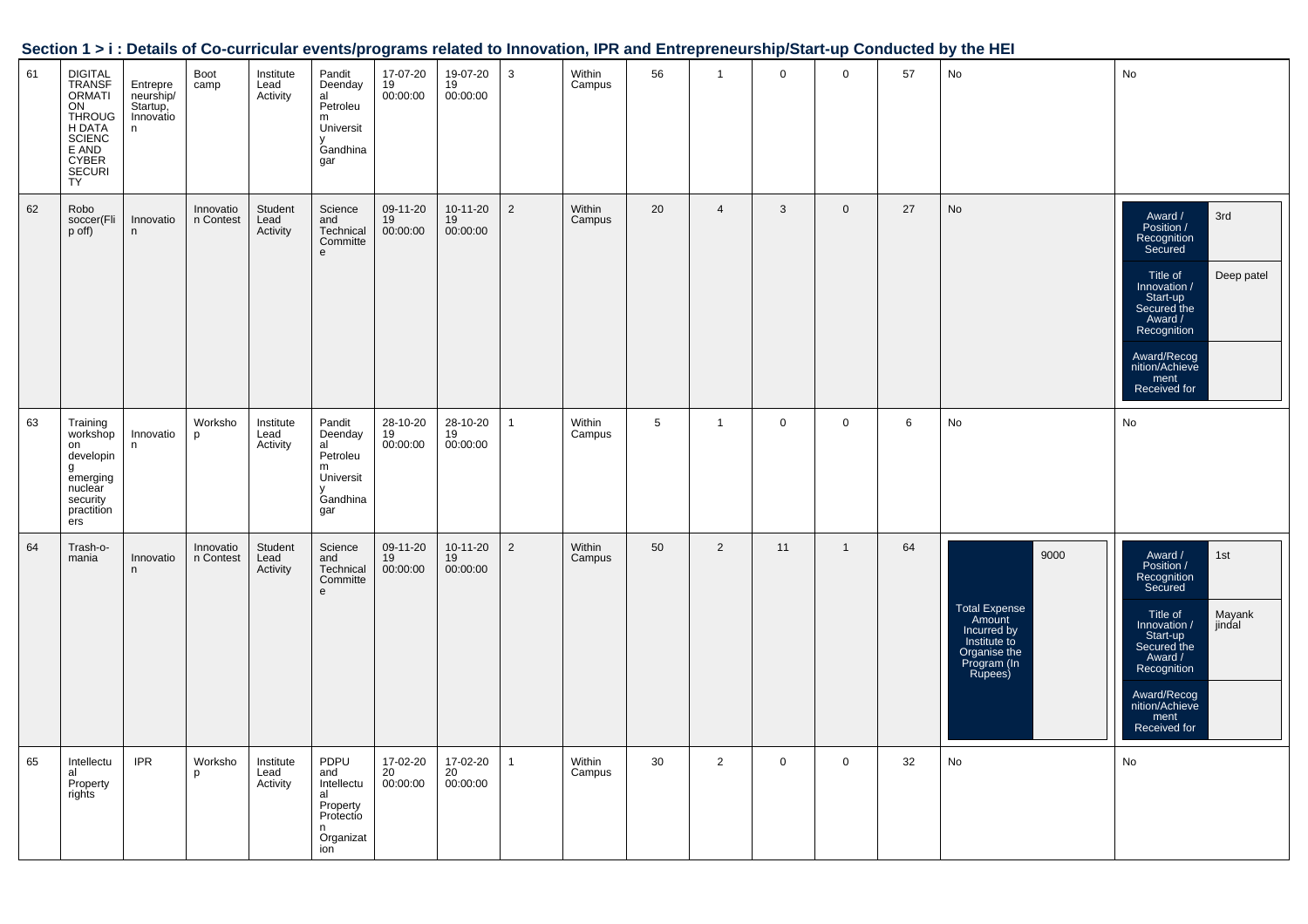| 66 | Reserach<br>Methodol<br>ogy<br>Worksho<br>p                                                              | Innovatio<br>n                   | Worksho<br><b>p</b>    | Institute<br>Lead<br>Activity | PDPU                                                       | 03-03-20<br>20<br>00:00:00 | 03-03-20<br>20<br>00:00:00 | $\mathbf{1}$   | Within<br>Campus | 20 | 2              | $\mathbf{0}$   | $\mathbf{0}$ | 22 | <b>No</b>                                                                                                | No                                                                                                                                                                                                                   |
|----|----------------------------------------------------------------------------------------------------------|----------------------------------|------------------------|-------------------------------|------------------------------------------------------------|----------------------------|----------------------------|----------------|------------------|----|----------------|----------------|--------------|----|----------------------------------------------------------------------------------------------------------|----------------------------------------------------------------------------------------------------------------------------------------------------------------------------------------------------------------------|
| 67 | On<br>Patent<br>Design<br>Online<br>Worksho<br>p on<br>Intellectu<br>al<br>Property<br><b>Rights</b>     | <b>IPR</b>                       | Worksho<br>p           | Institute<br>Lead<br>Activity | Pandit<br>Deenday<br>al<br>Petroleu<br>m<br>Universit<br>y | 04-07-20<br>19<br>00:00:00 | 04-07-20<br>19<br>00:00:00 | $\mathbf{1}$   | Within<br>Campus | 40 | $\overline{1}$ | $\mathbf 0$    | $\mathbf 0$  | 41 | No                                                                                                       | No                                                                                                                                                                                                                   |
| 68 | 2nd<br>Edition,of<br>Global<br>Chemical<br>Applicatio<br>n<br>Conferen<br>ce In Oil<br>& Gas<br>Industry | Entrepre<br>neurship/<br>Startup | Seminar                | Institute<br>Lead<br>Activity | Pandit<br>Deenday<br>al<br>Petroleu<br>m<br>Universit<br>V | 09-05-20<br>19<br>00:00:00 | 09-05-20<br>19<br>00:00:00 | $\mathbf{1}$   | Within<br>Campus | 46 | 2              | $\mathbf{0}$   | $\mathbf 0$  | 48 | <b>No</b>                                                                                                | No                                                                                                                                                                                                                   |
| 69 | Voicify                                                                                                  | Innovatio<br>n                   | Innovatio<br>n Contest | Student<br>Lead<br>Activity   | Science<br>and<br>Technical<br>Committe<br>e               | 09-11-20<br>19<br>00:00:00 | 10-11-20<br>19<br>00:00:00 | 2              | Within<br>Campus | 20 | 3              | $\overline{2}$ | $\mathbf 0$  | 25 | No                                                                                                       | Award /<br>Position /<br>2nd<br>Recognition<br>Secured<br>Title of<br>Tejaswinee<br>Innovation /<br>Start-up<br>Secured the<br>Award /<br>Recognition<br>Award/Recog<br>nition/Achieve<br>ment<br>Received for       |
| 70 | Astro<br>hunt                                                                                            | Innovatio<br>n.                  | Innovatio<br>n Contest | Student<br>Lead<br>Activity   | Science<br>and<br>Technical<br>Committe<br>$\mathsf{e}\,$  | 09-11-20<br>19<br>00:00:00 | 10-11-20<br>19<br>00:00:00 | $\overline{2}$ | Within<br>Campus | 25 | $6\phantom{.}$ | 3              | $\mathbf 0$  | 34 | 6000<br>Total Expense<br>Amount<br>Incurred by<br>Institute to<br>Organise the<br>Program (In<br>Rupees) | Award /<br>Position /<br>1st<br>Recognition<br>Secured<br>Title of<br>Innovation /<br>Start-up<br>Secured the<br>Vedant<br>oberoi<br>Award /<br>Recognition<br>Award/Recog<br>nition/Achieve<br>ment<br>Received for |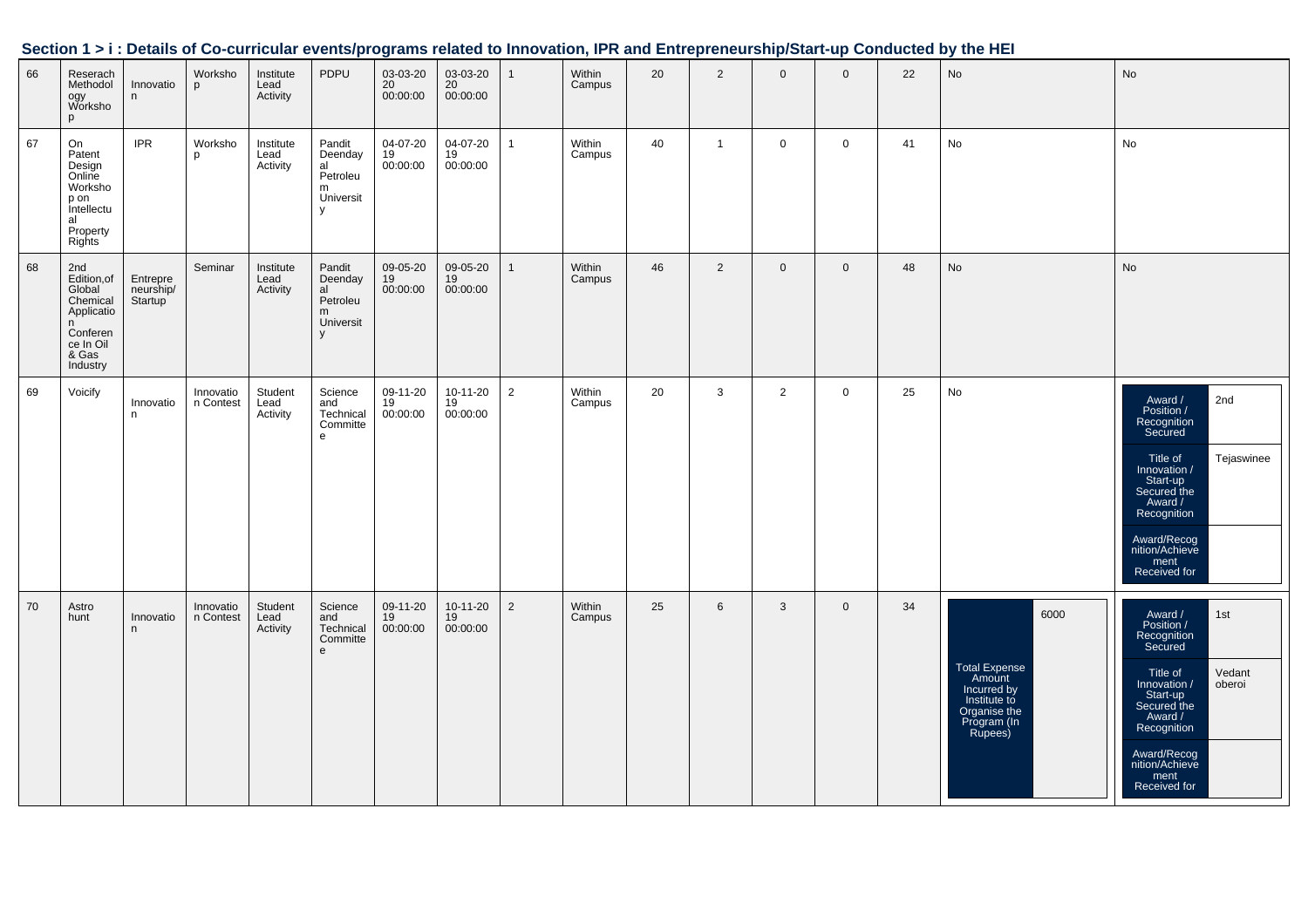|    |                                                                           |                                               |                            |                               |                                              |                            |                                  |                |                  |     |                 |                |              |     | Section 1 > i : Details of Co-curricular events/programs related to Innovation, IPR and Entrepreneurship/Start-up Conducted by the HEI |                                                                                                                                                                                                                               |
|----|---------------------------------------------------------------------------|-----------------------------------------------|----------------------------|-------------------------------|----------------------------------------------|----------------------------|----------------------------------|----------------|------------------|-----|-----------------|----------------|--------------|-----|----------------------------------------------------------------------------------------------------------------------------------------|-------------------------------------------------------------------------------------------------------------------------------------------------------------------------------------------------------------------------------|
| 71 | Qriosity                                                                  | Innovatio<br>n.                               | Innovatio<br>n Contest     | Student<br>Lead<br>Activity   | Science<br>and<br>Technical<br>Committe<br>e | 09-11-20<br>19<br>00:00:00 | 10-11-20<br>19<br>00:00:00       | $\overline{2}$ | Within<br>Campus | 75  | $\overline{7}$  | 18             | $\mathbf 0$  | 100 | 7000<br>Total Expense<br>Amount<br>Incurred by<br>Institute to<br>Organise the<br>Program (In<br>Rupees)                               | Award /<br>Position /<br>Recognition<br>Secured<br>1st<br>Title of<br>Innovation /<br>Start-up<br>Secured the<br>Ankit<br>bandyopad<br>yay<br>Award /<br>Recognition<br>Award/Recog<br>nition/Achieve<br>ment<br>Received for |
| 72 | Digitalizat<br>ion in Oil<br>and Gas<br>Industry<br>(SPE)                 | Entrepre<br>neurship/<br>Startup <sup>'</sup> | Seminar                    | Institute<br>Lead<br>Activity | PDPU                                         | 16-05-20<br>19<br>00:00:00 | 16-05-20<br>19<br>00:00:00       | 1              | Within<br>Campus | 120 | $5\overline{)}$ | 11             | $\mathbf{0}$ | 136 | <b>No</b>                                                                                                                              | <b>No</b>                                                                                                                                                                                                                     |
| 73 | Live<br>Podcast<br>on<br>Digitalizat<br>ion in Oil<br>and Gas<br>Industry | Innovatio<br>n                                | Motivatio<br>nal speak     | Institute<br>Lead<br>Activity | PDPU                                         | 07-06-20<br>19<br>00:00:00 | 07-06-20<br>19<br>00:00:00       | $\mathbf{1}$   | Within<br>Campus | 60  | $\overline{2}$  | $\overline{7}$ | $\mathbf 0$  | 69  | No                                                                                                                                     | No                                                                                                                                                                                                                            |
| 74 | <b>Breaking</b><br>business                                               | Entrepre<br>neurship/<br>Startup              | B-Plan<br>Competiti<br>ons | Student<br>Lead<br>Activity   | Science<br>and<br>Technical<br>Committe<br>e | 09-11-20<br>19<br>00:00:00 | $10 - 11 - 20$<br>19<br>00:00:00 | $\overline{2}$ | Within<br>Campus | 128 | $\overline{7}$  | 32             | 3            | 170 | No                                                                                                                                     | 2nd<br>Award /<br>Position /<br>Recognition<br>Secured<br>ANUPAM<br>SHARMA<br>Title of<br>/ Innovation<br>Start-up<br>Secured the<br>Award /<br>Recognition<br>Award/Recog<br>nition/Achieve<br>ment<br>Received for          |
| 75 | How to<br>start a<br>career<br>when the<br>odds are<br>against<br>you?    | Entrepre<br>neurship/<br>Startup              | Motivatio<br>nal speak     | Institute<br>Lead<br>Activity | PDPU                                         | 02-07-20<br>19<br>00:00:00 | 02-07-20<br>$19$<br>00:00:00     | 1              | Within<br>Campus | 120 | 3               | 8              | $\mathbf 0$  | 131 | No                                                                                                                                     | No                                                                                                                                                                                                                            |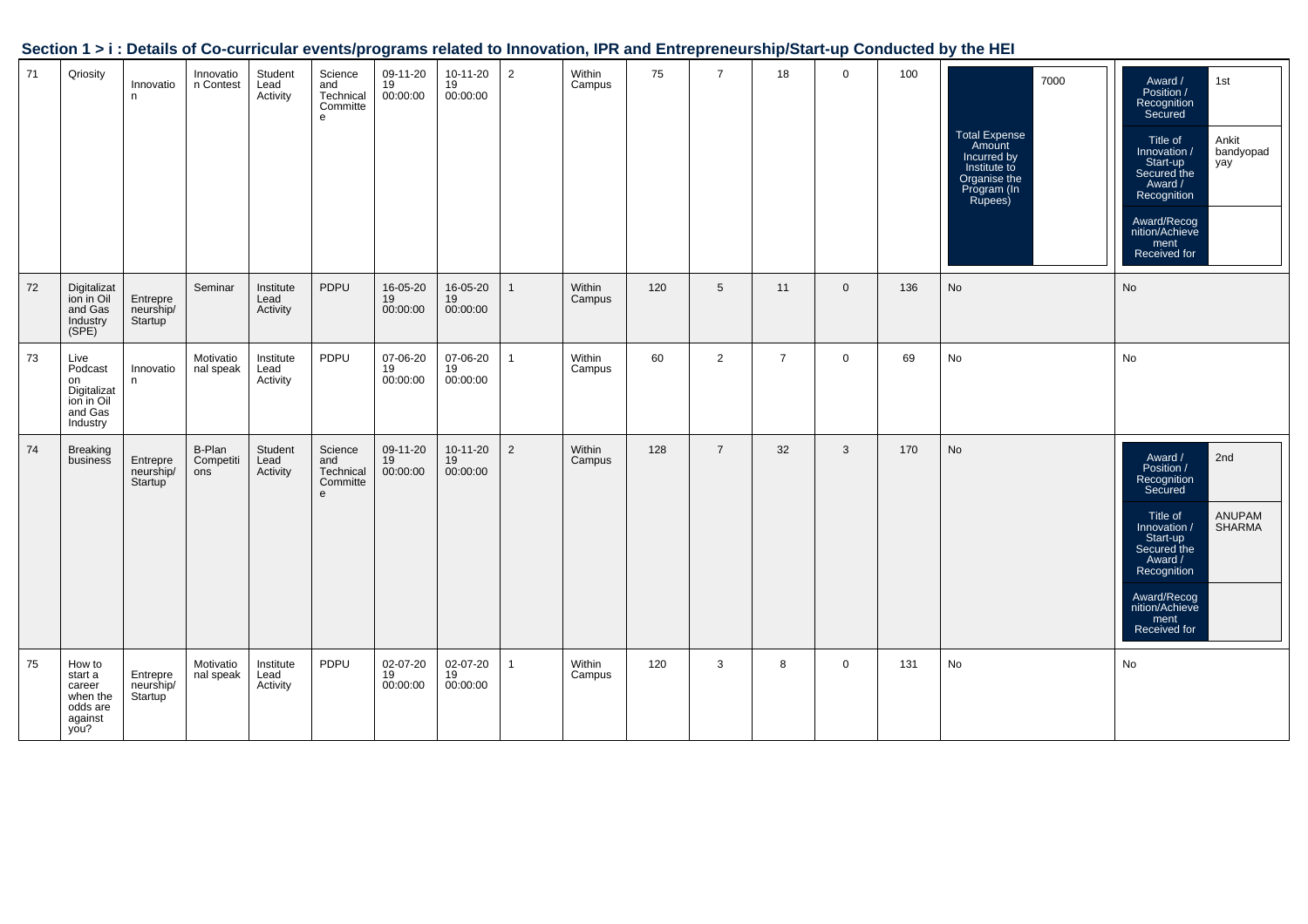| 76 | Global-o-<br>poly      | Innovatio<br>n                   | Innovatio<br>n Contest | Student<br>Lead<br>Activity   | Science<br>and<br>Technical<br>Committe<br>e              | 09-11-20<br>19<br>00:00:00 | 10-11-20<br>19<br>00:00:00 | $\overline{2}$ | Within<br>Campus | 75  | $\mathbf{1}$ | 12 | $\mathbf 0$ | 88  | 6000<br><b>Total Expense</b><br>Amount<br>Incurred by<br>Institute to<br>Organise the<br>Program (In<br>Rupees) | Award /<br>1st<br>Recognition<br>Secured<br>AARYAN<br>Title of<br>KADRI<br>Innovation /<br>Start-up<br>Secured the<br>Award /<br>Recognition<br>Award/Recog<br>nition/Achieve<br>ment<br>Received for                |
|----|------------------------|----------------------------------|------------------------|-------------------------------|-----------------------------------------------------------|----------------------------|----------------------------|----------------|------------------|-----|--------------|----|-------------|-----|-----------------------------------------------------------------------------------------------------------------|----------------------------------------------------------------------------------------------------------------------------------------------------------------------------------------------------------------------|
| 77 | Code war               | Innovatio<br>n                   | Innovatio<br>n Contest | Student<br>Lead<br>Activity   | Science<br>and<br>Technical<br>Committe<br>$\mathsf{e}\,$ | 09-11-20<br>19<br>00:00:00 | 10-11-20<br>19<br>00:00:00 | $\overline{2}$ | Within<br>Campus | 112 | 6            | 13 | $\mathbf 0$ | 131 | No                                                                                                              | 2nd<br>Award /<br>Position /<br>Recognition<br>Secured<br>Title of<br>utsav<br>Innovation /<br>rajpara<br>Start-up<br>Secured the<br>Award /<br>Recognition<br>Award/Recog<br>nition/Achieve<br>ment<br>Received for |
| 78 | PDPU<br>SPE<br>Fest'19 | Innovatio<br>n                   | Innovatio<br>n Contest | Institute<br>Lead<br>Activity | PDPU                                                      | 10-07-20<br>19<br>00:00:00 | 11-07-20<br>19<br>00:00:00 | $\overline{2}$ | Within<br>Campus | 450 | 19           | 67 | 12          | 548 | Total Expense<br>Amount<br>850600<br>Incurred by<br>Institute to<br>Organise the<br>Program (In<br>Rupees)      | No                                                                                                                                                                                                                   |
| 79 | SPE<br>WEEK<br>12.0    | Innovatio<br>n.                  | Innovatio<br>n Contest | Institute<br>Lead<br>Activity | PDPU                                                      | 24-07-20<br>19<br>00:00:00 | 27-07-20<br>19<br>00:00:00 | $\overline{4}$ | Within<br>Campus | 100 | $\mathbf{1}$ | 20 | $\mathbf 0$ | 121 | 4900<br><b>Total Expense</b><br>Amount<br>Incurred by<br>Institute to<br>Organise the<br>Program (In<br>Rupees) | No                                                                                                                                                                                                                   |
| 80 | SPE<br>WEEK<br>13.0    | Entrepre<br>neurship/<br>Startup | Innovatio<br>n Contest | Institute<br>Lead<br>Activity | PDPU                                                      | 01-08-20<br>19<br>00:00:00 | 03-08-20<br>19<br>00:00:00 | 3              | Within<br>Campus | 100 | $\mathbf{1}$ | 22 | $\mathbf 0$ | 123 | <b>Total Expense</b><br>8600<br>Amount<br>Incurred by<br>Institute to<br>Organise the<br>Program (In<br>Rupees) | No                                                                                                                                                                                                                   |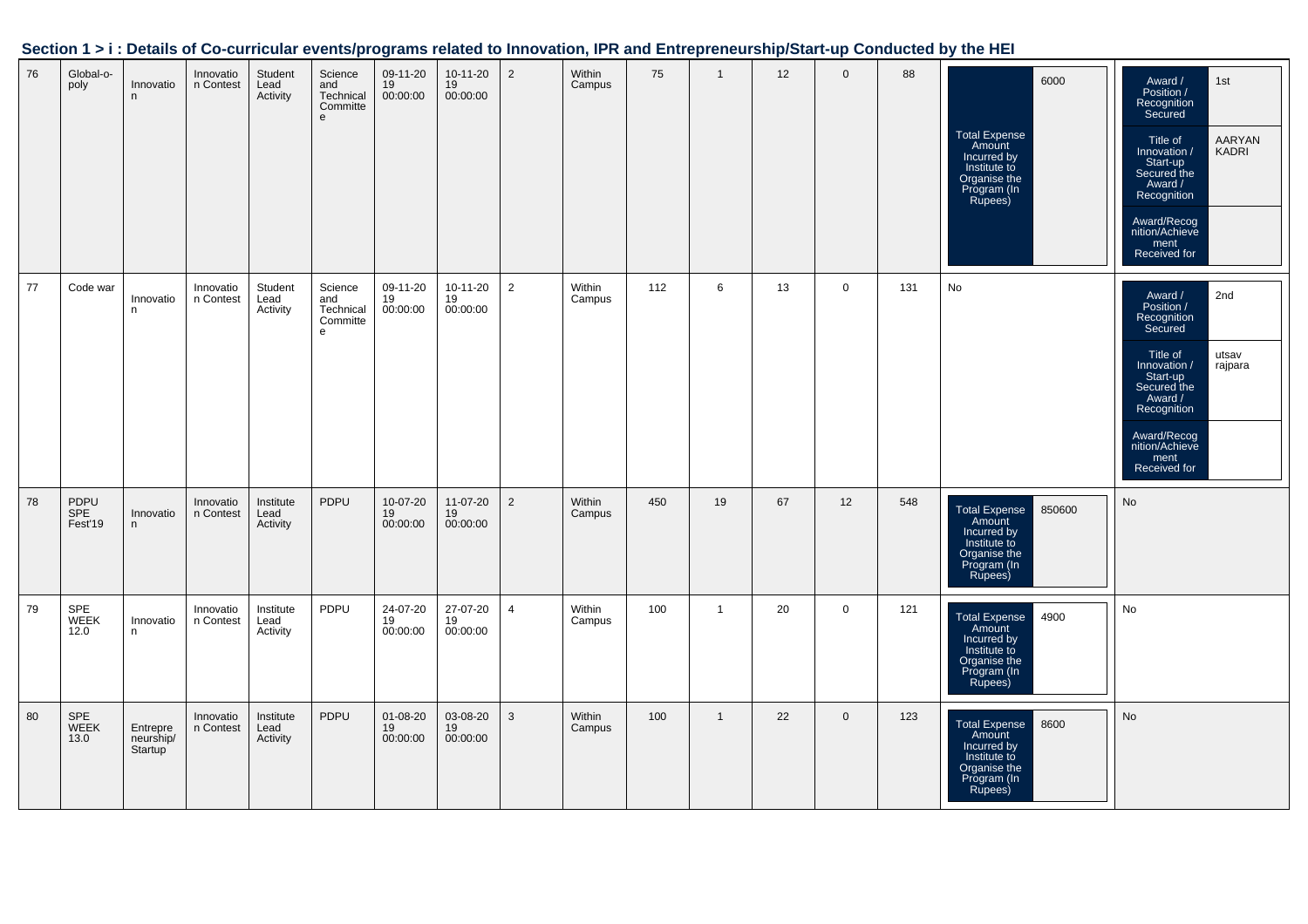|    |                                                                         |                                  |                        |                               |                                              | $\tilde{\phantom{a}}$      |                            |                 |                   |     |                |              |                |     |                                                                                                                 |                                                                                                                                                                                                                      |
|----|-------------------------------------------------------------------------|----------------------------------|------------------------|-------------------------------|----------------------------------------------|----------------------------|----------------------------|-----------------|-------------------|-----|----------------|--------------|----------------|-----|-----------------------------------------------------------------------------------------------------------------|----------------------------------------------------------------------------------------------------------------------------------------------------------------------------------------------------------------------|
| 81 | Dessinat<br>eur                                                         | Innovatio<br>n.                  | Innovatio<br>n Contest | Student<br>Lead<br>Activity   | Science<br>and<br>Technical<br>Committe<br>e | 09-11-20<br>19<br>00:00:00 | 10-11-20<br>19<br>00:00:00 | $\overline{2}$  | Within<br>Campus  | 66  | $\overline{2}$ | 15           | $\mathsf{O}$   | 83  | 2800<br>Total Expense<br>Amount<br>Incurred by<br>Institute to<br>Organise the<br>Program (In<br>Rupees)        | Award /<br>Position /<br>1st<br>Recognition<br>Secured<br>Mousumi<br>Title of<br>Innovation /<br>nandi<br>Start-up<br>Secured the<br>Award /<br>Recognition<br>Award/Recog<br>nition/Achieve<br>ment<br>Received for |
| 82 | SPE<br>WEEK<br>14.0                                                     | Innovatio<br>n.                  | Innovatio<br>n Contest | Institute<br>Lead<br>Activity | PDPU                                         | 23-07-20<br>19<br>00:00:00 | 27-07-20<br>19<br>00:00:00 | $5\overline{)}$ | Within<br>Campus  | 100 | 3              | 34           | $\mathbf 0$    | 137 | 6300<br>Total Expense<br>Amount<br>Incurred by<br>Institute to<br>Organise the<br>Program (In<br>Rupees)        | <b>No</b>                                                                                                                                                                                                            |
| 83 | <b>COALES</b><br>CE 2.0                                                 | Innovatio<br>n                   | Innovatio<br>n Contest | Institute<br>Lead<br>Activity | PDPU                                         | 15-08-20<br>19<br>00:00:00 | 15-08-20<br>19<br>00:00:00 | 1               | Within<br>Campus  | 62  | $\overline{1}$ | 6            | $\mathbf 0$    | 69  | No                                                                                                              | No                                                                                                                                                                                                                   |
| 84 | Technoal<br>tar                                                         | Entrepre<br>neurship/<br>Startup | Innovatio<br>n Contest | Institute<br>Lead<br>Activity | PDPU                                         | 22-08-20<br>19<br>00:00:00 | 22-08-20<br>19<br>00:00:00 |                 | Within<br>Campus  | 42  | 2              | $\Omega$     | $\mathbf 0$    | 44  | No                                                                                                              | <b>No</b>                                                                                                                                                                                                            |
| 85 | Dare to<br>discuss                                                      | Entrepre<br>neurship/<br>Startup | Motivatio<br>nal speak | Institute<br>Lead<br>Activity | PDPU                                         | 02-09-20<br>19<br>00:00:00 | 03-09-20<br>19<br>00:00:00 | 2               | Within<br>Campus  | 50  | $\overline{1}$ | $\Omega$     | $\mathbf 0$    | 51  | <b>No</b>                                                                                                       | No                                                                                                                                                                                                                   |
| 86 | Quizophil<br>e                                                          | Innovatio<br>n.                  | Innovatio<br>n Contest | Institute<br>Lead<br>Activity | PDPU                                         | 04-09-20<br>19<br>00:00:00 | 04-09-20<br>19<br>00:00:00 |                 | Within<br>Campus  | 60  | $\overline{1}$ | $\mathbf{0}$ | $\mathbf 0$    | 61  | 2902<br><b>Total Expense</b><br>Amount<br>Incurred by<br>Institute to<br>Organise the<br>Program (In<br>Rupees) | <b>No</b>                                                                                                                                                                                                            |
| 87 | Opportun<br>ities and<br>Challeng<br>es in<br>Indian<br>Gas<br>Industry | Innovatio<br>n.                  | Motivatio<br>nal speak | Institute<br>Lead<br>Activity | na                                           | 19-02-20<br>20<br>00:00:00 | 19-02-20<br>20<br>00:00:00 | 1               | Outside<br>Campus | 24  | 3              | 10           | $\overline{2}$ | 39  | No                                                                                                              | No.                                                                                                                                                                                                                  |

| Srno | Name of<br><b>Program</b><br>(Full<br>Name) | Program<br><b>Theme</b> | Program<br>Гуре | <b>Organizin</b><br>g Agency<br>Institute<br>Name | <b>Organizin</b><br>g Agency<br>Туре | Program<br><b>Start</b><br>Date | Program | Program<br>Duration(i<br>n Days) | Participa<br>nts<br>(Students) | Participa<br>nts  <br>(Faculty) | <b>Total</b><br>Number<br>∣ of '<br>Participa<br>nts | Awards/R<br>ecognitio<br>ns/Achiev<br>ements | Award /<br>Position /<br>Recogniti<br>on<br>Secured | <b>Title of</b><br>Innovatio<br>n / Start-<br><b>up</b><br>Secured<br>the<br>Award /<br>Recogniti | Had institute spent expenses<br>either from own resource/<br>received fund towards sending<br>delegation to participate /<br>represent the activity / event? | Did any of the participants<br>received any awards/recognition<br>for startup / innovation ideas /<br>research |
|------|---------------------------------------------|-------------------------|-----------------|---------------------------------------------------|--------------------------------------|---------------------------------|---------|----------------------------------|--------------------------------|---------------------------------|------------------------------------------------------|----------------------------------------------|-----------------------------------------------------|---------------------------------------------------------------------------------------------------|--------------------------------------------------------------------------------------------------------------------------------------------------------------|----------------------------------------------------------------------------------------------------------------|
|------|---------------------------------------------|-------------------------|-----------------|---------------------------------------------------|--------------------------------------|---------------------------------|---------|----------------------------------|--------------------------------|---------------------------------|------------------------------------------------------|----------------------------------------------|-----------------------------------------------------|---------------------------------------------------------------------------------------------------|--------------------------------------------------------------------------------------------------------------------------------------------------------------|----------------------------------------------------------------------------------------------------------------|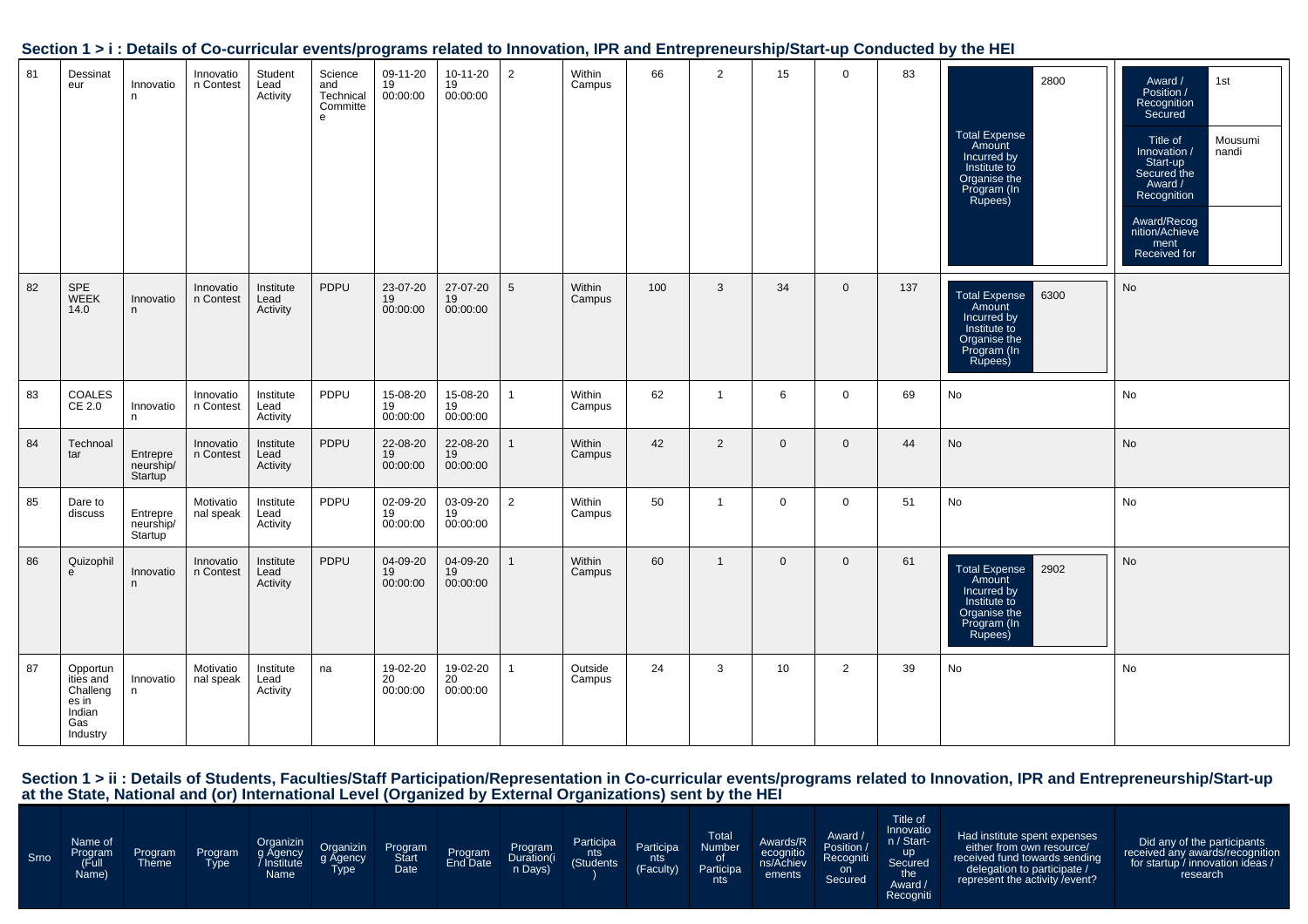|                |                                                       |                                  |                        |                                                                              |                                               |                            |                            |                |                |                |                 |     |          | on                                                                 |                                                                                             |                                                                                                                                                                                                                                                                                                            |
|----------------|-------------------------------------------------------|----------------------------------|------------------------|------------------------------------------------------------------------------|-----------------------------------------------|----------------------------|----------------------------|----------------|----------------|----------------|-----------------|-----|----------|--------------------------------------------------------------------|---------------------------------------------------------------------------------------------|------------------------------------------------------------------------------------------------------------------------------------------------------------------------------------------------------------------------------------------------------------------------------------------------------------|
| $\mathbf{1}$   | Makers<br>Fest<br>Vadodara                            | Innovatio<br>n                   | Exhibition             | The<br>Maharaja<br>Sayajirao<br>Universit<br>y Baroda                        | Educatio<br>nal<br>Institute                  | 18-01-20<br>20<br>00:00:00 | 19-01-20<br>20<br>00:00:00 | $\overline{2}$ | 30             | $\overline{2}$ | 32              | No  | $\cdots$ | $\sim$                                                             | TotalTotal<br>58560<br><b>Expense</b><br>Amount<br>Incurred by<br>Institute? (In<br>Rupees) | No                                                                                                                                                                                                                                                                                                         |
| $\overline{2}$ | <b>KPIT</b><br>Sparkle                                | Entrepre<br>neurship/<br>Startup | Innovatio<br>n Contest | <b>KPIT</b><br>technolog<br>ies                                              | Non-<br>Govt.<br>Agencies                     | 29-02-20<br>20<br>00:00:00 | 01-03-20<br>20<br>00:00:00 | $\overline{2}$ | $\mathbf{0}$   | 3              | $\mathbf{3}$    | No  | $\cdots$ | $---$                                                              | 69200<br>TotalTotal<br>Expense<br>Amount<br>Incurred by<br>Institute? (In<br>Rupees)        | No                                                                                                                                                                                                                                                                                                         |
| 3              | Vibrant<br>Startup<br>and<br>Technolo<br>gy<br>Summit | Entrepre<br>neurship/<br>Startup | Exhibition             | Departm<br>ent of<br>Science<br>and<br>Technolo<br>gy, Govt<br>ōf<br>Gujarat | Govt.<br>Agency<br>(Sitate)                   | 12-12-20<br>19<br>00:00:00 | 14-12-20<br>19<br>00:00:00 | $\mathbf{3}$   | $\overline{2}$ | $\mathbf{0}$   | $\overline{2}$  | Yes | Winner   | Amounee<br>Handloo<br>m<br>Ventures<br>(OPC)<br>Private<br>Limited | 75000<br>TotalTotal<br>Expense<br>Amount<br>Incurred by<br>Institute? (In<br>Rupees)        | Winner<br>Award /<br>Position /<br>Recognition<br>Secured<br>Title of<br>Amounee<br>Innovation /<br>Handloom<br>Start-up<br>Secured the<br>Ventures<br>(OPC)<br>Private<br>Award /<br>Recognition<br>Limited<br>Award/Recog<br>Idea/Innova<br>nition/Achieve<br>tion/Prototy<br>ment<br>pe<br>Received for |
| $\overline{4}$ | <b>IPPO</b><br>Award<br>2019                          | <b>IPR</b>                       | Seminar                | IP<br>Promotio<br>Outreach<br>Foundati<br>on                                 | Corporat<br>e/<br>Industry<br>Associati<br>on | 02-08-20<br>19<br>00:00:00 | 02-08-20<br>19<br>00:00:00 | $\overline{1}$ | $\mathbf{0}$   | 10             | 10 <sup>1</sup> | Yes | Winner   | PDPU<br>Innovatio<br>n and<br>Incubatio<br>n centre                | <b>No</b>                                                                                   | Winner<br>Award /<br>Position /<br>Recognition<br>Secured<br>PDPU<br>Title of<br>Innovation /<br>Innovation<br>Start-up<br>and<br>Secured the<br>Incubation<br>Award /<br>centre<br>Recognition<br><b>Business</b><br>Award/Recog<br>nition/Achieve<br>Model/Start<br>ment<br>up<br>Received for           |
| 5              | <b>TGES</b><br>Hackatho<br>n, SNK<br>Rajkot           | Innovatio<br>n.                  | Hackatho<br>n          | SNK,<br>Rajkot                                                               | Educatio<br>nal<br>Institute                  | 08-08-20<br>19<br>00:00:00 | 10-08-20<br>19<br>00:00:00 | 3              | 35             | 1              | 36              | No  | $\cdots$ | $\cdots$                                                           | TotalTotal<br>30000<br>Expense<br>Amount<br>Incurred by<br>Institute? (Ín<br>Rupees)        | No                                                                                                                                                                                                                                                                                                         |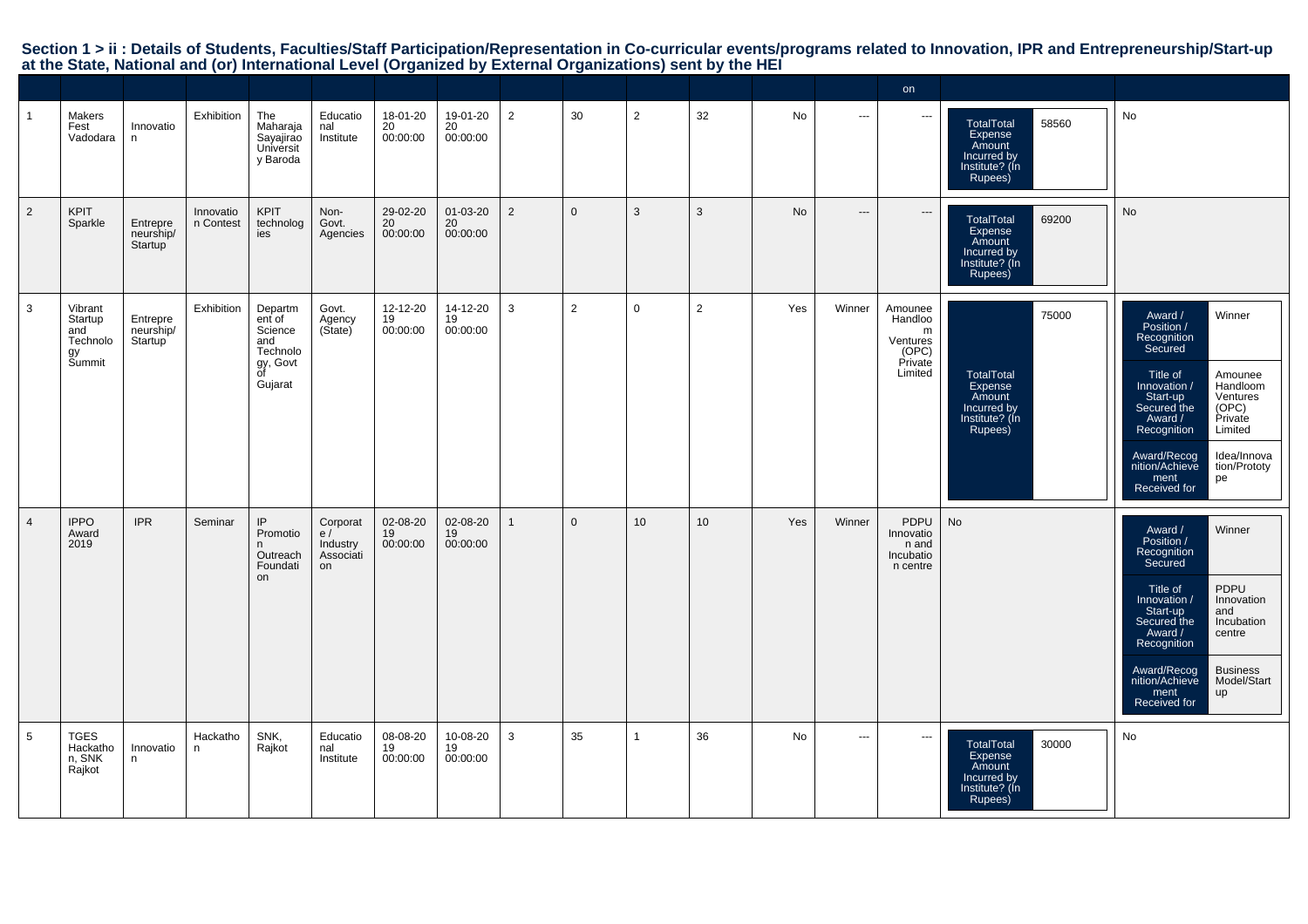|                 |                                                                                              |                                               |                        |                                                      |                               |                              |                              | at the State, National and for) international Level (Organized by External Organizations) Sent by the HET |                |              |                |           |                          |                                                              |                                                                                      |                                                                                                                                                                                                                                                                                                           |
|-----------------|----------------------------------------------------------------------------------------------|-----------------------------------------------|------------------------|------------------------------------------------------|-------------------------------|------------------------------|------------------------------|-----------------------------------------------------------------------------------------------------------|----------------|--------------|----------------|-----------|--------------------------|--------------------------------------------------------------|--------------------------------------------------------------------------------------|-----------------------------------------------------------------------------------------------------------------------------------------------------------------------------------------------------------------------------------------------------------------------------------------------------------|
| $6\phantom{.}$  | Startup<br>Weekend<br>Women<br>Edition                                                       | Entrepre<br>neurship/<br>Startup              | Hackatho<br>n          | Techstar<br>$\mathbf{s}$                             | Internatio<br>nal<br>Agencies | 13-09-20<br>$19$<br>00:00:00 | 15-09-20<br>$19$<br>00:00:00 | $\mathbf{3}$                                                                                              | 35             | $\mathbf{1}$ | 36             | <b>No</b> | $\hspace{0.05cm} \cdots$ | $\hspace{0.05cm} \cdots$                                     | TotalTotal<br>8000<br>Expense<br>Amount<br>Incurred by<br>Institute? (In<br>Rupees)  | No                                                                                                                                                                                                                                                                                                        |
| $\overline{7}$  | ASPIRE                                                                                       | Entrepre<br>neurship/<br>Startup              | Innovatio<br>n Contest | ASPIRE                                               | Non-<br>Govt.<br>Agencies     | 11-10-20<br>$19$<br>00:00:00 | 11-10-20<br>19<br>00:00:00   | $\mathbf{1}$                                                                                              | 25             | 20           | 45             | No        | $\sim$ $\sim$ $\sim$     | $\cdots$                                                     | 50000<br>TotalTotal<br>Expense<br>Amount<br>Incurred by<br>Institute? (In<br>Rupees) | No                                                                                                                                                                                                                                                                                                        |
| 8               | Participat<br>ion at<br>Army<br>Technolo<br>gy<br>Seminar<br>(ARTEC<br>H)                    | Entrepre<br>neurship/<br>Startup <sup>'</sup> | Exhibition             | Indian<br>Army,Del<br>hi<br>Cantonm<br>ent           | Govt.<br>Agency<br>(Central)  | 23-12-20<br>19<br>00:00:00   | $23-12-20$<br>19<br>00:00:00 | $\mathbf{1}$                                                                                              | 16             | $\mathbf{0}$ | 16             | No        | $\qquad \qquad \cdots$   | $\hspace{0.05cm} \cdots$                                     | No                                                                                   | No                                                                                                                                                                                                                                                                                                        |
| 9               | Global<br>Housing<br>Technolo<br>gy<br>chlalleng<br>e                                        | Entrepre<br>neurship/<br>Startup <sup>'</sup> | Innovatio<br>n Contest | Ministry<br>of<br>Housing<br>and<br>Urban<br>Affairs | Govt.<br>Agency<br>(Central)  | 27-01-20<br>20<br>00:00:00   | 28-01-20<br>20<br>00:00:00   | $\overline{2}$                                                                                            | $\overline{2}$ | $\mathbf 0$  | $\overline{2}$ | Yes       | Top 10                   | Saltech<br>Design<br>Labs<br>Private<br>Limited<br>(Recycler | No                                                                                   | Top 10<br>Award /<br>Position /<br>Recognition<br>Secured<br>Saltech<br>Design<br>Labs<br>Private<br>Limited<br>Title of<br>/ Innovation<br>Start-up<br>Secured the<br>Award /<br>(Recycler)<br>Recognition<br>Idea/Innova<br>Award/Recog<br>nition/Achieve<br>tion/Prototy<br>ment<br>Received for<br>pe |
| 10 <sup>°</sup> | Innovatio<br>Fellowshi<br>p at The<br>Royal<br>Academy<br>of<br>Engineeri<br>ng, ̃<br>London | Entrepre<br>neurship/<br>Startup              | Exposure<br>visit      | The<br>Royal<br>Academy<br>0f<br>Engineeri<br>ng     | Internatio<br>nal<br>Agencies | 18-01-20<br>20<br>00:00:00   | 02-02-20<br>20<br>00:00:00   | 16                                                                                                        | $\mathbf{1}$   | $\mathbf{0}$ | $\mathbf{1}$   | No        | $---$                    | $\hspace{0.05cm} \ldots$                                     | No                                                                                   | No                                                                                                                                                                                                                                                                                                        |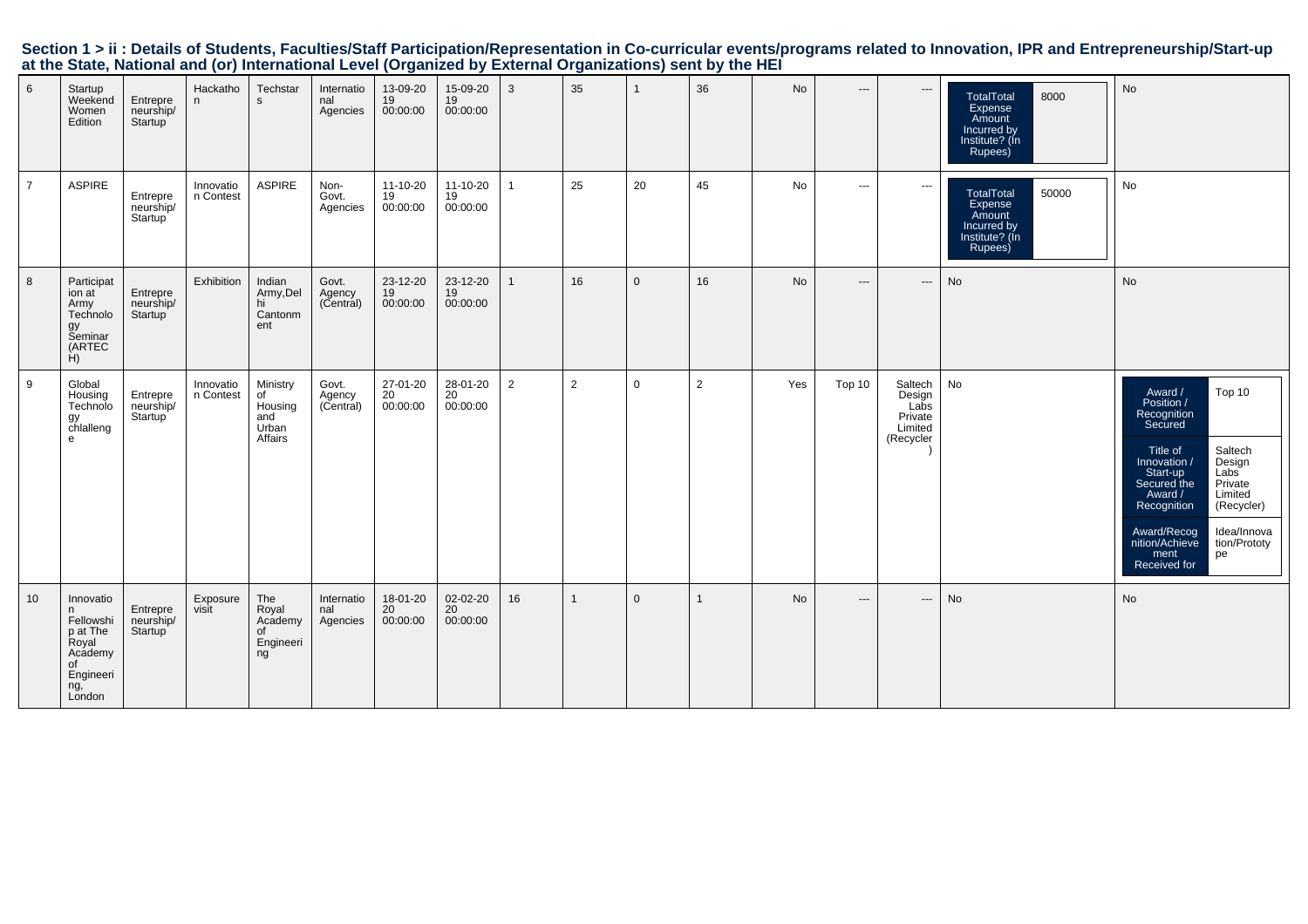|  |                                                                                                           |  |  | Section 1 > ii : Details of Students, Faculties/Staff Participation/Representation in Co-curricular events/programs related to Innovation, IPR and Entrepreneurship/Start-up |  |
|--|-----------------------------------------------------------------------------------------------------------|--|--|------------------------------------------------------------------------------------------------------------------------------------------------------------------------------|--|
|  | at the State, National and (or) International Level (Organized by External Organizations) sent by the HEI |  |  |                                                                                                                                                                              |  |

| 11 | Dong<br>Shang<br>Trophy,<br>Beijing    | Entrepre<br>neurship/<br>Startup              | Innovatio<br>n Contest | Dong<br>Shang<br>Trophy,<br>Beijing,<br>China          | Internatio<br>nal<br>Agencies                 | 19-12-20<br>19<br>00:00:00 | 24-12-20<br>19<br>00:00:00 | 6              | 2              | $\mathbf 0$  | $\overline{2}$ | Yes | Winner-<br>Most<br>innovativ<br>e startup | TorchIT<br>Electroni<br>CS<br>Private<br>Limited                                                                                                                                           | No        | Award /<br>Position /<br>Recognition<br>Secured<br>Title of<br>Innovation /<br>Start-up<br>Secured the<br>Award /<br>Recognition<br>Award/Recog<br>nition/Achieve<br>ment<br>Received for | Winner-<br>Most<br>innovative<br>startup<br>TorchIT<br>Electronics<br>Private<br>Limited<br>Idea/Innova<br>tion/Prototy<br>pe                                                                                                     |
|----|----------------------------------------|-----------------------------------------------|------------------------|--------------------------------------------------------|-----------------------------------------------|----------------------------|----------------------------|----------------|----------------|--------------|----------------|-----|-------------------------------------------|--------------------------------------------------------------------------------------------------------------------------------------------------------------------------------------------|-----------|-------------------------------------------------------------------------------------------------------------------------------------------------------------------------------------------|-----------------------------------------------------------------------------------------------------------------------------------------------------------------------------------------------------------------------------------|
| 12 | <b>GIS</b><br>AWARD<br>S 2019          | Entrepre<br>neurship/<br>Startup              | Innovatio<br>n Contest | Gujarat<br>Innovatio<br>Society,<br>Ahemdab<br>ad      | Non-<br>Govt.<br>Agencies                     | 27-09-20<br>19<br>00:00:00 | 27-09-20<br>19<br>00:00:00 | $\overline{1}$ | 2              | $\mathbf{0}$ | $\overline{2}$ | Yes | Winner                                    | GIS<br>Achiever<br>s Award                                                                                                                                                                 | No        | Award /<br>Position /<br>Recognition<br>Secured<br>Title of<br>Innovation /<br>Start-up<br>Secured the<br>Award /<br>Recognition<br>Award/Recog<br>nition/Achieve<br>ment<br>Received for | Winner<br><b>GIS</b><br>Achievers<br>Award<br>Idea/Innova<br>tion/Prototy<br>pe                                                                                                                                                   |
| 13 | GIS<br>AWARD<br>S 2019                 | Entrepre<br>neurship/<br>Startup <sup>1</sup> | Innovatio<br>n Contest | Gujarat<br>Innovatio<br>n<br>Society,<br>Ahemdab<br>ad | Non-<br>Govt.<br>Agencies                     | 27-09-20<br>19<br>00:00:00 | 27-09-20<br>19<br>00:00:00 | $\mathbf{1}$   | $\mathbf 0$    | 5            | 5              | Yes | Winner                                    | Special<br>Jury<br>Recogniti<br>on for<br>creating<br>innovatio<br>n<br>ecosyste<br>m to<br>promote<br>creativity,<br>Innovatio<br>n,<br>Dedicatio<br>n and<br>Commitm<br>ent-<br>PDPU IIC | No        | Award /<br>Position /<br>Recognition<br>Secured<br>Title of<br>Innovation /<br>Start-up<br>Secured the<br>Award /<br>Recognition<br>Award/Recog<br>nition/Achieve<br>ment<br>Received for | Winner<br>Special<br>Jury<br>Recognition<br>for creating<br>innovation<br>ecosystem<br>to promote<br>creativity,<br>Innovation,<br>Dedication<br>and<br>Commitme<br>nt-PDPU<br><b>IIC</b><br><b>Business</b><br>Model/Start<br>up |
| 14 | Innopren<br>eurs<br>Startup<br>Contest | Entrepre<br>neurship/<br>Startup              | Innovatio<br>n Contest | Lemon<br>Ideas                                         | Corporat<br>e/<br>Industry<br>Associati<br>on | 19-01-20<br>20<br>00:00:00 | 19-01-20<br>20<br>00:00:00 | $\mathbf{1}$   | $\overline{2}$ | $\mathbf{0}$ | $\overline{2}$ | No. | $\hspace{1.5cm} \textbf{---}$             | $\overline{\phantom{a}}$                                                                                                                                                                   | <b>No</b> | No                                                                                                                                                                                        |                                                                                                                                                                                                                                   |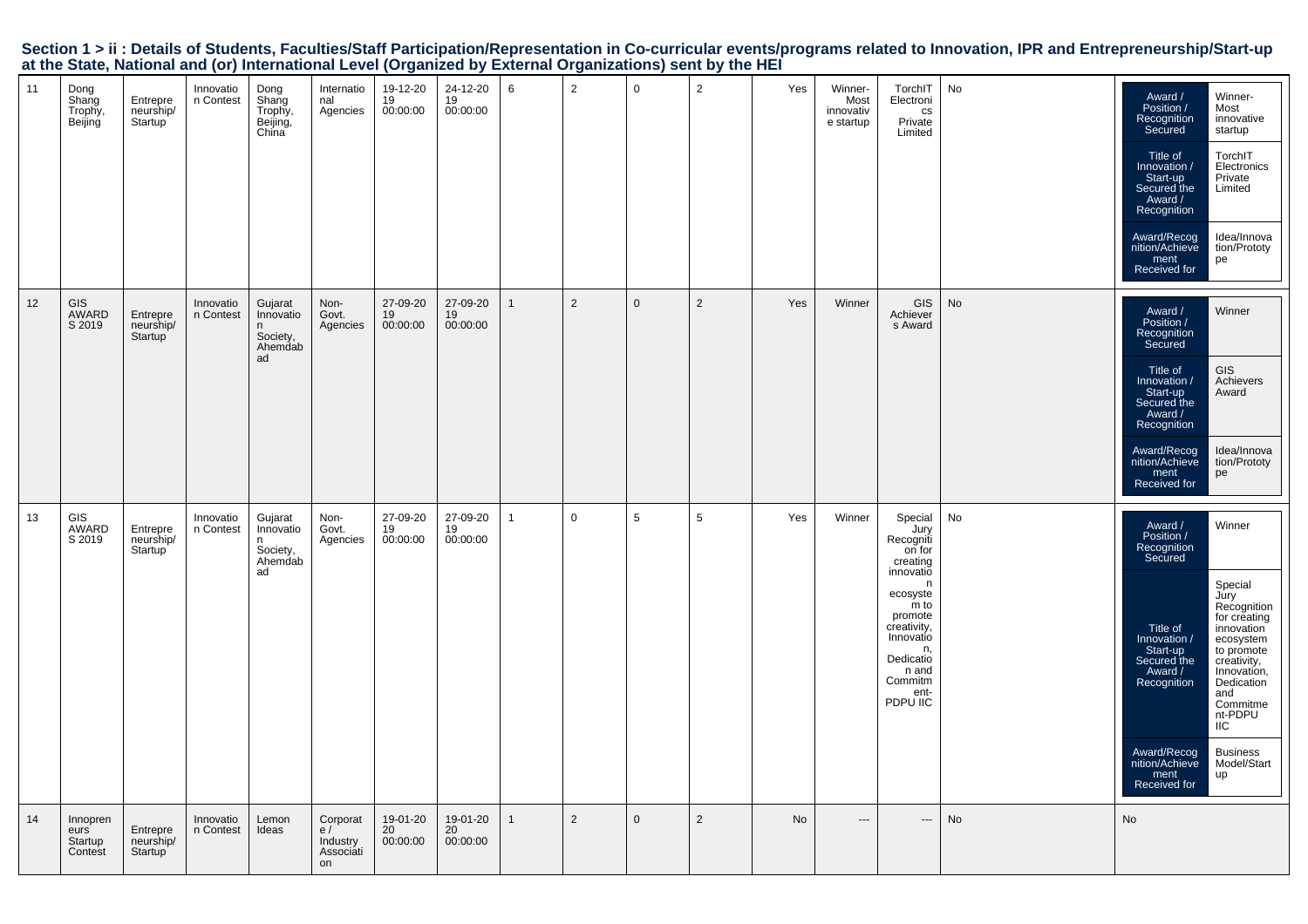|    | at the other, national and (or) international Ecver (organized by External organizations) some by the rizh |                                  |                        |                                                       |                                               |                            |                            |                |              |                     |    |     |                                                                                                                    |                                                                      |    |                                                                                                                                  |                                                                                                                   |
|----|------------------------------------------------------------------------------------------------------------|----------------------------------|------------------------|-------------------------------------------------------|-----------------------------------------------|----------------------------|----------------------------|----------------|--------------|---------------------|----|-----|--------------------------------------------------------------------------------------------------------------------|----------------------------------------------------------------------|----|----------------------------------------------------------------------------------------------------------------------------------|-------------------------------------------------------------------------------------------------------------------|
| 15 | Annual<br>Conferen<br>ce on<br>Student<br>Innovatio<br>n, Start-<br>ups and<br>Ecosyste<br>m               | Entrepre<br>neurship/<br>Startup | Conferen<br>ce         | Eduacati<br>on Dept,<br>Govt of<br>Gujarat            | Govt.<br>Agency<br>(State)                    | 06-06-20<br>19<br>00:00:00 | 07-06-20<br>19<br>00:00:00 | $\overline{2}$ | 30           | 10 <sup>1</sup>     | 40 | Yes | Winner-<br>Best<br>Performin<br>g SSIP<br>Grantee<br>Universit<br>у                                                | PDPU IIC                                                             | No | Award /<br>Position /<br>Recognition<br>Secured<br>Title of<br>Innovation /<br>Start-up<br>Secured the<br>Award /<br>Recognition | Winner-<br>Best<br>Performing<br>SSIP<br>Grantee<br>University<br>PDPU IIC<br><b>Business</b>                     |
|    |                                                                                                            |                                  |                        |                                                       |                                               |                            |                            |                |              |                     |    |     |                                                                                                                    |                                                                      |    | Award/Recog<br>nition/Achieve<br>ment<br>Received for                                                                            | Model/Start<br>up                                                                                                 |
| 16 | Suryacon<br>Ahmedab<br>ad<br>Conferen<br>ce                                                                | Entrepre<br>neurship/<br>Startup | Conferen<br>ce         | ${\sf EQ}$                                            | Corporat<br>e/<br>Industry<br>Associati<br>on | 19-12-20<br>19<br>00:00:00 | 19-12-20<br>19<br>00:00:00 | $\mathbf{1}$   | 3            | $\mathsf{O}\xspace$ | 3  | Yes | Winner-<br>Outstandi<br>ng<br>Achieve<br>ment in<br>Solar<br>Sector<br>for Rural<br>Project,<br>Solar tree<br>tech | Imagine<br>Powertre<br>e Private<br>Limited                          | No | Award /<br>Position /<br>Recognition<br>Secured                                                                                  | Winner-<br>Outstandin<br><b>Achieveme</b><br>nt in Solar<br>Sector for<br>Rural<br>Project,<br>Solar tree<br>tech |
|    |                                                                                                            |                                  |                        |                                                       |                                               |                            |                            |                |              |                     |    |     |                                                                                                                    |                                                                      |    | Title of<br>/ Innovation<br>Start-up<br>Secured the<br>Award /<br>Recognition                                                    | Imagine<br>Powertree<br>Private<br>Limited                                                                        |
|    |                                                                                                            |                                  |                        |                                                       |                                               |                            |                            |                |              |                     |    |     |                                                                                                                    |                                                                      |    | Award/Recog<br>nition/Achieve<br>ment<br>Received for                                                                            | Idea/Innova<br>tion/Prototy<br>pe                                                                                 |
| 17 | Rathinam<br>technical<br>campus,c<br>hennai,<br>india                                                      | Innovatio<br>n                   | Innovatio<br>n Contest | Rathinam<br>technical<br>campus,c<br>hennai,<br>india | Educatio<br>nal<br>Institute                  | 21-03-20<br>20<br>00:00:00 | 21-03-20<br>20<br>00:00:00 | $\mathbf{1}$   | $\mathbf{1}$ | $\overline{2}$      | 3  | Yes | Best<br>Paper<br>Award                                                                                             | Performa<br>nce and<br>Technical<br>Analysis<br>of solar<br>power E- | No | Award /<br>Position /<br>Recognition<br>Secured                                                                                  | <b>Best Paper</b><br>Award                                                                                        |
|    |                                                                                                            |                                  |                        |                                                       |                                               |                            |                            |                |              |                     |    |     |                                                                                                                    | Rikshaw<br>using<br>flxible PV<br>module                             |    | Title of<br>Innovation /<br>Start-up<br>Secured the<br>Award /<br>Recognition                                                    | Performanc<br>e and<br>Technical<br>Analysis of<br>solar power<br>E-Rikshaw<br>using flxible<br>PV module         |
|    |                                                                                                            |                                  |                        |                                                       |                                               |                            |                            |                |              |                     |    |     |                                                                                                                    |                                                                      |    | Award/Recog<br>nition/Achieve<br>ment<br>Received for                                                                            | Novel<br>Research<br>Paper/Work                                                                                   |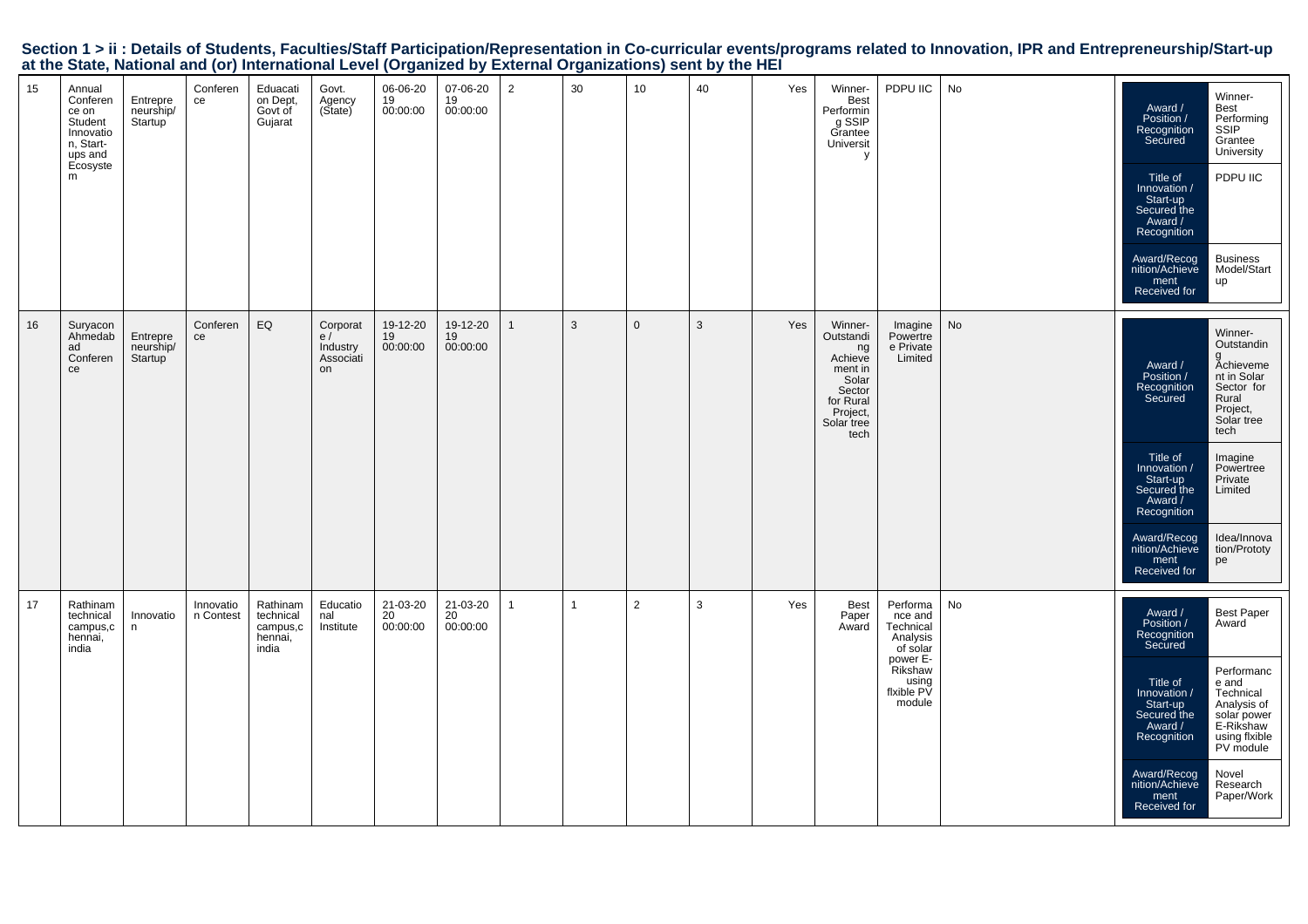|  |                                                                                                           |  |  | Section 1 > ii : Details of Students, Faculties/Staff Participation/Representation in Co-curricular events/programs related to Innovation, IPR and Entrepreneurship/Start-up |  |
|--|-----------------------------------------------------------------------------------------------------------|--|--|------------------------------------------------------------------------------------------------------------------------------------------------------------------------------|--|
|  | at the State, National and (or) International Level (Organized by External Organizations) sent by the HEI |  |  |                                                                                                                                                                              |  |

| 18 | <b>QASPIR</b>                                                                                                                                 | Entrepre<br>neurship/<br>Startup              | Innovatio<br>n Contest | QASPIR-<br>online<br>platform                       | Non-<br>Govt.<br>Agencies     | $01 - 03 - 20$<br>20<br>00:00:00 | 03-03-20<br>20<br>00:00:00 | $\mathbf{3}$   | $\Omega$     | 3            | 3              | No  | $\cdots$ | $\hspace{0.05cm} \cdots$      | TotalTotal<br>1600<br>Expense<br>Amount<br>Incurred by<br>Institute? (In<br>Rupees)                | No                                                                                                                                                                                                                                                                   |
|----|-----------------------------------------------------------------------------------------------------------------------------------------------|-----------------------------------------------|------------------------|-----------------------------------------------------|-------------------------------|----------------------------------|----------------------------|----------------|--------------|--------------|----------------|-----|----------|-------------------------------|----------------------------------------------------------------------------------------------------|----------------------------------------------------------------------------------------------------------------------------------------------------------------------------------------------------------------------------------------------------------------------|
| 19 | <b>INDICON</b><br>2019                                                                                                                        | Entrepre<br>neurship/<br>Startup <sup>1</sup> | Worksho<br>p           | Marwadi<br>Universit<br>y and<br>ÍEEE               | Internatio<br>nal<br>Agencies | 14-12-20<br>19<br>00:00:00       | 15-12-20<br>19<br>00:00:00 | 2              | 400          | 300          | 700            | No  | $\cdots$ | $\sim$ $\sim$                 | TotalTotal<br>15000<br>Expense<br>Amount<br>Incurred by<br>Institute? (In<br>Rupees)               | No                                                                                                                                                                                                                                                                   |
| 20 | InCAP-<br>2019                                                                                                                                | Entrepre<br>neurship/<br>Startup              | Training               | <b>IEEE</b><br><b>MTT APS</b><br>Gujarat<br>section | Internatio<br>nal<br>Agencies | 19-12-20<br>19<br>00:00:00       | 21-12-20<br>19<br>00:00:00 | $\mathbf{3}$   | 450          | 150          | 600            | No  | $\cdots$ | $---$                         | 13000<br><b>TotalTotal</b><br><b>Expense</b><br>Amount<br>Incurred by<br>Institute? (In<br>Rupees) | No                                                                                                                                                                                                                                                                   |
| 21 | 43rd<br>National<br>Systems<br>Conferen<br>ce on<br>Innovativ<br>e and<br>Emerging<br>Trends in<br>Engineeri<br>ng<br>Systems<br>(NSC<br>2019 | Innovatio<br>n                                | Conferen<br>ce         | <b>IIT</b><br>Roorkee                               | Govt.<br>Agency<br>(Central)  | 20-11-20<br>19<br>00:00:00       | 20-11-20<br>19<br>00:00:00 | $\overline{1}$ | $\mathbf 0$  | 2            | $\overline{2}$ | Yes | winner   | <b>Best</b><br>Paper<br>award | No                                                                                                 | Award /<br>winner<br>Position /<br>Recognition<br>Secured<br><b>Best Paper</b><br>Title of<br>Innovation /<br>award<br>Start-up<br>Secured the<br>Award /<br>Recognition<br>Award/Recog<br>nition/Achieve<br>Novel<br>Research<br>Paper/Work<br>ment<br>Received for |
| 22 | 2nd<br>Internatio<br>nal<br>Conferen<br>ce on<br>Recent<br>Advamce<br>s in<br>Mechanic<br>al<br>Engineeri<br>ng<br>(RAME-<br>2020             | Innovatio<br>n                                | Conferen<br>ce         | DTU-<br>Delhi                                       | Govt.<br>Agency<br>(Sitate)   | 18-09-20<br>19<br>00:00:00       | 19-09-20<br>19<br>00:00:00 | $\overline{2}$ | $\mathbf{0}$ | $\mathbf{1}$ | $\mathbf{1}$   | Yes | winner   | <b>Best</b><br>Paper<br>award | No                                                                                                 | Award /<br>Position /<br>winner<br>Recognition<br>Secured<br>Title of<br><b>Best Paper</b><br>Innovation /<br>award<br>Start-up<br>Secured the<br>Award /<br>Recognition<br>Novel<br>Award/Recog<br>nition/Achieve<br>Research<br>Paper/Work<br>ment<br>Received for |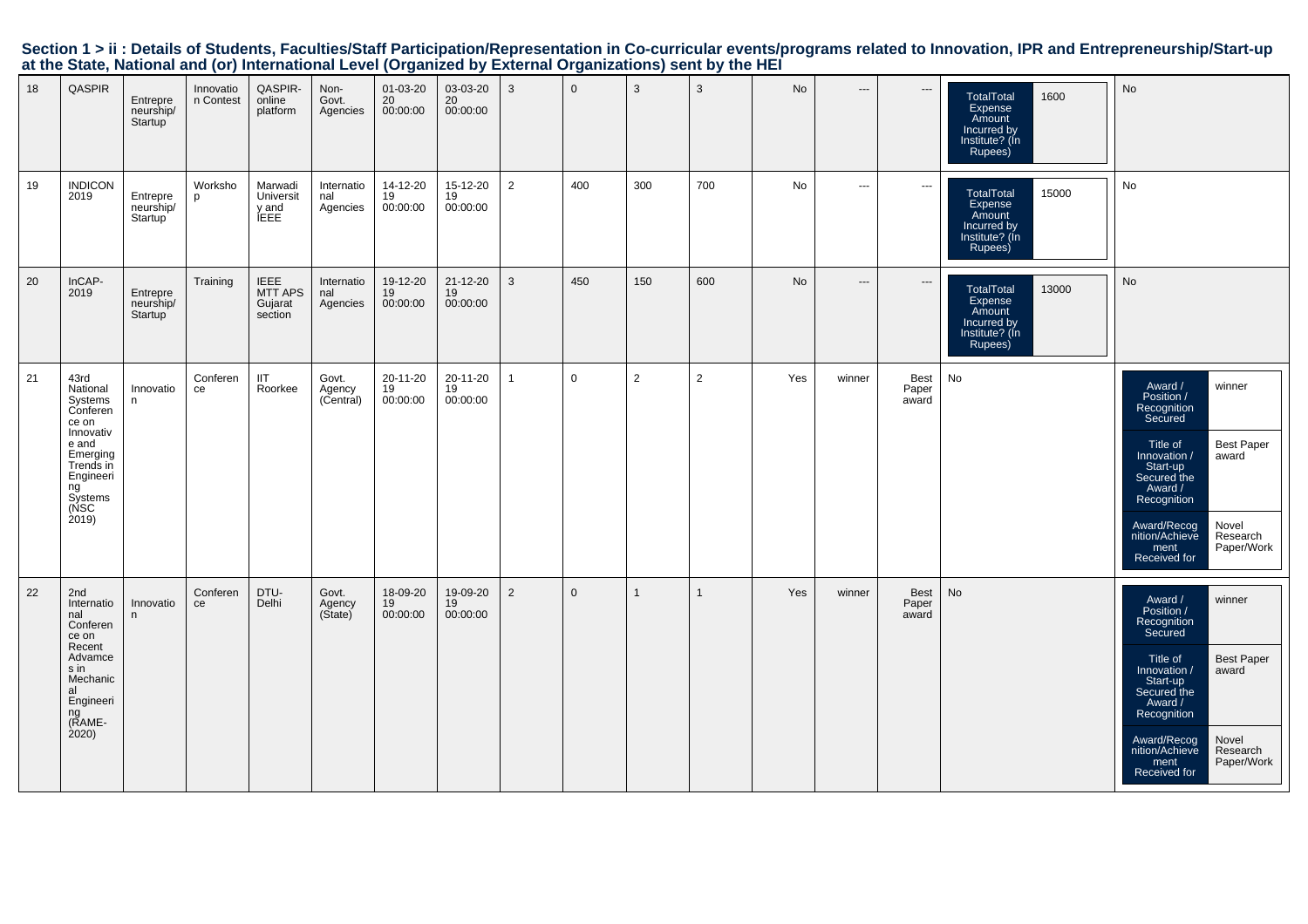| Section 1 > ii : Details of Students, Faculties/Staff Participation/Representation in Co-curricular events/programs related to Innovation, IPR and Entrepreneurship/Start-up |  |
|------------------------------------------------------------------------------------------------------------------------------------------------------------------------------|--|
| at the State, National and (or) International Level (Organized by External Organizations) sent by the HEI                                                                    |  |

|                                                                                                                                                                                                                                                                                                   | 24                                                                          |                                                                                                                                                                                             | 23                                                                                             |
|---------------------------------------------------------------------------------------------------------------------------------------------------------------------------------------------------------------------------------------------------------------------------------------------------|-----------------------------------------------------------------------------|---------------------------------------------------------------------------------------------------------------------------------------------------------------------------------------------|------------------------------------------------------------------------------------------------|
| $(IC-2020)$                                                                                                                                                                                                                                                                                       | 5th<br>Internatio<br>nal<br>Congress<br>, 2020                              |                                                                                                                                                                                             | 10th<br>Internatio<br>nal<br>Conferen<br>ce on<br>Industrial<br>Tribology<br>$(ICIT-2019)$     |
|                                                                                                                                                                                                                                                                                                   | Innovatio<br>n                                                              |                                                                                                                                                                                             | Innovatio<br>n                                                                                 |
|                                                                                                                                                                                                                                                                                                   | Conferen<br>ce                                                              |                                                                                                                                                                                             | Conferen<br>ce                                                                                 |
|                                                                                                                                                                                                                                                                                                   | Internatio<br>nal<br>Institute<br>of<br>Welding                             |                                                                                                                                                                                             | Tribology<br>Society<br>of India                                                               |
|                                                                                                                                                                                                                                                                                                   | Internatio<br>nal<br>Agencies                                               |                                                                                                                                                                                             | Internatio<br>nal<br>Agencies                                                                  |
|                                                                                                                                                                                                                                                                                                   | 06-01-20<br>20<br>00:00:00                                                  |                                                                                                                                                                                             | 01-03-20<br>20<br>00:00:00                                                                     |
|                                                                                                                                                                                                                                                                                                   | 08-01-20<br>20<br>00:00:00                                                  |                                                                                                                                                                                             | 02-03-20<br>20<br>00:00:00                                                                     |
|                                                                                                                                                                                                                                                                                                   | $\mathbf{3}$                                                                |                                                                                                                                                                                             | $\overline{2}$                                                                                 |
|                                                                                                                                                                                                                                                                                                   | $\mathbf 0$                                                                 |                                                                                                                                                                                             | $\mathbf 0$                                                                                    |
|                                                                                                                                                                                                                                                                                                   | $\mathbf{1}$                                                                |                                                                                                                                                                                             | $\mathbf{1}$                                                                                   |
|                                                                                                                                                                                                                                                                                                   | -1                                                                          |                                                                                                                                                                                             | $\overline{1}$                                                                                 |
|                                                                                                                                                                                                                                                                                                   | Yes                                                                         |                                                                                                                                                                                             | Yes                                                                                            |
| Technical<br>paper on<br>Stainless<br>Steel<br>Applicatio<br>ns                                                                                                                                                                                                                                   | Venus<br>Wires<br>Award -<br>2019 for<br>the best                           | ion                                                                                                                                                                                         | Second<br><b>Best</b><br>paper<br>award in<br>the<br>category<br>of Oral<br>Short<br>presentat |
| Technical<br>paper on<br>Stainless<br>Steel<br>Applicatio<br>ns at 5th<br>Internatio<br>nal<br>Congress<br>, 2020<br>$(IC-2020)$                                                                                                                                                                  | Venus<br>Wires<br>Award -<br>2019 for<br>the best                           | ion at<br>10th<br>Internatio<br>nal<br>Conferen<br>ce on<br>Industrial<br>Tribology<br>-ICIT<br>$(2019)$ ,                                                                                  | Second<br><b>Best</b><br>paper<br>award in<br>the<br>category<br>of Oral<br>Short<br>presentat |
| TotalTotal<br>Expense<br>Amount<br>Incurred by<br>Institute? (In<br>Rupees)                                                                                                                                                                                                                       |                                                                             |                                                                                                                                                                                             | No                                                                                             |
|                                                                                                                                                                                                                                                                                                   | $\mathbf{1}$                                                                |                                                                                                                                                                                             |                                                                                                |
| Position /<br>Recognition<br>Secured<br>Title of<br>Innovation /<br>Start-up<br>Secured the<br>Award /<br>Recognition<br>Award/Recog<br>nition/Achieve<br>ment<br>Received for                                                                                                                    | ment<br>Received for<br>Award /                                             | Title of<br>Innovation /<br>Start-up<br>Secured the<br>Award /<br>Recognition<br>Award/Recog<br>nition/Achieve                                                                              | Award /<br>Position /<br>Recognition<br>Secured                                                |
| Technical<br>paper on<br>Stainless<br>Steel<br>Application<br>$\mathsf{s}$<br>Venus<br>Wires<br>Award -<br>2019 for the<br>best<br>Technical<br>paper on<br>Stainless<br>Steel<br>Application<br>s at 5th<br>Internationa<br>I Congress,<br>2020 (IC-<br>2020)<br>Novel<br>Research<br>Paper/Work | Research<br>Paper/Work<br>Venus<br>Wires<br>Award -<br>2019 for the<br>best | Second<br>Best paper<br>award in<br>the<br>category of<br>Oral Short<br>presentatio<br>n at 10th<br>Internationa<br>Conference<br>on<br>Industrial<br>Tribology<br>(ICIT-<br>2019,<br>Novel | Second<br>Best paper<br>award in<br>the<br>category of<br>Oral Short<br>presentatio<br>n.      |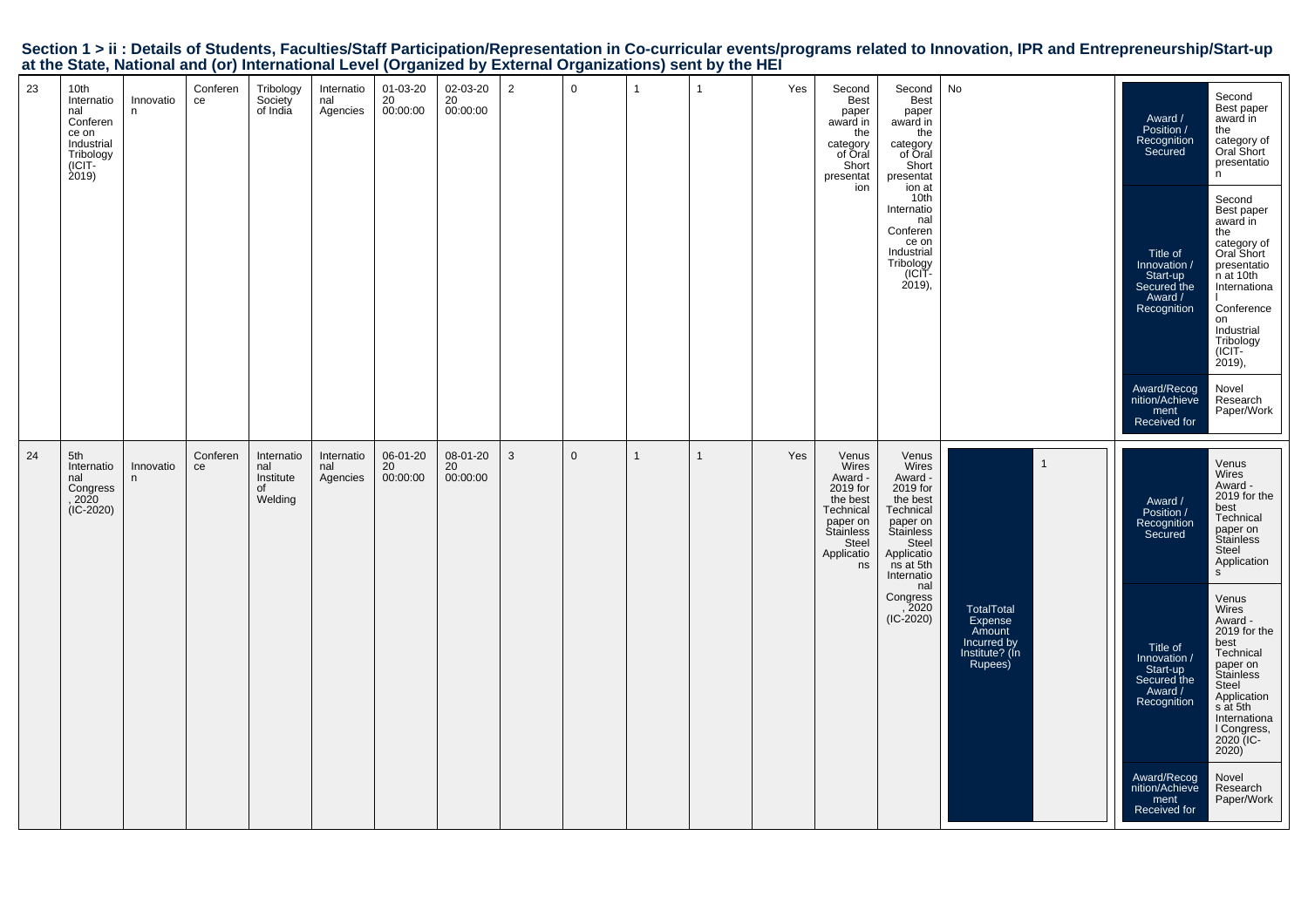|    |                                                                                                                                            |                                  |                        |                                                            |                                                        |                                               |                                |                |                 | at the blair, national and (b) micritational Level (biganized by External Organizations) sent by the riLi |                 |    |                                          |                          |                                                                                       |    |
|----|--------------------------------------------------------------------------------------------------------------------------------------------|----------------------------------|------------------------|------------------------------------------------------------|--------------------------------------------------------|-----------------------------------------------|--------------------------------|----------------|-----------------|-----------------------------------------------------------------------------------------------------------|-----------------|----|------------------------------------------|--------------------------|---------------------------------------------------------------------------------------|----|
| 25 | Shell<br>Eco-<br>Marathon<br>2019                                                                                                          | Innovatio<br>n                   | Innovatio<br>n Contest | Shell<br>India                                             | Non-<br>Govt.<br>Agencies                              | 29-04-20<br>19<br>00:00:00                    | 02-05-20<br>19<br>00:00:00     | $\overline{4}$ | $\mathbf{1}$    | 21                                                                                                        | 22              | No | $\hspace{0.05cm} \ldots$                 | $\hspace{0.05cm} \ldots$ | 185000<br>TotalTotal<br>Expense<br>Amount<br>Incurred by<br>Institute? (In<br>Rupees) | No |
| 26 | Webinar<br>on<br>Industry<br>4.0                                                                                                           | Innovatio<br>n                   | Seminar                | Fronius<br>India<br>Private<br>Limited                     | Corporat $\mathsf{e}$ /<br>Industry<br>Associati<br>on | 30-04-20<br>19<br>00:00:00                    | 30-04-20<br>19<br>00:00:00     | $\mathbf{1}$   | 98              | 6                                                                                                         | 104             | No | $\hspace{0.05cm} \ldots \hspace{0.05cm}$ | ---                      | $\operatorname{\mathsf{No}}$                                                          | No |
| 27 | CSIR IIP<br>4th<br>National<br>Symposi<br>um<br>Shaping<br>the<br>energy<br>and<br>future-<br>Challeng<br>es and<br>opportuni<br>ties 2020 | Innovatio<br>n.                  | Conferen<br>ce         | CSIR -<br>Indian<br>Institute<br>of<br>Petroleu<br>m       | Govt.<br>Agency<br>(Central)                           | 19-06-20<br>19<br>00:00:00                    | 20-06-20<br>19<br>00:00:00     | $\overline{2}$ | 15              | 8                                                                                                         | 23              | No | $\hspace{0.05cm} \cdots$                 | $\hspace{0.05cm} \ldots$ | No                                                                                    | No |
| 28 | Internatio<br>nal<br>Virtual<br>Conferen<br>ce on<br>Advance<br>d Nano<br>materials<br>and<br>applicatio<br>ns                             | Innovatio<br>n                   | Conferen<br>ce         | vit<br>university                                          | Educatio<br>nal<br>Institute                           | 25-07-20<br>19<br>00:00:00                    | 26-07-20<br>19<br>00:00:00     | $\overline{2}$ | $\,$ 5 $\,$     | 5                                                                                                         | 10 <sup>1</sup> | No | $\hspace{0.05cm} \cdots$                 | $\hspace{0.05cm} \cdots$ | No                                                                                    | No |
| 29 | Science-<br>Pathways<br>to future<br>technolog<br>ies                                                                                      | Innovatio<br>n                   | Motivatio<br>nal speak | Pandit<br>Deenday<br>al<br>Petroleu<br>m<br>Universit<br>У | Educatio<br>nal<br>Institute                           | 20-11-20<br>19<br>00:00:00                    | 21-11-20<br>19<br>00:00:00     | $\overline{2}$ | 47              | 23                                                                                                        | 70              | No | $\scriptstyle\cdots$                     | $\scriptstyle\cdots$     | No                                                                                    | No |
| 30 | Building<br>AI for<br>India-<br>Challeng<br>es and<br>Opportun<br>ities                                                                    | Entrepre<br>neurship/<br>Startup | Seminar                | Jio<br>Institute                                           | Govt.<br>Agency<br>(Central)                           | 19-09-20<br>19<br>00:00:00                    | 20-09-20<br>19<br>00:00:00     | $\overline{2}$ | 35              | $\mathbf{1}$                                                                                              | 36              | No | $\hspace{0.05cm} \ldots$                 | ---                      | No                                                                                    | No |
| 31 | 25th<br>Innovatio<br>n.<br>Conferen<br>ce on<br>Digital<br>Technolo<br>gies and<br>Innovatio<br>ns                                         | Innovatio                        | Conferen<br>ce         | Ahmedab<br>ad<br>  Manage<br>ment<br>Associati<br>on       | Non-                                                   | 22-01-20<br>Govt. $20$<br>Agencies $00:00:00$ | 23-01-20<br>$20$<br>$00:00:00$ | $\overline{2}$ | $\overline{2}$  | -1                                                                                                        | 3               | No | $\hspace{0.05cm} \ldots$                 | $\cdots$                 | No                                                                                    | No |
| 32 | Internatio<br>nal Tech<br>Conclave                                                                                                         | Innovatio<br>n.                  | Conferen<br>ce         | (IEEE<br>BVM SB)                                           | Non-<br>Govt.<br>Agencies                              | 09-07-20<br>19<br>00:00:00                    | 12-07-20<br>19<br>00:00:00     | $\overline{4}$ | $5\phantom{.0}$ | $\overline{2}$                                                                                            | $\overline{7}$  | No | $\hspace{0.05cm} \cdots$                 | ---                      | No                                                                                    | No |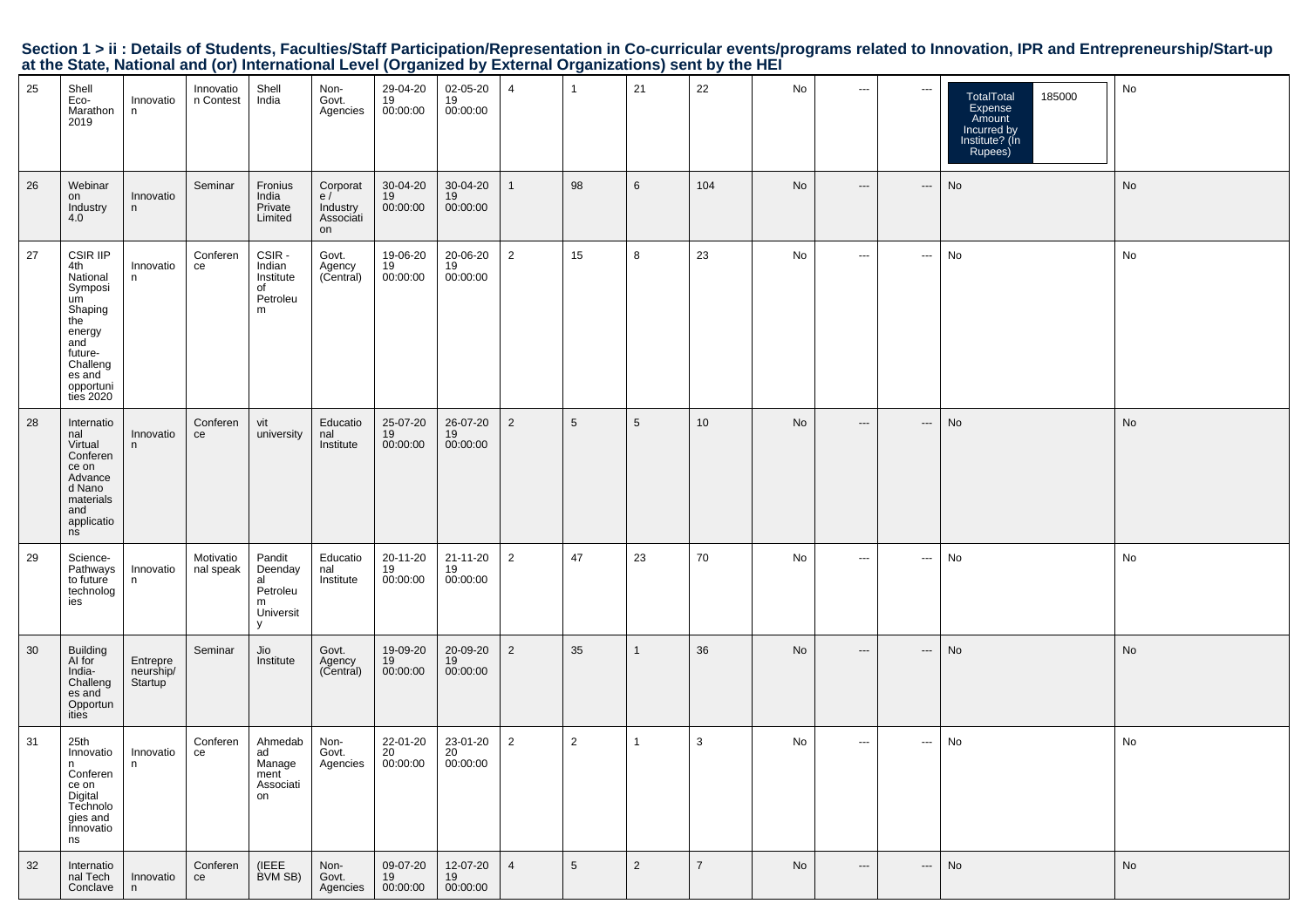| 33 | <b>IEEE</b><br><b>INDICON</b><br>2019                                        | Innovatio<br>n                                | Conferen<br>ce | <b>IEEE</b><br><b>INDICON</b><br>2019                                | Non-<br>Govt.<br>Agencies                     | 10-02-20<br>20<br>00:00:00       | 11-02-20<br>20<br>00:00:00 | 2              | $\overline{4}$ | $\mathbf 1$    | 5   | No        | $\sim$ $\sim$ $\sim$     | $\cdots$                 | No                                                                                                 | No        |
|----|------------------------------------------------------------------------------|-----------------------------------------------|----------------|----------------------------------------------------------------------|-----------------------------------------------|----------------------------------|----------------------------|----------------|----------------|----------------|-----|-----------|--------------------------|--------------------------|----------------------------------------------------------------------------------------------------|-----------|
| 34 | AI and<br>ML<br>Trends in<br>Market                                          | Entrepre<br>neurship/<br>Startup              | Worksho<br>p   | Silver<br>Touch<br>Technolo<br>gies Ltd                              | Corporat<br>e/<br>Industry<br>Associati<br>on | 02-10-20<br>19<br>00:00:00       | 03-10-20<br>19<br>00:00:00 | $\overline{2}$ | 15             | $\mathbf{1}$   | 16  | No        | $\hspace{0.05cm} \ldots$ | $\hspace{0.05cm} \cdots$ | No                                                                                                 | No        |
| 35 | Flutter<br>use case<br>in<br>software<br>industry                            | Entrepre<br>neurship/<br>Startup              | Training       | Silver<br>Touch<br>Technolo<br>gies Ltd                              | Corporat<br>e/<br>Industry<br>Associati<br>on | 24-10-20<br>19<br>00:00:00       | 25-10-20<br>19<br>00:00:00 | $\overline{2}$ | 24             | $\overline{1}$ | 25  | No        | $\sim$ $\sim$            | $\sim$ $\sim$ $\sim$     | No                                                                                                 | No        |
| 36 | Intelligent<br>Bots -<br>Robotic<br>Process<br>Automati<br>on                | Entrepre<br>neurship/<br>Startup              | Worksho<br>p   | Silver<br>Touch<br>Technolo<br>gies Ltd                              | Corporat<br>e/<br>Industry<br>Associati<br>on | 08-10-20<br>19<br>00:00:00       | 09-10-20<br>19<br>00:00:00 | 2              | 26             | $\mathbf 1$    | 27  | <b>No</b> | $\cdots$                 | $\hspace{0.05cm} \ldots$ | <b>No</b>                                                                                          | <b>No</b> |
| 37 | Katalon -<br>A Test<br>Automati<br>on Tool                                   | Entrepre<br>neurship/<br>Startup <sup>'</sup> | Worksho<br>p   | Silver<br>Touch<br>Technolo<br>gies Ltd                              | Corporat<br>e/<br>Industry<br>Associati<br>on | 10-10-20<br>19<br>00:00:00       | 11-10-20<br>19<br>00:00:00 | $\overline{2}$ | 28             | $\overline{1}$ | 29  | No        | $\sim$ $\sim$ $\sim$     | $\cdots$                 | No                                                                                                 | No        |
| 38 | Internatio<br>nal<br>Conferen<br>ce<br>(PREMI)                               | Entrepre<br>neurship/<br>Startup              | Conferen<br>ce | Tezpur<br>Universit<br>$\mathsf{V}$                                  | Internatio<br>nal<br>Agencies                 | 16-05-20<br>19<br>00:00:00       | 17-05-20<br>19<br>00:00:00 | $\overline{2}$ | 120            | $\mathbf{1}$   | 121 | <b>No</b> | $\hspace{0.05cm} \ldots$ | $\hspace{0.05cm} \cdots$ | <b>TotalTotal</b><br>$\mathbf{1}$<br>Expense<br>Amount<br>Incurred by<br>Institute? (In<br>Rupees) | <b>No</b> |
| 39 | <b>DST</b><br>Sponsore<br>d STTP<br>on NLP                                   | Entrepre<br>neurship/<br>Startup              | Training       | National<br>Institute<br>of<br>Technolo<br>gy<br>Rourkela            | Educatio<br>nal<br>Institute                  | $01 - 10 - 20$<br>19<br>00:00:00 | 02-10-20<br>19<br>00:00:00 | 2              | 30             | $\overline{1}$ | 31  | No        | $\cdots$                 | $\sim$                   | No                                                                                                 | No        |
| 40 | 10th<br>World<br>Petrocoal<br>conferen<br>ce and<br>Future<br>Fuel<br>Summit | Entrepre<br>neurship/<br>Startup              | Conferen<br>ce | <b>IOCL</b>                                                          | Corporat<br>e/<br>Industry<br>Associati<br>on | 27-12-20<br>19<br>00:00:00       | 27-12-20<br>19<br>00:00:00 | $\mathbf{1}$   | 11             | $\mathbf{1}$   | 12  | <b>No</b> | $---$                    | $---$                    | No                                                                                                 | No        |
| 41 | Offshore<br>Technolo<br>gy and<br>EOR<br>Methods                             | Entrepre<br>neurship/<br>Startup              | Worksho<br>p   | <b>RVS</b><br>College<br>of<br>Engineeri<br>ng and<br>Technolo<br>gy | Educatio<br>nal<br>Institute                  | $01 - 10 - 20$<br>19<br>00:00:00 | 02-10-20<br>19<br>00:00:00 | $\overline{2}$ | $\overline{7}$ | $\mathbf{1}$   | 8   | No        | $\sim$ $\sim$ $\sim$     | $\hspace{0.05cm} \ldots$ | No                                                                                                 | No        |

#### **Section 2 > i : List the Academic Programs on Innovation, IPR and Entrepreneurship Development Offered During the Academic Period (2019-20)**

| <b>Srno</b> | <b>Title of Course/Subject</b><br><b>Offered</b> | <b>Program Theme</b> | Type of Course | Course Offering<br>Department/Centr<br>e/Unit Name | Level of<br><b>Course</b> | Program<br><b>Start Date</b> | Program End<br>Date | Program<br>Duration(in Days) | Mode of Delivery | <b>Total Numbers of</b><br>Participants | <b>Total Numbers of</b><br>Contact Hours of Course<br>(Minimum 30 Contact<br>hours) |
|-------------|--------------------------------------------------|----------------------|----------------|----------------------------------------------------|---------------------------|------------------------------|---------------------|------------------------------|------------------|-----------------------------------------|-------------------------------------------------------------------------------------|
|-------------|--------------------------------------------------|----------------------|----------------|----------------------------------------------------|---------------------------|------------------------------|---------------------|------------------------------|------------------|-----------------------------------------|-------------------------------------------------------------------------------------|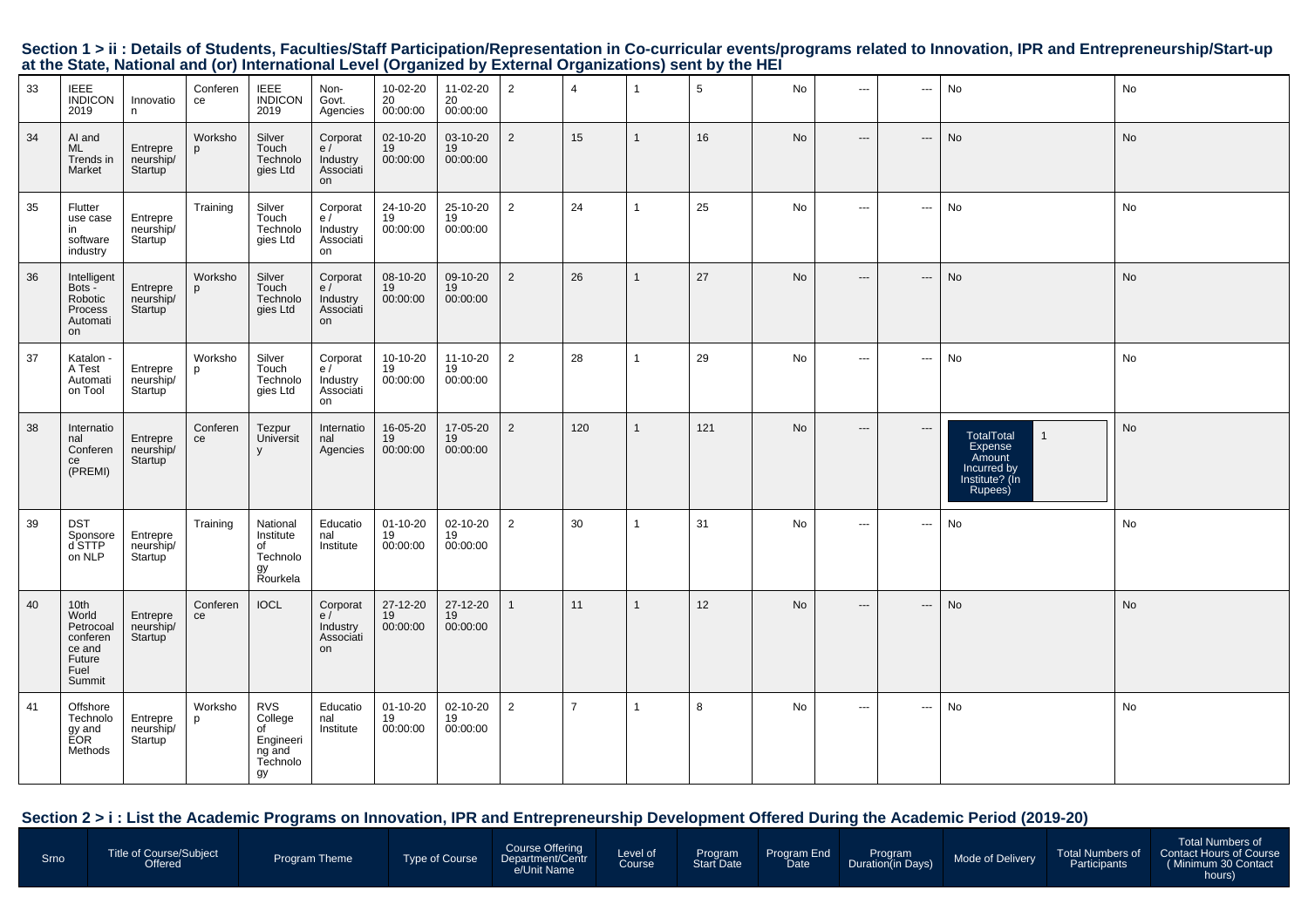|                | Capsule course on<br>Introduction to Graphic<br>Designing with In-design<br>Software | Innovation               | Short term<br>Course | Short Term<br><b>Certificate Course</b> | Dept of<br>Language<br>Literature<br>and Asthetics               | 12-09-2019 | 18-09-2019 |   | Offline | 51 | 36 |
|----------------|--------------------------------------------------------------------------------------|--------------------------|----------------------|-----------------------------------------|------------------------------------------------------------------|------------|------------|---|---------|----|----|
| $\overline{2}$ | Capsule Course on<br>Accounting for Managerial<br>Decisions                          | Entrepreneurship/Startup | Short term<br>Course | Short Term<br><b>Certificate Course</b> | Dept of<br><b>Business</b><br>Administratio<br>n and<br>Commerce | 11-10-2019 | 17-10-2019 |   | Offline | 25 | 36 |
|                | Workshop on Artificial<br>Intelligence and New<br><b>Business Horizons</b>           | Entrepreneurship/Startup | Short term<br>Course | Major/Minor<br>Specialization           | Dept of<br><b>Business</b><br>Administratio<br>n and<br>Commerce | 15-10-2019 | 21-10-2019 |   | Offline | 65 | 36 |
|                | Workshop on New Age<br>Banking                                                       | Entrepreneurship/Startup | Short term<br>Course | Major/Minor<br>Specialization           | Dept of<br><b>Business</b><br>Administratio<br>n and<br>Commerce | 15-10-2019 | 21-10-2019 |   | Offline | 70 | 36 |
| 5              | Capsule Course on<br>Financial Innovation and<br><b>Fundamentals of Finance</b>      | Innovation               | Short term<br>Course | Short Term<br>Certificate Course        | Dept of<br><b>Business</b><br>Administratio<br>n and<br>Commerce | 29-11-2019 | 04-12-2019 | 6 | Offline | 70 | 36 |

# **Section 2 > ii : List the Employment Generation Skill Development Programs Organized by the HEI on Innovation, IPR and Entrepreneurship Development During the Academic Period (2019-20)**

| Srno           | Title of the Training Program                                                            | Program Theme            | Type of Course                                | Course Offering<br>Department/Centre/<br>Unit Name                   | Program Start<br>Date | Program End<br>Date | Program<br>Duration(in<br>Days) | Mode of Delivery | <b>Total Numbers of</b><br>Participants | <b>Total Numbers of Contact</b><br>Hours of Course (Minimum<br>30 Contact hours) |
|----------------|------------------------------------------------------------------------------------------|--------------------------|-----------------------------------------------|----------------------------------------------------------------------|-----------------------|---------------------|---------------------------------|------------------|-----------------------------------------|----------------------------------------------------------------------------------|
|                | IPR workshop                                                                             | <b>IPR</b>               | FDP in I&E / IPR                              | PDPU                                                                 | 14-02-2019            | 18-02-2019          | 5                               | Offline          |                                         | 31                                                                               |
| $\overline{2}$ | <b>IPR Workshop</b>                                                                      | <b>IPR</b>               | FDP in I&E / IPR                              | <b>PDPU</b>                                                          | 07-07-2019            | 16-07-2019          | 10                              | Offline          |                                         | 40                                                                               |
| -3             | IPR Worshop on Design Mark<br>and Patents                                                | <b>IPR</b>               | FDP in I&E / IPR                              | <b>Intellectual Property</b><br>Protection<br>Organization<br>(IPPO) | 10-04-2020            | 15-04-2020          | 6                               | Offline          |                                         | 32                                                                               |
| $\overline{4}$ | <b>Intellectual Property Right</b><br>Workshop                                           | <b>IPR</b>               | FDP in I&E / IPR                              | PDPU                                                                 | 07-09-2019            | 11-09-2019          | 5                               | Offline          |                                         | 30                                                                               |
| 5              | Training Course on Nuclear<br>Safety and Security                                        | Entrepreneurship/Startup | Employment<br>Generation Training<br>Programs | Department of<br>Nuclear Science<br>And Technology                   | 04-09-2019            | 10-09-2019          |                                 | Offline          | 50                                      | 30                                                                               |
| 6              | Developing Emerging Nuclear<br><b>Security Practitioners</b>                             | Entrepreneurship/Startup | Employment<br>Generation Training<br>Programs | Department of<br>Nuclear Science<br>and Technology                   | 20-11-2019            | 24-11-2019          | 5                               | Offline          | 45                                      | 30                                                                               |
|                | Cutting-edge Research<br>Instruments in Nano Science<br>and Nanotechnology               | Entrepreneurship/Startup | FDP in I&E / IPR                              | Department of Solar<br>Energy                                        | 17-05-2020            | 23-05-2020          |                                 | Online           | 210                                     | 40                                                                               |
| 8              | Pervoskite Nanocrystals The<br>upcoming light emitting and<br>light harvesting materials | Innovation               | FDP in I&E / IPR                              | Department of Solar<br>Energy                                        | 14-11-2019            | 19-11-2019          | 6                               | Offline          | 88                                      | 44                                                                               |
| -9             | E Mobility And EV Charging<br>Infra                                                      | Entrepreneurship/Startup | Employment<br>Generation Training<br>Programs | Department of Solar<br>Energy                                        | 23-10-2019            | 28-10-2019          | 6                               | Offline          | 93                                      | 32                                                                               |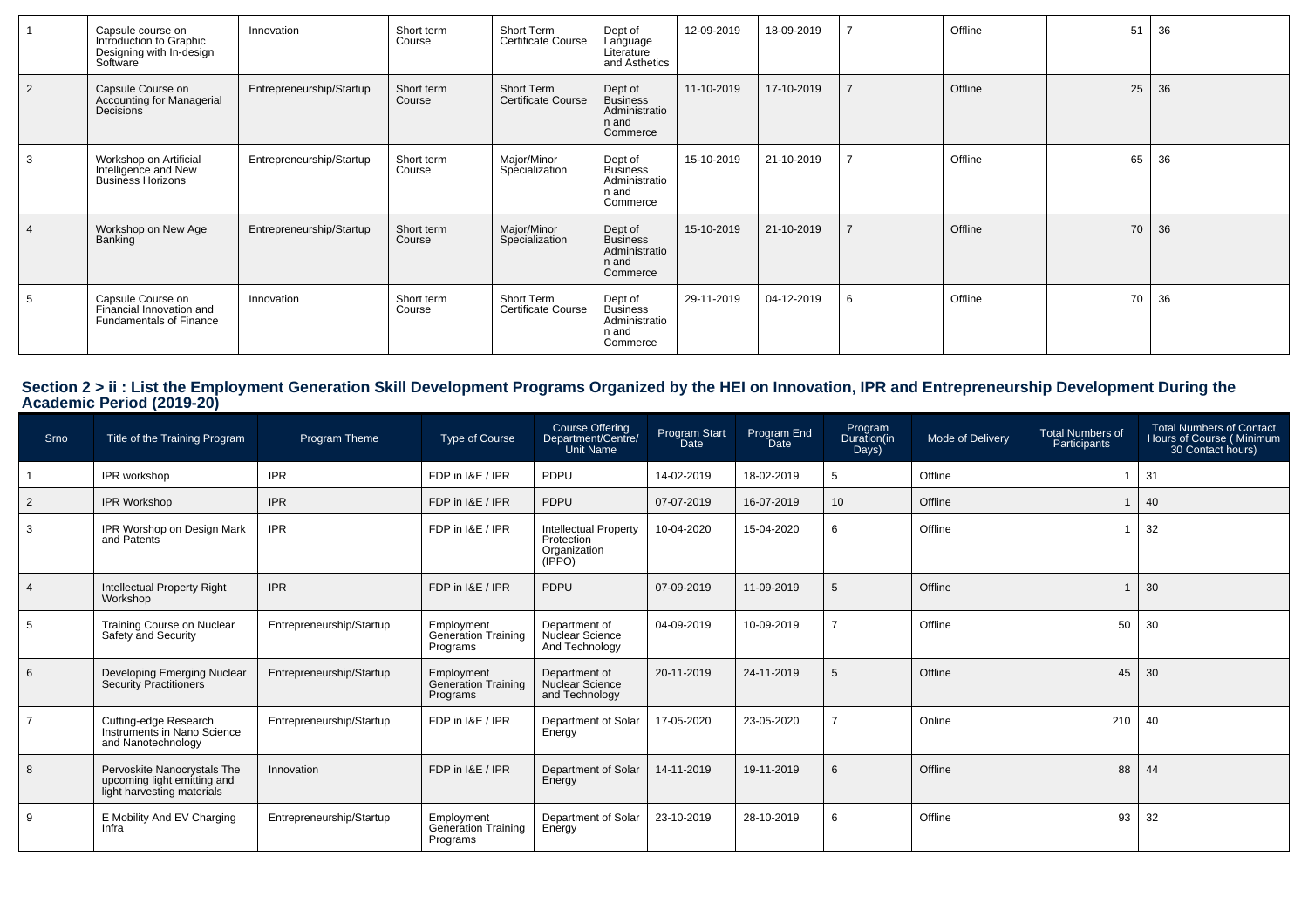| 10 | Nanostructured Materials and<br>Application in Energy<br>Conversion Storage and<br>Sensor                     | Innovation               | FDP in I&E / IPR                                     | Department of Solar<br>Energy                             | 14-10-2019 | 19-10-2019 | 6              | Offline | 66   | 32 |
|----|---------------------------------------------------------------------------------------------------------------|--------------------------|------------------------------------------------------|-----------------------------------------------------------|------------|------------|----------------|---------|------|----|
| 11 | <b>Executive Certificate Course</b><br>on Lean Six Sigma Green And<br>Black belt by Henry Harvin<br>Education | Entrepreneurship/Startup | MDP in I&E / IPR                                     | Mechanical and<br>Industrial<br>Engineering<br>Department | 25-04-2019 | 30-04-2019 | 6              | Offline | 40   | 30 |
| 12 | Skill Development Workshop<br>Program -2019                                                                   | Innovation               | Employment<br>Generation Training<br>Programs        | Mechanical<br>Engineering                                 | 03-06-2019 | 08-06-2019 | 6              | Offline | 20   | 30 |
| 13 | Workshop on Computer Aided<br>Process Equipment Design                                                        | Entrepreneurship/Startup | Employment<br><b>Generation Training</b><br>Programs | Chemical<br>Engineering                                   | 10-10-2019 | 14-10-2019 | 5              | Offline | 85   | 35 |
| 14 | Workshop on Electrochemical<br>Characterization of<br>optoelecronic devices                                   | Innovation               | Employment<br>Generation Training<br>Programs        | Chemical<br>Engineering                                   | 21-10-2019 | 25-10-2019 | 5              | Offline | 75   | 30 |
| 15 | Workshop on Recent<br>Advances in Chemical Eng                                                                | Innovation               | Employment<br>Generation Training<br>Programs        | Chemical<br>Engineering                                   | 20-02-2020 | 24-02-2020 | 5              | Offline | 80   | 32 |
| 16 | Intensive training program on<br>ABAQUS software training<br>program                                          | Innovation               | Employment<br><b>Generation Training</b><br>Programs | Civil Engineering                                         | 19-04-2019 | 23-04-2019 | 5              | Offline | 25   | 30 |
| 17 | Training program on PLAXIS<br>2D software                                                                     | Innovation               | Employment<br>Generation Training<br>Programs        | Civil Engineering                                         | 27-05-2019 | 01-06-2019 | 6              | Offline | 8    | 30 |
| 18 | SEED BDS plus Training of<br>Trainers                                                                         | Entrepreneurship/Startup | MDP in I&E / IPR                                     | SEED and Sandbox<br>Startups                              | 17-09-2019 | 21-09-2019 | 5              | Offline | 30   | 30 |
| 19 | Gujarat industrial hackathon<br>2019                                                                          | Innovation               | EDP in I&E / IPR                                     | Education<br>Deptarment Govt<br>of Gujarat                | 06-04-2019 | 10-04-2019 | 5              | Offline | 1213 | 36 |
| 20 | Transcreativity workshop by<br>Mr Amar Gargesh                                                                | Innovation               | EDP in I&E / IPR                                     | PDPU IIC                                                  | 18-04-2019 | 21-04-2019 | $\overline{4}$ | Offline | 60   | 30 |
| 21 | Orientation of new startups                                                                                   | Innovation               | EDP in I&E / IPR                                     | PDPU IIC                                                  | 24-04-2019 | 28-04-2019 | 5              | Offline | 46   | 32 |
| 22 | The Unicorn Pitch                                                                                             | Entrepreneurship/Startup | EDP in I&E / IPR                                     | PDPU IIC                                                  | 04-05-2019 | 07-05-2019 | $\overline{4}$ | Offline | 201  | 34 |
| 23 | Startup - Industry connect                                                                                    | Innovation               | EDP in I&E / IPR                                     | PDPU IIC                                                  | 14-06-2019 | 18-06-2019 | 5              | Offline | 230  | 30 |
| 24 | <b>SPM Induction</b>                                                                                          | Innovation               | EDP in I&E / IPR                                     | PDPU IIC                                                  | 25-06-2019 | 28-06-2019 | $\overline{4}$ | Offline | 318  | 30 |
| 25 | <b>SLS Induction</b>                                                                                          | Innovation               | EDP in I&E / IPR                                     | PDPU IIC                                                  | 16-07-2019 | 20-07-2019 | 5              | Offline | 916  | 32 |
| 26 | Microdetailing and Pitch<br>Session by Jatin Kataria                                                          | Innovation               | EDP in I&E / IPR                                     | PDPU IIC                                                  | 10-08-2019 | 14-08-2019 | 5              | Offline | 52   | 30 |
| 27 | Lets Hack hackathon 2019 for<br><b>CSICT</b>                                                                  | Innovation               | EDP in I&E / IPR                                     | PDPU IIC                                                  | 21-08-2019 | 24-08-2019 | $\overline{4}$ | Offline | 475  | 30 |
| 28 | Preincubation Workshop for<br>new startups                                                                    | Innovation               | EDP in I&E / IPR                                     | PDPU IIC                                                  | 06-09-2019 | 10-09-2019 | $\sqrt{5}$     | Offline | 24   | 32 |
| 29 | How to write a business plan<br>by Vikrant Potnis                                                             | Innovation               | EDP in I&E / IPR                                     | PDPU IIC                                                  | 14-10-2019 | 18-10-2019 | 5              | Offline | 120  | 32 |
| 30 | Student Idea Connect 2019<br>Hiramani School                                                                  | Innovation               | EDP in I&E / IPR                                     | PDPU IIC                                                  | 20-10-2019 | 24-10-2019 | $\sqrt{5}$     | Offline | 30   | 30 |
| 31 | Student Innovation Challenge<br>Program 2019(GCCI)                                                            | Innovation               | EDP in I&E / IPR                                     | PDPU IIC                                                  | 14-11-2019 | 18-11-2019 | 5              | Offline | 30   | 30 |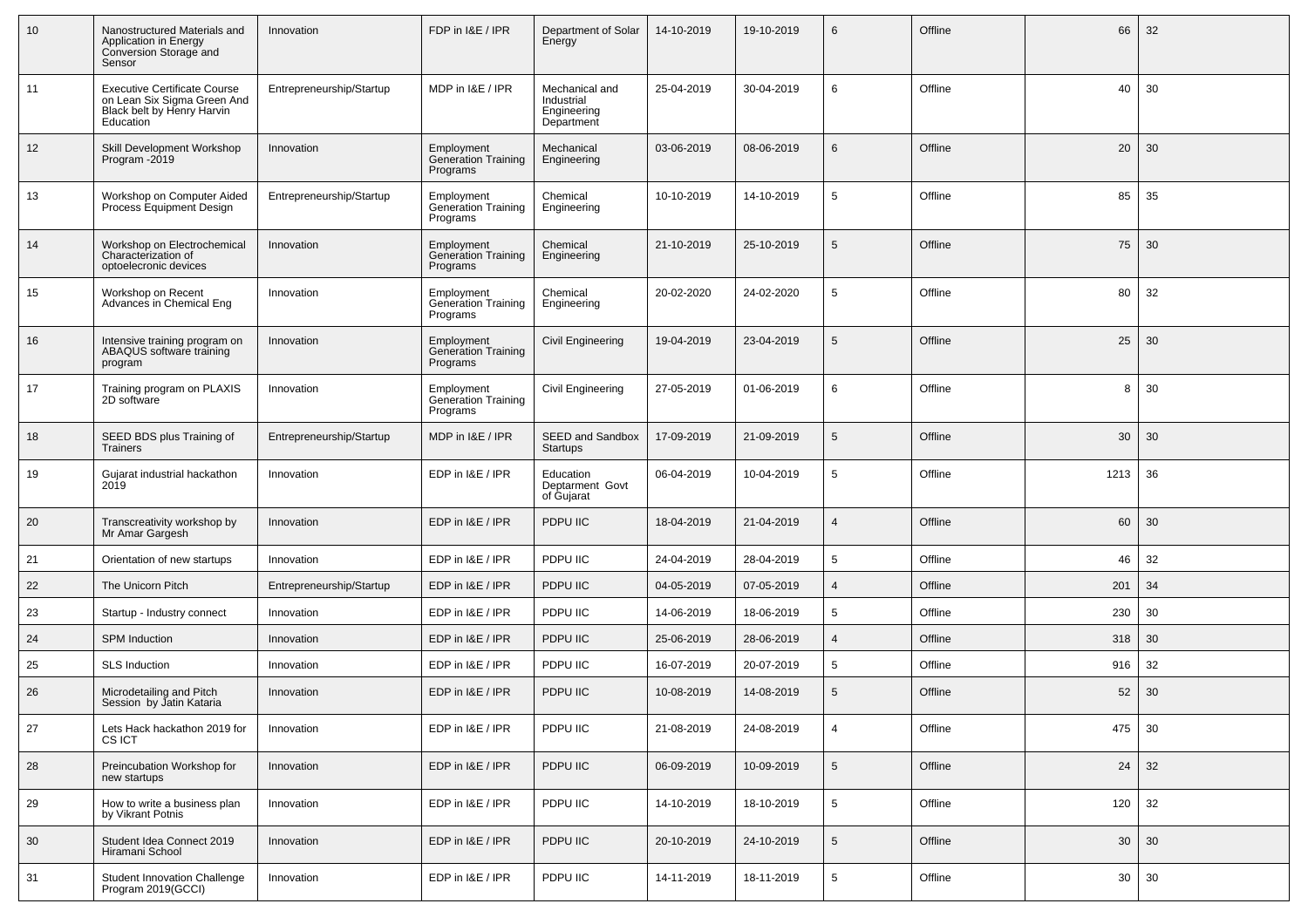| 32 | Lets Hack 20                                                                 | Innovation               | EDP in I&E / IPR | PDPU IIC | 29-11-2019 | 02-12-2019 | 4 | Offline | 533 | 32   |
|----|------------------------------------------------------------------------------|--------------------------|------------------|----------|------------|------------|---|---------|-----|------|
| 33 | Expert Lecture on Blue Ocean<br>Strategy By Prof Kunal<br>Mankodi            | Entrepreneurship/Startup | EDP in I&E / IPR | PDPU IIC | 24-12-2019 | 28-12-2019 |   | Offline | 8   | -30  |
| 34 | Startup Interaction with Dr<br>Rajeev Roy                                    | Innovation               | EDP in I&E / IPR | PDPU IIC | 07-01-2020 | 10-01-2020 |   | Offline | 15  | 30   |
| 35 | Hackathon Way Forward                                                        | Innovation               | EDP in I&E / IPR | PDPU IIC | 28-01-2020 | 31-01-2020 |   | Offline | 70  | - 30 |
| 36 | Investor Demode(shuru up)                                                    | Entrepreneurship/Startup | EDP in I&E / IPR | PDPU IIC | 06-02-2020 | 09-02-2020 |   | Offline | 54  | 30   |
| 37 | Capsule Course on Design<br>Thinking and Design to<br>Develop                | Innovation               | EDP in I&E / IPR | PDPU IIC | 07-02-2020 | 10-02-2020 |   | Offline | 99  | -30  |
| 38 | Entrepreneurship workshop<br>on Idea to MVP at Indus<br>University Ahmedabad | Innovation               | EDP in I&E / IPR | PDPU IIC | 18-02-2020 | 22-02-2020 |   | Offline | 120 | 30   |

# Section 2 > iii : List the Full Time Faculties had with a Degree (UG/PG/PhD) in Innovation/IPR/Entrepreneurship and (or) Received Specialized Training program of I&E, IPR<br>(MDP, EDP, FDP, Short-term Certificate Course, of m

| Srno                                                           | <b>Faculty Name</b>                                     | Department/Centre/Unit Name                                                                                                  | Designation                     | Do you have a degree in I&E & IPR?   | Had the faculty received training on I&E &<br>IPR during AY 2019-20 |
|----------------------------------------------------------------|---------------------------------------------------------|------------------------------------------------------------------------------------------------------------------------------|---------------------------------|--------------------------------------|---------------------------------------------------------------------|
|                                                                | Dr. ASIT B. ACHARYA                                     | SCHOOL OF PETROLEUM MANAGEMENT                                                                                               | ADJUNCT PROFESSOR               | Yes                                  | No                                                                  |
| FPM<br>(PhD)<br>Highest<br>degree<br>name in<br>I&E and<br>IPR | $\overline{2}$                                          | Dr Devendra M Parikh                                                                                                         | Industrial School of Technology | ADJUNCT PROFESSOR                    | Yes                                                                 |
| PhD<br>Degree<br>Type                                          |                                                         |                                                                                                                              |                                 |                                      |                                                                     |
| 2016<br>Year of<br>Highest<br>degree<br>in I&E<br>and IPR      |                                                         |                                                                                                                              |                                 |                                      |                                                                     |
| <b>No</b>                                                      | PhD<br>Highest degree name in<br>Diploma<br>Degree Type | 3                                                                                                                            | Mr. Abhinav Kapadia             | Pandit Deendayal Petroeum University | CFO                                                                 |
|                                                                | 2013<br>Year of Highest degree<br>in I&E and IPR        |                                                                                                                              |                                 |                                      |                                                                     |
| Yes                                                            | No                                                      | <b>MBA</b><br>Highest degree name in<br>I&E and IPR<br>PG<br>Degree Type<br>Year of Highest degree<br>in I&E and IPR<br>2002 |                                 | Ms. Priya Vyas                       | PDPU Innovation and Incubation Centre                               |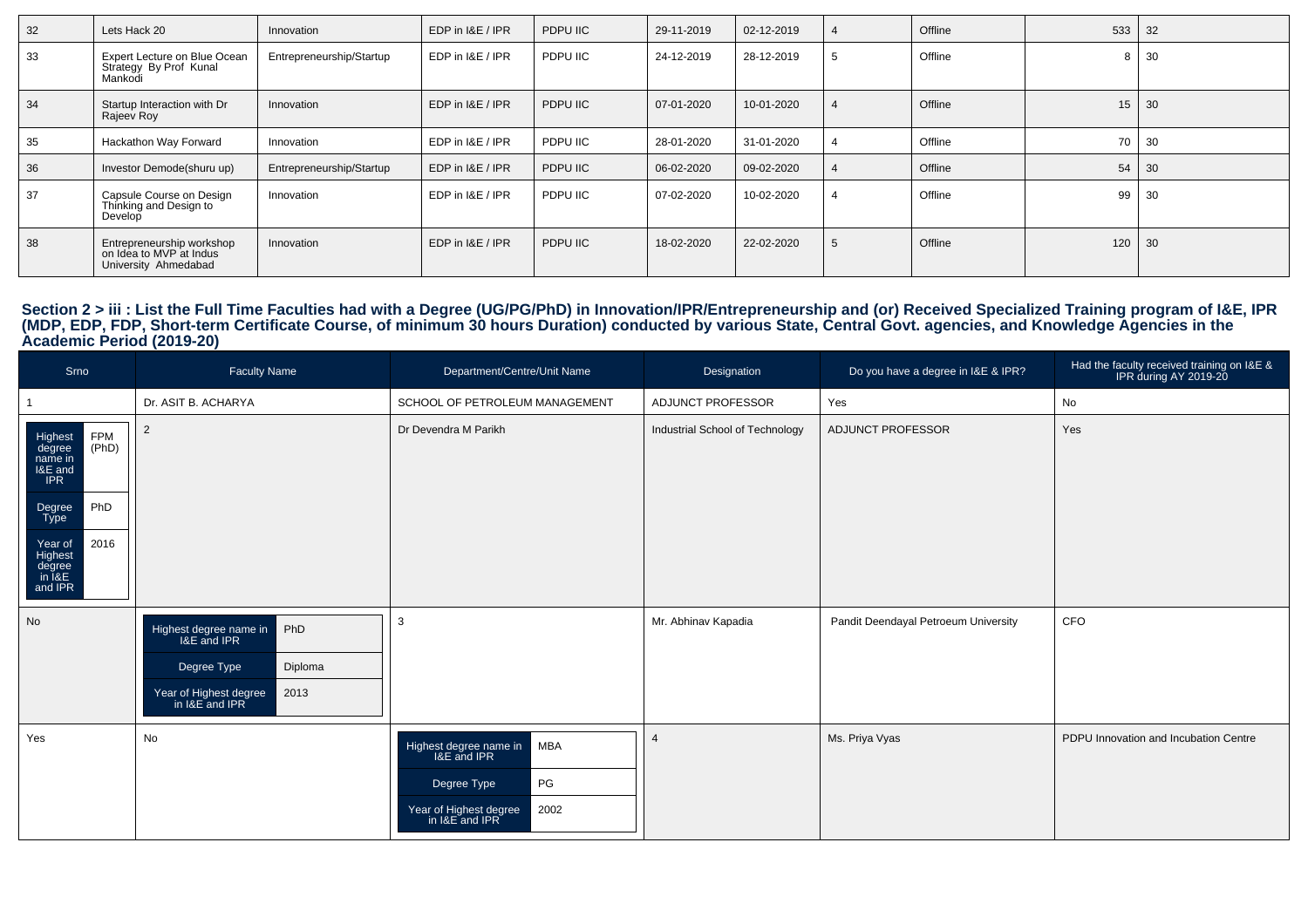| Consultant<br>PDPU Innovation<br>and Incubation<br>Centre                                                                                                    | Yes<br>Senior Executive                                               |                       |                           | No<br>Yes      |                                                                                                  |                                          | Highest<br>degree name<br>in I&E and IPR<br>Degree Type<br>Year of<br>Highest<br>degree in I&E<br>and IPR<br>Yes | <b>LLB</b><br>PG<br>2016                          | 5                                                     |                                                               |                                                             |                                                         | Anisha Goel<br>Highest degree name<br>in I&E and IPR<br>Degree Type<br>Year of Highest<br>degree in I&E and<br><b>IPR</b> | UG<br>2016                             | Engineering                           |
|--------------------------------------------------------------------------------------------------------------------------------------------------------------|-----------------------------------------------------------------------|-----------------------|---------------------------|----------------|--------------------------------------------------------------------------------------------------|------------------------------------------|------------------------------------------------------------------------------------------------------------------|---------------------------------------------------|-------------------------------------------------------|---------------------------------------------------------------|-------------------------------------------------------------|---------------------------------------------------------|---------------------------------------------------------------------------------------------------------------------------|----------------------------------------|---------------------------------------|
| <b>Training Name</b>                                                                                                                                         |                                                                       | <b>Training Theme</b> | Type of Course            |                | Training Agency<br>Name                                                                          | Training Agency<br>Type                  | Training Start<br>Date                                                                                           | Training End<br>Date                              |                                                       | Training Duration<br>(in Days)                                | Mode of Delivery                                            | $\,6\,$                                                 |                                                                                                                           |                                        |                                       |
| Seed BDS                                                                                                                                                     | Entrepreneurship/Startu<br>p<br>PDPU Innovation and Incubation Centre |                       | Short term<br>Certificate |                | SEED and<br>Sandbox Startups                                                                     | International<br>Agencies                | 17-09-2019<br>00:00:00                                                                                           | 19-09-2019<br>00:00:00                            | $\mathbf{3}$                                          |                                                               | Offline                                                     |                                                         |                                                                                                                           |                                        |                                       |
| Deep Patel                                                                                                                                                   |                                                                       |                       |                           |                | Assistant Manager                                                                                |                                          | Yes                                                                                                              |                                                   | <b>No</b>                                             |                                                               |                                                             |                                                         | Highest degree name<br>in I&E and IPR                                                                                     | <b>MBA</b>                             |                                       |
|                                                                                                                                                              |                                                                       |                       |                           |                |                                                                                                  |                                          |                                                                                                                  |                                                   |                                                       |                                                               |                                                             |                                                         | Degree Type<br>Year of Highest<br>degree in I&E and<br><b>IPR</b>                                                         | PG<br>2018                             |                                       |
| $\overline{7}$                                                                                                                                               | Drashti Shah                                                          |                       |                           |                | PDPU Innovation and Incubation Centre                                                            |                                          | <b>Assistant Manager</b>                                                                                         |                                                   | Yes                                                   |                                                               |                                                             | No                                                      |                                                                                                                           |                                        |                                       |
| <b>MBA</b><br>Highest<br>degree<br>name in<br>I&E and<br>IPR<br>$\mathsf{PG}$<br>Degree<br>Type<br>2017<br>Year of<br>Highest<br>degree<br>in I&E<br>and IPR | 8                                                                     |                       |                           | Faizyab Shaikh |                                                                                                  | PDPU Innovation and Incubation<br>Centre |                                                                                                                  | <b>Assistant Manager</b>                          |                                                       |                                                               | Yes                                                         |                                                         |                                                                                                                           |                                        |                                       |
| Yes                                                                                                                                                          |                                                                       |                       |                           |                | Highest degree name in<br>I&E and IPR<br>Degree Type<br>Year of Highest degree<br>in I&E and IPR | <b>MBA</b><br>PG<br>2018                 | <b>Training Name</b><br>Seed BDS                                                                                 | Training<br>Theme<br>Entrepreneur<br>ship/Startup | Type of<br>Course<br>Short<br>term<br>Certificat<br>e | Training<br>Agency<br>Name<br>Seed and<br>Sandbox<br>Startups | Training<br>Agency<br>Type<br>Internatio<br>nal<br>Agencies | Training<br>Start<br>Date<br>17-09-20<br>19<br>00:00:00 | Training<br>End Date<br>19-09-20<br>19<br>00:00:00                                                                        | Training<br>Duration<br>(in Days)<br>3 | Mode of<br><b>Delivery</b><br>Offline |
| 9                                                                                                                                                            | Ravi Pandya                                                           |                       |                           |                | PDPU Innovation and Incubation Centre                                                            |                                          | Executive                                                                                                        |                                                   | Yes                                                   |                                                               |                                                             |                                                         | Yes                                                                                                                       |                                        |                                       |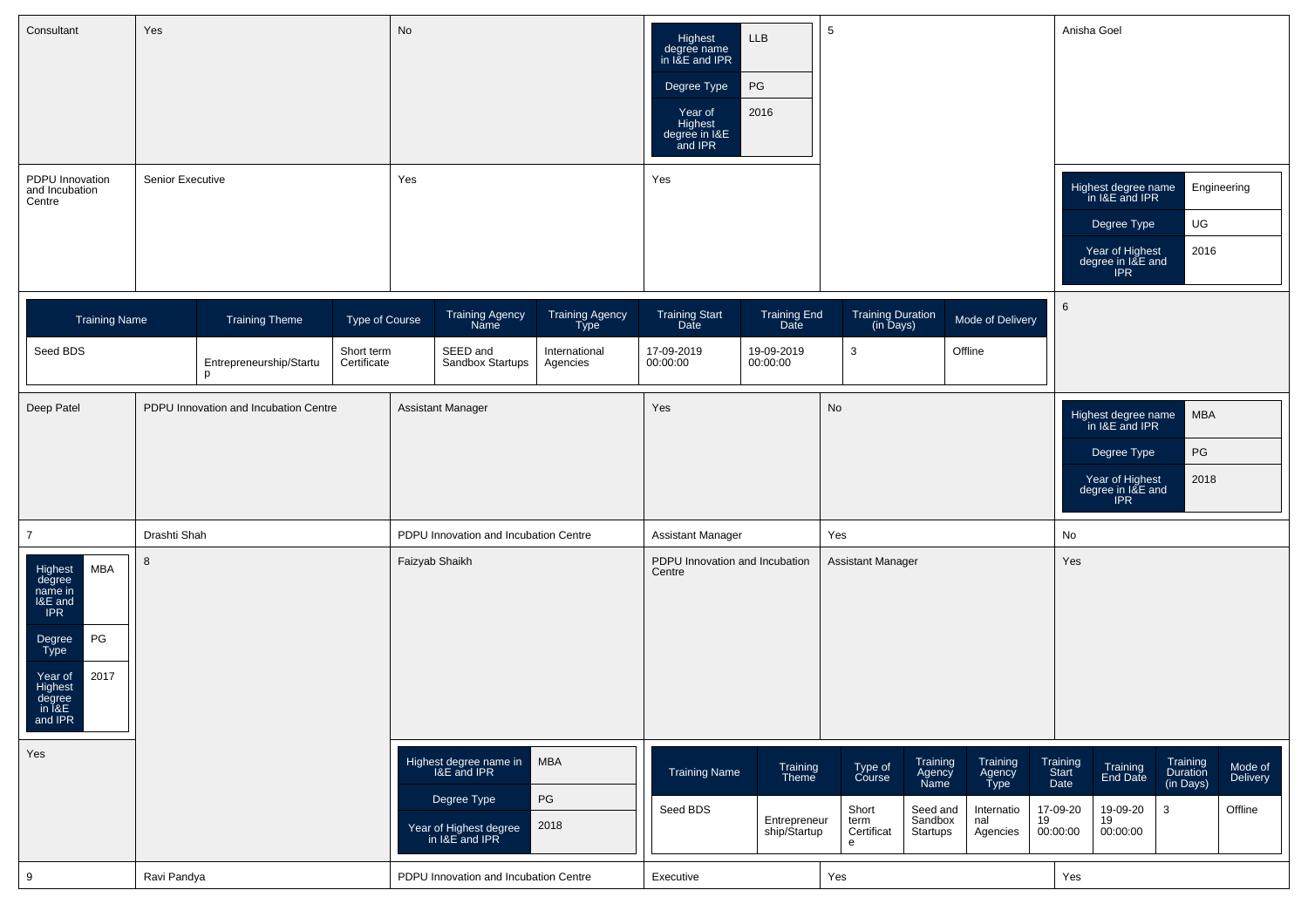|                                                                                                                                    | Highest degree name in<br>I&E and IPR                                | Engineering | <b>Training Name</b>                                                                         | <b>Training Theme</b>        | Type of<br>Course                        | Training<br>Agency Name | Training<br>Agency Type  | <b>Training Start</b><br>Date | <b>Training End</b><br>Date | Training<br>Duration (in<br>Days) | Mode of<br>Delivery |  |
|------------------------------------------------------------------------------------------------------------------------------------|----------------------------------------------------------------------|-------------|----------------------------------------------------------------------------------------------|------------------------------|------------------------------------------|-------------------------|--------------------------|-------------------------------|-----------------------------|-----------------------------------|---------------------|--|
|                                                                                                                                    | Degree Type<br>Year of Highest degree<br>in I&E and IPR              | UG<br>2018  | <b>Faculty Development</b><br>Program in<br>Entrepreneurship                                 | Entrepreneurship/St<br>artup | Short term<br>Certificate                | EDII                    | Educational<br>Institute | 16-12-2019<br>00:00:00        | 27-12-2019<br>00:00:00      | 12                                | Offline             |  |
| 10                                                                                                                                 | Shipra Desai                                                         |             | PDPU Innovation and Incubation Centre                                                        |                              | Executive                                |                         | Yes                      |                               | Yes                         |                                   |                     |  |
|                                                                                                                                    | Msc IT<br>Highest degree name in<br>I&E and IPR<br>PG<br>Degree Type |             | <b>Training Name</b><br><b>Training Theme</b>                                                |                              | Type of<br>Course                        | Training<br>Agency Name | Training<br>Agency Type  | Training Start<br>Date        | <b>Training End</b><br>Date | Training<br>Duration (in<br>Days) | Mode of<br>Delivery |  |
|                                                                                                                                    | Year of Highest degree<br>2018<br>in I&E and IPR                     |             | <b>Faculty Development</b><br>Program in<br>Entrepreneurship/St<br>Entrepreneurship<br>artup |                              | Short term<br>Certificate                | EDII                    | Educational<br>Institute | 16-12-2019<br>00:00:00        | 27-12-2019<br>00:00:00      | 12                                | Offline             |  |
| 11                                                                                                                                 | <b>Tanmay Vadhel</b>                                                 |             | PDPU Innovation and Incubation Centre                                                        |                              | Executive                                |                         | Yes                      |                               | No                          |                                   |                     |  |
| Engin<br>eerin<br>Highest<br>degree<br>name in<br>$\mathsf{q}$<br>I&E and<br><b>IPR</b><br>UG<br>Degree<br>Type<br>2017<br>Year of | 12                                                                   |             | Shani Pandya                                                                                 |                              | PDPU Innovation and Incubation<br>Centre |                         | Consultant               |                               |                             | Yes                               |                     |  |
| Highest<br>degree<br>in I&E<br>and IPR                                                                                             |                                                                      |             |                                                                                              |                              |                                          |                         |                          |                               |                             |                                   |                     |  |

### Section 3 > i : List Idea/Innovation Centric Student Clubs Are Functional at the HEI with Access to Co-working Space/Work-stations for Students with Facilities &<br>Equipment Available to promote and Support Innovation, Entre

| Srno           | Name of Student Club   | Type of Club | Year of Establishment | Type of Facilities<br>Available at the Club | <b>Student Club</b><br>with Access to<br>Other I&E<br>Facilities at the<br><b>HEI</b>                                                                                                                   | No of<br>Programs/Activiti<br>es Organized by<br>the Student Club<br>During the AY<br>2019-20 | <b>Student Club</b><br>Team Lead<br>Name | <b>Student Club Team</b><br>Lead Email | <b>Student Club Team</b><br><b>Lead Phone</b> |
|----------------|------------------------|--------------|-----------------------|---------------------------------------------|---------------------------------------------------------------------------------------------------------------------------------------------------------------------------------------------------------|-----------------------------------------------------------------------------------------------|------------------------------------------|----------------------------------------|-----------------------------------------------|
|                | Society of Mathematics | Idea Club    | 2018                  | Co-working Space                            | Pre-Incubation<br>Unit, Incubation<br>Unit, Innovation<br>Labs, Innovation<br>Park/Research<br>Park, Centre of<br>Excellence with<br>Advance<br>Tools, IPR<br>Cell/Technology<br>Transfer Centre        | 12                                                                                            | Prachi Doshi                             | prachi.dce18@sot.pdp<br>u.ac.in        | 9328399583                                    |
| $\overline{2}$ | <b>AATMANN</b>         | Idea Club    | 2018                  | Co-working Space                            | Pre-Incubation<br>Unit, Incubation<br>Unit, Innovation<br>Labs, Innovation<br>Park/Research<br>Park, Centre of<br>Excellence with<br>Advance<br>Tools, IPR<br>Cell/Technology<br><b>Transfer Centre</b> | 9                                                                                             | Aishvee Bhansali                         | aishvee.bbb18@sls.pd<br>pu.ac.in       | 9558672765                                    |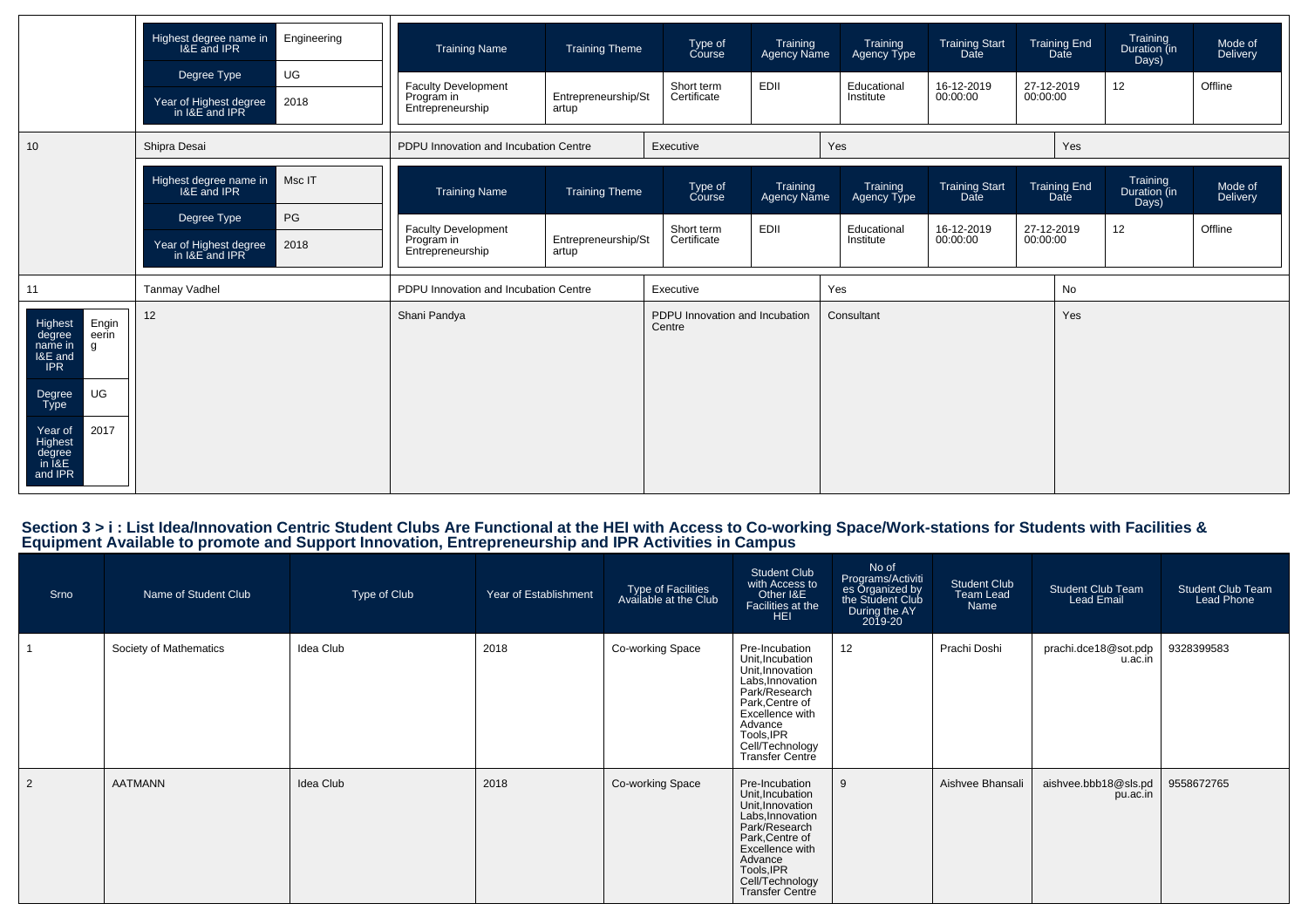| $\mathbf{3}$    | <b>BRAHMAND</b> | Idea Club | 2013 | Co-working Space | Pre-Incubation<br>Unit, Incubation<br>Unit, Innovation<br>Labs, Innovation<br>Park/Research<br>Park, Centre of<br>Excellence with<br>Excellence<br>Madvance<br>Tools, IPR<br>Cell/Technology<br>Transfer Centre    | 10               | Shaanya Singh  | shaanya.sce18@sot.p<br>dpu.ac.in | 8200897560 |
|-----------------|-----------------|-----------|------|------------------|--------------------------------------------------------------------------------------------------------------------------------------------------------------------------------------------------------------------|------------------|----------------|----------------------------------|------------|
| $\overline{4}$  | CUBE-I-CULT     | Idea Club | 2019 | Co-working Space | Pre-Incubation<br>Unit, Incubation<br>Unit, Innovation<br>Labs, Innovation<br>Park/Research<br>Park, Centre of<br>Excellence with<br>Advance<br>Tools, IPR<br>Cell/Technology<br>Transfer Centre                   | $\boldsymbol{8}$ | Vinay Khilwani | vinay.kce18@sot.pdpu<br>.ac.in   | 8866441188 |
| $5\phantom{.0}$ | ENCODE          | Idea Club | 2014 | Co-working Space | Pre-Incubation<br>Unit, Incubation<br>Unit, Innovation<br>Labs, Innovation<br>Park/Research<br>Park, Centre of<br>Excellence with<br>Advance<br>Tools, IPR<br>Cell/Technology<br>Transfer Centre                   | 13               | Miti Updadhaya | miti.uict18@sot.pdpu.a<br>c.in   | 7698634959 |
| $6\phantom{.}$  | MIND RIPPLE     | Idea Club | 2008 | Co-working Space | Pre-Incubation<br>Unit, Incubation<br>Unit, Innovation<br>Labs, Innovation<br>Park/Research<br>Park, Centre of<br>Excellence with<br>Advance<br>Tools, IPR<br>Cell/Technology<br>Transfer Centre                   | 18               | Prabhav Jain   | prabhav.jbt18@spt.pdp<br>u.ac.in | 8780963666 |
| $\overline{7}$  | <b>RESPAWN</b>  | Idea Club | 2014 | Co-working Space | Pre-Incubation<br>Unit, Incubation<br>Unit, Innovation<br>Labs, Innovation<br>Park/Research<br>Park,Centre of<br>Park, Centre of<br>Excellence with<br>Advance<br>Tools, IPR<br>Cell/Technology<br>Transfer Centre | $\overline{4}$   | Deep Gandhi    | deep.gce18@sot.pdpu.<br>ac.in    | 7984841734 |
| 8               | <b>ALCHEMY</b>  | Idea Club | 2019 | Co-working Space | Pre-Incubation<br>Unit, Incubation<br>Unit, Innovation<br>Labs, Innovation<br>Park/Research<br>Park/Centre of<br>Excellence with<br>Advance<br>Tools, IPR<br>Cell/Technology<br><b>Transfer Centre</b>             | 8                | Yash Matroja   | yash.mbsc18@sls.pdp<br>u.ac.in   | 9904175055 |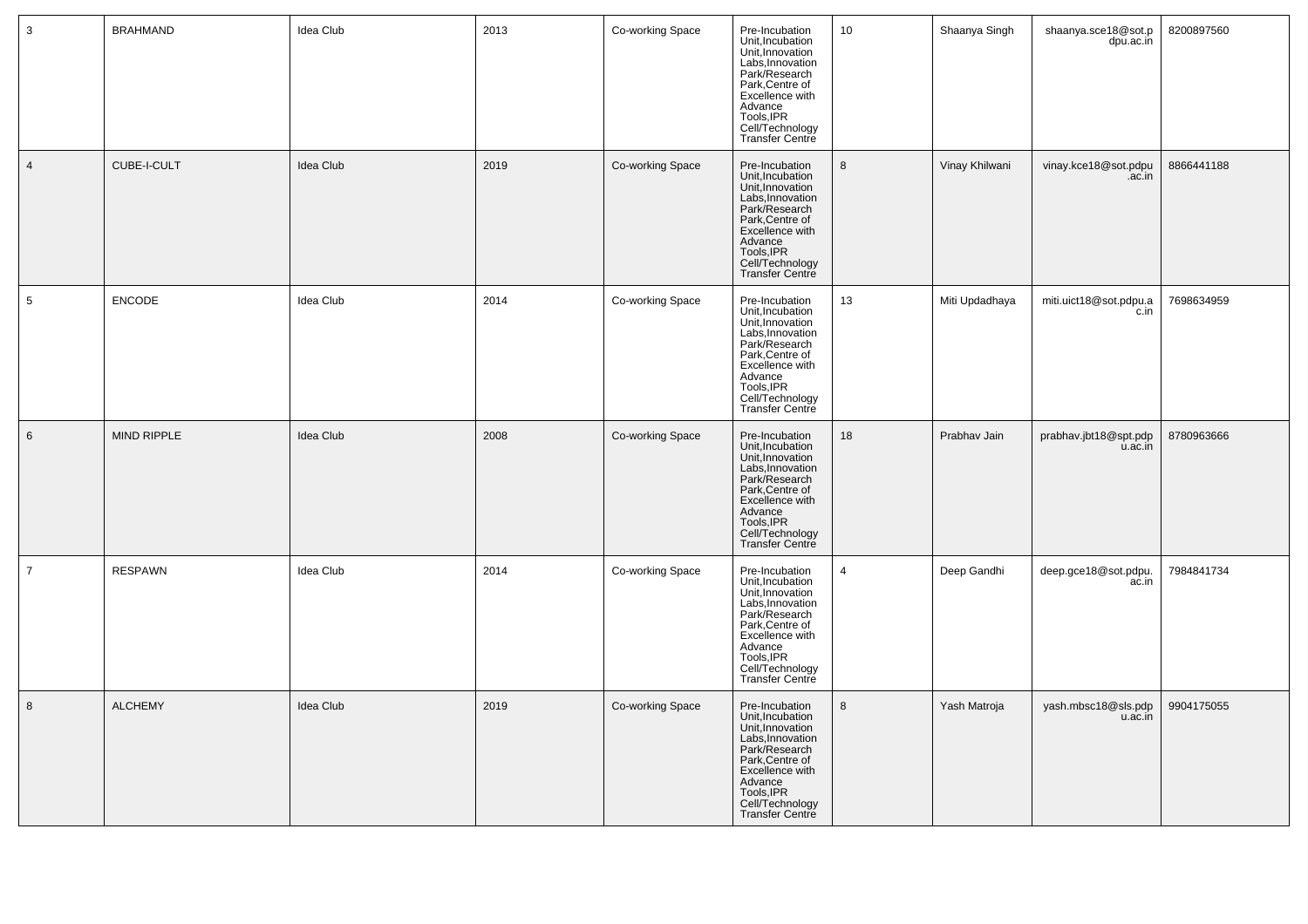| 9  | <b>AVIONICS</b>        | Idea Club        | 2018 | Co-working Space, 3D<br>Printing | Pre-Incubation<br>Unit, Incubation<br>Unit, Innovation<br>Labs, Innovation<br>Park/Research<br>Park, Centre of<br>Excellence with<br>Advance<br>Tools, IPR<br>Cell/Technology<br>Transfer Centre | $\overline{4}$ | Tarun Gupta         | tarun.gmc18@sot.pdp<br>u.ac.in     | 6352190551 |
|----|------------------------|------------------|------|----------------------------------|--------------------------------------------------------------------------------------------------------------------------------------------------------------------------------------------------|----------------|---------------------|------------------------------------|------------|
| 10 | <b>SYMMETRY</b>        | Idea Club        | 2019 | Co-working Space, 3D<br>Printing | Pre-Incubation<br>Unit, Incubation<br>Unit, Innovation<br>Labs, Innovation<br>Park/Research<br>Park, Centre of<br>Excellence with<br>Advance<br>Tools, IPR<br>Cell/Technology<br>Transfer Centre | $\overline{7}$ | Kartikeya<br>Sharma | kartikeya.sch18@sot.p<br>dpu.ac.in | 9462514678 |
| 11 | <b>BULLS AND BEARS</b> | Idea Club        | 2018 | Co-working Space, 3D<br>Printing | Pre-Incubation<br>Unit, Incubation<br>Unit, Innovation<br>Labs, Innovation<br>Park/Research<br>Park, Centre of<br>Excellence with<br>Advance<br>Tools, IPR<br>Cell/Technology<br>Transfer Centre | $\overline{7}$ | Muskaan Shah        | muskaan.sbb18@sls.p<br>dpu.ac.in   | 9537495227 |
| 12 | ANIRVEDA               | Idea Club        | 2017 | Co-working Space, 3D<br>Printing | Pre-Incubation<br>Unit, Incubation<br>Unit, Innovation<br>Labs, Innovation<br>Park/Research<br>Park, Centre of<br>Excellence with<br>Advance<br>Tools, IPR<br>Cell/Technology<br>Transfer Centre | 10             | Kanishk Shah        | kanishk.sch18@sot.pd<br>pu.ac.in   | 7202849871 |
| 13 | SYNERGY                | Idea Club        | 2019 | Co-working Space, 3D<br>Printing | Pre-Incubation<br>Unit, Incubation<br>Unit, Innovation<br>Labs, Innovation<br>Park/Research<br>Park/Centre of<br>Excellence with<br>Advance<br>Tools, IPR<br>Cell/Technology<br>Transfer Centre  | $\overline{4}$ | Aneri Shah          | aneri.sbb18@sls.pdpu.<br>ac.in     | 9586608127 |
| 14 | <b>SORRISO</b>         | <b>Idea Club</b> | 2011 | Co-working Space, 3D<br>Printing | Pre-Incubation<br>Unit, Incubation<br>Unit, Innovation<br>Labs, Innovation<br>Park/Research<br>Park, Centre of<br>Excellence with<br>Advance<br>Tools, IPR<br>Cell/Technology<br>Transfer Centre | $\mathbf{0}$   | Sharran Gupta       | sharran.gbb18@sls.pd<br>pu.ac.in   | 8778713199 |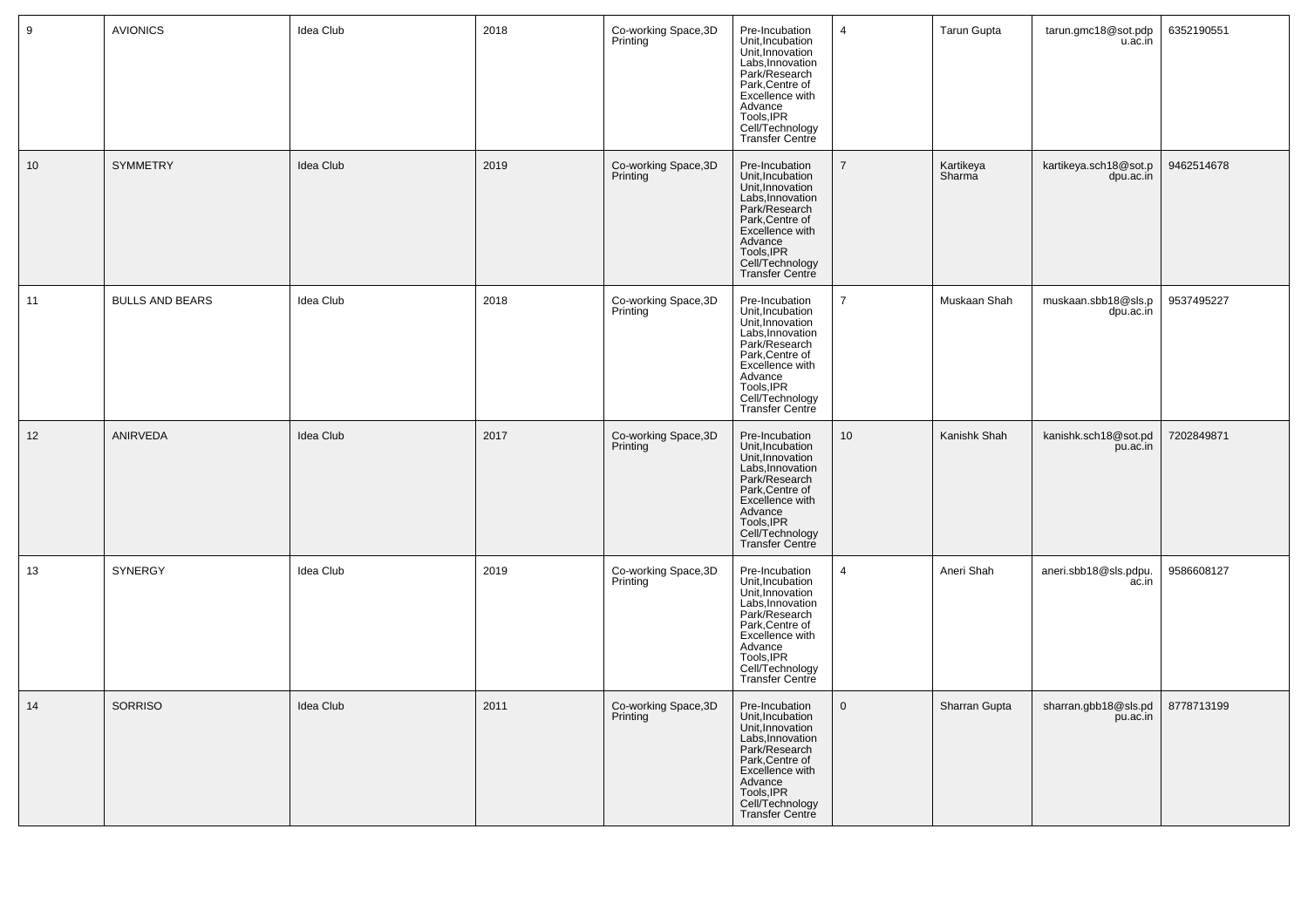| 15 | <b>CRETUS</b>       | Idea Club | 2009 | Co-working Space, 3D<br>Printing | Pre-Incubation<br>Unit, Incubation<br>Unit, Innovation<br>Labs, Innovation<br>Park/Research<br>Park, Centre of<br>Excellence with<br>Advance<br>Tools, IPR<br>Cell/Technology<br>Transfer Centre        | $\mathbf{0}$    | Rajvee Patel           | rajvee.pee18@sot.pdp<br>u.ac.in  | 9662007558 |
|----|---------------------|-----------|------|----------------------------------|---------------------------------------------------------------------------------------------------------------------------------------------------------------------------------------------------------|-----------------|------------------------|----------------------------------|------------|
| 16 | <b>ENVIROFREAKS</b> | Idea Club | 2018 | Co-working Space, 3D<br>Printing | Pre-Incubation<br>Unit, Incubation<br>Unit, Innovation<br>Labs, Innovation<br>Park/Research<br>Park, Centre of<br>Excellence with<br>Advance<br>Tools, IPR<br>Cell/Technology<br><b>Transfer Centre</b> | 10 <sup>1</sup> | Kunal Nagdev           | kunal.nbt19@spt.pdpu.<br>ac.in   | 9913600442 |
| 17 | <b>VGA</b>          | Idea Club | 2007 | Co-working Space, 3D<br>Printing | Pre-Incubation<br>Unit, Incubation<br>Unit, Innovation<br>Labs, Innovation<br>Park/Research<br>Park, Centre of<br>Excellence with<br>Advance<br>Tools, IPR<br>Cell/Technology<br>Transfer Centre        | 13              | <b>Dhruvil Panchal</b> | dhruvil.pch18@sot.pdp<br>u.ac.in | 9914665159 |

| Srno | Name of Pre-<br><b>Incubation Centre</b> | Type of<br>Facility             | Year of<br>Establishme<br>nt | Type of<br>Facilities<br>Available at<br>the Centre | Pre-Incubation<br>with Access to<br>Other I&E<br>Facilities at the<br><b>HEI</b> | Name of the<br>Funding<br><b>Schemes</b><br>Available<br>with Pre-<br>Incubation<br>Unit, if any<br>(Optional) | <b>Facility Details</b>                                                                                                                                                                                                                      | <b>Total Nos of Dedicated</b><br>Executive/Management<br>team Strength Engaged at<br>the Facility | Had the Pre-Incubation<br>Unit Provided any<br>Funding Support for<br>Idea/Prototype/Innovati<br>on Development and<br>implementation during<br>the Financial Year<br>2019-20 | Had institute<br>Generated Income<br>either from Services<br>Offered by Pre-<br>Incubation<br>Centre/Facilities? |  | Had institute spent expenses either<br>from own resource/received fund<br>towards Establishment/Operation<br>of Pre-Incubation Centre/Facilities? |  |
|------|------------------------------------------|---------------------------------|------------------------------|-----------------------------------------------------|----------------------------------------------------------------------------------|----------------------------------------------------------------------------------------------------------------|----------------------------------------------------------------------------------------------------------------------------------------------------------------------------------------------------------------------------------------------|---------------------------------------------------------------------------------------------------|-------------------------------------------------------------------------------------------------------------------------------------------------------------------------------|------------------------------------------------------------------------------------------------------------------|--|---------------------------------------------------------------------------------------------------------------------------------------------------|--|
|      | <b>Tinkering Lab</b><br>(Electrical)     | Tinkering<br>Lab                | 2018                         | 3D Printing<br>& Prototype<br>Equipment             | Innovation Labs                                                                  | Innovation<br>Labs                                                                                             | Dr V S<br>K V<br>Facility<br>Harish<br>(for<br>Incharge<br><b>Name</b><br>Electric<br>al)<br>Harish.<br><b>VSKV</b><br>Facility<br>@sot.p<br>Incharge<br>Email<br>dpu.ac.<br>$\mathsf{I}$<br>897955<br>2840<br>Facility<br>Incharge<br>Phone |                                                                                                   | <b>No</b>                                                                                                                                                                     | <b>No</b>                                                                                                        |  | Yes                                                                                                                                               |  |
|      |                                          |                                 | Source of Grant / Fund       |                                                     |                                                                                  |                                                                                                                | <b>Agency Name</b>                                                                                                                                                                                                                           |                                                                                                   | Agency Type                                                                                                                                                                   |                                                                                                                  |  | Total Grants / Funds Received by Pre-<br>Incubation & Incubation Centre / Facilities<br>exists in Campus (In Rupees)                              |  |
|      |                                          | Institute's Own Fund / Resource |                              |                                                     |                                                                                  | PDPU                                                                                                           |                                                                                                                                                                                                                                              |                                                                                                   | <b>Educational Institute</b>                                                                                                                                                  |                                                                                                                  |  | 890594                                                                                                                                            |  |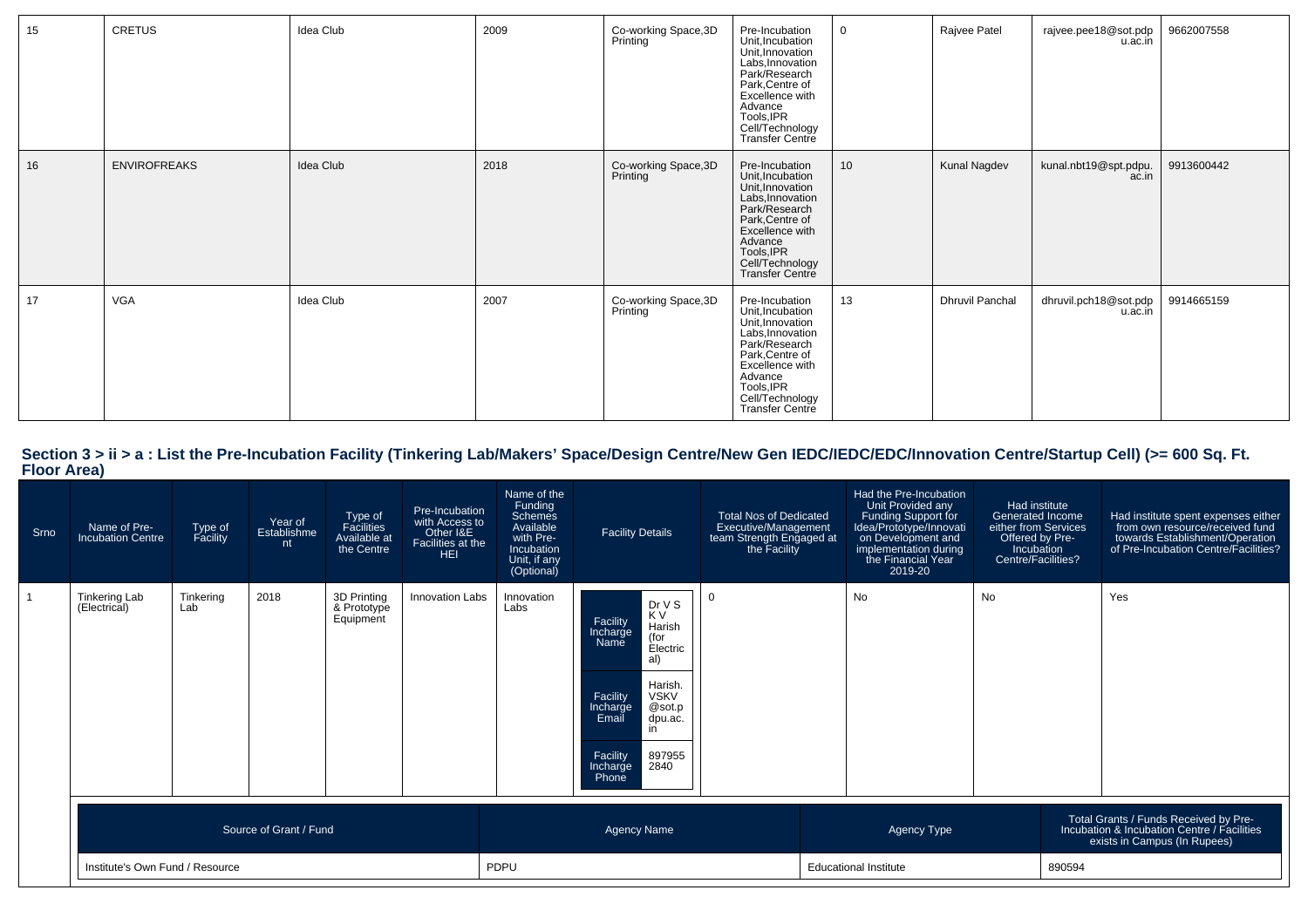| $\overline{2}$ | PDPU Innovation<br>& Incubation<br>Centre | Tinkering<br>Lab                | 2017                   | 3D Printing<br>& Prototype<br>Equipment | Incubation<br>Unit, Innovation<br>Labs, Innovation<br>Park/Research<br>Park, Centre of<br>Excellence with<br>Advance<br>Tools, IPR<br>Cell/Technology<br>Transfer<br>Centre, Student<br><b>Clubs</b> | Incubation<br>Unit, Innovati<br>on<br>Labs, Innova<br>tion<br>Park/Resear<br>ch<br>Park, Centre<br>οf<br>Excellence<br>with<br>Advance<br>Tools, IPR<br>Cell/Technol<br>ogy Transfer<br>Centre, Stud<br>ent Clubs | Facility<br>Pavan<br>Incharge<br>Name<br>Faldu<br>pavan.f<br>Facility<br>aldu@ii<br>Incharge<br>Email<br>c.pdpu.<br>ac.in<br>942849<br>0802<br>Facility<br>Incharge<br>Phone                | 2                    |                              | <b>No</b>                    | <b>No</b>                                                                                                            |          | Yes                                                                                                                  |
|----------------|-------------------------------------------|---------------------------------|------------------------|-----------------------------------------|------------------------------------------------------------------------------------------------------------------------------------------------------------------------------------------------------|-------------------------------------------------------------------------------------------------------------------------------------------------------------------------------------------------------------------|---------------------------------------------------------------------------------------------------------------------------------------------------------------------------------------------|----------------------|------------------------------|------------------------------|----------------------------------------------------------------------------------------------------------------------|----------|----------------------------------------------------------------------------------------------------------------------|
|                |                                           |                                 | Source of Grant / Fund |                                         |                                                                                                                                                                                                      |                                                                                                                                                                                                                   | <b>Agency Name</b>                                                                                                                                                                          |                      |                              | Agency Type                  |                                                                                                                      |          | Total Grants / Funds Received by Pre-<br>Incubation & Incubation Centre / Facilities<br>exists in Campus (In Rupees) |
|                |                                           | Institute's Own Fund / Resource |                        |                                         |                                                                                                                                                                                                      | PDPU                                                                                                                                                                                                              |                                                                                                                                                                                             |                      | <b>Educational Institute</b> |                              |                                                                                                                      | 240500   |                                                                                                                      |
|                | <b>Funding Agency</b>                     |                                 |                        |                                         |                                                                                                                                                                                                      | <b>Gujarat Knoweldge Society</b>                                                                                                                                                                                  |                                                                                                                                                                                             |                      |                              | Govt. Agency (State)         |                                                                                                                      | 240500   |                                                                                                                      |
| 3              | PDPU Innovation<br>& Incubation<br>Centre | <b>Startup Cell</b>             | 2014                   | Co-working<br>Space, Work<br>Stations   | Incubation<br>Unit, Innovation<br>Labs, Innovation<br>Park/Research<br>Park, Centre of<br>Excellence with<br>Advance<br>Tools, IPR<br>Cell/Technology<br>Transfer<br>Centre, Student<br>Clubs        | Incubation<br>Unit, Innovati<br>on<br>Labs, Innova<br>tion<br>Park/Resear<br>ch<br>Park, Centre<br>of<br>Excellence<br>with<br>Advance<br>Tools, IPR<br>Cell/Technol<br>ogy Transfer<br>Centre, Stud<br>ent Clubs | Facility<br>Faizya<br>Incharge<br>h.<br>Name<br>Shaikh<br>faizyab<br>Facility<br>.shaikh<br>Incharge<br>Email<br>@iic.pd<br>pu.ac.i<br>n<br>728498<br>Facility<br>7867<br>Incharge<br>Phone | 3                    |                              | No                           | <b>No</b>                                                                                                            |          | Yes                                                                                                                  |
|                | Source of Grant / Fund                    |                                 |                        |                                         | <b>Agency Name</b>                                                                                                                                                                                   |                                                                                                                                                                                                                   |                                                                                                                                                                                             | Agency Type          |                              |                              | Total Grants / Funds Received by Pre-<br>Incubation & Incubation Centre / Facilities<br>exists in Campus (In Rupees) |          |                                                                                                                      |
|                | <b>Funding Agency</b>                     |                                 |                        |                                         | <b>Gujarat Knoweldge Society</b>                                                                                                                                                                     |                                                                                                                                                                                                                   |                                                                                                                                                                                             | Govt. Agency (State) |                              |                              | 1000000                                                                                                              |          |                                                                                                                      |
|                | <b>Funding Agency</b>                     |                                 |                        |                                         |                                                                                                                                                                                                      | DST-Gol                                                                                                                                                                                                           |                                                                                                                                                                                             |                      | Govt. Agency (Central)       |                              |                                                                                                                      | 13100000 |                                                                                                                      |
|                | <b>Funding Agency</b>                     |                                 |                        |                                         |                                                                                                                                                                                                      | PDPU                                                                                                                                                                                                              |                                                                                                                                                                                             |                      |                              | <b>Educational Institute</b> |                                                                                                                      | 1000000  |                                                                                                                      |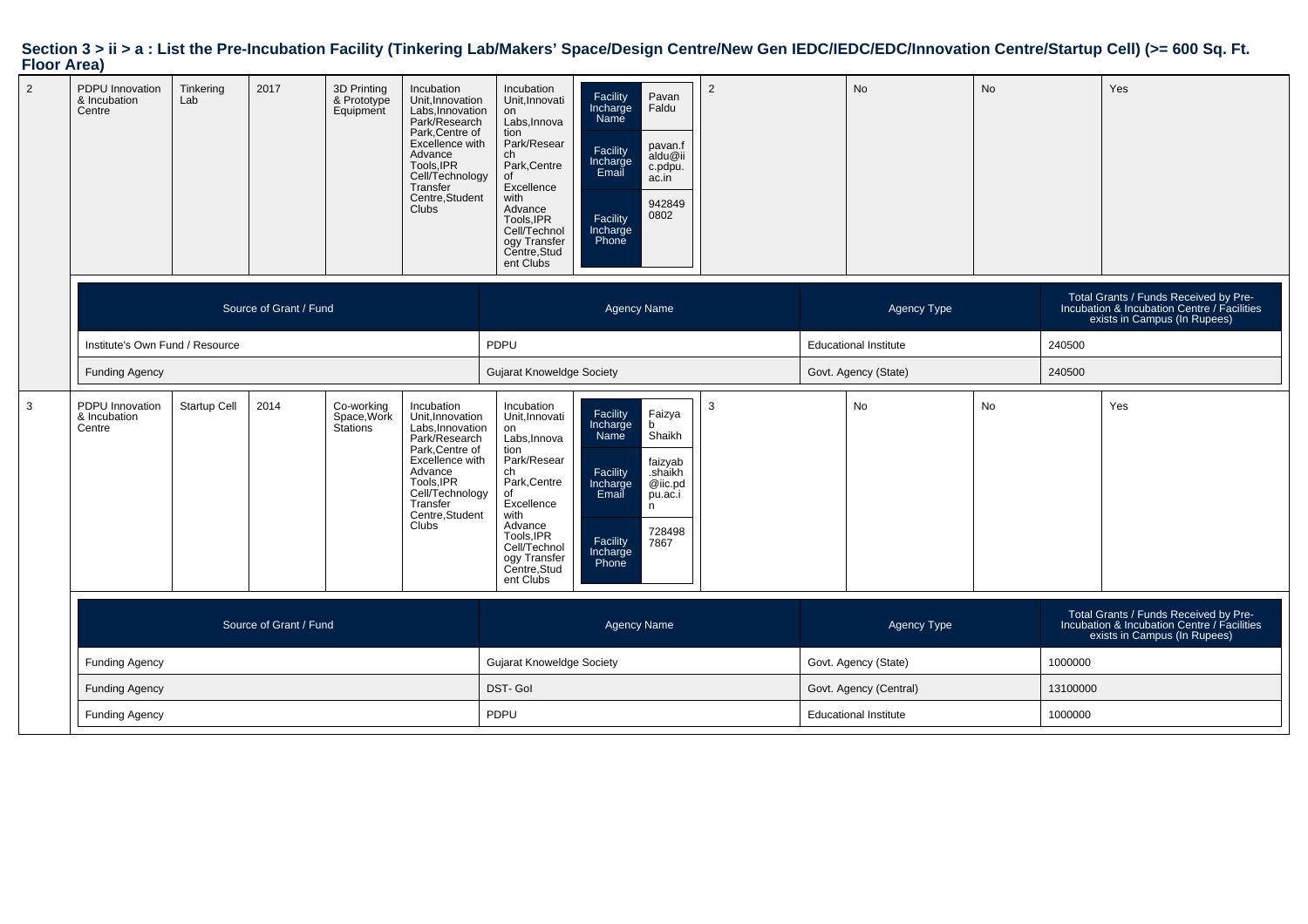| $\overline{4}$ | <b>PDPU</b> Innovation<br>& Incubation<br>Centre | Innovation<br>Centre | 2014                   | Co-working<br>Space                     | Incubation<br>Unit, Innovation<br>Labs, Innovation<br>Park/Research<br>Park, Centre of<br>Excellence with<br>Advance<br>Tools, IPR<br>Cell/Technology<br>Transfer<br>Centre, Student<br><b>Clubs</b> | Incubation<br>Unit, Innovati<br>on<br>Labs, Innova<br>tion<br>Park/Resear<br>ch<br>Park, Centre<br>οf<br>Excellence<br>with<br>Advance<br>Tools, IPR<br>Cell/Technol<br>ogy Transfer<br>Centre, Stud<br>ent Clubs | Facility<br>Incharge<br>Faizya<br>b<br>Name<br>Shaikh<br>faizyab<br>Facility<br>Incharge<br>Email<br>.shaikh<br>@iic.pd<br>pu.ac.i<br>n<br>728498<br>Facility<br>7867<br>Incharge<br>Phone | 3              |                              | No                     | <b>No</b> |                                                                                                                      | Yes                                                                                                                  |  |
|----------------|--------------------------------------------------|----------------------|------------------------|-----------------------------------------|------------------------------------------------------------------------------------------------------------------------------------------------------------------------------------------------------|-------------------------------------------------------------------------------------------------------------------------------------------------------------------------------------------------------------------|--------------------------------------------------------------------------------------------------------------------------------------------------------------------------------------------|----------------|------------------------------|------------------------|-----------|----------------------------------------------------------------------------------------------------------------------|----------------------------------------------------------------------------------------------------------------------|--|
|                |                                                  |                      | Source of Grant / Fund |                                         |                                                                                                                                                                                                      |                                                                                                                                                                                                                   | <b>Agency Name</b>                                                                                                                                                                         |                |                              | Agency Type            |           |                                                                                                                      | Total Grants / Funds Received by Pre-<br>Incubation & Incubation Centre / Facilities<br>exists in Campus (In Rupees) |  |
|                | <b>Funding Agency</b>                            |                      |                        |                                         |                                                                                                                                                                                                      | <b>Gujarat Knoweldge Society</b>                                                                                                                                                                                  |                                                                                                                                                                                            |                | Govt. Agency (State)         |                        |           | 609500                                                                                                               |                                                                                                                      |  |
|                | <b>Funding Agency</b>                            |                      |                        |                                         |                                                                                                                                                                                                      | <b>DST-Gol</b>                                                                                                                                                                                                    |                                                                                                                                                                                            |                | Govt. Agency (Central)       |                        |           | 13100000                                                                                                             |                                                                                                                      |  |
|                | <b>Funding Agency</b>                            |                      |                        |                                         |                                                                                                                                                                                                      | PDPU                                                                                                                                                                                                              |                                                                                                                                                                                            |                | <b>Educational Institute</b> |                        |           | 609500                                                                                                               |                                                                                                                      |  |
| 5              | PDPU Innovation<br>& Incubation<br>Centre        | Maker's<br>Space     | 2020                   | 3D Printing<br>& Prototype<br>Equipment | Incubation<br>Unit, Innovation<br>Labs, Innovation<br>Park/Research<br>Park, Centre of<br>Excellence with<br>Advance<br>Tools, IPR<br>Cell/Technology<br>Transfer<br>Centre, Student<br><b>Clubs</b> | Incubation<br>Unit, Innovati<br>on<br>Labs, Innova<br>tion<br>Park/Resear<br>ch<br>Park, Centre<br>of<br>Excellence<br>with<br>Advance<br>Tools, IPR<br>Cell/Technol<br>ogy Transfer<br>Centre, Stud<br>ent Clubs | Pavan<br>Facility<br>Incharge<br>Faldu<br>Name<br>pavan.f<br>Facility<br>Incharge<br>Email<br>aldu@ii<br>c.pdpu.<br>ac.in<br>942849<br>0802<br>Facility<br>Incharge<br>Phone               | $\overline{2}$ |                              | No                     | No        |                                                                                                                      | Yes                                                                                                                  |  |
|                | Source of Grant / Fund                           |                      |                        |                                         |                                                                                                                                                                                                      | <b>Agency Name</b>                                                                                                                                                                                                |                                                                                                                                                                                            |                | Agency Type                  |                        |           | Total Grants / Funds Received by Pre-<br>Incubation & Incubation Centre / Facilities<br>exists in Campus (In Rupees) |                                                                                                                      |  |
|                | <b>Funding Agency</b>                            |                      |                        |                                         |                                                                                                                                                                                                      | <b>Gujarat Knoweldge Society</b>                                                                                                                                                                                  |                                                                                                                                                                                            |                | Govt. Agency (State)         |                        |           | 300000                                                                                                               |                                                                                                                      |  |
|                | <b>Funding Agency</b>                            |                      |                        |                                         |                                                                                                                                                                                                      |                                                                                                                                                                                                                   | Department of Science and Technology                                                                                                                                                       |                |                              | Govt. Agency (Central) |           | 14500000                                                                                                             |                                                                                                                      |  |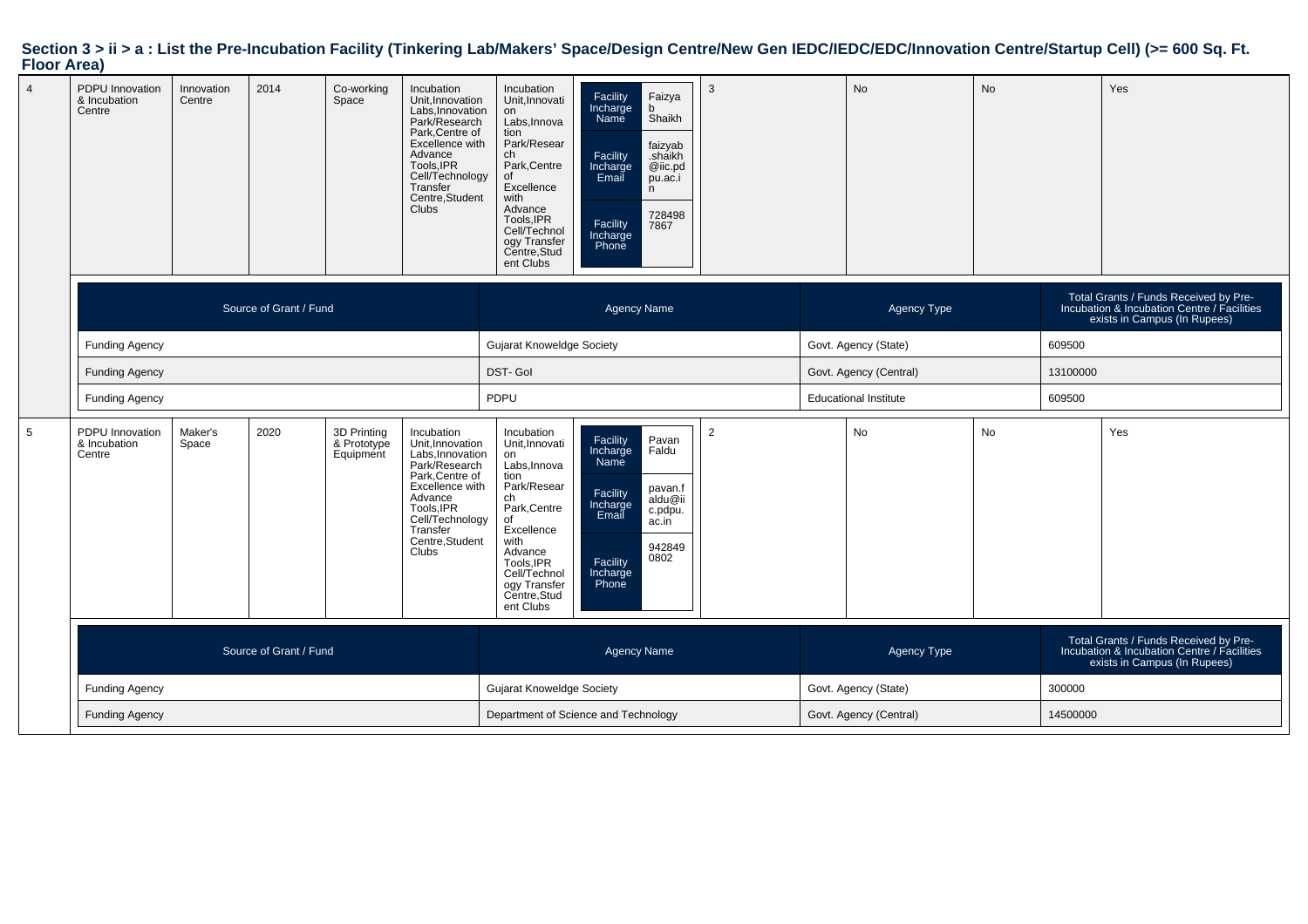| 6 | PDPU Innovation<br>& Incubation<br>Centre       | Design<br>Centre | 2020 | Work<br><b>Stations</b> | Incubation<br>Unit, Innovation<br>Labs, Innovation<br>Park/Research<br>Park, Centre of<br>Excellence with<br>Advance<br>Tools, IPR<br>Cell/Technology<br>Transfer<br>Centre, Student<br>Clubs | Incubation<br>Unit, Innovati<br>on<br>Labs, Innova<br>tion<br>Park/Resear<br>ch<br>Park, Centre<br>Excellence<br>with<br>Advance<br>Tools, IPR<br>Cell/Technol<br>ogy Transfer<br>Centre, Stud<br>ent Clubs | Facility<br>Pavan<br>Faldu<br>Incharge<br>Name<br>pavan.f<br>Facility<br>aldu@ii<br>Incharge<br>c.pdpu.<br>Email<br>ac.in<br>942849<br>0802<br>Facility<br>Incharge<br>Phone |                                       | <b>No</b> | <b>No</b>                                                                                                                        |  | Yes |
|---|-------------------------------------------------|------------------|------|-------------------------|-----------------------------------------------------------------------------------------------------------------------------------------------------------------------------------------------|-------------------------------------------------------------------------------------------------------------------------------------------------------------------------------------------------------------|------------------------------------------------------------------------------------------------------------------------------------------------------------------------------|---------------------------------------|-----------|----------------------------------------------------------------------------------------------------------------------------------|--|-----|
|   | Source of Grant / Fund<br><b>Funding Agency</b> |                  |      |                         | <b>Agency Name</b><br>DST- Gol                                                                                                                                                                |                                                                                                                                                                                                             |                                                                                                                                                                              | Agency Type<br>Govt. Agency (Central) |           | Total Grants / Funds Received by Pre-<br>Incubation & Incubation Centre / Facilities<br>exists in Campus (In Rupees)<br>14500000 |  |     |

#### **Section 3 > ii > b : List the Centre of Excellence (CoE) Facilities with Advance Tools and Equipment at the HEI (>= 1000 Sq. Ft. Floor Area)**

| Srno           | Name of CoE Facility            | Year of<br>Establishment | CoE with Access<br>to Other I&E<br>Facilities at the<br><b>HEI</b> | Name of the<br>Funding<br>Schemes<br>Available with<br>CoE, if any<br>(Optional) | <b>Facility Details</b>                                                                                                                                                                                 | <b>Total Nos of</b><br>Dedicated<br>Executive/Manag<br>ement team<br>Strength<br>Engaged at the<br>Facility | Had the CoE Provided any<br>Funding Support for<br>Idea/Prototype/Innovation<br>Development and<br>implementation during the<br>Financial Year 2019-20? | Had institute Generated Income<br>either from Services Offered by CoE<br>Centre/Facilities?                                                                                                                                                                                                                                                             |                                  | Had institute spent expenses<br>either from own<br>resource/received fund towards<br>Establishment/Operation of<br>CoE Centre/Facilities? |
|----------------|---------------------------------|--------------------------|--------------------------------------------------------------------|----------------------------------------------------------------------------------|---------------------------------------------------------------------------------------------------------------------------------------------------------------------------------------------------------|-------------------------------------------------------------------------------------------------------------|---------------------------------------------------------------------------------------------------------------------------------------------------------|---------------------------------------------------------------------------------------------------------------------------------------------------------------------------------------------------------------------------------------------------------------------------------------------------------------------------------------------------------|----------------------------------|-------------------------------------------------------------------------------------------------------------------------------------------|
| $\overline{1}$ | Siemens Centre of<br>Excellence | 2014                     | <b>Innovation Labs</b>                                             | GoG and<br>Siemens Pvt Ltd                                                       | Dr<br>Pavan<br>Facility<br>Kumar<br>Incharge<br>Name<br>Gurral<br>a<br>Pavan.<br>Facility<br>Gurral<br>Incharge<br>a@sot.<br>Email<br>pdpu.a<br>c.in<br>77309<br>33673<br>Facility<br>Incharge<br>Phone | 2                                                                                                           | No                                                                                                                                                      | Yes<br><b>Total Annual</b><br>Income from<br>Training and<br>Skill<br>Development<br>Services (In<br>Rupees)<br><b>Total Annual</b><br>Income from<br>(Technical and<br>Business)<br>Mentoring<br>Services (In<br>Rupees)<br><b>Total Annual</b><br>Income from<br>Office Space<br>and Rental<br>Services to<br>Start-<br>ups/Innovators<br>(In Rupees) | 45600<br>$\mathbf 0$<br>$\Omega$ | Yes                                                                                                                                       |
|                | Source of Grant / Fund          |                          |                                                                    |                                                                                  | <b>Agency Name</b>                                                                                                                                                                                      |                                                                                                             |                                                                                                                                                         | Total Grants / Funds Received by CoE<br>Agency Type<br>Facility exists in Campus (In Rupees)                                                                                                                                                                                                                                                            |                                  |                                                                                                                                           |
|                |                                 |                          |                                                                    |                                                                                  |                                                                                                                                                                                                         |                                                                                                             |                                                                                                                                                         | 6372                                                                                                                                                                                                                                                                                                                                                    |                                  |                                                                                                                                           |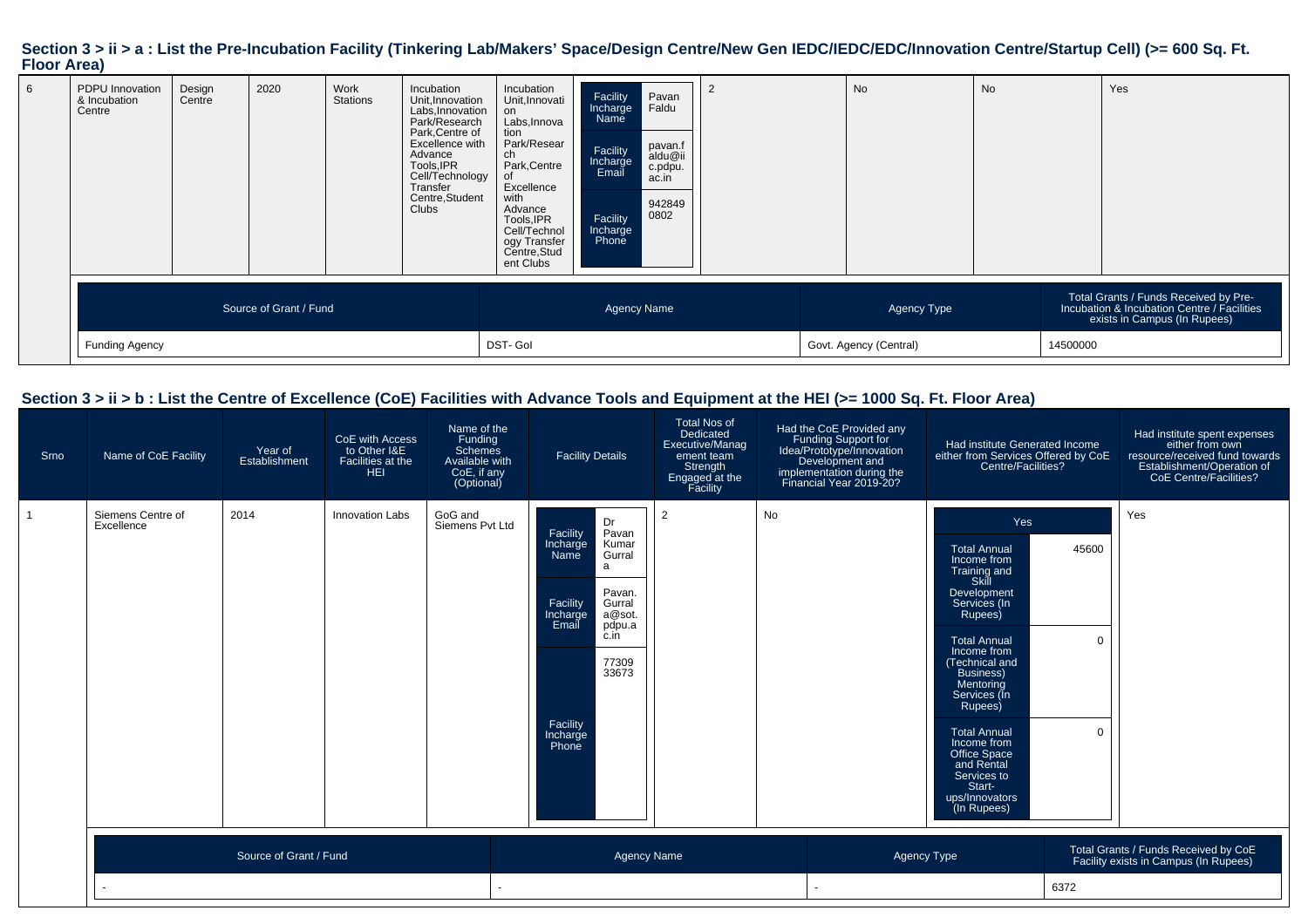#### **Section 3 > ii > b : List the Centre of Excellence (CoE) Facilities with Advance Tools and Equipment at the HEI (>= 1000 Sq. Ft. Floor Area)**

| $\overline{2}$ | Centre of Excellence In<br>Water Treatment and<br>Waste Water<br>Management (India<br>H2O) | 2019                   | <b>Innovation Labs</b>              | 24 partners from<br>7 countries DST,<br><b>DBT</b> | Dr<br>Facility<br>Incharge<br>Name<br>Anurag<br>Mudga<br>Anurag<br>Facility<br>Incharge<br>Email<br>Mudg<br>al@sot<br>.pdpu.<br>ac.in<br>Facility<br>94290<br>Incharge<br>Phone<br>26498              | 15                     | No          |             | No                                                                            |                                                                               | Yes                                                                           |  |
|----------------|--------------------------------------------------------------------------------------------|------------------------|-------------------------------------|----------------------------------------------------|-------------------------------------------------------------------------------------------------------------------------------------------------------------------------------------------------------|------------------------|-------------|-------------|-------------------------------------------------------------------------------|-------------------------------------------------------------------------------|-------------------------------------------------------------------------------|--|
|                |                                                                                            | Source of Grant / Fund |                                     |                                                    | <b>Agency Name</b>                                                                                                                                                                                    |                        | Agency Type |             | Total Grants / Funds Received by CoE<br>Facility exists in Campus (In Rupees) |                                                                               |                                                                               |  |
|                | <b>Funding Agency</b>                                                                      |                        |                                     |                                                    | 24 partners from 7 countries DST, DBT                                                                                                                                                                 | Govt. Agency (Central) |             | 31000000    |                                                                               |                                                                               |                                                                               |  |
| $\mathbf{3}$   | PL Lab                                                                                     | 2014                   | Innovation<br>Park/Research<br>Park | none                                               | Prof.<br>Indrajit<br>Facility<br>Incharge<br>Name<br>Mukho<br>padhy<br>ay<br>Indrajit<br>Facility<br>Incharge<br>Email<br>M@ss<br>e.pdpu<br>.ac.in<br>Facility<br>Incharge<br>Phone<br>95868<br>64936 | $\mathbf{3}$           | No          |             | No                                                                            |                                                                               | Yes                                                                           |  |
|                | Source of Grant / Fund                                                                     |                        |                                     |                                                    | <b>Agency Name</b>                                                                                                                                                                                    |                        |             | Agency Type |                                                                               | Total Grants / Funds Received by CoE<br>Facility exists in Campus (In Rupees) |                                                                               |  |
| $\overline{4}$ | XRD Lab                                                                                    | 2013                   | Innovation<br>Park/Research<br>Park | none                                               | Prof.<br>Facility<br>Incharge<br>Indrajit<br>Mukho<br>Name<br>padhy<br>ay<br>Indrajit<br>Facility<br>M@ss<br>Incharge<br>Email<br>e.pdpu<br>.ac.in<br>95868<br>Facility<br>64936<br>Incharge<br>Phone | $\overline{4}$         | <b>No</b>   |             | No                                                                            |                                                                               | Yes                                                                           |  |
|                |                                                                                            | Source of Grant / Fund |                                     |                                                    |                                                                                                                                                                                                       | Agency Name            |             |             | Agency Type                                                                   |                                                                               | Total Grants / Funds Received by CoE<br>Facility exists in Campus (In Rupees) |  |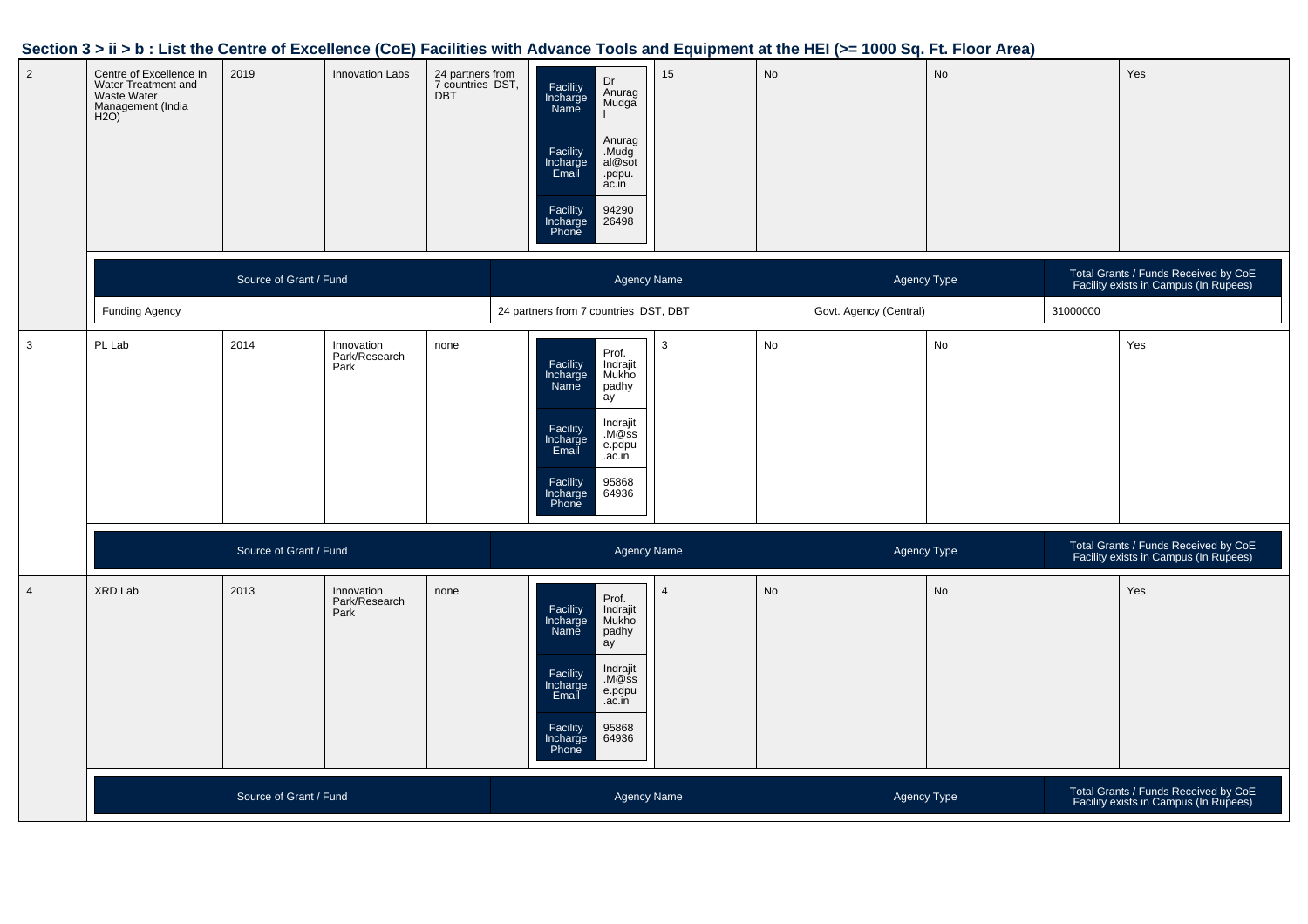

#### **Section 3 > ii > b : List the Centre of Excellence (CoE) Facilities with Advance Tools and Equipment at the HEI (>= 1000 Sq. Ft. Floor Area)**

#### **Section 3 > ii > c : List the Incubation Facilities at the HEI (>= 1500 Sq. Ft. Floor Area)**

| Srno | Name of Incubation<br>Facility | Year of<br>Establishment | <b>Incubation with</b><br>Access to Other<br><b>I&amp;E Facilities at</b> | Name of the<br>Funding<br><b>Schemes</b> | <b>Facility Details</b> | Total Nos of<br>Dedicated<br>Executive/Manag | Had the Incubation Facility<br>Provided any Funding Support<br>for Idea/Prototype/Innovation | Had institute Generated Income<br>either from Services Offered by<br>Incubation Centre/Facilities? | Had institute spent expenses<br>either from own<br>resource/received fund towards |
|------|--------------------------------|--------------------------|---------------------------------------------------------------------------|------------------------------------------|-------------------------|----------------------------------------------|----------------------------------------------------------------------------------------------|----------------------------------------------------------------------------------------------------|-----------------------------------------------------------------------------------|
|------|--------------------------------|--------------------------|---------------------------------------------------------------------------|------------------------------------------|-------------------------|----------------------------------------------|----------------------------------------------------------------------------------------------|----------------------------------------------------------------------------------------------------|-----------------------------------------------------------------------------------|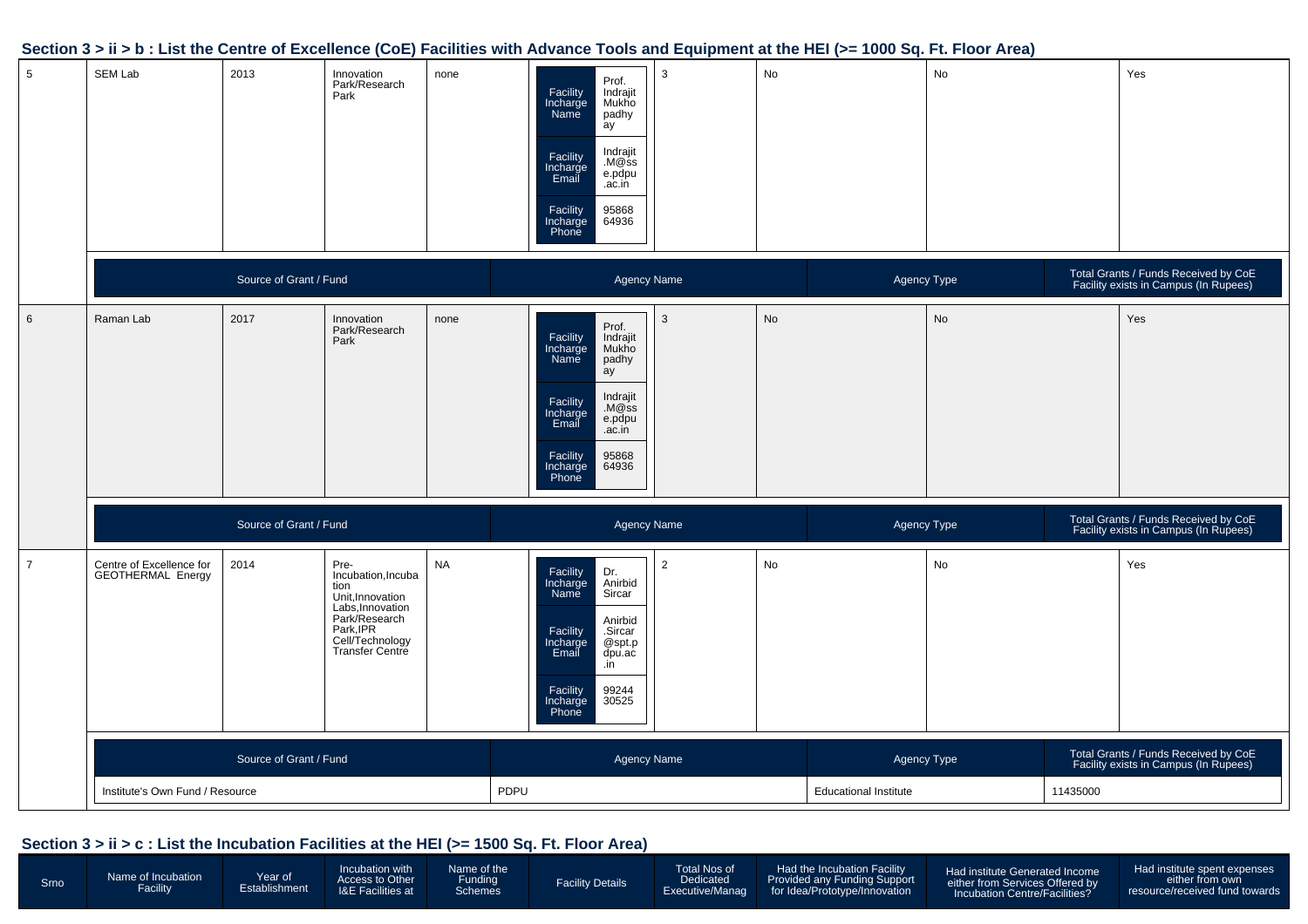#### **Section 3 > ii > c : List the Incubation Facilities at the HEI (>= 1500 Sq. Ft. Floor Area)**

|                                                 |                        | the HEI                                                                                                                                                                                           | Available with<br>Incubation Unit, if<br>any (Optional)                                                                       |                                                                                                |                                                                                          | ement team<br>Strength<br>Engaged at the<br>Facility |     | Development and<br>implementation during the<br>Financial Year 2019-20? |                                                                                                                                                                                                                                                                                                                                                                |                          | Establishment/Operation of<br>Incubation Centre/Facilities?                          |
|-------------------------------------------------|------------------------|---------------------------------------------------------------------------------------------------------------------------------------------------------------------------------------------------|-------------------------------------------------------------------------------------------------------------------------------|------------------------------------------------------------------------------------------------|------------------------------------------------------------------------------------------|------------------------------------------------------|-----|-------------------------------------------------------------------------|----------------------------------------------------------------------------------------------------------------------------------------------------------------------------------------------------------------------------------------------------------------------------------------------------------------------------------------------------------------|--------------------------|--------------------------------------------------------------------------------------|
| PDPU Innovation and<br><b>Incubation Center</b> | 2014                   | Pre-<br>Incubation, Innova<br>tion<br>Labs, Innovation<br>Park/Research<br>Park, Centre of<br>Excellence with<br>Advance<br>Tools, IPR<br>Cell/Technology<br>Transfer<br>Centre, Student<br>Clubs | <b>Student Startup</b><br>And Innvation<br>Policy Industrial<br>commissionerate<br>Technology<br><b>Business</b><br>Incubator | Facility<br>Incharge<br>Name<br>Facility<br>Incharge<br>Email<br>Facility<br>Incharge<br>Phone | Faizya<br>b<br>Shaikh<br>faizyab<br>shaikh.<br>@iic.p<br>dpu.ac<br>.in<br>72849<br>87867 | 3                                                    | Yes |                                                                         | Yes<br><b>Total Annual</b><br>Income from<br>Training and<br>Skill<br>Development<br>Services (In<br>Rupees)<br><b>Total Annual</b><br>Income from<br>(Technical and<br><b>Business)</b><br>Mentoring<br>Services (In<br>Rupees)<br><b>Total Annual</b><br>Income from<br>Office Space<br>and Rental<br>Services to<br>Start-<br>ups/Innovators<br>(In Rupees) | $\Omega$<br>6300000<br>0 | Yes                                                                                  |
| <b>Funding Agency</b>                           | Source of Grant / Fund |                                                                                                                                                                                                   |                                                                                                                               | <b>Gujarat Knowledge Society</b>                                                               | <b>Agency Name</b>                                                                       |                                                      |     | <b>Agency Type</b><br>Govt. Agency (State)                              |                                                                                                                                                                                                                                                                                                                                                                | 609500                   | Total Grants / Funds Received by Incubation<br>Facility exists in Campus (In Rupees) |
| Institute's Own Fund / Resource                 |                        |                                                                                                                                                                                                   | PDPU                                                                                                                          |                                                                                                |                                                                                          |                                                      |     | <b>Educational Institute</b>                                            |                                                                                                                                                                                                                                                                                                                                                                | 609500                   |                                                                                      |
| <b>Funding Agency</b>                           |                        |                                                                                                                                                                                                   |                                                                                                                               | Department of Science and Technology TBI                                                       |                                                                                          |                                                      |     | Govt. Agency (Central)                                                  |                                                                                                                                                                                                                                                                                                                                                                | 13100000                 |                                                                                      |

#### **Section 3 > ii > d : List the Innovation Park/Research Park Facilities at the HEI (>= 5000 Sq. Ft. Floor Area)**

| Srno <sup>1</sup> | Name of Innovation<br>Park/Research Park<br><b>Facility</b> | Year of<br>Establishment | Innovation Park /<br><b>Research Park</b><br>with Access to<br>Other I & E<br><b>Facilities at the</b><br><b>HEI</b> | Name of the<br>Funding<br><b>Schemes</b><br>Available with<br>Research/Innovat<br>ion Park, if any<br>(Optional) | <b>Facility Details</b> | Total Nos of<br>Dedicated<br>Executive/Manag<br>ement team<br>Strength<br>Engaged at the<br>Facility | Had the Research<br><b>Park/Innovation Park Provided</b><br>any Funding Support for<br>Idea/Prototype/Innovation<br>Development and<br>implementation during the<br>Financial Year 2019-20? | Had institute Generated Income<br>either from Services Offered by<br>Research Park/Innovation Park? | Had the Research<br>Park/Innovation Park Provided<br>any Funding Support for<br>Idea/Prototype/Innovation/Start<br>up/Venture Development and<br>implementation during the<br>Financial Year 2019-20? |
|-------------------|-------------------------------------------------------------|--------------------------|----------------------------------------------------------------------------------------------------------------------|------------------------------------------------------------------------------------------------------------------|-------------------------|------------------------------------------------------------------------------------------------------|---------------------------------------------------------------------------------------------------------------------------------------------------------------------------------------------|-----------------------------------------------------------------------------------------------------|-------------------------------------------------------------------------------------------------------------------------------------------------------------------------------------------------------|
|-------------------|-------------------------------------------------------------|--------------------------|----------------------------------------------------------------------------------------------------------------------|------------------------------------------------------------------------------------------------------------------|-------------------------|------------------------------------------------------------------------------------------------------|---------------------------------------------------------------------------------------------------------------------------------------------------------------------------------------------|-----------------------------------------------------------------------------------------------------|-------------------------------------------------------------------------------------------------------------------------------------------------------------------------------------------------------|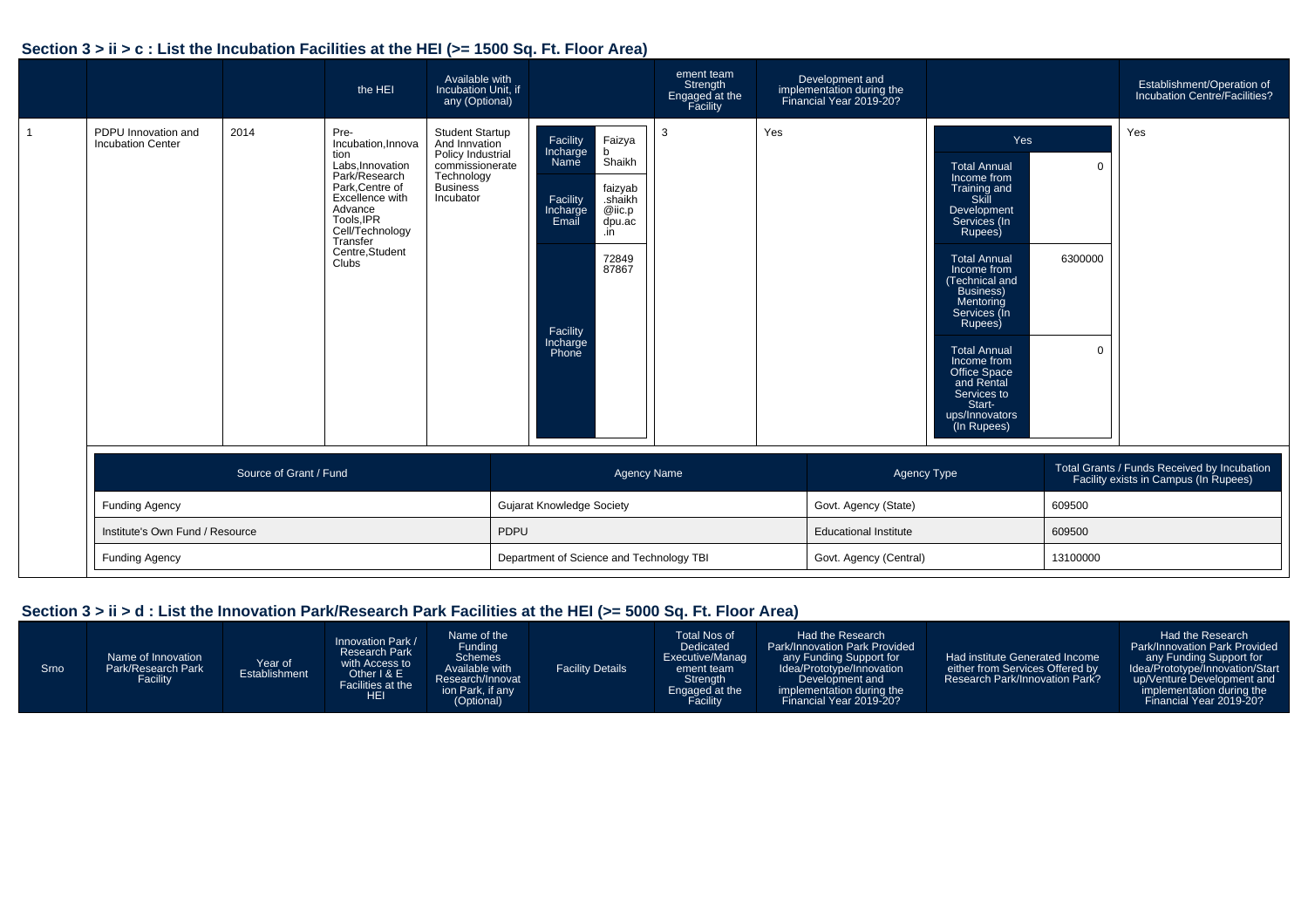#### **Section 3 > ii > d : List the Innovation Park/Research Park Facilities at the HEI (>= 5000 Sq. Ft. Floor Area)**

| $\overline{1}$ | <b>Tinkering Laboratory</b><br>(Civil)        | 2018                   | <b>Innovation Labs</b>                                                                                                                                                                  | none                                                                                    |      | Mr.<br>Facility<br>Vasud<br>Incharge<br>heo<br>Chaud<br>Name<br>hari<br>Vasud<br>Facility<br>eo.Cha<br>udhari<br>Incharge<br>Email<br>@sot.p<br>dpu.ac<br>80008<br>Facility<br>Incharge<br>11826<br>Phone |                        | No  |                              | <b>No</b> |        | Yes                                                                                  |
|----------------|-----------------------------------------------|------------------------|-----------------------------------------------------------------------------------------------------------------------------------------------------------------------------------------|-----------------------------------------------------------------------------------------|------|-----------------------------------------------------------------------------------------------------------------------------------------------------------------------------------------------------------|------------------------|-----|------------------------------|-----------|--------|--------------------------------------------------------------------------------------|
|                |                                               | Source of Grant / Fund |                                                                                                                                                                                         |                                                                                         |      |                                                                                                                                                                                                           | Agency Name            |     | Agency Type                  |           |        | Total Grants / Funds Received by Incubation<br>Facility exists in Campus (In Rupees) |
| 2              | PDPU Innovation &<br><b>Incubation Centre</b> | 2020                   | Pre-<br>Incubation, Incuba<br>tion<br>Unit, Innovation<br>Labs, Centre of<br>Excellence with<br>Advance<br>Tools, IPR<br>Cell/Technology<br>Transfer<br>Centre, Student<br><b>Clubs</b> | Student Start up<br>and innovation<br>policy and<br>Technology<br>business<br>incubator |      | Facility<br>Pavan<br>Faldu<br>Incharge<br>Name<br>pavan.<br>Facility<br>Incharge<br>faldu@<br>iic.pdp<br>Email<br>u.ac.in<br>94284<br>Facility<br>Incharge<br>90802<br>Phone                              | $\overline{2}$         | Yes |                              | No        |        | Yes                                                                                  |
|                |                                               | Source of Grant / Fund |                                                                                                                                                                                         |                                                                                         |      |                                                                                                                                                                                                           | <b>Agency Name</b>     |     | Agency Type                  |           |        | Total Grants / Funds Received by Incubation<br>Facility exists in Campus (In Rupees) |
|                | <b>Funding Agency</b>                         |                        |                                                                                                                                                                                         |                                                                                         |      | <b>Gujarat Knowledge Society</b>                                                                                                                                                                          |                        |     | Govt. Agency (State)         |           | 150000 |                                                                                      |
|                | Institute's Own Fund / Resource               |                        |                                                                                                                                                                                         |                                                                                         | PDPU |                                                                                                                                                                                                           |                        |     | <b>Educational Institute</b> |           | 150000 |                                                                                      |
|                | <b>Funding Agency</b>                         |                        |                                                                                                                                                                                         | Department of Science and Technology                                                    |      |                                                                                                                                                                                                           | Govt. Agency (Central) |     | 14500000                     |           |        |                                                                                      |

#### **Section 3 > ii > e : List the IPR Cell/Technology Transfer Centre Facilities at the HEI**

| Srno | Name of IPR<br>Cell/Technology<br><b>Transfer Centre Facility</b> | Year of<br>Establishment | <b>IPR</b><br>Cell/Technology<br><b>Transfer Centre</b><br>with Access to<br>Other I&E<br>Facilities at the<br><b>HEI</b> | Name of the<br>Funding<br><b>Schemes</b><br>Available with<br><b>IPR</b><br>Cell/Technology<br>Transfer Centre,<br>if any (Optional) | <b>Facility Details</b> | <b>Total Nos of</b><br>Dedicated<br>Executive/Manag<br>ement team<br>Strength<br>Engaged at the<br>Facility | Had the IPR Cell/Technology<br>Transfer Centre Provided any<br>Funding Support for<br>Idea/Prototype/Innovation<br>Development and<br>implementation during the<br>Financial Year 2019-20? | Had institute Generated Income<br>either from Services Offered by IPR<br>Cell/Technology Transfer Centre? | Had the IPR Cell/Technology<br>Transfer Centre Provided any<br>Funding Support for<br>Idea/Prototype/Innovation/Start<br>up/Venture Development and<br>implementation during the<br>Financial Year 2019-20? |
|------|-------------------------------------------------------------------|--------------------------|---------------------------------------------------------------------------------------------------------------------------|--------------------------------------------------------------------------------------------------------------------------------------|-------------------------|-------------------------------------------------------------------------------------------------------------|--------------------------------------------------------------------------------------------------------------------------------------------------------------------------------------------|-----------------------------------------------------------------------------------------------------------|-------------------------------------------------------------------------------------------------------------------------------------------------------------------------------------------------------------|
|------|-------------------------------------------------------------------|--------------------------|---------------------------------------------------------------------------------------------------------------------------|--------------------------------------------------------------------------------------------------------------------------------------|-------------------------|-------------------------------------------------------------------------------------------------------------|--------------------------------------------------------------------------------------------------------------------------------------------------------------------------------------------|-----------------------------------------------------------------------------------------------------------|-------------------------------------------------------------------------------------------------------------------------------------------------------------------------------------------------------------|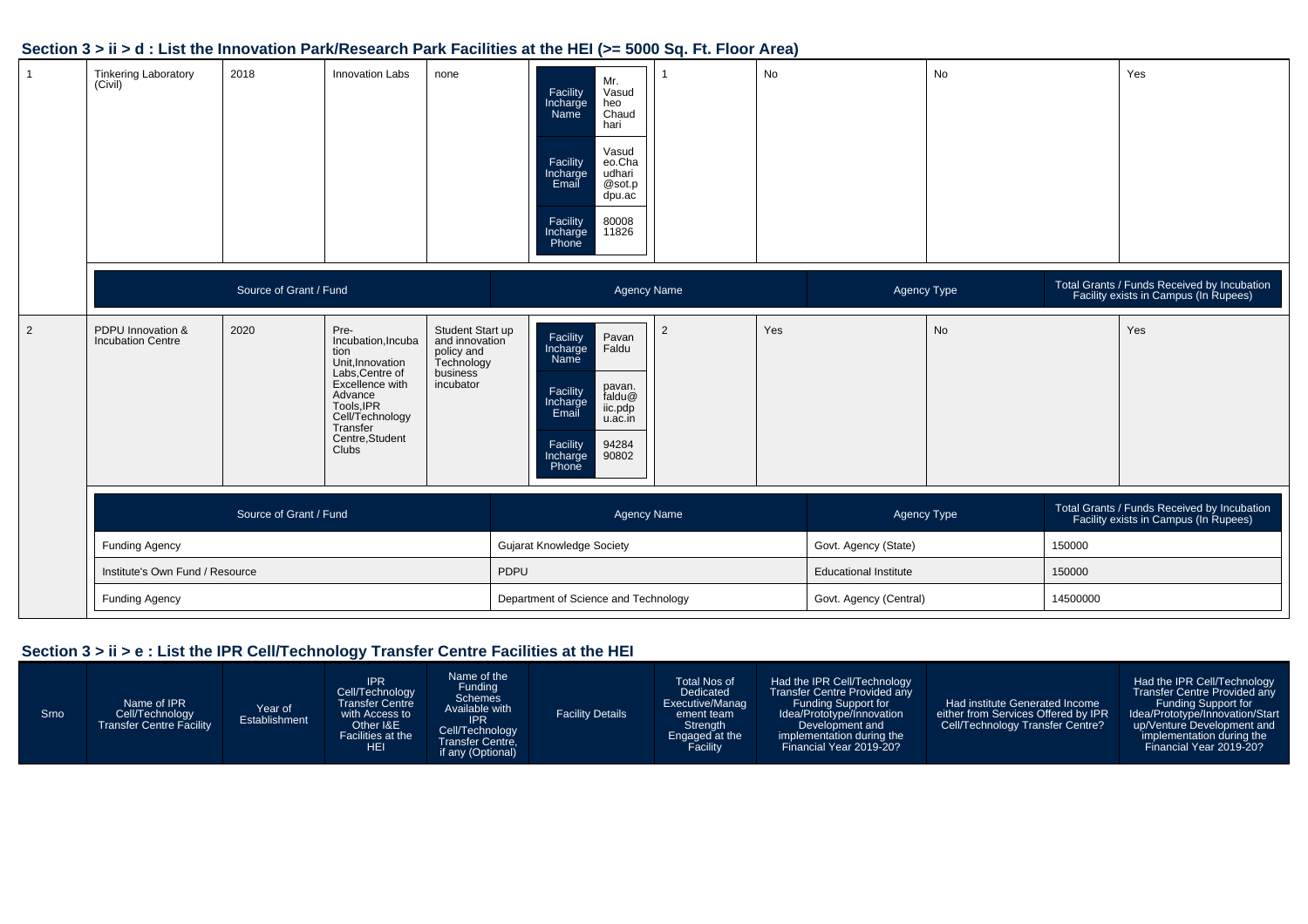#### **Section 3 > ii > e : List the IPR Cell/Technology Transfer Centre Facilities at the HEI**

| PDPU Innovation &<br><b>Incubation Centre</b> | 2018                   | Pre-<br>Incubation, Incuba<br>tion<br>Unit.Innovation<br>Labs, Innovation<br>Park/Research<br>Park, Centre of<br>Excellence with<br>Advance<br>Tools, Student<br>Clubs | Student Start-up<br>& Innovation<br>Policy |                                  | Facility<br>Incharge<br>Name<br>Facility<br>Incharge<br>Email<br>Facility<br>Incharge<br>Phone | Priya<br>Vyas<br>priya.v<br>yas@ii<br>c.pdpu<br>.ac.in<br>88662<br>40027 | No |                              | No |        | Yes                                                                                  |
|-----------------------------------------------|------------------------|------------------------------------------------------------------------------------------------------------------------------------------------------------------------|--------------------------------------------|----------------------------------|------------------------------------------------------------------------------------------------|--------------------------------------------------------------------------|----|------------------------------|----|--------|--------------------------------------------------------------------------------------|
|                                               | Source of Grant / Fund |                                                                                                                                                                        |                                            |                                  |                                                                                                | <b>Agency Name</b>                                                       |    | Agency Type                  |    |        | Total Grants / Funds Received by Incubation<br>Facility exists in Campus (In Rupees) |
| <b>Funding Agency</b>                         |                        |                                                                                                                                                                        |                                            | <b>Gujarat Knowledge Society</b> |                                                                                                |                                                                          |    | Govt. Agency (State)         |    | 609500 |                                                                                      |
| Institute's Own Fund / Resource               |                        |                                                                                                                                                                        |                                            | PDPU                             |                                                                                                |                                                                          |    | <b>Educational Institute</b> |    | 609500 |                                                                                      |

## **Section 3 > iii > a : Provide detail list of Faculties as Mentor to help Ideas/Innovations/Startups**

| Srno           | Name of the Faculty                       | Designation of the Faculty | Mentor Expert Area                        |                       | Years of Experience in Mentorship (In<br>Years) |  |
|----------------|-------------------------------------------|----------------------------|-------------------------------------------|-----------------------|-------------------------------------------------|--|
|                | Anisha Goel                               | Senior Executive           | Idea/Innovation Development               |                       | 3                                               |  |
|                | Name of Idea/Innovation/ Startup Mentored |                            | Mentoring Setup [Within (or) Outside] HEI |                       | CIN (in case it is Startup)                     |  |
|                | All in One                                |                            | Within                                    |                       |                                                 |  |
|                | Ecocare                                   |                            | Within                                    |                       |                                                 |  |
|                | Expresso                                  |                            | Within                                    |                       |                                                 |  |
|                | Shubh Aarogyam                            |                            | Within                                    | U85110GJ2011PTC065467 |                                                 |  |
|                | <b>Bench Match</b>                        |                            | Within                                    | U72900GJ2018PTC104920 |                                                 |  |
|                | Seatizen                                  |                            | Within                                    |                       |                                                 |  |
|                | Yories                                    |                            | Within                                    | U22300GJ2016PTC094867 |                                                 |  |
|                | <b>VISE Organics</b>                      |                            | Within                                    | U36999GJ2017PTC095652 |                                                 |  |
|                | Prebuy.in                                 |                            | Within                                    |                       |                                                 |  |
|                | <b>Smart Scoot Lock</b>                   |                            | Within                                    |                       |                                                 |  |
|                | So Wind                                   |                            | Within                                    |                       |                                                 |  |
|                | <b>Team Autotech</b>                      |                            | Within                                    |                       |                                                 |  |
| $\overline{2}$ | Deep Patel                                | <b>Assistant Manager</b>   | Entrepreneurship/Startup Development      |                       | $\overline{4}$                                  |  |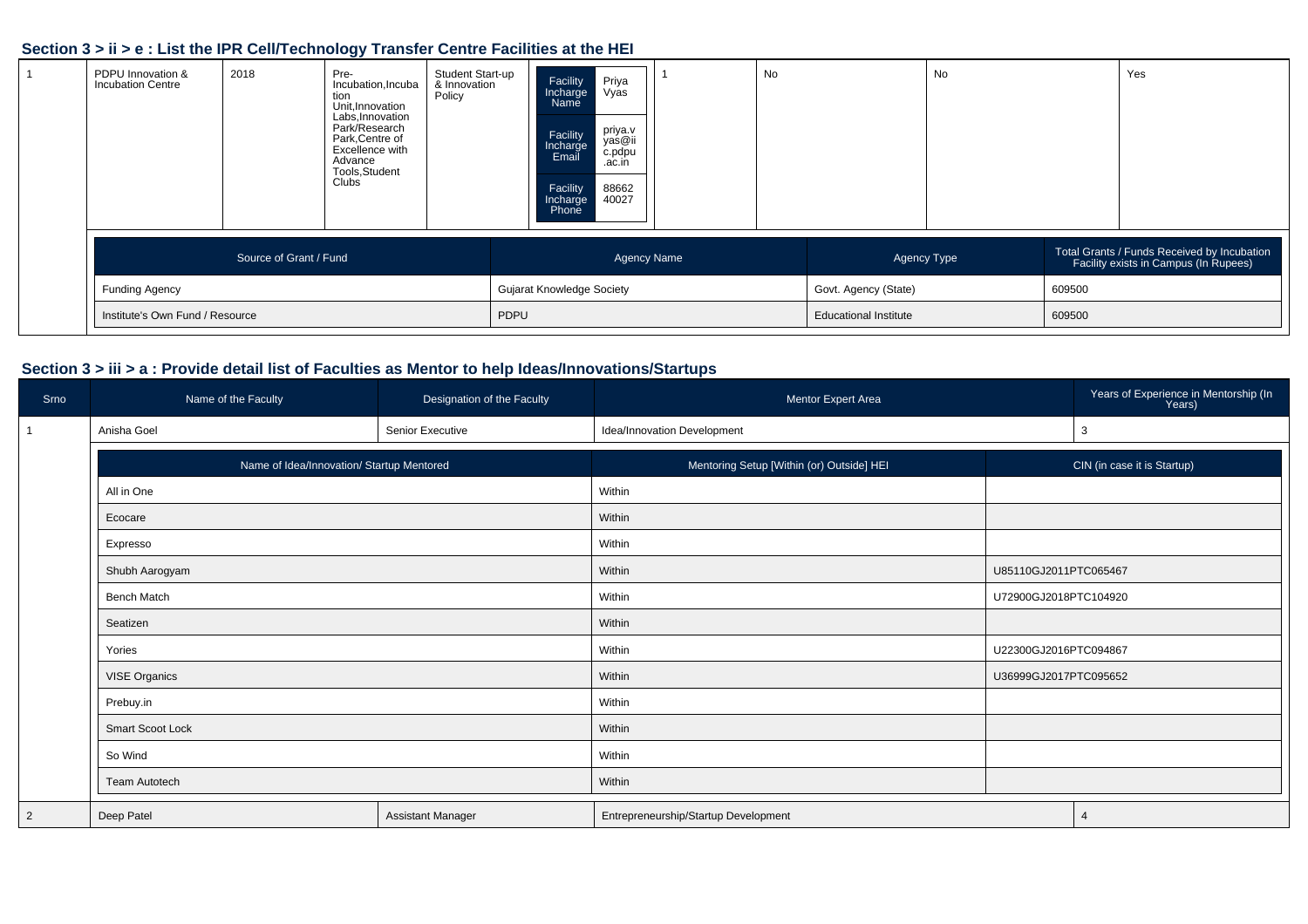|   | Name of Idea/Innovation/ Startup Mentored |                          | Mentoring Setup [Within (or) Outside] HEI | CIN (in case it is Startup) |
|---|-------------------------------------------|--------------------------|-------------------------------------------|-----------------------------|
|   | SynerSense                                |                          | Within                                    | U93090GJ2018PTC105268       |
|   | Prayogik Technologies                     |                          | Within                                    | U31909GJ2019PTC108611       |
|   | <b>Flow Mobility</b>                      |                          | Within                                    |                             |
|   | Ecostic                                   |                          | Within                                    | U21099GJ2011PTC067795       |
|   | Torch-IT                                  |                          | Within                                    | U31909GJ2016PTC093428       |
|   | AI City                                   |                          | Within                                    | AAN-9640                    |
|   | Prayogik Technologies                     |                          | Within                                    | U31909GJ2019PTC108611       |
|   | SynerSense                                |                          | Within                                    | U93090GJ2018PTC105268       |
|   | 4 pm bar                                  |                          | Within                                    |                             |
|   | Utileaider                                |                          | Within                                    | U73100GJ2018PTC100606       |
|   | <b>Fowex Ventures</b>                     |                          | Within                                    | U74999GJ2019PTC111796       |
|   | Vyorious                                  |                          | Within                                    |                             |
|   | Azeedo                                    |                          | Within                                    |                             |
| 3 | Drashti Shah                              | <b>Assistant Manager</b> | Entrepreneurship/Startup Development      | $\overline{4}$              |
|   |                                           |                          |                                           |                             |
|   | Name of Idea/Innovation/ Startup Mentored |                          | Mentoring Setup [Within (or) Outside] HEI | CIN (in case it is Startup) |
|   | FreeCopy                                  |                          | Within                                    |                             |
|   | Psioasis / Seaveda                        |                          | Within                                    | U24110GJ2019PTC106491       |
|   | Al Diagnostics                            |                          | Within                                    | U74999GJ2020PTC118186       |
|   | Rudrabots                                 |                          | Within                                    | U52500GJ2019PTC107557       |
|   | <b>BBGG Organic Solutions</b>             |                          | Within                                    |                             |
|   | <b>Smart Braille</b>                      |                          | Within                                    | U31909GJ2016PTC093428       |
|   | InAir                                     |                          | Within                                    |                             |
|   | Lothan's Innotech Solutions               |                          | Within                                    |                             |
|   | ChargelN                                  |                          | Within                                    | U74999GJ2016PTC093085       |
|   | All That Dips                             |                          | Within                                    | U15100GJ2019PTC108565       |
|   | Bogie Sauf                                |                          | Within                                    | U29195GJ2019PTC110061       |
|   | M-Trap                                    |                          | Within                                    |                             |
| 4 | Faizyab Shaikh                            | Assistant Manager        | Entrepreneurship/Startup Development      | $\overline{2}$              |

 $|3\rangle$ 

4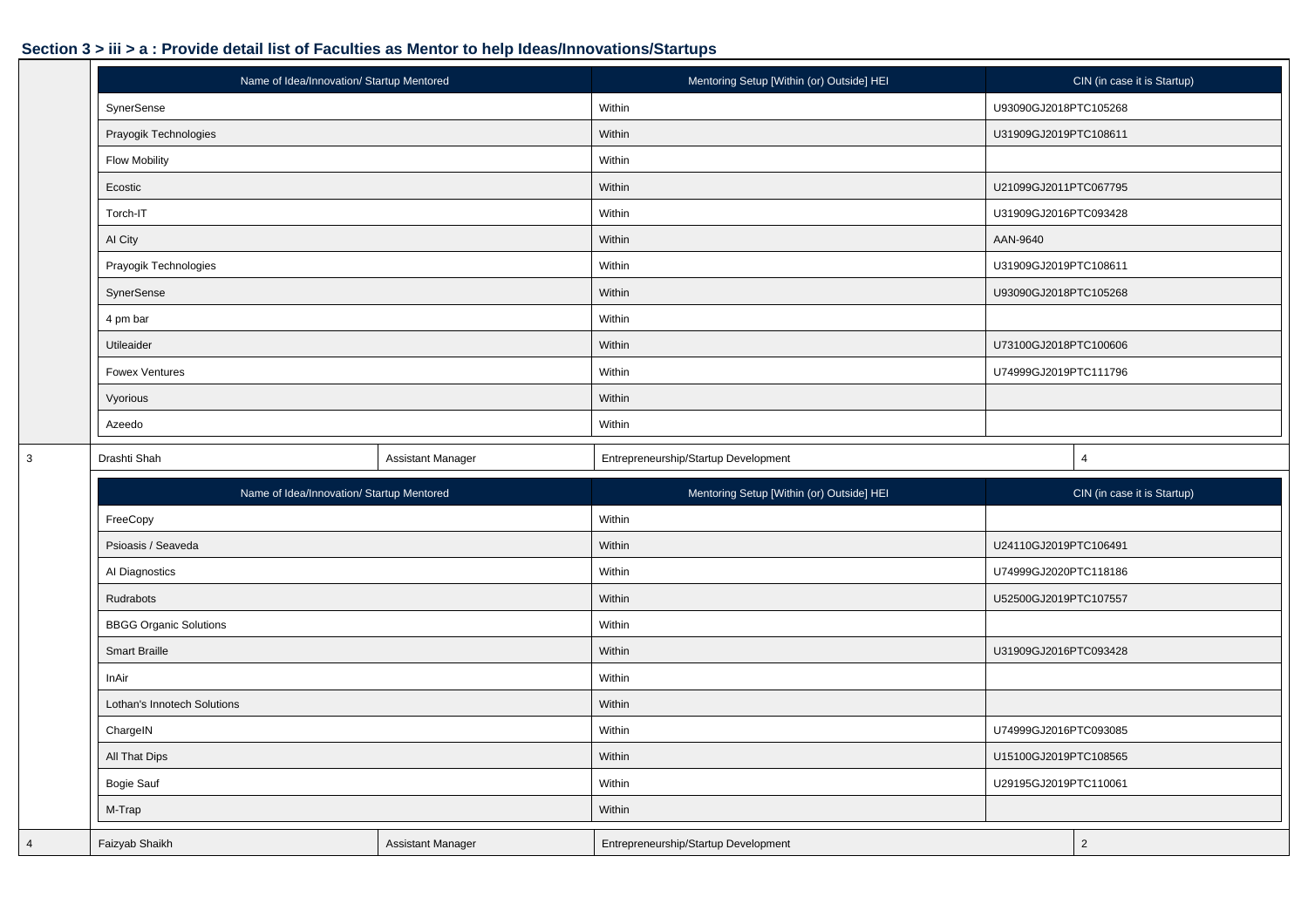|             | Name of Idea/Innovation/ Startup Mentored |            | Mentoring Setup [Within (or) Outside] HEI |                          | CIN (in case it is Startup) |
|-------------|-------------------------------------------|------------|-------------------------------------------|--------------------------|-----------------------------|
|             | Metawatersure Technologies Pvt. Ltd.      |            | Within                                    | \"U41000GJ2018PTC101987\ |                             |
|             | Graphene                                  |            | Within                                    | AAU-5349                 |                             |
|             | Growthbook                                |            | Within                                    |                          |                             |
|             | OLEO                                      |            | Within                                    |                          |                             |
|             | Wasteful Insights                         |            | Within                                    |                          |                             |
|             | Heterospaces                              |            | Within                                    |                          |                             |
|             | Swachh                                    |            | Within                                    | AAH-0041                 |                             |
|             | Power Tree                                |            | Within                                    | U29306GJ2018PTC101985    |                             |
|             | <b>ARK Smart Wheel Chair</b>              |            | Within                                    |                          |                             |
|             | Kisan Mitra                               |            | Within                                    | U29305GJ2019PTC109863    |                             |
|             | <b>Bliss Books</b>                        |            | Within                                    |                          |                             |
| $\,$ 5 $\,$ | Ms. Priya Vyas                            | Consultant | IPR Protection & Commercialization        |                          | $\overline{2}$              |
|             | Name of Idea/Innovation/ Startup Mentored |            | Mentoring Setup [Within (or) Outside] HEI |                          | CIN (in case it is Startup) |
|             | Amounee                                   |            | Within                                    | U51909GJ2019OPC107638    |                             |
|             | Syphon Energies                           |            | Within                                    |                          |                             |
|             | Grasp                                     |            | Within                                    |                          |                             |
|             | Xenhester Innovation                      |            | Within                                    |                          |                             |
|             | Precast Blocks                            |            | Within                                    |                          |                             |
|             | <b>STEMS</b>                              |            | Within                                    |                          |                             |
|             | Uddhaar                                   |            | Within                                    |                          |                             |
|             | Rebar Tying Ring                          |            | Within                                    |                          |                             |
|             | <b>Paper Recycling Solutions</b>          |            | Within                                    |                          |                             |
|             | KIVI Pavers India Pvt. Ltd.               |            | Within                                    |                          |                             |
|             | Profism                                   |            | Within                                    | AAM-1617                 |                             |
|             | Soreen Renewable Solutions                |            | Within                                    | AAK-7427                 |                             |
|             | Navi - Smart Navigation Bands             |            | Within                                    |                          |                             |
| $\,$ 6      | Ravi Pandya                               | Executive  | Idea/Innovation Development               |                          | $\overline{2}$              |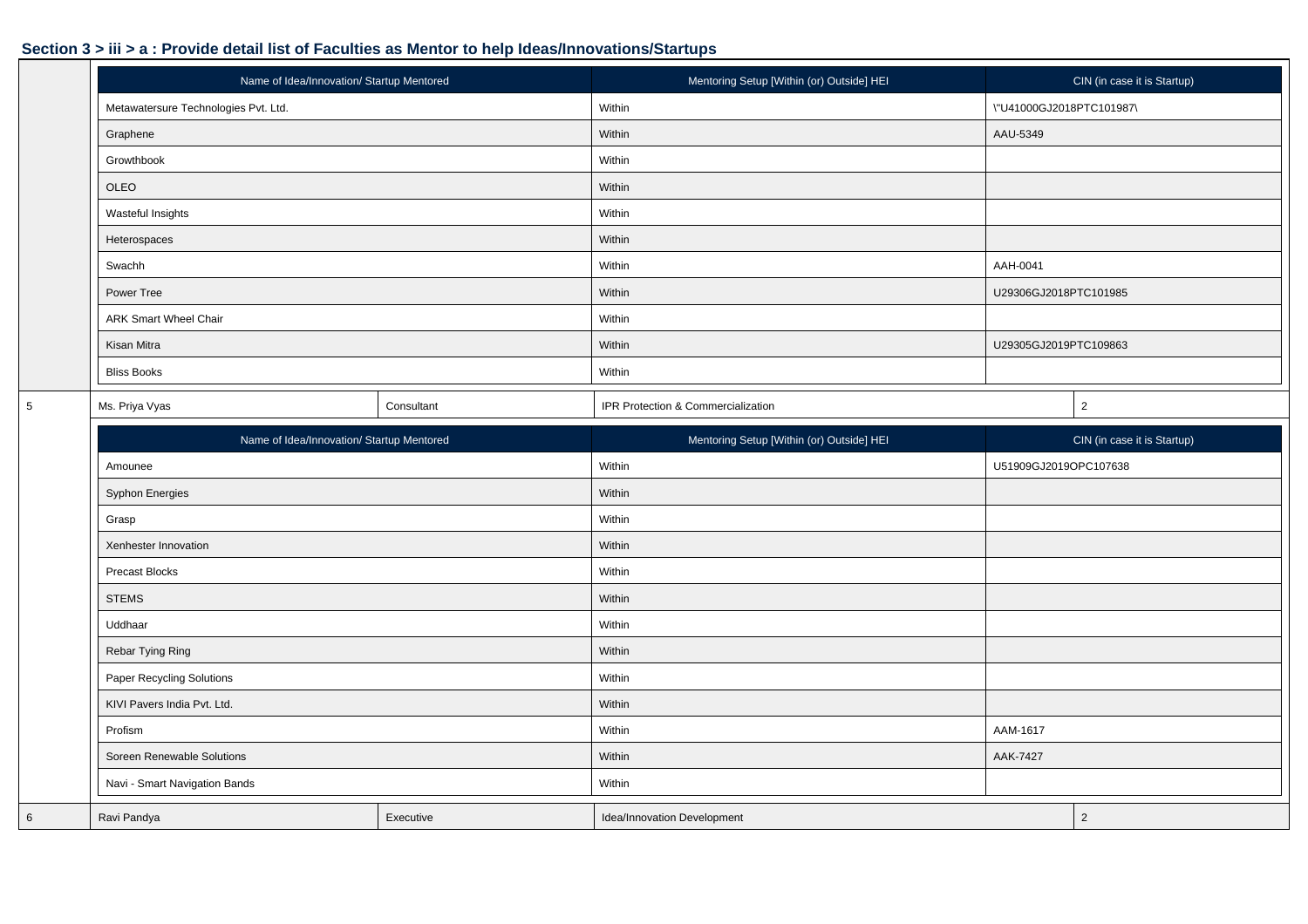|                | Name of Idea/Innovation/ Startup Mentored                                                                        |           | Mentoring Setup [Within (or) Outside] HEI |                           | CIN (in case it is Startup) |
|----------------|------------------------------------------------------------------------------------------------------------------|-----------|-------------------------------------------|---------------------------|-----------------------------|
|                | Laari                                                                                                            |           | Within                                    |                           |                             |
|                | CVT Bicycle                                                                                                      |           | Within                                    |                           |                             |
|                | Rhyno Wheels                                                                                                     |           | Within                                    | U34300GJ2019PTC109063     |                             |
|                | <b>Energy Efficient Pressure Cooker</b>                                                                          |           | Within                                    |                           |                             |
|                | TorQville                                                                                                        |           | Within                                    |                           |                             |
|                | <b>Floating Concrete</b><br>JadeXeco<br>Jabtech Group<br>Gardening System<br><b>TechPrint</b><br>LGEOM Pvt. Ltd. |           | Within                                    |                           |                             |
|                |                                                                                                                  |           | Within                                    | U21099PN2020PTC190232     |                             |
|                |                                                                                                                  |           | Within                                    |                           |                             |
|                |                                                                                                                  |           | Within                                    |                           |                             |
|                |                                                                                                                  |           | Within                                    |                           |                             |
|                |                                                                                                                  |           | Within                                    | \"U74999GJ2016PTC094183\  |                             |
| $\overline{7}$ | Shipra Desai                                                                                                     | Executive | Idea/Innovation Development               |                           | $\mathbf{3}$                |
|                | Name of Idea/Innovation/ Startup Mentored                                                                        |           | Mentoring Setup [Within (or) Outside] HEI |                           | CIN (in case it is Startup) |
|                | i-Sparsh Tecnologies                                                                                             |           | Within                                    | U31909GJ2019PTC108217     |                             |
|                | Sanrachna Digital                                                                                                |           | Within                                    | U72900GJ2019PTC109537     |                             |
|                | <b>ORA</b> Machineries                                                                                           |           | Within                                    |                           |                             |
|                | Folding Keyboard                                                                                                 |           | Within                                    |                           |                             |
|                | <b>Fowex Ventures</b>                                                                                            |           | Within                                    | U74999GJ2019PTC111796     |                             |
|                | Pin-O-Pen                                                                                                        |           | Within                                    | \"\"\"U74900GJ2015PTC0846 |                             |
|                | Auto Solar                                                                                                       |           | Within                                    | U29309GJ2018PTC103946     |                             |
|                | Deciwalt                                                                                                         |           | Within                                    |                           |                             |
|                | <b>Gravity Star</b>                                                                                              |           | Within                                    |                           |                             |
|                | Wall-E                                                                                                           |           | Within                                    |                           |                             |
|                | e-Waste Recycler                                                                                                 |           | Within                                    |                           |                             |
|                | PV Recycler                                                                                                      |           | Within                                    |                           |                             |
| 8              | Tanmay Vadhel                                                                                                    | Executive | Entrepreneurship/Startup Development      |                           | $\overline{4}$              |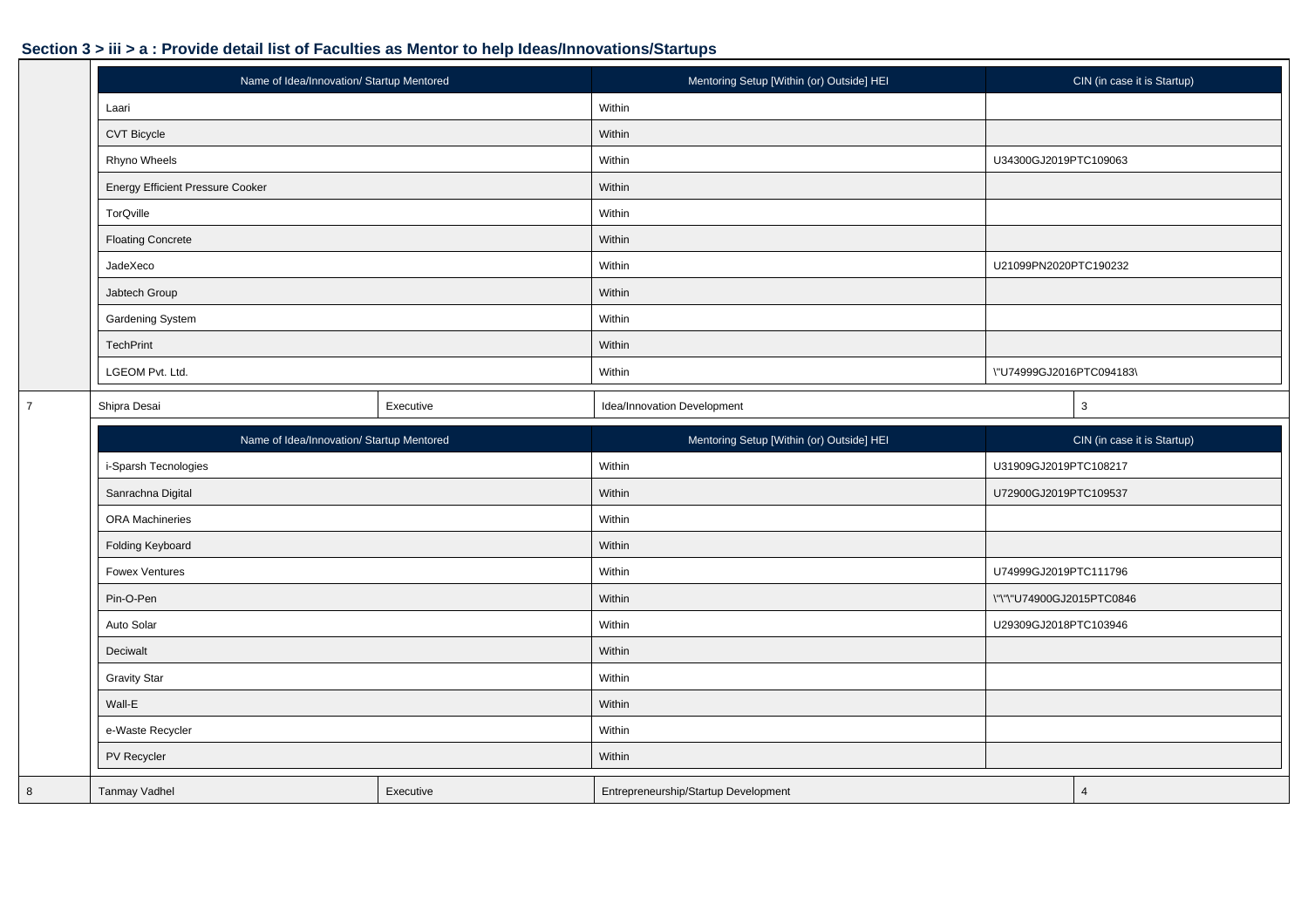9

|                       | Name of Idea/Innovation/ Startup Mentored | Mentoring Setup [Within (or) Outside] HEI | CIN (in case it is Startup) |
|-----------------------|-------------------------------------------|-------------------------------------------|-----------------------------|
| TechTards             |                                           | Within                                    | AAJ-3696                    |
| Envipure              |                                           | Within                                    | U29309GJ2019PTC111038       |
| <b>NVB Securities</b> |                                           | Within                                    |                             |
| Cargar                |                                           | Within                                    | U74999GJ2019PTC110840       |
| Draap Machines        |                                           | Within                                    | U29305GJ2019PTC109943       |
| YoBo                  |                                           | Within                                    |                             |
| Cambio                |                                           | Within                                    | AAK-1724                    |
| Recycler              |                                           | Within                                    | U29309GJ2018PTC102939       |
| India Plast           |                                           | Within                                    | U74999GJ2018OPC105403       |
| Solar AC              |                                           | Within                                    |                             |
| Envirotech            |                                           | Within                                    |                             |
| Shani Pandya          | Consultant                                | Entrepreneurship/Startup Development      | 2                           |
|                       | Name of Idea/Innovation/ Startun Mentored | Mentoring Setup Mithin (or) Outsidel HEL  | CIN (in case it is Startun) |

| Name of Idea/Innovation/ Startup Mentored | Mentoring Setup [Within (or) Outside] HEI | CIN (in case it is Startup) |
|-------------------------------------------|-------------------------------------------|-----------------------------|
| Olive Turtle                              | Within                                    |                             |
| Alpha Cycles                              | Within                                    |                             |
| <b>Fruit Leather</b>                      | Within                                    |                             |
| Lernr                                     | Within                                    |                             |
| Pi-Green Tech Solutions                   | Within                                    | U29100PN2019PTC183743       |
| vCura                                     | Within                                    |                             |
| Ladder2Rise                               | Within                                    | U74999MH2019PTC319159       |
| Visual Occupancy Detection System         | Within                                    |                             |

| Srno | Name of the External Expert/Agency as Mentor            |  |                                                                   | Mentor Expert Area                        |                        |                                                  | Type of Mentorship         |
|------|---------------------------------------------------------|--|-------------------------------------------------------------------|-------------------------------------------|------------------------|--------------------------------------------------|----------------------------|
|      | Ankit Machhar                                           |  | Idea/Innovation Development, Entrepreneurship/Startup Development |                                           |                        | <b>Structured Mentorship</b>                     |                            |
|      | <b>Start Date</b><br>Structured Mentorship Program Name |  | End Date                                                          | Total No of Days of<br>Mentorship Program | No of Mentors Involved | <b>Mentorship Cohort Size</b><br>(No. of Mentee) | Type of Mentee             |
|      | 01-04-2019<br><b>Weekly Mentoring</b>                   |  | 31-03-2020                                                        | 366                                       |                        |                                                  | <b>Early Stage Startup</b> |
|      | Anay mashruwala                                         |  | Entrepreneurship/Startup Development                              |                                           |                        | <b>Structured Mentorship</b>                     |                            |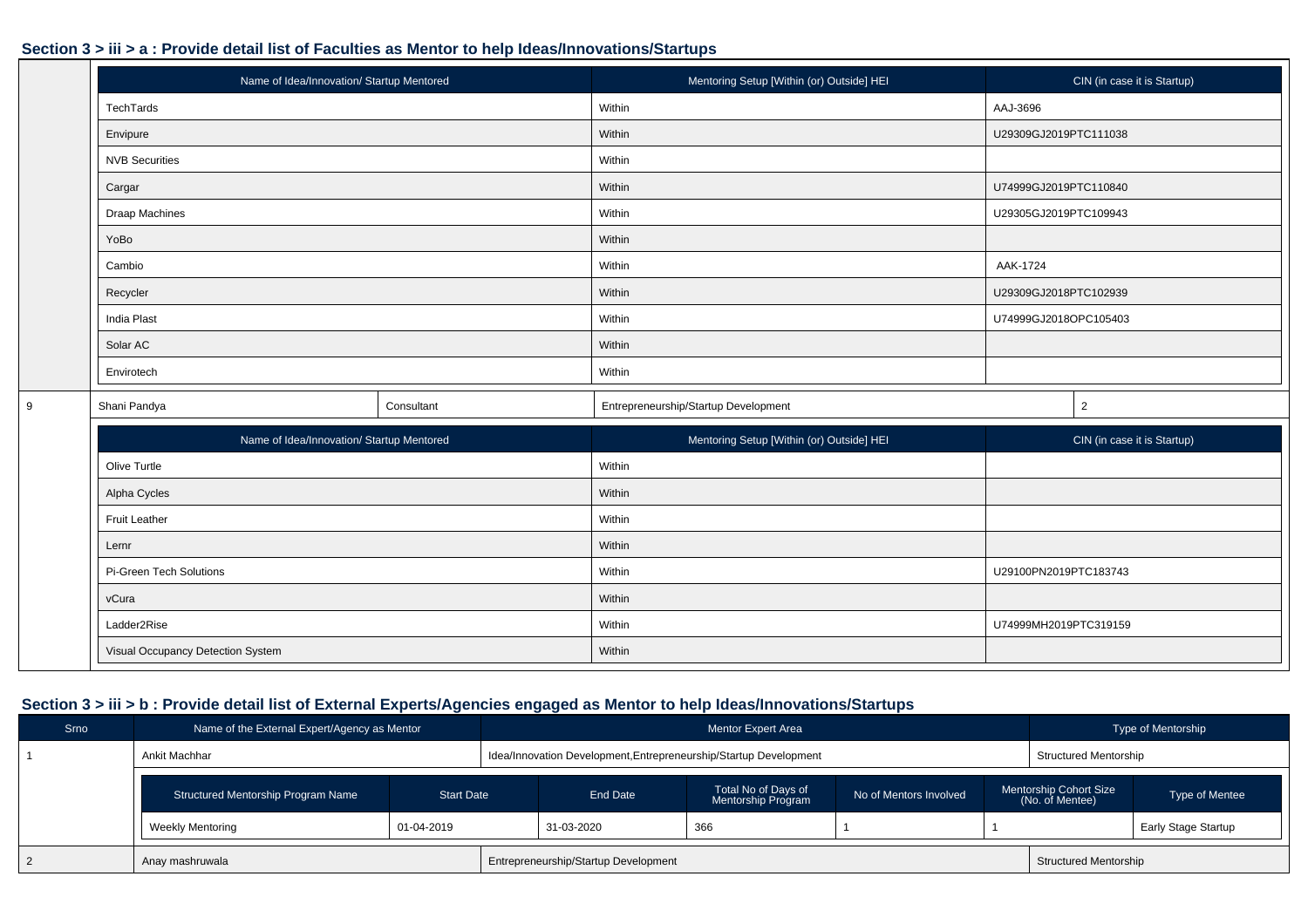|                | Structured Mentorship Program Name | <b>Start Date</b> | End Date                             | Total No of Days of<br>Mentorship Program | No of Mentors Involved |    | Mentorship Cohort Size<br>(No. of Mentee)        | Type of Mentee             |
|----------------|------------------------------------|-------------------|--------------------------------------|-------------------------------------------|------------------------|----|--------------------------------------------------|----------------------------|
|                | <b>Weekly Mentoring</b>            | 01-04-2019        | 31-03-2020                           | 366                                       |                        |    |                                                  | <b>Early Stage Startup</b> |
| 3              | <b>Pratik Patel</b>                |                   | Idea/Innovation Development          |                                           |                        |    | <b>Structured Mentorship</b>                     |                            |
|                | Structured Mentorship Program Name | <b>Start Date</b> | End Date                             | Total No of Days of<br>Mentorship Program | No of Mentors Involved |    | <b>Mentorship Cohort Size</b><br>(No. of Mentee) | Type of Mentee             |
|                | <b>Weekly Mentoring</b>            | 01-04-2019        | 31-03-2020                           | 366                                       |                        |    |                                                  | Idea                       |
| $\overline{4}$ | <b>Anand Sandil</b>                |                   | Entrepreneurship/Startup Development |                                           |                        |    | <b>Structured Mentorship</b>                     |                            |
|                | Structured Mentorship Program Name | <b>Start Date</b> | End Date                             | Total No of Days of<br>Mentorship Program | No of Mentors Involved |    | Mentorship Cohort Size<br>(No. of Mentee)        | Type of Mentee             |
|                | <b>Weekly Mentoring</b>            | 01-04-2019        | 31-03-2020                           | 366                                       |                        |    |                                                  | Growth Stage Startup       |
| 5              | <b>Vikrant Potnis</b>              |                   | Entrepreneurship/Startup Development |                                           |                        |    | <b>Structured Mentorship</b>                     |                            |
|                | Structured Mentorship Program Name | <b>Start Date</b> | End Date                             | Total No of Days of<br>Mentorship Program | No of Mentors Involved |    | Mentorship Cohort Size<br>(No. of Mentee)        | Type of Mentee             |
|                | <b>Weekly Mentoring</b>            | 01-04-2019        | 31-03-2020                           | 366                                       |                        |    |                                                  | Growth Stage Startup       |
| 6              | Y.J Trivedi&Co                     |                   | IPR Protection & Commercialization   |                                           |                        |    | <b>Structured Mentorship</b>                     |                            |
|                | Structured Mentorship Program Name | <b>Start Date</b> | End Date                             | Total No of Days of<br>Mentorship Program | No of Mentors Involved |    | Mentorship Cohort Size<br>(No. of Mentee)        | Type of Mentee             |
|                | <b>Monthly Mentoring</b>           | 01-04-2019        | 31-03-2020                           | 366                                       |                        |    |                                                  | Growth Stage Startup       |
| $\overline{7}$ | Manubhai & Shah LLP                |                   | IPR Protection & Commercialization   |                                           |                        |    | <b>Structured Mentorship</b>                     |                            |
|                | Structured Mentorship Program Name | <b>Start Date</b> | End Date                             | Total No of Days of<br>Mentorship Program | No of Mentors Involved |    | Mentorship Cohort Size<br>(No. of Mentee)        | Type of Mentee             |
|                | <b>Monthly Mentoring</b>           | 01-04-2019        | 31-03-2020                           | 366                                       |                        |    |                                                  | Growth Stage Startup       |
| 8              | <b>Nishant Shah</b>                |                   | Entrepreneurship/Startup Development |                                           |                        |    | <b>Structured Mentorship</b>                     |                            |
|                | Structured Mentorship Program Name | <b>Start Date</b> | End Date                             | Total No of Days of<br>Mentorship Program | No of Mentors Involved |    | <b>Mentorship Cohort Size</b><br>(No. of Mentee) | Type of Mentee             |
|                | Lets Hack CS/ICT                   | 06-09-2019        | 07-09-2019                           | $\overline{2}$                            | 15                     | 15 |                                                  | Idea                       |
| 9              | Dr. Kruti Patel                    |                   | Entrepreneurship/Startup Development |                                           |                        |    | <b>Structured Mentorship</b>                     |                            |
|                | Structured Mentorship Program Name | <b>Start Date</b> | End Date                             | Total No of Days of<br>Mentorship Program | No of Mentors Involved |    | Mentorship Cohort Size<br>(No. of Mentee)        | <b>Type of Mentee</b>      |
|                | Lets Hack CS/ICT                   | 06-09-2019        | 07-09-2019                           | $\overline{2}$                            | 15                     | 15 |                                                  | Idea                       |
| 10             | Ms. Bijal Damani                   |                   | Entrepreneurship/Startup Development |                                           |                        |    | <b>Structured Mentorship</b>                     |                            |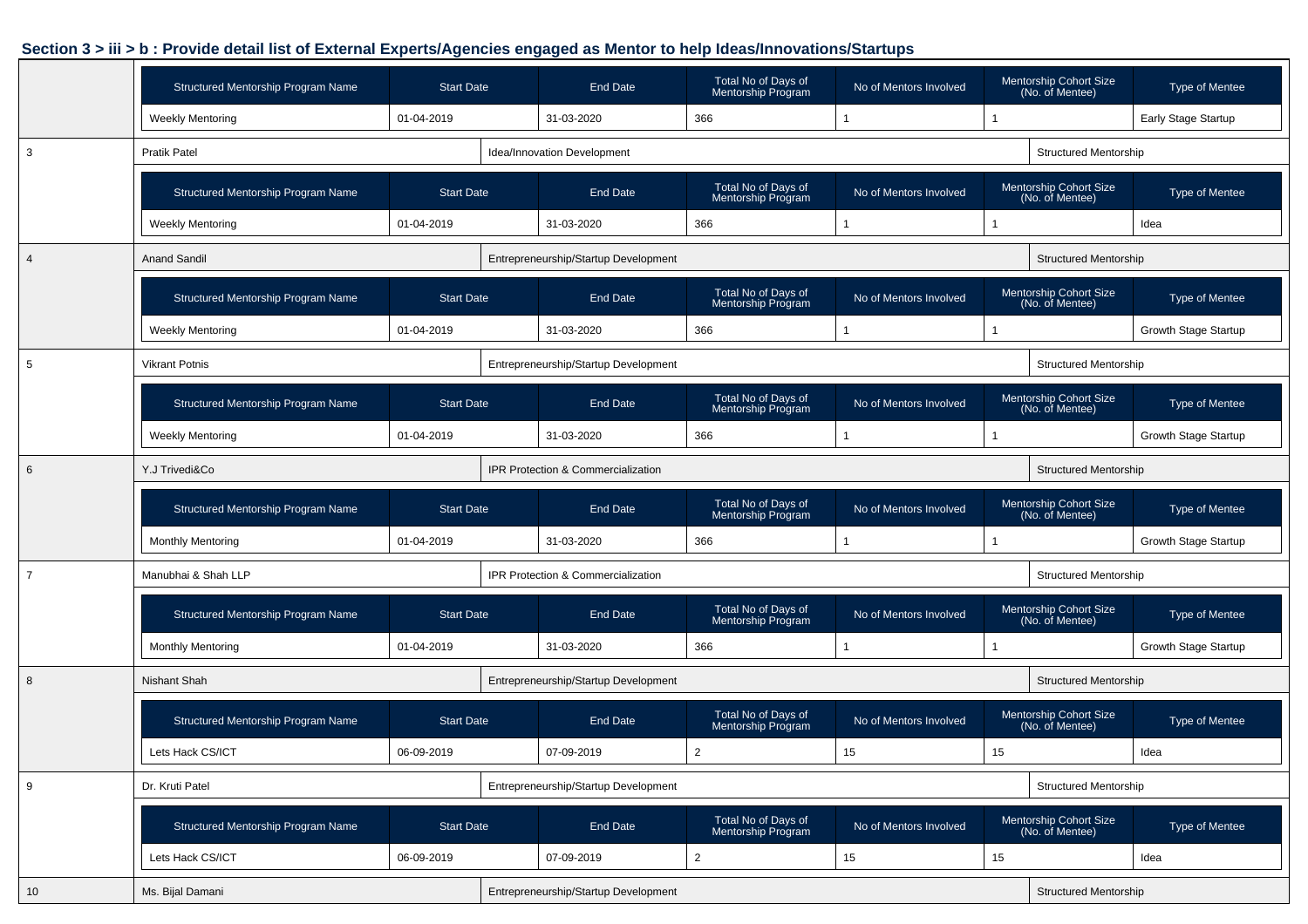|    | Structured Mentorship Program Name | <b>Start Date</b> | <b>End Date</b>                      | Total No of Days of<br>Mentorship Program | No of Mentors Involved |    | Mentorship Cohort Size<br>(No. of Mentee)        | Type of Mentee                                                                                                                                                  |  |  |  |  |  |  |  |
|----|------------------------------------|-------------------|--------------------------------------|-------------------------------------------|------------------------|----|--------------------------------------------------|-----------------------------------------------------------------------------------------------------------------------------------------------------------------|--|--|--|--|--|--|--|
|    | Lets Hack CS/ICT                   | 06-09-2019        | 07-09-2019                           | $\overline{2}$                            | 15                     | 15 |                                                  | Idea                                                                                                                                                            |  |  |  |  |  |  |  |
| 11 | Mr. Daxeel Soni                    |                   | Entrepreneurship/Startup Development |                                           |                        |    | <b>Structured Mentorship</b>                     | Type of Mentee<br>Idea<br><b>Type of Mentee</b><br>Idea<br>Type of Mentee<br>Idea<br>Type of Mentee<br>Idea<br>Type of Mentee<br>Idea<br>Type of Mentee<br>Idea |  |  |  |  |  |  |  |
|    | Structured Mentorship Program Name | <b>Start Date</b> | <b>End Date</b>                      | Total No of Days of<br>Mentorship Program | No of Mentors Involved |    | Mentorship Cohort Size<br>(No. of Mentee)        |                                                                                                                                                                 |  |  |  |  |  |  |  |
|    | Lets Hack CS/ICT                   | 06-09-2019        | 07-09-2019                           | $\overline{2}$                            | 15                     | 15 |                                                  |                                                                                                                                                                 |  |  |  |  |  |  |  |
| 12 | Dr. Mazad Zaveri                   |                   | Entrepreneurship/Startup Development |                                           |                        |    | <b>Structured Mentorship</b>                     |                                                                                                                                                                 |  |  |  |  |  |  |  |
|    | Structured Mentorship Program Name | <b>Start Date</b> | <b>End Date</b>                      | Total No of Days of<br>Mentorship Program | No of Mentors Involved |    | <b>Mentorship Cohort Size</b><br>(No. of Mentee) |                                                                                                                                                                 |  |  |  |  |  |  |  |
|    | Lets Hack CS/ICT                   | 06-09-2019        | 07-09-2019                           | $\overline{2}$                            | 15                     | 15 |                                                  |                                                                                                                                                                 |  |  |  |  |  |  |  |
| 13 | Dr. Paawan Sharma                  |                   | Entrepreneurship/Startup Development |                                           |                        |    | <b>Structured Mentorship</b>                     |                                                                                                                                                                 |  |  |  |  |  |  |  |
|    | Structured Mentorship Program Name | <b>Start Date</b> | <b>End Date</b>                      | Total No of Days of<br>Mentorship Program | No of Mentors Involved |    | Mentorship Cohort Size<br>(No. of Mentee)        |                                                                                                                                                                 |  |  |  |  |  |  |  |
|    | Lets Hack CS/ICT                   | 06-09-2019        | 07-09-2019                           | $\overline{2}$                            | 15                     | 15 |                                                  |                                                                                                                                                                 |  |  |  |  |  |  |  |
| 14 | Dr. Santosh Bharti                 |                   | Entrepreneurship/Startup Development |                                           |                        |    | <b>Structured Mentorship</b>                     |                                                                                                                                                                 |  |  |  |  |  |  |  |
|    | Structured Mentorship Program Name | <b>Start Date</b> | <b>End Date</b>                      | Total No of Days of<br>Mentorship Program | No of Mentors Involved |    | Mentorship Cohort Size<br>(No. of Mentee)        |                                                                                                                                                                 |  |  |  |  |  |  |  |
|    | Lets Hack CS/ICT                   | 06-09-2019        | 07-09-2019                           | $\overline{2}$                            | 15                     | 15 |                                                  |                                                                                                                                                                 |  |  |  |  |  |  |  |
| 15 | Mr. Jatin Kataria                  |                   | Entrepreneurship/Startup Development |                                           |                        |    | <b>Structured Mentorship</b>                     |                                                                                                                                                                 |  |  |  |  |  |  |  |
|    | Structured Mentorship Program Name | <b>Start Date</b> | <b>End Date</b>                      | Total No of Days of<br>Mentorship Program | No of Mentors Involved |    | <b>Mentorship Cohort Size</b><br>(No. of Mentee) |                                                                                                                                                                 |  |  |  |  |  |  |  |
|    | Lets Hack CS/ICT                   | 06-09-2019        | 07-09-2019                           | $\overline{2}$                            | 15                     | 15 |                                                  |                                                                                                                                                                 |  |  |  |  |  |  |  |
| 16 | Mr. Dharmendra Patil               |                   | Entrepreneurship/Startup Development |                                           |                        |    | <b>Structured Mentorship</b>                     |                                                                                                                                                                 |  |  |  |  |  |  |  |
|    | Structured Mentorship Program Name | <b>Start Date</b> | <b>End Date</b>                      | Total No of Days of<br>Mentorship Program | No of Mentors Involved |    | <b>Mentorship Cohort Size</b><br>(No. of Mentee) |                                                                                                                                                                 |  |  |  |  |  |  |  |
|    | Lets Hack CS/ICT                   | 06-09-2019        | 07-09-2019                           | $\overline{2}$                            | 15                     | 15 |                                                  |                                                                                                                                                                 |  |  |  |  |  |  |  |
| 17 | Mr. Kanti Panchal                  |                   | Entrepreneurship/Startup Development |                                           |                        |    | <b>Structured Mentorship</b>                     |                                                                                                                                                                 |  |  |  |  |  |  |  |
|    | Structured Mentorship Program Name | <b>Start Date</b> | End Date                             | Total No of Days of<br>Mentorship Program | No of Mentors Involved |    | Mentorship Cohort Size<br>(No. of Mentee)        | Type of Mentee                                                                                                                                                  |  |  |  |  |  |  |  |
|    | Lets Hack CS/ICT                   | 06-09-2019        | 07-09-2019                           | $\overline{2}$                            | 15                     | 15 |                                                  | Idea                                                                                                                                                            |  |  |  |  |  |  |  |
| 18 | Dr. Mehul Raval                    |                   | Entrepreneurship/Startup Development |                                           |                        |    | <b>Structured Mentorship</b>                     |                                                                                                                                                                 |  |  |  |  |  |  |  |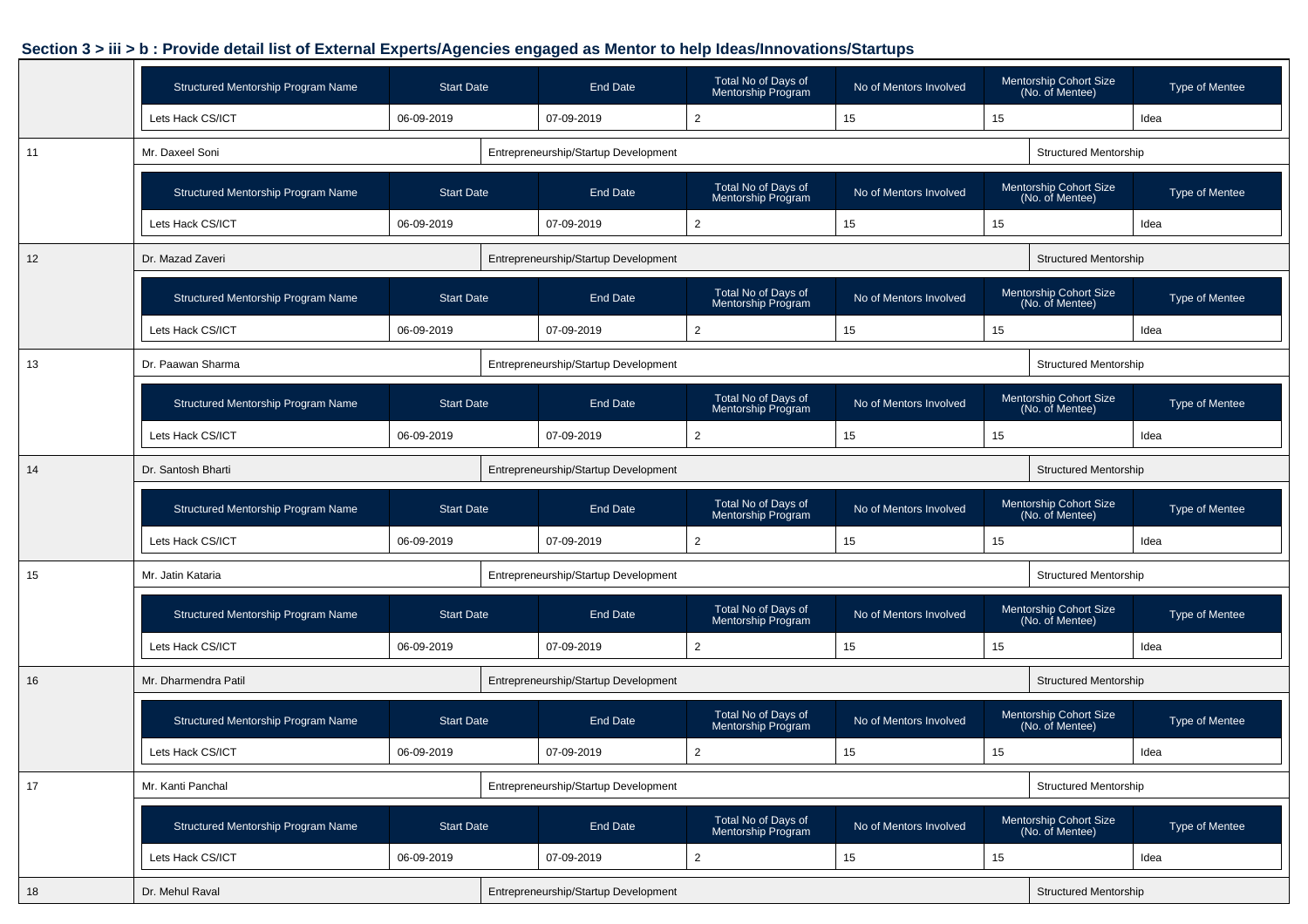|    | Structured Mentorship Program Name | <b>Start Date</b> | <b>End Date</b>                      | Total No of Days of<br>Mentorship Program | No of Mentors Involved |    | Mentorship Cohort Size<br>(No. of Mentee)        | Type of Mentee |
|----|------------------------------------|-------------------|--------------------------------------|-------------------------------------------|------------------------|----|--------------------------------------------------|----------------|
|    | Lets Hack CS/ICT                   | 06-09-2019        | 07-09-2019                           | $\overline{2}$                            | 15                     | 15 |                                                  | Idea           |
| 19 | Mr. Chirag Panara                  |                   | Entrepreneurship/Startup Development |                                           |                        |    | <b>Structured Mentorship</b>                     |                |
|    | Structured Mentorship Program Name | <b>Start Date</b> | <b>End Date</b>                      | Total No of Days of<br>Mentorship Program | No of Mentors Involved |    | <b>Mentorship Cohort Size</b><br>(No. of Mentee) | Type of Mentee |
|    | Lets Hack CS/ICT                   | 06-09-2019        | 07-09-2019                           | $\overline{2}$                            | 15                     | 15 |                                                  | Idea           |
| 20 | Mr. Bhavin Shah                    |                   | Entrepreneurship/Startup Development |                                           |                        |    | <b>Structured Mentorship</b>                     |                |
|    | Structured Mentorship Program Name | <b>Start Date</b> | <b>End Date</b>                      | Total No of Days of<br>Mentorship Program | No of Mentors Involved |    | <b>Mentorship Cohort Size</b><br>(No. of Mentee) | Type of Mentee |
|    | Lets Hack CS/ICT                   | 06-09-2019        | 07-09-2019                           | $\overline{2}$                            | 15                     | 15 |                                                  | Idea           |
| 21 | Vipin Shukla                       |                   | Entrepreneurship/Startup Development |                                           |                        |    | <b>Structured Mentorship</b>                     |                |
|    | Structured Mentorship Program Name | <b>Start Date</b> | <b>End Date</b>                      | Total No of Days of<br>Mentorship Program | No of Mentors Involved |    | Mentorship Cohort Size<br>(No. of Mentee)        | Type of Mentee |
|    | Lets Hack CS/ICT                   | 06-09-2019        | 07-09-2019                           | $\overline{2}$                            | 15                     | 15 |                                                  | Idea           |
| 22 | Adarsh Parikh                      |                   | Entrepreneurship/Startup Development |                                           |                        |    | <b>Structured Mentorship</b>                     |                |
|    | Structured Mentorship Program Name | <b>Start Date</b> | <b>End Date</b>                      | Total No of Days of<br>Mentorship Program | No of Mentors Involved |    | <b>Mentorship Cohort Size</b><br>(No. of Mentee) | Type of Mentee |
|    | Lets Hack CS/ICT                   | 06-09-2019        | 07-09-2019                           | 2                                         | 15                     | 15 |                                                  | Idea           |
| 23 | Mr.Devansh Patel                   |                   | Entrepreneurship/Startup Development |                                           |                        |    | <b>Structured Mentorship</b>                     |                |
|    | Structured Mentorship Program Name | <b>Start Date</b> | <b>End Date</b>                      | Total No of Days of<br>Mentorship Program | No of Mentors Involved |    | <b>Mentorship Cohort Size</b><br>(No. of Mentee) | Type of Mentee |
|    | Lets Hack 2.0                      | 29-11-2019        | 30-11-2019                           | 2                                         | 12                     | 12 |                                                  | Idea           |
| 24 | Mr. Vatsal Patel                   |                   | Entrepreneurship/Startup Development |                                           |                        |    | <b>Structured Mentorship</b>                     |                |
|    | Structured Mentorship Program Name | <b>Start Date</b> | <b>End Date</b>                      | Total No of Days of<br>Mentorship Program | No of Mentors Involved |    | Mentorship Cohort Size<br>(No. of Mentee)        | Type of Mentee |
|    | Lets Hack 2.0                      | 29-11-2019        | 30-11-2019                           | $\overline{2}$                            | 12                     | 12 |                                                  | Idea           |
| 25 | Mr.Utpal Vaishnav                  |                   | Entrepreneurship/Startup Development |                                           |                        |    | <b>Structured Mentorship</b>                     |                |
|    | Structured Mentorship Program Name | <b>Start Date</b> | End Date                             | Total No of Days of<br>Mentorship Program | No of Mentors Involved |    | Mentorship Cohort Size<br>(No. of Mentee)        | Type of Mentee |
|    | Lets Hack 2.0                      | 29-11-2019        | 30-11-2019                           | $\overline{2}$                            | 12                     | 12 |                                                  | Idea           |
| 26 | Mr. Anurag Lakhnani                |                   | Entrepreneurship/Startup Development |                                           |                        |    | <b>Structured Mentorship</b>                     |                |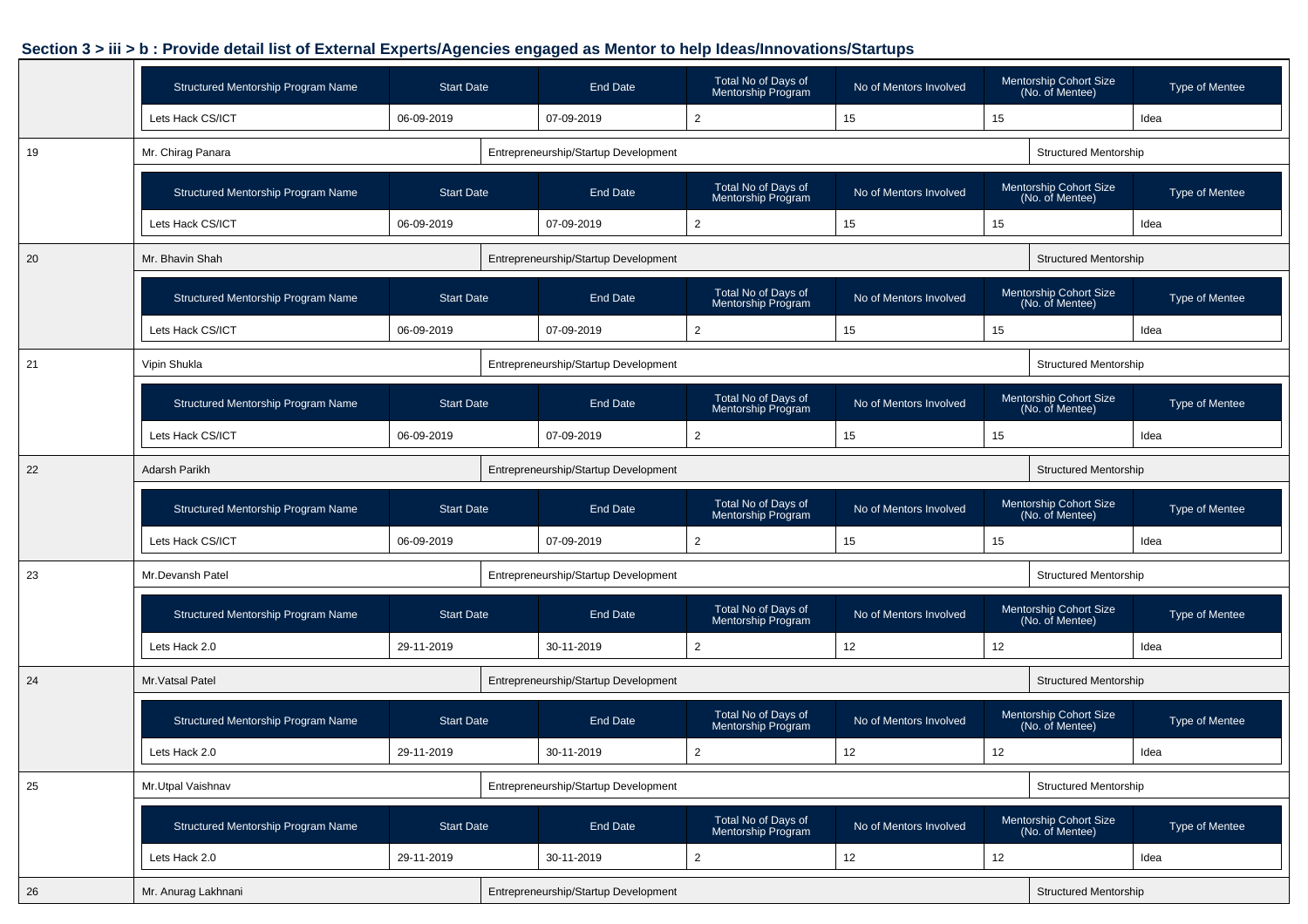|    | Structured Mentorship Program Name | <b>Start Date</b> | <b>End Date</b>                      | Total No of Days of<br>Mentorship Program        | No of Mentors Involved |    | Mentorship Cohort Size<br>(No. of Mentee)        | Type of Mentee        |
|----|------------------------------------|-------------------|--------------------------------------|--------------------------------------------------|------------------------|----|--------------------------------------------------|-----------------------|
|    | Lets Hack 2.0                      | 29-11-2019        | 30-11-2019                           | $\overline{2}$                                   | 12                     | 12 |                                                  | Idea                  |
| 27 | Ms. Shaiva Shah                    |                   | Entrepreneurship/Startup Development |                                                  |                        |    | <b>Structured Mentorship</b>                     |                       |
|    | Structured Mentorship Program Name | <b>Start Date</b> | <b>End Date</b>                      | Total No of Days of<br><b>Mentorship Program</b> | No of Mentors Involved |    | Mentorship Cohort Size<br>(No. of Mentee)        | Type of Mentee        |
|    | Lets Hack 2.0                      | 29-11-2019        | 30-11-2019                           | $\overline{2}$                                   | 12                     | 12 |                                                  | Idea                  |
| 28 | Prof. Ramesh K. Guduru             |                   | Entrepreneurship/Startup Development |                                                  |                        |    | <b>Structured Mentorship</b>                     |                       |
|    | Structured Mentorship Program Name | <b>Start Date</b> | <b>End Date</b>                      | Total No of Days of<br>Mentorship Program        | No of Mentors Involved |    | <b>Mentorship Cohort Size</b><br>(No. of Mentee) | <b>Type of Mentee</b> |
|    | Lets Hack 2.0                      | 29-11-2019        | 30-11-2019                           | $\overline{2}$                                   | 12                     | 12 |                                                  | Idea                  |
| 29 | Manoj Panchal                      |                   | Entrepreneurship/Startup Development |                                                  |                        |    | <b>Structured Mentorship</b>                     |                       |
|    | Structured Mentorship Program Name | <b>Start Date</b> | <b>End Date</b>                      | Total No of Days of<br>Mentorship Program        | No of Mentors Involved |    | Mentorship Cohort Size<br>(No. of Mentee)        | Type of Mentee        |
|    | Lets Hack 2.0                      | 29-11-2019        | 30-11-2019                           | $\overline{2}$                                   | 12                     | 12 |                                                  | Idea                  |
| 30 | <b>Madhukant Patel</b>             |                   | Entrepreneurship/Startup Development |                                                  |                        |    | <b>Structured Mentorship</b>                     |                       |
|    | Structured Mentorship Program Name | <b>Start Date</b> | End Date                             | Total No of Days of<br>Mentorship Program        | No of Mentors Involved |    | Mentorship Cohort Size<br>(No. of Mentee)        | Type of Mentee        |
|    | Lets Hack 2.0                      | 29-11-2019        | 30-11-2019                           | 2                                                | 12                     | 12 |                                                  | Idea                  |
| 31 | Mehul Shukla                       |                   | Entrepreneurship/Startup Development |                                                  |                        |    | <b>Structured Mentorship</b>                     |                       |
|    | Structured Mentorship Program Name | <b>Start Date</b> | <b>End Date</b>                      | Total No of Days of<br>Mentorship Program        | No of Mentors Involved |    | <b>Mentorship Cohort Size</b><br>(No. of Mentee) | Type of Mentee        |
|    | Lets Hack 2.0                      | 29-11-2019        | 30-11-2019                           | $\overline{2}$                                   | 12                     | 12 |                                                  | Idea                  |
| 32 | Akshay Jain                        |                   | Entrepreneurship/Startup Development |                                                  |                        |    | <b>Structured Mentorship</b>                     |                       |
|    | Structured Mentorship Program Name | <b>Start Date</b> | <b>End Date</b>                      | Total No of Days of<br>Mentorship Program        | No of Mentors Involved |    | Mentorship Cohort Size<br>(No. of Mentee)        | Type of Mentee        |
|    | Lets Hack 2.0                      | 29-11-2019        | 30-11-2019                           | $\overline{2}$                                   | 12                     | 12 |                                                  | Idea                  |
| 33 | Akash Bhavsar                      |                   | Entrepreneurship/Startup Development |                                                  |                        |    | <b>Structured Mentorship</b>                     |                       |
|    | Structured Mentorship Program Name | <b>Start Date</b> | End Date                             | Total No of Days of<br>Mentorship Program        | No of Mentors Involved |    | Mentorship Cohort Size<br>(No. of Mentee)        | Type of Mentee        |
|    | Lets Hack 2.0                      | 29-11-2019        | 30-11-2019                           | $\overline{2}$                                   | 12                     | 12 |                                                  | Idea                  |
| 34 | Mr.Jaimin Vasa                     |                   | Entrepreneurship/Startup Development |                                                  |                        |    | <b>Structured Mentorship</b>                     |                       |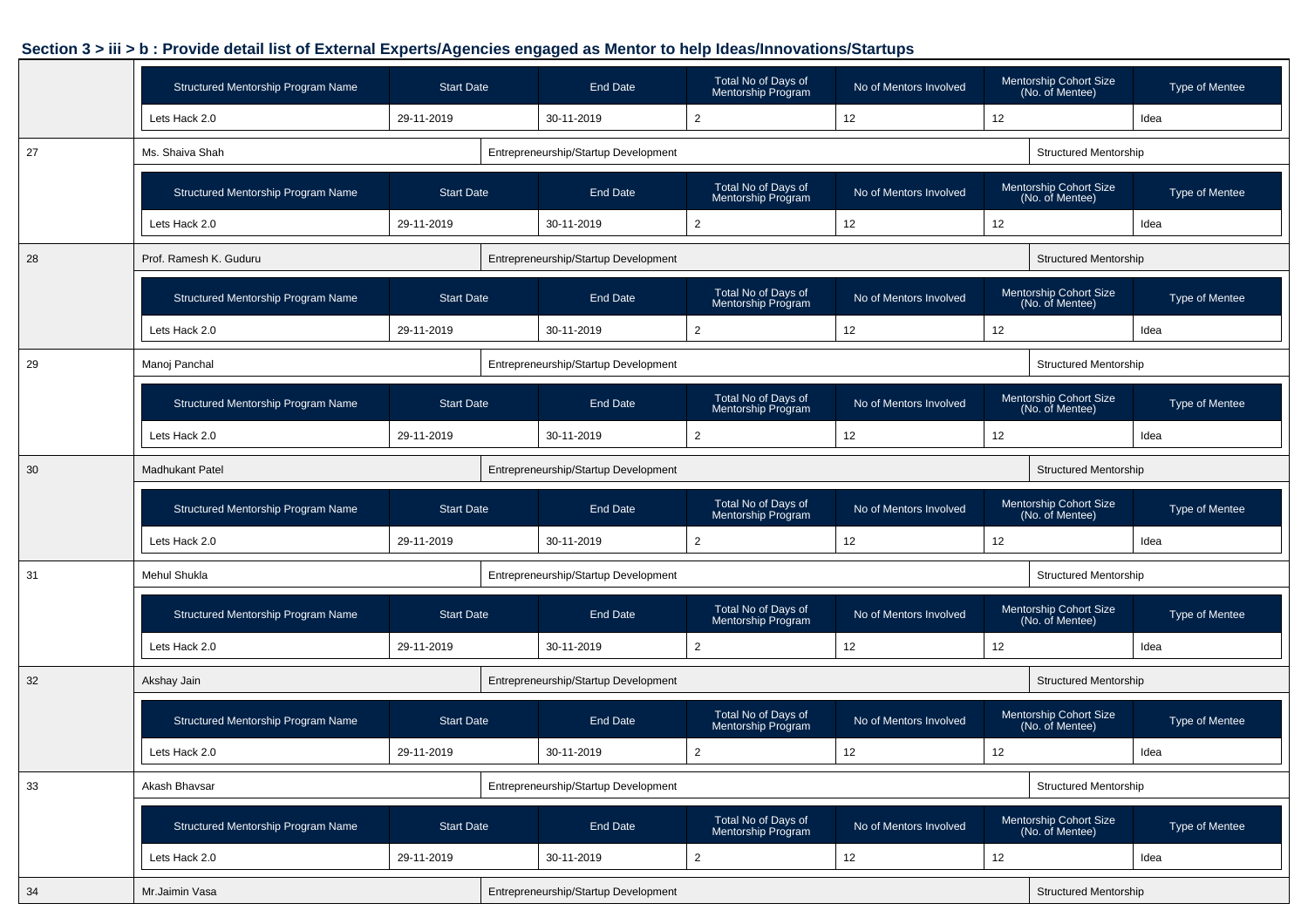| Structured Mentorship Program Name | Start Date | End Date   | Total No of Days of<br>Mentorship Program | No of Mentors Involved | Mentorship Cohort Size<br>(No. of Mentee) | <b>Type of Mentee</b> |
|------------------------------------|------------|------------|-------------------------------------------|------------------------|-------------------------------------------|-----------------------|
| Lets Hack 2.0                      | 29-11-2019 | 30-11-2019 |                                           | 14                     | $\overline{a}$                            | Idea                  |

# **Section 4 : List all the Innovations Generated Developed, Completed and Implemented in Ground with Support of Pre-incubation & Incubation facilities at the HEI and Recognitions Received**

| Srn<br>$\circ$ | Name of the<br><b>Innovation Generated</b><br>with the Support of<br>HEI | Type of<br>Innovation | Nature<br><sub>of</sub><br>Innovati<br>on | Name of<br>the HEI<br>Support<br>ed<br>Innovati<br>on<br>Develop<br>ment | Innov<br>ation<br>Devel<br>oped<br>by                                                                                                                                                                                                                                                                                                                                        | Stage<br>of<br>Innov<br>ation/<br><b>Stage</b><br>of<br><b>TRL</b><br>it.<br>starte<br>$\mathsf{d}$<br>recei<br>ving<br>the<br>Supp<br>ort<br>durin<br>g the<br>ŤFΥ<br>2019-<br>20 | Stage<br>of<br>Innov<br>ation/<br>Stage<br>of<br><b>TRL</b><br>reach<br>ed as<br>on<br>31st<br>Marc<br>h.<br>2020 | <b>Status</b><br>Pre-<br>Incubati<br>on/Incu<br>bation<br>Support<br>to<br>Innovati<br>on as<br>on 31st<br>March<br>2020 | Had the<br>Innovation<br><b>Received any</b><br>Recognition at<br>State, National,<br>International<br><b>Level Programs</b><br>during the<br>financial period<br>2019-20 | Had the<br>Innovati<br>on<br>Convert<br>ed into<br>Venture/<br>Startup/<br>SME<br>Unit<br>during<br>the<br>financial<br>period<br>2019-20 |                              | Had Centre/institute provided any<br>Financial support (either own<br>resource or fund received from<br>agencies) in terms of Seed<br>Grant/Fund Support to Idea /<br>Prototype / Innovations<br>Development during the financial<br>period 2019-20 | Had the Innovations raised any<br>Seed fund/Angel Investment/VC<br>during the period of receiving pre-<br>incubation/incubation support at<br>your Pre-incubation/incubation or<br>HEI during the financial period<br>2019-20 | Had the Pre-incubation/Incubation<br>Centre/HEI received any<br>income/revenue from<br>Idea/Prototype/Innovations for the<br>pre-incubation/incubation support<br>and the services offered by Pre-<br>incubation/incubation or institute<br>during the financial period 2019 |
|----------------|--------------------------------------------------------------------------|-----------------------|-------------------------------------------|--------------------------------------------------------------------------|------------------------------------------------------------------------------------------------------------------------------------------------------------------------------------------------------------------------------------------------------------------------------------------------------------------------------------------------------------------------------|------------------------------------------------------------------------------------------------------------------------------------------------------------------------------------|-------------------------------------------------------------------------------------------------------------------|--------------------------------------------------------------------------------------------------------------------------|---------------------------------------------------------------------------------------------------------------------------------------------------------------------------|-------------------------------------------------------------------------------------------------------------------------------------------|------------------------------|-----------------------------------------------------------------------------------------------------------------------------------------------------------------------------------------------------------------------------------------------------|-------------------------------------------------------------------------------------------------------------------------------------------------------------------------------------------------------------------------------|------------------------------------------------------------------------------------------------------------------------------------------------------------------------------------------------------------------------------------------------------------------------------|
|                | Yobo                                                                     | Service<br>Innovation | Technol<br>ogical                         | PDPU<br>innovati<br>on and<br>incubati<br>on<br>centre                   | No<br>Exter<br><b>TRL</b><br><b>TRL</b><br>Innovati<br>4:<br>nal to<br>0:<br>on<br>Idea.<br>Small<br>the<br>Develop<br>Unpr<br>scale<br>Instit<br>ment<br>ute/In<br>oven<br>protot<br>Droppe<br>cubat<br>conc<br>ype<br>built<br>ee<br>ept,<br>no<br>in a<br>labor<br>testin<br>g has<br>atory<br>been<br>envir<br>perfor<br>onme<br>med.<br>nt<br>("ugly<br>protot<br>ype). |                                                                                                                                                                                    |                                                                                                                   |                                                                                                                          |                                                                                                                                                                           | No                                                                                                                                        | <b>Grant Amount</b><br>in Rs | 2023000                                                                                                                                                                                                                                             | No                                                                                                                                                                                                                            | No                                                                                                                                                                                                                                                                           |
|                |                                                                          | Name                  |                                           |                                                                          |                                                                                                                                                                                                                                                                                                                                                                              |                                                                                                                                                                                    | Type                                                                                                              |                                                                                                                          |                                                                                                                                                                           | Gender                                                                                                                                    |                              |                                                                                                                                                                                                                                                     | Email                                                                                                                                                                                                                         | Contact                                                                                                                                                                                                                                                                      |
|                | Parth Dave                                                               |                       |                                           |                                                                          |                                                                                                                                                                                                                                                                                                                                                                              |                                                                                                                                                                                    | Innovator/Entrepreneur External to Institute                                                                      | Male                                                                                                                     |                                                                                                                                                                           |                                                                                                                                           | Parth35xb12@gmail.com        |                                                                                                                                                                                                                                                     | 9824046199                                                                                                                                                                                                                    |                                                                                                                                                                                                                                                                              |
|                |                                                                          | Name                  |                                           |                                                                          | Type                                                                                                                                                                                                                                                                                                                                                                         |                                                                                                                                                                                    |                                                                                                                   |                                                                                                                          |                                                                                                                                                                           | Gender                                                                                                                                    |                              |                                                                                                                                                                                                                                                     | Email                                                                                                                                                                                                                         | Contact                                                                                                                                                                                                                                                                      |
|                | Rumit Jansari                                                            |                       |                                           |                                                                          | Student                                                                                                                                                                                                                                                                                                                                                                      |                                                                                                                                                                                    |                                                                                                                   |                                                                                                                          | Male                                                                                                                                                                      |                                                                                                                                           |                              | rumitjansari@gmail.com                                                                                                                                                                                                                              |                                                                                                                                                                                                                               | 9429606714                                                                                                                                                                                                                                                                   |
|                | Jeetesh Hasijani                                                         |                       | Student                                   |                                                                          |                                                                                                                                                                                                                                                                                                                                                                              |                                                                                                                                                                                    | Male                                                                                                              |                                                                                                                          |                                                                                                                                                                           | jeetesh.hasijani94@gmail.com                                                                                                              |                              | 9409670846                                                                                                                                                                                                                                          |                                                                                                                                                                                                                               |                                                                                                                                                                                                                                                                              |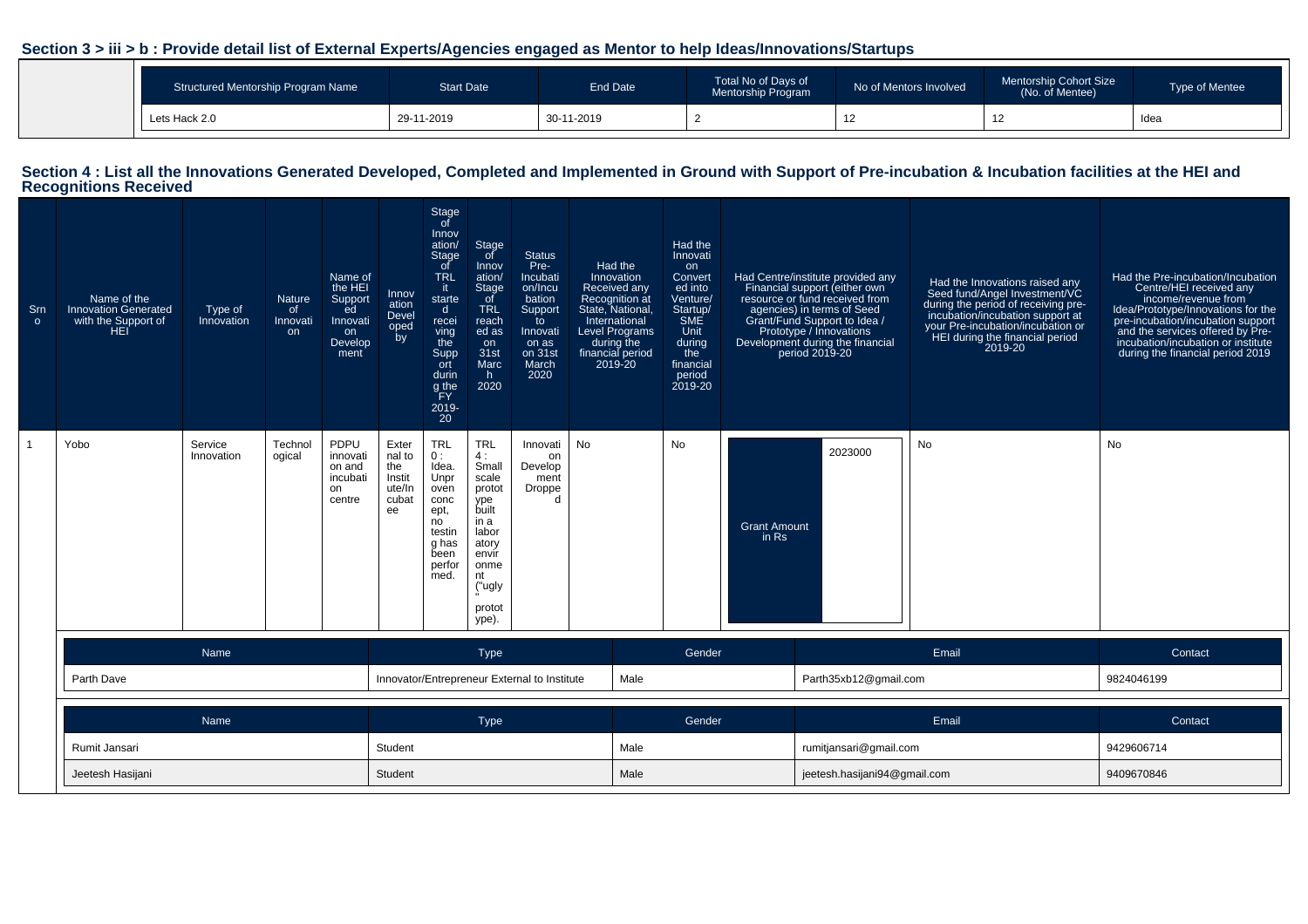| $\overline{2}$ | Olive Turtle    | Product<br>Innovation | Technol<br>ogical | PDPU<br>innovati<br>on and<br>incubati<br>on<br>centre | Stude<br>nt | TRL<br>0:<br>Idea.<br>Unpr<br>oven<br>conc<br>ept,<br>no<br>testin<br>g has<br>been<br>perfor<br>med. | <b>TRL</b><br>4:<br>Small<br>scale<br>protot<br>ype<br>built<br>in a<br>labor<br>atory<br>envír<br>onme<br>nt<br>("ugly<br>protot<br>ype).             | Innovati<br>on<br>Develop<br>ment<br>Droppe<br>d | No |      | No     | <b>Grant Amount</b><br>in Rs | 700000                      | No    | No         |
|----------------|-----------------|-----------------------|-------------------|--------------------------------------------------------|-------------|-------------------------------------------------------------------------------------------------------|--------------------------------------------------------------------------------------------------------------------------------------------------------|--------------------------------------------------|----|------|--------|------------------------------|-----------------------------|-------|------------|
|                |                 | Name                  |                   |                                                        |             |                                                                                                       | Type                                                                                                                                                   |                                                  |    |      | Gender |                              |                             | Email | Contact    |
|                | Shaunak Bhimani |                       |                   |                                                        | Student     |                                                                                                       |                                                                                                                                                        |                                                  |    | Male |        |                              | Shaunakbhimani08@gmail.com  |       | 9737349224 |
| 3              | Alpha Cycles    | Product<br>Innovation | Technol<br>ogical | PDPU<br>innovati<br>on and<br>incubati<br>on<br>centre | Stude<br>nt | TRL<br>0:<br>Idea.<br>Unpr<br>oven<br>conc<br>ept,<br>no<br>testin<br>g has<br>been<br>perfor<br>med. | TRL<br>4:<br>Small<br>scale<br>protot<br>ype<br>built<br>in a<br>labor<br>atory<br>envir<br>onme<br>nt<br>("ugly<br>protot<br>ype).                    | Innovati<br>on<br>Develop<br>ment<br>Droppe<br>d | No |      | No     | <b>Grant Amount</b><br>in Rs | 660000                      | No    | No         |
|                |                 | Name                  |                   |                                                        |             |                                                                                                       | Type                                                                                                                                                   |                                                  |    |      | Gender |                              |                             | Email | Contact    |
|                | Bhavya Ranpara  |                       |                   |                                                        | Student     |                                                                                                       |                                                                                                                                                        |                                                  |    | Male |        |                              | Bhavya.ranpara003@gmail.com |       | 7567675121 |
| $\overline{4}$ | Fruther         | Product<br>Innovation | Technol<br>ogical | PDPU<br>innovati<br>on and<br>incubati<br>on<br>centre | Stude<br>nt | TRL<br>0:<br>Idea.<br>Unpr<br>oven<br>conc<br>ept,<br>no<br>testin<br>g has<br>been<br>perfor<br>med. | $\begin{array}{c} \mathsf{TRL} \\ \mathsf{O}: \end{array}$<br>Idea.<br>Unpr<br>oven<br>conc<br>ept,<br>no<br>testin<br>g has<br>been<br>perfor<br>med. | Innovati<br>on<br>Develop<br>ment<br>Droppe<br>d | No |      | No     | Grant Amount<br>in Rs        | 1000000                     | No    | No         |
|                |                 | Name                  |                   |                                                        |             |                                                                                                       | Type                                                                                                                                                   |                                                  |    |      | Gender |                              |                             | Email | Contact    |
|                | Anuj Seth       |                       |                   |                                                        |             |                                                                                                       |                                                                                                                                                        |                                                  |    | Male |        |                              | Parth.dch16@sot.pdpu.ac.in  |       | 9033371140 |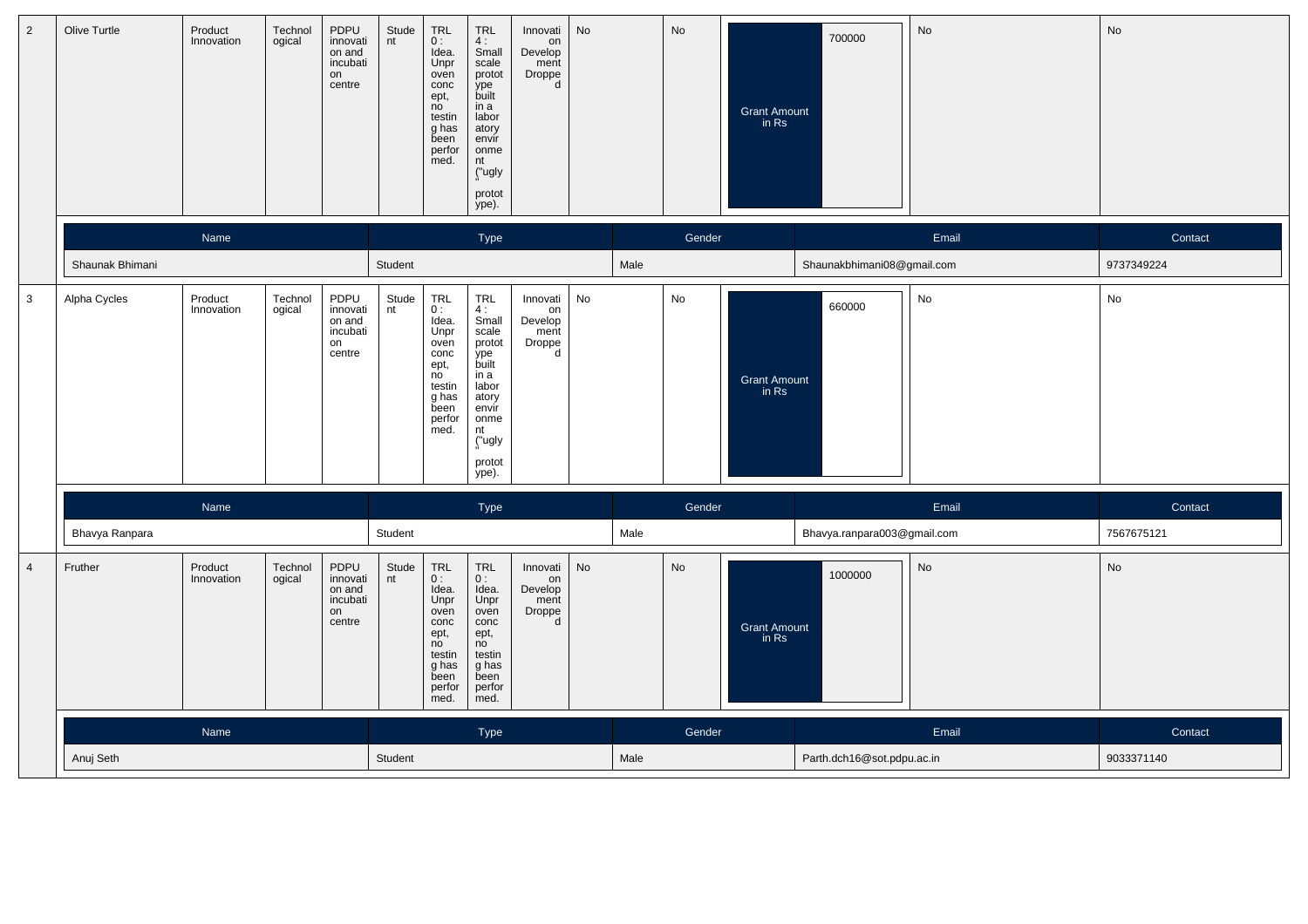| 5               | Lernr               | Service<br>Innovation | Non-<br>Technol<br>ogical/<br>Social /<br>Commu<br>nity<br>Innovati<br>on  | PDPU<br>innovati<br>on and<br>incubati<br>on<br>centre                                                                                                                                                                                                                                                                                                                                           | Stude<br>nt                                               | <b>TRL</b><br>0:<br>Idea.<br>Unpr<br>oven<br>conc<br>ept,<br>no<br>testin<br>g has<br>been<br>perfor<br>med. | <b>TRL</b><br>0:<br>Idea.<br>Unpr<br>oven<br>conc<br>ept,<br>no<br>testin<br>g has<br>been<br>perfor<br>med.                               | Innovati<br>on<br>Develop<br>ment<br>Droppe<br>d | No |        | No                           | <b>Grant Amount</b><br>in Rs   | 273000                     | No                                                                                                                                                                                                                                                                                                                                                                                                                               | No         |
|-----------------|---------------------|-----------------------|----------------------------------------------------------------------------|--------------------------------------------------------------------------------------------------------------------------------------------------------------------------------------------------------------------------------------------------------------------------------------------------------------------------------------------------------------------------------------------------|-----------------------------------------------------------|--------------------------------------------------------------------------------------------------------------|--------------------------------------------------------------------------------------------------------------------------------------------|--------------------------------------------------|----|--------|------------------------------|--------------------------------|----------------------------|----------------------------------------------------------------------------------------------------------------------------------------------------------------------------------------------------------------------------------------------------------------------------------------------------------------------------------------------------------------------------------------------------------------------------------|------------|
|                 |                     | Name                  |                                                                            |                                                                                                                                                                                                                                                                                                                                                                                                  |                                                           |                                                                                                              | Type                                                                                                                                       |                                                  |    |        | Gender                       |                                |                            | Email                                                                                                                                                                                                                                                                                                                                                                                                                            | Contact    |
|                 | Harshit Sinha       |                       |                                                                            |                                                                                                                                                                                                                                                                                                                                                                                                  | Student                                                   |                                                                                                              |                                                                                                                                            |                                                  |    | Male   |                              |                                | harshit@lernrproject.com   |                                                                                                                                                                                                                                                                                                                                                                                                                                  | 8511458099 |
|                 |                     | Name                  |                                                                            |                                                                                                                                                                                                                                                                                                                                                                                                  |                                                           |                                                                                                              | Type                                                                                                                                       |                                                  |    |        | Gender                       |                                |                            | Email                                                                                                                                                                                                                                                                                                                                                                                                                            | Contact    |
|                 | Arnav Sameer        |                       |                                                                            |                                                                                                                                                                                                                                                                                                                                                                                                  | Student                                                   |                                                                                                              |                                                                                                                                            |                                                  |    | Male   |                              |                                | arnav@lernrproject.com     |                                                                                                                                                                                                                                                                                                                                                                                                                                  | 8128819319 |
|                 | Prasanth Putchala   |                       |                                                                            |                                                                                                                                                                                                                                                                                                                                                                                                  | Student                                                   |                                                                                                              |                                                                                                                                            |                                                  |    | Male   |                              |                                | prasanth@lernrproject.com  |                                                                                                                                                                                                                                                                                                                                                                                                                                  | 9898263870 |
| $6\phantom{.}6$ | <b>Gravity Star</b> | Process<br>Innovation | Technol<br>ogical                                                          | TRL<br>PDPU<br><b>TRL</b><br>Exter<br>Innovati<br>0:<br>innovati<br>nal to<br>0:<br>on<br>Idea.<br>Idea.<br>the<br>Develop<br>on and<br>incubati<br>Instit<br>Unpr<br>Unpr<br>ment<br>ute/In<br>oven<br>oven<br>Droppe<br>d<br>on<br>conc<br>cubat<br>conc<br>centre<br>ept,<br>ept,<br>ee<br>no<br>no<br>testin<br>testin<br>g has<br>g has<br>been<br>been<br>perfor<br>perfor<br>med.<br>med. |                                                           |                                                                                                              |                                                                                                                                            | <b>No</b>                                        |    | No     | <b>Grant Amount</b><br>in Rs | 500000                         | No                         | No                                                                                                                                                                                                                                                                                                                                                                                                                               |            |
|                 |                     | Name                  |                                                                            |                                                                                                                                                                                                                                                                                                                                                                                                  |                                                           |                                                                                                              | Type                                                                                                                                       |                                                  |    |        | Gender                       |                                |                            | Email                                                                                                                                                                                                                                                                                                                                                                                                                            | Contact    |
|                 | Gunjan Indauliya    |                       |                                                                            |                                                                                                                                                                                                                                                                                                                                                                                                  |                                                           |                                                                                                              |                                                                                                                                            | Innovator/Entrepreneur External to Institute     |    | Female |                              |                                | Gunjan.indauliya@gmail.com |                                                                                                                                                                                                                                                                                                                                                                                                                                  | 9727135973 |
| $\overline{7}$  | Prebuy.in           | Service<br>Innovation | Non-<br>Technol<br>ogical /<br>Social /<br>Commu<br>nity<br>Innovati<br>on | PDPU<br>innovati<br>on and<br>incubati<br>on<br>centre                                                                                                                                                                                                                                                                                                                                           | Exter<br>nal to<br>the<br>Instit<br>ute/In<br>cubat<br>ee | TRL<br>0:<br>Idea.<br>Unpr<br>oven<br>conc<br>ept,<br>no<br>testin<br>g has<br>been<br>perfor<br>med.        | <b>TRL</b><br>4:<br>Small<br>scale<br>protot<br>ype<br>built<br>in a<br>labor<br>atory<br>envir<br>onme<br>nt<br>("ugly<br>protot<br>ype). | Innovati<br>on<br>Develop<br>ment<br>Droppe<br>d | No |        | No                           | <b>Grant Amount</b><br>in $Rs$ | 100000                     | education<br>Loan/Investment<br>Agency Name<br>dept,<br>Gov. of<br>gujarat<br>Govt.<br>Agency Type<br>Agency<br>(State)<br>Total Loan/Angel<br>100000<br>Investment/VC<br>Fund raised by<br>Start-up during the<br>period of pre-<br>incubation/incubati<br>on support at your<br>Pre-<br>incubation/incubati<br>on or institute<br>financial period<br>2019-20 (in<br>Rupees)<br>Date of Investment<br>02-04-20<br>Raised<br>19 | No         |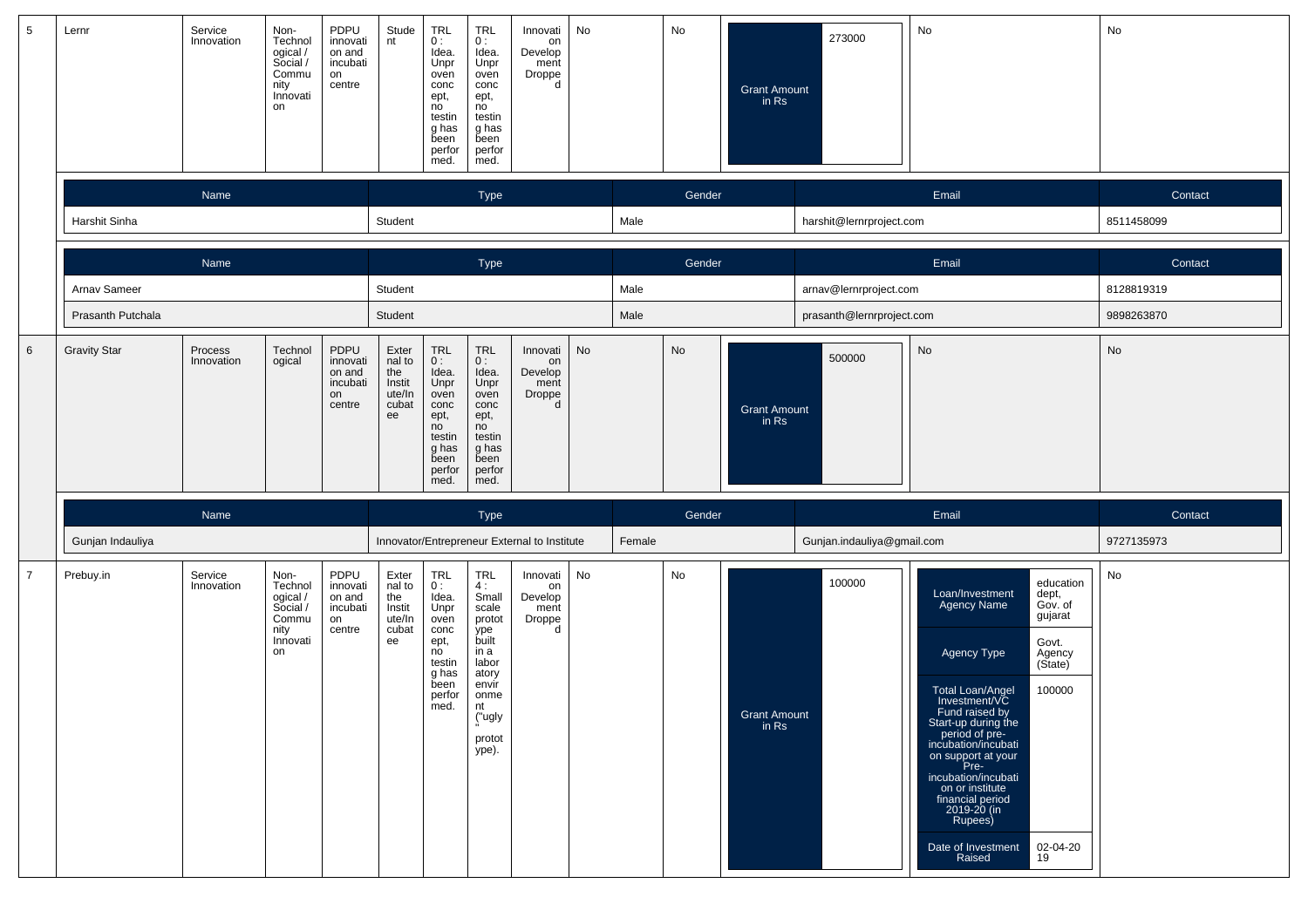|   |                    | Name                  |                   |                                                        |             |                                                                                                       | Type                                                                                                                                |                                                  |                                                                                                                      |                                                                                                                                                                                                                                            | Gender |                              |                           | Email                                                                                                                                                                                                                                                                                                                                                                                                                            | Contact    |
|---|--------------------|-----------------------|-------------------|--------------------------------------------------------|-------------|-------------------------------------------------------------------------------------------------------|-------------------------------------------------------------------------------------------------------------------------------------|--------------------------------------------------|----------------------------------------------------------------------------------------------------------------------|--------------------------------------------------------------------------------------------------------------------------------------------------------------------------------------------------------------------------------------------|--------|------------------------------|---------------------------|----------------------------------------------------------------------------------------------------------------------------------------------------------------------------------------------------------------------------------------------------------------------------------------------------------------------------------------------------------------------------------------------------------------------------------|------------|
|   | Yash Mehta         |                       |                   |                                                        |             |                                                                                                       |                                                                                                                                     | Innovator/Entrepreneur External to Institute     |                                                                                                                      | Male                                                                                                                                                                                                                                       |        |                              | yash.mehta.1509@gmail.com |                                                                                                                                                                                                                                                                                                                                                                                                                                  | 7600751509 |
| 8 | Smart Scoot Lock   | Product<br>Innovation | Technol<br>ogical | PDPU<br>innovati<br>on and<br>incubati<br>on<br>centre | Stude<br>nt | TRL<br>0:<br>Idea.<br>Unpr<br>oven<br>conc<br>ept,<br>no<br>testin<br>g has<br>been<br>perfor<br>med. | TRL<br>4:<br>Small<br>scale<br>protot<br>ype<br>built<br>in a<br>labor<br>atory<br>envir<br>onme<br>nt<br>("ugly<br>protot<br>ype). | Innovati<br>on<br>Develop<br>ment<br>Droppe<br>d | Agen<br>Cy<br>Nam<br>e<br>Agen<br>cy<br>Type<br>Awar<br>d/<br>Positi<br>on $/$<br>Reco<br>gnitio<br>n<br>Secu<br>red | Gov<br>t of<br>Guj<br>arat<br>Gov<br>t.<br>Age<br>ncy<br>(Sta<br>te)<br>1.<br>Awa<br>rde<br>d<br>und<br>er<br>Idea<br>tion<br>stag<br>e<br>start<br>up<br>and<br>rece<br>ived<br>gra<br>nt of<br><b>INR</b><br>10,0<br>$00^{\degree}$<br>A | No     | <b>Grant Amount</b><br>in Rs | 100000                    | education<br>Loan/Investment<br>dept,<br>Agency Name<br>Gov. of<br>gujarat<br>Govt.<br>Agency Type<br>Agency<br>(State)<br>100000<br>Total Loan/Angel<br>Investment/VC<br>Fund raised by<br>Start-up during the<br>period of pre-<br>incubation/incubati<br>on support at your<br>Pre-<br>incubation/incubati<br>on or institute<br>financial period<br>2019-20 (in<br>Rupees)<br>11-04-20<br>19<br>Date of Investment<br>Raised | <b>No</b>  |
|   |                    | Name                  |                   |                                                        |             |                                                                                                       | Type                                                                                                                                |                                                  |                                                                                                                      |                                                                                                                                                                                                                                            | Gender |                              |                           | Email                                                                                                                                                                                                                                                                                                                                                                                                                            | Contact    |
|   | Kariya Ayush       |                       |                   |                                                        | Student     |                                                                                                       |                                                                                                                                     |                                                  |                                                                                                                      | Male                                                                                                                                                                                                                                       |        |                              | kariaaayush611@gmail.com  |                                                                                                                                                                                                                                                                                                                                                                                                                                  | 8866010941 |
|   |                    | Name                  |                   |                                                        |             |                                                                                                       | Type                                                                                                                                |                                                  |                                                                                                                      |                                                                                                                                                                                                                                            | Gender |                              |                           | Email                                                                                                                                                                                                                                                                                                                                                                                                                            | Contact    |
|   | <b>Renil Kotak</b> |                       |                   |                                                        | Student     |                                                                                                       |                                                                                                                                     |                                                  |                                                                                                                      | Male                                                                                                                                                                                                                                       |        |                              | renil.kotak@gmail.com     |                                                                                                                                                                                                                                                                                                                                                                                                                                  | 9998824456 |
|   | Mihir ranchh       |                       |                   |                                                        | Student     |                                                                                                       |                                                                                                                                     |                                                  |                                                                                                                      | Male                                                                                                                                                                                                                                       |        |                              | smartscootlock@gmail.com  |                                                                                                                                                                                                                                                                                                                                                                                                                                  | 9099092989 |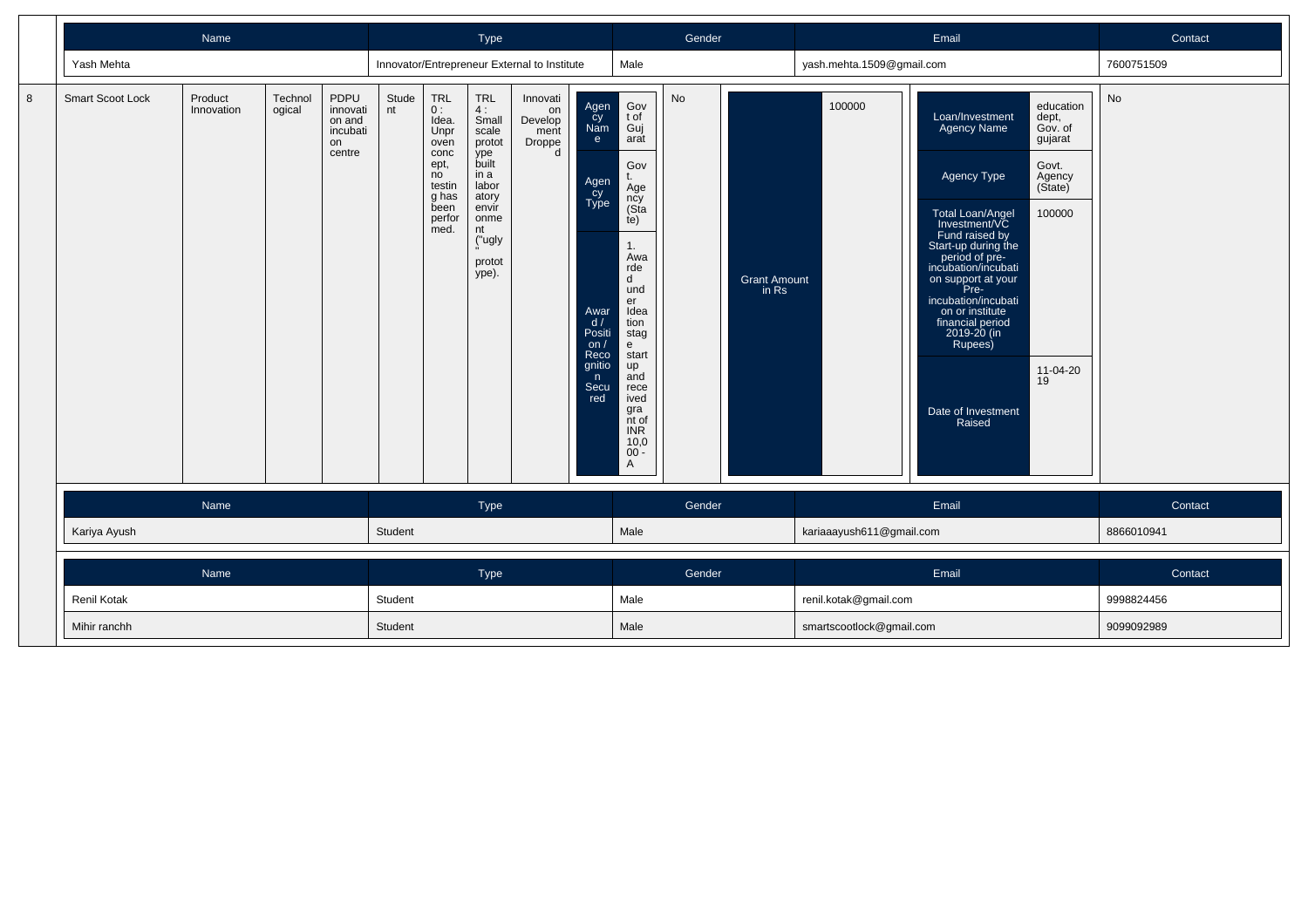| 9  | <b>Continuous Variable</b><br>Transmission bicycle | Product<br>Innovation | Technol<br>ogical | PDPU<br>innovati<br>on and<br>incubati<br>on<br>centre | Stude<br>nt | TRL<br>0:<br>Idea.<br>Unpr<br>oven<br>conc<br>ept,<br>no<br>testin<br>g has<br>been<br>perfor<br>med.        | <b>TRL</b><br>0:<br>Idea.<br>Unpr<br>oven<br>conc<br>ept,<br>no<br>testin<br>g has<br>been<br>perfor<br>med. | Innovati<br>on<br>Develop<br>ment<br><b>Droppe</b><br>d | No |      | No     | <b>Grant Amount</b><br>in Rs | 100000                         | education<br>Loan/Investment<br>dept,<br>Gov. of<br><b>Agency Name</b><br>gujarat<br>Govt.<br>Agency Type<br>Agency<br>(State)<br>Total Loan/Angel<br>Investment/VC<br>Fund raised by<br>Start-up during the<br>100000<br>period of pre-<br>incubation/incubati<br>on support at your<br>Pre-<br>incubation/incubati<br>on or institute<br>financial period<br>2019-20 (in<br>Rupees)<br>18-03-20<br>Date of Investment<br>Raised<br>20 | No         |
|----|----------------------------------------------------|-----------------------|-------------------|--------------------------------------------------------|-------------|--------------------------------------------------------------------------------------------------------------|--------------------------------------------------------------------------------------------------------------|---------------------------------------------------------|----|------|--------|------------------------------|--------------------------------|-----------------------------------------------------------------------------------------------------------------------------------------------------------------------------------------------------------------------------------------------------------------------------------------------------------------------------------------------------------------------------------------------------------------------------------------|------------|
|    |                                                    | Name                  |                   |                                                        |             |                                                                                                              | <b>Type</b>                                                                                                  |                                                         |    |      | Gender |                              |                                | Email                                                                                                                                                                                                                                                                                                                                                                                                                                   | Contact    |
|    | Darpan antala                                      |                       |                   |                                                        | Student     |                                                                                                              |                                                                                                              |                                                         |    | Male |        |                              | darpanantala100@gmail.com      |                                                                                                                                                                                                                                                                                                                                                                                                                                         | 6351227372 |
|    |                                                    | Name                  |                   |                                                        |             |                                                                                                              | Type                                                                                                         |                                                         |    |      | Gender |                              |                                | Email                                                                                                                                                                                                                                                                                                                                                                                                                                   | Contact    |
|    | Jaykumar ghelani                                   |                       |                   |                                                        | Student     |                                                                                                              |                                                                                                              |                                                         |    | Male |        |                              | jayghelani333@gmail.com        |                                                                                                                                                                                                                                                                                                                                                                                                                                         | 9624128937 |
|    | Rishab Banka                                       |                       |                   |                                                        | Student     |                                                                                                              |                                                                                                              |                                                         |    | Male |        |                              | rishab.banka@gmail.com         |                                                                                                                                                                                                                                                                                                                                                                                                                                         | 7779022952 |
|    | Priyanshu Aggarwal                                 |                       |                   |                                                        | Student     |                                                                                                              |                                                                                                              |                                                         |    | Male |        |                              | priyanshu.aggarwal27@gmail.com |                                                                                                                                                                                                                                                                                                                                                                                                                                         | 0000000000 |
| 10 | <b>Energy Efficient</b><br><b>Pressure Cooker</b>  | Product<br>Innovation | Technol<br>ogical | PDPU<br>innovati<br>on and<br>incubati<br>on<br>centre | Stude<br>nt | <b>TRL</b><br>0:<br>Idea.<br>Unpr<br>oven<br>conc<br>ept,<br>no<br>testin<br>g has<br>been<br>perfor<br>med. | <b>TRL</b><br>0:<br>Idea.<br>Unpr<br>oven<br>conc<br>ept,<br>no<br>testin<br>g has<br>been<br>perfor<br>med. | Innovati<br>on<br>Develop<br>ment<br>Droppe<br>d        | No |      | No     | <b>Grant Amount</b><br>in Rs | 100000                         | education<br>dept,<br>Loan/Investment<br>Gov. of<br><b>Agency Name</b><br>gujarat<br>Govt.<br>Agency Type<br>Agency<br>(State)<br>Total Loan/Angel<br>Investment/VC<br>100000<br>Fund raised by<br>Start-up during the<br>period of pre-<br>incubation/incubati<br>on support at your<br>Pre-<br>incubation/incubati<br>on or institute<br>financial period<br>2019-20 (in<br>Rupees)<br>Date of Investment<br>19-03-20<br>20<br>Raised | No         |
|    |                                                    | Name                  |                   |                                                        |             |                                                                                                              | Type                                                                                                         |                                                         |    |      | Gender |                              |                                | Email                                                                                                                                                                                                                                                                                                                                                                                                                                   | Contact    |
|    | Rahul bakrania                                     |                       |                   |                                                        | Student     |                                                                                                              |                                                                                                              |                                                         |    | Male |        |                              | cookerp66@gmail.com            |                                                                                                                                                                                                                                                                                                                                                                                                                                         | 9428940868 |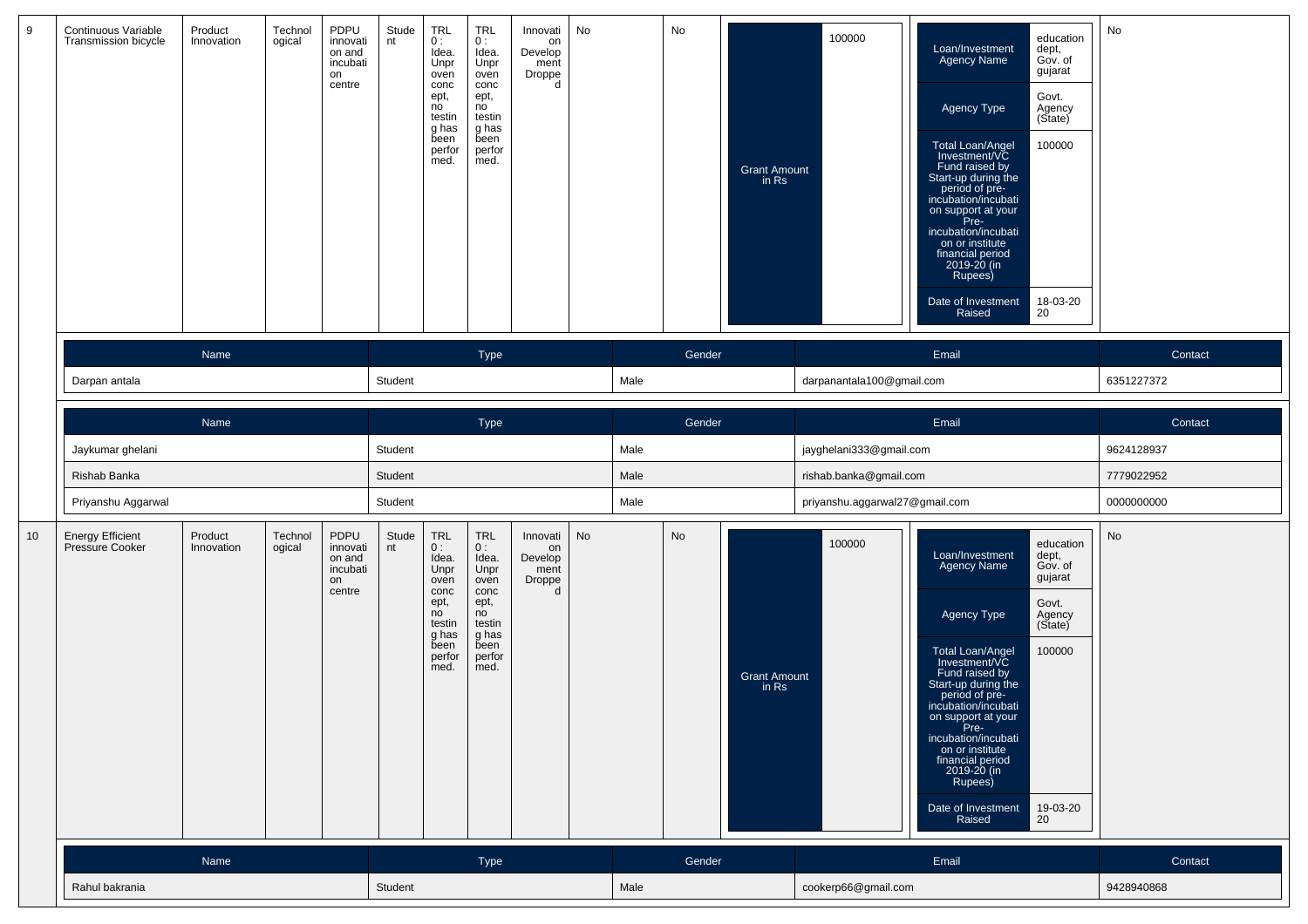|    |                                                                                                                               | Name                  |                   |                                                        |                                                           |                                                                                                       | Type                                                                                                                              |                                                  |    |        | Gender |                              |                           | Email                                                                                                                                                                                                                                                                                                                             |                                                                                                    | Contact    |  |
|----|-------------------------------------------------------------------------------------------------------------------------------|-----------------------|-------------------|--------------------------------------------------------|-----------------------------------------------------------|-------------------------------------------------------------------------------------------------------|-----------------------------------------------------------------------------------------------------------------------------------|--------------------------------------------------|----|--------|--------|------------------------------|---------------------------|-----------------------------------------------------------------------------------------------------------------------------------------------------------------------------------------------------------------------------------------------------------------------------------------------------------------------------------|----------------------------------------------------------------------------------------------------|------------|--|
|    | Swaroop poonatar                                                                                                              |                       |                   |                                                        | Student                                                   |                                                                                                       |                                                                                                                                   |                                                  |    | Male   |        |                              | na@na.com                 |                                                                                                                                                                                                                                                                                                                                   |                                                                                                    | 0000000000 |  |
|    | Dhwanit Pobaru                                                                                                                |                       |                   |                                                        | Student                                                   |                                                                                                       |                                                                                                                                   |                                                  |    | Male   |        |                              | na@na.com                 |                                                                                                                                                                                                                                                                                                                                   |                                                                                                    | 0000000000 |  |
|    | Bhakti Somaiya                                                                                                                |                       |                   |                                                        | Student                                                   |                                                                                                       |                                                                                                                                   |                                                  |    | Female |        |                              | na@na.com                 |                                                                                                                                                                                                                                                                                                                                   |                                                                                                    | 0000000000 |  |
| 11 | <b>Floating Contrete</b>                                                                                                      | Product<br>Innovation | Technol<br>ogical | PDPU<br>innovati<br>on and<br>incubati<br>on<br>centre | Stude<br>nt                                               | TRL<br>0:<br>Idea.<br>Unpr<br>oven<br>conc<br>ept,<br>no<br>testin<br>g has<br>been<br>perfor<br>med. | TRL<br>0:<br>Idea.<br>Unpr<br>oven<br>conc<br>ept,<br>no<br>testin<br>g has<br>been<br>perfor<br>med.                             | Innovati<br>on<br>Develop<br>ment<br>Droppe<br>d | No |        | No     | <b>Grant Amount</b><br>in Rs | 100000                    | Loan/Investment<br><b>Agency Name</b><br>Agency Type<br>Total Loan/Angel<br>Investment/VC<br>Fund raised by<br>Start-up during the<br>period of pre-<br>incubation/incubati<br>on support at your<br>Pre-<br>incubation/incubati<br>on or institute<br>financial period<br>2019-20 (in<br>Rupees)<br>Date of Investment<br>Raised | education<br>dept,<br>Gov. of<br>gujarat<br>Govt.<br>Agency<br>(State)<br>100000<br>18-03-20<br>20 | No         |  |
|    |                                                                                                                               | Name                  |                   |                                                        |                                                           |                                                                                                       | Type                                                                                                                              |                                                  |    |        | Gender |                              |                           | Email                                                                                                                                                                                                                                                                                                                             |                                                                                                    | Contact    |  |
|    | Hiren Bavaliya                                                                                                                |                       |                   |                                                        | Student                                                   |                                                                                                       |                                                                                                                                   |                                                  |    | Male   |        |                              | bavaliyahiren13@gmail.com |                                                                                                                                                                                                                                                                                                                                   |                                                                                                    | 9558423071 |  |
|    |                                                                                                                               | Name                  |                   |                                                        |                                                           |                                                                                                       | Type                                                                                                                              |                                                  |    |        | Gender |                              |                           | Email                                                                                                                                                                                                                                                                                                                             |                                                                                                    | Contact    |  |
|    | Dipika Kolipatel                                                                                                              |                       |                   |                                                        | Student                                                   |                                                                                                       |                                                                                                                                   |                                                  |    | Female |        |                              | dipikapatel2014@gmail.com |                                                                                                                                                                                                                                                                                                                                   |                                                                                                    | 9727320386 |  |
| 12 | Product<br>Technol<br>PDPU<br><b>Precast Blocks</b><br>ogical<br>Innovation<br>innovati<br>on and<br>incubati<br>on<br>centre |                       |                   |                                                        | Exter<br>nal to<br>the<br>Instit<br>ute/In<br>cubat<br>ee | TRL<br>0:<br>Idea.<br>Unpr<br>oven<br>conc<br>ept,<br>no<br>testin<br>g has<br>been<br>perfor<br>med. | <b>TRL</b><br>4:<br>Small<br>scale<br>protot<br>ype<br>built<br>in a<br>labor<br>atory<br>envir<br>onme<br>nt<br>("ugly<br>protot | Innovati<br>on<br>Develop<br>ment<br>Droppe<br>d | No |        | No     | No                           |                           | No                                                                                                                                                                                                                                                                                                                                |                                                                                                    | No         |  |
|    |                                                                                                                               |                       |                   |                                                        |                                                           |                                                                                                       | ype).                                                                                                                             |                                                  |    |        |        |                              |                           |                                                                                                                                                                                                                                                                                                                                   |                                                                                                    |            |  |
|    |                                                                                                                               | Name                  |                   |                                                        |                                                           |                                                                                                       | Type                                                                                                                              |                                                  |    |        | Gender |                              |                           | Email                                                                                                                                                                                                                                                                                                                             |                                                                                                    | Contact    |  |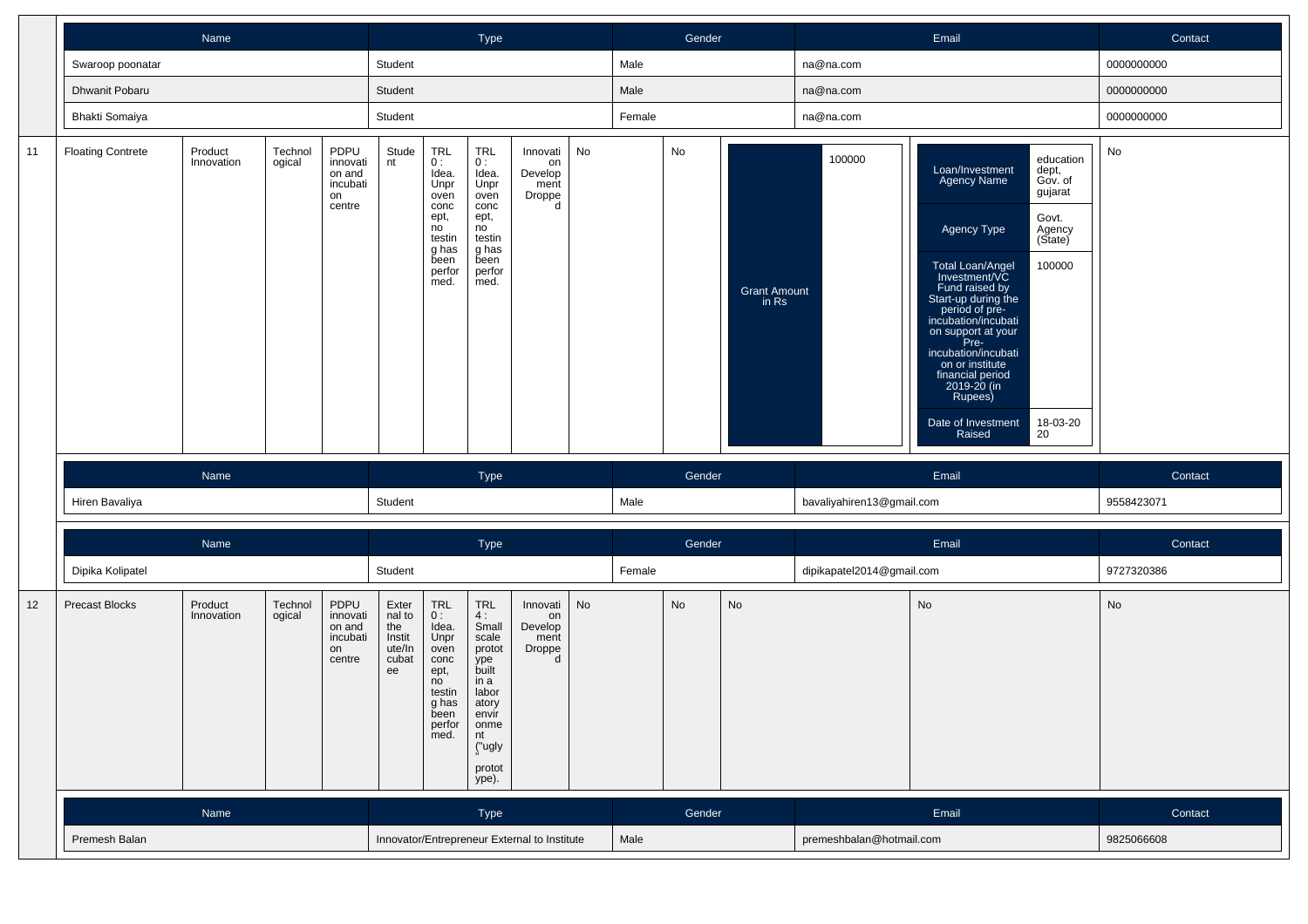|    |                  | Name                                                                                                |                                                                            |                                                           |                                                                                                              | <b>Type</b>                                                                                                  |                                                  |           |        | Gender    |                              |                           | Email                                                                                                                                                                                                                                                                                                                                                                                                                           | Contact       |
|----|------------------|-----------------------------------------------------------------------------------------------------|----------------------------------------------------------------------------|-----------------------------------------------------------|--------------------------------------------------------------------------------------------------------------|--------------------------------------------------------------------------------------------------------------|--------------------------------------------------|-----------|--------|-----------|------------------------------|---------------------------|---------------------------------------------------------------------------------------------------------------------------------------------------------------------------------------------------------------------------------------------------------------------------------------------------------------------------------------------------------------------------------------------------------------------------------|---------------|
|    | Dipika Kolipatel |                                                                                                     |                                                                            | Student                                                   |                                                                                                              |                                                                                                              |                                                  |           | Female |           |                              | dipikapatel2014@gmail.com |                                                                                                                                                                                                                                                                                                                                                                                                                                 | 9727320386    |
| 13 | M-Trap           | Product<br>Innovation                                                                               | Non-<br>Technol<br>ogical /<br>Social /<br>Commu<br>nity<br>Innovati<br>on | Exter<br>nal to<br>the<br>Instit<br>ute/In<br>cubat<br>ee | <b>TRL</b><br>0:<br>Idea.<br>Unpr<br>oven<br>conc<br>ept,<br>no<br>testin<br>g has<br>been<br>perfor<br>med. | <b>TRL</b><br>0:<br>Idea.<br>Unpr<br>oven<br>conc<br>ept,<br>no<br>testin<br>g has<br>been<br>perfor<br>med. | Innovati<br>on<br>Develop<br>ment<br>Droppe<br>d | No        |        | Yes       | <b>Grant Amount</b><br>in Rs | 25000                     | education<br>Loan/Investment<br>dept,<br>Gov. of<br>Agency Name<br>gujarat<br>Govt.<br>Agency Type<br>Agency<br>(State)<br>25000<br>Total Loan/Angel<br>Investment/VC<br>Fund raised by<br>Start-up during the<br>period of pre-<br>incubation/incubati<br>on support at your<br>Pre-<br>incubation/incubati<br>on or institute<br>financial period<br>2019-20 (in<br>Rupees)<br>18-04-20<br>Date of Investment<br>Raised<br>19 | No            |
|    |                  | <b>Name</b>                                                                                         |                                                                            |                                                           |                                                                                                              | <b>Type</b>                                                                                                  |                                                  |           |        | Gender    |                              |                           | Email                                                                                                                                                                                                                                                                                                                                                                                                                           | Contact       |
|    | Rushang vyas     |                                                                                                     |                                                                            |                                                           |                                                                                                              |                                                                                                              | Innovator/Entrepreneur External to Institute     |           | Male   |           |                              | rushangvyas11@gmail.com   |                                                                                                                                                                                                                                                                                                                                                                                                                                 | 8866809390    |
|    |                  | Name                                                                                                |                                                                            |                                                           |                                                                                                              | <b>Type</b>                                                                                                  |                                                  |           |        | Gender    |                              |                           | Email                                                                                                                                                                                                                                                                                                                                                                                                                           | Contact       |
|    | Rohit Chandan    |                                                                                                     |                                                                            | Student                                                   |                                                                                                              |                                                                                                              |                                                  |           | Male   |           |                              | na@na.com                 |                                                                                                                                                                                                                                                                                                                                                                                                                                 | 9726557945    |
|    | Sufyaan Sidatar  |                                                                                                     |                                                                            | Student                                                   |                                                                                                              |                                                                                                              |                                                  |           | Male   |           |                              | na@na.com                 |                                                                                                                                                                                                                                                                                                                                                                                                                                 | 7203065215    |
|    | Zankhana Bhatt   |                                                                                                     |                                                                            | Student                                                   |                                                                                                              |                                                                                                              |                                                  |           | Male   |           |                              | na@na.com                 |                                                                                                                                                                                                                                                                                                                                                                                                                                 | 9426071020    |
| 14 | <b>STEMS</b>     | Service<br>Non-<br>Technol<br>Innovation<br>ogical /<br>Social /<br>Commu<br>nity<br>Innovati<br>on |                                                                            |                                                           | TRL<br>0:<br>Idea.<br>Unpr<br>oven<br>conc<br>ept,<br>no<br>testin<br>g has<br>been<br>perfor<br>med.        | TRL<br>0:<br>Idea.<br>Unpr<br>oven<br>conc<br>ept,<br>no<br>testin<br>g has<br>been<br>perfor<br>med.        | Innovati<br>on<br>Develop<br>ment<br>Droppe<br>d | <b>No</b> |        | <b>No</b> | No                           |                           | No                                                                                                                                                                                                                                                                                                                                                                                                                              | $\mathsf{No}$ |
|    |                  | Name                                                                                                |                                                                            |                                                           |                                                                                                              | <b>Type</b>                                                                                                  |                                                  |           |        | Gender    |                              |                           | Email                                                                                                                                                                                                                                                                                                                                                                                                                           | Contact       |
|    | Suresh Jadia     |                                                                                                     |                                                                            | Student                                                   |                                                                                                              |                                                                                                              |                                                  |           | Male   |           |                              | sjadia01@gmail.com        |                                                                                                                                                                                                                                                                                                                                                                                                                                 | 8141322468    |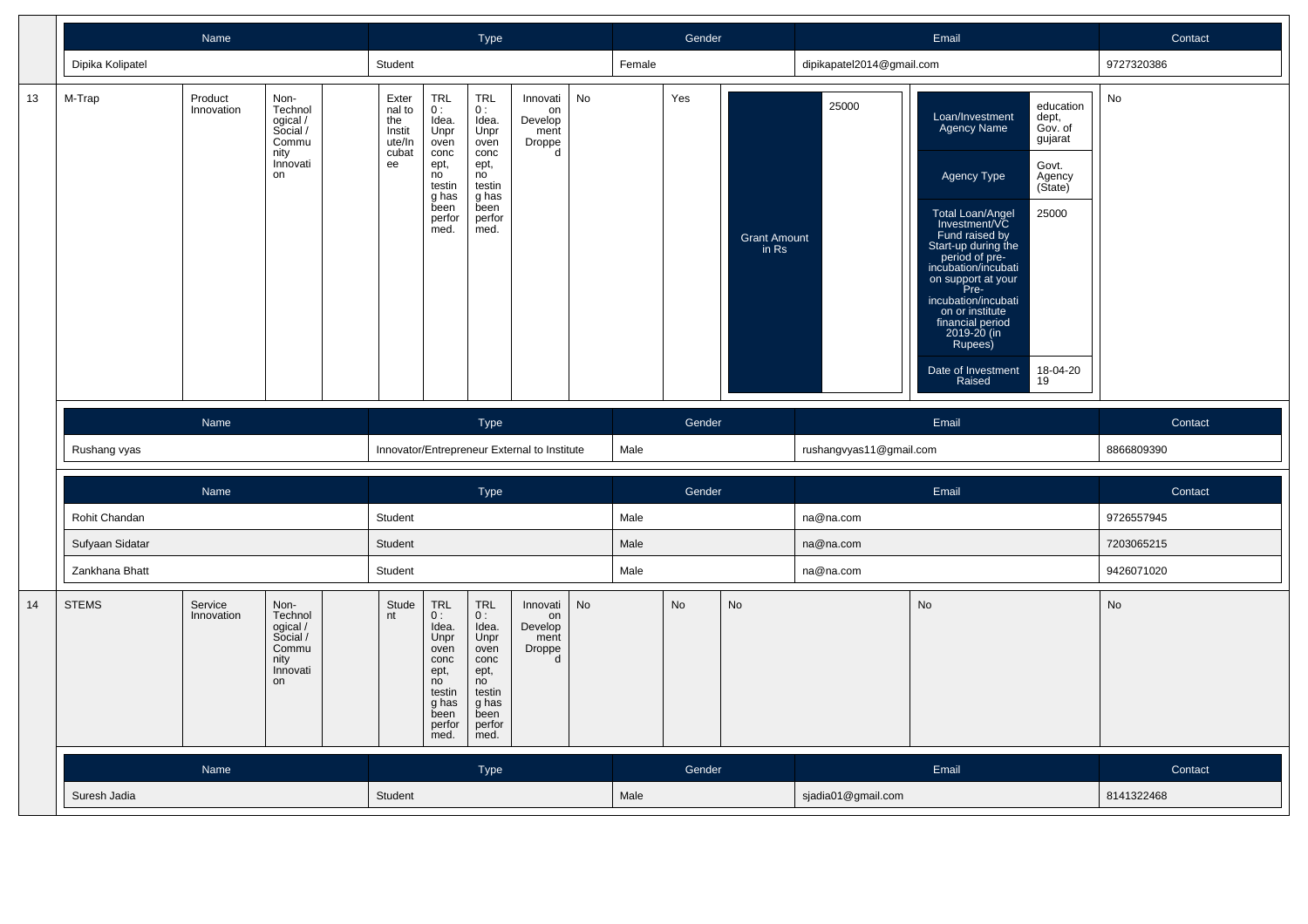|    |                                                                                                                                  | Name                  |                   |                                                                                                  |                             |                                                                                                                                                                | Type                                                                                                                                                                  |                                              |    |      | Gender    |                              |                                 | Email | Contact    |
|----|----------------------------------------------------------------------------------------------------------------------------------|-----------------------|-------------------|--------------------------------------------------------------------------------------------------|-----------------------------|----------------------------------------------------------------------------------------------------------------------------------------------------------------|-----------------------------------------------------------------------------------------------------------------------------------------------------------------------|----------------------------------------------|----|------|-----------|------------------------------|---------------------------------|-------|------------|
|    | Anuj Gandhi                                                                                                                      |                       |                   |                                                                                                  | Student                     |                                                                                                                                                                |                                                                                                                                                                       |                                              |    | Male |           |                              | anujrgandhi@gmail.com           |       | 9724213909 |
|    | Jay Gaglani                                                                                                                      |                       |                   |                                                                                                  |                             |                                                                                                                                                                |                                                                                                                                                                       |                                              |    | Male |           |                              | jay.gee16@sot.pdpu.ac.in        |       | 9725294822 |
|    | Mayuresh Thite                                                                                                                   |                       |                   |                                                                                                  | Student                     |                                                                                                                                                                |                                                                                                                                                                       |                                              |    | Male |           |                              | mayuthite26@gmail.com           |       | 8980533627 |
| 15 | Assessment of bad<br>Odor and smell from<br>municipal solid waste<br>landfill: A Dispersion<br>and Receptor<br>Modeling Approach | Process<br>Innovation | Technol<br>ogical | Office of<br>the<br>Researc<br>h &<br>Sponsor<br>ed<br>Progra<br>$\mathsf{ms}$<br>(ORSP<br>PDPU) | Stude<br>nt-<br>Facul<br>ty | TRL<br>1:<br>Basic<br>resea<br>rch.<br>Princi<br>ples<br>postu<br>lated<br>and<br>obser<br>ved<br>but<br>no<br>exper<br>iment<br>al<br>proof<br>availa<br>ble. | TRL<br>1:<br>Basic<br>resea<br>rch.<br>Princi<br>ples<br>postu<br>lated<br>and<br>obser<br>ved<br>but<br>no<br>exper<br>iment<br>al<br>proof<br>availa<br>ble.        | Innovati<br>on<br>Develop<br>ment<br>Ongoing | No |      | No        | Grant Amount<br>in Rs        | 118000                          | No    | No         |
|    |                                                                                                                                  | Name                  |                   |                                                                                                  |                             |                                                                                                                                                                | Type                                                                                                                                                                  |                                              |    |      | Gender    |                              |                                 | Email | Contact    |
|    | Dr. Dayashankar Kaul                                                                                                             |                       |                   |                                                                                                  | Faculty                     |                                                                                                                                                                |                                                                                                                                                                       |                                              |    | Male |           |                              | Dayashankar.Kaul@sot.pdpu.ac.in |       | 7016830809 |
| 16 | Manufacturing of<br>biodegradable plastic:<br>A eco-friendly and<br>better alternative of<br>petroleum based<br>plastics         | Product<br>Innovation | Technol<br>ogical | Office of<br>the<br>Researc<br>h &<br>Sponsor<br>ed<br>Progra<br>ms(<br>ORSP<br>PDPU)            | Stude<br>nt-<br>Facul<br>ty | TRL<br>1:<br>Basic<br>resea<br>rch.<br>Princi<br>ples<br>postu<br>lated<br>and<br>obser<br>ved<br>but<br>no<br>exper<br>iment<br>al<br>proof<br>availa<br>ble. | <b>TRL</b><br>1:<br>Basic<br>resea<br>rch.<br>Princi<br>ples<br>postu<br>lated<br>and<br>obser<br>ved<br>but<br>no<br>exper<br>iment<br>al<br>proof<br>availa<br>ble. | Innovati<br>on<br>Develop<br>ment<br>Ongoing | No |      | <b>No</b> | <b>Grant Amount</b><br>in Rs | 165000                          | No    | <b>No</b>  |
|    |                                                                                                                                  | Name                  |                   |                                                                                                  |                             |                                                                                                                                                                | <b>Type</b>                                                                                                                                                           |                                              |    |      | Gender    |                              |                                 | Email | Contact    |
|    | Dayashankar Kaul                                                                                                                 |                       |                   |                                                                                                  |                             |                                                                                                                                                                |                                                                                                                                                                       |                                              |    | Male |           |                              | Dayashankar.Kaul@sot.pdpu.ac.in |       | 7016830809 |
|    |                                                                                                                                  | Name                  |                   |                                                                                                  |                             |                                                                                                                                                                | Type                                                                                                                                                                  |                                              |    |      | Gender    |                              |                                 | Email | Contact    |
|    | Dr. Pravin Kodgire                                                                                                               |                       |                   |                                                                                                  | Faculty                     |                                                                                                                                                                |                                                                                                                                                                       |                                              |    | Male |           |                              | Pravin.Kodgire@sot.pdpu.ac.in   |       | 8347564804 |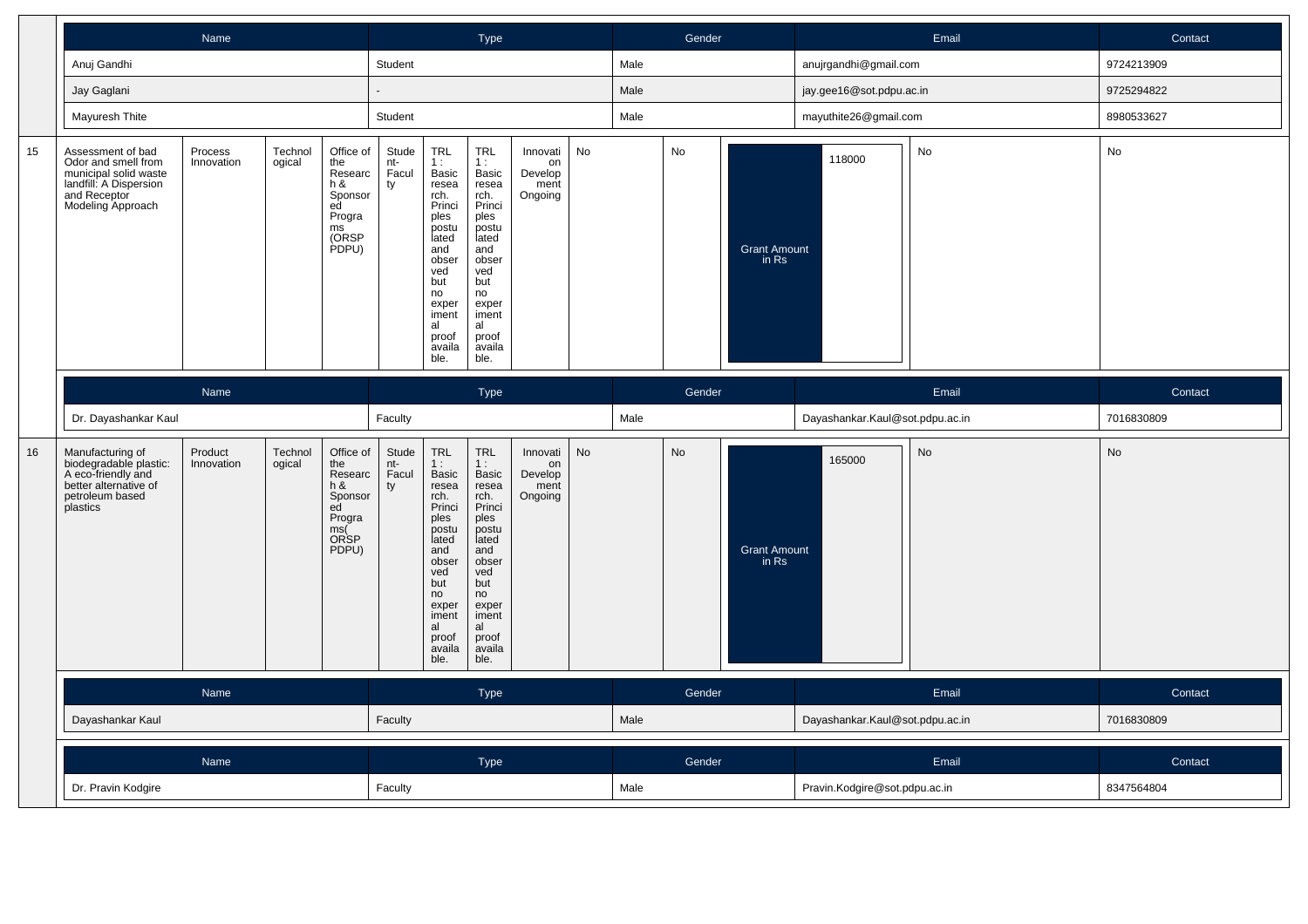| 17 | CO2 sequestration in<br>coal and viz- a -viz<br>Methane production<br>and Experimental<br>approach | Process<br>Innovation     | Technol<br>ogical | "Office<br>of the<br>Researc<br>h &<br>Sponsor<br>ed<br>Progra<br>ms(Č<br>ORSP<br>PDPU)" | Stude<br>nt-<br>Facul<br>ty | <b>TRL</b><br>3:<br>Appli<br>ed<br>resea<br>rch.<br>First<br>labor<br>atory<br>tests<br>comp<br>leted;<br>proof<br>$\overline{C}$<br>conc<br>ept. | <b>TRL</b><br>3:<br>Appli<br>ed <sup>-</sup><br>resea<br>rch.<br>First<br>labor<br>atory<br>tests<br>comp<br>leted;<br>proof<br>$\overline{C}$<br>conc<br>ept. | Innovati<br>on<br>Develop<br>ment<br>Ongoing                | No |      | No     | <b>Grant Amount</b><br>in Rs | 105000                      | No                                                                                                                                                                                                                                                                                                                                                                                                                                         | No         |
|----|----------------------------------------------------------------------------------------------------|---------------------------|-------------------|------------------------------------------------------------------------------------------|-----------------------------|---------------------------------------------------------------------------------------------------------------------------------------------------|----------------------------------------------------------------------------------------------------------------------------------------------------------------|-------------------------------------------------------------|----|------|--------|------------------------------|-----------------------------|--------------------------------------------------------------------------------------------------------------------------------------------------------------------------------------------------------------------------------------------------------------------------------------------------------------------------------------------------------------------------------------------------------------------------------------------|------------|
|    |                                                                                                    | Name                      |                   |                                                                                          |                             |                                                                                                                                                   | Type                                                                                                                                                           |                                                             |    |      | Gender |                              |                             | Email                                                                                                                                                                                                                                                                                                                                                                                                                                      | Contact    |
|    | Dr. Uttam Bhui                                                                                     |                           |                   |                                                                                          | Faculty                     |                                                                                                                                                   |                                                                                                                                                                |                                                             |    | Male |        |                              | Uttam.Bhui@spt.pdpu.ac.in   |                                                                                                                                                                                                                                                                                                                                                                                                                                            | 9426330369 |
| 18 | <b>ARK Smart Wheel</b><br>Chair                                                                    | Product<br>Innovation     | Technol<br>ogical |                                                                                          | Stude<br>nt                 | TRL<br>0:<br>Idea.<br>Unpr<br>oven<br>conc<br>ept,<br>no<br>testin<br>g has<br>been<br>perfor<br>med.                                             | <b>TRL</b><br>0:<br>Idea.<br>Unpr<br>oven<br>conc<br>ept,<br>no<br>testin<br>g has<br>been<br>perfor<br>med.                                                   | Innovati<br>on<br>Develop<br>ment<br>Droppe<br>$\mathsf{d}$ | No |      | No     | <b>Grant Amount</b><br>in Rs | 15000                       | education<br>Loan/Investment<br>dept,<br><b>Agency Name</b><br>Gov. of<br>gujarat<br>Govt.<br>Agency Type<br>Agency<br>(State)<br>75000<br>Total Loan/Angel<br>Investment/VC<br>Fund raised by<br>Start-up during the<br>period of pre-<br>incubation/incubati<br>on support at your<br>Pre-<br>incubation/incubati<br>on or institute<br>financial period<br>$2019 - 20$ (in<br>Rupees)<br>Date of Investment<br>24-04-20<br>19<br>Raised | No         |
|    |                                                                                                    | Name                      |                   |                                                                                          |                             |                                                                                                                                                   | Type                                                                                                                                                           |                                                             |    |      | Gender |                              |                             | Email                                                                                                                                                                                                                                                                                                                                                                                                                                      | Contact    |
|    |                                                                                                    | Jaydeep Dineshkumar Patel |                   |                                                                                          |                             |                                                                                                                                                   |                                                                                                                                                                |                                                             |    | Male |        |                              | jdpatel48@gmail.com         |                                                                                                                                                                                                                                                                                                                                                                                                                                            | 9033042062 |
|    |                                                                                                    | Name                      |                   |                                                                                          |                             |                                                                                                                                                   | Type                                                                                                                                                           |                                                             |    |      | Gender |                              |                             | Email                                                                                                                                                                                                                                                                                                                                                                                                                                      | Contact    |
|    | Parthiv Chudasama                                                                                  |                           |                   |                                                                                          |                             |                                                                                                                                                   |                                                                                                                                                                |                                                             |    | Male |        |                              | chudasamaparthiv2@gmail.com |                                                                                                                                                                                                                                                                                                                                                                                                                                            | 9726919425 |
|    | Manan Darji                                                                                        |                           |                   |                                                                                          | Student                     |                                                                                                                                                   |                                                                                                                                                                |                                                             |    | Male |        |                              | manandarji74@gmail.com      |                                                                                                                                                                                                                                                                                                                                                                                                                                            | 7600350211 |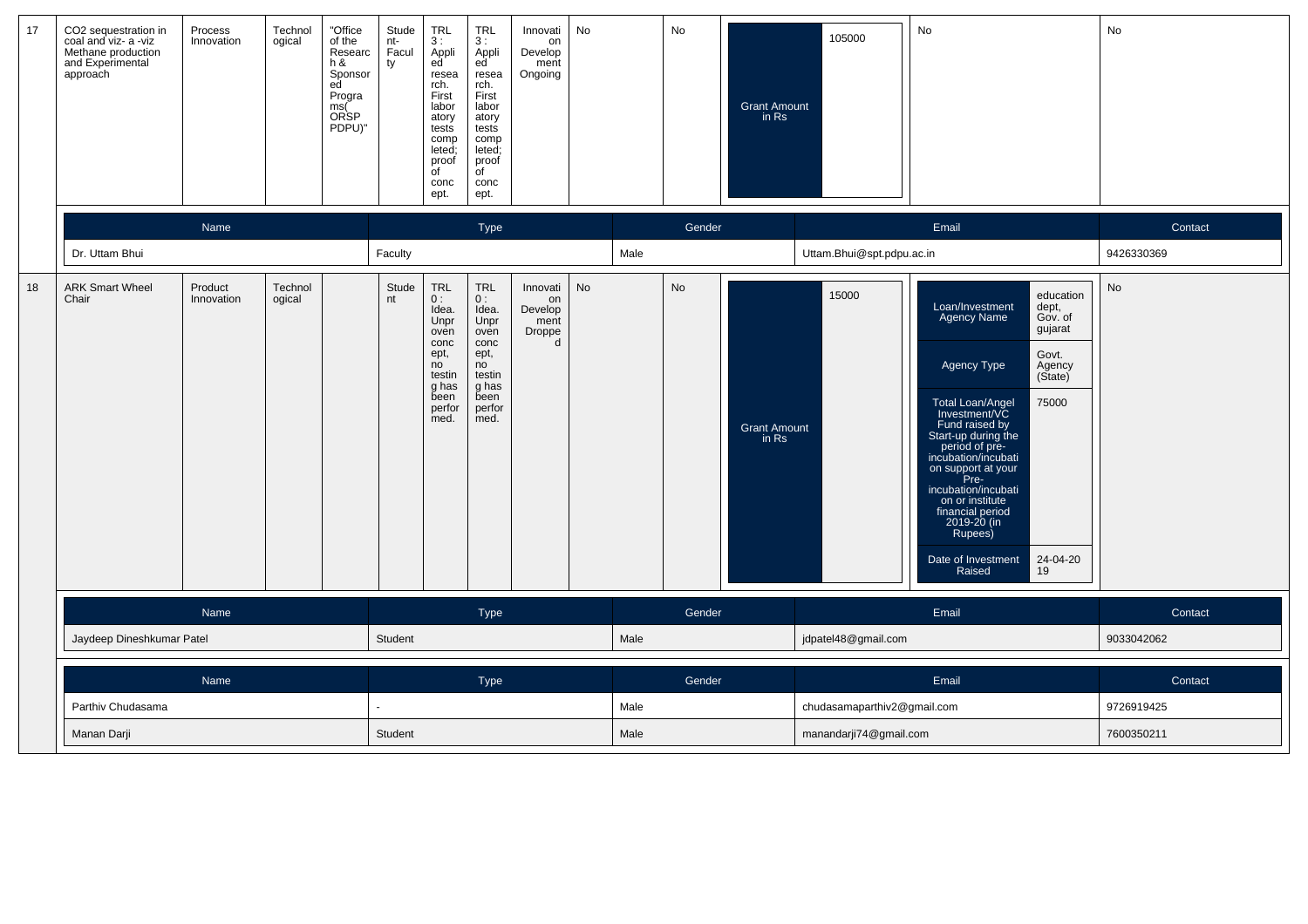| 19 | Watershed health<br>assessment using<br>advance geospatial<br>technique | Process<br>Innovation | Technol<br>ogical                                                          | "Office<br>of the<br>Researc<br>h &<br>Sponsor<br>ed<br>Progra<br>ms(<br>ORSP<br>PDPU)" | Stude<br>nt-<br>Facul<br>ty                               | <b>TRL</b><br>3:<br>Appli<br>ed<br>resea<br>rch.<br>First<br>labor<br>atory<br>tests<br>comp<br>leted;<br>proof<br>$\overline{C}$<br>conc<br>ept. | <b>TRL</b><br>3:<br>Appli<br>ed<br>resea<br>rch.<br>First<br>labor<br>atory<br>tests<br>comp<br>leted;<br>proof<br>$\overline{\mathsf{d}}$<br>conc<br>ept.     | Innovati<br>on<br>Develop<br>ment<br>Ongoing     | No |      | No     | <b>Grant Amount</b><br>in Rs | 141500                        | No    | No         |
|----|-------------------------------------------------------------------------|-----------------------|----------------------------------------------------------------------------|-----------------------------------------------------------------------------------------|-----------------------------------------------------------|---------------------------------------------------------------------------------------------------------------------------------------------------|----------------------------------------------------------------------------------------------------------------------------------------------------------------|--------------------------------------------------|----|------|--------|------------------------------|-------------------------------|-------|------------|
|    |                                                                         | Name                  |                                                                            |                                                                                         |                                                           |                                                                                                                                                   | <b>Type</b>                                                                                                                                                    |                                                  |    |      | Gender |                              |                               | Email | Contact    |
|    | "Dr. Dhruvesh Patel "                                                   |                       |                                                                            |                                                                                         | Faculty                                                   |                                                                                                                                                   |                                                                                                                                                                |                                                  |    | Male |        |                              | Dhruvesh.Patel@sot.pdpu.ac.in |       | 9408479792 |
|    |                                                                         | Name                  |                                                                            |                                                                                         |                                                           |                                                                                                                                                   | Type                                                                                                                                                           |                                                  |    |      | Gender |                              |                               | Email | Contact    |
|    | Dr. N Madhavan                                                          |                       |                                                                            |                                                                                         | Faculty                                                   |                                                                                                                                                   |                                                                                                                                                                |                                                  |    | Male |        |                              | N.Madhavan@spt.pdpu.ac.in     |       | 9428695337 |
| 20 | Udhhar                                                                  | Service<br>Innovation | Non-<br>Technol<br>ogical /<br>Social /<br>Commu<br>nity<br>Innovati<br>on |                                                                                         | Exter<br>nal to<br>the<br>Instit<br>ute/In<br>cubat<br>ee | TRL<br>0:<br>Idea.<br>Unpr<br>oven<br>conc<br>ept,<br>no<br>testin<br>g has<br>been<br>perfor<br>med.                                             | $\ensuremath{\mathsf{TRL}}$<br>0:<br>Idea.<br>Unpr<br>oven<br>conc<br>ept,<br>no<br>testin<br>g has<br>been<br>perfor<br>med.                                  | Innovati<br>on<br>Develop<br>ment<br>Droppe<br>d | No |      | No     | $\operatorname{\mathsf{No}}$ |                               | No    | No         |
|    |                                                                         | Name                  |                                                                            |                                                                                         |                                                           |                                                                                                                                                   | Type                                                                                                                                                           |                                                  |    |      | Gender |                              |                               | Email | Contact    |
|    | Riddham Manna                                                           |                       |                                                                            |                                                                                         | Incubatee Entrepreneur                                    |                                                                                                                                                   |                                                                                                                                                                |                                                  |    | Male |        |                              | riddham@gmail.com             |       | 9687629910 |
| 21 | Rebar Tying Ring                                                        | Product<br>Innovation | Technol<br>ogical                                                          |                                                                                         | Exter<br>nal to<br>the<br>Instit<br>ute/In<br>cubat<br>ee | TRL<br>0:<br>Idea.<br>Unpr<br>oven<br>conc<br>ept,<br>n <sub>o</sub><br>testin<br>g has<br>been<br>perfor<br>med.                                 | TRL<br>1:<br>Basic<br>resea<br>rch.<br>Princi<br>ples<br>postu<br>lated<br>and<br>obser<br>ved<br>but<br>no<br>exper<br>iment<br>al<br>proof<br>availa<br>ble. | Innovati<br>on<br>Develop<br>ment<br>Droppe<br>d | No |      | No     | $\operatorname{\mathsf{No}}$ |                               | No    | No         |
|    |                                                                         | Name                  |                                                                            |                                                                                         |                                                           |                                                                                                                                                   | Type                                                                                                                                                           |                                                  |    |      | Gender |                              |                               | Email | Contact    |
|    | nilesh sorthaiya                                                        |                       |                                                                            |                                                                                         | Incubatee Entrepreneur                                    |                                                                                                                                                   |                                                                                                                                                                |                                                  |    | Male |        |                              | sorathiya.nilesh@gmail.com    |       | 8849703873 |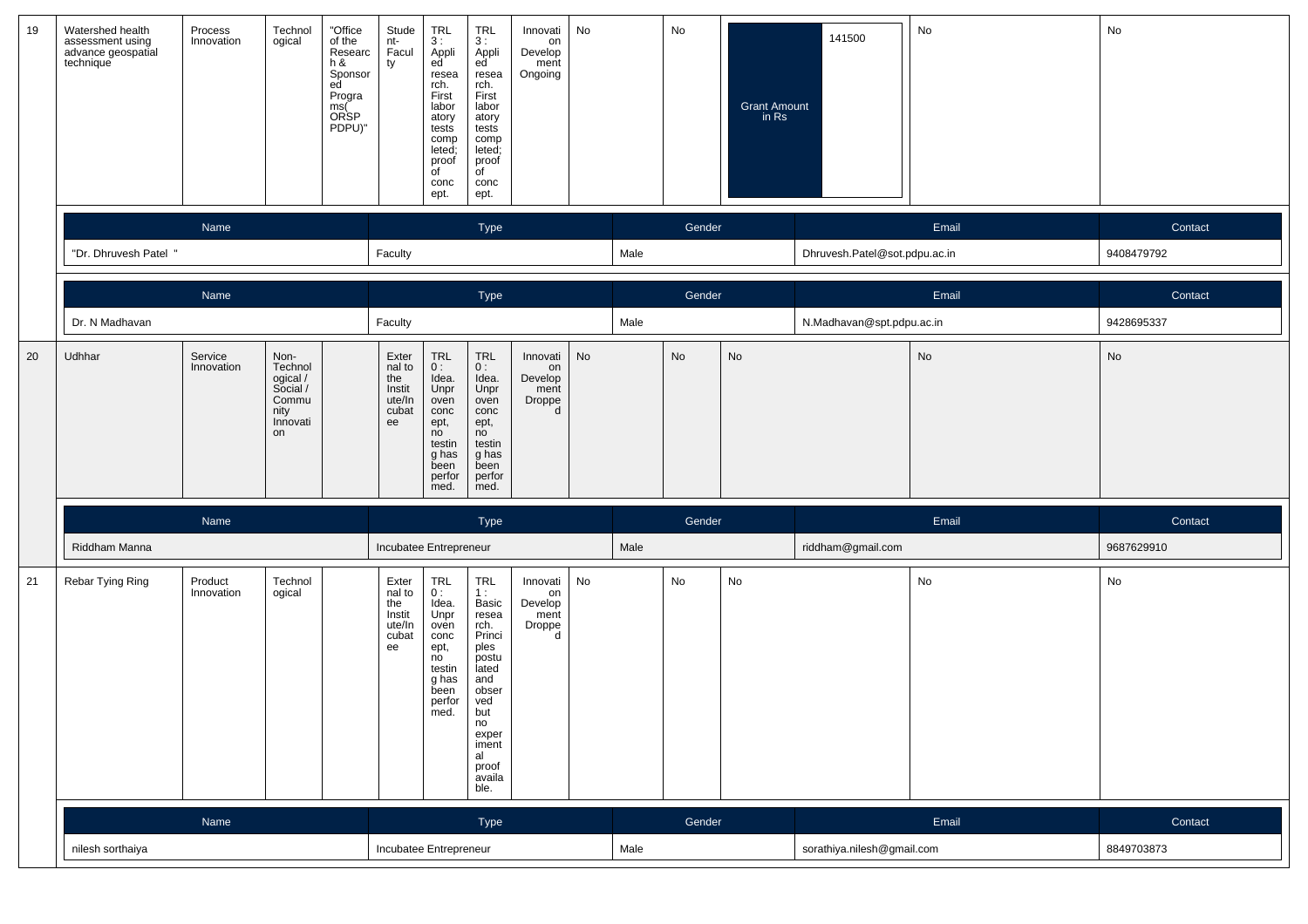|    |                            | Name                  |                                                                            |                                                                                             |                                                                                                                                                               | Type                                                                                                                                                            |                                                                  |    |      | Gender |    |                                | Email | Contact    |
|----|----------------------------|-----------------------|----------------------------------------------------------------------------|---------------------------------------------------------------------------------------------|---------------------------------------------------------------------------------------------------------------------------------------------------------------|-----------------------------------------------------------------------------------------------------------------------------------------------------------------|------------------------------------------------------------------|----|------|--------|----|--------------------------------|-------|------------|
|    | Hitesh Bambhaniya          |                       |                                                                            |                                                                                             | Incubatee Entrepreneur                                                                                                                                        |                                                                                                                                                                 |                                                                  |    | Male |        |    |                                |       | 8866735726 |
| 22 | <b>Solar Distillation</b>  | Process<br>Innovation | Technol<br>ogical                                                          | Office of<br>the<br>Researc<br>h &<br>ty<br>Sponsor<br>ed<br>Progra<br>ms(<br>ORSP<br>PDPU) | Stude<br>TRL<br>3 :<br>Appli<br>ed<br>nt-<br>Facul<br>resea<br>rch.<br>First<br>labor<br>atory<br>tests<br>comp<br>leted;<br>proof<br>of<br>conc<br>ept.      | TRL<br>3 :<br>Appli<br>ed<br>resea<br>rch.<br>First<br>labor<br>atory<br>tests<br>comp<br>leted;<br>proof<br>of<br>conc<br>ept.                                 | Innovati<br>on<br>Develop<br>ment<br>Ongoing                     | No |      | No     | No |                                | No    | No         |
|    |                            | Name                  |                                                                            |                                                                                             |                                                                                                                                                               | Type                                                                                                                                                            |                                                                  |    |      | Gender |    |                                | Email | Contact    |
|    | "Mr. Parth Prajapati "     |                       |                                                                            | Faculty                                                                                     |                                                                                                                                                               |                                                                                                                                                                 |                                                                  |    | Male |        |    | Parth.Prajapati@sot.pdpu.ac.in |       | 9978978788 |
|    |                            | Name                  |                                                                            |                                                                                             |                                                                                                                                                               | Type                                                                                                                                                            |                                                                  |    |      | Gender |    |                                | Email | Contact    |
|    | Yashkumar Manharbhai Patel |                       |                                                                            |                                                                                             |                                                                                                                                                               |                                                                                                                                                                 |                                                                  |    | Male |        |    |                                |       | ä,         |
| 23 | iWay world infocom         | Service<br>Innovation | Non-<br>Technol<br>ogical /<br>Social /<br>Commu<br>nity<br>Innovati<br>on | ee                                                                                          | TRL<br>0 :<br>Idea.<br>Exter<br>nal to<br>the<br>Unpr<br>Instit<br>ute/In<br>oven<br>cubat<br>conc<br>ept,<br>no<br>testin<br>g has<br>been<br>perfor<br>med. | TRL<br>1 :<br>Basic<br>resea<br>rch.<br>Princi<br>ples<br>postu<br>lated<br>and<br>obser<br>ved<br>but<br>no<br>exper<br>iment<br>al<br>proof<br>availa<br>ble. | Innovati<br>on<br>Adopted<br>and<br>Implem<br>ented at<br>Ground | No |      | No     | No |                                | No    | No         |
|    |                            | Name                  |                                                                            |                                                                                             |                                                                                                                                                               | Type                                                                                                                                                            |                                                                  |    |      | Gender |    |                                | Email | Contact    |
|    | Tejas Chauhan              |                       |                                                                            |                                                                                             | Incubatee Entrepreneur                                                                                                                                        |                                                                                                                                                                 |                                                                  |    | Male |        |    | tejas@iwaytrack.com            |       | 8141511100 |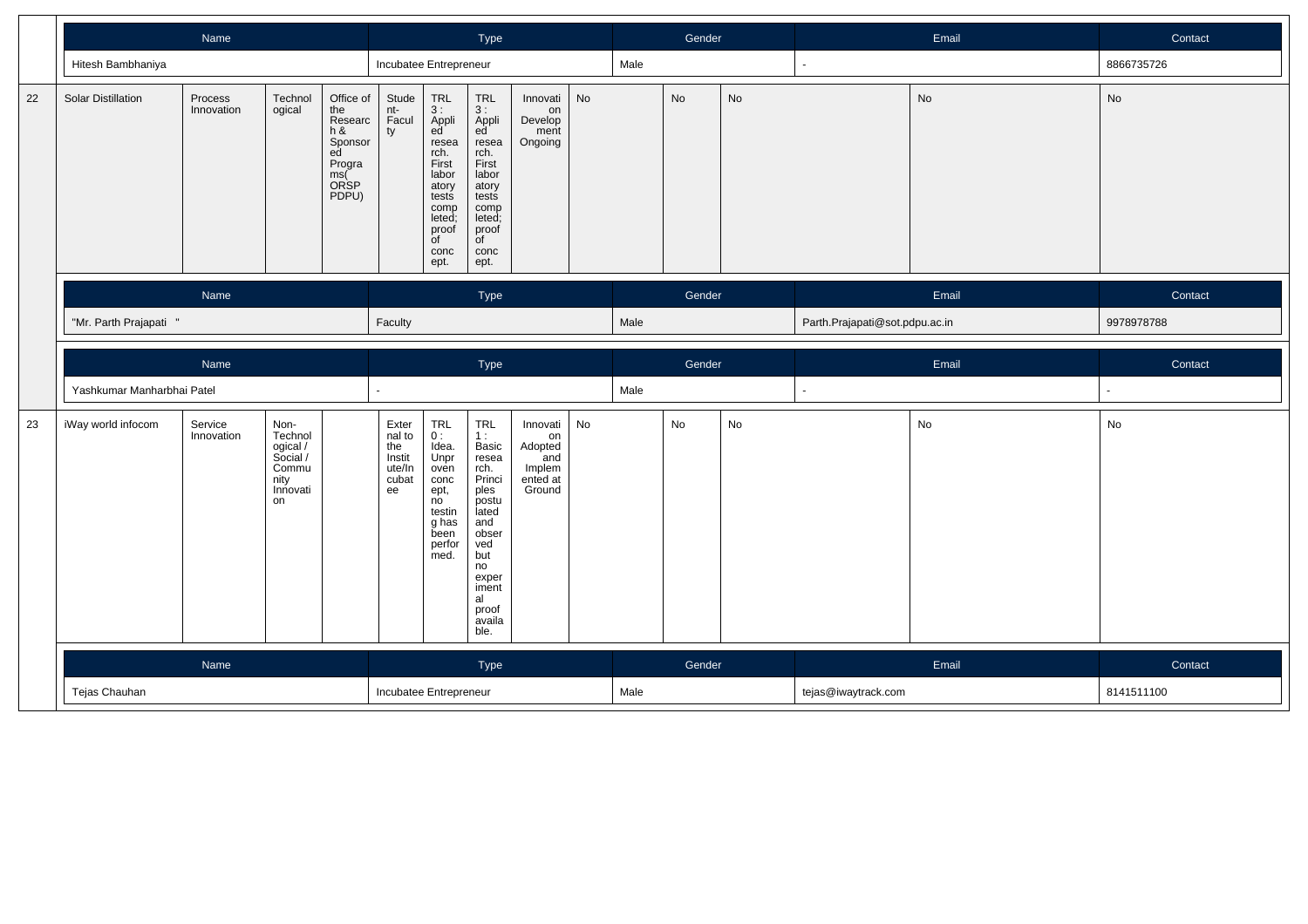| 24 | Expresso    | Service<br>Innovation | Non-<br>Technol<br>ogical /<br>Social /<br>Commu<br>nity<br>Innovati<br>on | Exter<br>nal to<br>the<br>Instit<br>ute/In<br>cubat<br>ee | TRL<br>0:<br>Idea.<br>Unpr<br>oven<br>conc<br>ept,<br>no<br>testin<br>g has<br>been<br>perfor<br>med. | TRL<br>6:<br>Proto<br>type<br>syste<br>m<br>teste<br>d in<br>inten<br>ded<br>envir<br>onme<br>nt<br>close<br>to<br>expe<br>cted<br>perfor<br>manc<br>е. | Innovati<br>on<br>Develop<br>ment<br>Ongoing | Agen<br>čy<br>Nam<br>e<br>Agen<br>Cy<br>Type<br>Awar<br>d/<br>Positi<br>$\frac{on}{Reco}$<br>gnitio<br>n<br>Secu<br>red | Edu<br>cati<br>on<br>Dep<br>art<br>men<br>t.<br>Gov<br>t of<br>Guj<br>arat<br>Gov<br>t.<br>Age<br>ncy<br>(Sta<br>(e)<br>Wo<br>n<br>SOI<br>C,<br>Hos<br>ted<br>Eve<br>nts<br>with<br>50<br>plus<br>Nati<br>onal<br>ly<br>Cel<br>ebr<br>ated<br>Arti<br>sts,<br>Fea<br>ture<br>d in<br>Mult<br>iple<br><b>Ne</b><br>wsp<br>ape<br>rs<br>like<br>Divy<br>a<br><b>Bha</b><br>skar<br>San<br>des<br>h,<br>Guj<br>arat<br>Sa<br>mac<br>har,<br>AM,<br>etc | No     | Grant Amount<br>in Rs | 100000                | Loan/Investment<br>Agency Name<br>Agency Type<br>Total Loan/Angel<br>Investment/VC<br>Fund raised by<br>Start-up during the<br>period of pre-<br>incubation/incubati<br>on support at your<br>Pre-<br>incubation/incubati<br>on or institute<br>financial period<br>2019-20 (in<br>Rupees)<br>Date of Investment<br>Raised | education<br>dept,<br>Gov. of<br>gujarat<br>Govt.<br>Agency<br>(State)<br>100000<br>01-05-20<br>19 | No         |
|----|-------------|-----------------------|----------------------------------------------------------------------------|-----------------------------------------------------------|-------------------------------------------------------------------------------------------------------|---------------------------------------------------------------------------------------------------------------------------------------------------------|----------------------------------------------|-------------------------------------------------------------------------------------------------------------------------|-----------------------------------------------------------------------------------------------------------------------------------------------------------------------------------------------------------------------------------------------------------------------------------------------------------------------------------------------------------------------------------------------------------------------------------------------------|--------|-----------------------|-----------------------|----------------------------------------------------------------------------------------------------------------------------------------------------------------------------------------------------------------------------------------------------------------------------------------------------------------------------|----------------------------------------------------------------------------------------------------|------------|
|    |             | Name                  |                                                                            |                                                           |                                                                                                       | Type                                                                                                                                                    |                                              |                                                                                                                         |                                                                                                                                                                                                                                                                                                                                                                                                                                                     | Gender |                       |                       | Email                                                                                                                                                                                                                                                                                                                      |                                                                                                    | Contact    |
|    | Vinay Mehta |                       |                                                                            |                                                           |                                                                                                       |                                                                                                                                                         | Innovator/Entrepreneur External to Institute |                                                                                                                         | Male                                                                                                                                                                                                                                                                                                                                                                                                                                                |        |                       | vinaymehtaa@gmail.com |                                                                                                                                                                                                                                                                                                                            |                                                                                                    | 9328371557 |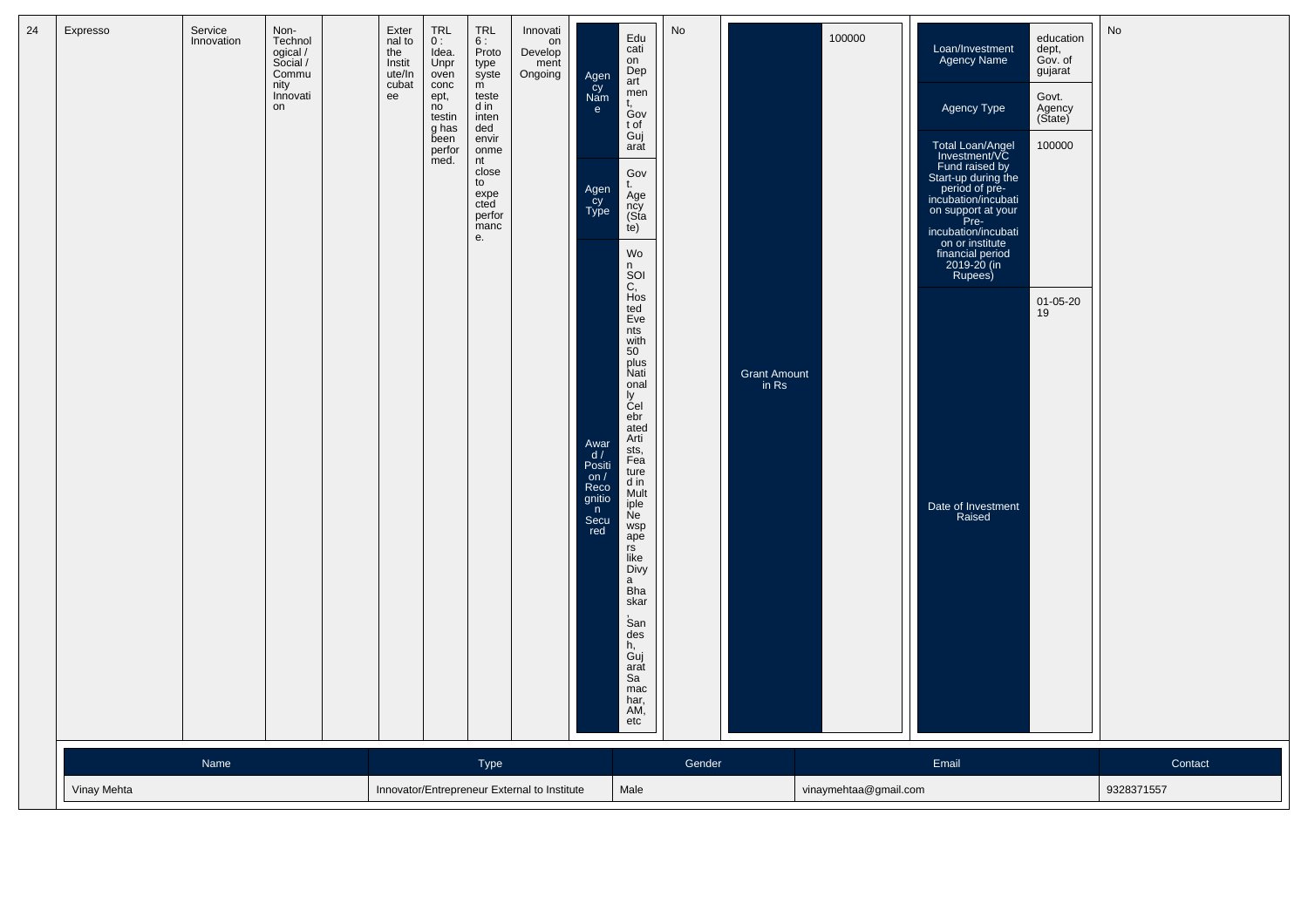| 25 | Solar Waste<br>management(PV<br>Recycler) | Product<br>Innovation | Technol<br>ogical                                                          | Stude<br>nt | <b>TRL</b><br>0:<br>Idea.<br>Unpr<br>oven<br>conc<br>ept,<br>no<br>testin<br>g has<br>been<br>perfor<br>med. | <b>TRL</b><br>0:<br>Idea.<br>Unpr<br>oven<br>conc<br>ept,<br>no<br>testin<br>g has<br>been<br>perfor<br>med. | Innovati<br>on<br>Develop<br>ment<br>Droppe<br>d | No        |      | No     | <b>Grant Amount</b><br>in Rs | 100000                       | education<br>Loan/Investment<br>dept,<br>Agency Name<br>Gov. of<br>gujarat<br>Govt.<br>Agency Type<br>Agency<br>(State)<br>Total Loan/Angel<br>Investment/VC<br>100000<br>Fund raised by<br>Start-up during the<br>period of pre-<br>incubation/incubati<br>on support at your<br>Pre-<br>incubation/incubati<br>on or institute<br>financial period<br>2019-20 (in<br>Rupees)<br>Date of Investment<br>13-05-20<br>19<br>Raised | No         |
|----|-------------------------------------------|-----------------------|----------------------------------------------------------------------------|-------------|--------------------------------------------------------------------------------------------------------------|--------------------------------------------------------------------------------------------------------------|--------------------------------------------------|-----------|------|--------|------------------------------|------------------------------|----------------------------------------------------------------------------------------------------------------------------------------------------------------------------------------------------------------------------------------------------------------------------------------------------------------------------------------------------------------------------------------------------------------------------------|------------|
|    |                                           | Name                  |                                                                            |             |                                                                                                              | Type                                                                                                         |                                                  |           |      | Gender |                              |                              | Email                                                                                                                                                                                                                                                                                                                                                                                                                            | Contact    |
|    | VANSH PANDYA                              |                       |                                                                            | Student     |                                                                                                              |                                                                                                              |                                                  |           | Male |        |                              | pandya.vansh@gmail.com       |                                                                                                                                                                                                                                                                                                                                                                                                                                  | 8758649149 |
|    |                                           | Name                  |                                                                            |             |                                                                                                              | Type                                                                                                         |                                                  |           |      | Gender |                              |                              | Email                                                                                                                                                                                                                                                                                                                                                                                                                            | Contact    |
|    | VISHWAKUMAR BHAVSAR                       |                       |                                                                            | Student     |                                                                                                              |                                                                                                              |                                                  |           |      |        |                              | vish.bhavsar512@gmail.com    |                                                                                                                                                                                                                                                                                                                                                                                                                                  | 9723740340 |
|    | <b>SAGAR PANELIYA</b>                     |                       |                                                                            | Student     |                                                                                                              |                                                                                                              |                                                  |           |      |        |                              | psagar1913@gmail.com         |                                                                                                                                                                                                                                                                                                                                                                                                                                  | 9724272728 |
|    | MIHIR LAD                                 |                       |                                                                            | Student     |                                                                                                              |                                                                                                              |                                                  |           |      |        |                              | mihir.lmtse17@sse.pdpu.ac.in |                                                                                                                                                                                                                                                                                                                                                                                                                                  | 9913154836 |
| 26 | <b>Blissbooks</b>                         | Product<br>Innovation | Non-<br>Technol<br>ogical /<br>Social /<br>Commu<br>nity<br>Innovati<br>on | Stude<br>nt | TRL<br>0:<br>Idea.<br>Unpr<br>oven<br>conc<br>ept,<br>no<br>testin<br>g has<br>been<br>perfor<br>med.        | <b>TRL</b><br>0:<br>Idea.<br>Unpr<br>oven<br>conc<br>ept,<br>no<br>testin<br>g has<br>been<br>perfor<br>med. | Innovati<br>on<br>Develop<br>ment<br>Droppe<br>d | <b>No</b> |      | No     | <b>Grant Amount</b><br>in Rs | 100000                       | education<br>Loan/Investment<br>dept,<br>Gov. of<br>Agency Name<br>gujarat<br>Govt.<br>Agency Type<br>Agency<br>(State)<br>100000<br>Total Loan/Angel<br>Investment/VC<br>Fund raised by<br>Start-up during the<br>period of pre-<br>incubation/incubati<br>on support at your<br>Pre-<br>incubation/incubati<br>on or institute<br>financial period<br>2019-20 (in<br>Rupees)<br>Date of Investment<br>17-05-20<br>Raised<br>19 | No         |
|    |                                           | Name                  |                                                                            |             |                                                                                                              | Type                                                                                                         |                                                  |           |      | Gender |                              |                              | Email                                                                                                                                                                                                                                                                                                                                                                                                                            | Contact    |
|    | Mr. Hansal Shah                           |                       |                                                                            | Student     |                                                                                                              |                                                                                                              |                                                  |           | Male |        |                              | na@na.com                    |                                                                                                                                                                                                                                                                                                                                                                                                                                  | 7359973597 |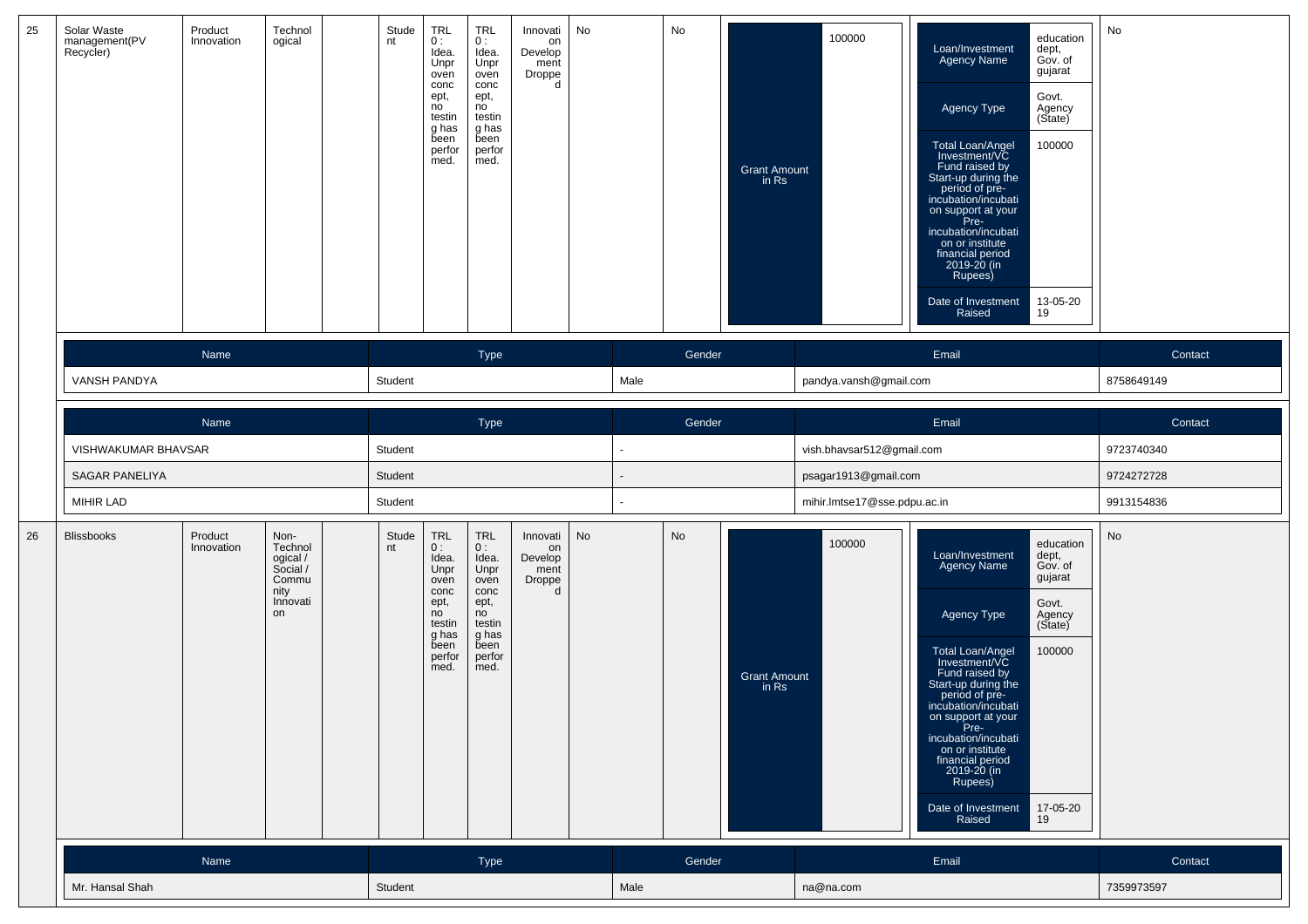|    |                                                                       | Name                  |                   |                                                                                 |                             |                                                                                                                                            | Type                                                                                                                           |                                                  |    |      | Gender |                              |                              | Email                                                                                                                                                                                                                                                                                                                                                                                                                                  | Contact     |
|----|-----------------------------------------------------------------------|-----------------------|-------------------|---------------------------------------------------------------------------------|-----------------------------|--------------------------------------------------------------------------------------------------------------------------------------------|--------------------------------------------------------------------------------------------------------------------------------|--------------------------------------------------|----|------|--------|------------------------------|------------------------------|----------------------------------------------------------------------------------------------------------------------------------------------------------------------------------------------------------------------------------------------------------------------------------------------------------------------------------------------------------------------------------------------------------------------------------------|-------------|
|    | Mr. Dhruvin Kaneria                                                   |                       |                   |                                                                                 | Student                     |                                                                                                                                            |                                                                                                                                |                                                  |    | Male |        |                              | na@na.com                    |                                                                                                                                                                                                                                                                                                                                                                                                                                        | 7874389261  |
| 27 | Bearing of petrography<br>on the strength of the<br>sedimentary rocks | Process<br>Innovation | Technol<br>ogical | Office of<br>the<br>Researc<br>h &<br>Sponsor<br>ed<br>Progra<br>ms(ŠP<br>PDPU) | Stude<br>nt-<br>Facul<br>ty | TRL<br>3:<br>Appli<br>ed<br>resea<br>rch.<br>First<br>labor<br>atory<br>tests<br>comp<br>leted;<br>proof<br>$\overline{f}$<br>conc<br>ept. | TRL<br>3:<br>Appli<br>ed<br>resea<br>rch.<br>First<br>labor<br>atory<br>tests<br>comp<br>leted;<br>proof<br>of<br>conc<br>ept. | Innovati<br>on<br>Develop<br>ment<br>Ongoing     | No |      | No     | <b>Grant Amount</b><br>in Rs | 140000                       | No                                                                                                                                                                                                                                                                                                                                                                                                                                     | No          |
|    |                                                                       | Name                  |                   |                                                                                 |                             |                                                                                                                                            | Type                                                                                                                           |                                                  |    |      | Gender |                              |                              | Email                                                                                                                                                                                                                                                                                                                                                                                                                                  | Contact     |
|    | "Dr. Ashish Sarkar "                                                  | Name                  |                   |                                                                                 |                             |                                                                                                                                            |                                                                                                                                |                                                  |    | Male |        |                              | Ashish.Sarkar@spt.pdpu.ac.in |                                                                                                                                                                                                                                                                                                                                                                                                                                        | 07923275067 |
|    |                                                                       |                       |                   |                                                                                 |                             |                                                                                                                                            | Type                                                                                                                           |                                                  |    |      | Gender |                              |                              | Email                                                                                                                                                                                                                                                                                                                                                                                                                                  | Contact     |
|    | Saumya Sushil Narayan                                                 | Technol<br>Product    |                   |                                                                                 |                             |                                                                                                                                            |                                                                                                                                |                                                  |    | Male |        |                              |                              |                                                                                                                                                                                                                                                                                                                                                                                                                                        |             |
| 28 | Solar Air Conditioner                                                 | Innovation            | ogical            |                                                                                 | Stude<br>nt-<br>Facul<br>ty | TRL<br>0:<br>Idea.<br>Unpr<br>oven<br>conc<br>ept,<br>no<br>testin<br>g has<br>been<br>perfor<br>med.                                      | TRL<br>0:<br>Idea.<br>Unpr<br>oven<br>conc<br>ept,<br>no<br>testin<br>g has<br>been<br>perfor<br>med.                          | Innovati<br>on<br>Develop<br>ment<br>Droppe<br>d | No |      | No     | <b>Grant Amount</b><br>in Rs | 25000                        | education<br>Loan/Investment<br>dept,<br><b>Agency Name</b><br>Gov. of<br>gujarat<br>Govt.<br>Agency Type<br>Agency<br>(State)<br>25000<br>Total Loan/Angel<br>Investment/VC<br>Fund raised by<br>Start-up during the<br>period of pre-<br>incubation/incubati<br>on support at your<br>Pre-<br>incubation/incubati<br>on or institute<br>financial period<br>2019-20 (in<br>Rupees)<br>Date of Investment<br>30-04-20<br>19<br>Raised | No          |
|    |                                                                       | Name                  |                   |                                                                                 |                             |                                                                                                                                            | Type                                                                                                                           |                                                  |    |      | Gender |                              |                              | Email                                                                                                                                                                                                                                                                                                                                                                                                                                  | Contact     |
|    | Mr. Sagar Paneliya                                                    |                       |                   |                                                                                 | Student                     |                                                                                                                                            |                                                                                                                                |                                                  |    | Male |        |                              | na@ma.com                    |                                                                                                                                                                                                                                                                                                                                                                                                                                        | 9724272728  |
|    |                                                                       | Name                  |                   |                                                                                 |                             |                                                                                                                                            | Type                                                                                                                           |                                                  |    |      | Gender |                              |                              | Email                                                                                                                                                                                                                                                                                                                                                                                                                                  | Contact     |
|    | Mr. Jaykumar Vora                                                     |                       |                   |                                                                                 | Faculty                     |                                                                                                                                            |                                                                                                                                |                                                  |    | Male |        |                              | Jay.Vora@sot.pdpu.ac.in      |                                                                                                                                                                                                                                                                                                                                                                                                                                        | 9099962298  |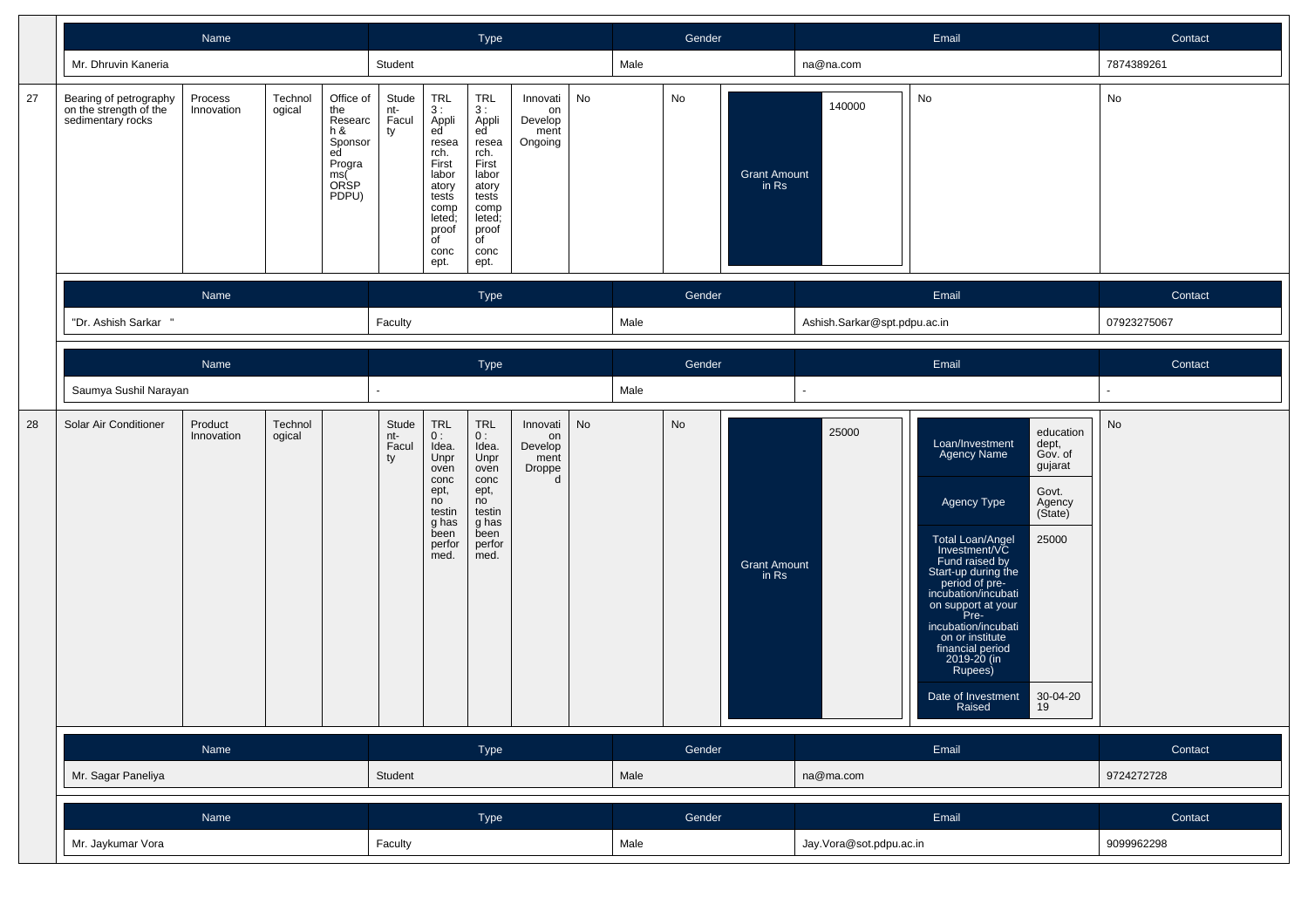| Development of a low<br>cost spinel<br>material/transition<br>metal oxide based<br>device for detection of<br>CO and VOC | Product<br>Innovation | Technol<br>ogical | Office of<br>the<br>Researc<br>$h$ &<br>Sponsor<br>ed<br>Progra<br>ms(<br><b>ORSP</b><br>PDPU) | Stude<br>nt-<br>Facul<br>ty | <b>TRL</b><br>1:<br>Basic<br>resea<br>rch.<br>Princi<br>ples<br>postu<br>lated<br>and<br>obser<br>ved<br>but<br>no<br>exper<br>iment<br>al<br>proof<br>availa<br>ble. | <b>TRL</b><br>1:<br>Basic<br>resea<br>rch.<br>Princi<br>ples<br>postu<br>lated<br>and<br>obser<br>ved<br>but<br>no<br>exper<br>iment<br>al<br>proof<br>availa<br>ble. | Innovati<br>on<br>Develop<br>ment<br>Ongoing | <b>No</b> |        | No     | <b>Grant Amount</b><br>in Rs | 100000                          | No    | No         |
|--------------------------------------------------------------------------------------------------------------------------|-----------------------|-------------------|------------------------------------------------------------------------------------------------|-----------------------------|-----------------------------------------------------------------------------------------------------------------------------------------------------------------------|-----------------------------------------------------------------------------------------------------------------------------------------------------------------------|----------------------------------------------|-----------|--------|--------|------------------------------|---------------------------------|-------|------------|
|                                                                                                                          | Name                  |                   |                                                                                                |                             |                                                                                                                                                                       | Type                                                                                                                                                                  |                                              |           |        | Gender |                              |                                 | Email | Contact    |
| "Dr. Suverna Trivedi                                                                                                     |                       |                   |                                                                                                | Faculty                     |                                                                                                                                                                       |                                                                                                                                                                       |                                              |           | Female |        |                              | Suverna. Trivedi@sot.pdpu.ac.in |       | 0000000000 |
|                                                                                                                          | Name                  |                   |                                                                                                |                             |                                                                                                                                                                       | Type                                                                                                                                                                  |                                              |           |        | Gender |                              |                                 | Email | Contact    |
| Dr. Dayashankar Kaul                                                                                                     |                       |                   |                                                                                                |                             |                                                                                                                                                                       |                                                                                                                                                                       |                                              |           | Male   |        |                              | Dayashankar.Kaul@sot.pdpu.ac.in |       | 7016830809 |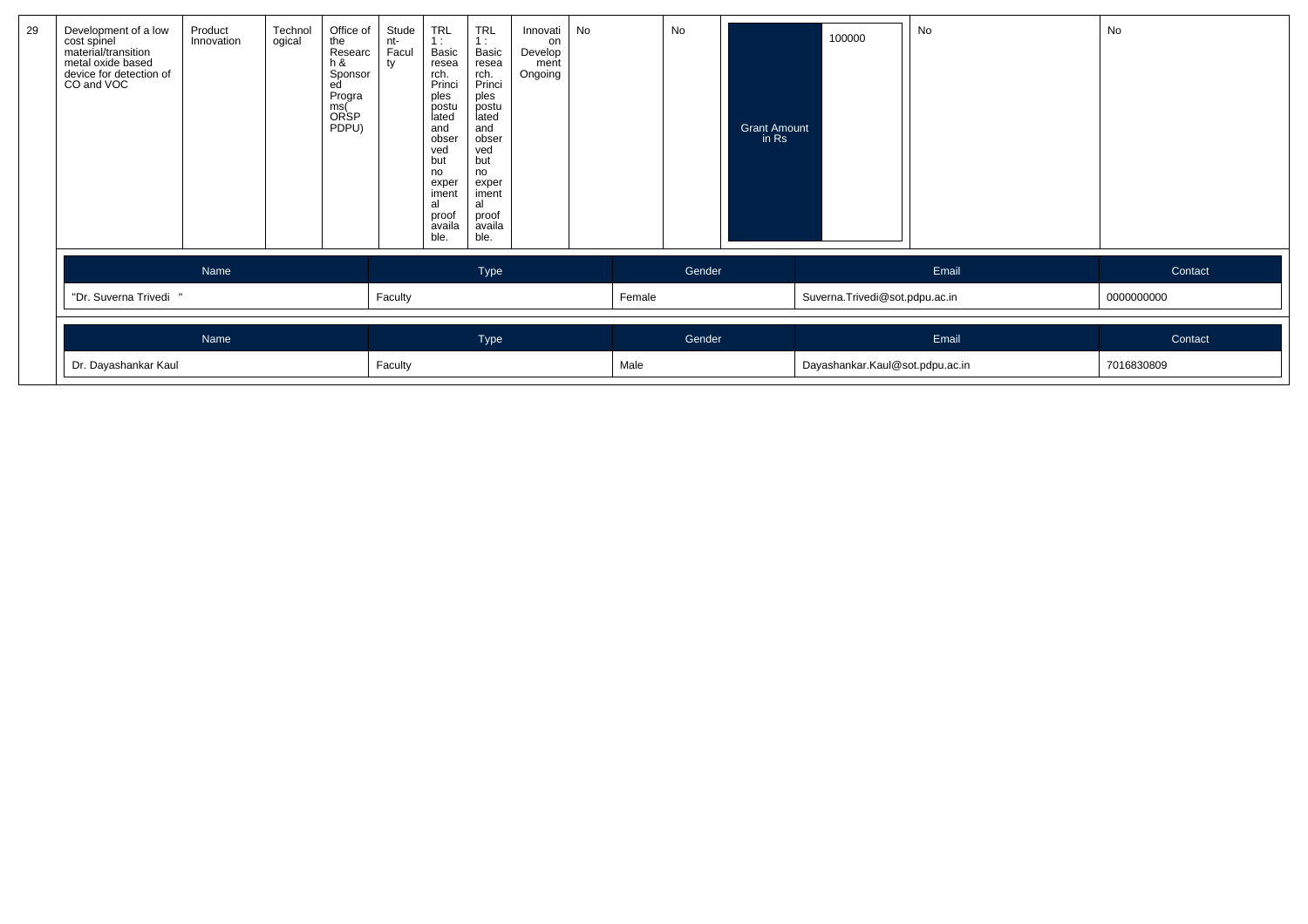| 30 | <b>NVB Securities</b> | Product<br>Innovation | Technol<br>ogical | Exter<br>nal to<br>the<br>Instit<br>ute/In<br>cubat<br>ee | <b>TRL</b><br>2:<br>Tech<br>nolog<br>v<br>formu<br>lation<br>Conc<br>ept<br>and<br>applic<br>ation<br>have<br>been<br>formu<br>lated. | TRL<br>6 :<br>Proto<br>type<br>syste<br>m<br>teste<br>d in<br>inten<br>ded<br>envir<br>onme<br>nt<br>close<br>to<br>expe<br>cted<br>perfor<br>manc<br>е. | Innovati<br>on<br>Develop<br>ment<br>Ongoing | Agen<br>čy<br>Nam<br>e | Dep<br>art<br>men<br>t of<br>Scie<br>nce<br>and<br>Tec<br>hnol<br>ogy.<br>Nir<br>ma<br>Uni<br>vers<br>ity<br>Gov<br>t.<br>Age<br>ncy<br>(Sta<br>te) | No |                              | 100000 | Loan/Investment<br>Agency Name<br>Agency Type<br><b>Total Loan/Angel</b><br>Investment/VC<br>Fund raised by<br>Start-up during the<br>period of pre-<br>incubation/incubati<br>on support at your<br>Pre-<br>incubation/incubati<br>on or institute<br>financial period<br>2019-20 (in<br>Rupees) | Departm<br>ent of<br>Science<br>and<br>Technolo<br>gy &<br>GESIA IT<br>Govt.<br>Agency<br>(State)<br>150000 | No |
|----|-----------------------|-----------------------|-------------------|-----------------------------------------------------------|---------------------------------------------------------------------------------------------------------------------------------------|----------------------------------------------------------------------------------------------------------------------------------------------------------|----------------------------------------------|------------------------|-----------------------------------------------------------------------------------------------------------------------------------------------------|----|------------------------------|--------|---------------------------------------------------------------------------------------------------------------------------------------------------------------------------------------------------------------------------------------------------------------------------------------------------|-------------------------------------------------------------------------------------------------------------|----|
|    |                       |                       |                   |                                                           |                                                                                                                                       |                                                                                                                                                          |                                              | Agen<br>Cy<br>Type     |                                                                                                                                                     |    | <b>Grant Amount</b><br>in Rs |        | Date of Investment<br>Raised                                                                                                                                                                                                                                                                      | 13-12-20<br>19                                                                                              |    |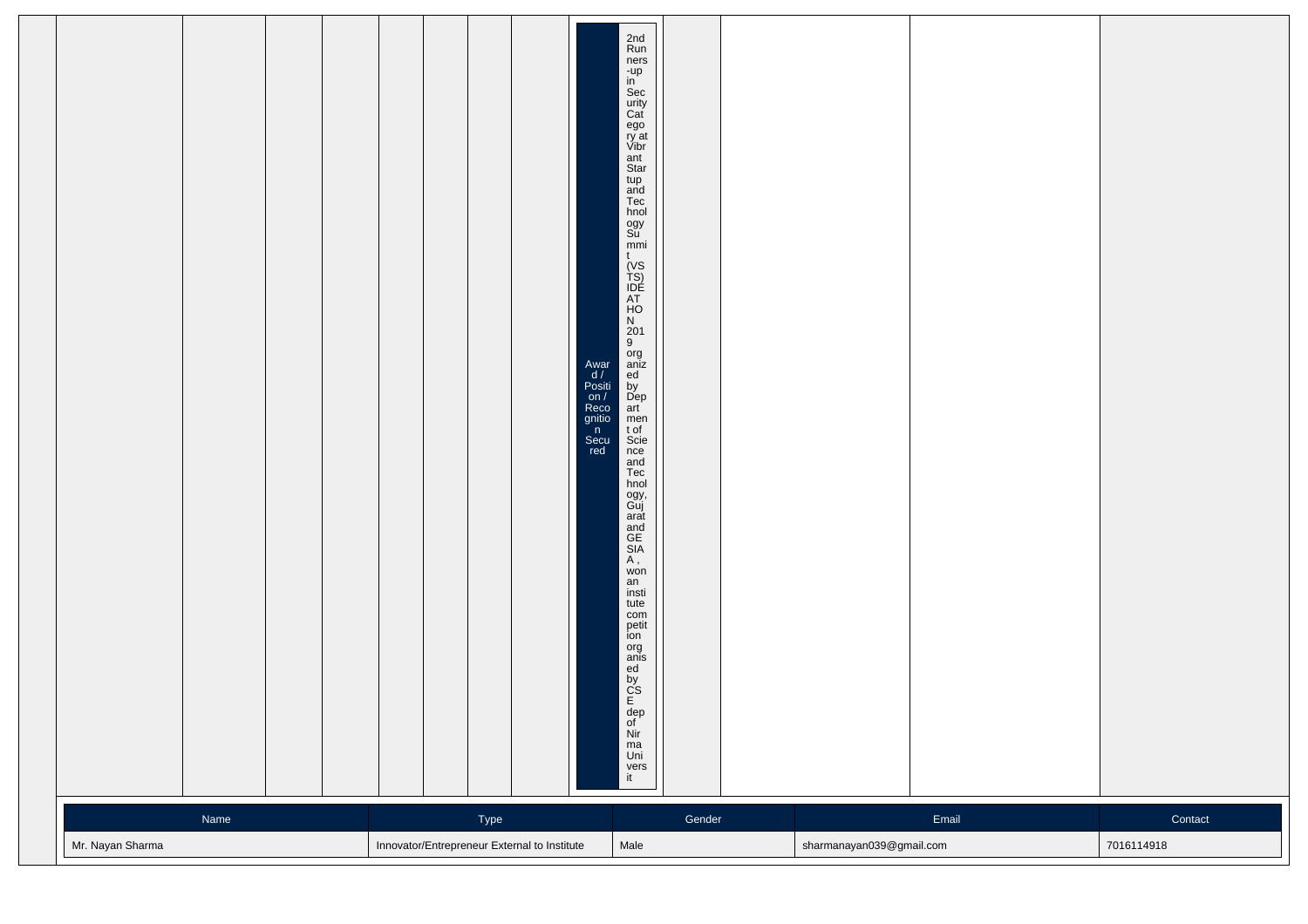|    |                                                                                                               | Name                  |                   |                                                                                         |                             |                                                                                                                                       | Type                                                                                                                                  |                                                  |    |      | Gender |                              |                              | Email                                                                                                                                                                                                                                                                                                                                                                                                                                  | Contact    |
|----|---------------------------------------------------------------------------------------------------------------|-----------------------|-------------------|-----------------------------------------------------------------------------------------|-----------------------------|---------------------------------------------------------------------------------------------------------------------------------------|---------------------------------------------------------------------------------------------------------------------------------------|--------------------------------------------------|----|------|--------|------------------------------|------------------------------|----------------------------------------------------------------------------------------------------------------------------------------------------------------------------------------------------------------------------------------------------------------------------------------------------------------------------------------------------------------------------------------------------------------------------------------|------------|
|    | Mr. Vikram Kataria                                                                                            |                       |                   |                                                                                         |                             |                                                                                                                                       |                                                                                                                                       | Innovator/Entrepreneur External to Institute     |    | Male |        |                              | vikramjkataria@gmail.com     |                                                                                                                                                                                                                                                                                                                                                                                                                                        | 9575727867 |
|    | Mr. Bhavya Mehta                                                                                              |                       |                   |                                                                                         |                             |                                                                                                                                       |                                                                                                                                       | Innovator/Entrepreneur External to Institute     |    | Male |        |                              | Ucc.bhavya20@gmail.com       |                                                                                                                                                                                                                                                                                                                                                                                                                                        | 9191662777 |
| 31 | Wall E-Smart Bin                                                                                              | Product<br>Innovation | Technol<br>ogical |                                                                                         | Stude<br>nt                 | TRL<br>0:<br>Idea.<br>Unpr<br>oven<br>conc<br>ept,<br>no<br>testin<br>g has<br>been<br>perfor<br>med.                                 | <b>TRL</b><br>0:<br>Idea.<br>Unpr<br>oven<br>conc<br>ept,<br>no<br>testin<br>g has<br>been<br>perfor<br>med.                          | Innovati<br>on<br>Develop<br>ment<br>Droppe<br>d | No |      | No     | <b>Grant Amount</b><br>in Rs | 12500                        | education<br>Loan/Investment<br>dept,<br><b>Agency Name</b><br>Gov. of<br>gujarat<br>Govt.<br>Agency Type<br>Agency<br>(State)<br>12500<br>Total Loan/Angel<br>Investment/VC<br>Fund raised by<br>Start-up during the<br>period of pre-<br>incubation/incubati<br>on support at your<br>Pre-<br>incubation/incubati<br>on or institute<br>financial period<br>2019-20 (in<br>Rupees)<br>Date of Investment<br>12-06-20<br>Raised<br>19 | No         |
|    |                                                                                                               | Name                  |                   |                                                                                         |                             |                                                                                                                                       | Type                                                                                                                                  |                                                  |    |      | Gender |                              |                              | Email                                                                                                                                                                                                                                                                                                                                                                                                                                  | Contact    |
|    | Mr. Paras Laumas                                                                                              |                       |                   |                                                                                         | Student                     |                                                                                                                                       |                                                                                                                                       |                                                  |    | Male |        |                              | na@na.com                    |                                                                                                                                                                                                                                                                                                                                                                                                                                        | 9429330671 |
|    |                                                                                                               | Name                  |                   |                                                                                         |                             |                                                                                                                                       | Type                                                                                                                                  |                                                  |    |      | Gender |                              |                              | Email                                                                                                                                                                                                                                                                                                                                                                                                                                  | Contact    |
|    | Mr. Parth Luhar                                                                                               |                       |                   |                                                                                         | Student                     |                                                                                                                                       |                                                                                                                                       |                                                  |    | Male |        |                              | na@na.com                    |                                                                                                                                                                                                                                                                                                                                                                                                                                        | 0000000000 |
| 32 | Simulating the<br>pollutant migration to<br>assess impact of land<br>use land cover on<br>groundwater quality | Process<br>Innovation | Technol<br>ogical | Office of<br>the<br>Researc<br>$h$ &<br>Sponsor<br>ed<br>Progra<br>ms(<br>ORSP<br>PDPU) | Stude<br>nt-<br>Facul<br>ty | <b>TRL</b><br>3:<br>Appli<br>ed<br>resea<br>rch.<br>First<br>labor<br>atory<br>tests<br>comp<br>leted;<br>proof<br>of<br>conc<br>ept. | <b>TRL</b><br>3:<br>Appli<br>ed<br>resea<br>rch.<br>First<br>labor<br>atory<br>tests<br>comp<br>leted;<br>proof<br>of<br>conc<br>ept. | Innovati<br>on<br>Develop<br>ment<br>Ongoing     | No |      | No     | <b>Grant Amount</b><br>in Rs | 95000                        | No                                                                                                                                                                                                                                                                                                                                                                                                                                     | No         |
|    |                                                                                                               | Name<br>Name          |                   |                                                                                         |                             |                                                                                                                                       | Type                                                                                                                                  |                                                  |    |      | Gender |                              |                              | Email                                                                                                                                                                                                                                                                                                                                                                                                                                  | Contact    |
|    | "Dr. Anurag Kandya "                                                                                          |                       |                   |                                                                                         | Faculty                     |                                                                                                                                       |                                                                                                                                       |                                                  |    | Male |        |                              | Anurag.Kandya@sot.pdpu.ac.in |                                                                                                                                                                                                                                                                                                                                                                                                                                        | 9714049800 |
|    |                                                                                                               |                       |                   |                                                                                         |                             |                                                                                                                                       | Type                                                                                                                                  |                                                  |    |      | Gender |                              |                              | Email                                                                                                                                                                                                                                                                                                                                                                                                                                  | Contact    |
|    | Dr. Anantha Singh                                                                                             |                       |                   |                                                                                         | Faculty                     |                                                                                                                                       |                                                                                                                                       |                                                  |    | Male |        |                              | Anantha.Singh@sot.pdpu.ac.in |                                                                                                                                                                                                                                                                                                                                                                                                                                        | 8758790511 |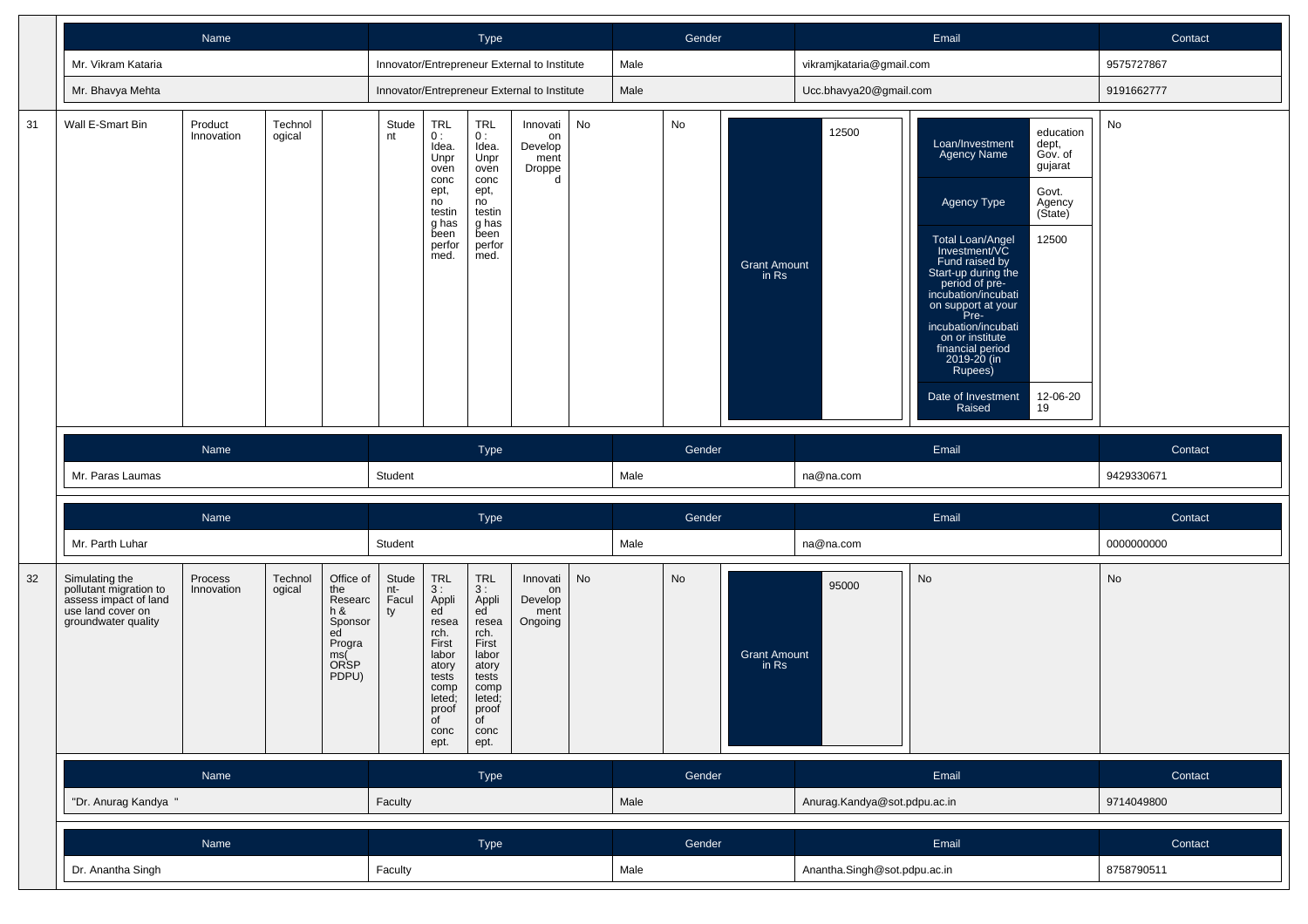| 33 | Production of biodiesel<br>from low value feed<br>stock using CH3OCa<br>heterogeneous<br>catalyst derived from<br>waste carbonate<br>sources. | Process<br>Innovation | Technol<br>ogical                                                          | "Office<br>of the<br>Researc<br>h &<br>Sponsor<br>ed<br>Progra<br>ms(<br>ORSP<br>PDPU)" | Stude<br>nt-<br>Facul<br>ty   | <b>TRL</b><br>1:<br>Basic<br>resea<br>rch.<br>Princi<br>ples<br>postu<br>lated<br>and<br>obser<br>ved<br>but<br>no<br>exper<br>iment<br>al<br>proof<br>availa<br>ble. | <b>TRL</b><br>1:<br>Basic<br>resea<br>rch.<br>Princi<br>ples<br>postu<br>lated<br>and<br>obser<br>ved<br>but<br>no<br>exper<br>iment<br>al<br>proof<br>availa<br>ble.        | Innovati<br>on<br>Develop<br>ment<br>Ongoing      | No        |        | No     | <b>Grant Amount</b><br>in Rs   | 135000                       | No                                                                                                                                                                                                                                                                                                                                                                                                                                      | No         |
|----|-----------------------------------------------------------------------------------------------------------------------------------------------|-----------------------|----------------------------------------------------------------------------|-----------------------------------------------------------------------------------------|-------------------------------|-----------------------------------------------------------------------------------------------------------------------------------------------------------------------|------------------------------------------------------------------------------------------------------------------------------------------------------------------------------|---------------------------------------------------|-----------|--------|--------|--------------------------------|------------------------------|-----------------------------------------------------------------------------------------------------------------------------------------------------------------------------------------------------------------------------------------------------------------------------------------------------------------------------------------------------------------------------------------------------------------------------------------|------------|
|    |                                                                                                                                               | Name<br>Type          |                                                                            |                                                                                         |                               |                                                                                                                                                                       |                                                                                                                                                                              |                                                   |           | Gender |        |                                | Email                        | Contact                                                                                                                                                                                                                                                                                                                                                                                                                                 |            |
|    | Dr. Sivakumar P                                                                                                                               |                       |                                                                            |                                                                                         | Faculty                       |                                                                                                                                                                       |                                                                                                                                                                              |                                                   |           | Male   |        |                                | Sivakumar.P@spt.pdpu.ac.in   |                                                                                                                                                                                                                                                                                                                                                                                                                                         | 7990768895 |
| 34 | E-waste Recyclers                                                                                                                             | Product<br>Innovation | Non-<br>Technol<br>ogical /<br>Social /<br>Commu<br>nity<br>Innovati<br>on |                                                                                         | Stude<br>nt                   | TRL<br>0:<br>Idea.<br>Unpr<br>oven<br>conc<br>ept,<br>no<br>testin<br>g has<br>been<br>perfor<br>med.                                                                 | <b>TRL</b><br>1:<br><b>Basic</b><br>resea<br>rch.<br>Princi<br>ples<br>postu<br>lated<br>and<br>obser<br>ved<br>but<br>no<br>exper<br>iment<br>al<br>proof<br>availa<br>ble. | Innovati<br>on<br>Develop<br>ment<br>Ongoing      | <b>No</b> |        | No     | <b>Grant Amount</b><br>$in$ Rs | 100000                       | education<br>Loan/Investment<br>dept,<br><b>Agency Name</b><br>Gov. of<br>gujarat<br>Govt.<br>Agency Type<br>Agency<br>(State)<br>Total Loan/Angel<br>100000<br>Investment/VC<br>Fund raised by<br>Start-up during the<br>period of pre-<br>incubation/incubati<br>on support at your<br>Pre-<br>incubation/incubati<br>on or institute<br>financial period<br>2019-20 (in<br>Rupees)<br>05-06-20<br>Date of Investment<br>19<br>Raised | No         |
|    |                                                                                                                                               | Name                  |                                                                            |                                                                                         |                               |                                                                                                                                                                       | Type                                                                                                                                                                         |                                                   |           |        | Gender |                                |                              | Email                                                                                                                                                                                                                                                                                                                                                                                                                                   | Contact    |
|    | Mr. Aditaya Raj                                                                                                                               |                       |                                                                            |                                                                                         | Student                       |                                                                                                                                                                       |                                                                                                                                                                              |                                                   |           | Male   |        |                                | aditayarajparidwal@gmail.com |                                                                                                                                                                                                                                                                                                                                                                                                                                         | 9837852772 |
| 35 | "Fake news - not fake<br>problem inquiry of the<br>widespread<br>phenomenon"                                                                  | Management<br>Process | Non-<br>Technol<br>ogical /<br>Social /<br>Commu<br>nity<br>Innovati<br>on | "Office<br>of the<br>Researc<br>h &<br>Sponsor<br>ed<br>Progra<br>ms(<br>ORSP<br>PDPU)" | Stude  <br>nt-<br>Facul<br>ty | TRL<br>0:<br>Idea.<br>Unpr<br>oven<br>conc<br>ept,<br>n <sub>o</sub><br>testin<br>g has<br>been<br>perfor<br>med.                                                     | TRL<br>0:<br>Idea.<br>Unpr<br>oven<br>conc<br>ept,<br>no<br>testin<br>g has<br>been<br>perfor<br>med.                                                                        | Innovati   No<br>on<br>Develop<br>ment<br>Ongoing |           |        | No     | <b>Grant Amount</b><br>in $Rs$ | 105000                       | $\lnot \mid N_0$                                                                                                                                                                                                                                                                                                                                                                                                                        | No         |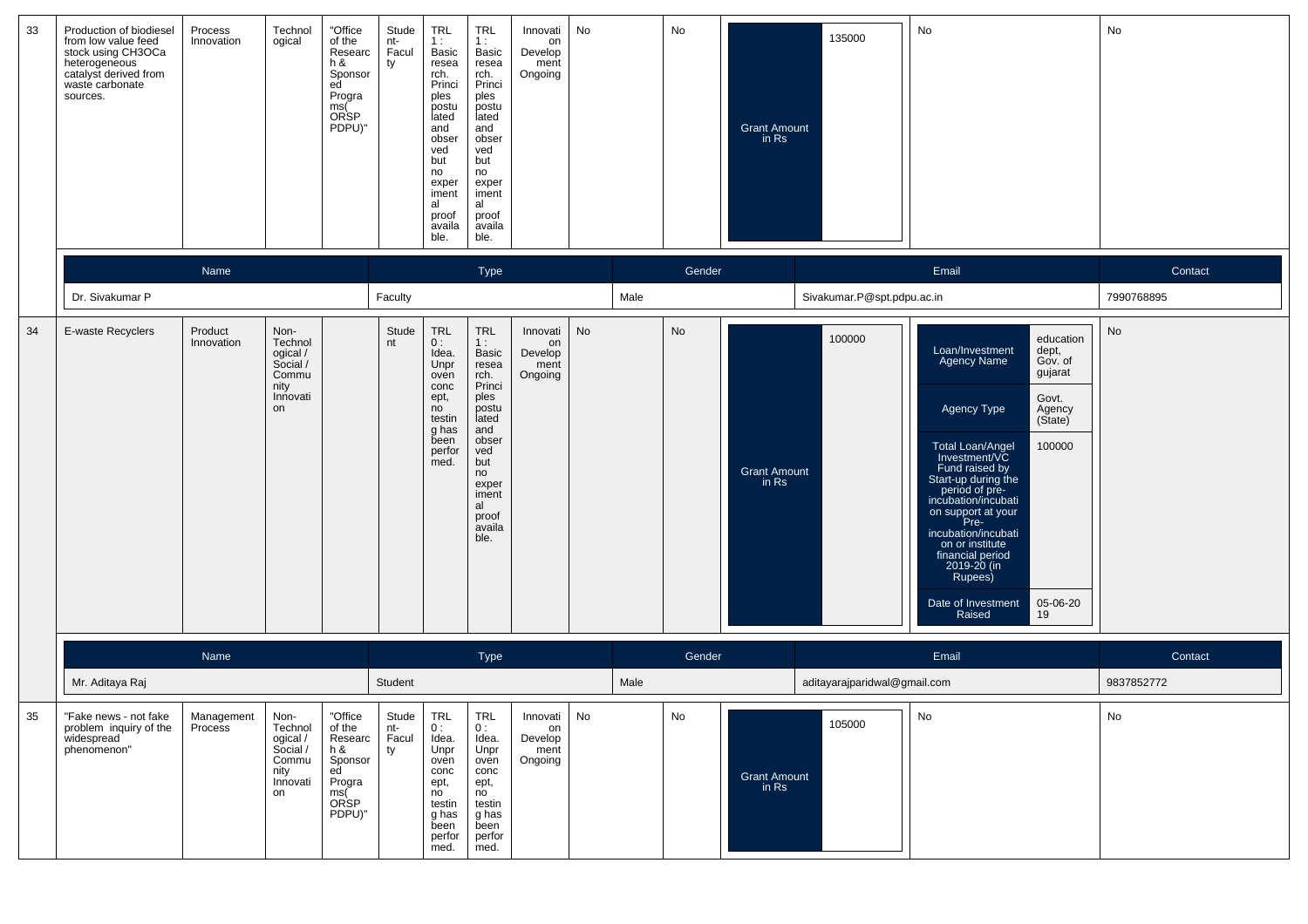|    | Name<br>Type                                                                                                                                |                       |                   |                                                                                                |                                                           |                                                                                                                                                                |                                                                                                                                                                |                                                  | Gender |        |    | Email                        | Contact                         |       |             |
|----|---------------------------------------------------------------------------------------------------------------------------------------------|-----------------------|-------------------|------------------------------------------------------------------------------------------------|-----------------------------------------------------------|----------------------------------------------------------------------------------------------------------------------------------------------------------------|----------------------------------------------------------------------------------------------------------------------------------------------------------------|--------------------------------------------------|--------|--------|----|------------------------------|---------------------------------|-------|-------------|
|    | "Dr. Sitakanta Mishra "                                                                                                                     |                       |                   |                                                                                                | Faculty                                                   |                                                                                                                                                                |                                                                                                                                                                |                                                  |        | Male   |    |                              | Sitakanta.Mishra@sls.pdpu.ac.in |       | 07923275238 |
| 36 | Geological Survey,<br>Detection and<br>Charaterization of Gas<br>Seepage in and<br>around Jagatiya, Dist.<br>Gir-Somnath, Gujarat,<br>India | Process<br>Innovation | Technol<br>ogical | Office of<br>the<br>Researc<br>$h$ &<br>Sponsor<br>ed<br>Progra<br>ms(<br>ORSP<br>PDPU)        | Stude<br>nt-<br>Facul<br>ty                               | TRL<br>1:<br>Basic<br>resea<br>rch.<br>Princi<br>ples<br>postu<br>lated<br>and<br>obser<br>ved<br>but<br>no<br>exper<br>iment<br>al<br>proof<br>availa<br>ble. | TRL<br>1:<br>Basic<br>resea<br>rch.<br>Princi<br>ples<br>postu<br>lated<br>and<br>obser<br>ved<br>but<br>no<br>exper<br>iment<br>al<br>proof<br>availa<br>ble. | Innovati<br>on<br>Develop<br>ment<br>Ongoing     | No     |        | No | <b>Grant Amount</b><br>in Rs | 109000                          | No    | No          |
|    |                                                                                                                                             |                       | Type              |                                                                                                |                                                           |                                                                                                                                                                |                                                                                                                                                                | Gender                                           |        |        |    | Email                        | Contact                         |       |             |
|    | "Dr. Ashish Sarkar "                                                                                                                        |                       |                   |                                                                                                |                                                           | Faculty                                                                                                                                                        |                                                                                                                                                                |                                                  |        |        |    |                              | Ashish.Sarkar@spt.pdpu.ac.in    |       | 07923275067 |
| 37 | Envirotech                                                                                                                                  | Product<br>Innovation | Technol<br>ogical |                                                                                                | Exter<br>nal to<br>the<br>Instit<br>ute/In<br>cubat<br>ee | TRL<br>0:<br>Idea.<br>Unpr<br>oven<br>conc<br>ept,<br>no<br>testin<br>g has<br>been<br>perfor<br>med.                                                          | TRL<br>1:<br>Basic<br>resea<br>rch.<br>Princi<br>ples<br>postu<br>lated<br>and<br>obser<br>ved<br>but<br>no<br>exper<br>iment<br>al<br>proof<br>availa<br>ble. | Innovati<br>on<br>Develop<br>ment<br>Droppe<br>d | No     |        | No | No                           |                                 | No    | No          |
|    |                                                                                                                                             | Name                  |                   |                                                                                                |                                                           |                                                                                                                                                                | Type                                                                                                                                                           |                                                  |        | Gender |    |                              |                                 | Email | Contact     |
|    | Mr. Parth Dave                                                                                                                              |                       |                   |                                                                                                |                                                           | Incubatee Entrepreneur                                                                                                                                         |                                                                                                                                                                |                                                  |        | Male   |    |                              | dave.parth52@gmail.com          |       | 7011598340  |
| 38 | Ultrasonic Welding of<br>Plastics                                                                                                           | Process<br>Innovation | Technol<br>ogical | "Office<br>of the<br>Researc<br>h &<br>Sponsor<br>ed<br>Progra<br>ms(<br><b>ORSP</b><br>PDPU)" | Stude<br>nt-<br>Facul<br>ty                               | TRL<br>3:<br>Appli<br>ed<br>resea<br>rch.<br>First<br>labor<br>atory<br>tests<br>comp<br>leted;<br>proof<br>of<br>conc<br>ept.                                 | <b>TRL</b><br>3:<br>Appli<br>ed<br>resea<br>rch.<br>First<br>labor<br>atory<br>tests<br>comp<br>leted;<br>proof<br>of<br>conc<br>ept.                          | Innovati<br>on<br>Develop<br>ment<br>Ongoing     | No     |        | No | <b>Grant Amount</b><br>in Rs | 76000                           | No    | No          |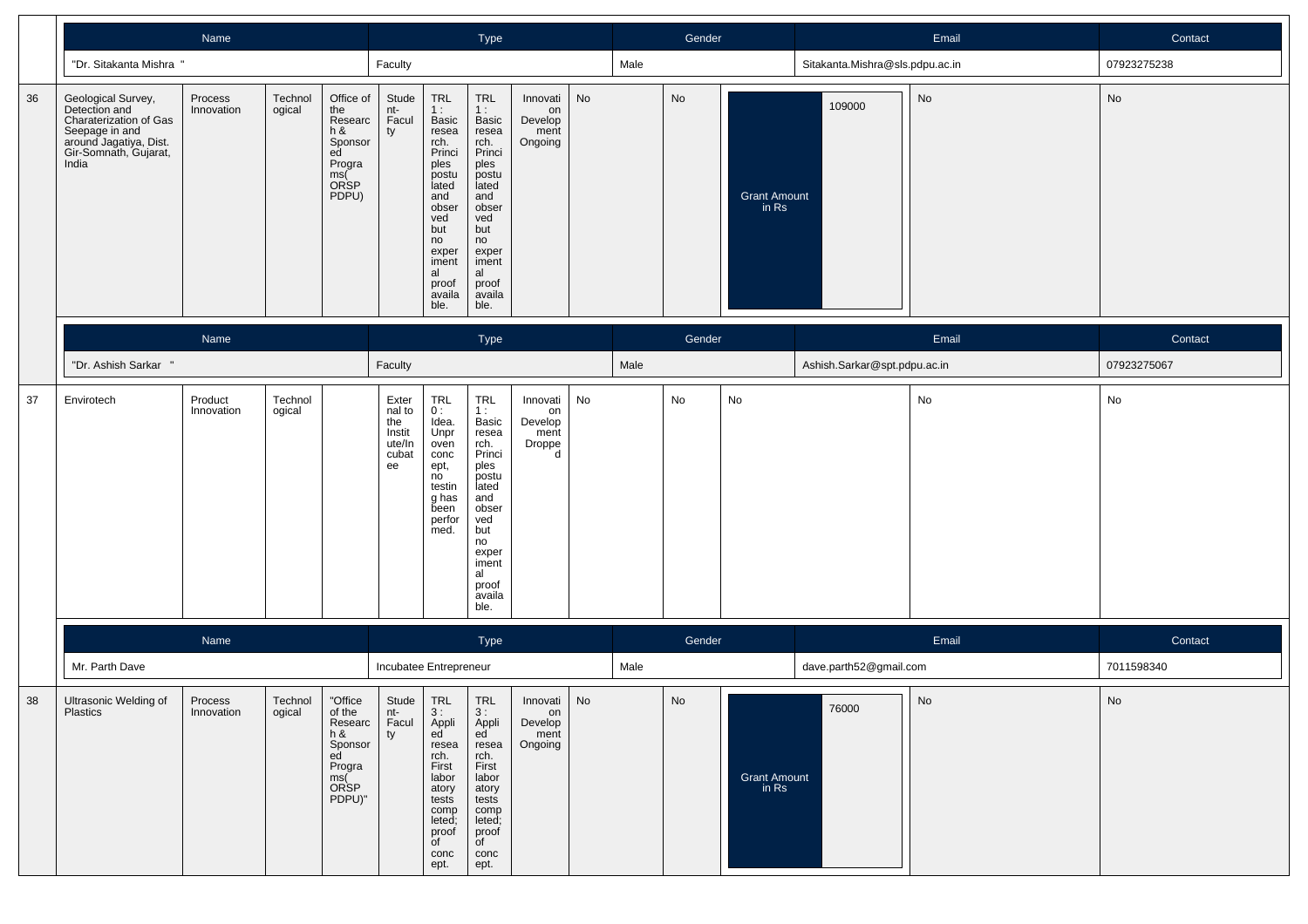|    | Name                                                 |                       |                   |                                                                                                |                             | <b>Type</b>                                                                                                                                                                   |                                                                                                                                                                              |                                              |    |      | Gender |                              |                                 | Email                                                                                                                                                                                                                                                                                                                                                                                                                                   | Contact    |
|----|------------------------------------------------------|-----------------------|-------------------|------------------------------------------------------------------------------------------------|-----------------------------|-------------------------------------------------------------------------------------------------------------------------------------------------------------------------------|------------------------------------------------------------------------------------------------------------------------------------------------------------------------------|----------------------------------------------|----|------|--------|------------------------------|---------------------------------|-----------------------------------------------------------------------------------------------------------------------------------------------------------------------------------------------------------------------------------------------------------------------------------------------------------------------------------------------------------------------------------------------------------------------------------------|------------|
|    | "Dr. Vishvesh Badheka                                |                       |                   |                                                                                                |                             | Faculty                                                                                                                                                                       |                                                                                                                                                                              |                                              |    |      |        |                              | Vishvesh.Badheka@spt.pdpu.ac.in |                                                                                                                                                                                                                                                                                                                                                                                                                                         | 9824025256 |
| 39 | <b>GEIOD</b>                                         | Product<br>Innovation | Technol<br>ogical |                                                                                                | Stude<br>nt                 | <b>TRL</b><br>0:<br>Idea.<br>Unpr<br>oven<br>conc<br>ept,<br>no<br>testin<br>g has<br>been<br>perfor<br>med.                                                                  | <b>TRL</b><br>4:<br>Small<br>scale<br>protot<br>ype<br>built<br>in a<br>labor<br>atory<br>envir<br>onme<br>nt<br>("ugly<br>protot<br>ype).                                   | Innovati<br>on<br>Develop<br>ment<br>Ongoing | No |      | No     | <b>Grant Amount</b><br>in Rs | 100000                          | education<br>Loan/Investment<br>dept,<br><b>Agency Name</b><br>Gov. of<br>gujarat<br>Govt.<br>Agency Type<br>Agency<br>(State)<br>Total Loan/Angel<br>100000<br>Investment/VC<br>Fund raised by<br>Start-up during the<br>period of pre-<br>incubation/incubati<br>on support at your<br>Pre-<br>incubation/incubati<br>on or institute<br>financial period<br>2019-20 (in<br>Rupees)<br>Date of Investment<br>05-06-20<br>Raised<br>19 | No         |
|    |                                                      | Name                  |                   |                                                                                                |                             |                                                                                                                                                                               | Type                                                                                                                                                                         |                                              |    |      | Gender |                              |                                 | Email                                                                                                                                                                                                                                                                                                                                                                                                                                   | Contact    |
|    | Mr. Vedant Oberoi                                    |                       |                   |                                                                                                | Student                     |                                                                                                                                                                               |                                                                                                                                                                              |                                              |    | Male |        |                              | vedantoberoi900@gmail.com       |                                                                                                                                                                                                                                                                                                                                                                                                                                         | 8780773650 |
| 40 | <b>Friction Stir Welding</b><br>on Dissimilar Metals | Process<br>Innovation | Technol<br>ogical | Office of<br>the<br>Researc<br>$h$ &<br>Sponsor<br>ed<br>Progra<br>ms(<br><b>ORSP</b><br>PDPU) | Stude<br>nt-<br>Facul<br>ty | <b>TRL</b><br>1 :<br><b>Basic</b><br>resea<br>rch.<br>Princi<br>ples<br>postu<br>lated<br>and<br>obser<br>ved<br>but<br>no<br>exper<br>iment<br>al<br>proof<br>availa<br>ble. | <b>TRL</b><br>1:<br><b>Basic</b><br>resea<br>rch.<br>Princi<br>ples<br>postu<br>lated<br>and<br>obser<br>ved<br>but<br>no<br>exper<br>iment<br>al<br>proof<br>availa<br>ble. | Innovati<br>on<br>Develop<br>ment<br>Ongoing | No |      | No     | <b>Grant Amount</b><br>in Rs | 94000                           | <b>No</b>                                                                                                                                                                                                                                                                                                                                                                                                                               | No         |
|    |                                                      | Name                  |                   |                                                                                                |                             |                                                                                                                                                                               | <b>Type</b>                                                                                                                                                                  |                                              |    |      | Gender |                              |                                 | Email                                                                                                                                                                                                                                                                                                                                                                                                                                   | Contact    |
|    | "Dr. Vishvesh Badheka                                |                       |                   |                                                                                                |                             |                                                                                                                                                                               |                                                                                                                                                                              |                                              |    | Male |        |                              | Vishvesh.Badheka@spt.pdpu.ac.in |                                                                                                                                                                                                                                                                                                                                                                                                                                         | 9824025256 |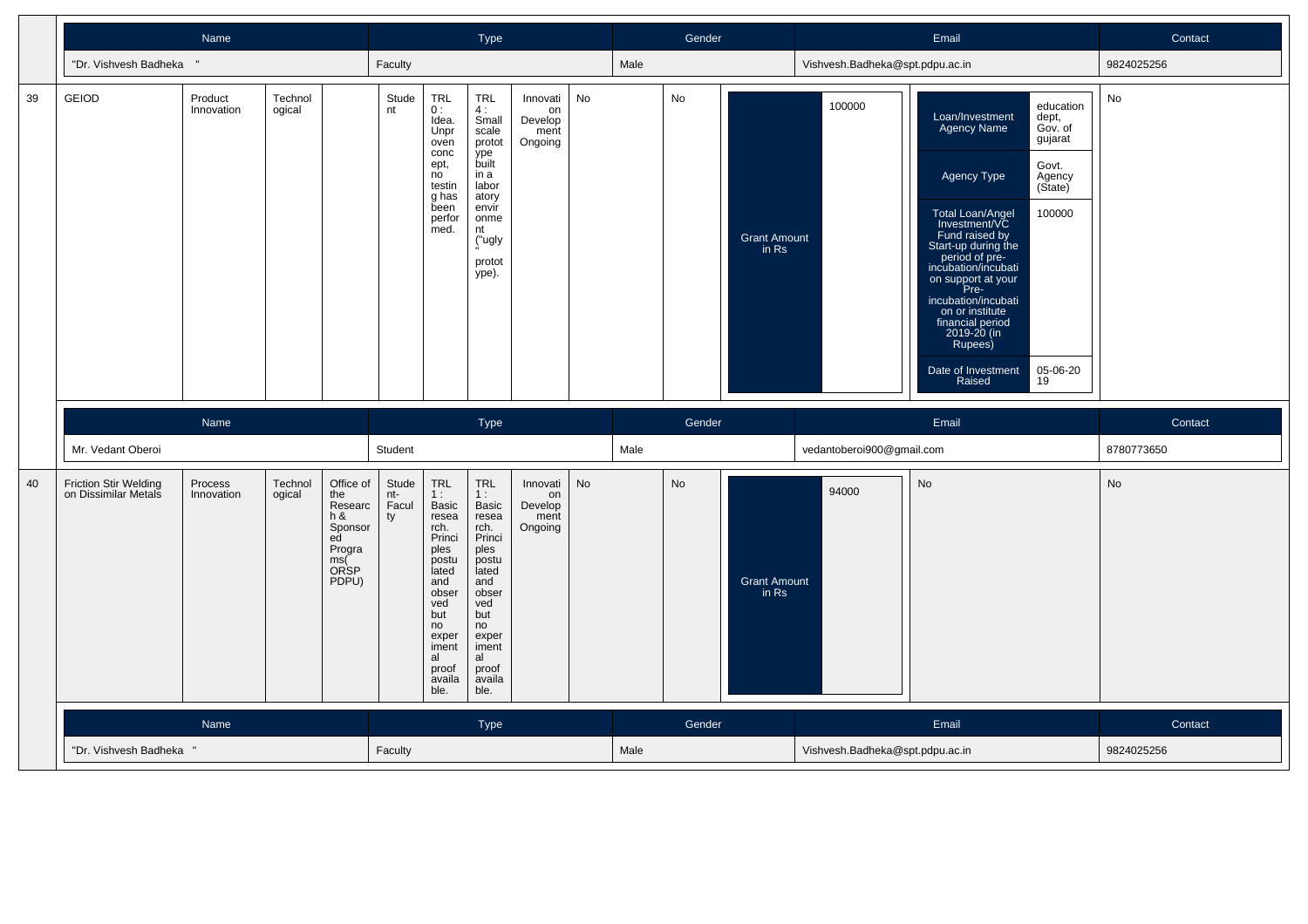| 41 | 4pm Bars                                                           | Product<br>Innovation | Non-<br>Technol<br>ogical /<br>Social /<br>Commu<br>nity<br>Innovati<br>on |                                                                                       | Facul<br>ty                 | $\begin{array}{c} \mathsf{TRL} \\ 6: \end{array}$<br>Proto<br>type<br>syste<br>m<br>teste<br>d in<br>inten<br>ded<br>envir<br>onme<br>nt<br>close<br>to<br>expe<br>cted<br>perfor<br>manc<br>е. | <b>TRL</b><br>$\frac{9}{1}$<br>com<br>merci<br>al<br>applic<br>ation,<br>techn<br>ology<br>availa<br>ble<br>for<br>cons<br>umer<br>S. | Innovati<br>on<br>Adopted<br>and<br>and<br>Implem<br>ented at<br>Ground | No        |      | No     | No                           |                             | No                           | No         |
|----|--------------------------------------------------------------------|-----------------------|----------------------------------------------------------------------------|---------------------------------------------------------------------------------------|-----------------------------|-------------------------------------------------------------------------------------------------------------------------------------------------------------------------------------------------|---------------------------------------------------------------------------------------------------------------------------------------|-------------------------------------------------------------------------|-----------|------|--------|------------------------------|-----------------------------|------------------------------|------------|
|    |                                                                    |                       |                                                                            |                                                                                       | Type                        |                                                                                                                                                                                                 |                                                                                                                                       | Gender                                                                  |           |      | Email  |                              | Contact                     |                              |            |
|    | Kushal Aradhya R                                                   |                       |                                                                            |                                                                                       |                             |                                                                                                                                                                                                 | Faculty                                                                                                                               |                                                                         |           |      |        |                              | kushalaradhya@nakafoods.com |                              | 9739807579 |
|    |                                                                    | Name                  |                                                                            |                                                                                       |                             | Type                                                                                                                                                                                            |                                                                                                                                       |                                                                         |           |      | Gender |                              |                             | Email                        | Contact    |
|    | Neil Dave                                                          |                       |                                                                            |                                                                                       |                             |                                                                                                                                                                                                 |                                                                                                                                       |                                                                         |           |      |        |                              |                             |                              |            |
|    |                                                                    |                       |                                                                            |                                                                                       | Faculty                     |                                                                                                                                                                                                 |                                                                                                                                       |                                                                         |           | Male |        |                              | $\sim$                      |                              | 9067816196 |
| 42 | Solar Desiccant<br>Indirect Evaporative<br>cooling Air Conditioner | Process<br>Innovation | Technol<br>ogical                                                          | Office of<br>the<br>Researc<br>h &<br>Sponsor<br>ed<br>Progra<br>ms(<br>ORSP<br>PDPU) | Stude<br>nt-<br>Facul<br>ty | TRL<br>3 :<br>3 :<br>Appli<br>ed<br>resea<br>rch.<br>First<br>labor<br>atory<br>tests<br>comp<br>leted;<br>proof<br>of<br>conc<br>ept.                                                          | TRL<br>3:<br>Appli<br>ed<br>resea<br>rch.<br>First<br>labor<br>atory<br>tests<br>comp<br>leted;<br>proof<br>of<br>conc<br>ept.        | Innovati<br>on<br>Develop<br>ment<br>Ongoing                            | <b>No</b> |      | No     | <b>Grant Amount</b><br>in Rs | 145000                      | $\operatorname{\mathsf{No}}$ | <b>No</b>  |
|    |                                                                    | Name                  |                                                                            |                                                                                       |                             |                                                                                                                                                                                                 | Type                                                                                                                                  |                                                                         |           |      | Gender |                              |                             | Email                        | Contact    |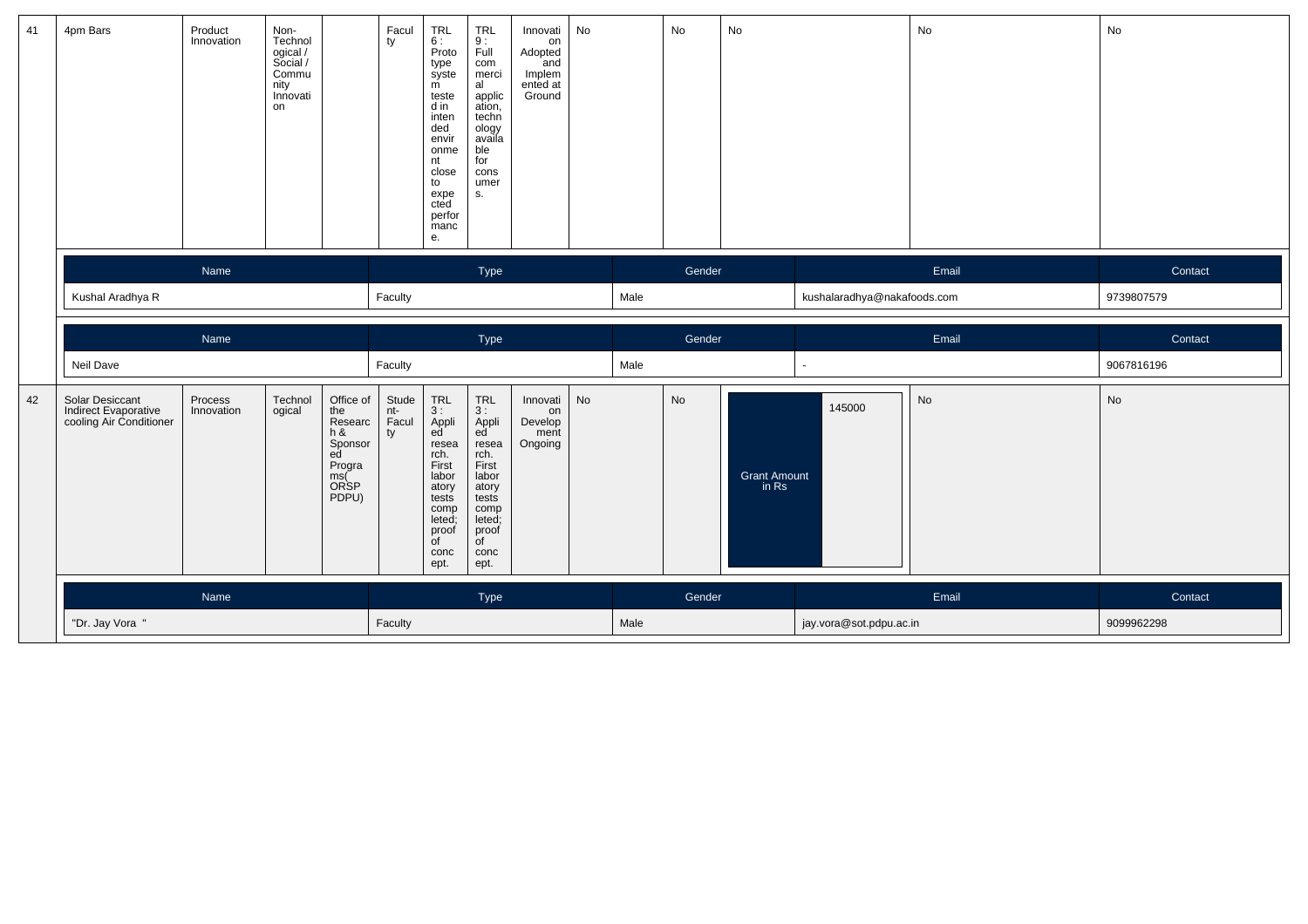| 43 | Techprint                                                                  | Product<br>Innovation | Technol<br>ogical |                                                                                       | Stude<br>nt                 | <b>TRL</b><br>0:<br>Idea.<br>Unpr<br>oven<br>conc<br>ept,<br>no<br>testin<br>g has<br>been<br>perfor<br>med.         | <b>TRL</b><br>0:<br>Idea.<br>Unpr<br>oven<br>conc<br>ept,<br>no<br>testin<br>g has<br>been<br>perfor<br>med.                       | Innovati<br>on<br>Develop<br>ment<br>Droppe<br>$\mathsf{d}$ | No |      | No     | <b>Grant Amount</b><br>in Rs | 100000                     | Loan/Investment<br>Agency Name<br>Agency Type<br>Total Loan/Angel<br>Investment/VC<br>Fund raised by<br>Start-up during the<br>period of pre-<br>incubation/incubati<br>on support at your<br>Pre-<br>incubation/incubati<br>on or institute<br>financial period<br>2019-20 (in<br>Rupees)<br>Date of Investment<br>Raised | education<br>dept,<br>Gov. of<br>gujarat<br>Govt.<br>Agency<br>(Sitate)<br>100000<br>01-07-20<br>19 | No         |
|----|----------------------------------------------------------------------------|-----------------------|-------------------|---------------------------------------------------------------------------------------|-----------------------------|----------------------------------------------------------------------------------------------------------------------|------------------------------------------------------------------------------------------------------------------------------------|-------------------------------------------------------------|----|------|--------|------------------------------|----------------------------|----------------------------------------------------------------------------------------------------------------------------------------------------------------------------------------------------------------------------------------------------------------------------------------------------------------------------|-----------------------------------------------------------------------------------------------------|------------|
|    |                                                                            | Name                  |                   |                                                                                       |                             |                                                                                                                      | Type                                                                                                                               |                                                             |    |      | Gender |                              |                            | Email                                                                                                                                                                                                                                                                                                                      |                                                                                                     | Contact    |
|    | Mr. parth patel                                                            |                       |                   |                                                                                       | Student                     |                                                                                                                      |                                                                                                                                    |                                                             |    | Male |        |                              | parth.pmech@gmail.com      |                                                                                                                                                                                                                                                                                                                            |                                                                                                     | 8200345881 |
| 44 | <b>Enhancing Cement</b><br>Casing Bond Using<br>Resin Coating<br>Technique | Process<br>Innovation | Technol<br>ogical | Office of<br>the<br>Researc<br>h &<br>Sponsor<br>ed<br>Progra<br>ms(<br>ORSP<br>PDPU) | Stude<br>nt-<br>Facul<br>ty | TRL<br>1:<br>Basic<br>resea<br>rch.<br>Princi<br>ples<br>postu<br>lated<br>and<br>obser<br>ved<br>but<br>no<br>exper | <b>TRL</b><br>1:<br><b>Basic</b><br>resea<br>rch.<br>Princi<br>ples<br>postu<br>lated<br>and<br>obser<br>ved<br>but<br>no<br>exper | Innovati<br>on<br>Develop<br>ment<br>Ongoing                | No |      | No     | <b>Grant Amount</b><br>in Rs | 77500                      | <b>No</b>                                                                                                                                                                                                                                                                                                                  |                                                                                                     | <b>No</b>  |
|    |                                                                            |                       |                   |                                                                                       |                             | iment<br>al<br>proof<br>availa<br>ble.                                                                               | iment<br>al<br>proof<br>availa<br>ble.                                                                                             |                                                             |    |      |        |                              |                            |                                                                                                                                                                                                                                                                                                                            |                                                                                                     |            |
|    |                                                                            | Name                  |                   |                                                                                       |                             |                                                                                                                      | Type                                                                                                                               |                                                             |    |      | Gender |                              |                            | Email                                                                                                                                                                                                                                                                                                                      |                                                                                                     | Contact    |
|    | "Mr. Hari Ganesh "                                                         |                       |                   |                                                                                       | Faculty                     |                                                                                                                      |                                                                                                                                    |                                                             |    | Male |        |                              | Hari.Ganesh@spt.pdpu.ac.in |                                                                                                                                                                                                                                                                                                                            |                                                                                                     | 0000000000 |
|    |                                                                            | Name                  |                   |                                                                                       |                             |                                                                                                                      | Type                                                                                                                               |                                                             |    |      | Gender |                              |                            | Email                                                                                                                                                                                                                                                                                                                      |                                                                                                     | Contact    |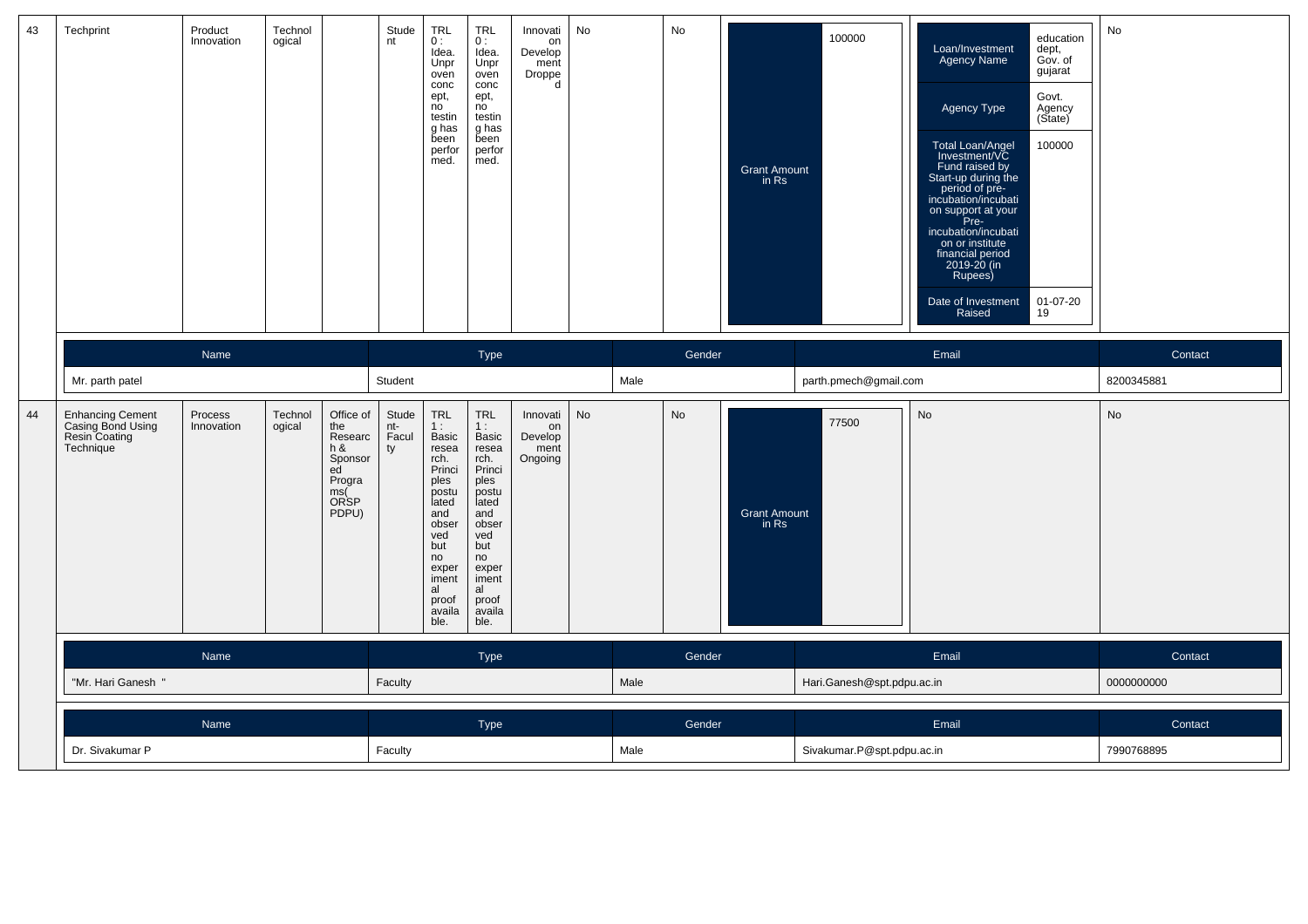| 45 | Azeedo                               | Product<br>Innovation | Technol<br>ogical                                    | Exter<br>nal to<br>the<br>Instit<br>ute/In<br>cubat<br>ee | TRL<br>0:<br>Idea.<br>Unpr<br>oven<br>conc<br>ept,<br>no<br>testin<br>g has<br>been<br>perfor<br>med.                                   | TRL<br>$0:$<br>Idea<br>Unpr<br>oven<br>conc<br>ept,<br>no<br>testin<br>g has<br>been<br>perfor<br>med.                          | Innovati<br>on<br>Develop<br>ment<br>Droppe<br>d                 | No                                                                                                                     |                                                                                                                                                                                                                                                                                                                                         | No                      | No                           |                            | No                           | No         |
|----|--------------------------------------|-----------------------|------------------------------------------------------|-----------------------------------------------------------|-----------------------------------------------------------------------------------------------------------------------------------------|---------------------------------------------------------------------------------------------------------------------------------|------------------------------------------------------------------|------------------------------------------------------------------------------------------------------------------------|-----------------------------------------------------------------------------------------------------------------------------------------------------------------------------------------------------------------------------------------------------------------------------------------------------------------------------------------|-------------------------|------------------------------|----------------------------|------------------------------|------------|
|    |                                      | Name                  |                                                      |                                                           |                                                                                                                                         | Type                                                                                                                            |                                                                  |                                                                                                                        |                                                                                                                                                                                                                                                                                                                                         | Gender                  |                              |                            | Email                        | Contact    |
|    | Koushik Bose                         |                       |                                                      |                                                           | Innovator/Entrepreneur External to Institute<br>Male                                                                                    |                                                                                                                                 |                                                                  |                                                                                                                        |                                                                                                                                                                                                                                                                                                                                         |                         |                              | founder_azeedo@outlook.com |                              | 7077566993 |
|    |                                      | Name                  |                                                      |                                                           |                                                                                                                                         | Type                                                                                                                            |                                                                  |                                                                                                                        |                                                                                                                                                                                                                                                                                                                                         | Gender                  |                              |                            | Email                        | Contact    |
|    | Himansu Sekhar Dash                  |                       | Innovator/Entrepreneur External to Institute<br>Male |                                                           |                                                                                                                                         |                                                                                                                                 |                                                                  |                                                                                                                        |                                                                                                                                                                                                                                                                                                                                         | himansudash20@gmail.com |                              | 7789929773                 |                              |            |
| 46 | Imagine Powertree<br>Private Limited | Product<br>Innovation | Technol<br>ogical                                    | Stude<br>nt                                               | $\begin{array}{c}\nTRL \\ 5: \n\end{array}$<br>Large<br>scale<br>protot<br>ype<br>teste<br>d in<br>inten<br>ded<br>envir<br>onme<br>nt. | TRL<br>$\frac{9}{15}$<br>com<br>merci<br>al<br>applic<br>ation,<br>techn<br>ology<br>availa<br>ble<br>for<br>cons<br>umer<br>S. | Innovati<br>on<br>Adopted<br>and<br>Implem<br>ented at<br>Ground | Agen<br>cy<br>Nam<br>e<br>Agen<br>Cy<br>Type<br>Awar<br>$\frac{d}{dx}$<br>on $/$<br>Reco<br>gnitio<br>n<br>Secu<br>red | ${\sf IC}$<br>Dep<br>art<br>men<br>t of<br>Guj<br>arat<br>Gov<br>t.<br>Age<br>ncy<br>(Sta<br>te)<br>Rec<br>eive<br>d<br>Pre-<br>See<br>$\mathsf{d}$<br>fund<br>ing<br>as<br>an<br>Gra<br>nt<br>fro<br>m<br>IC<br>Dep<br>art<br>men<br>t.<br>Gov<br>ern<br>men<br>t of<br>Guj<br>arat<br>und<br>er<br>Star<br>t-up<br>Inno<br>vati<br>on | Yes                     | $\operatorname{\mathsf{No}}$ |                            | $\operatorname{\mathsf{No}}$ | No         |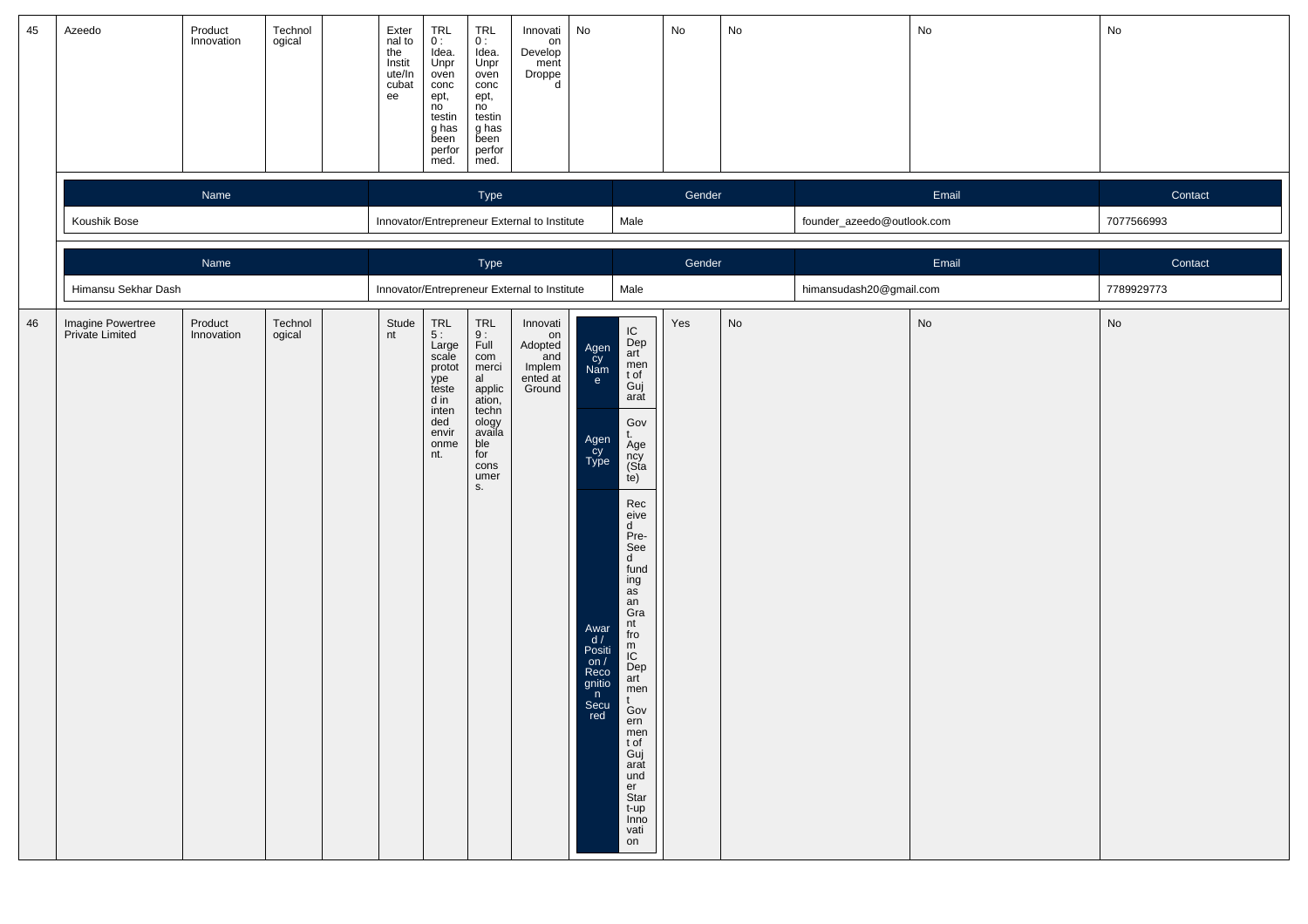|    |                                                      |                       |                   |             | Type                                                                                                  |                                                                                                                                  |                                                                  |                                                                                                                      | Gender                                                                                                                         |        |    | Email                      | Contact |            |
|----|------------------------------------------------------|-----------------------|-------------------|-------------|-------------------------------------------------------------------------------------------------------|----------------------------------------------------------------------------------------------------------------------------------|------------------------------------------------------------------|----------------------------------------------------------------------------------------------------------------------|--------------------------------------------------------------------------------------------------------------------------------|--------|----|----------------------------|---------|------------|
|    | Shani Pandya                                         |                       |                   | Student     |                                                                                                       |                                                                                                                                  |                                                                  |                                                                                                                      | Male                                                                                                                           |        |    | Shaniravi.pandya@gmail.com |         | 9409611194 |
|    |                                                      | Name                  |                   |             |                                                                                                       | Type                                                                                                                             |                                                                  |                                                                                                                      |                                                                                                                                | Gender |    |                            | Email   | Contact    |
|    | Mayank Patel                                         |                       |                   |             |                                                                                                       |                                                                                                                                  |                                                                  |                                                                                                                      | Male                                                                                                                           |        |    | Mayanks0211@gmail.com      |         | 8758882071 |
| 47 | <b>TorchIT Electronics</b><br><b>Private Limited</b> | Product<br>Innovation | Technol<br>ogical | Stude<br>nt | TRL<br>5 :<br>Large<br>scale<br>protot<br>.<br>teste<br>d in<br>inten<br>ded<br>envir<br>onme<br>nt.  | TRL<br>$\frac{9}{1}$ :<br>com<br>merci<br>al<br>applic<br>ation,<br>techn<br>ology<br>availa<br>ble<br>for<br>cons<br>umer<br>s. | Innovati<br>on<br>Adopted<br>and<br>Implem<br>ented at<br>Ground | Agen<br>Cy<br>Nam<br>e<br>Agen<br>cy<br>Type<br>Awar<br>d/<br>Positi<br>on $/$<br>Reco<br>gnitio<br>n<br>Secu<br>red | <b>IIM</b><br>Uda<br>ipur<br>Edu<br>cati<br>onal<br>Insti<br>tute<br>Ran<br>ked<br>1 in<br>В<br>com<br>р<br>IIM<br>Uda<br>ipur | Yes    | No |                            | No      | No         |
|    |                                                      | Name                  |                   |             |                                                                                                       |                                                                                                                                  |                                                                  |                                                                                                                      |                                                                                                                                |        |    |                            |         |            |
|    |                                                      |                       |                   |             |                                                                                                       | Type                                                                                                                             |                                                                  |                                                                                                                      |                                                                                                                                | Gender |    |                            | Email   | Contact    |
|    | Hunny Bhagchandani                                   |                       |                   | Student     |                                                                                                       |                                                                                                                                  |                                                                  |                                                                                                                      | Male                                                                                                                           |        |    | Hunny@torchit.in           |         | 7383635420 |
| 48 | Cambio Motion LLP                                    | Product<br>Innovation | Technol<br>ogical | Stude<br>nt | TRL<br>0:<br>Idea.<br>Unpr<br>oven<br>conc<br>ept,<br>no<br>testin<br>g has<br>been<br>perfor<br>med. | TRL<br>$2:$ Tech<br>nolog<br>y<br>formu<br>lation<br>Conc<br>ept<br>and<br>applic<br>ation<br>have<br>been<br>formu<br>lated.    | Innovati<br>on<br>Develop<br>ment<br>Droppe<br>d                 | No                                                                                                                   |                                                                                                                                | Yes    | No |                            | No      | No         |
|    |                                                      | Name                  |                   |             |                                                                                                       | Type                                                                                                                             |                                                                  |                                                                                                                      |                                                                                                                                | Gender |    |                            | Email   | Contact    |
|    | Sarang Deshpande                                     |                       |                   | Student     |                                                                                                       |                                                                                                                                  |                                                                  |                                                                                                                      | Male                                                                                                                           |        |    | sarang1014@gmail.com       |         | 9879016107 |
|    |                                                      | Name                  |                   |             |                                                                                                       | Type                                                                                                                             |                                                                  |                                                                                                                      |                                                                                                                                | Gender |    |                            | Email   | Contact    |
|    | Yash Trivedi                                         |                       |                   |             |                                                                                                       |                                                                                                                                  |                                                                  |                                                                                                                      | Male                                                                                                                           |        |    | Yashtriv13@gmail.com       |         | 8899449894 |
|    | Raj Anupam                                           |                       |                   |             |                                                                                                       |                                                                                                                                  |                                                                  |                                                                                                                      | Male                                                                                                                           |        |    | Rajanupan132@gmail.com     |         | 9662971994 |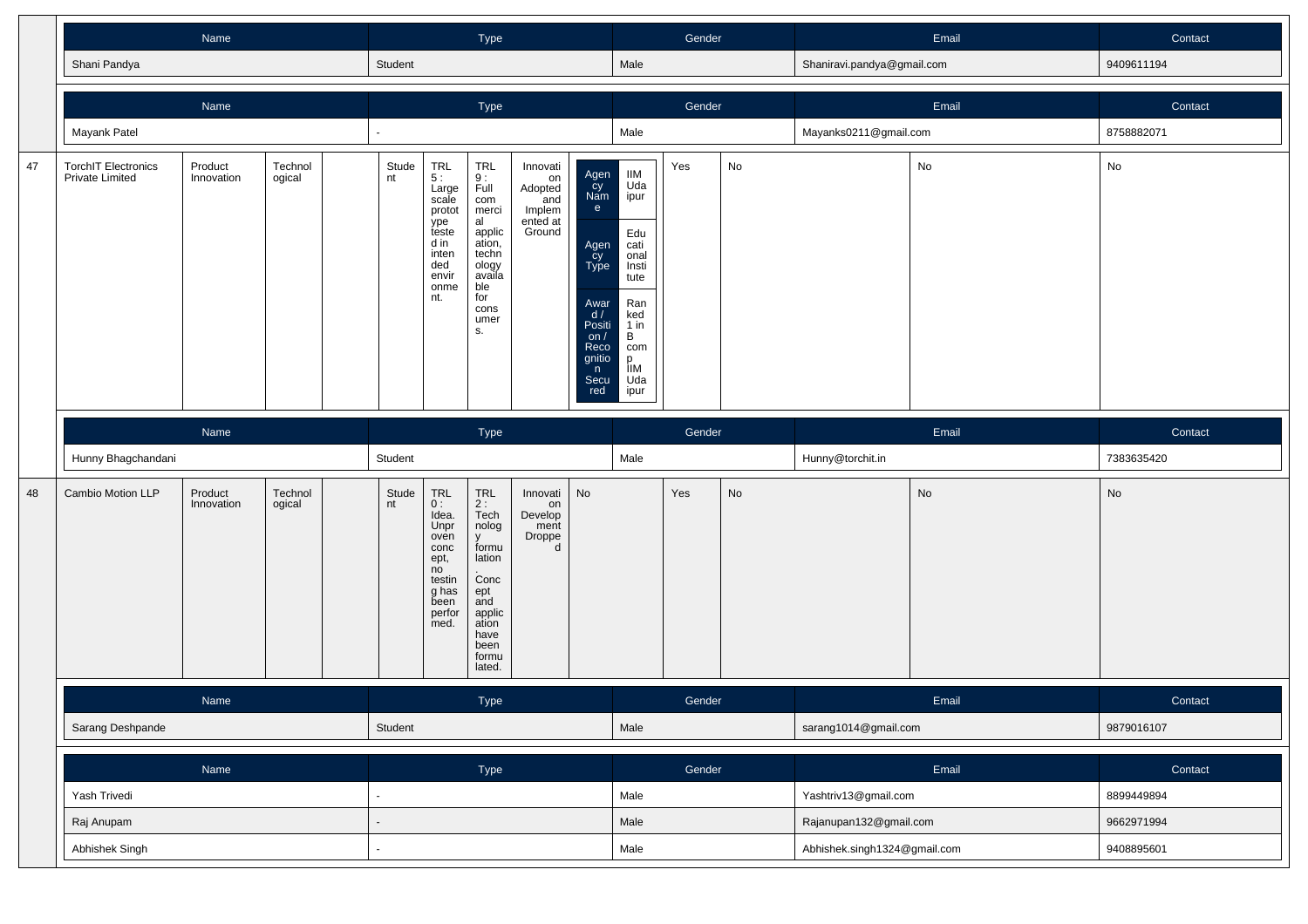| 49 | Yories Media Private<br>Limited | Product<br>Innovation | Non-<br>Technol<br>ogical /<br>Social /<br>Commu<br>nity<br>Innovati<br>on | Exter<br>nal to<br>the<br>Instit<br>ute/In<br>cubat<br>ee | TRL<br>4:<br>Small<br>scale<br>protot<br>ype<br>built<br>in a<br>labor<br>atory<br>envír<br>onme<br>nt<br>("ugly<br>protot<br>ype). | <b>TRL</b><br>7:<br>Dem<br>onstr<br>ation<br>syste<br>m<br>opera<br>ting<br>in<br>opera<br>tional<br>envir<br>onme<br>nt at<br>pre-<br>com<br>merci<br>al<br>scale.          | Innovati<br>on<br>Develop<br>ment<br>Complet<br>ed | No   |        | Yes    | No                       |                          | No         | $\operatorname{\mathsf{No}}$ |
|----|---------------------------------|-----------------------|----------------------------------------------------------------------------|-----------------------------------------------------------|-------------------------------------------------------------------------------------------------------------------------------------|------------------------------------------------------------------------------------------------------------------------------------------------------------------------------|----------------------------------------------------|------|--------|--------|--------------------------|--------------------------|------------|------------------------------|
|    |                                 | Name                  |                                                                            |                                                           |                                                                                                                                     | Type                                                                                                                                                                         |                                                    |      |        | Gender |                          |                          | Email      | Contact                      |
|    | Kavita Vaishnav                 | Name                  |                                                                            |                                                           | Incubatee Entrepreneur                                                                                                              |                                                                                                                                                                              |                                                    |      | Female |        |                          | kavutpal@gmail.com       |            | 8460794554                   |
|    |                                 |                       |                                                                            |                                                           |                                                                                                                                     | Type                                                                                                                                                                         |                                                    |      |        | Gender |                          |                          | Email      | Contact                      |
|    | Utpal Vaishnav                  |                       |                                                                            |                                                           | Incubatee Entrepreneur                                                                                                              |                                                                                                                                                                              |                                                    |      | Female |        |                          | Utpalv88@gmail.com       |            | 9825221785                   |
| 50 | ORA Machinery LLP               | Product<br>Innovation | Technol<br>ogical                                                          | Exter<br>nal to<br>the<br>Instit<br>ute/In<br>cubat<br>ee | <b>TRL</b><br>0:<br>Idea.<br>Unpr<br>oven<br>conc<br>ept,<br>no<br>testin<br>g has<br>been<br>perfor<br>med.                        | <b>TRL</b><br>1:<br><b>Basic</b><br>resea<br>rch.<br>Princi<br>ples<br>postu<br>lated<br>and<br>obser<br>ved<br>but<br>no<br>exper<br>iment<br>al<br>proof<br>availa<br>ble. | Innovati<br>on<br>Develop<br>ment<br>Droppe<br>d   | No   |        | Yes    | No                       |                          | No         | No                           |
|    | Name                            |                       |                                                                            |                                                           |                                                                                                                                     | Type                                                                                                                                                                         |                                                    |      |        | Gender |                          |                          | Email      | Contact                      |
|    | Harshad Chaudhary               |                       |                                                                            |                                                           | Incubatee Entrepreneur                                                                                                              |                                                                                                                                                                              |                                                    |      | Male   |        |                          | harvisolution@gmail.com  |            | 9099077669                   |
|    |                                 | Name                  |                                                                            |                                                           |                                                                                                                                     | Type                                                                                                                                                                         |                                                    |      |        | Gender |                          |                          | Email      | Contact                      |
|    | Jimmy Patel                     |                       |                                                                            |                                                           |                                                                                                                                     |                                                                                                                                                                              |                                                    |      | Female |        |                          | Jimmypatel2020@gmail.com |            | 9558563408                   |
|    | Arpan Patel                     |                       |                                                                            |                                                           |                                                                                                                                     |                                                                                                                                                                              |                                                    | Male |        |        | Arpanpatel2015@gmail.com |                          | 9662664436 |                              |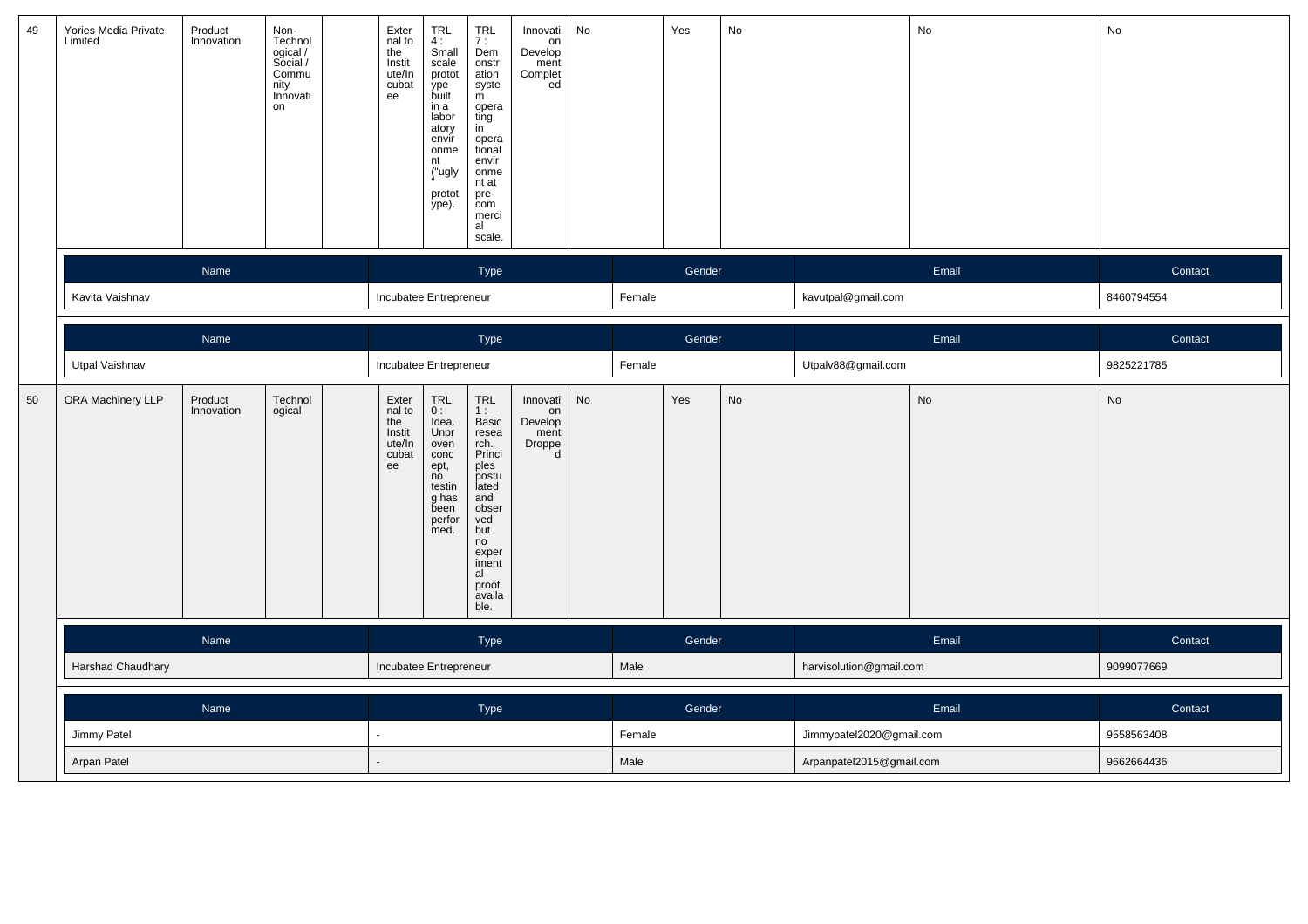| 51 | Folding Keyboard            | Product<br>Innovation | Technol<br>ogical                                                          | Exter<br>$n = 10$<br>the<br>Instit<br>ute/In<br>cubat<br>ee | $\begin{array}{c} \mathsf{TRL} \\ \mathsf{0}: \end{array}$<br>Idea.<br>Unpr<br>oven<br>conc<br>ept,<br>no<br>testin<br>g has<br>been<br>perfor<br>med.  | $TRL$<br>1 :<br>Basic<br>resea<br>rch.<br>Princi<br>ples<br>postu<br>lated<br>and<br>obser<br>ved<br>but<br>no<br>exper<br>iment<br>al<br>proof<br>availa<br>ble. | Innovati<br>on<br>Develop<br>ment<br>Droppe<br>d | No        |        | Yes    | No |                               | No        | No         |
|----|-----------------------------|-----------------------|----------------------------------------------------------------------------|-------------------------------------------------------------|---------------------------------------------------------------------------------------------------------------------------------------------------------|-------------------------------------------------------------------------------------------------------------------------------------------------------------------|--------------------------------------------------|-----------|--------|--------|----|-------------------------------|-----------|------------|
|    |                             | Name                  |                                                                            |                                                             |                                                                                                                                                         | Type                                                                                                                                                              |                                                  |           |        | Gender |    |                               | Email     | Contact    |
|    | Nandan Shah                 |                       |                                                                            | Incubatee Entrepreneur                                      |                                                                                                                                                         |                                                                                                                                                                   |                                                  |           | Male   |        |    | Mr.vaibhav11@gmail.com        |           | 9879434340 |
|    |                             | Name                  |                                                                            |                                                             |                                                                                                                                                         | Type                                                                                                                                                              |                                                  |           |        | Gender |    |                               | Email     | Contact    |
|    | Vaibhav Patel               |                       |                                                                            | Incubatee Entrepreneur                                      |                                                                                                                                                         |                                                                                                                                                                   |                                                  |           | Male   |        |    | Mr.vaibhav11@gmail.com        |           | 7878237828 |
| 52 | <b>AICity Solutions LLP</b> | Process<br>Innovation | Non-<br>Technol<br>ogical /<br>Social /<br>Commu<br>nity<br>Innovati<br>on | Exter<br>nal to<br>the<br>Instit<br>ute/In<br>cubat<br>ee   | $\begin{array}{c} \mathsf{TRL} \\ \mathsf{0} : \end{array}$<br>Idea.<br>Unpr<br>oven<br>conc<br>ept,<br>no<br>testin<br>g has<br>been<br>perfor<br>med. | $\ensuremath{\mathsf{TRL}}$<br>4:<br>Small<br>scale<br>protot<br>ype<br>built<br>in a<br>labor<br>atory<br>envir<br>onme<br>nt<br>("ugly<br>protot<br>ype).       | Innovati<br>on<br>Develop<br>ment<br>Ongoing     | <b>No</b> |        | Yes    | No |                               | <b>No</b> | No         |
|    |                             | Name                  |                                                                            |                                                             |                                                                                                                                                         | Type                                                                                                                                                              |                                                  |           |        | Gender |    |                               | Email     | Contact    |
|    | Amrish Patel                |                       |                                                                            | Incubatee Entrepreneur                                      |                                                                                                                                                         |                                                                                                                                                                   |                                                  |           | Male   |        |    | Amrish84@gmail.com            |           | 9426456129 |
|    |                             | Name                  |                                                                            |                                                             |                                                                                                                                                         | Type                                                                                                                                                              |                                                  |           |        | Gender |    |                               | Email     | Contact    |
|    | Rajlakshmi                  |                       |                                                                            |                                                             | Incubatee Entrepreneur                                                                                                                                  |                                                                                                                                                                   |                                                  |           | Female |        |    | chaudharyrajlakshmi@gmail.com |           | 9662764150 |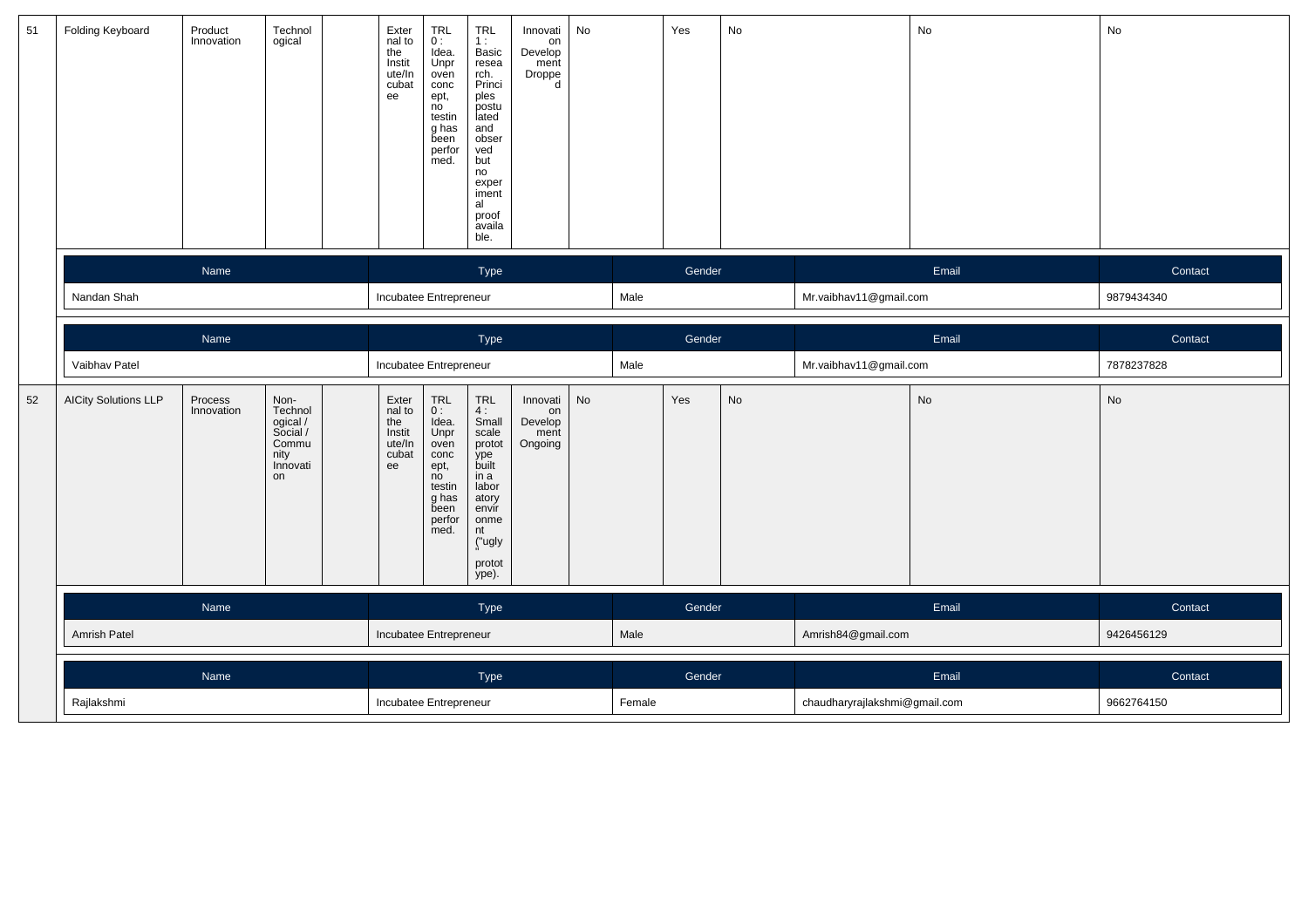| 53 | FreeCopy Marketing<br>Solutions LLP                 | Product<br>Innovation | Non-<br>Technol<br>ogical /<br>Social /<br>Commu<br>nity<br>Innovati<br>on | Stude<br>nt                                               | TRL<br>3:<br>Appli<br>ed <sup>'</sup><br>resea<br>rch.<br>First<br>labor<br>atory<br>tests<br>comp<br>leted;<br>proof<br>of<br>conc<br>ept. | <b>TRL</b><br>7:<br>Dem<br>onstr<br>ation<br>syste<br>m<br>opera<br>ting<br>in<br>opera<br>tional<br>envir<br>onme<br>nt at<br>pre-<br>com<br>merci<br>al<br>scale. | Innovati<br>on<br>Develop<br>ment<br>Droppe<br>d                 | Agen<br>Cy<br>Nam<br>e<br>Agen<br>cy<br>Type<br>Awar<br>d /<br>Positi<br>on $/$<br>Reco<br>gnitio<br>n<br>Secu<br>red         | CIIE<br>, IIM<br>Edu<br>cati<br>onal<br>Insti<br>tute<br>List<br>ed<br>in<br>top<br>8 <sup>°</sup><br>start<br>up<br>list<br>by<br>CIIE<br>, $\mathsf{IIM}$             | Yes    | No |                     | No    | No         |
|----|-----------------------------------------------------|-----------------------|----------------------------------------------------------------------------|-----------------------------------------------------------|---------------------------------------------------------------------------------------------------------------------------------------------|---------------------------------------------------------------------------------------------------------------------------------------------------------------------|------------------------------------------------------------------|-------------------------------------------------------------------------------------------------------------------------------|-------------------------------------------------------------------------------------------------------------------------------------------------------------------------|--------|----|---------------------|-------|------------|
|    |                                                     | Name                  |                                                                            |                                                           |                                                                                                                                             | Type                                                                                                                                                                |                                                                  |                                                                                                                               |                                                                                                                                                                         | Gender |    |                     | Email | Contact    |
|    | Raahish Kalaria                                     |                       |                                                                            | Student                                                   |                                                                                                                                             |                                                                                                                                                                     |                                                                  |                                                                                                                               | Male                                                                                                                                                                    |        |    | Raahish@freecopy.in |       | 8980000074 |
|    |                                                     | Name                  |                                                                            |                                                           |                                                                                                                                             | Type                                                                                                                                                                |                                                                  |                                                                                                                               |                                                                                                                                                                         | Gender |    |                     | Email | Contact    |
|    | Tanmai Vachhani                                     |                       |                                                                            | Student                                                   |                                                                                                                                             |                                                                                                                                                                     |                                                                  |                                                                                                                               | Male                                                                                                                                                                    |        |    | Tanmai@freecopy.in  |       | 9979913330 |
|    | Kunal Sheth                                         |                       |                                                                            | Student                                                   |                                                                                                                                             |                                                                                                                                                                     |                                                                  |                                                                                                                               | Male                                                                                                                                                                    |        |    | krunal@freecopy.in  |       | 9833630674 |
| 54 | Pop Online Services<br>Private Limited<br>(Pinopen) | Service<br>Innovation | Non-<br>Technol<br>ogical /<br>Social /<br>Commu<br>nity<br>Innovati<br>on | Exter<br>nal to<br>the<br>Instit<br>ute/In<br>cubat<br>ee | TRL<br>5:<br>Large<br>scale<br>protot<br>ype<br>teste<br>d in<br>inten<br>ded<br>envir<br>onme<br>nt.                                       | $\ensuremath{\mathsf{TRL}}$<br>$\frac{9}{15}$ :<br>com<br>merci<br>al<br>applic<br>ation,<br>techn<br>ology<br>availa<br>ble<br>for<br>cons<br>umer<br>S.           | Innovati<br>on<br>Adopted<br>and<br>Implem<br>ented at<br>Ground | Agen<br>Cy<br>Nam<br>e<br>Agen<br>_cy<br><b>Type</b><br>Awar<br>d /<br>Positi<br>on $/$<br>Reco<br>gnitio<br>n<br>Secu<br>red | Ada<br>ni<br>Cor<br>por<br>ate $/$<br>Indu<br>stry<br>Ass<br>ocia<br>tion<br>Coll<br>abo<br>ratio<br>n<br>with<br>indu<br>strie<br>s<br>like<br>Ada<br>ni,<br>Dev<br>х, | Yes    | No |                     | No    | No         |
|    |                                                     | Name                  |                                                                            |                                                           |                                                                                                                                             | Type                                                                                                                                                                |                                                                  |                                                                                                                               |                                                                                                                                                                         | Gender |    |                     | Email | Contact    |
|    |                                                     | Ankit Kumar           |                                                                            |                                                           |                                                                                                                                             | Incubatee Entrepreneur                                                                                                                                              |                                                                  |                                                                                                                               | Male                                                                                                                                                                    |        |    | ankit@pinopen.com   |       | 7229010010 |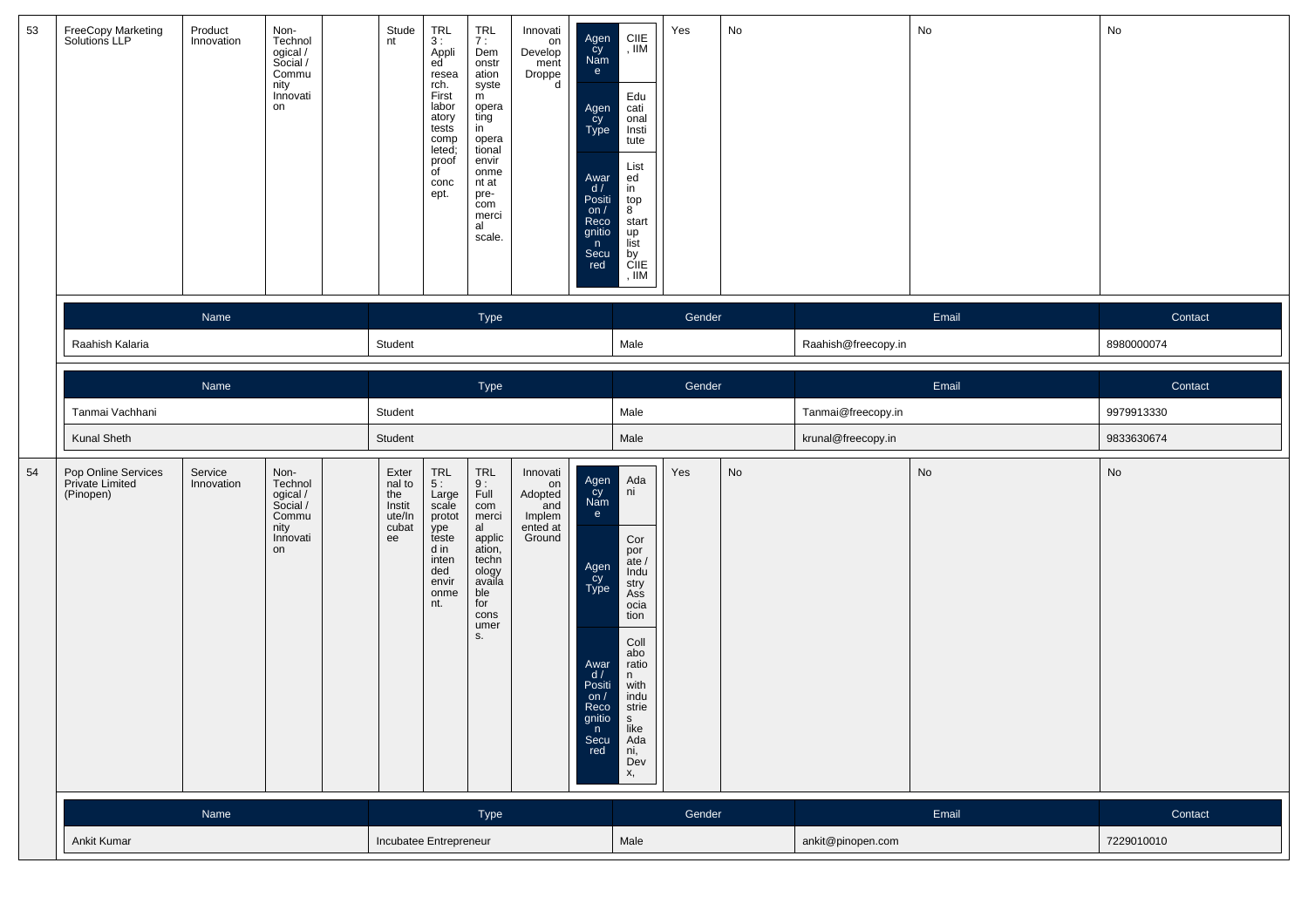|    |                                           | Name                                               |  |                        |  | Type                                                                                                                                                                |                                              |    |      | Gender |    |                         | Email | Contact    |
|----|-------------------------------------------|----------------------------------------------------|--|------------------------|--|---------------------------------------------------------------------------------------------------------------------------------------------------------------------|----------------------------------------------|----|------|--------|----|-------------------------|-------|------------|
|    | Rajan Pujara                              |                                                    |  | Incubatee Entrepreneur |  |                                                                                                                                                                     |                                              |    | Male |        |    | rajan@pinopen.com       |       | 9429480964 |
|    | Ajay Thakkar                              |                                                    |  | Incubatee Entrepreneur |  |                                                                                                                                                                     |                                              |    | Male |        |    | shipping@pinopen.com    |       | 9722858623 |
|    | Vicky Tanna                               |                                                    |  | Incubatee Entrepreneur |  |                                                                                                                                                                     |                                              |    | Male |        |    | accounts@pinopen.com    |       | 9638788577 |
| 55 | Seaveda Biotech<br><b>Private Limited</b> | Technol<br>Product<br>Innovation<br>ogical<br>Name |  |                        |  | <b>TRL</b><br>7:<br>Dem<br>onstr<br>ation<br>syste<br>m<br>opera<br>ting<br>in<br>opera<br>tional<br>envir<br>onme<br>nt at<br>pre-<br>com<br>merci<br>al<br>scale. | Innovati<br>on<br>Develop<br>ment<br>Ongoing | No |      | Yes    | No |                         | No    | No         |
|    |                                           |                                                    |  |                        |  | Type                                                                                                                                                                |                                              |    |      | Gender |    |                         | Email | Contact    |
|    | Dr. Krishna Kanta Ghara                   |                                                    |  | Incubatee Entrepreneur |  |                                                                                                                                                                     |                                              |    | Male |        |    | krish8490@gmail.com     |       | 9974673508 |
|    |                                           | Name                                               |  |                        |  | Type                                                                                                                                                                |                                              |    |      | Gender |    |                         | Email | Contact    |
|    | Dr. Anshu Kumar                           |                                                    |  | Incubatee Entrepreneur |  |                                                                                                                                                                     |                                              |    | Male |        |    | rajsinghanshu@gmail.com |       | 7567474225 |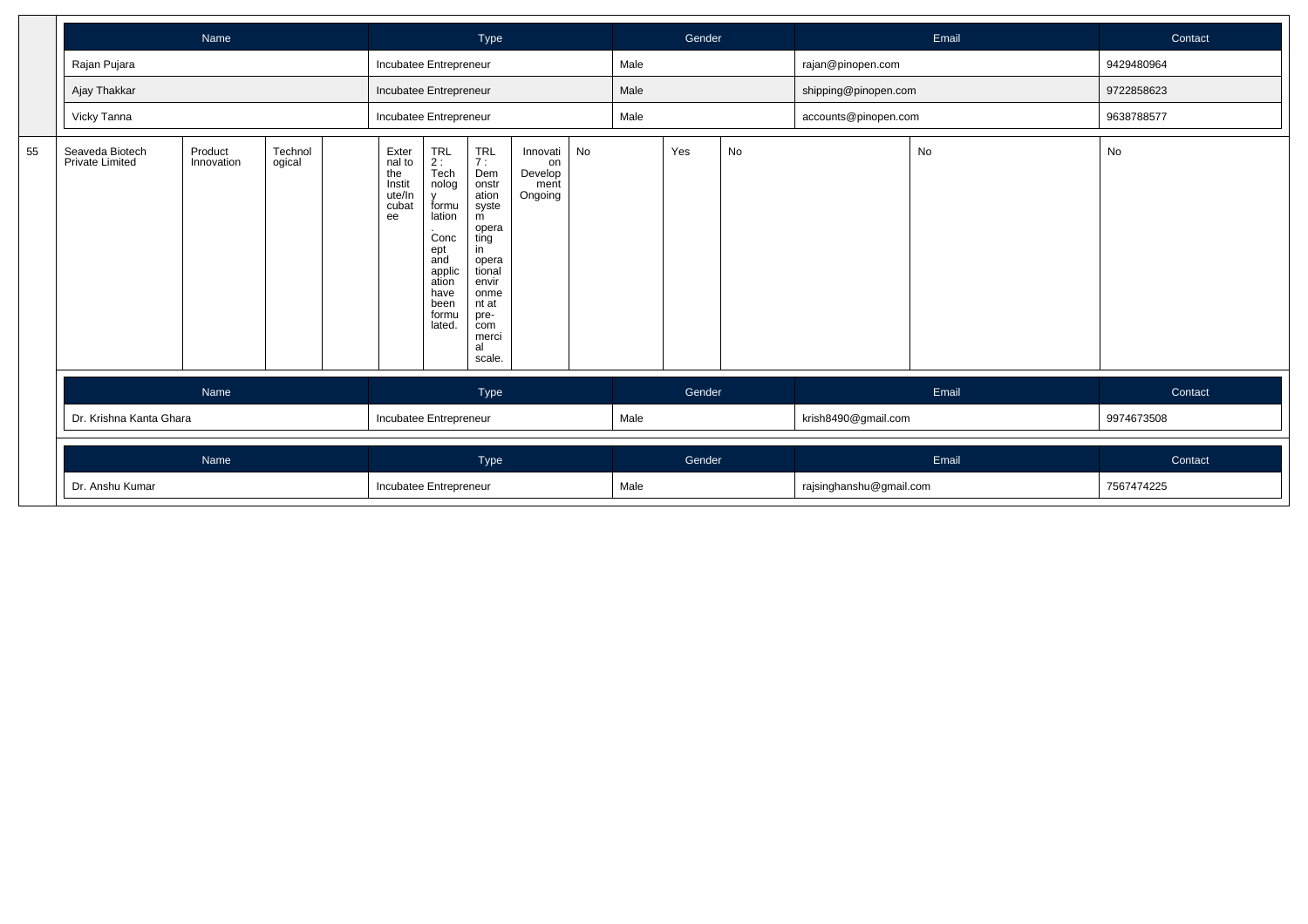| 56 | Saltech Design Labs<br>Private Limited<br>(Recycler) | Product<br>Innovation | Technol<br>ogical | Exter<br>nal to<br>the<br>Instit<br>ute/In<br>cubat<br>ee | TRL<br>4:<br>Small<br>scale<br>protot<br>.<br>built<br>in a<br>labor<br>atory<br>envír<br>onme<br>nt<br>("ugly<br>protot<br>ype). | TRL<br>9 :<br>Full<br>com<br>merci<br>al<br>applic<br>ation,<br>techn<br>ology<br>availa<br>ble<br>for<br>cons<br>umer<br>S. | Innovati<br>on<br>Adopted<br>and<br>Implem<br>ented at<br>Ground | Agen<br>Cy<br>Nam<br>e<br>Agen<br>Cy<br>Type<br>Awar<br>$\frac{d}{d}$<br>Positi<br>on $/$<br>Reco<br>gnitio<br>n<br>Secu<br>red | Go<br>IC<br>Dep<br>t<br>Gov<br>t.<br>Äge<br>ncy<br>(Sta<br>te)<br>Gra<br>nt<br>fund<br>by<br>Go<br>Dep<br>Dep<br>und<br>er<br>start<br>up<br>inno<br>vati<br>on<br>sch<br>eme<br>15<br>Lac<br>$\mathbf{s}$ | Yes    | No |                           | No    | No         |
|----|------------------------------------------------------|-----------------------|-------------------|-----------------------------------------------------------|-----------------------------------------------------------------------------------------------------------------------------------|------------------------------------------------------------------------------------------------------------------------------|------------------------------------------------------------------|---------------------------------------------------------------------------------------------------------------------------------|------------------------------------------------------------------------------------------------------------------------------------------------------------------------------------------------------------|--------|----|---------------------------|-------|------------|
|    |                                                      | Name                  |                   |                                                           |                                                                                                                                   | Type                                                                                                                         |                                                                  |                                                                                                                                 |                                                                                                                                                                                                            | Gender |    |                           | Email | Contact    |
|    | Aditya Shukla                                        |                       |                   | Incubatee Entrepreneur                                    |                                                                                                                                   |                                                                                                                              |                                                                  |                                                                                                                                 | Male                                                                                                                                                                                                       |        |    | shuklaaditya108@gmail.com |       | 7405898105 |
|    |                                                      | Name                  |                   |                                                           |                                                                                                                                   | <b>Type</b>                                                                                                                  |                                                                  |                                                                                                                                 |                                                                                                                                                                                                            | Gender |    |                           | Email | Contact    |
|    | Yogesh Sharma                                        |                       |                   | Incubatee Entrepreneur                                    |                                                                                                                                   |                                                                                                                              |                                                                  |                                                                                                                                 | Male                                                                                                                                                                                                       |        |    | sharmayogesh242@gmail.com |       | 9898763484 |
|    | Sudhir Shukla                                        |                       |                   |                                                           |                                                                                                                                   | Incubatee Entrepreneur                                                                                                       |                                                                  |                                                                                                                                 | Male                                                                                                                                                                                                       |        |    | sshukla_93@yahoo.com      |       | 8347327815 |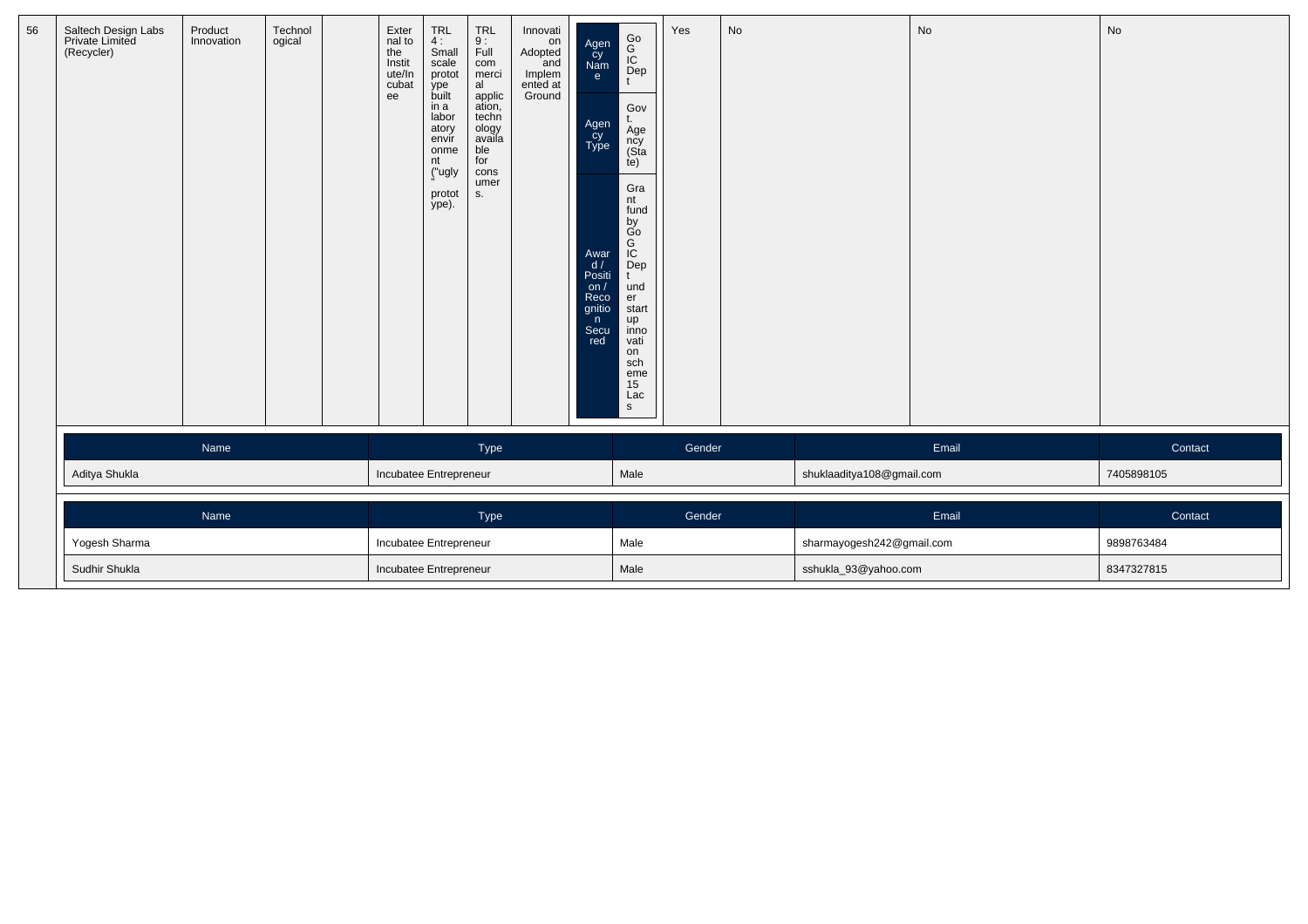| 57 | Vise Innovative<br>Solution Enterprise<br>Private Limited | Product<br>Innovation | Technol<br>ogical | Exter<br>nal to<br>the<br>Instit<br>ute/In<br>cubat<br>ee | TRL<br>4:<br>Small<br>scale<br>protot<br>ype<br>built<br>in a<br>labor<br>atory<br>envír<br>onme<br>nt<br>("ugly<br>protot<br>ype). | <b>TRL</b><br>$\frac{9}{1}$<br>com<br>merci<br>al<br>applic<br>ation,<br>techn<br>ology<br>availa<br>ble<br>for<br>cons<br>umer<br>s.      | Innovati<br>on<br>Adopted<br>$'$ and<br>Implem<br>ented at<br>Ground | Agen<br>Cy<br>Nam<br>e<br>Agen<br>Cy<br>Type<br>Awar<br>d/<br>Positi<br>on $/$<br>Reco<br>gnitio<br>n<br>Secu<br>red | Gov<br>ern<br>men<br>t of<br>Guj<br>arat<br>Gov<br>t.<br>Age<br>ncy<br>(Sta<br>te)<br>Pro<br>duct<br>Dev<br>elop<br>men<br>t<br>gra<br>nt<br>Rec<br>eive<br>d by<br>Star<br>tup<br>Guj<br>arat<br>Poli<br>cy | Yes    | No |                        | No    | No         |
|----|-----------------------------------------------------------|-----------------------|-------------------|-----------------------------------------------------------|-------------------------------------------------------------------------------------------------------------------------------------|--------------------------------------------------------------------------------------------------------------------------------------------|----------------------------------------------------------------------|----------------------------------------------------------------------------------------------------------------------|--------------------------------------------------------------------------------------------------------------------------------------------------------------------------------------------------------------|--------|----|------------------------|-------|------------|
|    |                                                           | Name                  |                   |                                                           |                                                                                                                                     | Type                                                                                                                                       |                                                                      |                                                                                                                      |                                                                                                                                                                                                              | Gender |    |                        | Email | Contact    |
|    | Prakash Vaghasiya                                         |                       |                   | Incubatee Entrepreneur                                    |                                                                                                                                     |                                                                                                                                            |                                                                      |                                                                                                                      | Male                                                                                                                                                                                                         |        |    | visedirector@gmail.com |       | 9601365935 |
| 58 | Sarvto Techsol Private<br>Limited (Auto Solar)            | Product<br>Innovation | Technol<br>ogical | Exter<br>nal to<br>the<br>Instit<br>ute/In<br>cubat<br>ee | TRL<br>0:<br>Idea.<br>Unpr<br>oven<br>conc<br>ept,<br>no<br>testin<br>g has<br>been<br>perfor<br>med.                               | TRL<br>3:<br>Appli<br>ed<br>resea<br>rch.<br>First<br>labor<br>atory<br>tests<br>comp<br>leted;<br>proof<br>$\overline{C}$<br>conc<br>ept. | Innovati<br>on<br>Develop<br>ment<br>Droppe<br>d                     | Agen<br>Cy<br>Nam<br>e<br>Agen<br>cy<br>Type<br>Awar<br>d /<br>Positi<br>on /<br>Reco<br>gnitio<br>n<br>Secu<br>red  | NK<br>G<br>Pow<br>er<br>Pla<br>nt<br>Cor<br>por<br>ate /<br>Indu<br>stry<br>Ass<br>ocia<br>tion<br>First<br>prot<br>otyp<br>e<br>test<br>ed<br>nkg<br>pow<br>er<br>plan<br>t at<br>char<br>nka               | Yes    | No |                        | No    | No         |
|    |                                                           | Name                  |                   |                                                           |                                                                                                                                     | Type                                                                                                                                       |                                                                      |                                                                                                                      |                                                                                                                                                                                                              | Gender |    |                        | Email | Contact    |
|    | Tushar Jani                                               |                       |                   | Incubatee Entrepreneur                                    |                                                                                                                                     |                                                                                                                                            |                                                                      |                                                                                                                      | Male                                                                                                                                                                                                         |        |    | Janitushar@gmail.com   |       | 9825807575 |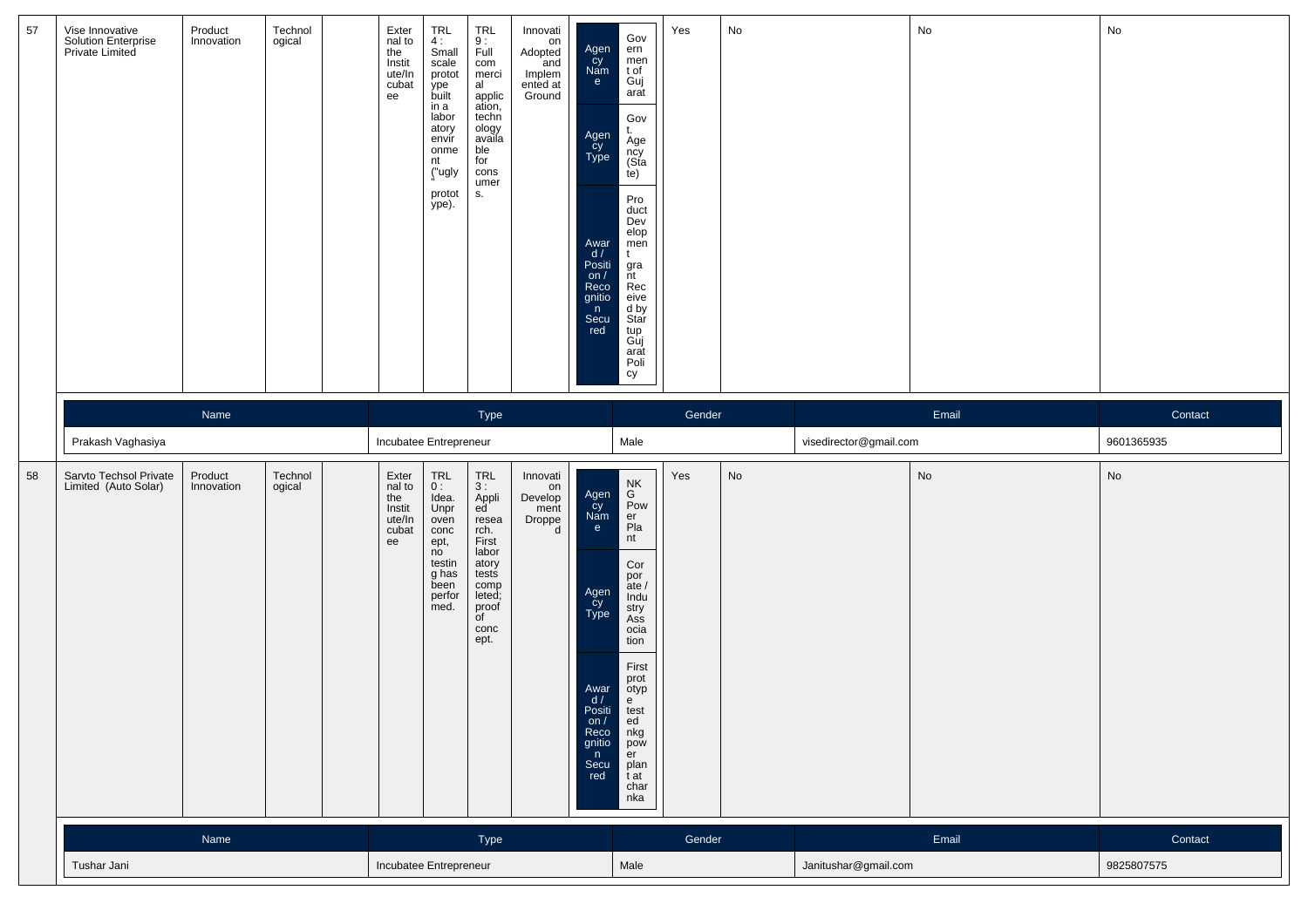| 59     | Peril Waste Solutions<br>(OPC) Private Limited<br>(India Plast) | Product<br>Innovation | Technol<br>ogical                                                          | Stude<br>nt                                               | TRL<br>0 :<br>Idea.<br>Unpr<br>oven<br>conc<br>ept,<br>no<br>testin<br>g has<br>been<br>perfor<br>med.                                                                                    | $\begin{array}{c} \mathsf{TRL} \\ 3: \end{array}$<br>Appli<br>ed<br>resea<br>rch.<br>First<br>labor<br>atory<br>tests<br>comp<br>leted;<br>proof<br>of<br>conc<br>ept. | Innovati<br>on<br>Develop<br>ment<br>Ongoing                     | Agen<br>Cy<br>Nam<br>$\mathbf{e}$<br>Agen<br>Cy<br>Type<br>Awar<br>$\frac{d}{d}$<br>Positi<br>on $/$<br>Reco<br>gnitio<br>n<br>Secu<br>red | Inte<br>rnati<br>onal<br>Co<br>mpa<br>nies<br>Inte<br>rnati<br>onal<br>Age<br>ncie<br>$\mathsf{s}$<br>Lett<br>er<br>of<br>Inte<br>nd<br>fro<br>m<br>Two<br>Inte<br>rnati<br>onal<br>Co<br>mpa<br>nies<br>for<br>solv<br>ing<br>haz<br>ards | Yes    | No |                        | No    | No         |
|--------|-----------------------------------------------------------------|-----------------------|----------------------------------------------------------------------------|-----------------------------------------------------------|-------------------------------------------------------------------------------------------------------------------------------------------------------------------------------------------|------------------------------------------------------------------------------------------------------------------------------------------------------------------------|------------------------------------------------------------------|--------------------------------------------------------------------------------------------------------------------------------------------|--------------------------------------------------------------------------------------------------------------------------------------------------------------------------------------------------------------------------------------------|--------|----|------------------------|-------|------------|
|        |                                                                 | Name                  |                                                                            |                                                           |                                                                                                                                                                                           | Type                                                                                                                                                                   |                                                                  |                                                                                                                                            |                                                                                                                                                                                                                                            | Gender |    |                        | Email | Contact    |
|        | Raj Faldu                                                       |                       |                                                                            | Student                                                   |                                                                                                                                                                                           |                                                                                                                                                                        |                                                                  |                                                                                                                                            | Male                                                                                                                                                                                                                                       |        |    | rajfaldu128l@gmail.com |       | 8140631111 |
| $60\,$ | "I-Cube Access Global<br>Private Limited "                      | Service<br>Innovation | Non-<br>Technol<br>ogical /<br>Social /<br>Commu<br>nity<br>Innovati<br>on | Exter<br>nal to<br>the<br>Instit<br>ute/In<br>cubat<br>ee | $\begin{array}{c}\nTRL \\ 6: \n\end{array}$<br>Proto<br>type<br>syste<br>m<br>teste<br>d in<br>inten<br>ded<br>envir<br>onme<br>nt<br>close<br>to<br>expe<br>cted<br>perfor<br>manc<br>e. | TRL<br>9 :<br>Full<br>com<br>merci<br>al<br>applic<br>ation,<br>techn<br>ology<br>availa<br>ble<br>for<br>cons<br>umer<br>S.                                           | Innovati<br>on<br>Adopted<br>and<br>Implem<br>ented at<br>Ground | No                                                                                                                                         |                                                                                                                                                                                                                                            | Yes    | No |                        | No    | No         |
|        |                                                                 | Name                  |                                                                            |                                                           |                                                                                                                                                                                           | Type                                                                                                                                                                   |                                                                  |                                                                                                                                            |                                                                                                                                                                                                                                            | Gender |    |                        | Email | Contact    |
|        | Kaushal Patel                                                   |                       |                                                                            | Incubatee Entrepreneur                                    |                                                                                                                                                                                           |                                                                                                                                                                        |                                                                  |                                                                                                                                            | Male                                                                                                                                                                                                                                       |        |    | kaushalp16@gmail.com   |       | 9712011166 |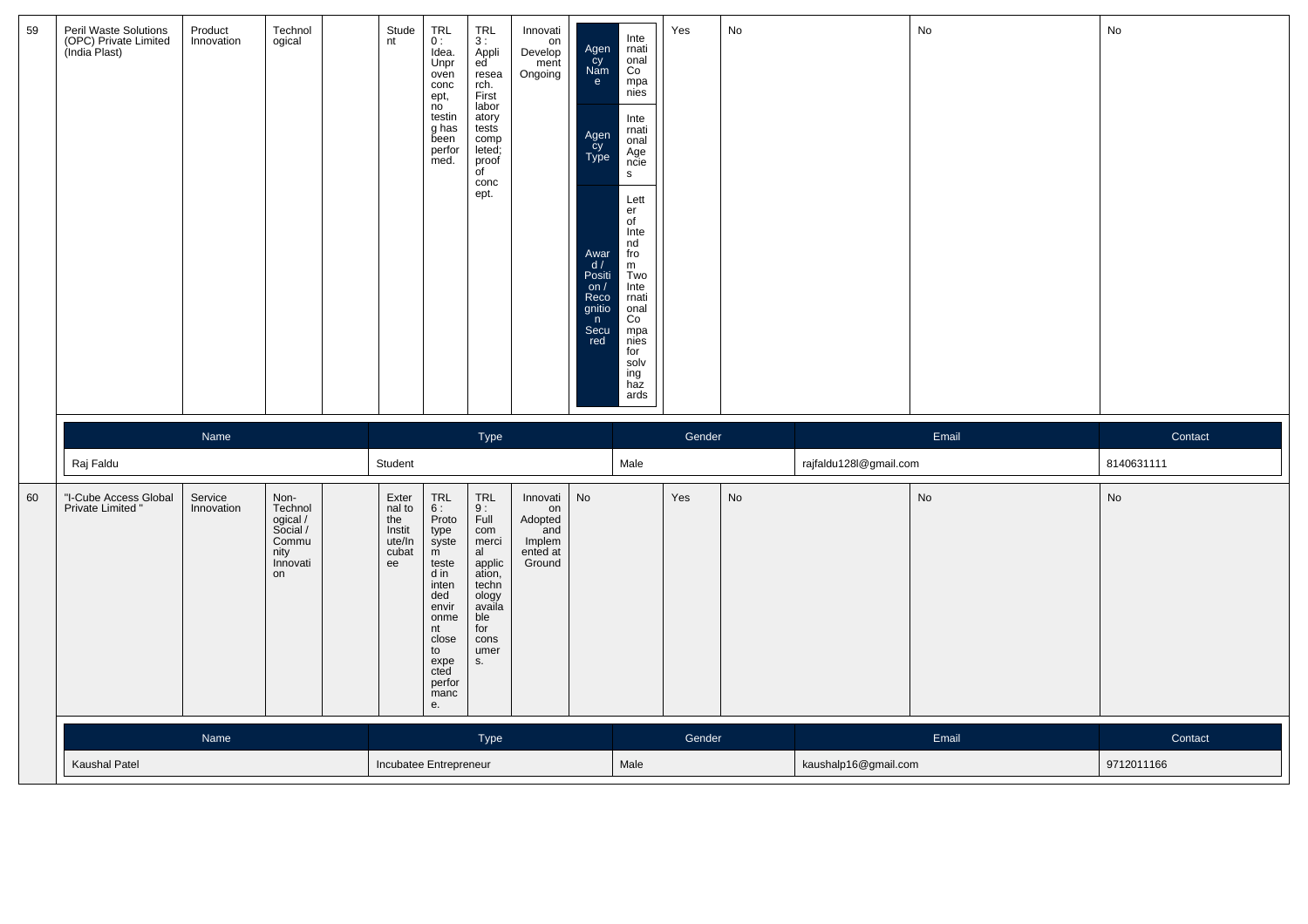| 61 | TechTards Solutions<br>LLP | Service<br>Innovation | Non-<br>Technol<br>ogical /<br>Social /<br>Commu<br>nity<br>Innovati<br>on |  | Exter<br>nal to<br>the<br>Instit<br>ute/In<br>cubat<br>ee | TRL<br>6 :<br>Proto<br>type<br>syste<br>$\overline{m}$<br>teste<br>d in<br>inten<br>ded<br>envir<br>onme<br>nt<br>close<br>to<br>expe<br>cted<br>perfor<br>manc<br>е. | TRL<br>$\frac{9}{1}$<br>com<br>merci<br>al<br>applic<br>ation,<br>techn<br>ology<br>availa<br>ble<br>for<br>cons<br>umer<br>S <sub>1</sub> | Innovati<br>on<br>Adopted<br>and<br>Implem<br>ented at<br>Ground | Agen<br>cy<br>Nam<br>e<br>Agen<br>Cy<br>Type<br>Awar<br>$\frac{d}{d}$<br>Positi<br>on $/$<br>Reco<br>gnitio<br>n<br>Secu<br>red | Baj<br>aj<br>Allia<br>nce<br>Life<br>Insu<br>ranc<br>e<br>Cor<br>por<br>ate /<br>Indu<br>stry<br>Ass<br>ocia<br>tion<br>insu<br>ranc<br>e<br>part<br>ner<br>with<br>Baj<br>aj<br>Allia<br>nce<br>Life<br>Insu<br>ranc<br>e | Yes    | No                            |                               | No         | No         |
|----|----------------------------|-----------------------|----------------------------------------------------------------------------|--|-----------------------------------------------------------|-----------------------------------------------------------------------------------------------------------------------------------------------------------------------|--------------------------------------------------------------------------------------------------------------------------------------------|------------------------------------------------------------------|---------------------------------------------------------------------------------------------------------------------------------|----------------------------------------------------------------------------------------------------------------------------------------------------------------------------------------------------------------------------|--------|-------------------------------|-------------------------------|------------|------------|
|    |                            | Name                  |                                                                            |  |                                                           |                                                                                                                                                                       | Type                                                                                                                                       |                                                                  |                                                                                                                                 |                                                                                                                                                                                                                            | Gender |                               |                               | Email      | Contact    |
|    | Sajith                     |                       |                                                                            |  |                                                           | Incubatee Entrepreneur                                                                                                                                                |                                                                                                                                            |                                                                  |                                                                                                                                 | Male                                                                                                                                                                                                                       |        |                               | sajith@techtardssolutions.com |            | 9979294421 |
|    |                            | Name                  |                                                                            |  |                                                           |                                                                                                                                                                       | Type                                                                                                                                       |                                                                  |                                                                                                                                 |                                                                                                                                                                                                                            | Gender |                               |                               | Email      | Contact    |
|    | Sachin                     |                       |                                                                            |  |                                                           | Incubatee Entrepreneur                                                                                                                                                |                                                                                                                                            |                                                                  |                                                                                                                                 | Male                                                                                                                                                                                                                       |        |                               | sachin@techtardssolutions.com |            | 9016513566 |
|    | Samir                      |                       |                                                                            |  | Incubatee Entrepreneur                                    |                                                                                                                                                                       |                                                                                                                                            |                                                                  | Male                                                                                                                            |                                                                                                                                                                                                                            |        | ksmair@techtardssolutions.com |                               | 7226821213 |            |
|    | Hiten                      |                       |                                                                            |  |                                                           | Incubatee Entrepreneur                                                                                                                                                |                                                                                                                                            |                                                                  |                                                                                                                                 | Male                                                                                                                                                                                                                       |        |                               | hiten@techtardssolutions.com  |            | 9825786923 |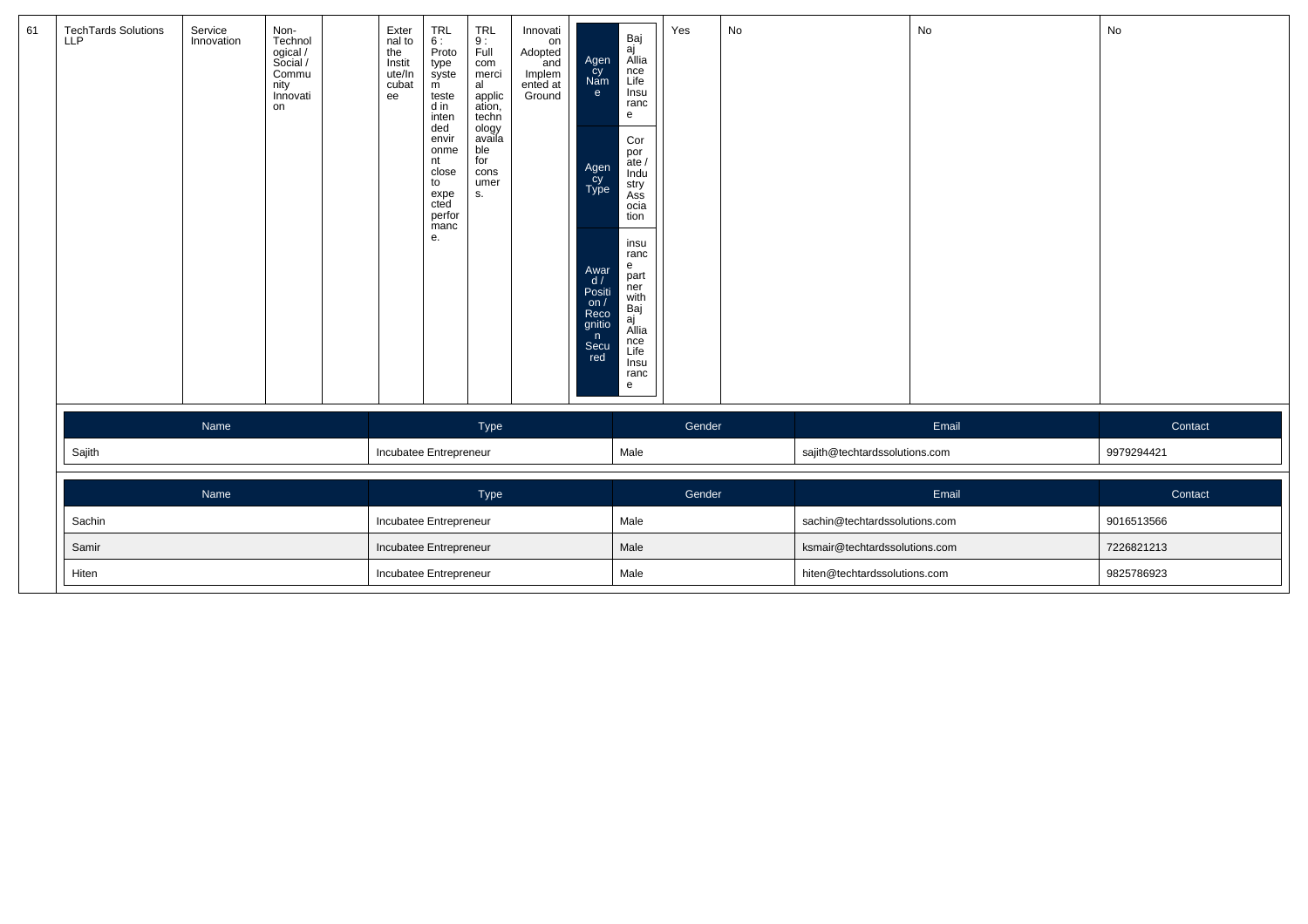| 62 | ChargeIN Kiosk<br>Private Limited             | Product<br>Innovation | Technol<br>ogical                                                          | Exter<br>nal to<br>the<br>Instit<br>ute/In<br>cubat<br>ee | <b>TRL</b><br>6:<br>Proto<br>type<br>syste<br>m<br>teste<br>d in<br>inten<br>ded<br>envir<br>onme<br>nt<br>close<br>to<br>expe<br>cted<br>perfor<br>manc<br>e. | <b>TRL</b><br>9:<br>Full<br>com<br>merci<br>al<br>applic<br>ation,<br>techn<br>ology<br>availa<br>ble<br>for<br>cons<br>umer<br>S.                                    | Innovati<br>on<br>Adopted<br>and<br>Implem<br>ented at<br>Ground | Agen<br>Cy<br>Nam<br>e<br>Agen<br>Cy<br>Type<br>Awar<br>$\frac{d}{d}$<br>Positi<br>on /<br>Reco<br>gnitio<br>n<br>Secu<br>red | ED<br>B<br>Bah<br>arai<br>n<br>Inte<br>rnati<br>onal<br>Age<br>ncie<br>$\mathsf{s}$<br>Sel<br>ecte<br>$\begin{array}{c}\n\text{d in} \\ \text{ED} \\ \text{B}\n\end{array}$<br>Bah<br>arai<br>n<br>into<br>$\frac{top}{5}$<br>tech<br>com<br>pani<br>es | Yes    | No |                          | No    | No         |
|----|-----------------------------------------------|-----------------------|----------------------------------------------------------------------------|-----------------------------------------------------------|----------------------------------------------------------------------------------------------------------------------------------------------------------------|-----------------------------------------------------------------------------------------------------------------------------------------------------------------------|------------------------------------------------------------------|-------------------------------------------------------------------------------------------------------------------------------|---------------------------------------------------------------------------------------------------------------------------------------------------------------------------------------------------------------------------------------------------------|--------|----|--------------------------|-------|------------|
|    |                                               | Name                  |                                                                            |                                                           |                                                                                                                                                                | Type                                                                                                                                                                  |                                                                  |                                                                                                                               |                                                                                                                                                                                                                                                         | Gender |    |                          | Email | Contact    |
|    | Mehul P Shukla                                |                       |                                                                            | Incubatee Entrepreneur                                    |                                                                                                                                                                |                                                                                                                                                                       |                                                                  |                                                                                                                               | Male                                                                                                                                                                                                                                                    |        |    | mehul.shukla@chargein.in |       | 9909560100 |
| 63 | BenchMatch<br>Technologies Private<br>Limited | Service<br>Innovation | Non-<br>Technol<br>ogical /<br>Social /<br>Commu<br>nity<br>Innovati<br>on | Exter<br>nal to<br>the<br>Instit<br>ute/In<br>cubat<br>ee | <b>TRL</b><br>0:<br>Idea.<br>Unpr<br>oven<br>conc<br>ept,<br>no<br>testin<br>g has<br>been<br>perfor<br>med.                                                   | <b>TRL</b><br>1:<br>Basic<br>resea<br>rch.<br>Princi<br>ples<br>postu<br>lated<br>and<br>obser<br>ved<br>but<br>no<br>exper<br>iment<br>al<br>proof<br>availa<br>ble. | Innovati<br>on<br>Develop<br>ment<br>Ongoing                     | No                                                                                                                            |                                                                                                                                                                                                                                                         | Yes    | No |                          | No    | No         |
|    |                                               | Name                  |                                                                            |                                                           |                                                                                                                                                                | Type                                                                                                                                                                  |                                                                  |                                                                                                                               |                                                                                                                                                                                                                                                         | Gender |    |                          | Email | Contact    |
|    | Desai Arpan                                   |                       |                                                                            | Incubatee Entrepreneur                                    |                                                                                                                                                                |                                                                                                                                                                       |                                                                  |                                                                                                                               | Male                                                                                                                                                                                                                                                    |        |    | arpan@mobilefirst.in     |       | 9998755114 |
|    |                                               | Name                  |                                                                            |                                                           |                                                                                                                                                                | Type                                                                                                                                                                  |                                                                  |                                                                                                                               |                                                                                                                                                                                                                                                         | Gender |    |                          | Email | Contact    |
|    |                                               |                       |                                                                            |                                                           |                                                                                                                                                                |                                                                                                                                                                       |                                                                  |                                                                                                                               |                                                                                                                                                                                                                                                         |        |    |                          |       |            |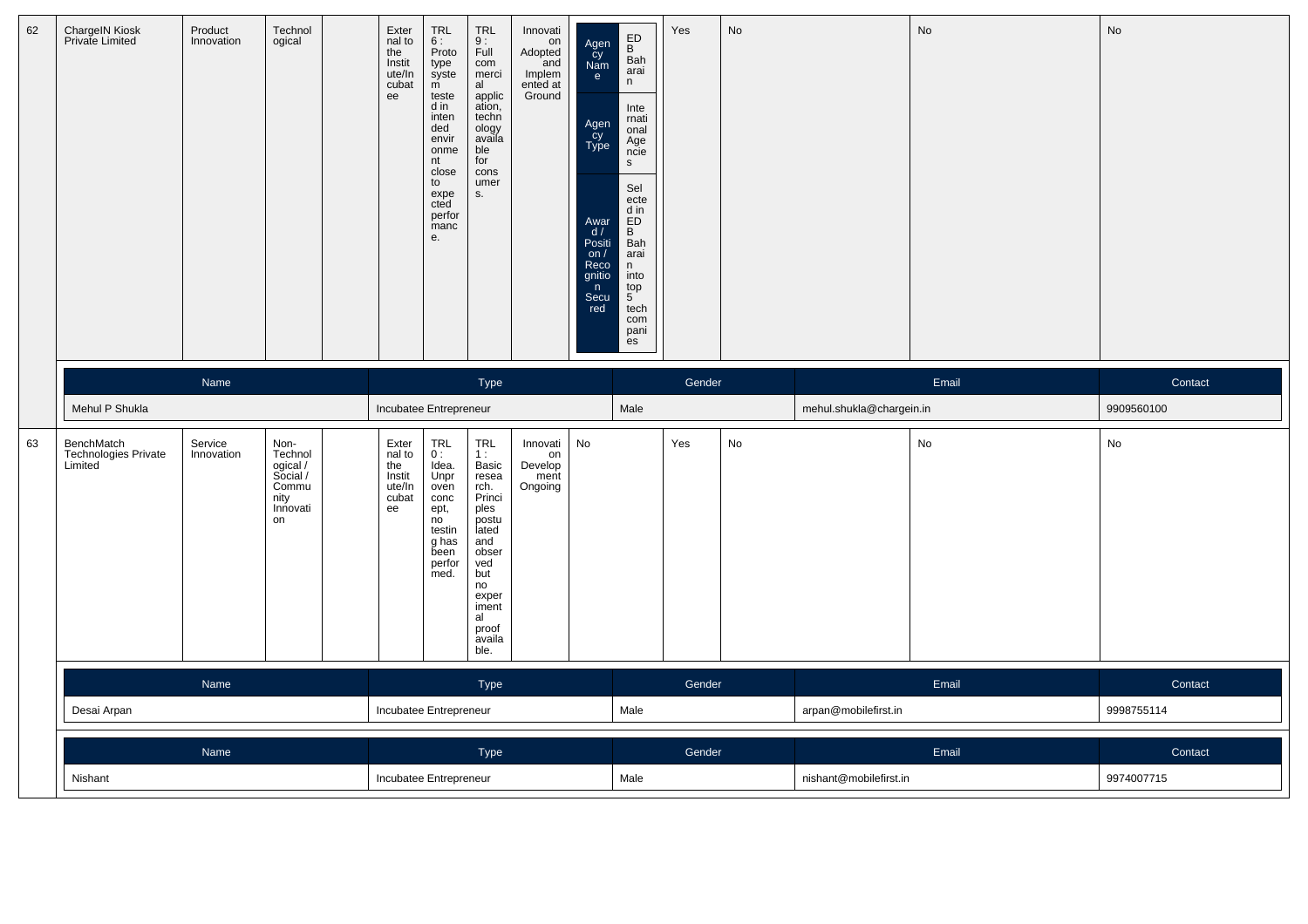| 64 | "Shubh Aarogyam<br>Private Limited " | Service<br>Innovation | Non-<br>Technol<br>ogical /<br>Social /<br>Commu<br>nity<br>Innovati<br>on | Exter<br>nal to<br>the<br>Instit<br>ute/In<br>cubat<br>ee | $TRL$<br>4:<br>Small<br>scale<br>protot<br>ype<br>built<br>in a<br>labor<br>atory<br>envír<br>onme<br>nt<br>("ugly<br>protot<br>ype). | <b>TRL</b><br>9:<br>Full<br>com<br>merci<br>al<br>applic<br>ation,<br>techn<br>ology<br>availa<br>ble<br>for<br>cons<br>umer<br>S. | Innovati<br>on<br>Adopted<br>and<br>Implem<br>ented at<br>Ground | Agen<br>Cy<br>Nam<br>e.<br>Agen<br>Type<br>Awar<br>d/<br>Positi<br>on $/$<br>Reco<br>gnitio<br>n<br>Secu<br>red | Unit<br>ed<br>Nati<br>ons<br>Inte<br>rnati<br>onal<br>Age<br>ncie<br>$\mathbf{s}$<br>Sho<br>rtlist<br>ed<br>for<br>Gra<br>nt<br>by<br>UN<br>und<br>er<br>their<br>Hu<br>man<br>taria<br>n<br>Pro<br>gra<br>m | Yes    | No |                         | No    | No         |
|----|--------------------------------------|-----------------------|----------------------------------------------------------------------------|-----------------------------------------------------------|---------------------------------------------------------------------------------------------------------------------------------------|------------------------------------------------------------------------------------------------------------------------------------|------------------------------------------------------------------|-----------------------------------------------------------------------------------------------------------------|--------------------------------------------------------------------------------------------------------------------------------------------------------------------------------------------------------------|--------|----|-------------------------|-------|------------|
|    |                                      | Name                  |                                                                            |                                                           |                                                                                                                                       | Type                                                                                                                               |                                                                  |                                                                                                                 |                                                                                                                                                                                                              | Gender |    |                         | Email | Contact    |
|    | Vijan Trivedi                        |                       |                                                                            | Incubatee Entrepreneur                                    |                                                                                                                                       |                                                                                                                                    |                                                                  |                                                                                                                 | Male                                                                                                                                                                                                         |        |    | vijan.trivedi@gmail.com |       | 9979854798 |
|    |                                      | Name                  |                                                                            |                                                           |                                                                                                                                       | Type                                                                                                                               |                                                                  |                                                                                                                 |                                                                                                                                                                                                              | Gender |    |                         | Email | Contact    |
|    | Irsan                                |                       |                                                                            | Incubatee Entrepreneur                                    |                                                                                                                                       |                                                                                                                                    |                                                                  |                                                                                                                 | Male                                                                                                                                                                                                         |        |    | irsan18@gmail.com       |       | 8140034567 |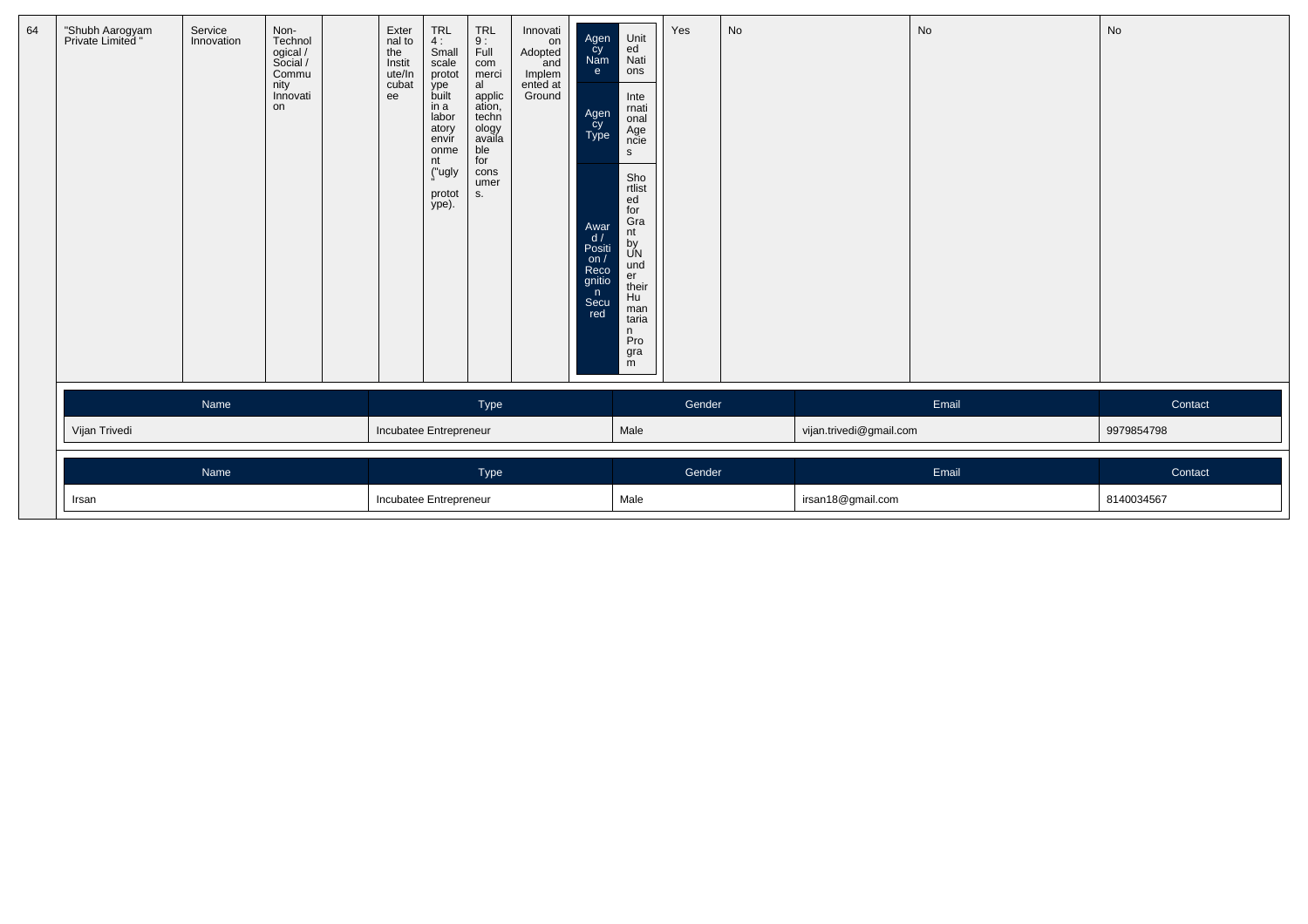| 65 | Inspyrmor Edtech<br>Private Limited<br>(Isparsh technologies) | Product<br>Innovation | Technol<br>ogical | Exter<br>nal to<br>the<br>Instit<br>ute/In<br>cubat<br>ee | TRL<br>4:<br>Small<br>scale<br>protot<br>ype<br>built<br>in a<br>labor<br>atory<br>envir<br>onme<br>nt<br>("ugly<br>protot<br>ype).            | <b>TRL</b><br>9:<br>Full<br>com<br>merci<br>al<br>applic<br>ation,<br>techn<br>ology<br>availa<br>ble<br>for<br>cons<br>umer<br>S.         | Innovati<br>on<br>Adopted<br>and<br>Implem<br>ented at<br>Ground | Agen<br>Cy<br>Nam<br>e<br>Agen<br>cy<br>Type<br>Awar<br>d /<br>Positi<br>on $/$<br>Reco<br>gnitio<br>$\mathsf{n}$<br>Secu<br>red | Ada<br>ni<br>Cor<br>por<br>ate /<br>Indu<br>stry<br>Ass<br>ocia<br>tion<br>We<br>hav<br>e tie<br>up<br>with<br>Ada<br>ni<br>Fou<br>ndat<br>$\frac{1}{2}$<br>E-<br>info<br>$\frac{\text{chip}}{\text{s}}$ for<br>their<br>CS<br>R<br>Proj<br>ects<br>and<br>vari<br>ous<br>othe<br>$\mathbf{r}$<br>sch<br>ools | Yes    | No |                              | No    | No         |
|----|---------------------------------------------------------------|-----------------------|-------------------|-----------------------------------------------------------|------------------------------------------------------------------------------------------------------------------------------------------------|--------------------------------------------------------------------------------------------------------------------------------------------|------------------------------------------------------------------|----------------------------------------------------------------------------------------------------------------------------------|---------------------------------------------------------------------------------------------------------------------------------------------------------------------------------------------------------------------------------------------------------------------------------------------------------------|--------|----|------------------------------|-------|------------|
|    |                                                               | Name                  |                   |                                                           |                                                                                                                                                | Type                                                                                                                                       |                                                                  |                                                                                                                                  |                                                                                                                                                                                                                                                                                                               | Gender |    |                              | Email | Contact    |
|    | Nirav Goswami                                                 |                       |                   | Incubatee Entrepreneur                                    |                                                                                                                                                |                                                                                                                                            |                                                                  |                                                                                                                                  | Male                                                                                                                                                                                                                                                                                                          |        |    | isparshtechnology@gmail.com  |       | 9723019738 |
| 66 | Pi Green Innovations<br><b>Private Limited</b>                | Product<br>Innovation | Technol<br>ogical | Exter<br>nal to<br>the<br>Instit<br>ute/In<br>cubat<br>ee | <b>TRL</b><br>$\frac{4}{3}$ :<br>scale<br>protot<br>ype<br>built<br>in a<br>labor<br>atory<br>envir<br>onme<br>nt<br>("ugly<br>protot<br>ype). | <b>TRL</b><br>4:<br>Small<br>scale<br>protot<br>ype<br>built<br>in a<br>labor<br>atory<br>envir<br>onme<br>nt<br>("ugly<br>protot<br>ype). | Innovati<br>on<br>Develop<br>ment<br>Ongoing                     | No                                                                                                                               |                                                                                                                                                                                                                                                                                                               | Yes    | No |                              | No    | No         |
|    |                                                               | Name                  |                   |                                                           |                                                                                                                                                | Type                                                                                                                                       |                                                                  |                                                                                                                                  |                                                                                                                                                                                                                                                                                                               | Gender |    |                              | Email | Contact    |
|    | Irfan Pathan                                                  |                       |                   | Incubatee Entrepreneur                                    |                                                                                                                                                |                                                                                                                                            |                                                                  |                                                                                                                                  | Male                                                                                                                                                                                                                                                                                                          |        |    | ceo@pigreentechsolutions.com |       | 9860126969 |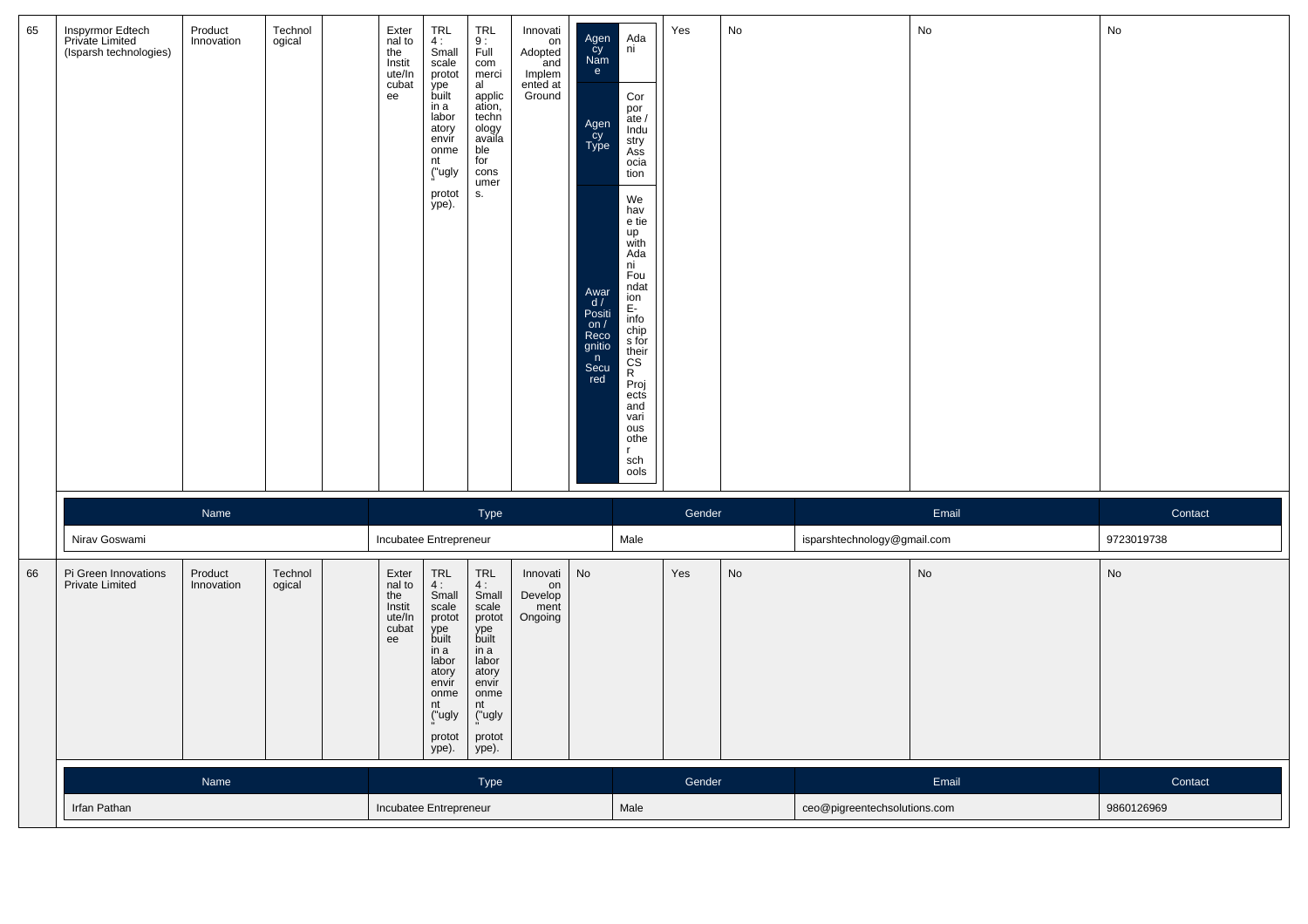|    |                                       | Name                  |                   |                                                           |                                                                                                       | Type                                                                                                                                |                                              |                                                                                                                       |                                                                                                                                                                                                                                                                           | Gender |    |                                | Email | Contact    |
|----|---------------------------------------|-----------------------|-------------------|-----------------------------------------------------------|-------------------------------------------------------------------------------------------------------|-------------------------------------------------------------------------------------------------------------------------------------|----------------------------------------------|-----------------------------------------------------------------------------------------------------------------------|---------------------------------------------------------------------------------------------------------------------------------------------------------------------------------------------------------------------------------------------------------------------------|--------|----|--------------------------------|-------|------------|
|    | rijwan shaikh                         |                       |                   | Incubatee Entrepreneur                                    |                                                                                                       |                                                                                                                                     |                                              |                                                                                                                       | Male                                                                                                                                                                                                                                                                      |        |    | pigreentechsolutions@gmail.com |       | 9637071370 |
|    | zuber shaikh                          |                       |                   | Incubatee Entrepreneur                                    |                                                                                                       |                                                                                                                                     |                                              |                                                                                                                       | Male                                                                                                                                                                                                                                                                      |        |    | zuber@pigreentechsolutions.com |       | 9604134696 |
| 67 | "Prayogik Energy<br>Private Limited " | Product<br>Innovation | Technol<br>ogical | Exter<br>nal to<br>the<br>Instit<br>ute/In<br>cubat<br>ee | TRL<br>0:<br>Idea.<br>Unpr<br>oven<br>conc<br>ept,<br>no<br>testin<br>g has<br>been<br>perfor<br>med. | TRL<br>4:<br>Small<br>scale<br>protot<br>ype<br>built<br>in a<br>labor<br>atory<br>envir<br>onme<br>nt<br>("ugly<br>protot<br>ype). | Innovati<br>on<br>Develop<br>ment<br>Ongoing | Agen<br>Cy<br>Nam<br>e<br>Agen<br>Cy<br>Type<br>Awar<br>d /<br>Positi<br>on $/$<br>Reco<br>gnitio<br>n<br>Secu<br>red | $P_T$<br>Gov<br>t.<br>Age<br>ncy<br>(Sta<br>te)<br>We<br>hav<br>e<br>gra<br>nted<br>Rs1<br>0 <sub>La</sub><br>kh<br>for<br>our<br>first<br>prot<br>otyp<br>e of<br>TM<br>SG-<br>DC-<br>$\overline{200}$<br>und<br>er<br>DS<br>T,<br>Nid<br>hi<br>Pra<br>yas<br>Sch<br>eme | Yes    | No |                                | No    | No         |
|    |                                       | Name                  |                   |                                                           |                                                                                                       | Type                                                                                                                                |                                              |                                                                                                                       |                                                                                                                                                                                                                                                                           | Gender |    |                                | Email | Contact    |
|    | Vijay Mamtani                         |                       |                   | Incubatee Entrepreneur                                    |                                                                                                       |                                                                                                                                     |                                              |                                                                                                                       | Male                                                                                                                                                                                                                                                                      |        |    | vijay@prayogik.in              |       | 7045573807 |
|    |                                       | Name                  |                   |                                                           |                                                                                                       | Type                                                                                                                                |                                              |                                                                                                                       |                                                                                                                                                                                                                                                                           | Gender |    |                                | Email | Contact    |
|    | <b>Binit Mistry</b>                   |                       |                   | Incubatee Entrepreneur                                    |                                                                                                       |                                                                                                                                     |                                              |                                                                                                                       | Male                                                                                                                                                                                                                                                                      |        |    | binit@arpanetsolutions.com     |       | 9601087225 |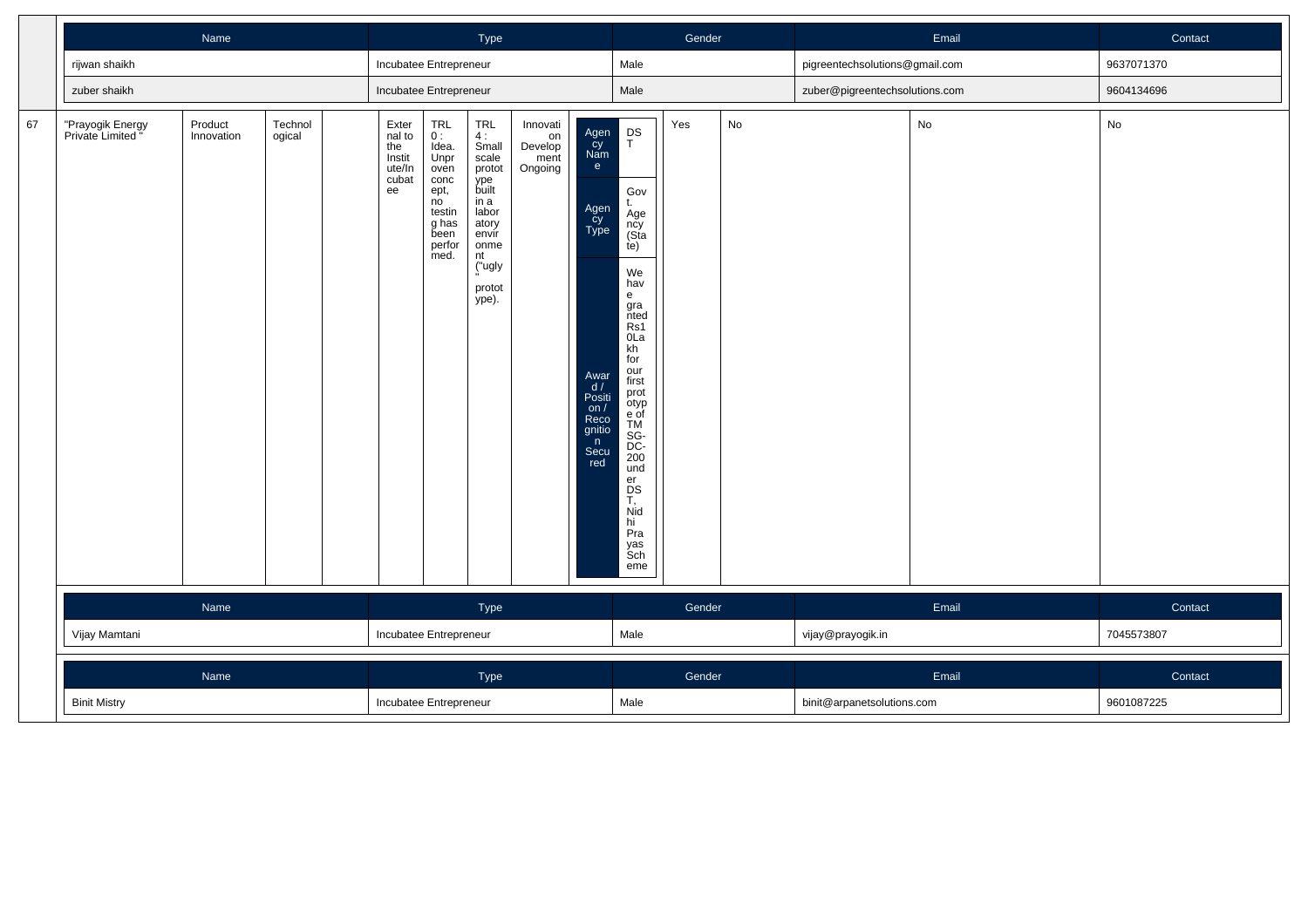| 68 | Revesoils Private<br>Limited (Kisanmitra)      | Product<br>Innovation | Technol<br>ogical | Exter<br>nal to<br>the<br>Instit<br>ute/In<br>cubat<br>ee | TRL<br>0:<br>Idea.<br>Unpr<br>oven<br>conc<br>ept,<br>no<br>testin<br>g has<br>been<br>perfor<br>med.                               | <b>TRL</b><br>4:<br>Small<br>scale<br>protot<br>ype<br>built<br>in a<br>labor<br>atory<br>envír<br>onme<br>nt<br>("ugly<br>protot<br>ype). | Innovati<br>on<br>Develop<br>ment<br>Ongoing                     | No                                                                                                                |                                                                                                                                                  | Yes    | No                           |                              | No    | No                   |
|----|------------------------------------------------|-----------------------|-------------------|-----------------------------------------------------------|-------------------------------------------------------------------------------------------------------------------------------------|--------------------------------------------------------------------------------------------------------------------------------------------|------------------------------------------------------------------|-------------------------------------------------------------------------------------------------------------------|--------------------------------------------------------------------------------------------------------------------------------------------------|--------|------------------------------|------------------------------|-------|----------------------|
|    |                                                | Name                  |                   |                                                           |                                                                                                                                     | Type                                                                                                                                       |                                                                  |                                                                                                                   |                                                                                                                                                  | Gender |                              |                              | Email | Contact              |
|    | harshad ansuriya                               |                       |                   | Incubatee Entrepreneur                                    |                                                                                                                                     |                                                                                                                                            |                                                                  |                                                                                                                   | Male                                                                                                                                             |        |                              | harshadpansuriya@gmail.com   |       | 9558763348           |
|    |                                                | Name                  |                   |                                                           |                                                                                                                                     | Type                                                                                                                                       |                                                                  |                                                                                                                   |                                                                                                                                                  | Gender |                              |                              | Email | Contact              |
|    | jagruti kheni                                  |                       |                   | Incubatee Entrepreneur                                    |                                                                                                                                     |                                                                                                                                            |                                                                  |                                                                                                                   | Female                                                                                                                                           |        |                              | pansuirya94@gmail.com        |       | 9913655787           |
|    | madhukant patel                                |                       |                   | Incubatee Entrepreneur                                    |                                                                                                                                     |                                                                                                                                            |                                                                  |                                                                                                                   | Male                                                                                                                                             |        |                              | pansuriya94@gmail.com        |       | 9925027534           |
| 69 | "Envipure<br>Technologies Private<br>Limited " | Product<br>Innovation | Technol<br>ogical | Exter<br>nal to<br>the<br>Instit<br>ute/In<br>cubat<br>ee | TRL<br>4:<br>Small<br>scale<br>protot<br>ype<br>built<br>in a<br>labor<br>atory<br>envir<br>onme<br>nt<br>("ugly<br>protot<br>ype). | <b>TRL</b><br>9:<br>Full<br>com<br>merci<br>al<br>applic<br>ation,<br>techn<br>ology<br>availa<br>ble<br>for<br>cons<br>umer<br>S.         | Innovati<br>on<br>Adopted<br>and<br>Implem<br>ented at<br>Ground | Agen<br>Cy<br>Nam<br>e<br>Agen<br>Cy<br>Type<br>Awar<br>d/<br>Positi<br>on/<br>Reco<br>gnitio<br>n<br>Secu<br>red | Indi<br>an<br>Rail<br>way<br>s<br>Gov<br>Age<br>ncy<br>(Ce<br>ntral<br>1.<br>Got<br>First<br>Proj<br>ect<br>in<br>Indi<br>an<br>Rail<br>way<br>s | Yes    | $\operatorname{\mathsf{No}}$ |                              | No    | No                   |
|    | Harsh Patel                                    | Name                  |                   | Incubatee Entrepreneur                                    |                                                                                                                                     | Type                                                                                                                                       |                                                                  |                                                                                                                   | Male                                                                                                                                             | Gender |                              | envipuresolution18@gmail.com | Email | Contact<br>998319355 |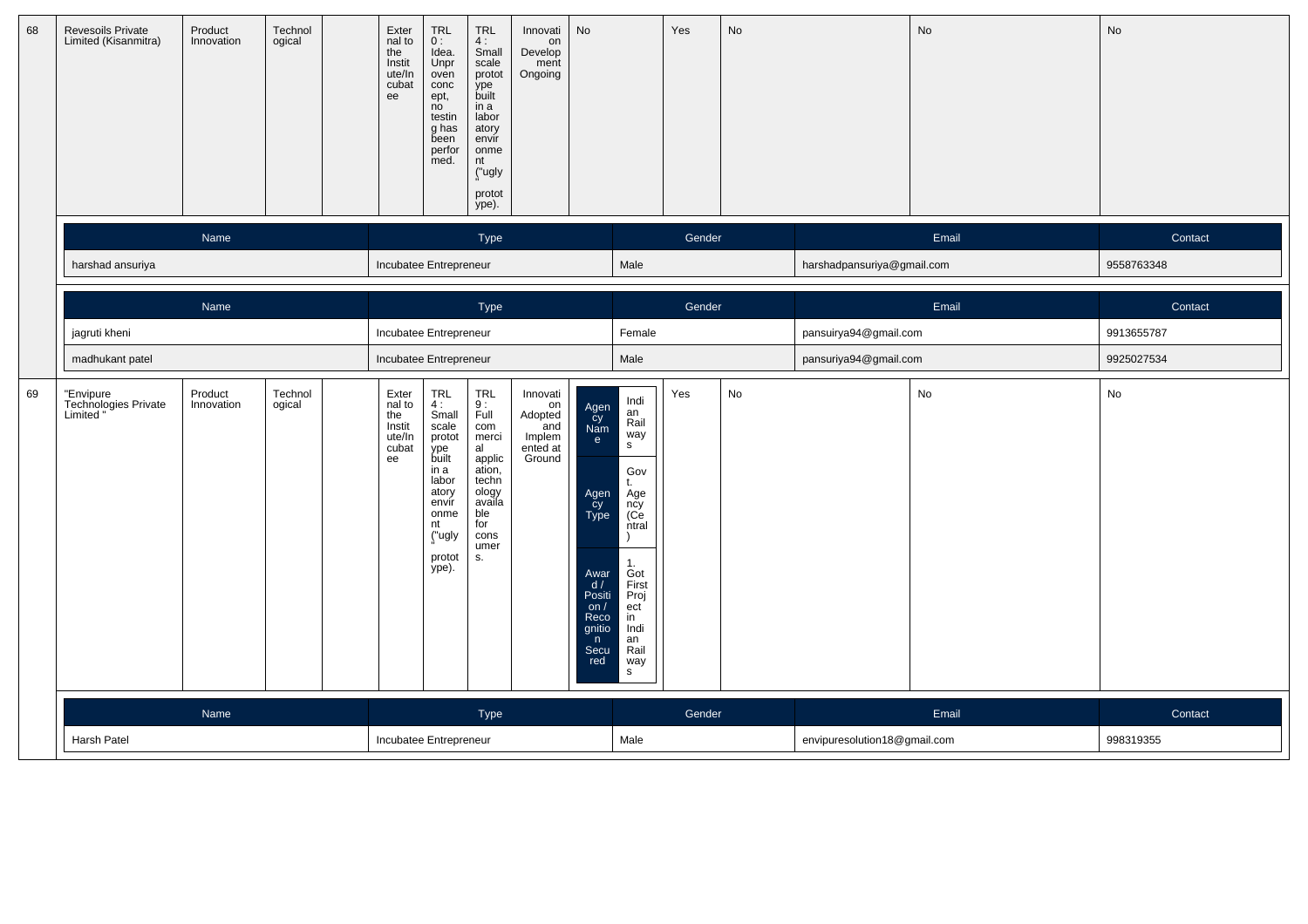| 70 | All That Dips                 | Product<br>Innovation | Non-<br>Technol<br>ogical /<br>Social /<br>Commu<br>nity<br>Innovati<br>on | Exter<br>nal to<br>the<br>Instit<br>ute/In<br>cubat<br>ee | TRL<br>7 :<br>Dem<br>onstr<br>ation<br>syste<br>m<br>opera<br>ting<br>in<br>opera<br>tional<br>envir<br>onme<br>nt at<br>pre-<br>com<br>merci<br>al<br>scale.  | <b>TRL</b><br>9:<br>Full<br>com<br>merci<br>al<br>applic<br>ation,<br>techn<br>ology<br>availa<br>ble<br>for<br>cons<br>umer<br>S.  | Innovati<br>on<br>Adopted<br>and<br>Implem<br>ented at<br>Ground | Agen<br>Cy<br>Nam<br>e<br>Agen<br>Cy<br>Type<br>Awar<br>d/<br>Posiți<br>on $/$<br>Reco<br>gnitio<br>n<br>Secu<br>red | Vibr<br>ant<br>Guj<br>arat<br>Star<br>t up<br>Su<br>mmi<br>t<br>201<br>8<br>$\mathsf{Gov}$<br>t.<br>Age<br>ncy<br>(Sta<br>te)<br>Vibr<br>ant<br>Guj<br>arat<br>Star<br>t up<br>Su<br>mmi<br>t<br>$\frac{201}{8}$<br>gra<br>nd<br>chal<br>leng<br>$\frac{e}{top}$<br>12<br>start<br>up | Yes    | No                           |                       | No    | No         |
|----|-------------------------------|-----------------------|----------------------------------------------------------------------------|-----------------------------------------------------------|----------------------------------------------------------------------------------------------------------------------------------------------------------------|-------------------------------------------------------------------------------------------------------------------------------------|------------------------------------------------------------------|----------------------------------------------------------------------------------------------------------------------|---------------------------------------------------------------------------------------------------------------------------------------------------------------------------------------------------------------------------------------------------------------------------------------|--------|------------------------------|-----------------------|-------|------------|
|    |                               | Name                  |                                                                            |                                                           |                                                                                                                                                                | Type                                                                                                                                |                                                                  |                                                                                                                      |                                                                                                                                                                                                                                                                                       | Gender |                              |                       | Email | Contact    |
|    | Dr. Deep Lodhari              |                       |                                                                            | Incubatee Entrepreneur                                    |                                                                                                                                                                |                                                                                                                                     |                                                                  |                                                                                                                      | Male                                                                                                                                                                                                                                                                                  |        |                              | deep@allthatdips.com  |       | 9978930405 |
| 71 | SynerSense Private<br>Limited | Product<br>Innovation | Technol<br>ogical                                                          | Exter<br>nal to<br>the<br>Instit<br>ute/In<br>cubat<br>ee | TRL<br>1:<br>Basic<br>resea<br>rch.<br>Princi<br>ples<br>postu<br>lated<br>and<br>obser<br>ved<br>but<br>no<br>exper<br>iment<br>al<br>proof<br>availa<br>ble. | TRL<br>4:<br>Small<br>scale<br>protot<br>ype<br>built<br>in a<br>labor<br>atory<br>envír<br>onme<br>nt<br>("ugly<br>protot<br>ype). | Innovati<br>on<br>Develop<br>ment<br>Ongoing                     | No                                                                                                                   |                                                                                                                                                                                                                                                                                       | Yes    | $\operatorname{\mathsf{No}}$ |                       | No    | No         |
|    |                               | Name                  |                                                                            |                                                           |                                                                                                                                                                | Type                                                                                                                                |                                                                  |                                                                                                                      |                                                                                                                                                                                                                                                                                       | Gender |                              |                       | Email | Contact    |
|    | Gunjan Patel                  |                       |                                                                            | Incubatee Entrepreneur                                    |                                                                                                                                                                |                                                                                                                                     |                                                                  |                                                                                                                      | Female                                                                                                                                                                                                                                                                                |        |                              | gunjanpatel@gmail.com |       | 7299559744 |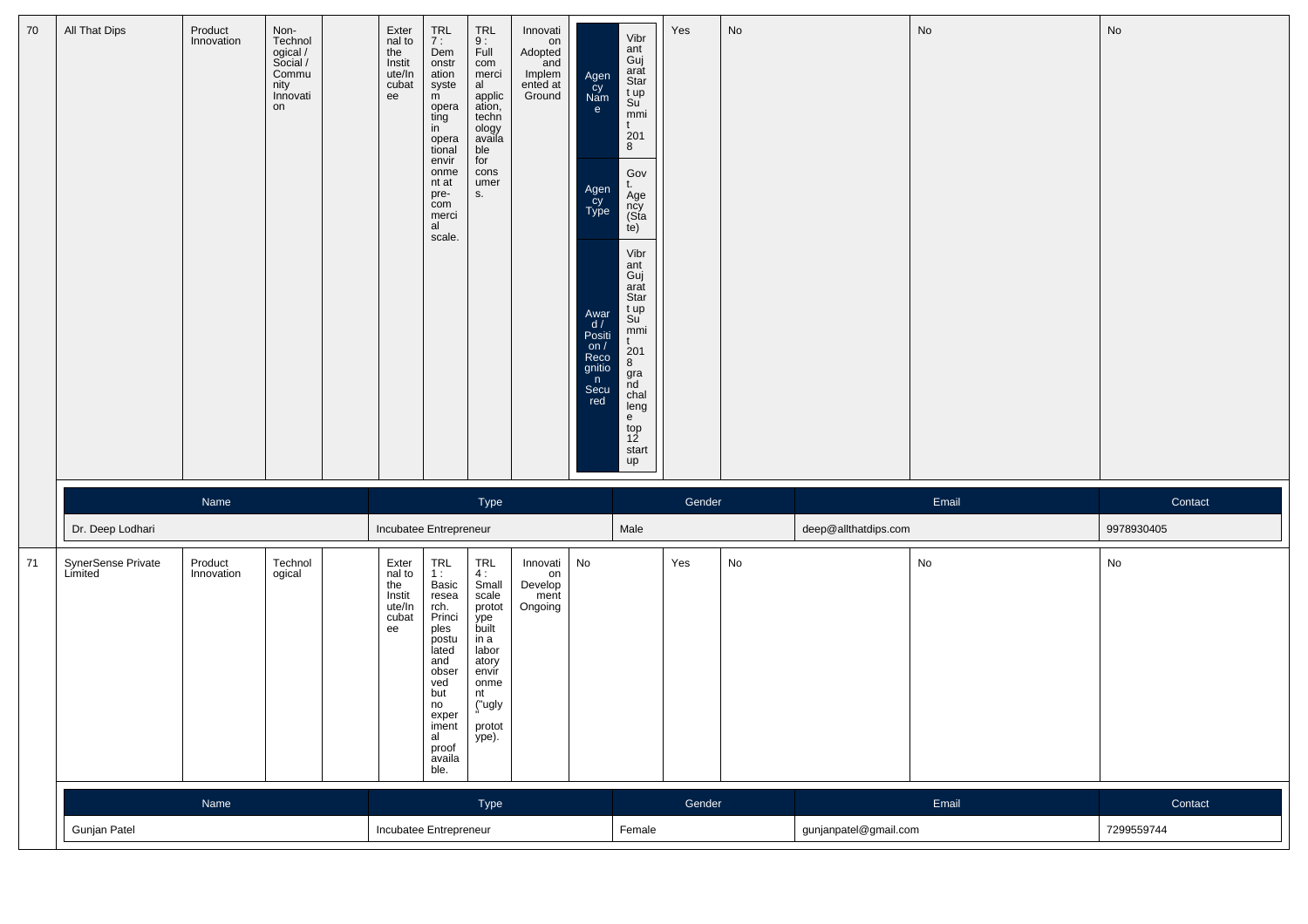| 72 | Jabtech Group                             | Service<br>Innovation | Non-<br>Technol<br>ogical /<br>Social /<br>Commu<br>nity<br>Innovati<br>on | Stude<br>nt | TRL<br>7 :<br>Dem<br>onstr<br>ation<br>syste<br>m<br>$\begin{array}{c}\n\text{opera} \\ \text{ting}\n\end{array}$<br>in<br>opera<br>tional<br>envir<br>onme<br>nt at<br>pre-<br>com<br>merci<br>al<br>scale. | TRL<br>$\frac{9}{1}$ :<br>com<br>merci<br>al<br>applic<br>ation,<br>techn<br>com<br>ology<br>availa<br>ble<br>for<br>cons<br>umer<br>s.        | Innovati<br>on<br>Adopted<br>and<br>Implem<br>ented at<br>Ground | No |      | Yes    | No |                            | No    | No         |
|----|-------------------------------------------|-----------------------|----------------------------------------------------------------------------|-------------|--------------------------------------------------------------------------------------------------------------------------------------------------------------------------------------------------------------|------------------------------------------------------------------------------------------------------------------------------------------------|------------------------------------------------------------------|----|------|--------|----|----------------------------|-------|------------|
|    |                                           | Name                  |                                                                            |             |                                                                                                                                                                                                              | Type                                                                                                                                           |                                                                  |    |      | Gender |    |                            | Email | Contact    |
|    | Abhishek Shah                             |                       |                                                                            | Student     |                                                                                                                                                                                                              |                                                                                                                                                |                                                                  |    | Male |        |    | abhishekshah2112@gmail.com |       | 9033517879 |
| 73 | "Exomech Private<br>Limited (3rd Vision)" | Product<br>Innovation | Technol<br>ogical                                                          | Stude<br>nt | TRL<br>1 :<br>Basic<br>resea<br>rch.<br>Princi<br>ples<br>postu<br>lated<br>and<br>obser<br>ved<br>but<br>no<br>exper<br>iment<br>al<br>proof<br>availa<br>ble.                                              | <b>TRL</b><br>$\frac{4}{3}$ :<br>scale<br>protot<br>ype<br>built<br>in a<br>labor<br>atory<br>envir<br>onme<br>nt<br>("ugly<br>protot<br>ype). | Innovati<br>on<br>Develop<br>ment<br>Ongoing                     | No |      | Yes    | No |                            | No    | No         |
|    |                                           | Name                  |                                                                            |             |                                                                                                                                                                                                              | Type                                                                                                                                           |                                                                  |    |      | Gender |    |                            | Email | Contact    |
|    | Yashraj Mahendrasinh Thakor               |                       |                                                                            | Student     |                                                                                                                                                                                                              |                                                                                                                                                |                                                                  |    | Male |        |    | thakoryashraj14@gmail.com  |       | 7874468625 |
|    |                                           | Name                  |                                                                            |             |                                                                                                                                                                                                              | Type                                                                                                                                           |                                                                  |    |      | Gender |    |                            | Email | Contact    |
|    | Raj Rangani                               |                       |                                                                            | Student     |                                                                                                                                                                                                              |                                                                                                                                                |                                                                  |    | Male |        |    | rajhrangani@gmail.com      |       | 8759588559 |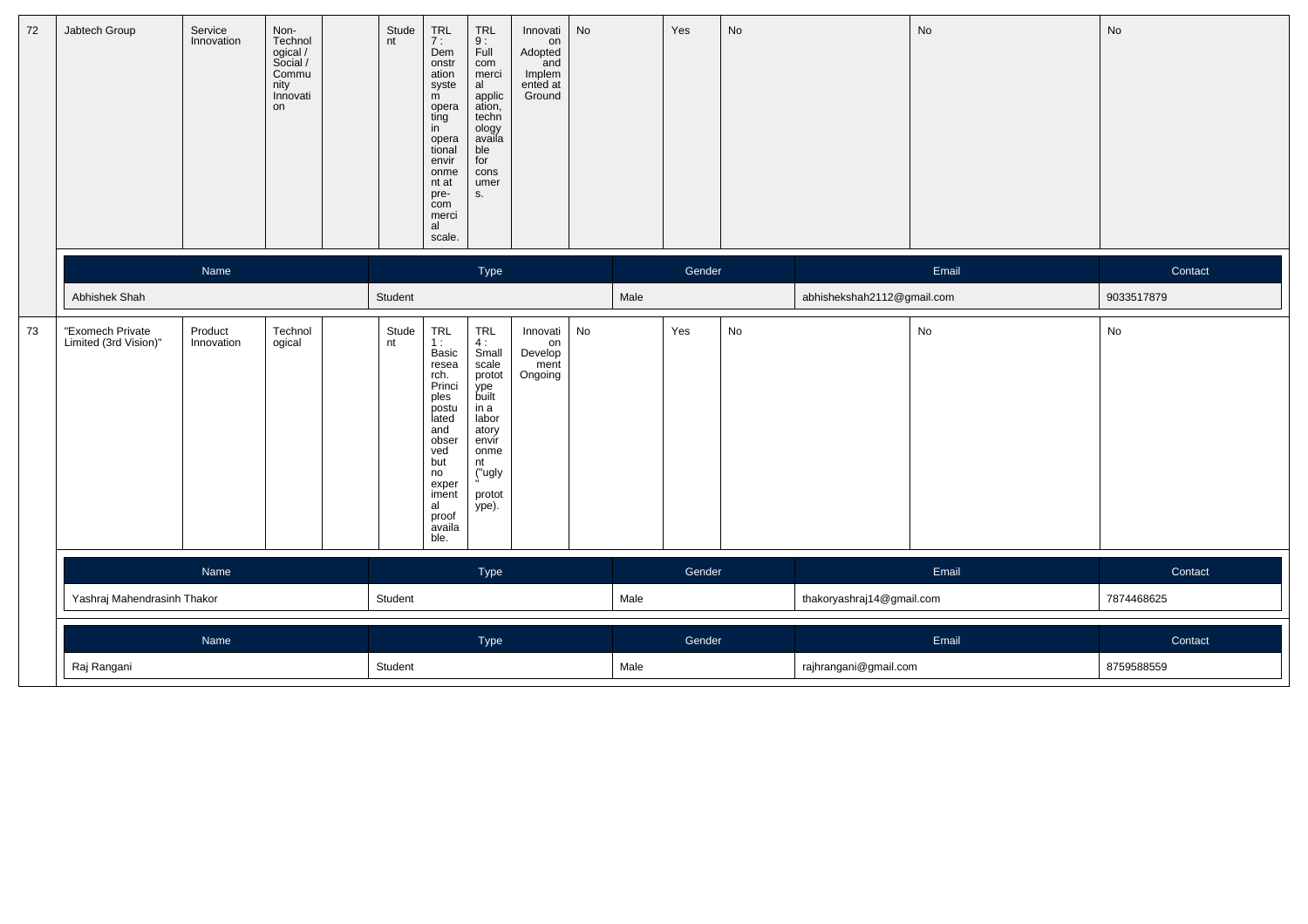| 74 | "Ladder 2 Rise Private<br>Limited                        | Product<br>Innovation      | $Non-$<br>Technol<br>ogical /<br>Social /<br>Commu<br>nity<br>Innovati<br>on | Exter<br>nal to<br>the<br>Instit<br>ute/In<br>cubat<br>ee | TRL<br>0:<br>Idea.<br>Unpr<br>oven<br>conc<br>ept,<br>no<br>testin<br>g has<br>been<br>perfor<br>med.                                      | <b>TRL</b><br>1:<br>Basic<br>resea<br>rch.<br>Princi<br>ples<br>postu<br>lated<br>and<br>obser<br>ved<br>but<br>no<br>exper<br>iment<br>al<br>proof<br>availa<br>ble. | Innovati<br>on<br>Develop<br>ment<br>Ongoing          | <b>No</b> |        | Yes    | No |                            | No    | No         |
|----|----------------------------------------------------------|----------------------------|------------------------------------------------------------------------------|-----------------------------------------------------------|--------------------------------------------------------------------------------------------------------------------------------------------|-----------------------------------------------------------------------------------------------------------------------------------------------------------------------|-------------------------------------------------------|-----------|--------|--------|----|----------------------------|-------|------------|
|    |                                                          | Name                       |                                                                              |                                                           |                                                                                                                                            | Type                                                                                                                                                                  |                                                       |           |        | Gender |    |                            | Email | Contact    |
|    | Gati Trivedi                                             |                            |                                                                              | Incubatee Entrepreneur                                    |                                                                                                                                            |                                                                                                                                                                       |                                                       |           | Female |        |    | kuldeeptrivedi@hotmail.com |       | 7303212345 |
|    |                                                          | Name                       |                                                                              |                                                           |                                                                                                                                            | Type                                                                                                                                                                  |                                                       |           |        | Gender |    |                            | Email | Contact    |
|    | Mehul Shukla                                             |                            |                                                                              | Incubatee Entrepreneur                                    |                                                                                                                                            |                                                                                                                                                                       |                                                       |           | Male   |        |    | mehshu75@gmail.com         |       | 9909560100 |
| 75 | "Amounee Handloom<br>Ventures (OPC)<br>Private Limited " | Market-place<br>Innovation | Non-<br>Technol                                                              | Exter<br>nal to                                           | TRL<br>6:                                                                                                                                  | <b>TRL</b>                                                                                                                                                            | Innovati                                              | No        |        |        |    |                            |       |            |
|    |                                                          |                            | ogical /<br>Social /<br>Commu<br>nity<br>Innovati<br>on                      | the<br>Instit<br>ute/In<br>cubat<br>ee                    | Proto<br>type<br>syste<br>m<br>teste<br>d in<br>inten<br>ded<br>envir<br>onme<br>nt<br>close<br>to<br>expe<br>cted<br>perfor<br>manc<br>е. | 9:<br>Full<br>com<br>merci<br>al<br>applic<br>ation,<br>techn<br>ology<br>availa<br>ble<br>for<br>cons<br>umer<br>S.                                                  | on<br>Adopted<br>'and<br>Implem<br>ented at<br>Ground |           |        | Yes    | No |                            | No    | No         |
|    |                                                          | Name                       |                                                                              |                                                           |                                                                                                                                            | Type                                                                                                                                                                  |                                                       |           |        | Gender |    |                            | Email | Contact    |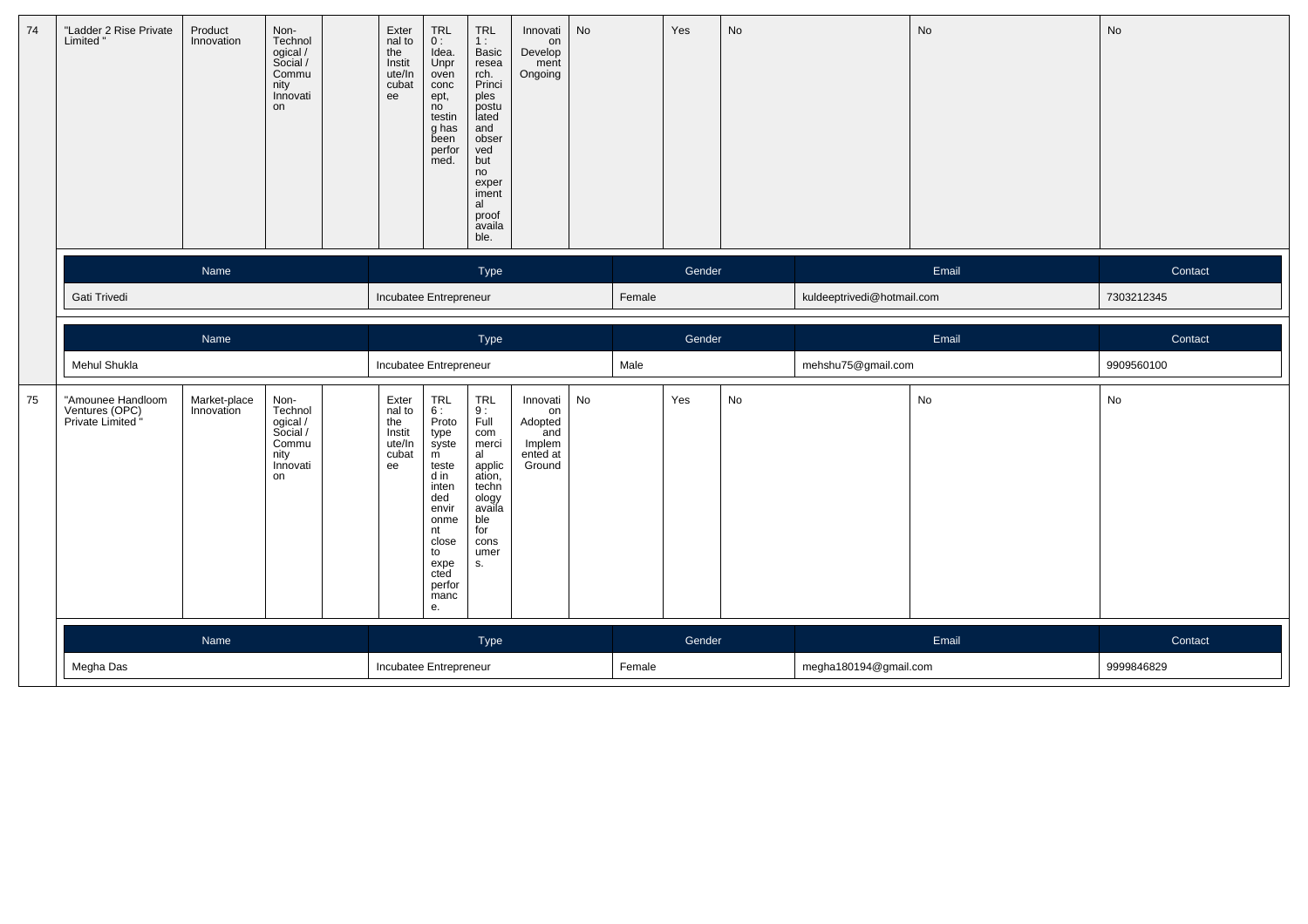| 76 | "Ecostic Private<br>Limited "     | Product<br>Innovation | Non-<br>Technol<br>ogical /<br>Social /<br>Commu<br>nity<br>Innovati<br>on | Exter<br>nal to<br>the<br>Instit<br>ute/In<br>cubat<br>ee | TRL<br>6 :<br>Proto<br>type<br>syste<br>m<br>teste<br>d in<br>inten<br>ded<br>envir<br>onme<br>nt<br>close<br>to<br>expe<br>cted<br>perfor<br>manc<br>е.                                                         | TRL<br>9 :<br>Full<br>com<br>merci<br>al<br>applic<br>ation,<br>techn<br>ology<br>availa<br>ble<br>for<br>cons<br>umer<br>S.                                          | Innovati<br>on<br>Adopted<br>and<br>Implem<br>ented at<br>Ground | No |      | Yes    | No |                           | No    | No                           |
|----|-----------------------------------|-----------------------|----------------------------------------------------------------------------|-----------------------------------------------------------|------------------------------------------------------------------------------------------------------------------------------------------------------------------------------------------------------------------|-----------------------------------------------------------------------------------------------------------------------------------------------------------------------|------------------------------------------------------------------|----|------|--------|----|---------------------------|-------|------------------------------|
|    |                                   | Name                  |                                                                            |                                                           |                                                                                                                                                                                                                  | Type                                                                                                                                                                  |                                                                  |    |      | Gender |    |                           | Email | Contact                      |
|    | Parth Pancholi                    |                       |                                                                            | Incubatee Entrepreneur                                    |                                                                                                                                                                                                                  |                                                                                                                                                                       |                                                                  |    | Male |        |    | parathpancholi@gmail.com  |       | 9825783119                   |
| 77 | Soreen Renewable<br>Solutions LLP | Product<br>Innovation | Technol<br>ogical                                                          | Stude<br>nt                                               | TRL<br>0:<br>Idea.<br>Unpr<br>oven<br>conc<br>ept,<br>no<br>testin<br>g has<br>been<br>perfor<br>med.                                                                                                            | TRL<br>1:<br>Basic<br>resea<br>rch.<br>Princi<br>ples<br>postu<br>lated<br>and<br>obser<br>ved<br>but<br>no<br>exper<br>iment<br>al<br>proof<br>availa<br>ble.        | Innovati<br>on<br>Develop<br>ment<br>Ongoing                     | No |      | Yes    | No |                           | No    | $\operatorname{\mathsf{No}}$ |
|    |                                   | Name                  |                                                                            |                                                           |                                                                                                                                                                                                                  | Type                                                                                                                                                                  |                                                                  |    |      | Gender |    |                           | Email | Contact                      |
|    | Gaurav Shaileshkumar Dave         |                       |                                                                            | Student                                                   |                                                                                                                                                                                                                  |                                                                                                                                                                       |                                                                  |    | Male |        |    | gauravsdave1996@gmail.com |       | 8200392315                   |
| 78 | "Bogie Sauf Private<br>Limited "  | Product<br>Innovation | Technol<br>ogical                                                          | Stude<br>nt                                               | $\begin{array}{c} \mathsf{TRL} \\ \mathsf{1} : \end{array}$<br>Basic<br>resea<br>rch.<br>Princi<br>ples<br>postu<br>lated<br>and<br>obser<br>ved<br>but<br>no<br>exper<br>iment<br>al<br>proof<br>availa<br>ble. | $\begin{array}{c}\nTRL \\ 4: \n\end{array}$<br>Small<br>scale<br>protot<br>ype<br>built<br>in a<br>labor<br>atory<br>envir<br>onme<br>nt<br>("ugly<br>protot<br>ype). | Innovati<br>on<br>Develop<br>ment<br>Ongoing                     | No |      | Yes    | No |                           | No    | $\operatorname{\mathsf{No}}$ |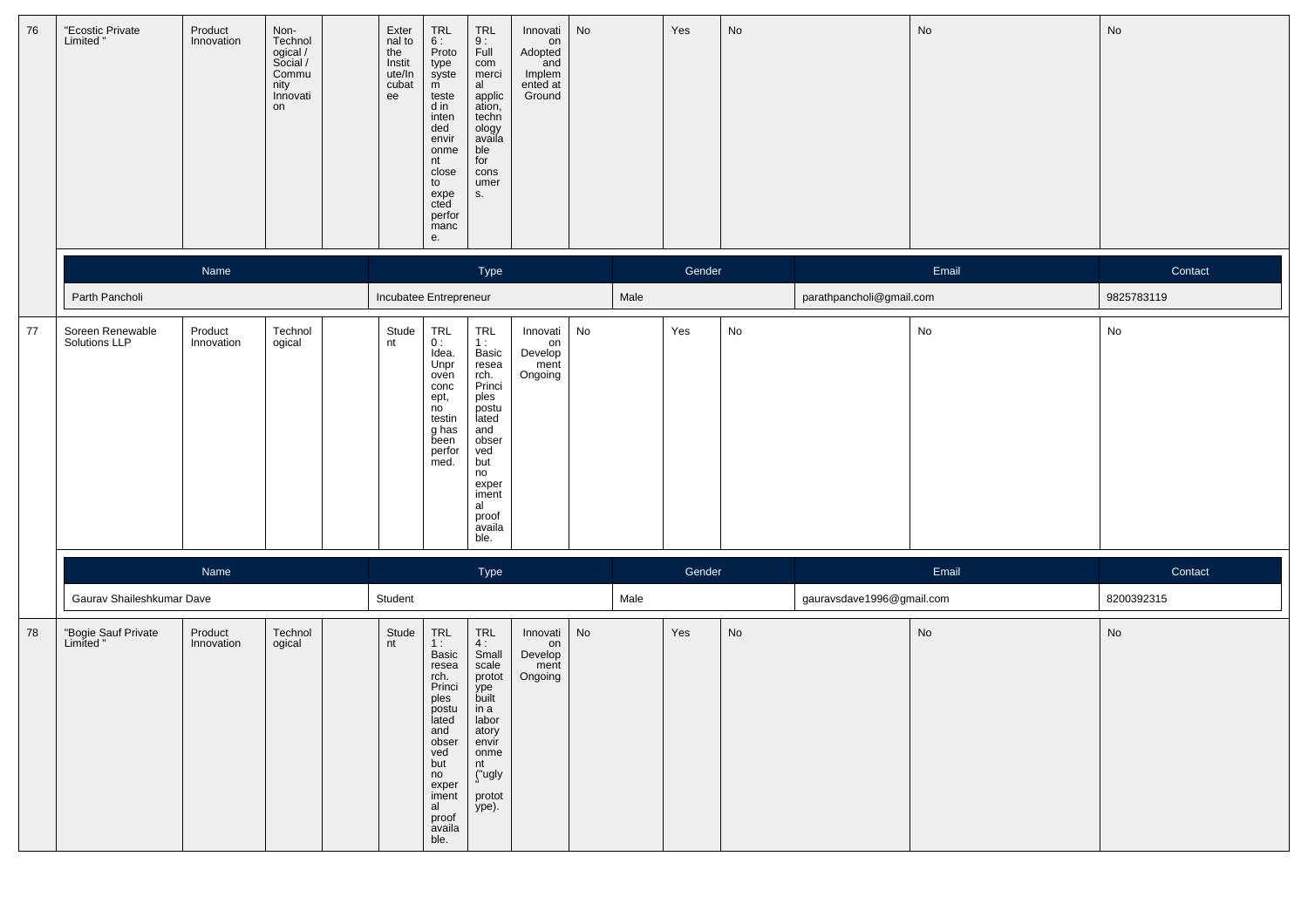|    |                                                     | Name                  |                   |                                                           |                                                                                                        | Type                                                                                                                            |                                              |    |      | Gender |    |                            | Email | Contact    |
|----|-----------------------------------------------------|-----------------------|-------------------|-----------------------------------------------------------|--------------------------------------------------------------------------------------------------------|---------------------------------------------------------------------------------------------------------------------------------|----------------------------------------------|----|------|--------|----|----------------------------|-------|------------|
|    | Mayur Mahla                                         |                       |                   | Student                                                   |                                                                                                        |                                                                                                                                 |                                              |    | Male |        |    | mrdnc1618@gmail.com        |       | 9016386215 |
|    |                                                     | Name                  |                   |                                                           |                                                                                                        | Type                                                                                                                            |                                              |    |      | Gender |    |                            | Email | Contact    |
|    | Guarav Chale                                        |                       |                   | Incubatee Entrepreneur                                    |                                                                                                        |                                                                                                                                 |                                              |    | Male |        |    | gauravchale007@gmail.com   |       | 9429419393 |
|    | Kartik Patel                                        |                       |                   | Incubatee Entrepreneur                                    |                                                                                                        |                                                                                                                                 |                                              |    | Male |        |    | pkartik273@gmail.com       |       | 9924141645 |
| 79 | "Metawatersure<br>Technologies Private<br>Limited " | Product<br>Innovation | Technol<br>ogical | Exter<br>nal to<br>the<br>Instit<br>ute/In<br>cubat<br>ee | TRL<br>0 :<br>Idea.<br>Unpr<br>oven<br>conc<br>ept,<br>no<br>testin<br>g has<br>been<br>perfor<br>med. | TRL<br>2 :<br>Tech<br>nolog<br>v<br>formu<br>lation<br>Conc<br>ept<br>and<br>applic<br>ation<br>have<br>been<br>formu<br>lated. | Innovati<br>on<br>Develop<br>ment<br>Ongoing | No |      | Yes    | No |                            | No    | No         |
|    |                                                     | Name                  |                   |                                                           |                                                                                                        | Type                                                                                                                            |                                              |    |      | Gender |    |                            | Email | Contact    |
|    | Mahendra Bhavsar                                    |                       |                   | Incubatee Entrepreneur                                    |                                                                                                        |                                                                                                                                 |                                              |    | Male |        |    | accounts@metawatersure.com |       | 9099063192 |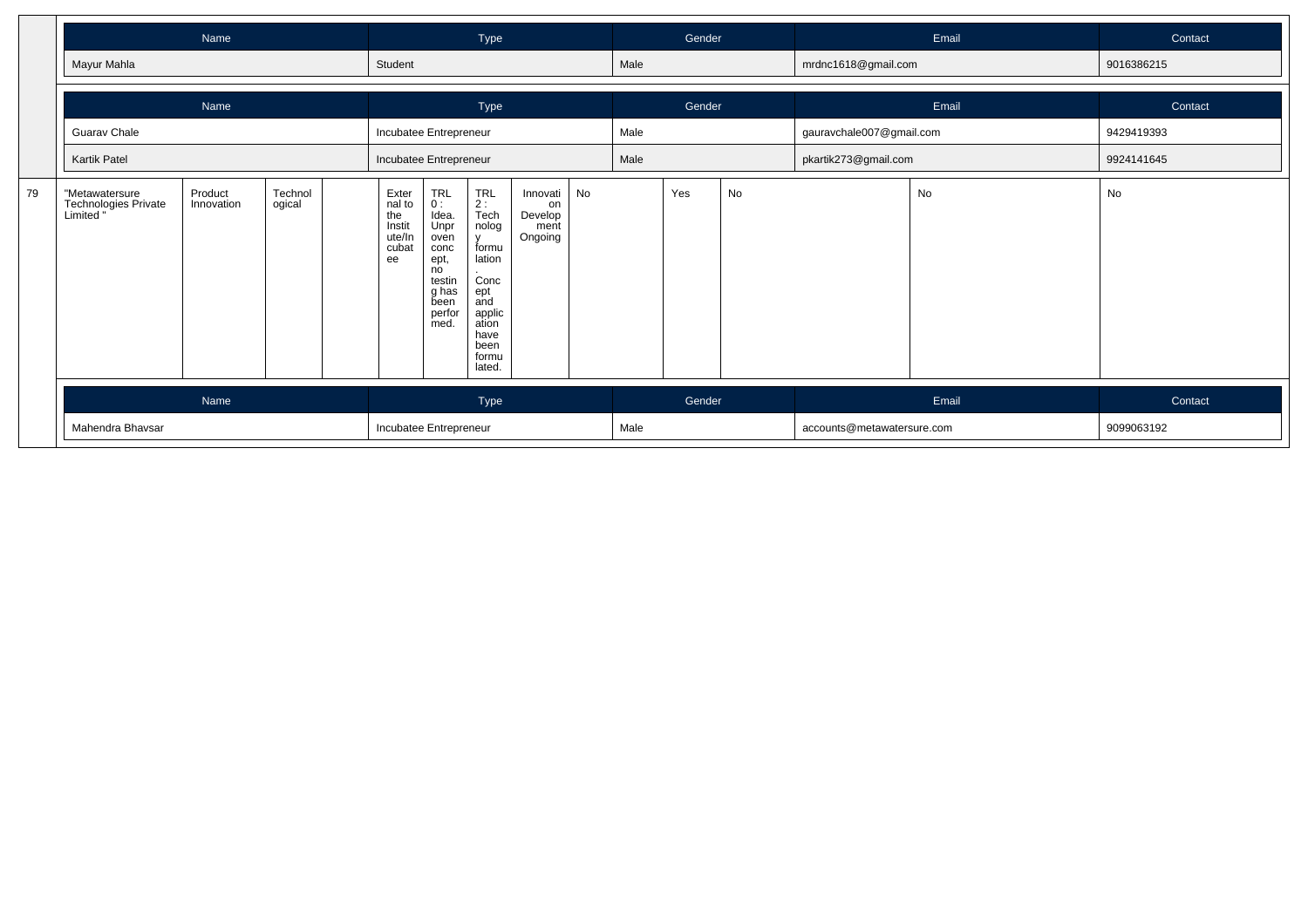| 80 | <b>Syphon Energies</b>  | Product<br>Innovation | Technol<br>ogical | Exter<br>nal to<br>the<br>Instit<br>ute/In<br>cubat<br>ee | <b>TRL</b><br>0:<br>Idea.<br>Unpr<br>oven<br>conc<br>ept,<br>no<br>testin<br>g has<br>been<br>perfor<br>med. | <b>TRL</b><br>3:<br>Appli<br>ed<br>resea<br>rch.<br>First<br>labor<br>atory<br>tests<br>comp<br>leted;<br>proof<br>of<br>conc<br>ept. | Innovati<br>on<br>Develop<br>ment<br>Ongoing | Agen<br>Cy<br>Nam<br>e.<br>Agen<br>Cy<br>Type<br>Awar<br>$\frac{d}{d}$<br>Positi<br>on $/$<br>Reco<br>gnitio<br>n<br>Secu<br>red | Silic<br>on<br>Indi<br>a<br>Star<br>tup<br>City<br>Mag<br>azin<br>e<br>Cor<br>por<br>ate /<br>Indu<br>stry<br>Ass<br>ocia<br>tion<br>Fea<br>ture<br>d as<br>10 <sup>°</sup><br>Mos<br>Pro<br>misi<br>ng<br>Cle<br>ante<br>ch<br>Star<br>tups<br>202<br>$0$ in<br>Silic<br>on<br>Indi<br>a<br>Star<br>tup<br>City | No     | <b>Grant Amount</b><br>in Rs | 100000                              | Loan/Investment<br>Agency Name<br>Agency Type<br>Total Loan/Angel<br>Investment/VC<br>Fund raised by<br>Start-up during the<br>period of pre-<br>incubation/incubati<br>on support at your<br>Pre-<br>incubation/incubati<br>on or institute<br>financial period<br>2019-20 (in<br>Rupees)<br>Date of Investment<br>Raised | education<br>dept,<br>Gov. of<br>gujarat<br>Govt.<br>Agency<br>(State)<br>100000<br>11-06-20<br>19 | No            |
|----|-------------------------|-----------------------|-------------------|-----------------------------------------------------------|--------------------------------------------------------------------------------------------------------------|---------------------------------------------------------------------------------------------------------------------------------------|----------------------------------------------|----------------------------------------------------------------------------------------------------------------------------------|------------------------------------------------------------------------------------------------------------------------------------------------------------------------------------------------------------------------------------------------------------------------------------------------------------------|--------|------------------------------|-------------------------------------|----------------------------------------------------------------------------------------------------------------------------------------------------------------------------------------------------------------------------------------------------------------------------------------------------------------------------|----------------------------------------------------------------------------------------------------|---------------|
|    |                         |                       |                   |                                                           |                                                                                                              |                                                                                                                                       |                                              |                                                                                                                                  | Mag<br>azin<br>e                                                                                                                                                                                                                                                                                                 |        |                              |                                     |                                                                                                                                                                                                                                                                                                                            |                                                                                                    |               |
|    |                         | Name                  |                   |                                                           |                                                                                                              | Type                                                                                                                                  |                                              |                                                                                                                                  |                                                                                                                                                                                                                                                                                                                  | Gender |                              |                                     | Email                                                                                                                                                                                                                                                                                                                      |                                                                                                    | Contact       |
|    | Harshrajsinh B. Chauhan |                       |                   |                                                           |                                                                                                              |                                                                                                                                       | Innovator/Entrepreneur External to Institute |                                                                                                                                  | Male                                                                                                                                                                                                                                                                                                             |        |                              | harshrajsinh.cmtmd19@sot.pdpu.ac.in |                                                                                                                                                                                                                                                                                                                            |                                                                                                    | 8530715787    |
|    |                         | <b>Name</b>           |                   |                                                           |                                                                                                              | Type                                                                                                                                  |                                              |                                                                                                                                  |                                                                                                                                                                                                                                                                                                                  | Gender |                              |                                     | Email                                                                                                                                                                                                                                                                                                                      |                                                                                                    | Contact       |
|    | Dheeraj Darji           |                       |                   |                                                           |                                                                                                              |                                                                                                                                       | Innovator/Entrepreneur External to Institute |                                                                                                                                  | Male                                                                                                                                                                                                                                                                                                             |        |                              | dheerajdarji@gmail.com              |                                                                                                                                                                                                                                                                                                                            |                                                                                                    | 8866144437704 |
|    | Pravin S                |                       |                   |                                                           |                                                                                                              |                                                                                                                                       | Innovator/Entrepreneur External to Institute |                                                                                                                                  | Male                                                                                                                                                                                                                                                                                                             |        |                              | syphonenergies@gmail.com            |                                                                                                                                                                                                                                                                                                                            |                                                                                                    | 7046676671    |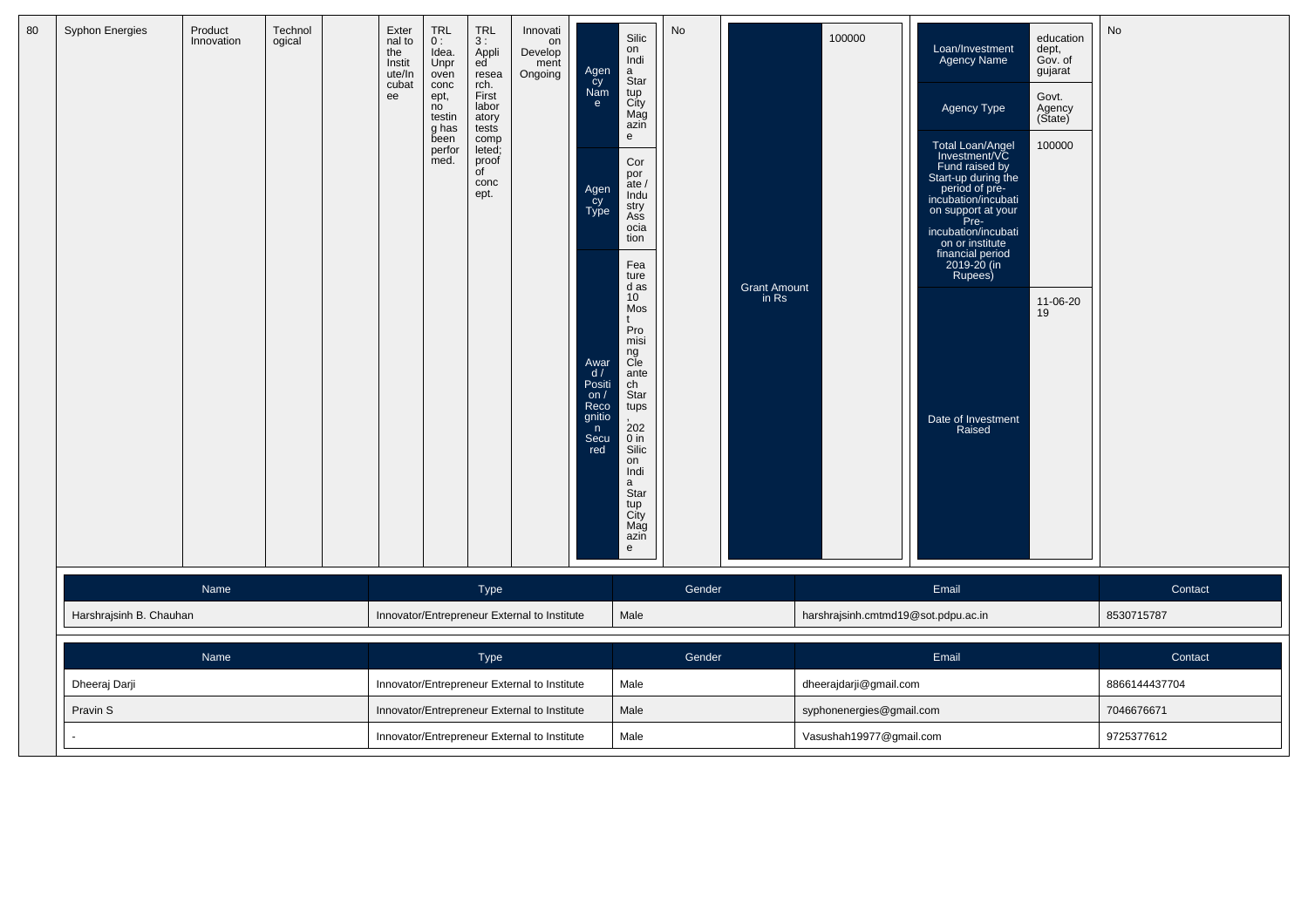| 81 | "MCS Cargar Private<br>Limited "     | Product<br>Innovation | Technol<br>ogical | Stude<br>nt                                               | $TRL$<br>$0:$<br>Idea.<br>Unpr<br>oven<br>conc<br>ept,<br>no<br>testin<br>g has<br>been<br>perfor<br>med.                                              | TRL<br>4:<br>Small<br>scale<br>protot<br>ype<br>built<br>in a<br>labor<br>atory<br>envir<br>onme<br>nt<br>("ugly<br>protot<br>ype). | Innovati<br>on<br>Develop<br>ment<br>Ongoing                     | No |        | Yes    | No                           |                        | No    | No         |
|----|--------------------------------------|-----------------------|-------------------|-----------------------------------------------------------|--------------------------------------------------------------------------------------------------------------------------------------------------------|-------------------------------------------------------------------------------------------------------------------------------------|------------------------------------------------------------------|----|--------|--------|------------------------------|------------------------|-------|------------|
|    |                                      | Name                  |                   |                                                           |                                                                                                                                                        | Type                                                                                                                                |                                                                  |    |        | Gender |                              |                        | Email | Contact    |
|    | Raj Anupam                           |                       |                   | Student                                                   |                                                                                                                                                        |                                                                                                                                     |                                                                  |    | Male   |        |                              | raj.a@cargar.in        |       | 9662971994 |
|    |                                      | Name                  |                   |                                                           |                                                                                                                                                        | Type                                                                                                                                |                                                                  |    |        | Gender |                              |                        | Email | Contact    |
|    | Kayavan Shah                         |                       |                   | Student                                                   |                                                                                                                                                        |                                                                                                                                     |                                                                  |    | Male   |        |                              | kayavan.s@cargar.in    |       | 9925024878 |
| 82 | Rhyno Wheels Private<br>Limited      | Product<br>Innovation | Technol<br>ogical | Exter<br>nal to<br>the<br>Instit<br>ute/In<br>cubat<br>ee | $\begin{array}{c} \mathsf{TRL} \\ \mathsf{0:} \end{array}$<br>Idea.<br>Unpr<br>oven<br>conc<br>ept,<br>no<br>testin<br>g has<br>been<br>perfor<br>med. | TRL<br>4:<br>Small<br>scale<br>protot<br>.<br>built<br>in a<br>labor<br>atory<br>envir<br>onme<br>nt<br>("ugly<br>protot<br>ype).   | Innovati<br>on<br>Develop<br>ment<br>Ongoing                     | No |        | Yes    | $\operatorname{\mathsf{No}}$ |                        | No    | No         |
|    |                                      | Name                  |                   |                                                           |                                                                                                                                                        | Type                                                                                                                                |                                                                  |    |        | Gender |                              |                        | Email | Contact    |
|    | Vishal Dhamecha                      |                       |                   | Incubatee Entrepreneur                                    |                                                                                                                                                        |                                                                                                                                     |                                                                  |    | Male   |        |                              | vishal@rhynowheels.com |       | 8485999888 |
| 83 | "Fowex Ventures<br>Private Limited ' | Product<br>Innovation | Technol<br>ogical | Stude<br>nt-<br>Facul<br>ty                               | TRL<br>3:<br>Appli<br>ed<br>resea<br>rch.<br>First<br>labor<br>atory<br>tests<br>comp<br>leted;<br>proof<br>of<br>conc<br>ept.                         | TRL<br>9 :<br>Full<br>com<br>merci<br>al<br>applic<br>ation,<br>techn<br>ology<br>availa<br>ble<br>for<br>cons<br>umer<br>s.        | Innovati<br>on<br>Adopted<br>and<br>Implem<br>ented at<br>Ground | No |        | Yes    | $\mathsf{No}$                |                        | No    | No         |
|    |                                      | Name                  |                   |                                                           |                                                                                                                                                        | Type                                                                                                                                |                                                                  |    |        | Gender |                              |                        | Email | Contact    |
|    | Mrs. Jalpa Vora                      |                       |                   | <b>Faculty and Student</b>                                |                                                                                                                                                        |                                                                                                                                     |                                                                  |    | Female |        |                              | vorajaykumar@gmail.com |       | 9099962298 |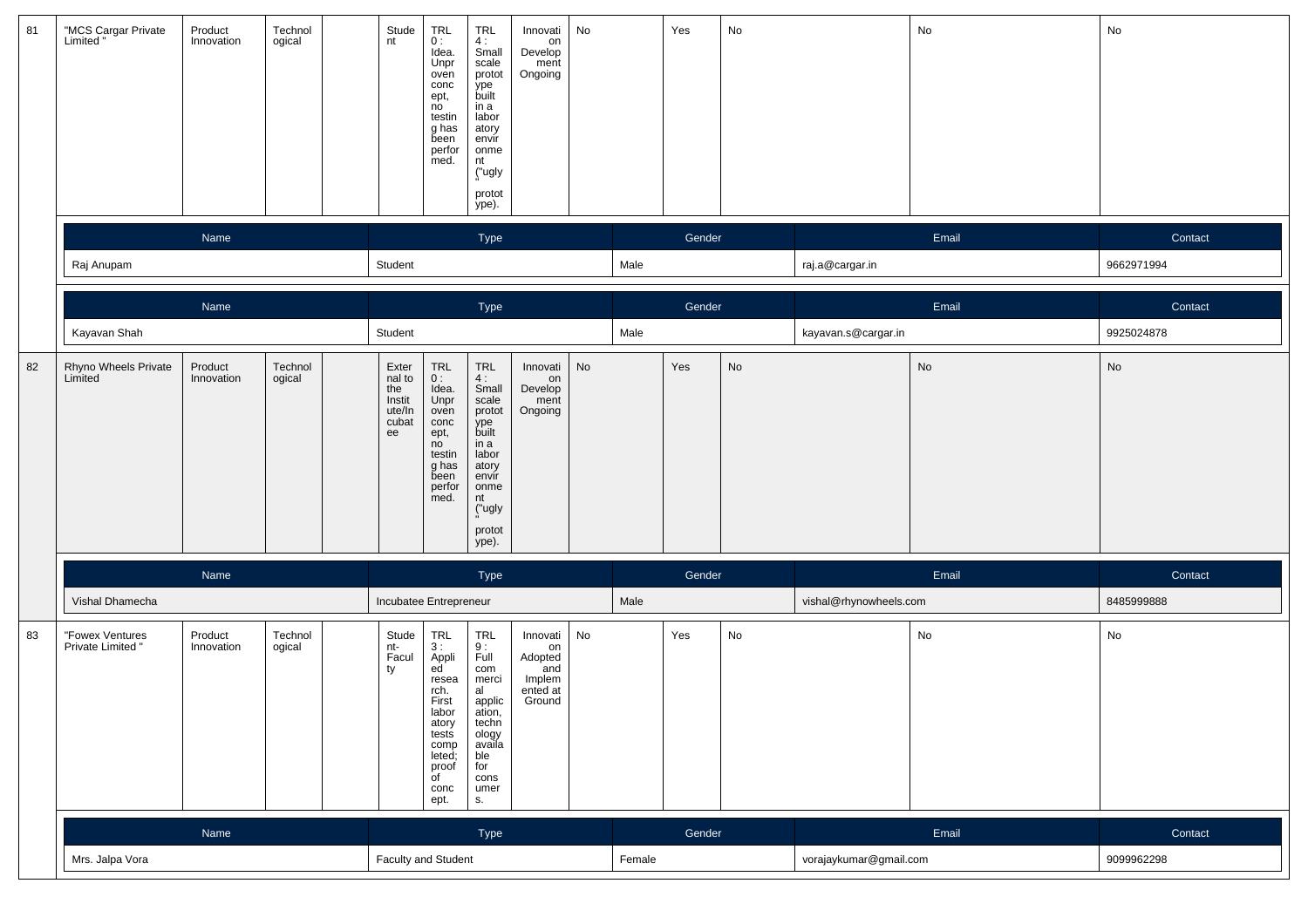|    |                          | Name                  |                   |             |                                                                                                                                                                        | Type                                                                                                                                                |                                              |    |        | Gender |                              |                            | Email                                                                                                                                                                                                                                                                                                                                                                                                                                   | Contact    |
|----|--------------------------|-----------------------|-------------------|-------------|------------------------------------------------------------------------------------------------------------------------------------------------------------------------|-----------------------------------------------------------------------------------------------------------------------------------------------------|----------------------------------------------|----|--------|--------|------------------------------|----------------------------|-----------------------------------------------------------------------------------------------------------------------------------------------------------------------------------------------------------------------------------------------------------------------------------------------------------------------------------------------------------------------------------------------------------------------------------------|------------|
|    | Sagar Suthar             |                       |                   |             | Faculty and Student                                                                                                                                                    |                                                                                                                                                     |                                              |    | Male   |        |                              | sagarsuthar05@gmail.com    |                                                                                                                                                                                                                                                                                                                                                                                                                                         | 9512596156 |
| 84 | Heterospaces             | Product<br>Innovation | Technol<br>ogical | Stude<br>nt | TRL<br>0:<br>Idea.<br>Unpr<br>oven<br>conc<br>ept,<br>no<br>testin<br>g has<br>been<br>perfor<br>med.                                                                  | <b>TRL</b><br>0:<br>Idea.<br>Unpr<br>oven<br>conc<br>ept,<br>no<br>testin<br>g has<br>been<br>perfor<br>med.                                        | Innovati<br>on<br>Develop<br>ment<br>Ongoing | No |        | No     | <b>Grant Amount</b><br>in Rs | 100000                     | education<br>Loan/Investment<br>dept,<br><b>Agency Name</b><br>Gov. of<br>gujarat<br>Govt.<br>Agency Type<br>Agency<br>(State)<br>100000<br>Total Loan/Angel<br>Investment/VC<br>Fund raised by<br>Start-up during the<br>period of pre-<br>incubation/incubati<br>on support at your<br>Pre-<br>incubation/incubati<br>on or institute<br>financial period<br>2019-20 (in<br>Rupees)<br>12-06-20<br>Date of Investment<br>Raised<br>19 | No         |
|    |                          | Name                  |                   |             |                                                                                                                                                                        | Type                                                                                                                                                |                                              |    |        | Gender |                              |                            | Email                                                                                                                                                                                                                                                                                                                                                                                                                                   | Contact    |
|    | SURBHI RAJENDRA BHANSALI |                       |                   | Student     |                                                                                                                                                                        |                                                                                                                                                     |                                              |    | Female |        |                              | surbhibhansali19@gmail.com |                                                                                                                                                                                                                                                                                                                                                                                                                                         | 8733008805 |
|    |                          | Name                  |                   |             |                                                                                                                                                                        | Type                                                                                                                                                |                                              |    |        | Gender |                              |                            | Email                                                                                                                                                                                                                                                                                                                                                                                                                                   | Contact    |
|    | Ankit Soni               |                       |                   | Student     |                                                                                                                                                                        |                                                                                                                                                     |                                              |    | Male   |        |                              | ankitsoni1511@gmail.com    |                                                                                                                                                                                                                                                                                                                                                                                                                                         | 9601894356 |
| 85 | Smart Braille (Torchit)  | Product<br>Innovation | Technol<br>ogical | Stude<br>nt | <b>TRL</b><br>1 :<br>Basic<br>resea<br>rch.<br>Princi<br>ples<br>postu<br>lated<br>and<br>obser<br>ved<br>but<br>no<br>exper<br>iment<br>al<br>proof<br>availa<br>ble. | <b>TRL</b><br>3 :<br>Appli<br>ed <sup>-</sup><br>resea<br>rch.<br>First<br>labor<br>atory<br>tests<br>comp<br>leted;<br>proof<br>of<br>conc<br>ept. | Innovati<br>on<br>Develop<br>ment<br>Ongoing | No |        | Yes    | No                           |                            | No                                                                                                                                                                                                                                                                                                                                                                                                                                      | No         |
|    |                          | Name                  |                   |             |                                                                                                                                                                        | <b>Type</b>                                                                                                                                         |                                              |    |        | Gender |                              |                            | Email                                                                                                                                                                                                                                                                                                                                                                                                                                   | Contact    |
|    | Hunny Bhagchandani       |                       |                   | Student     |                                                                                                                                                                        |                                                                                                                                                     |                                              |    | Male   |        |                              | Hunny@torchit.in           |                                                                                                                                                                                                                                                                                                                                                                                                                                         | 7383635420 |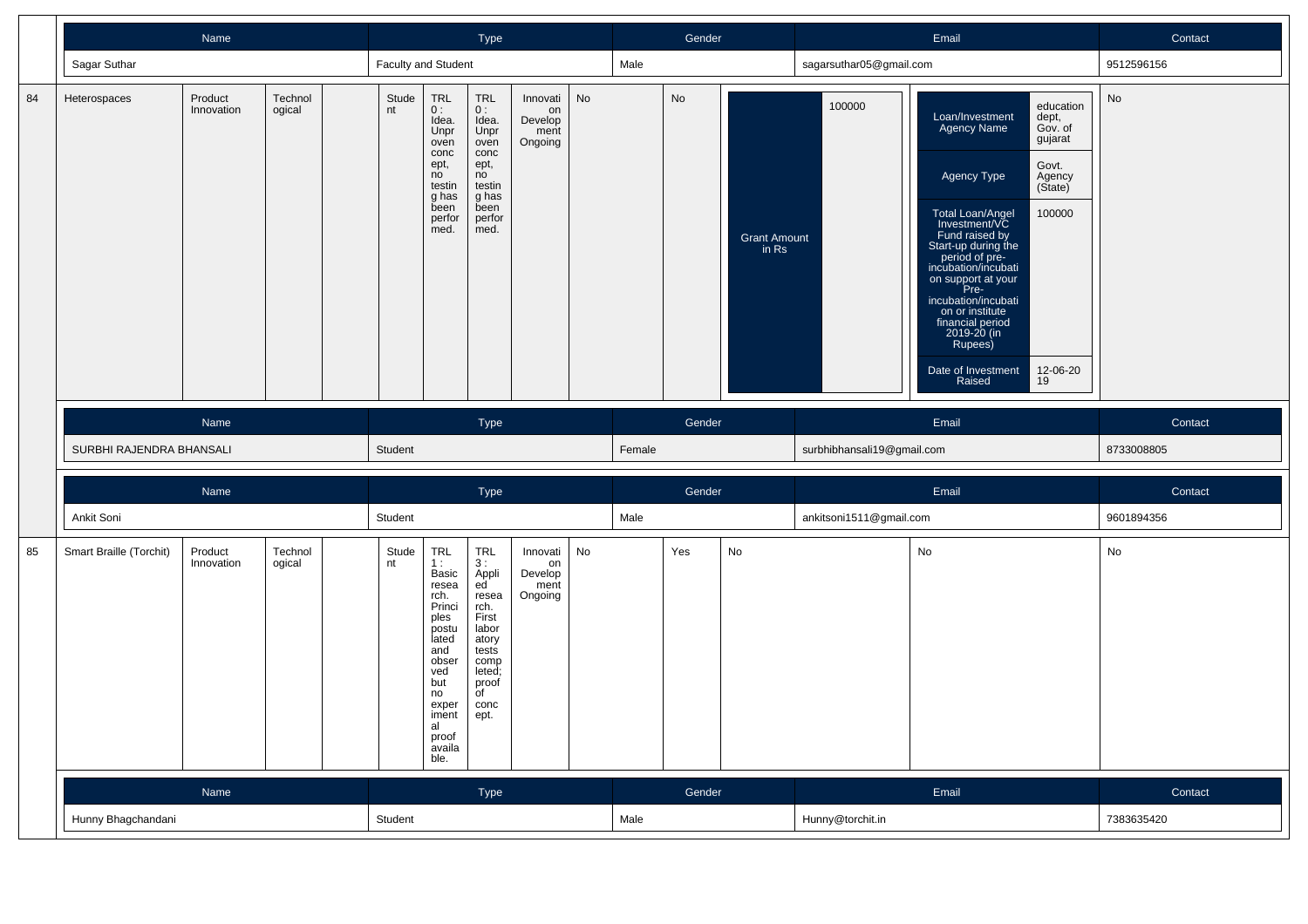| 86 | Techcomb                        | Product<br>Innovation | Technol<br>ogical | nt        | Stude<br><b>TRL</b><br>0:<br>Idea.<br>Unpr<br>oven<br>conc<br>ept,<br>no<br>testin<br>g has<br>been<br>perfor<br>med.                                                            | <b>TRL</b><br>0:<br>Idea.<br>Unpr<br>oven<br>conc<br>ept,<br>no<br>testin<br>g has<br>been<br>perfor<br>med.                        | Innovati<br>on<br>Develop<br>ment<br>Ongoing | <b>No</b> |        | No     | Grant Amount<br>in Rs | 100000                     | education<br>Loan/Investment<br>Agency Name<br>dept,<br>Gov. of<br>gujarat<br>Govt.<br>Agency Type<br>Agency<br>(State)<br>100000<br>Total Loan/Angel<br>Investment/VC<br>Fund raised by<br>Start-up during the<br>period of pre-<br>incubation/incubati<br>on support at your<br>Pre-<br>incubation/incubati<br>on or institute<br>financial period<br>2019-20 (in<br>Rupees)<br>Date of Investment<br>24-07-20<br>Raised<br>19 | No         |
|----|---------------------------------|-----------------------|-------------------|-----------|----------------------------------------------------------------------------------------------------------------------------------------------------------------------------------|-------------------------------------------------------------------------------------------------------------------------------------|----------------------------------------------|-----------|--------|--------|-----------------------|----------------------------|----------------------------------------------------------------------------------------------------------------------------------------------------------------------------------------------------------------------------------------------------------------------------------------------------------------------------------------------------------------------------------------------------------------------------------|------------|
|    |                                 | Name                  |                   |           |                                                                                                                                                                                  | Type                                                                                                                                |                                              |           |        | Gender |                       |                            | Email                                                                                                                                                                                                                                                                                                                                                                                                                            | Contact    |
|    | Prayushi Faldu                  |                       |                   | Student   |                                                                                                                                                                                  |                                                                                                                                     |                                              |           | Female |        |                       | prayushifaldu123@gmail.com |                                                                                                                                                                                                                                                                                                                                                                                                                                  | 9825902072 |
|    |                                 |                       |                   |           |                                                                                                                                                                                  |                                                                                                                                     |                                              |           |        |        |                       |                            |                                                                                                                                                                                                                                                                                                                                                                                                                                  |            |
|    |                                 | Name                  |                   |           |                                                                                                                                                                                  | Type                                                                                                                                |                                              |           |        | Gender |                       |                            | Email                                                                                                                                                                                                                                                                                                                                                                                                                            | Contact    |
|    | Nevil Vekariya                  |                       |                   | Student   |                                                                                                                                                                                  |                                                                                                                                     |                                              |           | Male   |        |                       | nevilvekariya12@gmail.com  |                                                                                                                                                                                                                                                                                                                                                                                                                                  | 9429900889 |
| 87 | <b>LGEOM Private</b><br>Limited | Product<br>Innovation | Technol<br>ogical | nt-<br>ty | TRL<br>Stude<br>1:<br>Facul<br>Basic<br>resea<br>rch.<br>Princi<br>ples<br>postu<br>lated<br>and<br>obser<br>ved<br>but<br>no<br>exper<br>iment<br>al<br>proof<br>availa<br>ble. | TRL<br>4:<br>Small<br>scale<br>protot<br>ype<br>built<br>in a<br>labor<br>atory<br>envir<br>onme<br>nt<br>("ugly<br>protot<br>ype). | Innovati<br>on<br>Develop<br>ment<br>Ongoing | No        |        | Yes    | No                    |                            | No                                                                                                                                                                                                                                                                                                                                                                                                                               | No         |
|    |                                 | Name                  |                   |           |                                                                                                                                                                                  | Type                                                                                                                                |                                              |           |        | Gender |                       |                            | Email                                                                                                                                                                                                                                                                                                                                                                                                                            | Contact    |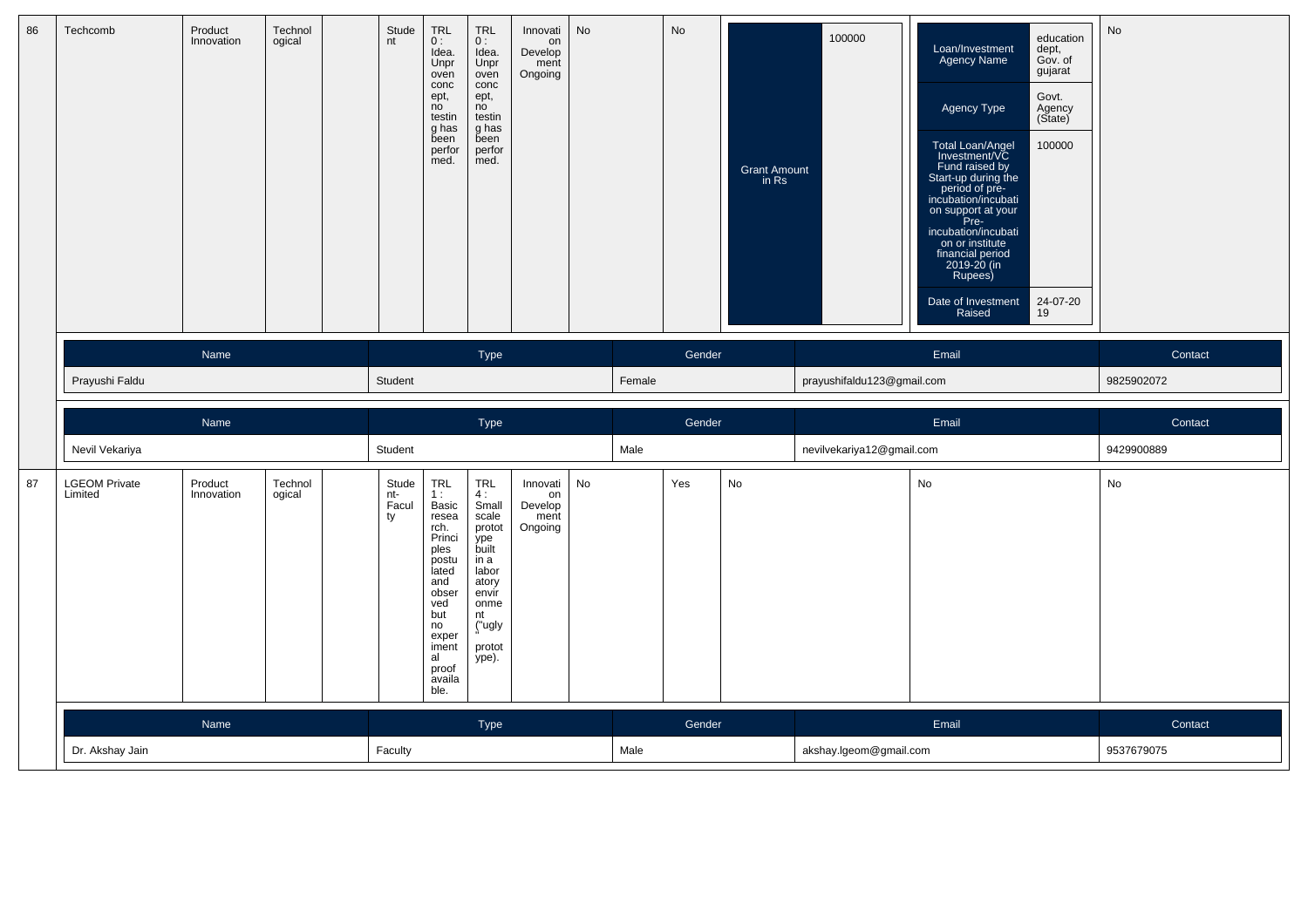| 88 | "Kivi Pavers India<br>Private Limited" | Product<br>Innovation      | Technol<br>ogical                                                          | Exter<br>nal to<br>the<br>Instit<br>ute/In<br>cubat<br>ee | $\begin{array}{c} \mathsf{TRL} \\ \mathsf{0} : \end{array}$<br>Idea.<br>Unpr<br>oven<br>conc<br>ept,<br>no<br>testin<br>g has<br>been<br>perfor<br>med. | TRL<br>1:<br>Basic<br>resea<br>rch.<br>Princi<br>ples<br>postu<br>lated<br>and<br>obser<br>ved<br>but<br>no<br>exper<br>iment<br>al<br>proof<br>availa<br>ble. | Innovati<br>on<br>Develop<br>ment<br>Ongoing     | No |      | Yes    | No                             |                       | No                                                                                                                                                                                                                                                                                                                                                                                                                                     | No                           |
|----|----------------------------------------|----------------------------|----------------------------------------------------------------------------|-----------------------------------------------------------|---------------------------------------------------------------------------------------------------------------------------------------------------------|----------------------------------------------------------------------------------------------------------------------------------------------------------------|--------------------------------------------------|----|------|--------|--------------------------------|-----------------------|----------------------------------------------------------------------------------------------------------------------------------------------------------------------------------------------------------------------------------------------------------------------------------------------------------------------------------------------------------------------------------------------------------------------------------------|------------------------------|
|    |                                        | Name                       |                                                                            |                                                           |                                                                                                                                                         | Type                                                                                                                                                           |                                                  |    |      | Gender |                                |                       | Email                                                                                                                                                                                                                                                                                                                                                                                                                                  | Contact                      |
|    | Anand Bharadwaj                        |                            |                                                                            | Incubatee Entrepreneur                                    |                                                                                                                                                         |                                                                                                                                                                |                                                  |    | Male |        |                                | kivipavers@gmail.com  |                                                                                                                                                                                                                                                                                                                                                                                                                                        | 9879111849                   |
| 89 | Sanrachana Digital                     | Market-place<br>Innovation | Non-<br>Technol<br>ogical /<br>Social /<br>Commu<br>nity<br>Innovati<br>on | Exter<br>nal to<br>the<br>Instit<br>ute/In<br>cubat<br>ee | TRL<br>2 :<br>Tech<br>nolog<br>$\mathsf{v}$<br>formu<br>lation<br>Conc<br>ept<br>and<br>applic<br>ation<br>have<br>been<br>formu<br>lated.              | TRL<br>5:<br>Large<br>scale<br>protot<br>ype<br>teste<br>d in<br>inten<br>ded<br>envir<br>onme<br>nt.                                                          | Innovati<br>on<br>Develop<br>ment<br>Ongoing     | No |      | Yes    | No                             |                       | No                                                                                                                                                                                                                                                                                                                                                                                                                                     | $\operatorname{\mathsf{No}}$ |
|    |                                        | Name                       |                                                                            |                                                           |                                                                                                                                                         | Type                                                                                                                                                           |                                                  |    |      | Gender |                                |                       | Email                                                                                                                                                                                                                                                                                                                                                                                                                                  | Contact                      |
|    | Dharm Soni                             |                            |                                                                            | Incubatee Entrepreneur                                    |                                                                                                                                                         |                                                                                                                                                                |                                                  |    | Male |        |                                | imdharmsoni@gmail.com |                                                                                                                                                                                                                                                                                                                                                                                                                                        | 9484527854                   |
| 90 | Visual Occupency<br>Detection System   | Product<br>Innovation      | Technol<br>ogical                                                          | Stude<br>nt                                               | TRL<br>0:<br>Idea.<br>Unpr<br>oven<br>conc<br>ept,<br>no<br>testin<br>g has<br>been<br>perfor<br>med.                                                   | TRL<br>0:<br>Idea.<br>Unpr<br>oven<br>conc<br>ept,<br>no<br>testin<br>g has<br>been<br>perfor<br>med.                                                          | Innovati<br>on<br>Develop<br>ment<br>Droppe<br>d | No |      | No     | <b>Grant Amount</b><br>in $Rs$ | 25000                 | education<br>Loan/Investment<br>dept,<br>Gov. of<br><b>Agency Name</b><br>gujarat<br>Govt.<br>Agency Type<br>Agency<br>(State)<br>Total Loan/Angel<br>Investment/VC<br>25000<br>Fund raised by<br>Start-up during the<br>period of pre-<br>incubation/incubati<br>on support at your<br>Pre-<br>incubation/incubati<br>on or institute<br>financial period<br>2019-20 (in<br>Rupees)<br>15-07-20<br>Date of Investment<br>19<br>Raised | No                           |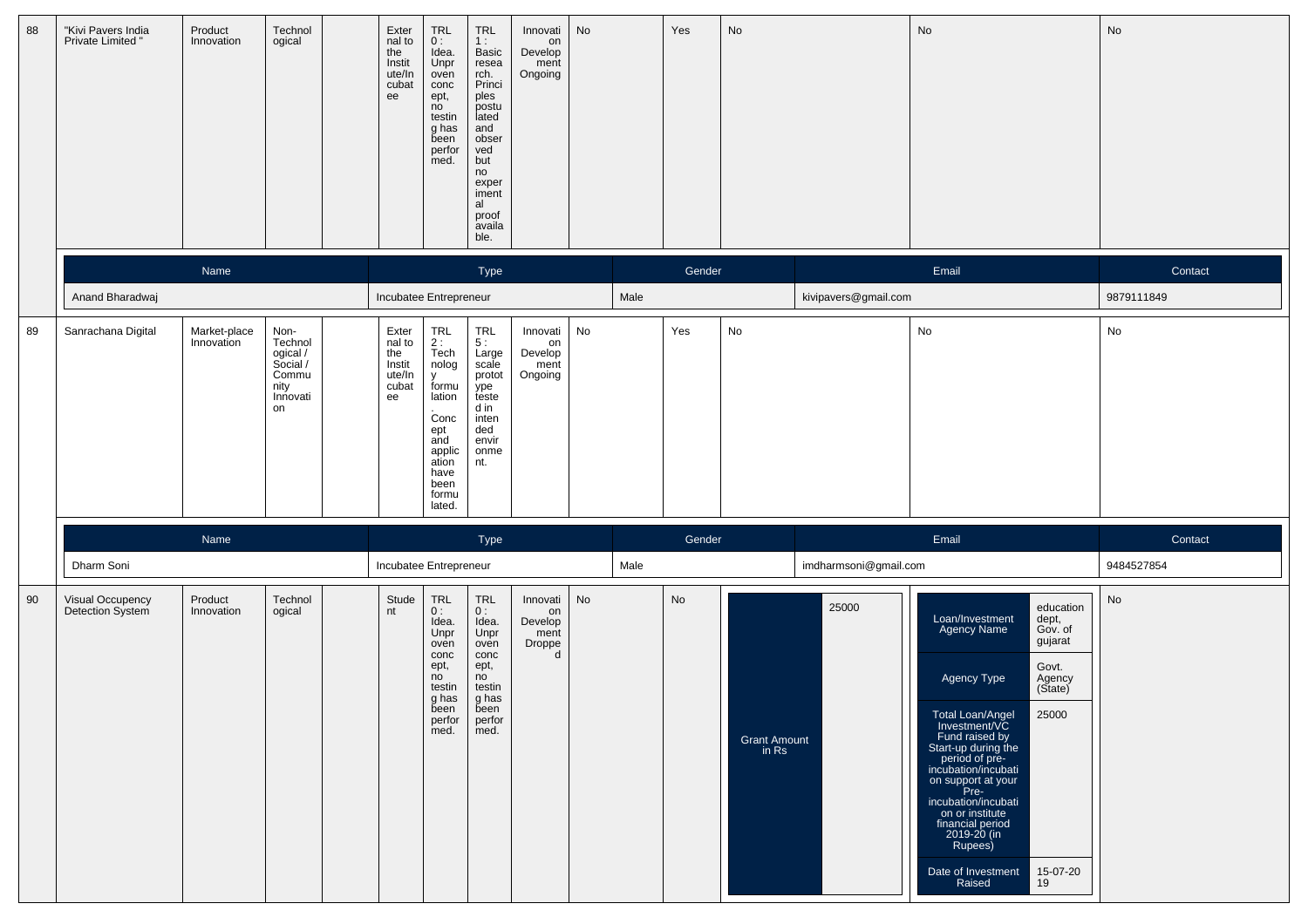|    |                                   | Name                  |                                                                            |             |                                                                                                                               | Type                                                                                                                                         |                                                             |    |        | Gender |                              |                                | Email                                                                                                                                                                                                                                                                                                                                                                                                                            | Contact               |
|----|-----------------------------------|-----------------------|----------------------------------------------------------------------------|-------------|-------------------------------------------------------------------------------------------------------------------------------|----------------------------------------------------------------------------------------------------------------------------------------------|-------------------------------------------------------------|----|--------|--------|------------------------------|--------------------------------|----------------------------------------------------------------------------------------------------------------------------------------------------------------------------------------------------------------------------------------------------------------------------------------------------------------------------------------------------------------------------------------------------------------------------------|-----------------------|
|    | Daiveek Naik                      |                       |                                                                            | Student     |                                                                                                                               |                                                                                                                                              |                                                             |    | Male   |        |                              | daiveek.nict17@sot.pdpu.ac.in  |                                                                                                                                                                                                                                                                                                                                                                                                                                  | 9426649955            |
|    |                                   | Name                  |                                                                            |             |                                                                                                                               | Type                                                                                                                                         |                                                             |    |        | Gender |                              |                                | Email                                                                                                                                                                                                                                                                                                                                                                                                                            | Contact               |
|    | Shashwat Rathod                   |                       |                                                                            | Student     |                                                                                                                               |                                                                                                                                              |                                                             |    | Male   |        |                              | Shashwat.rict17@sot.pdpu.ac.in |                                                                                                                                                                                                                                                                                                                                                                                                                                  | 7203832214            |
|    | Drishti Sabhaya                   |                       |                                                                            | Student     |                                                                                                                               |                                                                                                                                              |                                                             |    | Female |        |                              | Drishti.sce17@sot.pdpu.ac.in   |                                                                                                                                                                                                                                                                                                                                                                                                                                  | 9106561459            |
|    | Prem Banker                       |                       |                                                                            | Student     |                                                                                                                               |                                                                                                                                              |                                                             |    | Male   |        |                              | Prem.bce17@sot.pdpu.ac.in      |                                                                                                                                                                                                                                                                                                                                                                                                                                  | 9913628791            |
|    | Mauli Patel                       |                       |                                                                            | Student     |                                                                                                                               |                                                                                                                                              |                                                             |    | Female |        |                              | Mauli.pict17@sot.pdpu.ac.in    |                                                                                                                                                                                                                                                                                                                                                                                                                                  | 7990637190            |
| 91 | Draap Machines<br>Private Limited | Product<br>Innovation | Technol<br>ogical                                                          | Stude<br>nt | TRL<br>0:<br>Idea.<br>Unpr<br>oven<br>conc<br>ept,<br>no<br>testin<br>g has<br>been<br>perfor<br>med.                         | <b>TRL</b><br>2:<br>Tech<br>nolog<br><b>V</b><br>formu<br>lation<br>Conc<br>ept<br>and<br>applic<br>ation<br>have<br>been<br>formu<br>lated. | Innovati<br>on<br>Develop<br>ment<br>Ongoing                | No |        | Yes    | No                           |                                | No                                                                                                                                                                                                                                                                                                                                                                                                                               | No                    |
|    | Dipen Panchani                    | Name                  |                                                                            | Student     |                                                                                                                               | Type                                                                                                                                         |                                                             |    | Male   | Gender |                              | dipen@draapmachinces.com       | Email                                                                                                                                                                                                                                                                                                                                                                                                                            | Contact<br>8401670056 |
| 92 | Smart Gardening<br>System         | Service<br>Innovation | Non-<br>Technol<br>ogical /<br>Social /<br>Commu<br>nity<br>Innovati<br>on | Stude<br>nt | $\ensuremath{\mathsf{TRL}}$<br>0:<br>Idea.<br>Unpr<br>oven<br>conc<br>ept,<br>no<br>testin<br>g has<br>been<br>perfor<br>med. | TRL<br>0:<br>Idea.<br>Unpr<br>oven<br>conc<br>ept,<br>no<br>testin<br>g has<br>been<br>perfor<br>med.                                        | Innovati<br>on<br>Develop<br>ment<br>Droppe<br><sub>d</sub> | No |        | No     | <b>Grant Amount</b><br>in Rs | 100000                         | education<br>Loan/Investment<br>dept,<br>Agency Name<br>Gov. of<br>gujarat<br>Govt.<br>Agency Type<br>Agency<br>(State)<br>Total Loan/Angel<br>Investment/VC<br>100000<br>Fund raised by<br>Start-up during the<br>period of pre-<br>incubation/incubati<br>on support at your<br>Pre-<br>incubation/incubati<br>on or institute<br>financial period<br>2019-20 (in<br>Rupees)<br>Date of Investment<br>26-07-20<br>19<br>Raised | <b>No</b>             |
|    |                                   | Name                  |                                                                            |             |                                                                                                                               | Type                                                                                                                                         |                                                             |    |        | Gender |                              |                                | Email                                                                                                                                                                                                                                                                                                                                                                                                                            | Contact               |
|    | Akshit J Dhruv                    |                       |                                                                            | Student     |                                                                                                                               |                                                                                                                                              |                                                             |    | Male   |        |                              | dhruvakshit@gmail.com          |                                                                                                                                                                                                                                                                                                                                                                                                                                  | 7874553170            |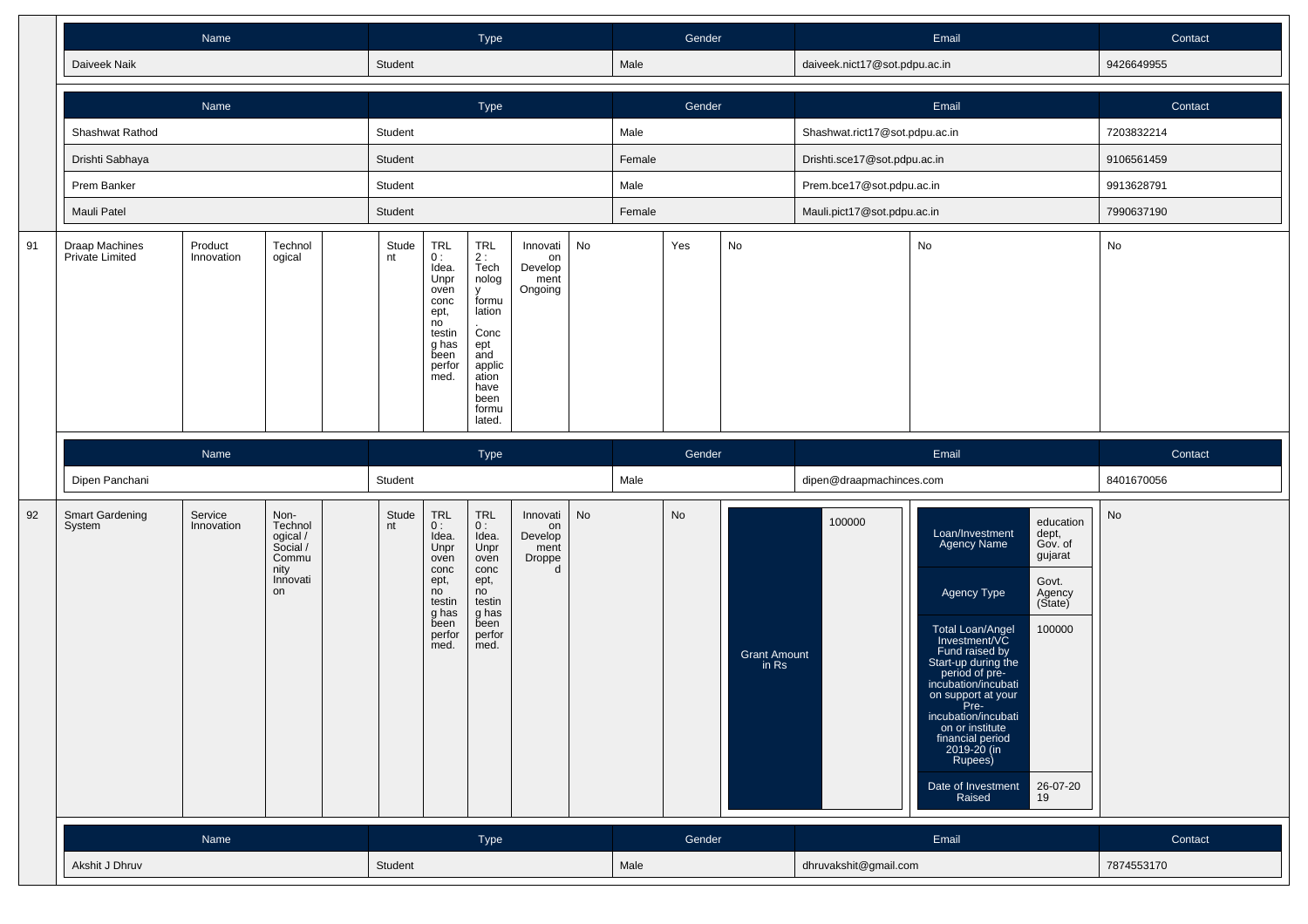|    |                              | Name                  |                   |                                                             |                                                                                                                           | Type                                                                                                                                             |                                              |    |      | Gender |    |                             | Email | Contact    |
|----|------------------------------|-----------------------|-------------------|-------------------------------------------------------------|---------------------------------------------------------------------------------------------------------------------------|--------------------------------------------------------------------------------------------------------------------------------------------------|----------------------------------------------|----|------|--------|----|-----------------------------|-------|------------|
|    | Apurva Lalcheta              |                       |                   | Student                                                     |                                                                                                                           |                                                                                                                                                  |                                              |    | Male |        |    | Apurva.lce18@sot.pdpu.ac.in |       | 6354835142 |
| 93 | Rudrabots Private<br>Limited | Product<br>Innovation | Technol<br>ogical | Exter<br>nal to<br>the<br>Instit<br>ute/In<br>cubat<br>ee   | TRL<br>0:<br>Idea.<br>Unpr<br>oven<br>conc<br>ept,<br>no<br>testin<br>g has<br>been<br>perfor<br>med.                     | TRL<br>$\frac{2}{1}$<br>Tech<br>nolog<br><b>V</b><br>formu<br>lation<br>Conc<br>ept<br>and<br>applic<br>ation<br>have<br>been<br>formu<br>lated. | Innovati<br>on<br>Develop<br>ment<br>Ongoing | No |      | Yes    | No |                             | No    | No         |
|    |                              | Name                  |                   |                                                             |                                                                                                                           | Type                                                                                                                                             |                                              |    |      | Gender |    |                             | Email | Contact    |
|    | Tarun Rijwani                |                       |                   | Incubatee Entrepreneur                                      |                                                                                                                           |                                                                                                                                                  |                                              |    | Male |        |    | info@rudrabots.com          |       | 9067681274 |
|    |                              |                       |                   |                                                             |                                                                                                                           |                                                                                                                                                  |                                              |    |      |        |    |                             |       |            |
|    |                              | Name                  |                   |                                                             |                                                                                                                           | Type                                                                                                                                             |                                              |    |      | Gender |    |                             | Email | Contact    |
|    | Parth Suthar                 |                       |                   | Incubatee Entrepreneur                                      |                                                                                                                           |                                                                                                                                                  |                                              |    | Male |        |    | info@rudrabots.com          |       | 8780337946 |
| 94 | Jade-X Eco                   | Product<br>Innovation | Technol<br>ogical | Exter<br>$n = 10$<br>the<br>Instit<br>ute/In<br>cubat<br>ee | TRL<br>2:<br>Tech<br>nolog<br>formu<br>lation<br>Conc<br>ept<br>and<br>applic<br>ation<br>have<br>been<br>formu<br>lated. | $TRL$<br>4:<br>Small<br>scale<br>protot<br>ype<br>built<br>in a<br>labor<br>atory<br>envir<br>onme<br>nt<br>("ugly<br>protot<br>ype).            | Innovati<br>on<br>Develop<br>ment<br>Ongoing | No |      | Yes    | No |                             | No    | No         |
|    |                              | Name                  |                   |                                                             |                                                                                                                           | Type                                                                                                                                             |                                              |    |      | Gender |    |                             | Email | Contact    |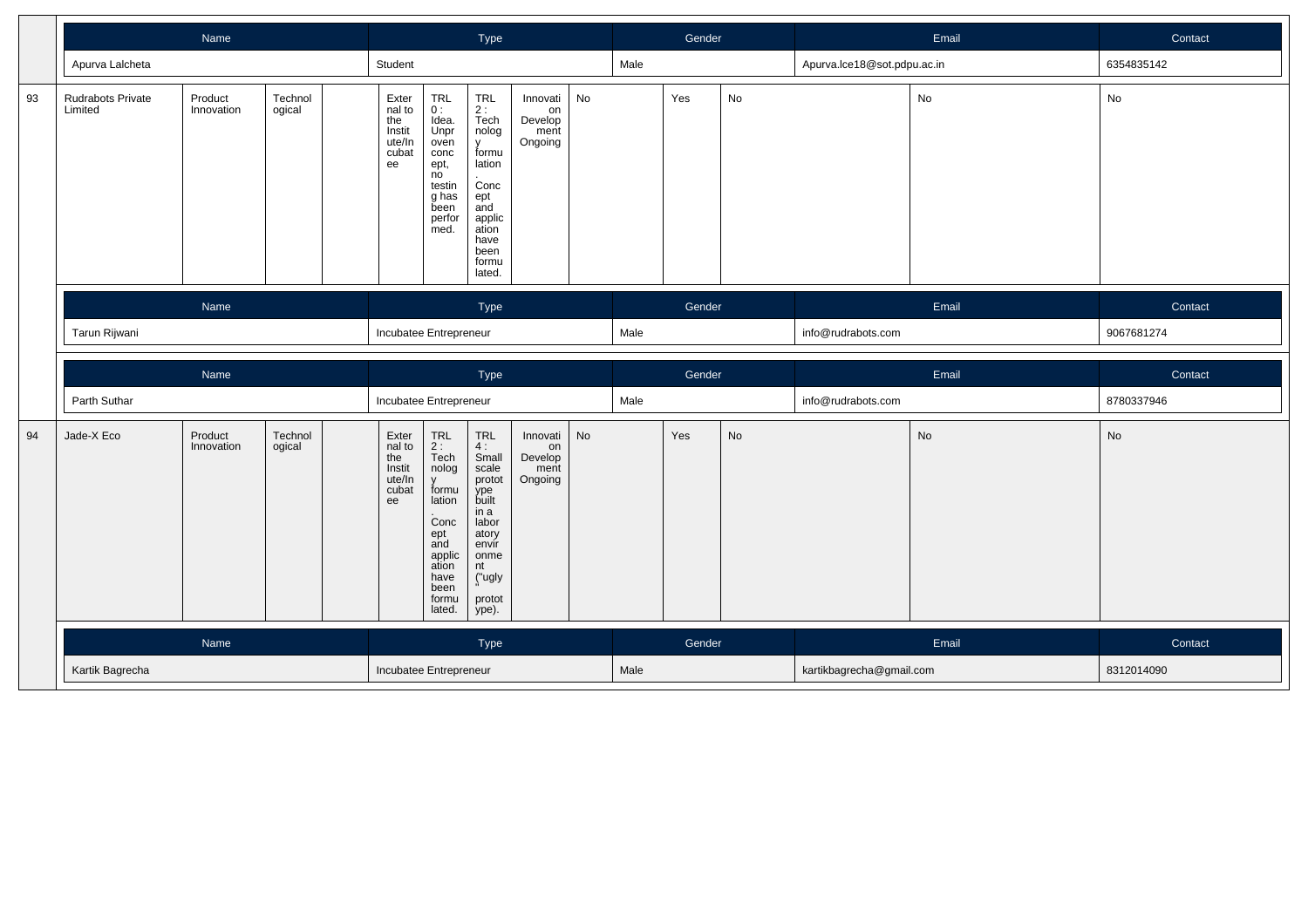| 95 | Laari                              | Product<br>Innovation | Technol<br>ogical | Exter<br>nal to<br>the<br>Instit<br>ute/In<br>cubat<br>ee | <b>TRL</b><br>0:<br>Idea.<br>Unpr<br>oven<br>conc<br>ept,<br>no<br>testin<br>g has<br>been<br>perfor<br>med. | <b>TRL</b><br>4:<br>Small<br>scale<br>protot<br>ype<br>built<br>in a<br>labor<br>atory<br>envir<br>onme<br>nt<br>("ugly<br>protot<br>ype). | Innovati<br>on<br>Develop<br>ment<br>Ongoing | No |      | No        | <b>Grant Amount</b><br>in Rs | 100000                   | education<br>Loan/Investment<br>dept,<br>Agency Name<br>Gov. of<br>gujarat<br>Govt.<br>Agency Type<br>Agency<br>(State)<br>Total Loan/Angel<br>Investment/VC<br>100000<br>Fund raised by<br>Start-up during the<br>period of pre-<br>incubation/incubati<br>on support at your<br>Pre-<br>incubation/incubati<br>on or institute<br>financial period<br>2019-20 (in<br>Rupees)<br>Date of Investment<br>26-07-20<br>Raised<br>19               | No         |
|----|------------------------------------|-----------------------|-------------------|-----------------------------------------------------------|--------------------------------------------------------------------------------------------------------------|--------------------------------------------------------------------------------------------------------------------------------------------|----------------------------------------------|----|------|-----------|------------------------------|--------------------------|------------------------------------------------------------------------------------------------------------------------------------------------------------------------------------------------------------------------------------------------------------------------------------------------------------------------------------------------------------------------------------------------------------------------------------------------|------------|
|    |                                    | Name                  |                   |                                                           |                                                                                                              | Type                                                                                                                                       |                                              |    |      | Gender    |                              |                          | Email                                                                                                                                                                                                                                                                                                                                                                                                                                          | Contact    |
|    | Aditya Dave                        |                       |                   |                                                           |                                                                                                              |                                                                                                                                            | Innovator/Entrepreneur External to Institute |    | Male |           |                              | dave.aditya@watson.is    |                                                                                                                                                                                                                                                                                                                                                                                                                                                | 8141166369 |
|    |                                    | Name                  |                   |                                                           |                                                                                                              | Type                                                                                                                                       |                                              |    |      | Gender    |                              |                          | Email                                                                                                                                                                                                                                                                                                                                                                                                                                          | Contact    |
|    | Aalap Sanghvi                      |                       |                   |                                                           |                                                                                                              |                                                                                                                                            | Innovator/Entrepreneur External to Institute |    | Male |           |                              | Sanghviaalap24@gmail.com |                                                                                                                                                                                                                                                                                                                                                                                                                                                | 9662289736 |
| 96 | <b>Grapehene Thermal</b><br>Jacket | Product<br>Innovation | Technol<br>ogical | Exter<br>nal to<br>the<br>Instit<br>ute/In<br>cubat<br>ee | <b>TRL</b><br>0:<br>Idea.<br>Unpr<br>oven<br>conc<br>ept,<br>no<br>testin<br>g has<br>been<br>perfor<br>med. | <b>TRL</b><br>4:<br>Small<br>scale<br>protot<br>ype<br>built<br>in a<br>labor<br>atory<br>envir<br>onme<br>nt<br>("ugly<br>protot<br>ype). | Innovati<br>on<br>Develop<br>ment<br>Ongoing | No |      | <b>No</b> | <b>Grant Amount</b><br>in Rs | 100000                   | education<br>dept,<br>Loan/Investment<br><b>Agency Name</b><br>Gov. of<br>gujarat<br>Govt.<br>Agency Type<br>Agency<br>(State)<br><b>Total Loan/Angel</b><br>100000<br>Investment/VC<br>Fund raised by<br>Start-up during the<br>period of pre-<br>incubation/incubati<br>on support at your<br>Pre-<br>incubation/incubati<br>on or institute<br>financial period<br>2019-20 (in<br>Rupees)<br>Date of Investment<br>06-08-20<br>Raised<br>19 | No         |
|    |                                    | Name                  |                   |                                                           |                                                                                                              | Type                                                                                                                                       |                                              |    |      | Gender    |                              |                          | Email                                                                                                                                                                                                                                                                                                                                                                                                                                          | Contact    |
|    | Neel Panchal                       |                       |                   |                                                           |                                                                                                              |                                                                                                                                            | Innovator/Entrepreneur External to Institute |    | Male |           |                              | neelpanchal7@gmail.com   |                                                                                                                                                                                                                                                                                                                                                                                                                                                | 9879733790 |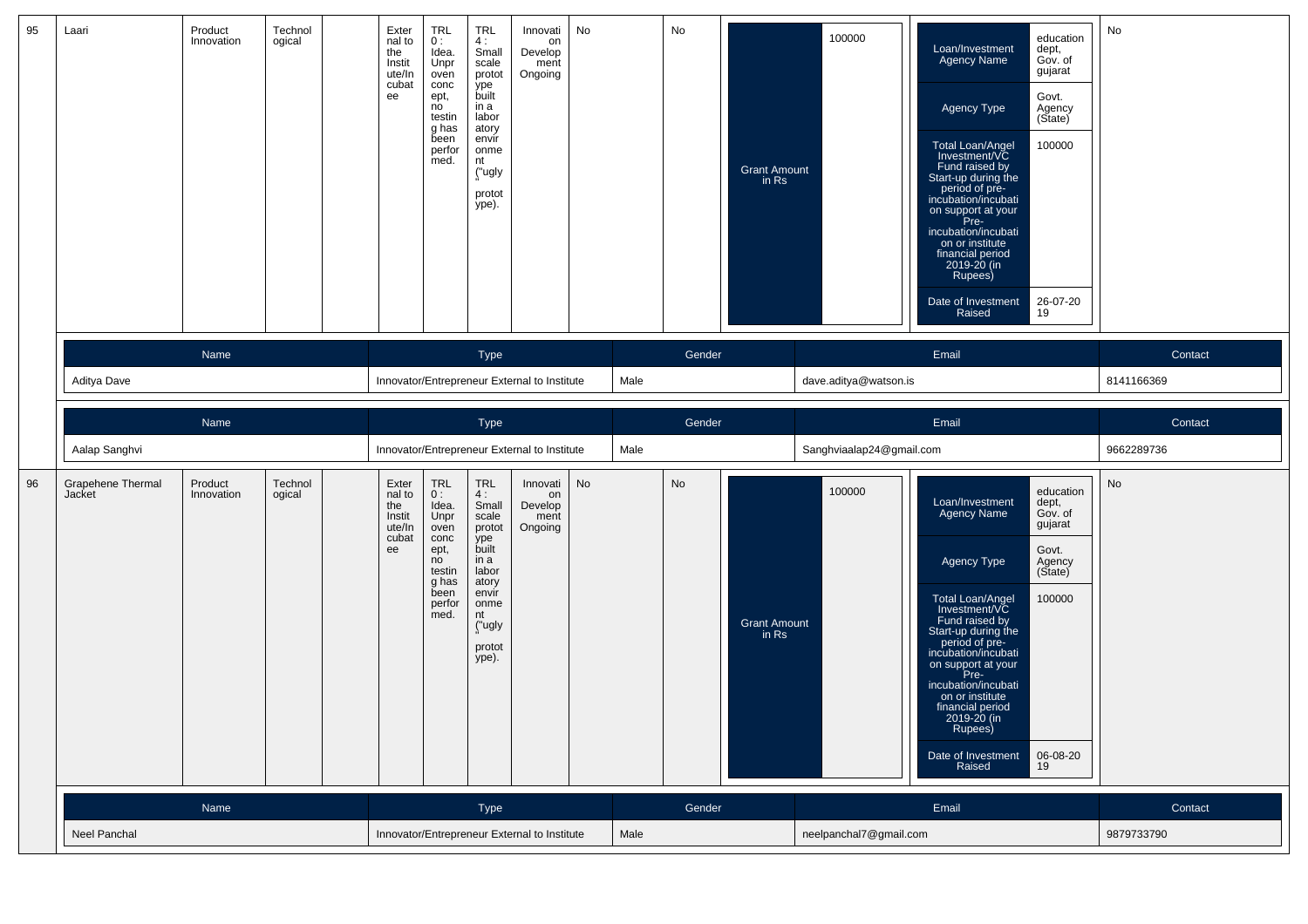| Name           | Γype                                         | Gender | Email                  | Contact    |
|----------------|----------------------------------------------|--------|------------------------|------------|
| Khushboo Patel | Innovator/Entrepreneur External to Institute | Female | 19khushboo.p@gmail.com | 9687941191 |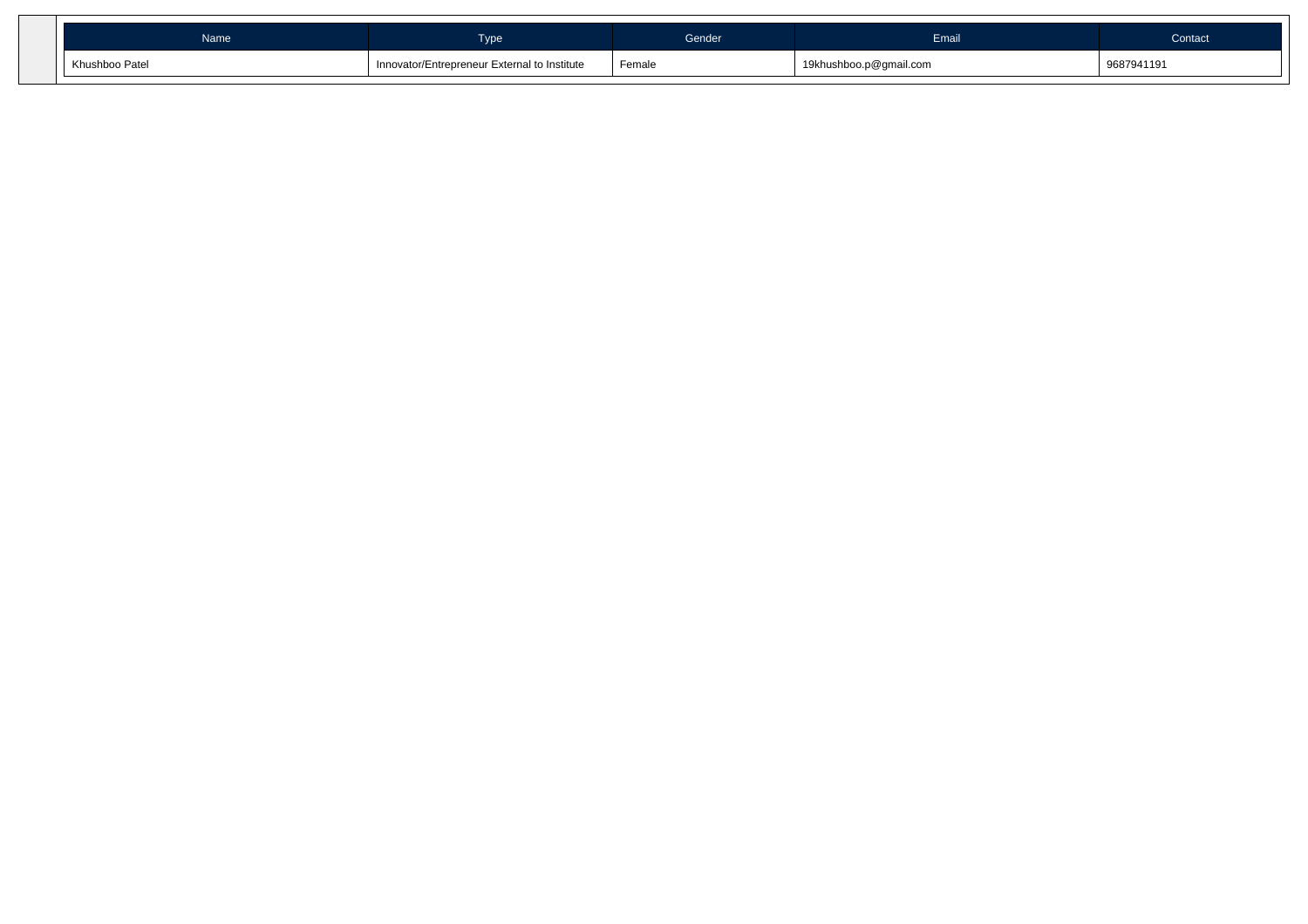| 97 | <b>Flow Mobility</b> | Product<br>Innovation | Technol<br>ogical | Alum<br>ni | <b>TRL</b><br>0:<br>Idea.<br>Unpr<br>oven     | TRL<br>4:<br>Small<br>scale<br>protot           | Innovati<br>on<br>Develop<br>ment<br>Ongoing |                                                             | Dep<br>art<br>men<br>t of                                    | No |                       | 100000 | Loan/Investment<br>Agency Name                                                                                                            | education<br>dept,<br>Gov. of<br>gujarat | No |
|----|----------------------|-----------------------|-------------------|------------|-----------------------------------------------|-------------------------------------------------|----------------------------------------------|-------------------------------------------------------------|--------------------------------------------------------------|----|-----------------------|--------|-------------------------------------------------------------------------------------------------------------------------------------------|------------------------------------------|----|
|    |                      |                       |                   |            | conc<br>ept,<br>no<br>testin<br>g has<br>been | ype<br>built<br>in a<br>labor<br>atory<br>envir |                                              | Agen<br>Cy<br>Nam<br>e                                      | Scie<br>nce<br>and<br>Tec<br>hnol<br>ogy.                    |    |                       |        | Agency Type                                                                                                                               | Govt.<br>Agency<br>(State)               |    |
|    |                      |                       |                   |            | perfor<br>med.                                | onme<br>nt<br>("ugly<br>protot<br>ype).         |                                              | Agen<br>cy<br>Type                                          | Gov<br>t.<br>Age<br>ncy<br>(Sta                              |    |                       |        | Total Loan/Angel<br>Investment/VC<br>Fund raised by<br>Start-up during the<br>period of pre-<br>incubation/incubati<br>on support at your | 100000                                   |    |
|    |                      |                       |                   |            |                                               |                                                 |                                              |                                                             | te)<br>1.<br>1st<br>Run<br>ners                              |    |                       |        | Pre-<br>incubation/incubati<br>on or institute<br>financial period<br>2019-20 (in<br>Rupees)                                              |                                          |    |
|    |                      |                       |                   |            |                                               |                                                 |                                              |                                                             | -up<br>in<br>Sm<br>art<br>and<br>Sha                         |    |                       |        |                                                                                                                                           | 06-08-20<br>19                           |    |
|    |                      |                       |                   |            |                                               |                                                 |                                              |                                                             | red<br>Mob<br>ility<br>Cat<br>ego<br>ry at<br>Vibr           |    |                       |        |                                                                                                                                           |                                          |    |
|    |                      |                       |                   |            |                                               |                                                 |                                              |                                                             | ant<br>Star<br>tup<br>and<br>Tec<br>hnol                     |    | Grant Amount<br>in Rs |        |                                                                                                                                           |                                          |    |
|    |                      |                       |                   |            |                                               |                                                 |                                              | Awar<br>$\frac{d}{d}$<br>Positi<br>on $/$<br>Reco<br>gnitio | ogy<br>Su<br>mmi<br>t                                        |    |                       |        |                                                                                                                                           |                                          |    |
|    |                      |                       |                   |            |                                               |                                                 |                                              | n<br>Secu<br>red                                            | (VS<br>TS)<br>IDE<br>AT<br><b>HO</b><br>N<br>$\frac{201}{9}$ |    |                       |        | Date of Investment<br>Raised                                                                                                              |                                          |    |
|    |                      |                       |                   |            |                                               |                                                 |                                              |                                                             | org<br>aniz<br>ed<br>by<br>Dep<br>art                        |    |                       |        |                                                                                                                                           |                                          |    |
|    |                      |                       |                   |            |                                               |                                                 |                                              |                                                             | men<br>t of<br>Scie<br>nce<br>and<br>Tec                     |    |                       |        |                                                                                                                                           |                                          |    |
|    |                      |                       |                   |            |                                               |                                                 |                                              |                                                             | hnol<br>ogy,<br>Guj<br>arat<br>and<br>GE<br>SIA - A          |    |                       |        |                                                                                                                                           |                                          |    |
|    |                      |                       |                   |            |                                               |                                                 |                                              |                                                             |                                                              |    |                       |        |                                                                                                                                           |                                          |    |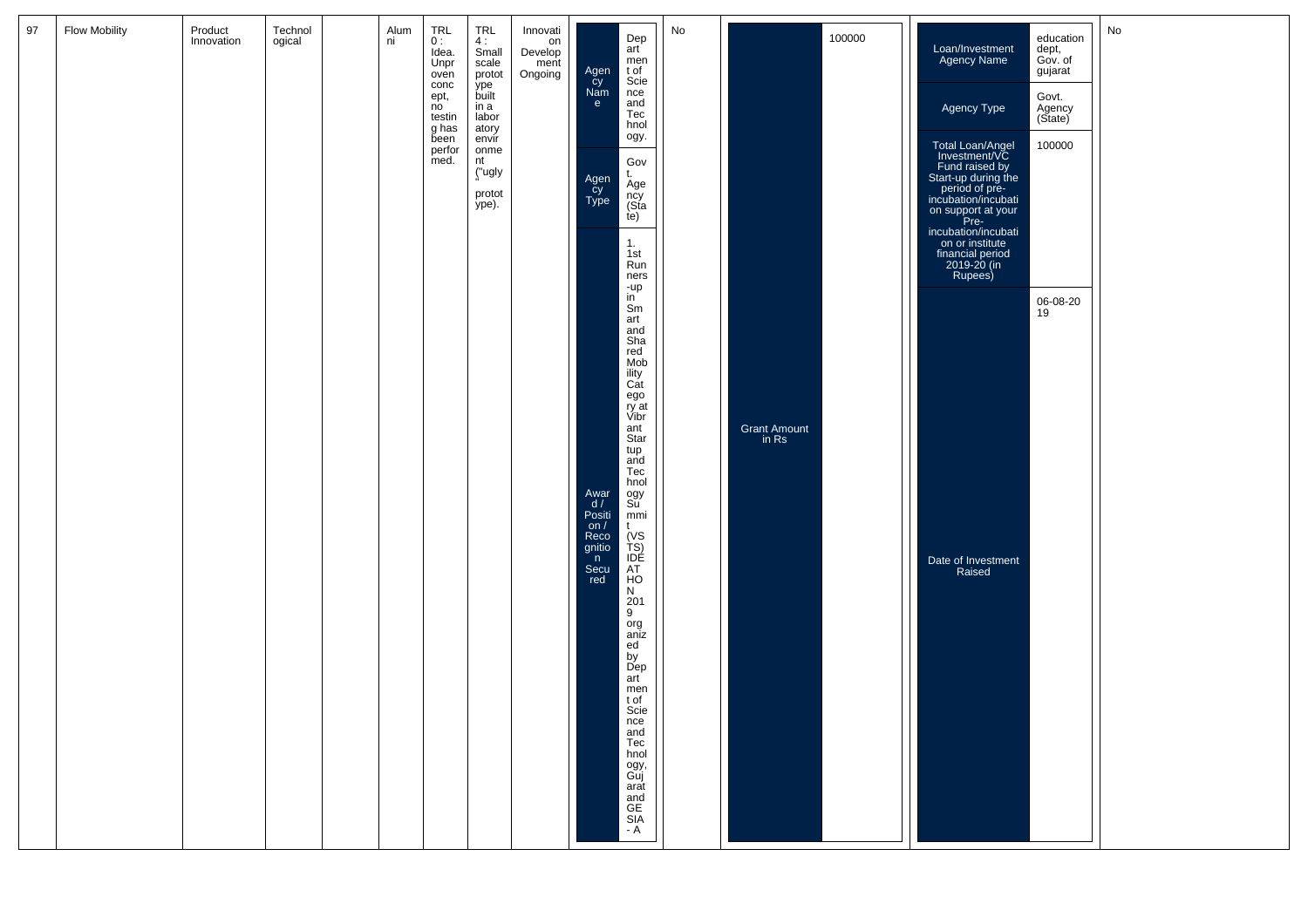|    |                              | Name                  |                                                                            |                                                           |                                                                                                           | Type                                                                                                                                                   |                                              |    |      | Gender |    |                              | Email     | Contact    |
|----|------------------------------|-----------------------|----------------------------------------------------------------------------|-----------------------------------------------------------|-----------------------------------------------------------------------------------------------------------|--------------------------------------------------------------------------------------------------------------------------------------------------------|----------------------------------------------|----|------|--------|----|------------------------------|-----------|------------|
|    | Yash Trivedi                 |                       |                                                                            | Alumni Entrepreneur                                       |                                                                                                           |                                                                                                                                                        |                                              |    | Male |        |    | yashtriv13@gmail.com         |           | 8866449894 |
|    |                              | Name                  |                                                                            |                                                           |                                                                                                           | Type                                                                                                                                                   |                                              |    |      | Gender |    |                              | Email     | Contact    |
|    | Sarang Deshpande             |                       |                                                                            | Alumni Entrepreneur                                       |                                                                                                           |                                                                                                                                                        |                                              |    | Male |        |    | sarang1014@gmail.com         |           | 9879016107 |
|    | Abhishek Singh               |                       |                                                                            | Alumni Entrepreneur                                       |                                                                                                           |                                                                                                                                                        |                                              |    | Male |        |    | abhishek.singh1324@gmail.com |           | 9408895601 |
| 98 | Lothan innotect<br>solutions | Process<br>Innovation | Non-<br>Technol<br>ogical /<br>Social /<br>Commu<br>nity<br>Innovati<br>on | Exter<br>nal to<br>the<br>Instit<br>ute/In<br>cubat<br>ee | $TRL$<br>$0:$<br>Idea.<br>Unpr<br>oven<br>conc<br>ept,<br>no<br>testin<br>g has<br>been<br>perfor<br>med. | $\begin{array}{c} \mathsf{TRL} \\ \mathsf{O}: \end{array}$<br>Idea.<br>Unpr<br>oven<br>conc<br>ept,<br>no<br>testin<br>g has<br>been<br>perfor<br>med. | Innovati<br>on<br>Develop<br>ment<br>Ongoing | No |      | No     | No |                              | <b>No</b> | No         |
|    |                              | Name                  |                                                                            |                                                           |                                                                                                           | Type                                                                                                                                                   |                                              |    |      | Gender |    |                              | Email     | Contact    |
|    | Ramesh Kumar Guduru          |                       |                                                                            | Incubatee Entrepreneur                                    |                                                                                                           |                                                                                                                                                        |                                              |    | Male |        |    | rameshkumarg5@yahoo.com      |           | 8555931327 |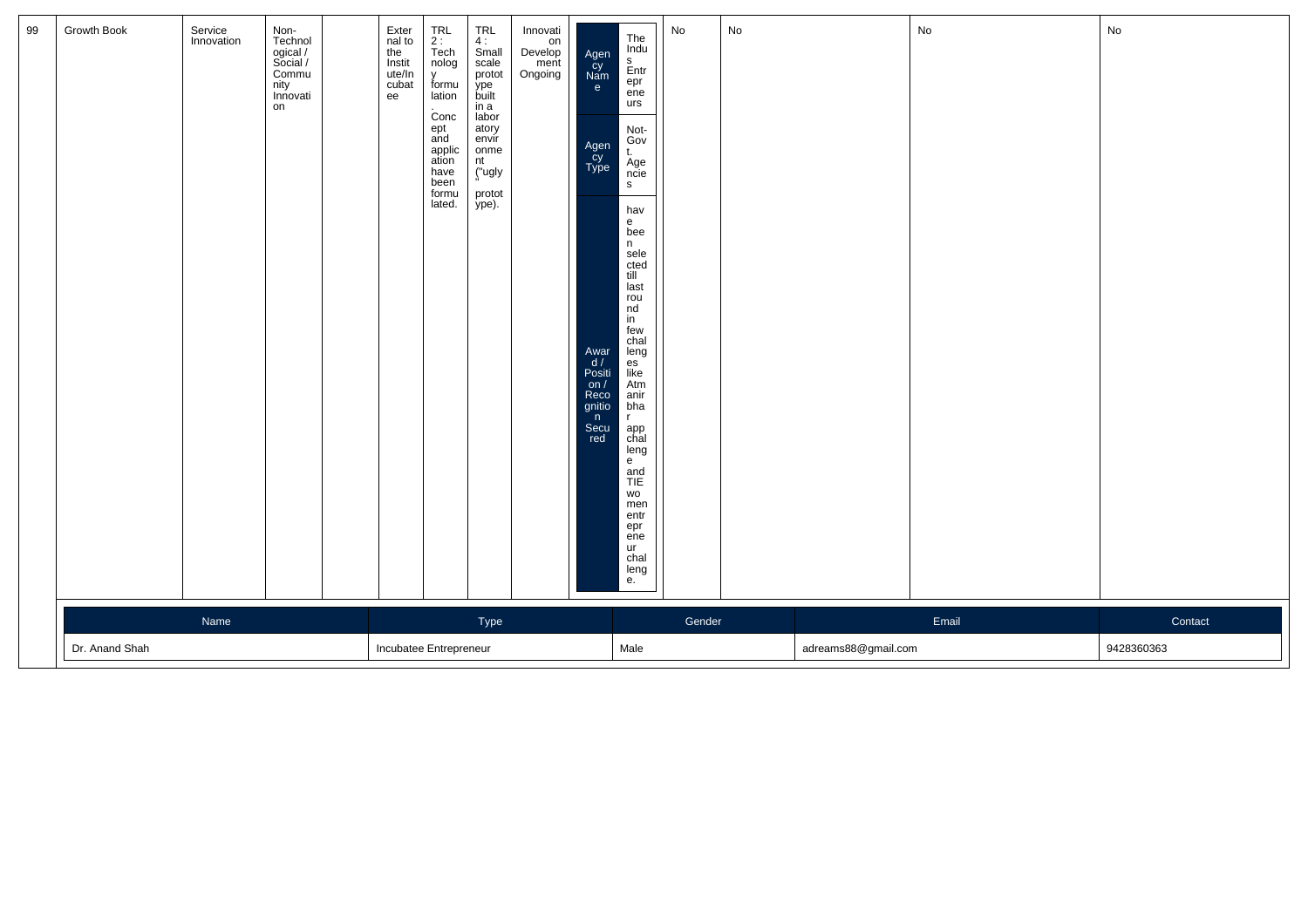| 100 | Seatizen            | Product<br>Innovation | Technol<br>ogical | Exter<br>nal to<br>the<br>Instit<br>ute/In<br>cubat<br>ee | <b>TRL</b><br>0:<br>Idea.<br>Unpr<br>oven<br>conc<br>ept,<br>no<br>testin<br>g has<br>been<br>perfor<br>med. | <b>TRL</b><br>3:<br>Appli<br>ed<br>resea<br>rch.<br>First<br>labor<br>atory<br>tests<br>comp<br>leted;<br>proof<br>$\overline{C}$<br>conc<br>ept.                     | Innovati<br>on<br>Develop<br>ment<br>Ongoing | <b>No</b> |        | No     | <b>Grant Amount</b><br>in Rs | 100000                          | education<br>Loan/Investment<br>dept,<br>Agency Name<br>Gov. of<br>gujarat<br>Govt.<br>Agency Type<br>Agency<br>(State)<br>100000<br>Total Loan/Angel<br>Investment/VC<br>Fund raised by<br>Start-up during the<br>period of pre-<br>incubation/incubati<br>on support at your<br>Pre-<br>incubation/incubati<br>on or institute<br>financial period<br>2019-20 (in<br>Rupees)<br>Date of Investment<br>26-09-20<br>Raised<br>19        | No         |
|-----|---------------------|-----------------------|-------------------|-----------------------------------------------------------|--------------------------------------------------------------------------------------------------------------|-----------------------------------------------------------------------------------------------------------------------------------------------------------------------|----------------------------------------------|-----------|--------|--------|------------------------------|---------------------------------|-----------------------------------------------------------------------------------------------------------------------------------------------------------------------------------------------------------------------------------------------------------------------------------------------------------------------------------------------------------------------------------------------------------------------------------------|------------|
|     |                     | Name                  |                   |                                                           |                                                                                                              | Type                                                                                                                                                                  |                                              |           |        | Gender |                              |                                 | Email                                                                                                                                                                                                                                                                                                                                                                                                                                   | Contact    |
|     | Prithviraj Kanaujia |                       |                   |                                                           |                                                                                                              |                                                                                                                                                                       | Innovator/Entrepreneur External to Institute |           | Male   |        |                              | prithviraj.kce18@sot.pdpu.ac.in |                                                                                                                                                                                                                                                                                                                                                                                                                                         | 8511668289 |
|     |                     | Name                  |                   |                                                           |                                                                                                              | Type                                                                                                                                                                  |                                              |           |        | Gender |                              |                                 | Email                                                                                                                                                                                                                                                                                                                                                                                                                                   | Contact    |
|     | Het Naik            |                       |                   |                                                           |                                                                                                              |                                                                                                                                                                       | Innovator/Entrepreneur External to Institute |           | Female |        |                              | het.nce18@sot.pdpu.ac.in        |                                                                                                                                                                                                                                                                                                                                                                                                                                         | 9825569974 |
|     | Priyanka Goradia    |                       |                   |                                                           |                                                                                                              |                                                                                                                                                                       | Innovator/Entrepreneur External to Institute |           | Female |        |                              | priyanka.gce18@sot.pdpu.ac.in   |                                                                                                                                                                                                                                                                                                                                                                                                                                         | 9619481133 |
| 101 | Torqville           | Product<br>Innovation | Technol<br>ogical | Exter<br>nal to<br>the<br>Instit<br>ute/In<br>cubat<br>ee | TRL<br>0:<br>Idea.<br>Unpr<br>oven<br>conc<br>ept,<br>no<br>testin<br>g has<br>been<br>perfor<br>med.        | <b>TRL</b><br>1:<br>Basic<br>resea<br>rch.<br>Princi<br>ples<br>postu<br>lated<br>and<br>obser<br>ved<br>but<br>no<br>exper<br>iment<br>al<br>proof<br>availa<br>ble. | Innovati<br>on<br>Develop<br>ment<br>Ongoing | No        |        | No     | <b>Grant Amount</b><br>in Rs | 100000                          | education<br>Loan/Investment<br>dept,<br>Gov. of<br><b>Agency Name</b><br>gujarat<br>Govt.<br>Agency Type<br>Agency<br>(State)<br>Total Loan/Angel<br>Investment/VC<br>100000<br>Fund raised by<br>Start-up during the<br>period of pre-<br>incubation/incubati<br>on support at your<br>Pre-<br>incubation/incubati<br>on or institute<br>financial period<br>2019-20 (in<br>Rupees)<br>25-09-20<br>Date of Investment<br>Raised<br>19 | No         |
|     |                     | Name                  |                   |                                                           |                                                                                                              | Type                                                                                                                                                                  |                                              |           |        | Gender |                              |                                 | Email                                                                                                                                                                                                                                                                                                                                                                                                                                   | Contact    |
|     | Harsh Hinsu         |                       |                   |                                                           |                                                                                                              |                                                                                                                                                                       | Innovator/Entrepreneur External to Institute |           | Male   |        |                              | harsh.hinsu@outlook.com         |                                                                                                                                                                                                                                                                                                                                                                                                                                         | 9537142243 |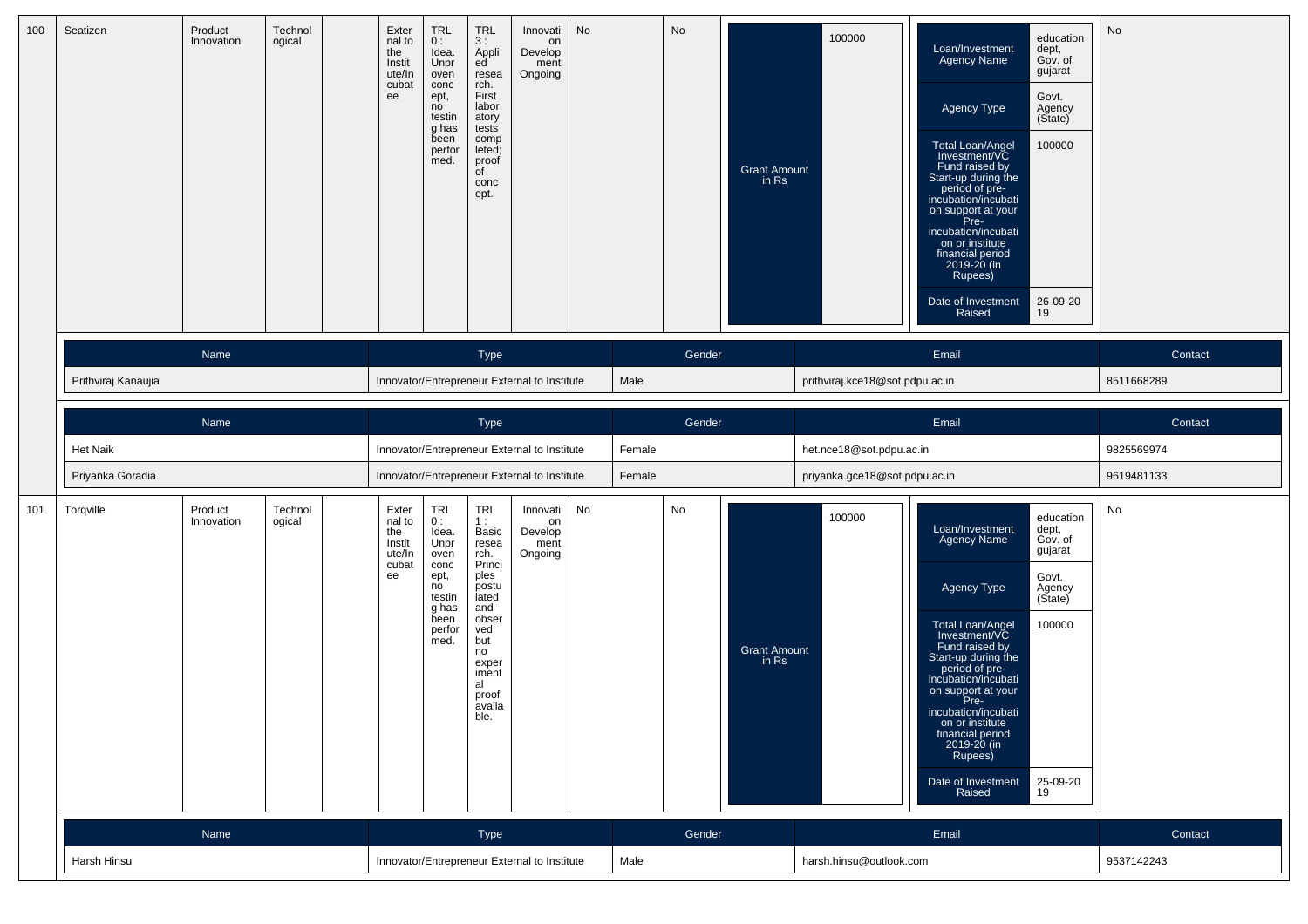| 102 | Navi- Smart<br>Navigation System | Product<br>Innovation | Technol<br>ogical                                                          | Exter<br>$n = 10$<br>the<br>Instit<br>ute/In<br>cubat<br>ee | TRL<br>2 :<br>Tech<br>nolog<br>y<br>formu<br>lation<br>Conc<br>ept<br>and<br>applic<br>ation<br>have<br>been<br>formu<br>lated.     | TRL<br>4:<br>Small<br>scale<br>protot<br>ype<br>built<br>in a<br>labor<br>atory<br>envír<br>onme<br>nt<br>("ugly<br>protot<br>ype).                                 | Innovati<br>on<br>Develop<br>ment<br>Ongoing | No |        | No     | No |                        | No    | No         |
|-----|----------------------------------|-----------------------|----------------------------------------------------------------------------|-------------------------------------------------------------|-------------------------------------------------------------------------------------------------------------------------------------|---------------------------------------------------------------------------------------------------------------------------------------------------------------------|----------------------------------------------|----|--------|--------|----|------------------------|-------|------------|
|     |                                  | Name                  |                                                                            |                                                             |                                                                                                                                     | Type                                                                                                                                                                |                                              |    |        | Gender |    |                        | Email | Contact    |
|     | <b>Heet Shah</b>                 |                       |                                                                            |                                                             |                                                                                                                                     |                                                                                                                                                                     | Innovator/Entrepreneur External to Institute |    | Male   |        |    | heet3598@gmail.com     |       | 8879233627 |
| 103 | Oleo                             | Service<br>Innovation | Non-<br>Technol<br>ogical /<br>Social /<br>Commu<br>nity<br>Innovati<br>on | Exter<br>nal to<br>the<br>Instit<br>ute/In<br>cubat<br>ee   | TRL<br>4:<br>Small<br>scale<br>protot<br>ype<br>built<br>in a<br>labor<br>atory<br>envir<br>onme<br>nt<br>("ugly<br>protot<br>ype). | <b>TRL</b><br>7:<br>Dem<br>onstr<br>ation<br>syste<br>m<br>opera<br>ting<br>in<br>opera<br>tional<br>envir<br>onme<br>nt at<br>pre-<br>com<br>merci<br>al<br>scale. | Innovati<br>on<br>Develop<br>ment<br>Ongoing | No |        | No     | No |                        | No    | No         |
|     |                                  | Name                  |                                                                            |                                                             |                                                                                                                                     | Type                                                                                                                                                                |                                              |    |        | Gender |    |                        | Email | Contact    |
|     | Abhirup Das                      |                       |                                                                            | Incubatee Entrepreneur                                      |                                                                                                                                     |                                                                                                                                                                     |                                              |    | Male   |        |    | abhirup@oleonow.com    |       | 9662559116 |
|     |                                  | Name                  |                                                                            |                                                             |                                                                                                                                     | Type                                                                                                                                                                |                                              |    |        | Gender |    |                        | Email | Contact    |
|     | Arooshi Dahiya                   |                       |                                                                            | Incubatee Entrepreneur                                      |                                                                                                                                     |                                                                                                                                                                     |                                              |    | Female |        |    | arooshi@oleonow.com    |       | 9662559116 |
|     | Ratnabh                          |                       |                                                                            | Incubatee Entrepreneur                                      |                                                                                                                                     |                                                                                                                                                                     |                                              |    | Male   |        |    | ratnabh@oleonow.com    |       | 9820333623 |
| 104 | Grasp                            | Product<br>Innovation | Technol<br>ogical                                                          | Exter<br>nal to<br>the<br>Instit<br>ute/In<br>cubat<br>ee   | TRL<br>0:<br>Idea.<br>Unpr<br>oven<br>conc<br>ept,<br>no<br>testin<br>g has<br>been<br>perfor<br>med.                               | <b>TRL</b><br>0:<br>Idea.<br>Unpr<br>oven<br>conc<br>ept,<br>no<br>testin<br>g has<br>been<br>perfor<br>med.                                                        | Innovati<br>on<br>Develop<br>ment<br>Ongoing | No |        | No     | No |                        | No    | No         |
|     |                                  | Name                  |                                                                            |                                                             |                                                                                                                                     | Type                                                                                                                                                                |                                              |    |        | Gender |    |                        | Email | Contact    |
|     | Aakansha.J                       |                       |                                                                            | Incubatee Entrepreneur                                      |                                                                                                                                     |                                                                                                                                                                     |                                              |    | Female |        |    | blossomtalks@gmail.com |       | 9820128224 |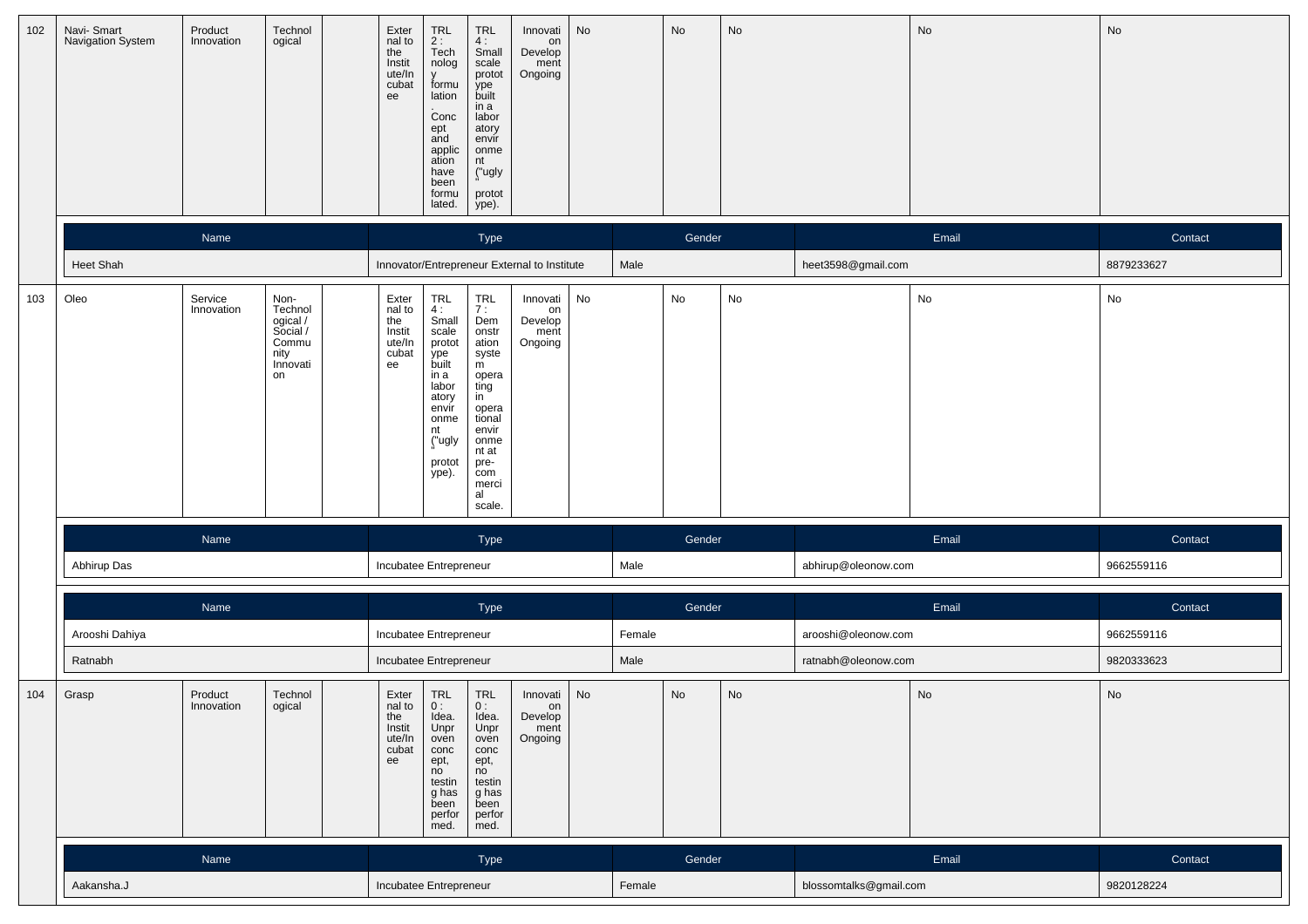| 105 | Ecocare                          | Product<br>Innovation | Technol<br>ogical | Exter<br>nal to<br>the<br>Instit<br>ute/In<br>cubat<br>ee | <b>TRL</b><br>0:<br>Idea.<br>Unpr<br>oven<br>conc<br>ept,<br>no<br>testin<br>g has<br>been<br>perfor<br>med.                        | <b>TRL</b><br>0:<br>Idea.<br>Unpr<br>oven<br>conc<br>ept,<br>no<br>testin<br>g has<br>been<br>perfor<br>med.                        | Innovati<br>on<br>Develop<br>ment<br>Ongoing | No |      | No        | No                             |                         | No                                                                                                                                                                                                                                                                                                                                                                                                                                      | No         |
|-----|----------------------------------|-----------------------|-------------------|-----------------------------------------------------------|-------------------------------------------------------------------------------------------------------------------------------------|-------------------------------------------------------------------------------------------------------------------------------------|----------------------------------------------|----|------|-----------|--------------------------------|-------------------------|-----------------------------------------------------------------------------------------------------------------------------------------------------------------------------------------------------------------------------------------------------------------------------------------------------------------------------------------------------------------------------------------------------------------------------------------|------------|
|     |                                  | Name                  |                   |                                                           |                                                                                                                                     | Type                                                                                                                                |                                              |    |      | Gender    |                                |                         | Email                                                                                                                                                                                                                                                                                                                                                                                                                                   | Contact    |
|     | Aaditya Shah                     |                       |                   |                                                           |                                                                                                                                     |                                                                                                                                     | Innovator/Entrepreneur External to Institute |    | Male |           |                                | adityarshah91@gmail.com |                                                                                                                                                                                                                                                                                                                                                                                                                                         | 9825085454 |
| 106 | <b>BBGG Organic</b><br>Solutions | Product<br>Innovation | Technol<br>ogical | Exter<br>nal to<br>the<br>Instit<br>ute/In<br>cubat<br>ee | TRL<br>4:<br>Small<br>scale<br>protot<br>ype<br>built<br>in a<br>labor<br>atory<br>envir<br>onme<br>nt<br>("ugly<br>protot<br>ype). | TRL<br>4:<br>Small<br>scale<br>protot<br>ype<br>built<br>in a<br>labor<br>atory<br>envir<br>onme<br>nt<br>("ugly<br>protot<br>ype). | Innovati<br>on<br>Develop<br>ment<br>Ongoing | No |      | <b>No</b> | No                             |                         | No                                                                                                                                                                                                                                                                                                                                                                                                                                      | No         |
|     |                                  | Name                  |                   |                                                           |                                                                                                                                     | Type                                                                                                                                |                                              |    |      | Gender    |                                |                         | Email                                                                                                                                                                                                                                                                                                                                                                                                                                   | Contact    |
|     | Ahmar Bashir Shah                |                       |                   |                                                           |                                                                                                                                     |                                                                                                                                     | Innovator/Entrepreneur External to Institute |    | Male |           |                                | ahmar.bashir1@gmail.com |                                                                                                                                                                                                                                                                                                                                                                                                                                         | 6005432788 |
| 107 | In Air                           | Product<br>Innovation | Technol<br>ogical | Stude<br>nt                                               | <b>TRL</b><br>0:<br>Idea.<br>Unpr<br>oven<br>conc<br>ept,<br>no<br>testin<br>g has<br>been<br>perfor<br>med.                        | <b>TRL</b><br>0:<br>Idea.<br>Unpr<br>oven<br>conc<br>ept,<br>no<br>testin<br>g has<br>been<br>perfor<br>med.                        | Innovati<br>on<br>Develop<br>ment<br>Ongoing | No |      | No        | <b>Grant Amount</b><br>$in$ Rs | 100000                  | education<br>Loan/Investment<br>dept,<br>Gov. of<br><b>Agency Name</b><br>gujarat<br>Govt.<br>Agency Type<br>Agency<br>(State)<br>Total Loan/Angel<br>Investment/VC<br>100000<br>Fund raised by<br>Start-up during the<br>period of pre-<br>incubation/incubati<br>on support at your<br>Pre-<br>incubation/incubati<br>on or institute<br>financial period<br>2019-20 (in<br>Rupees)<br>15-05-20<br>Date of Investment<br>Raised<br>19 | No         |
|     |                                  | Name                  |                   |                                                           |                                                                                                                                     | Type                                                                                                                                |                                              |    |      | Gender    |                                |                         | Email                                                                                                                                                                                                                                                                                                                                                                                                                                   | Contact    |
|     | <b>Dhruv Patel</b>               |                       |                   | Student                                                   |                                                                                                                                     |                                                                                                                                     |                                              |    | Male |           |                                | pateldhrp@gmail.com     |                                                                                                                                                                                                                                                                                                                                                                                                                                         | 9723547284 |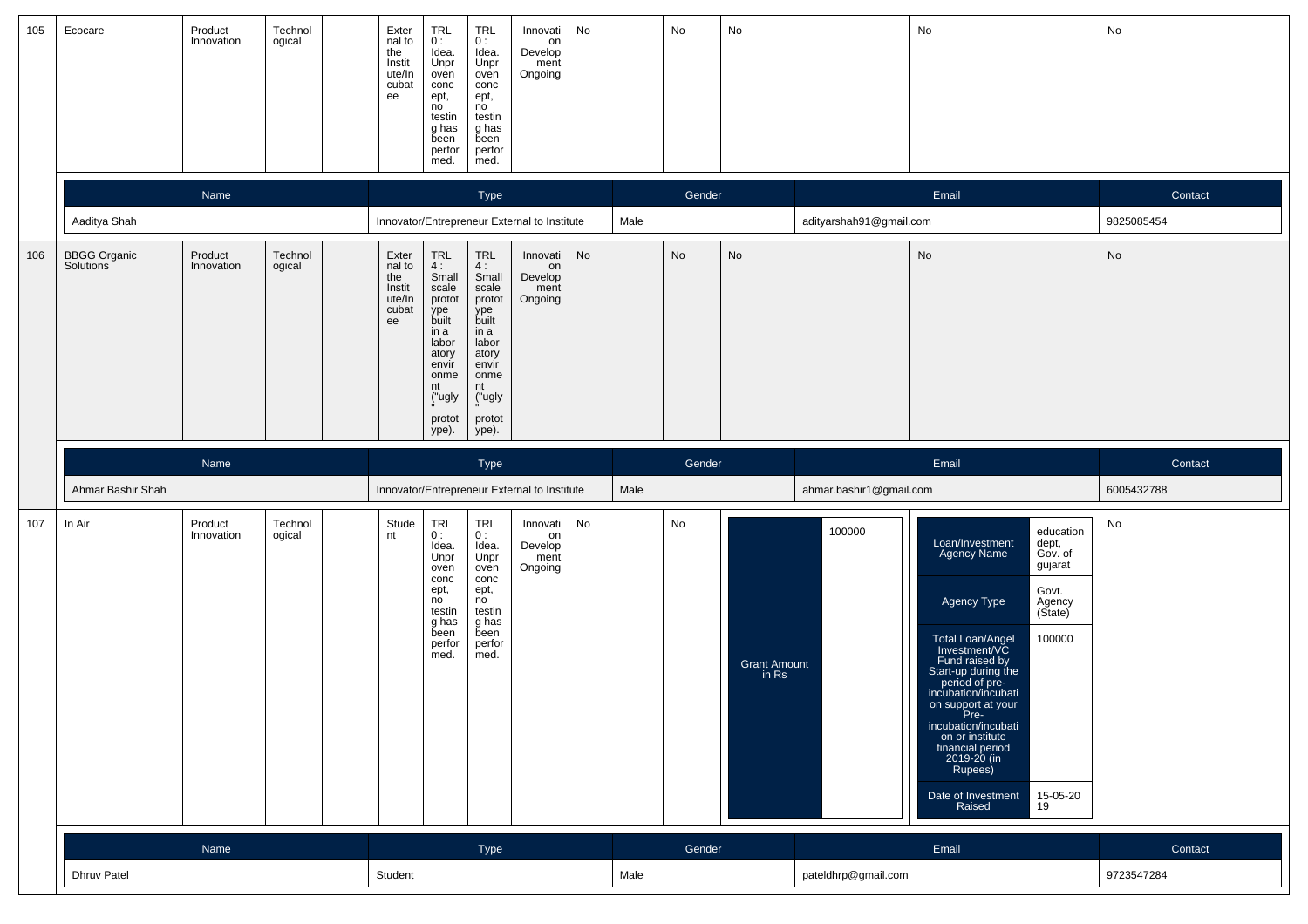| 108 | T009-AI powered<br>social distancing<br>surveillance system in<br>Office and Public<br>places | Product<br>Innovation | Technol<br>ogical | Stude<br>nt | <b>TRL</b><br>0:<br>Idea.<br>Unpr<br>oven<br>conc<br>ept,<br>no<br>testin<br>g has<br>been<br>perfor<br>med. | <b>TRL</b><br>0:<br>Idea.<br>Unpr<br>oven<br>conc<br>ept,<br>n <sub>o</sub><br>testin<br>g has<br>been<br>perfor<br>med. | Innovati<br>on<br>Develop<br>ment<br>Droppe<br>d | Agen<br>Cy<br>Nam<br>e<br>Agen<br>cy<br>Type<br>Awar<br>$\frac{d}{dx}$<br>on $/$<br>Reco<br>gnitio<br>n<br>Secu<br>red | PD<br>PU<br>IIC<br>Not-<br>Gov<br>t.<br>Age<br>ncie<br>$\mathbf{s}$<br>Top<br>$30^{\degree}$ | No     | No                    |                                     | No    | No         |
|-----|-----------------------------------------------------------------------------------------------|-----------------------|-------------------|-------------|--------------------------------------------------------------------------------------------------------------|--------------------------------------------------------------------------------------------------------------------------|--------------------------------------------------|------------------------------------------------------------------------------------------------------------------------|----------------------------------------------------------------------------------------------|--------|-----------------------|-------------------------------------|-------|------------|
|     |                                                                                               | Name                  |                   |             |                                                                                                              | <b>Type</b>                                                                                                              |                                                  |                                                                                                                        |                                                                                              | Gender |                       |                                     | Email | Contact    |
|     | Harshrajsinh Chauhan                                                                          |                       |                   | Student     |                                                                                                              |                                                                                                                          |                                                  |                                                                                                                        | Male                                                                                         |        |                       | harshrajsinh.cmtmd19@sot.pdpu.ac.in |       | 7016410882 |
|     |                                                                                               | Name                  |                   |             |                                                                                                              | Type                                                                                                                     |                                                  |                                                                                                                        |                                                                                              | Gender |                       |                                     | Email | Contact    |
|     | Vatsal Shah                                                                                   |                       |                   | Student     |                                                                                                              |                                                                                                                          |                                                  |                                                                                                                        | Male                                                                                         |        |                       | vatsal.smtmd19@sot.pdpu.ac.in       |       | 9725377612 |
|     | Dharmik Gohel                                                                                 |                       |                   | Student     |                                                                                                              |                                                                                                                          |                                                  |                                                                                                                        | Male                                                                                         |        |                       | dharmik.gmtmd19@sot.pdpu.ac.in      |       | 9712984973 |
|     | Harsh Patel                                                                                   |                       |                   | Student     |                                                                                                              |                                                                                                                          |                                                  |                                                                                                                        | Male                                                                                         |        |                       | harsh.pmtmd19@sot.pdpu.ac.in        |       | 7016982840 |
|     | Harsh Khatri                                                                                  |                       |                   | Student     |                                                                                                              |                                                                                                                          |                                                  |                                                                                                                        | Male                                                                                         |        |                       | harsh.kmtmd19@sot.pdpu.ac.in        |       | 8200293178 |
| 109 | T014-AI powered<br>social distancing<br>surveillance system in<br>Office and Public<br>places | Product<br>Innovation | Technol<br>ogical | Stude<br>nt | TRL<br>0:<br>Idea.<br>Unpr<br>oven<br>conc<br>ept,<br>no<br>testin<br>g has<br>been<br>perfor<br>med.        | TRL<br>0:<br>Idea.<br>Unpr<br>oven<br>conc<br>ept,<br>no<br>testin<br>g has<br>been<br>perfor<br>med.                    | Innovati<br>on<br>Develop<br>ment<br>Droppe<br>d | Agen<br>Cy<br>Nam<br>e<br>Agen<br>Cy<br>Type<br>Awar<br>d/<br>Positi<br>on $/$<br>Reco<br>gnitio<br>n<br>Secu<br>red   | PD<br>PU<br>IIC<br>Not-<br>Gov<br>t.<br>Age<br>ncie<br>S.<br>Jury<br>Fav<br>orite            | No     | Grant Amount<br>in Rs | 5000                                | No    | No         |
|     |                                                                                               | Name                  |                   |             |                                                                                                              | <b>Type</b>                                                                                                              |                                                  |                                                                                                                        |                                                                                              | Gender |                       |                                     | Email | Contact    |
|     | Kshitij Acharya                                                                               |                       |                   | Student     |                                                                                                              |                                                                                                                          |                                                  |                                                                                                                        | Male                                                                                         |        |                       | kshtjacharya074@gmail.com           |       | 9824430559 |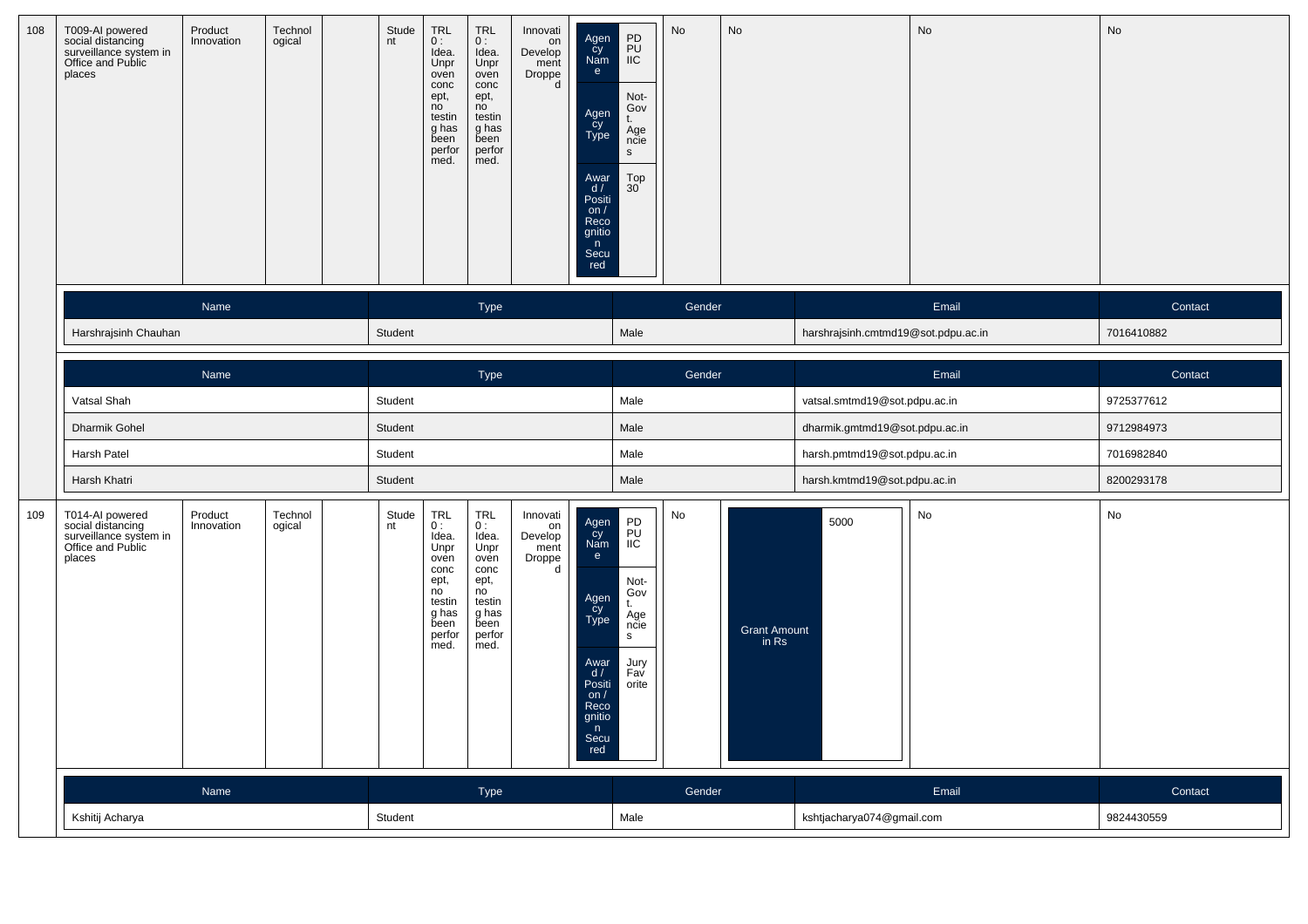|     |                                                                                               | Name                  |                   |             |                                                                                                       | Type                                                                                                  |                                                  |                                                                                                                                                                                                                                 | Gender |    |                                | Email | Contact       |
|-----|-----------------------------------------------------------------------------------------------|-----------------------|-------------------|-------------|-------------------------------------------------------------------------------------------------------|-------------------------------------------------------------------------------------------------------|--------------------------------------------------|---------------------------------------------------------------------------------------------------------------------------------------------------------------------------------------------------------------------------------|--------|----|--------------------------------|-------|---------------|
|     | Rahul Meghwal                                                                                 |                       |                   | Student     |                                                                                                       |                                                                                                       |                                                  | Male                                                                                                                                                                                                                            |        |    | rahulmeghwal007@gmail.com      |       | 8320510102    |
|     | Vineeth K. S.                                                                                 |                       |                   | Student     |                                                                                                       |                                                                                                       |                                                  | Male                                                                                                                                                                                                                            |        |    | vineeth.3097@gmail.com         |       | 8758534542    |
|     | Divyansh Ukawat                                                                               |                       |                   | Student     |                                                                                                       |                                                                                                       |                                                  | Male                                                                                                                                                                                                                            |        |    | divyansh.ukawat@gmail.com      |       | 8849822274    |
|     | Shubham Tiwari                                                                                |                       |                   | Student     |                                                                                                       |                                                                                                       |                                                  | Male                                                                                                                                                                                                                            |        |    | shubham16.2010@gmail.com       |       | 9770970891    |
| 110 | T015-AI powered<br>social distancing<br>surveillance system in<br>Office and Public<br>places | Product<br>Innovation | Technol<br>ogical | Stude<br>nt | TRL<br>0:<br>Idea.<br>Unpr<br>oven<br>conc<br>ept,<br>no<br>testin<br>g has<br>been<br>perfor<br>med. | TRL<br>0:<br>Idea.<br>Unpr<br>oven<br>conc<br>ept,<br>no<br>testin<br>g has<br>been<br>perfor<br>med. | Innovati<br>on<br>Develop<br>ment<br>Droppe<br>d | PD<br>PU<br>IIC<br>Agen<br>Cy<br>Nam<br>e<br>Not-<br>Gov<br>Agen<br>Cy<br>Type<br>t.<br>Age<br>ncie<br>$\mathsf{s}$<br>Top<br>Awar<br>$\frac{d}{dx}$<br>Positi<br>on /<br>30 <sup>°</sup><br>Reco<br>gnitio<br>n<br>Secu<br>red | No     | No |                                | No    | $\mathsf{No}$ |
|     |                                                                                               |                       |                   |             |                                                                                                       |                                                                                                       |                                                  |                                                                                                                                                                                                                                 |        |    |                                |       |               |
|     |                                                                                               | Name                  |                   |             |                                                                                                       | Type                                                                                                  |                                                  |                                                                                                                                                                                                                                 | Gender |    |                                | Email | Contact       |
|     | <b>Bharat Singh Rawat</b>                                                                     |                       |                   | Student     |                                                                                                       |                                                                                                       |                                                  | Male                                                                                                                                                                                                                            |        |    | rawatbharatsingh27@gmail.com   |       | 9574687749    |
|     |                                                                                               | Name                  |                   |             |                                                                                                       | Type                                                                                                  |                                                  |                                                                                                                                                                                                                                 | Gender |    |                                | Email | Contact       |
|     | Darshan Doshi                                                                                 |                       |                   | Student     |                                                                                                       |                                                                                                       |                                                  | Male                                                                                                                                                                                                                            |        |    | darshan.dmtct19@sot.pdpu.ac.in |       | 9429152603    |
|     |                                                                                               |                       |                   | Student     |                                                                                                       |                                                                                                       |                                                  | Male                                                                                                                                                                                                                            |        |    | girish.rmtct19@sot.pdpu.ac.in  |       | 8278673886    |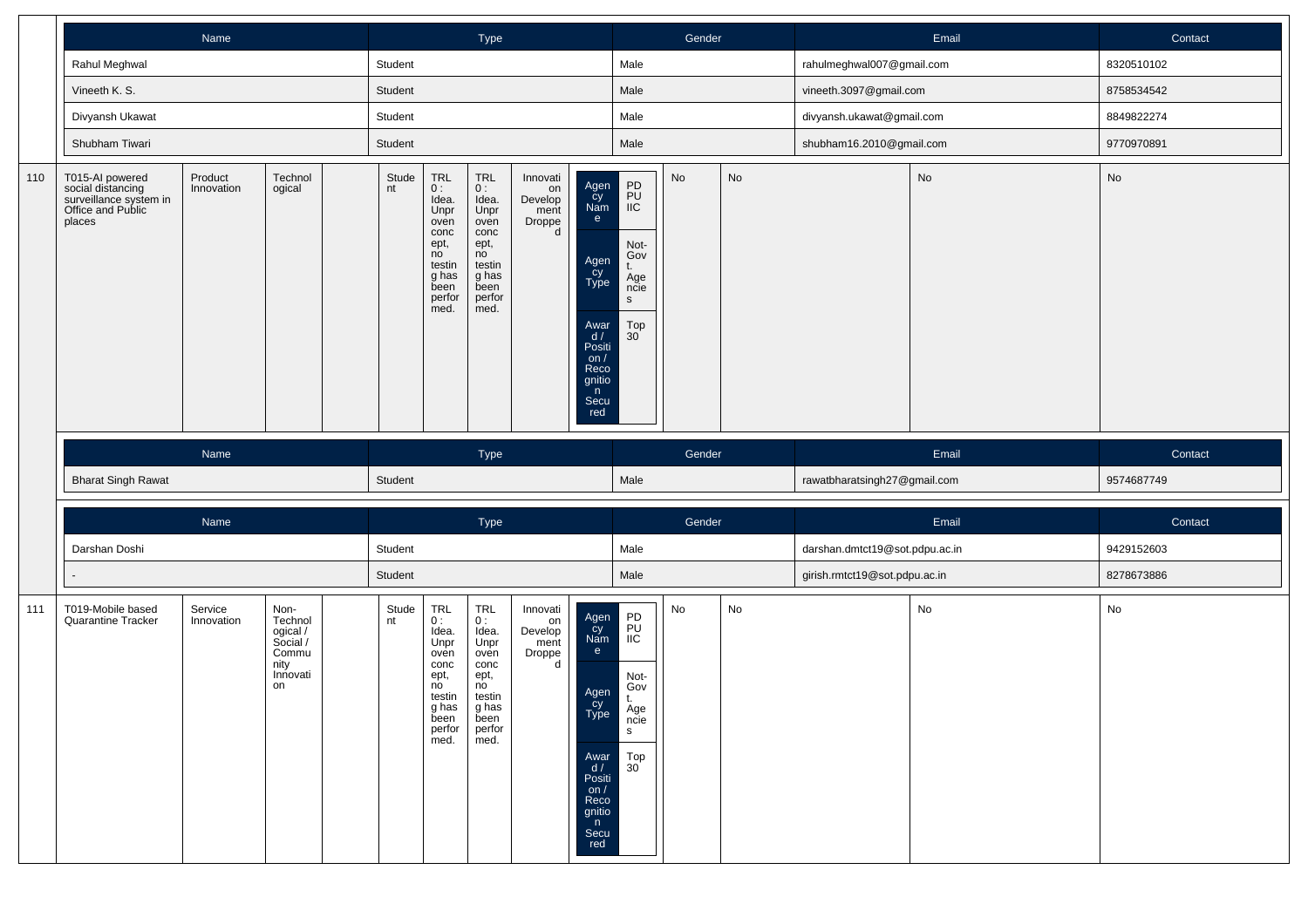|     |                                                | Name                                                                                                |  |         |  | Type                                                                                                         |                                                  |                                                                                                                   |                                                                                | Gender    |           |                            | Email     | Contact    |
|-----|------------------------------------------------|-----------------------------------------------------------------------------------------------------|--|---------|--|--------------------------------------------------------------------------------------------------------------|--------------------------------------------------|-------------------------------------------------------------------------------------------------------------------|--------------------------------------------------------------------------------|-----------|-----------|----------------------------|-----------|------------|
|     | Daiveek Naik                                   |                                                                                                     |  | Student |  |                                                                                                              |                                                  |                                                                                                                   | Male                                                                           |           |           | daiveeknaik14@gmail.com    |           | 9426649955 |
|     |                                                | Name                                                                                                |  |         |  | Type                                                                                                         |                                                  |                                                                                                                   |                                                                                | Gender    |           |                            | Email     | Contact    |
|     | Shashwat Rathod                                |                                                                                                     |  | Student |  |                                                                                                              |                                                  |                                                                                                                   | Male                                                                           |           |           | shashwatrathod22@gmail.com |           | 7984065400 |
|     | Drishti Sabhaya                                |                                                                                                     |  | Student |  |                                                                                                              |                                                  |                                                                                                                   | Female                                                                         |           |           | drishtisabhaya@gmail.com   |           | 9106561459 |
|     | Krushita Patel                                 |                                                                                                     |  | Student |  |                                                                                                              |                                                  |                                                                                                                   | Female                                                                         |           |           |                            |           | 7433866866 |
|     | Shrutwa Shah                                   |                                                                                                     |  | Student |  |                                                                                                              |                                                  |                                                                                                                   | Female                                                                         |           |           | shrutwas@gmail.com         |           | 7778944749 |
| 112 | T019-Mobile based<br><b>Quarantine Tracker</b> | Service<br>Non-<br>Technol<br>Innovation<br>ogical /<br>Social /<br>Commu<br>nity<br>Innovati<br>on |  |         |  | <b>TRL</b><br>0:<br>Idea.<br>Unpr<br>oven<br>conc<br>ept,<br>no<br>testin<br>g has<br>been<br>perfor<br>med. | Innovati<br>on<br>Develop<br>ment<br>Droppe<br>d | Agen<br>Cy<br>Nam<br>e<br>Agen<br>cy<br>Type<br>Awar<br>d/<br>Positi<br>on/<br>Reco<br>gnitio<br>n<br>Secu<br>red | PD<br>PU<br>IIC<br>Not-<br>Gov<br>Age<br>ncie<br>$\mathbf{s}$<br>$_{30}^{Top}$ | <b>No</b> | <b>No</b> |                            | <b>No</b> | No         |
|     |                                                | Name                                                                                                |  |         |  | Type                                                                                                         |                                                  |                                                                                                                   |                                                                                | Gender    |           |                            | Email     | Contact    |
|     | Daiveek Naik                                   |                                                                                                     |  | Student |  |                                                                                                              |                                                  |                                                                                                                   | Male                                                                           |           |           | daiveeknaik14@gmail.com    |           | 9426649955 |
|     |                                                | Name                                                                                                |  |         |  | Type                                                                                                         |                                                  |                                                                                                                   |                                                                                | Gender    |           |                            | Email     | Contact    |
|     | Shashwat Rathod                                |                                                                                                     |  | Student |  |                                                                                                              |                                                  |                                                                                                                   | Male                                                                           |           |           | shashwatrathod22@gmail.com |           | 7984065400 |
|     | Drishti Sabhaya                                |                                                                                                     |  | Student |  |                                                                                                              |                                                  |                                                                                                                   | Female                                                                         |           |           | drishtisabhaya@gmail.com   |           | 9106561459 |
|     | Krushita Patel                                 |                                                                                                     |  | Student |  |                                                                                                              |                                                  |                                                                                                                   | Female                                                                         |           |           |                            |           | 7433866866 |
|     | Shrutwa Shah                                   |                                                                                                     |  | Student |  |                                                                                                              |                                                  |                                                                                                                   | Female                                                                         |           |           | shrutwas@gmail.com         |           | 7778944749 |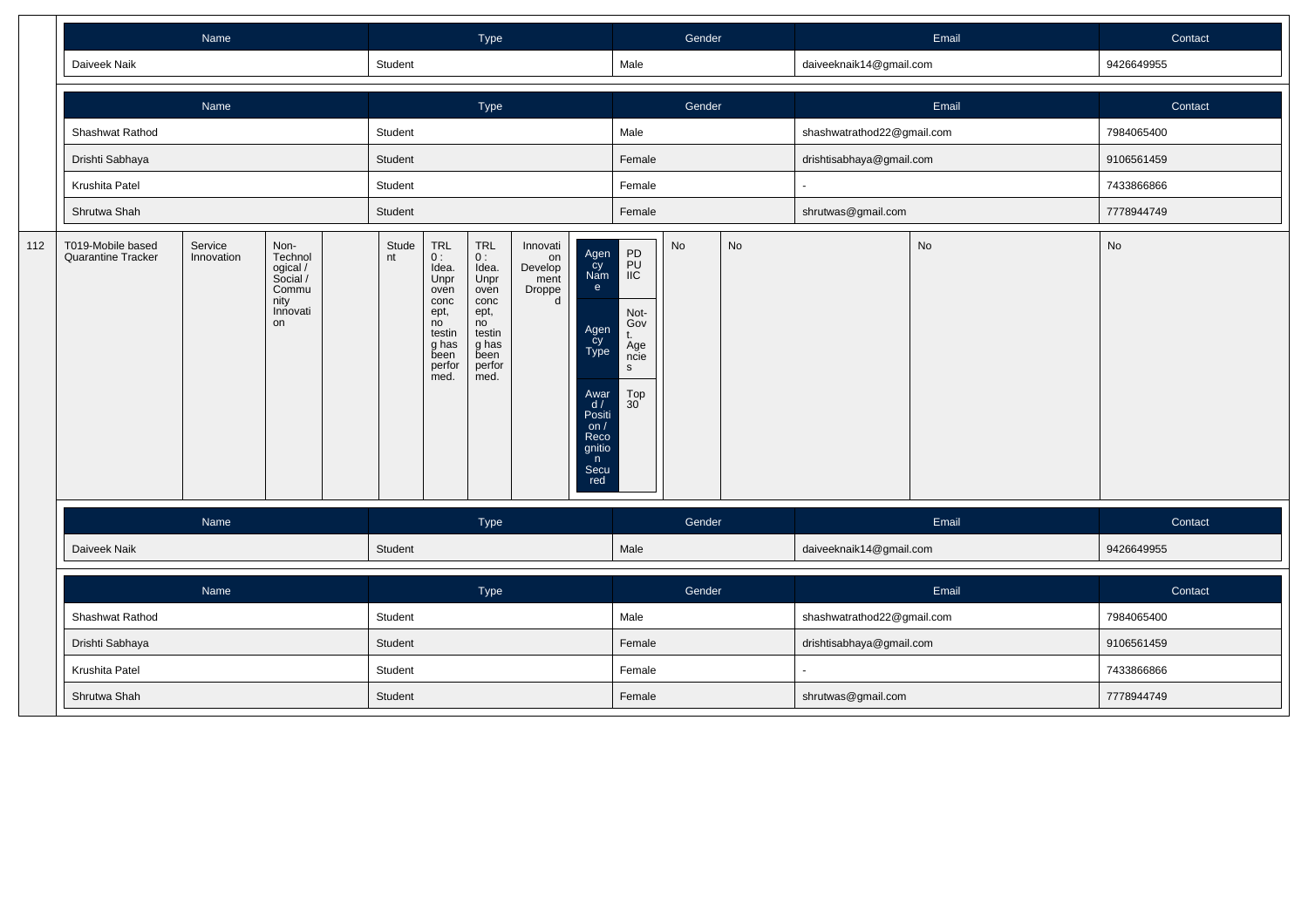| 113 | T019-Mobile based<br>Quarantine Tracker | Service<br>Innovation | Non-<br>Technol<br>ogical /<br>Social /<br>Commu<br>nity<br>Innovati<br>on | Stude<br>nt | TRL<br>0:<br>Idea.<br>Unpr<br>oven<br>conc<br>ept,<br>no<br>testin<br>g has<br>been<br>perfor<br>med.        | <b>TRL</b><br>0:<br>Idea.<br>Unpr<br>oven<br>conc<br>ept,<br>no<br>testin<br>g has<br>been<br>perfor<br>med. | Innovati<br>on<br>Develop<br>ment<br>Droppe<br>d | Agen<br>Cy<br>Nam<br>$\mathbf{e}$<br>Agen<br>Cy<br>Type<br>Awar<br>d/<br>Posiți<br>on $/$<br>Reco<br>gnitio<br>n<br>Secu<br>red | PD<br>PU<br>IIC<br>Not-<br>Gov<br>t.<br>Age<br>ncie<br>$\mathbf{s}$<br>$^{Top}_{30}$ | No     | No |                            | No    | No         |
|-----|-----------------------------------------|-----------------------|----------------------------------------------------------------------------|-------------|--------------------------------------------------------------------------------------------------------------|--------------------------------------------------------------------------------------------------------------|--------------------------------------------------|---------------------------------------------------------------------------------------------------------------------------------|--------------------------------------------------------------------------------------|--------|----|----------------------------|-------|------------|
|     |                                         | Name                  |                                                                            |             |                                                                                                              | Type                                                                                                         |                                                  |                                                                                                                                 |                                                                                      | Gender |    |                            | Email | Contact    |
|     | Daiveek Naik                            |                       |                                                                            | Student     |                                                                                                              |                                                                                                              |                                                  |                                                                                                                                 | Male                                                                                 |        |    | daiveeknaik14@gmail.com    |       | 9426649955 |
|     |                                         | Name                  |                                                                            |             |                                                                                                              | Type                                                                                                         |                                                  |                                                                                                                                 |                                                                                      | Gender |    |                            | Email | Contact    |
|     | Shashwat Rathod                         |                       |                                                                            | Student     |                                                                                                              |                                                                                                              |                                                  |                                                                                                                                 | Male                                                                                 |        |    | shashwatrathod22@gmail.com |       | 7984065400 |
|     | Drishti Sabhaya                         |                       |                                                                            | Student     |                                                                                                              |                                                                                                              |                                                  |                                                                                                                                 | Female                                                                               |        |    | drishtisabhaya@gmail.com   |       | 9106561459 |
|     | Krushita Patel                          |                       |                                                                            | Student     |                                                                                                              |                                                                                                              |                                                  |                                                                                                                                 | Female                                                                               |        |    |                            |       | 7433866866 |
|     | Shrutwa Shah                            |                       |                                                                            | Student     |                                                                                                              |                                                                                                              |                                                  |                                                                                                                                 | Female                                                                               |        |    | shrutwas@gmail.com         |       | 7778944749 |
| 114 | T020-Mobile based<br>Quarantine Tracker | Service<br>Innovation | Non-<br>Technol<br>ogical /<br>Social /<br>Commu<br>nity<br>Innovati<br>on | Stude<br>nt | <b>TRL</b><br>0:<br>Idea.<br>Unpr<br>oven<br>conc<br>ept,<br>no<br>testin<br>g has<br>been<br>perfor<br>med. | <b>TRL</b><br>0:<br>Idea.<br>Unpr<br>oven<br>conc<br>ept,<br>no<br>testin<br>g has<br>been<br>perfor<br>med. | Innovati<br>on<br>Develop<br>ment<br>Droppe<br>d | Agen<br>Cy<br>Nam<br>$\mathsf{e}$<br>Agen<br>Cy<br>Type<br>Awar<br>d /<br>Positi<br>Reco<br>gnitio<br>n<br>Secu<br>red          | PD<br>PU<br>IIC<br>Not-<br>Gov<br>t.<br>Äge<br>ncie<br>S<br>$_{30}^{Top}$            | No     | No |                            | No    | No         |
|     |                                         | Name                  |                                                                            |             |                                                                                                              | Type                                                                                                         |                                                  |                                                                                                                                 |                                                                                      | Gender |    |                            | Email | Contact    |
|     | Bhavya Ravani                           |                       |                                                                            | Student     |                                                                                                              |                                                                                                              |                                                  |                                                                                                                                 | Male                                                                                 |        |    | bhavyaravani@gmail.com     |       | 9904790132 |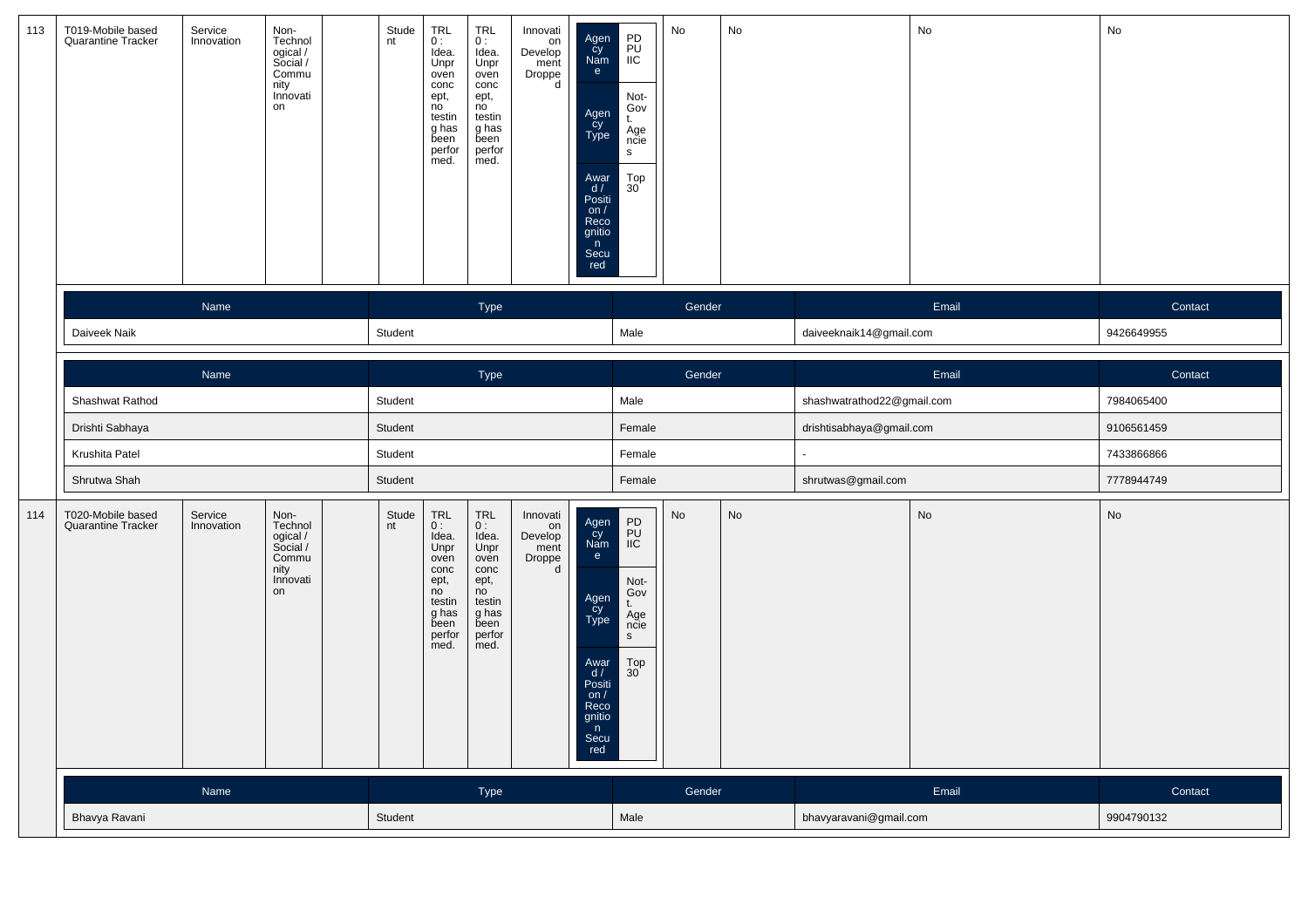|     |                                                                 |                                                                                                                              |  |  | Type                                                      |                                                                                                                                                                       |                                                                                                                                                                     |                                              | Gender |        |        | Email | Contact                       |       |                              |
|-----|-----------------------------------------------------------------|------------------------------------------------------------------------------------------------------------------------------|--|--|-----------------------------------------------------------|-----------------------------------------------------------------------------------------------------------------------------------------------------------------------|---------------------------------------------------------------------------------------------------------------------------------------------------------------------|----------------------------------------------|--------|--------|--------|-------|-------------------------------|-------|------------------------------|
|     | Aashil Shah                                                     |                                                                                                                              |  |  | Student                                                   |                                                                                                                                                                       |                                                                                                                                                                     |                                              |        | Female |        |       | Aashil10699@gmail.com         |       | 8780677436                   |
|     | Devanshu Bhatt                                                  |                                                                                                                              |  |  | Student                                                   |                                                                                                                                                                       |                                                                                                                                                                     |                                              |        | Male   |        |       | devbbhatt27@gmail.com         |       | 7016231756                   |
| 115 | Krsik X Agri<br>Technology                                      | Service<br>Non-<br>Innovation<br>Technol<br>ogical /<br>Social /<br>Commu<br>nity<br>Innovati<br>on<br>Name<br>Divyaraj Zala |  |  | Stude<br>nt                                               | TRL<br>0:<br>Idea.<br>Unpr<br>oven<br>conc<br>ept,<br>no<br>testin<br>g has<br>been<br>perfor<br>med.                                                                 | <b>TRL</b><br>$2:$<br>Tech<br>nolog<br><b>V</b><br>formu<br>lation<br>.<br>Conc<br>ept<br>and<br>applic<br>ation<br>have<br>been<br>formu<br>lated.                 | Innovati<br>on<br>Develop<br>ment<br>Ongoing | No     |        | Yes    | No    |                               | No    | No                           |
|     |                                                                 |                                                                                                                              |  |  |                                                           |                                                                                                                                                                       | Type                                                                                                                                                                |                                              |        |        | Gender |       |                               | Email | Contact                      |
|     |                                                                 |                                                                                                                              |  |  | Student                                                   |                                                                                                                                                                       |                                                                                                                                                                     |                                              |        | Male   |        |       | divyaraj.zbb18@sls.pdpu.ac.in |       | 9924720999                   |
|     |                                                                 |                                                                                                                              |  |  |                                                           |                                                                                                                                                                       |                                                                                                                                                                     |                                              |        |        |        |       |                               |       |                              |
|     | Name                                                            |                                                                                                                              |  |  |                                                           |                                                                                                                                                                       | Type                                                                                                                                                                |                                              |        |        | Gender |       |                               | Email | Contact                      |
|     | Krishna Baldaniya<br>Product<br>Technol<br>ogical<br>Innovation |                                                                                                                              |  |  | Student                                                   |                                                                                                                                                                       |                                                                                                                                                                     |                                              |        | Male   |        |       | krishna.baldaniya83@gmail.com |       | 7567321109                   |
| 116 | Wasteful Insights Pvt.<br>Ltd.                                  |                                                                                                                              |  |  | Exter<br>nal to<br>the<br>Instit<br>ute/In<br>cubat<br>ee | $\begin{array}{c}\nTRL \\ 4: \n\end{array}$<br>Small<br>scale<br>protot<br>ype<br>built<br>in a<br>labor<br>atory<br>envir<br>onme<br>nt<br>("ugly<br>protot<br>ype). | <b>TRL</b><br>7:<br>Dem<br>onstr<br>ation<br>syste<br>m<br>opera<br>ting<br>in<br>opera<br>tional<br>envir<br>onme<br>nt at<br>pre-<br>com<br>merci<br>al<br>scale. | Innovati<br>on<br>Develop<br>ment<br>Ongoing | No     |        | Yes    | No    |                               | No    | $\operatorname{\mathsf{No}}$ |
|     |                                                                 | Name                                                                                                                         |  |  |                                                           |                                                                                                                                                                       | Type                                                                                                                                                                |                                              |        |        | Gender |       |                               | Email | Contact                      |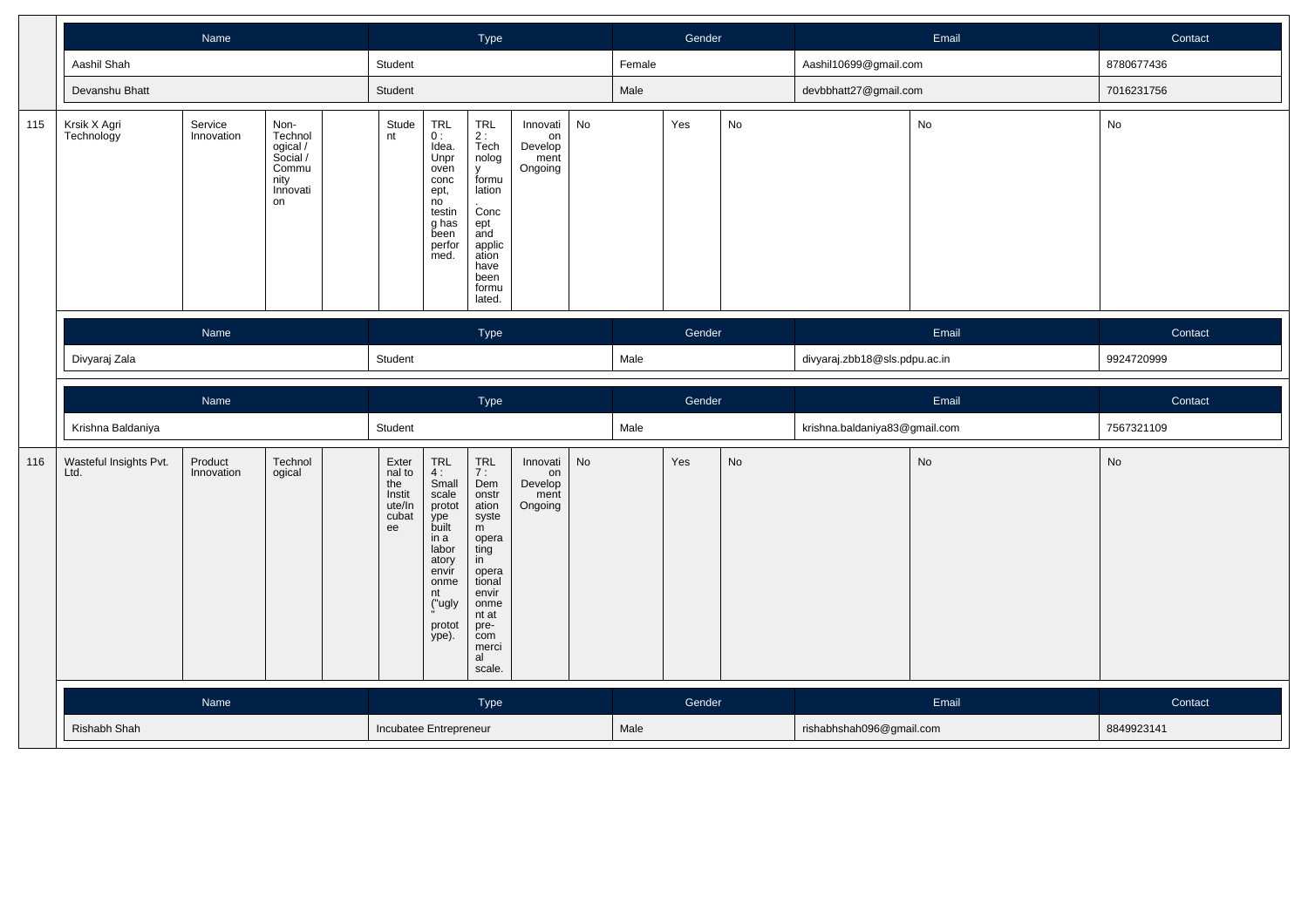| 117 | Xenhester Innovation<br><b>Private Limited</b> | Product<br>Innovation | Technol<br>ogical | Exter<br>nal to<br>the<br>Instit<br>ute/In<br>cubat<br>ee     | <b>TRL</b><br>0:<br>u.<br>Idea.<br>Unpr<br>oven<br>conc<br>ept,<br>no<br>testin<br>g has<br>been<br>perfor<br>med.                       | TRL<br>2 :<br>Tech<br>nolog<br>y<br>formu<br>lation<br>Conc<br>ept<br>and<br>applic<br>ation<br>have<br>been<br>formu<br>lated.              | Innovati<br>on<br>Develop<br>ment<br>Ongoing       | No |      | Yes    | No |                       | $\operatorname{\mathsf{No}}$ | No         |
|-----|------------------------------------------------|-----------------------|-------------------|---------------------------------------------------------------|------------------------------------------------------------------------------------------------------------------------------------------|----------------------------------------------------------------------------------------------------------------------------------------------|----------------------------------------------------|----|------|--------|----|-----------------------|------------------------------|------------|
|     |                                                | Name                  |                   |                                                               |                                                                                                                                          | Type                                                                                                                                         |                                                    |    |      | Gender |    |                       | Email                        | Contact    |
|     | Milan hansaliya                                |                       |                   | Incubatee Entrepreneur                                        |                                                                                                                                          |                                                                                                                                              |                                                    |    | Male |        |    | harmilsdhe@gmail.com  |                              | 8160065862 |
| 118 | <b>HBT</b> Bearings                            | Product<br>Innovation | Technol<br>ogical | Exter<br>nal to<br>$the$<br>$Instit$<br>ute/In<br>cubat<br>ee | TRL<br>9 :<br>Full<br>com<br>merci<br>al<br>applic<br>ation,<br>techn<br>ology<br>availa<br>ble<br>for<br>cons<br>umer<br>S.             | <b>TRL</b><br>$\frac{9}{1}$<br>com<br>merci<br>al<br>applic<br>ation,<br>techn<br>ology<br>availa<br>ble<br>for<br>cons<br>umer<br>S.        | Innovati<br>on<br>Develop<br>ment<br>Complet<br>ed | No |      | Yes    | No |                       | No                           | No         |
|     |                                                | Name                  |                   |                                                               |                                                                                                                                          | Type                                                                                                                                         |                                                    |    |      | Gender |    |                       | Email                        | Contact    |
|     | Hiren Mandaliya                                |                       |                   |                                                               | Incubatee Entrepreneur                                                                                                                   |                                                                                                                                              |                                                    |    | Male |        |    | hirenmann@gmail.com   |                              | 9879056115 |
| 119 | Technocrist<br>technologies                    | Product<br>Innovation | Technol<br>ogical | Exter<br>nal to<br>the<br>Instit<br>ute/In<br>cubat<br>ee     | TRL<br>$4:$<br>Small<br>scale<br>protot<br>ype<br>built<br>in a<br>labor<br>atory<br>envir<br>onme<br>nt<br>("ugly<br>protot<br>$ype)$ . | <b>TRL</b><br>$\frac{4}{3}$<br>scale<br>protot<br>ype<br>built<br>in a<br>labor<br>atory<br>envir<br>onme<br>nt<br>("ugly<br>protot<br>ype). | Innovati<br>on<br>Develop<br>ment<br>Ongoing       | No |      | Yes    | No |                       | No                           | No         |
|     |                                                | Name                  |                   |                                                               |                                                                                                                                          | Type                                                                                                                                         |                                                    |    |      | Gender |    |                       | Email                        | Contact    |
|     | Harshad Pansuriya                              |                       |                   |                                                               | Incubatee Entrepreneur                                                                                                                   |                                                                                                                                              |                                                    |    | Male |        |    | pansuriya94@gmail.com |                              | 9558763348 |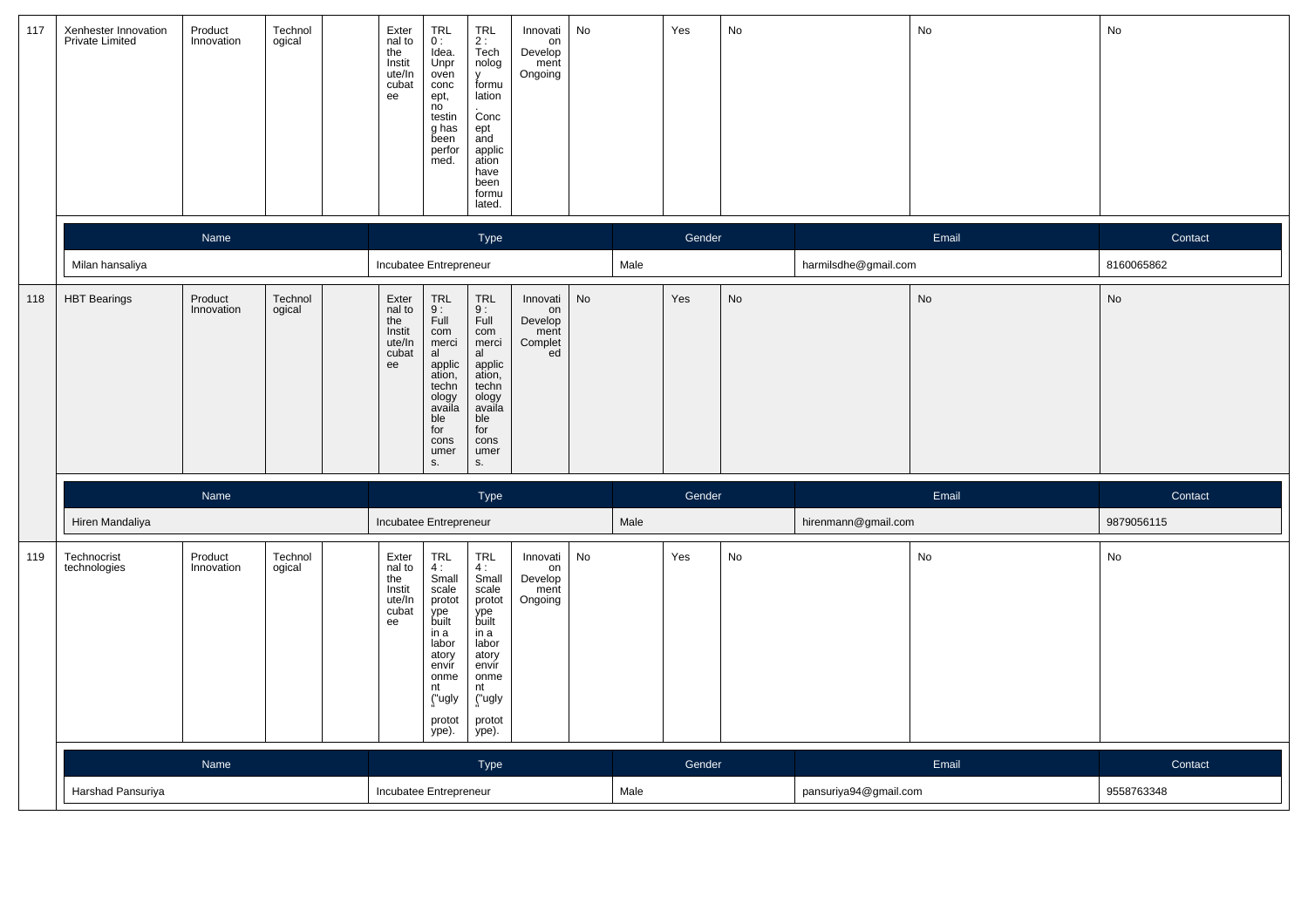| 120 | T036-MEN (Mouth Ear<br>Nose) Beware Stop<br>Touching | Product<br>Innovation | Technol<br>ogical | Stude<br>nt | TRL<br>0:<br>Idea.<br>Unpr<br>oven<br>conc<br>ept,<br>no<br>testin<br>g has<br>been<br>perfor<br>med.     | <b>TRL</b><br>0:<br>Idea.<br>Unpr<br>oven<br>conc<br>ept,<br>no<br>testin<br>g has<br>been<br>perfor<br>med. | Innovati<br>on<br>Develop<br>ment<br>Droppe<br>d | Agen<br>Cy<br>Nam<br>e<br>Agen<br>Cy<br>Type<br>Awar<br>$\frac{d}{dx}$<br>on $/$<br>Reco<br>gnitio<br>n<br>Secu<br>red | $\begin{array}{c} \text{PD} \\ \text{PU} \\ \text{IIC} \end{array}$<br>Not-<br>Gov<br>t.<br>Age<br>ncie<br>S<br>$_{30}^{Top}$ | $\mathsf{No}$ | No                           |                           | No    | No         |
|-----|------------------------------------------------------|-----------------------|-------------------|-------------|-----------------------------------------------------------------------------------------------------------|--------------------------------------------------------------------------------------------------------------|--------------------------------------------------|------------------------------------------------------------------------------------------------------------------------|-------------------------------------------------------------------------------------------------------------------------------|---------------|------------------------------|---------------------------|-------|------------|
|     |                                                      | Name                  |                   |             |                                                                                                           | Type                                                                                                         |                                                  |                                                                                                                        |                                                                                                                               | Gender        |                              |                           | Email | Contact    |
|     | Samyak Vora                                          |                       |                   | Student     |                                                                                                           |                                                                                                              |                                                  |                                                                                                                        | Male                                                                                                                          |               |                              | samyakvora24600@gmail.com |       | 9974307357 |
|     |                                                      | Name                  |                   |             |                                                                                                           | Type                                                                                                         |                                                  |                                                                                                                        |                                                                                                                               | Gender        |                              |                           | Email | Contact    |
|     | Yash Sahitya                                         |                       |                   | Student     |                                                                                                           |                                                                                                              |                                                  |                                                                                                                        | Male                                                                                                                          |               |                              | sahityayash@gmail.com     |       | 8320272924 |
|     | Prachi Patel                                         |                       |                   | Student     |                                                                                                           |                                                                                                              |                                                  |                                                                                                                        | Female                                                                                                                        |               |                              | prachi192000@gmail.com    |       | 9558040400 |
|     | Pankti Shah                                          |                       |                   | Student     |                                                                                                           |                                                                                                              |                                                  |                                                                                                                        | Female                                                                                                                        |               |                              | panktishah62@gmail.com    |       | 9978447854 |
| 121 | T037-MEN (Mouth Ear<br>Nose) Beware Stop<br>Touching | Product<br>Innovation | Technol<br>ogical | Stude<br>nt | $TRL$<br>$0:$<br>Idea.<br>Unpr<br>oven<br>conc<br>ept,<br>no<br>testin<br>g has<br>been<br>perfor<br>med. | <b>TRL</b><br>0:<br>Idea.<br>Unpr<br>oven<br>conc<br>ept,<br>no<br>testin<br>g has<br>been<br>perfor<br>med. | Innovati<br>on<br>Develop<br>ment<br>Droppe<br>d | Agen<br>Cy<br>Nam<br>e<br>Agen<br>Cy<br>Type<br>Awar<br>d/<br>Positi<br>on $/$<br>Reco<br>gnitio<br>n<br>Secu<br>red   | PD<br>PU<br>IIC<br>Not-<br>Gov<br>t.<br>Age<br>ncie<br>S.<br>3rd<br>Run<br>ner<br>up                                          | No            | <b>Grant Amount</b><br>in Rs | 6000                      | No    | No         |
|     |                                                      | Name                  |                   |             |                                                                                                           | Type                                                                                                         |                                                  |                                                                                                                        |                                                                                                                               | Gender        |                              |                           | Email | Contact    |
|     | Chauhan Madhvik Mukeshsingh                          |                       |                   | Student     |                                                                                                           |                                                                                                              |                                                  |                                                                                                                        | Male                                                                                                                          |               |                              | madhvikch@gmail.com       |       | 7405073750 |
|     |                                                      | Name                  |                   |             |                                                                                                           | Type                                                                                                         |                                                  |                                                                                                                        |                                                                                                                               | Gender        |                              |                           | Email | Contact    |
|     | Hiral Madhani                                        |                       |                   | Student     |                                                                                                           |                                                                                                              |                                                  |                                                                                                                        | Female                                                                                                                        |               |                              | hiral.madhani@gmail.com   |       | 7490897676 |
|     | Samyak Garg                                          |                       |                   | Student     |                                                                                                           |                                                                                                              |                                                  |                                                                                                                        | Male                                                                                                                          |               |                              | gsamgpersonal@gmail.com   |       | 6377729732 |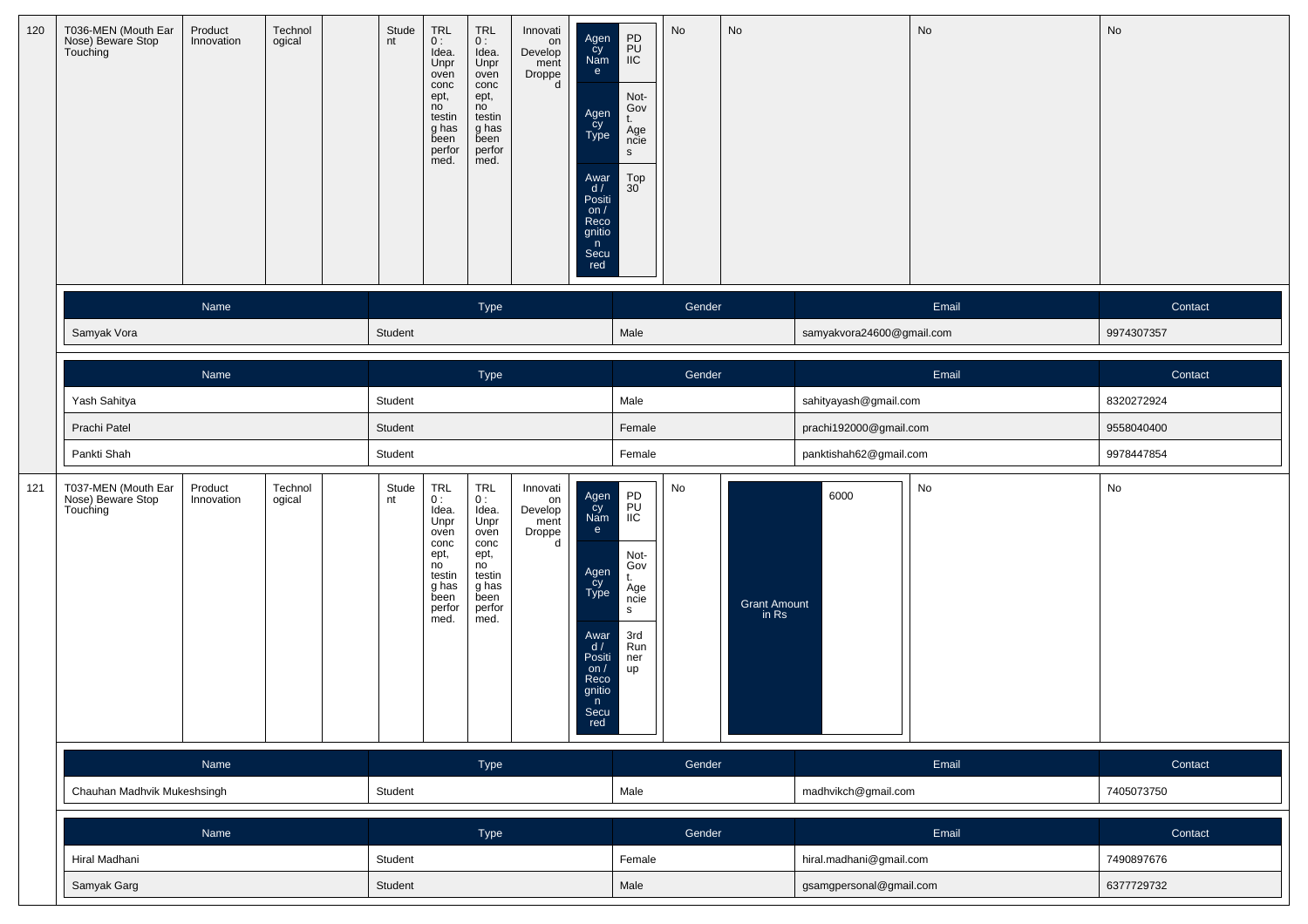| 122 | T038-MEN (Mouth Ear<br>Nose) Beware Stop<br>Touching | Product<br>Innovation | Technol<br>ogical                                                          | Stude<br>nt | <b>TRL</b><br>0:<br>Idea.<br>Unpr<br>oven<br>conc<br>ept,<br>no<br>testin<br>g has<br>been<br>perfor<br>med. | <b>TRL</b><br>0:<br>Idea.<br>Unpr<br>oven<br>conc<br>ept,<br>no<br>testin<br>g has<br>been<br>perfor<br>med. | Innovati<br>on<br>Develop<br>ment<br>Droppe<br>d | Agen<br>Cy<br>Nam<br>e<br>Agen<br>cy<br>Type<br>Awar<br>d /<br>Posiți<br>on $/$<br>Reco<br>gnitio<br>n<br>Secu<br>red              | PD<br>PU<br>IIC<br>Not-<br>$Gov$<br>$t$ .<br>Äge<br>ncie<br>${\sf S}$<br>Bes<br>t<br>Pitc<br>h | No     | Grant Amount<br>in Rs | 5000                      | <b>No</b> | No         |
|-----|------------------------------------------------------|-----------------------|----------------------------------------------------------------------------|-------------|--------------------------------------------------------------------------------------------------------------|--------------------------------------------------------------------------------------------------------------|--------------------------------------------------|------------------------------------------------------------------------------------------------------------------------------------|------------------------------------------------------------------------------------------------|--------|-----------------------|---------------------------|-----------|------------|
|     |                                                      | Name                  |                                                                            |             |                                                                                                              | Type                                                                                                         |                                                  |                                                                                                                                    |                                                                                                | Gender |                       |                           | Email     | Contact    |
|     | Aanchal Vatsraj                                      |                       |                                                                            | Student     |                                                                                                              |                                                                                                              |                                                  |                                                                                                                                    | Female                                                                                         |        |                       | aanchalvat999@gmail.com   |           | 9662080781 |
|     |                                                      | Name                  |                                                                            |             |                                                                                                              | Type                                                                                                         |                                                  |                                                                                                                                    |                                                                                                | Gender |                       |                           | Email     | Contact    |
|     | Mauli Patel                                          |                       |                                                                            | Student     |                                                                                                              |                                                                                                              |                                                  |                                                                                                                                    | Female                                                                                         |        |                       | maulipatel30@gmail.com    |           | 7990637190 |
|     | Disha Patel                                          |                       |                                                                            | Student     |                                                                                                              |                                                                                                              |                                                  |                                                                                                                                    | Female                                                                                         |        |                       | dishampatel4111@gmail.com |           | 9974683075 |
|     | Akshat Mehta                                         |                       |                                                                            | Student     |                                                                                                              |                                                                                                              |                                                  |                                                                                                                                    | Male                                                                                           |        |                       | mehtaakshat567@gmail.com  |           | 8469056330 |
| 123 | T133-Management of<br>COVID 19 soldiers<br>safety    | Service<br>Innovation | Non-<br>Technol<br>ogical /<br>Social /<br>Commu<br>nity<br>Innovati<br>on | Stude<br>nt | TRL<br>0:<br>Idea.<br>Unpr<br>oven<br>conc<br>ept,<br>no<br>testin<br>g has<br>been<br>perfor<br>med.        | <b>TRL</b><br>0:<br>Idea.<br>Unpr<br>oven<br>conc<br>ept,<br>no<br>testin<br>g has<br>been<br>perfor<br>med. | Innovati<br>on<br>Develop<br>ment<br>Droppe<br>d | Agen<br>Cy<br>Nam<br>$\mathbf{e}$<br>Agen<br>cy<br>Type<br>Awar<br>$d /$<br>Positi<br>on $/$<br>Reco<br>gnitio<br>n<br>Secu<br>red | PD<br>PU<br>IIC<br>Not-<br>Gov<br>t.<br>Äge<br>ncie<br>$\mathbf{s}$<br>Top<br>30               | No     | $\mathsf{No}$         |                           | No        | ${\sf No}$ |
|     |                                                      | Name                  |                                                                            |             |                                                                                                              | Type                                                                                                         |                                                  |                                                                                                                                    |                                                                                                | Gender |                       |                           | Email     | Contact    |
|     | Shah Dhruvesh H                                      |                       |                                                                            | Student     |                                                                                                              |                                                                                                              |                                                  |                                                                                                                                    | Male                                                                                           |        |                       | dhruvhem999@gmail.com     |           | 8511694555 |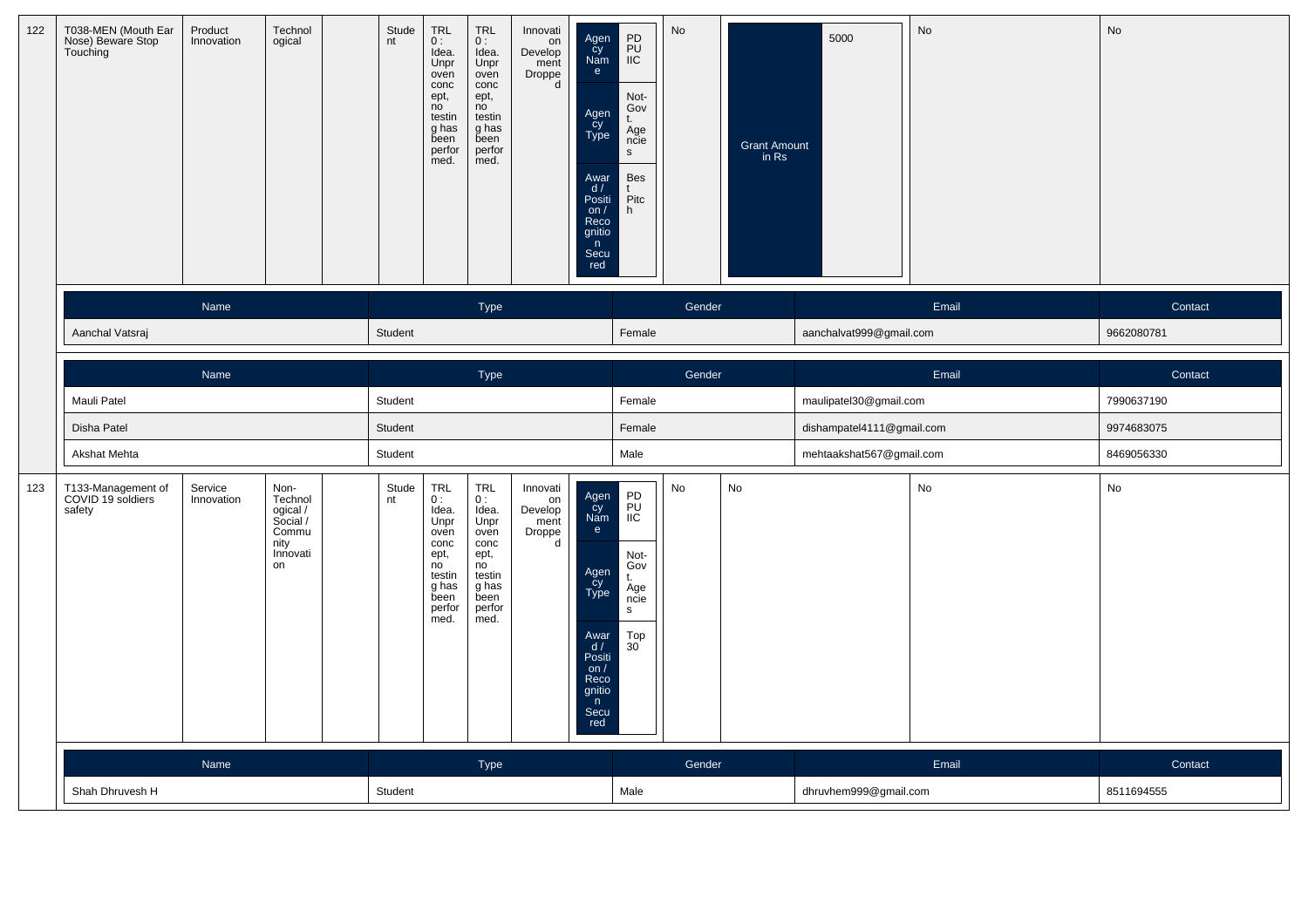|     |                                                                                             | Name                  |                                                                            |             | Type                                                                                                         |                                                                                                             |                                                  |                                                                                                                   | Gender                                                                                                  |        |           | Email                       | Contact |            |
|-----|---------------------------------------------------------------------------------------------|-----------------------|----------------------------------------------------------------------------|-------------|--------------------------------------------------------------------------------------------------------------|-------------------------------------------------------------------------------------------------------------|--------------------------------------------------|-------------------------------------------------------------------------------------------------------------------|---------------------------------------------------------------------------------------------------------|--------|-----------|-----------------------------|---------|------------|
|     | Bhavin makwana                                                                              |                       |                                                                            | Student     |                                                                                                              |                                                                                                             |                                                  |                                                                                                                   | Male                                                                                                    |        |           | bhavinmakwana2000@gmail.com |         | 8160525591 |
|     | Vichal daliya                                                                               |                       |                                                                            | Student     |                                                                                                              |                                                                                                             |                                                  |                                                                                                                   | Male                                                                                                    |        |           | Vichaldaliya@gmail.com      |         | 9586280358 |
|     | Bhumit goswami                                                                              |                       |                                                                            | Student     |                                                                                                              |                                                                                                             |                                                  |                                                                                                                   | Male                                                                                                    |        |           | goswamibhumit6@gmail.com    |         | 9978533644 |
|     | Kalhar Panchal                                                                              |                       |                                                                            | Student     |                                                                                                              |                                                                                                             |                                                  |                                                                                                                   | Male                                                                                                    |        |           | kalhar99p@gamil.com         |         | 9427541750 |
| 124 | T135-To create a<br>roadmap towards<br>building a healthier,<br>safer and happier<br>world. | Service<br>Innovation | Non-<br>Technol<br>ogical /<br>Social /<br>Commu<br>nity<br>Innovati<br>on | Stude<br>nt | <b>TRL</b><br>0:<br>Idea.<br>Unpr<br>oven<br>conc<br>ept,<br>no<br>testin<br>g has<br>been<br>perfor<br>med. | <b>TRL</b><br>$0:$ Idea.<br>Unpr<br>oven<br>conc<br>ept,<br>no<br>testin<br>g has<br>been<br>perfor<br>med. | Innovati<br>on<br>Develop<br>ment<br>Droppe<br>d | Agen<br>Cy<br>Nam<br>e<br>Agen<br>Cy<br>Type<br>Awar<br>d/<br>Positi<br>on/<br>Reco<br>gnitio<br>n<br>Secu<br>red | PD<br>PU<br>$\overline{\mathsf{IIC}}$<br>Not-<br>Gov<br>t.<br>Age<br>ncie<br>S<br>Top<br>$30^{\degree}$ | No     | <b>No</b> |                             | No      | No         |
|     |                                                                                             | Name                  |                                                                            |             |                                                                                                              | Type                                                                                                        |                                                  |                                                                                                                   |                                                                                                         | Gender |           |                             | Email   | Contact    |
|     | Shalini                                                                                     |                       |                                                                            | Student     |                                                                                                              |                                                                                                             |                                                  |                                                                                                                   | Female                                                                                                  |        |           | shaliniguriya836@gmail.com  |         | 9507047589 |
|     |                                                                                             | Name                  |                                                                            |             |                                                                                                              | Type                                                                                                        |                                                  |                                                                                                                   |                                                                                                         | Gender |           |                             | Email   | Contact    |
|     | Rishabh Singhi                                                                              |                       |                                                                            | Student     |                                                                                                              |                                                                                                             |                                                  |                                                                                                                   | Male                                                                                                    |        |           | singhirishabh1998@gmail.com |         | 9879877604 |
|     | Sakshi Kothari                                                                              |                       |                                                                            | Student     |                                                                                                              |                                                                                                             |                                                  |                                                                                                                   | Female                                                                                                  |        |           | sakshi.kothari19@gmail.com  |         | 9998833973 |
|     | Pinak Kubavat                                                                               |                       |                                                                            | Student     |                                                                                                              |                                                                                                             |                                                  |                                                                                                                   | Male                                                                                                    |        |           | pinakkubavat23@gmail.com    |         | 8460788812 |
|     | Krunal Barad                                                                                |                       |                                                                            | Student     |                                                                                                              |                                                                                                             |                                                  |                                                                                                                   | Female                                                                                                  |        |           | krunalbarad44@gmail.com     |         | 9924252153 |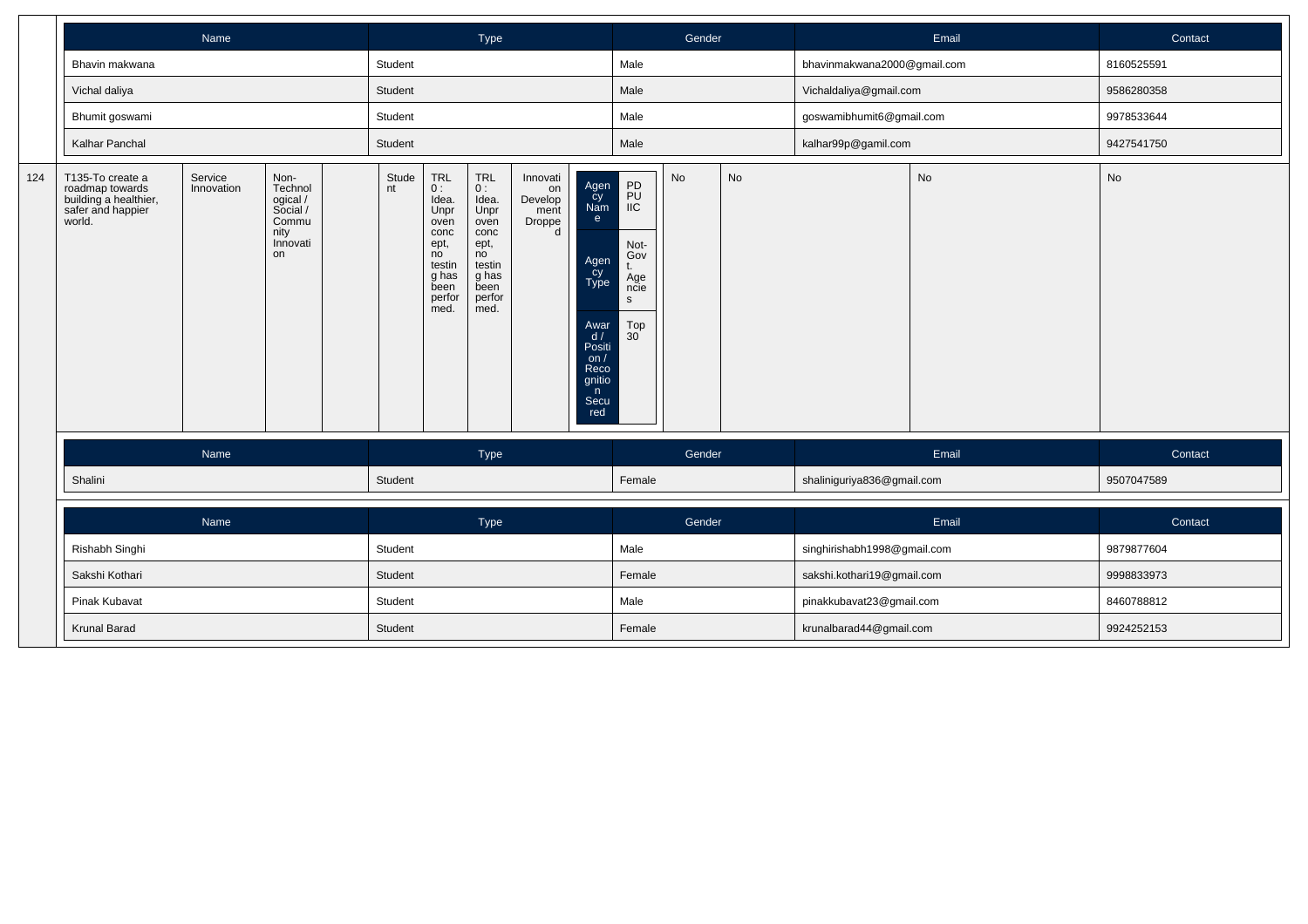| 125 | T152-Economic<br>impact of COVID 19                                                    | Market-place<br>Innovation | Non-<br>Technol<br>ogical /<br>Social /<br>Commu<br>nity<br>Innovati<br>on | Stude<br>nt | <b>TRL</b><br>0:<br>Idea.<br>Unpr<br>oven<br>conc<br>ept,<br>no<br>testin<br>g has<br>been<br>perfor<br>med. | <b>TRL</b><br>0:<br>Idea.<br>Unpr<br>oven<br>conc<br>ept,<br>no<br>testin<br>g has<br>been<br>perfor<br>med. | Innovati<br>on<br>Develop<br>ment<br>Droppe<br>d | Agen<br>Cy<br>Nam<br>e<br>Agen<br>Cy<br>Type<br>Awar<br>$\frac{d}{dx}$<br>on /<br>Reco<br>gnitio<br>n<br>Secu<br>red | PD<br>PU<br>IIC<br>Not-<br>Gov<br>t.<br>Age<br>ncie<br>$\mathbb S$<br>823<br>882<br>347<br>3   | No     | No                           |                              | No    | No         |
|-----|----------------------------------------------------------------------------------------|----------------------------|----------------------------------------------------------------------------|-------------|--------------------------------------------------------------------------------------------------------------|--------------------------------------------------------------------------------------------------------------|--------------------------------------------------|----------------------------------------------------------------------------------------------------------------------|------------------------------------------------------------------------------------------------|--------|------------------------------|------------------------------|-------|------------|
|     |                                                                                        | Name                       |                                                                            |             |                                                                                                              | Type                                                                                                         |                                                  |                                                                                                                      |                                                                                                | Gender |                              |                              | Email | Contact    |
|     | Mishra Aishwarya                                                                       |                            |                                                                            | Student     |                                                                                                              |                                                                                                              |                                                  |                                                                                                                      | Female                                                                                         |        |                              | Aishwaryamishra137@gmail.com |       | 8200742048 |
|     |                                                                                        | Name                       |                                                                            |             |                                                                                                              | Type                                                                                                         |                                                  |                                                                                                                      |                                                                                                | Gender |                              |                              | Email | Contact    |
|     | Gadhia Aarti Nilesh                                                                    |                            |                                                                            | Student     |                                                                                                              |                                                                                                              |                                                  |                                                                                                                      | Female                                                                                         |        |                              | Ang.amd.123@gmail.com        |       | 8866360058 |
|     |                                                                                        |                            |                                                                            | Student     |                                                                                                              |                                                                                                              |                                                  |                                                                                                                      | Female                                                                                         |        |                              | Mary19131@gmail.com          |       | 9429150270 |
|     | Riya Prasad                                                                            |                            |                                                                            | Student     |                                                                                                              |                                                                                                              |                                                  |                                                                                                                      | Female                                                                                         |        |                              | Riyasinha0209@gmail.com      |       | 8238823473 |
| 126 | T039-Wireless mobile<br>Proximity sensor<br>based Sanitizer /<br>Liquid soap Dispenser | Product<br>Innovation      | Technol<br>ogical                                                          | Stude<br>nt | <b>TRL</b><br>0:<br>Idea.<br>Unpr<br>oven<br>conc<br>ept,<br>no<br>testin<br>g has<br>been<br>perfor<br>med. | <b>TRL</b><br>0:<br>Idea.<br>Unpr<br>oven<br>conc<br>ept,<br>no<br>testin<br>g has<br>been<br>perfor<br>med. | Innovati<br>on<br>Develop<br>ment<br>Droppe<br>d | Agen<br>Cy<br>Nam<br>e<br>Agen<br>Cy<br>Type<br>Awar<br>$d /$ Positi<br>on $/$<br>Reco<br>gnitio<br>n<br>Secu<br>red | PD<br>PU<br>IIC<br>Not-<br>Gov<br>t.<br>Age<br>ncie<br>$\mathsf{s}$<br>2nd<br>Run<br>ner<br>up | No     | <b>Grant Amount</b><br>in Rs | 7000                         | No    | No         |
|     |                                                                                        | Name                       |                                                                            |             |                                                                                                              | Type                                                                                                         |                                                  |                                                                                                                      |                                                                                                | Gender |                              |                              | Email | Contact    |
|     | Solanki Mithilesh Girishbhai                                                           |                            |                                                                            | Student     |                                                                                                              |                                                                                                              |                                                  |                                                                                                                      | Male                                                                                           |        |                              | solankimithilesh12@gmail.com |       | 9558127123 |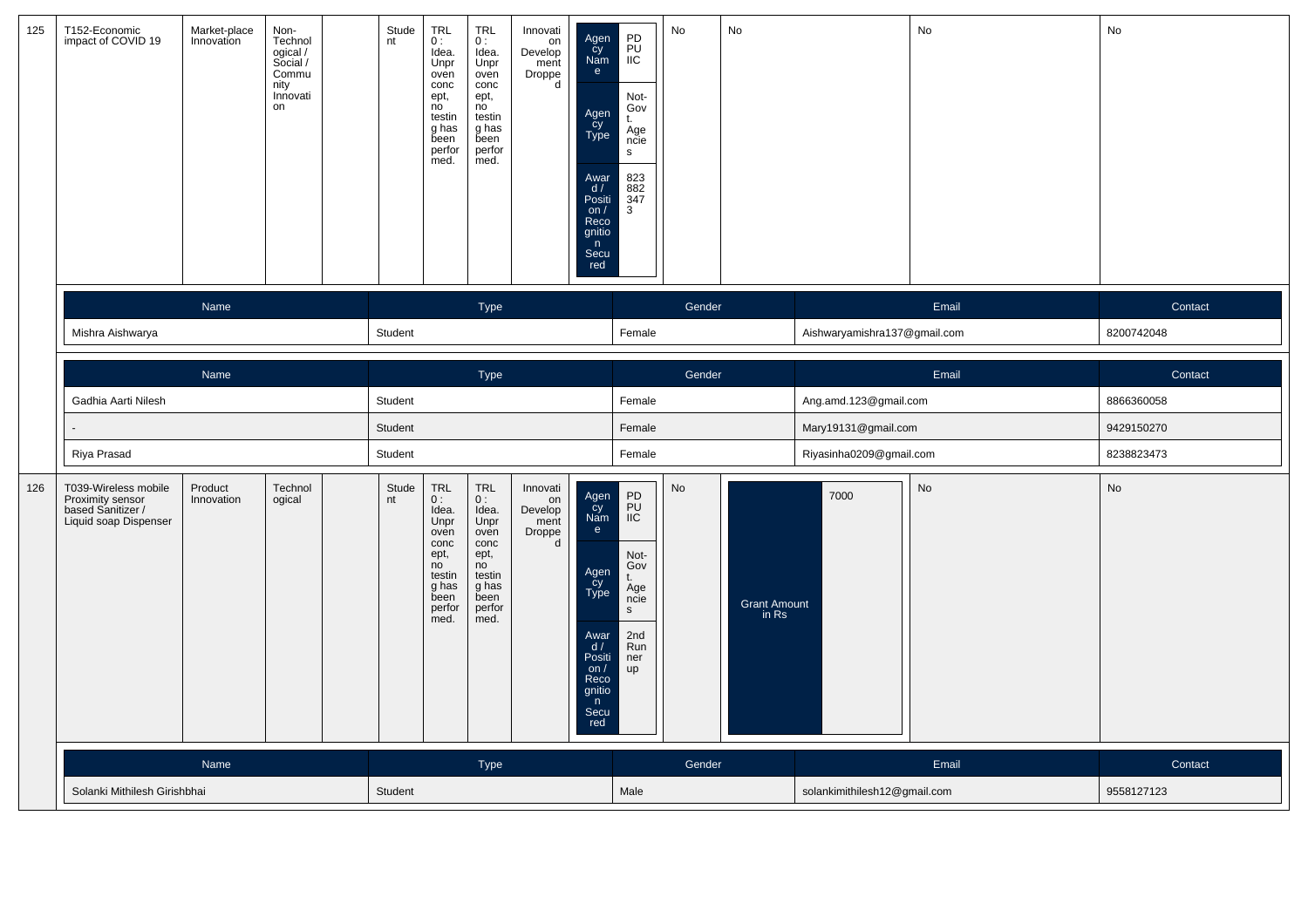|     |                                         |                                                           |         |  | Type    |                                                                                                                   |                                                                                                                                    |                                                  | Gender                                                                                                                          |                                                                                      |                               | Email | Contact                    |       |            |
|-----|-----------------------------------------|-----------------------------------------------------------|---------|--|---------|-------------------------------------------------------------------------------------------------------------------|------------------------------------------------------------------------------------------------------------------------------------|--------------------------------------------------|---------------------------------------------------------------------------------------------------------------------------------|--------------------------------------------------------------------------------------|-------------------------------|-------|----------------------------|-------|------------|
|     | Vora Jeet Kishorbhai                    |                                                           |         |  | Student |                                                                                                                   |                                                                                                                                    |                                                  |                                                                                                                                 | Male                                                                                 |                               |       | jeetvora331@gmail.com      |       | 8866227365 |
|     | Patel Kartavi Sushilbhai                |                                                           |         |  | Student |                                                                                                                   |                                                                                                                                    |                                                  |                                                                                                                                 | Female                                                                               |                               |       | kavi.patel2109@gmail.com   |       | 9825524293 |
|     | Jaineel Purani                          |                                                           |         |  | Student |                                                                                                                   |                                                                                                                                    |                                                  |                                                                                                                                 | Male                                                                                 |                               |       | jaineelpurani93@gmail.com  |       | 9724317980 |
| 127 | T062-Cost-effective<br>Thermal Scanning | Innovation<br>ogical<br>Name<br>Eluvathingal Jinoy Wilson |         |  |         | $_{0}^{\mathsf{TRL}}$<br>Idea.<br>Unpr<br>oven<br>conc<br>ept,<br>no<br>testin<br>g has<br>been<br>perfor<br>med. | $\mathop{\mathsf{TRL}}_{{\mathsf{O}}}$<br>Idea.<br>Unpr<br>oven<br>conc<br>ept,<br>no<br>testin<br>g has<br>been<br>perfor<br>med. | Innovati<br>on<br>Develop<br>ment<br>Droppe<br>d | Agen<br>Cy<br>Nam<br>e<br>Agen<br>cy<br>Type<br>Awar<br>d /<br>Positi<br>on $/$<br>Reco<br>gnitio<br>$\mathsf n$<br>Secu<br>red | PD<br>PU<br>IIC<br>Not-<br>Gov<br>t.<br>Age<br>ncie<br>$\mathsf{s}$<br>$_{30}^{Top}$ | No                            | No    |                            | No    | No         |
|     |                                         |                                                           |         |  |         |                                                                                                                   | Type                                                                                                                               |                                                  |                                                                                                                                 |                                                                                      | Gender                        |       |                            | Email | Contact    |
|     |                                         |                                                           |         |  |         |                                                                                                                   |                                                                                                                                    |                                                  |                                                                                                                                 |                                                                                      |                               |       |                            |       |            |
|     |                                         |                                                           |         |  |         |                                                                                                                   |                                                                                                                                    |                                                  |                                                                                                                                 | Male                                                                                 |                               |       | ejinoy@gmail.com           |       | 9426957565 |
|     |                                         | Name                                                      |         |  | Student |                                                                                                                   | Type                                                                                                                               |                                                  |                                                                                                                                 |                                                                                      | Gender                        |       |                            | Email | Contact    |
|     | <b>Ritvik Bhatia</b>                    |                                                           |         |  | Student |                                                                                                                   |                                                                                                                                    |                                                  |                                                                                                                                 | Male                                                                                 |                               |       | ritvikbhatia@gmail.com     |       | 9745154665 |
|     | Devanshi Vyas                           |                                                           |         |  | Student |                                                                                                                   |                                                                                                                                    |                                                  |                                                                                                                                 | Female                                                                               |                               |       | devanshivyas2410@gmail.com |       | 9925214082 |
|     | Vishva Bhatt                            |                                                           |         |  | Student |                                                                                                                   |                                                                                                                                    |                                                  |                                                                                                                                 | Female                                                                               |                               |       | vishvabhatt651@gmail.com   |       | 9624805535 |
|     | Aanchit Nayak                           |                                                           | Student |  |         |                                                                                                                   |                                                                                                                                    | Male                                             |                                                                                                                                 |                                                                                      | aanchit.nayak256677@gmail.com |       | 9824401480                 |       |            |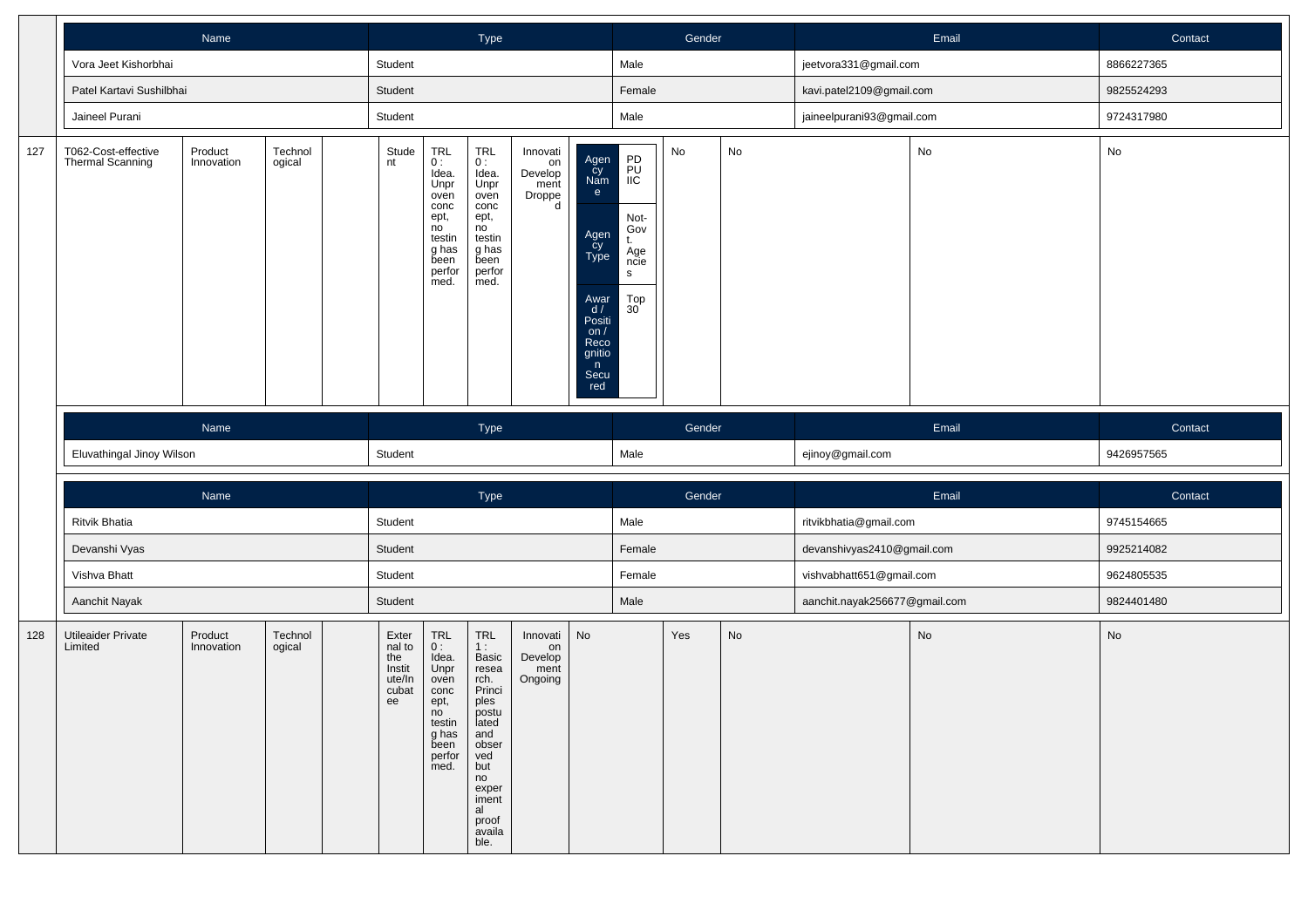|     |                                                                                                     | Name                  |                                                                            |                        |                                                                                                                                                        | Type                                                                                                                                                             |                                                  |                                                                                                                      |                                                                                                                  | Gender |    |                                 | Email | Contact    |
|-----|-----------------------------------------------------------------------------------------------------|-----------------------|----------------------------------------------------------------------------|------------------------|--------------------------------------------------------------------------------------------------------------------------------------------------------|------------------------------------------------------------------------------------------------------------------------------------------------------------------|--------------------------------------------------|----------------------------------------------------------------------------------------------------------------------|------------------------------------------------------------------------------------------------------------------|--------|----|---------------------------------|-------|------------|
|     | Anand Singh                                                                                         |                       |                                                                            | Incubatee Entrepreneur |                                                                                                                                                        |                                                                                                                                                                  |                                                  |                                                                                                                      | Male                                                                                                             |        |    | Anands0905@gmail.com            |       | 9925218036 |
|     |                                                                                                     | Name                  |                                                                            |                        |                                                                                                                                                        | Type                                                                                                                                                             |                                                  |                                                                                                                      |                                                                                                                  | Gender |    |                                 | Email | Contact    |
|     | Harshit Dhingra                                                                                     |                       |                                                                            | Incubatee Entrepreneur |                                                                                                                                                        |                                                                                                                                                                  |                                                  |                                                                                                                      | Male                                                                                                             |        |    | gaadibhakt@gmail.com            |       | 9560641816 |
|     | Alok Kumar                                                                                          |                       |                                                                            | Incubatee Entrepreneur |                                                                                                                                                        |                                                                                                                                                                  |                                                  |                                                                                                                      | Male                                                                                                             |        |    | Singh.alok003@gmail.com         |       | 9555496886 |
| 129 | "Amlaanin<br>Technologies Private<br>Limited (Swachh)"                                              | Product<br>Innovation | Technol<br>ogical                                                          | Facul<br>ty            | $_{0}^{\sf TRL}$<br>Idea.<br>Unpr<br>oven<br>conc<br>ept,<br>no<br>testin<br>g has<br>been<br>perfor<br>med.                                           | $\begin{array}{c}\nTRL \\ 3: \n\end{array}$<br>Appli<br>ed<br>resea<br>rch.<br>First<br>labor<br>atory<br>tests<br>comp<br>leted;<br>proof<br>of<br>conc<br>ept. | Innovati<br>on<br>Develop<br>ment<br>Ongoing     | No                                                                                                                   |                                                                                                                  | Yes    | No |                                 | No    | No         |
|     |                                                                                                     | Name                  |                                                                            |                        |                                                                                                                                                        | Type                                                                                                                                                             |                                                  |                                                                                                                      |                                                                                                                  | Gender |    |                                 | Email | Contact    |
|     |                                                                                                     |                       |                                                                            |                        |                                                                                                                                                        |                                                                                                                                                                  |                                                  |                                                                                                                      |                                                                                                                  |        |    |                                 |       |            |
|     |                                                                                                     |                       |                                                                            |                        |                                                                                                                                                        |                                                                                                                                                                  |                                                  |                                                                                                                      | Male                                                                                                             |        |    | Manoj.kumar@sse.pdpu.ac.in      |       | 9825388335 |
|     |                                                                                                     | Manoj Kumar<br>Name   |                                                                            | Faculty                |                                                                                                                                                        | Type                                                                                                                                                             |                                                  |                                                                                                                      |                                                                                                                  | Gender |    |                                 | Email | Contact    |
|     | Brijesh Tripathi                                                                                    |                       |                                                                            | Faculty                |                                                                                                                                                        |                                                                                                                                                                  |                                                  |                                                                                                                      | Male                                                                                                             |        |    | Brijesh.tripathi@sse.pdpu.ac.in |       | 9687923119 |
| 130 | T103-Biometric<br>attendance machine<br>with body temperature<br>sensing and<br>monitoring facility | Service<br>Innovation | Non-<br>Technol<br>ogical /<br>Social /<br>Commu<br>nity<br>Innovati<br>on | Stude<br>nt            | $\begin{array}{c} \mathsf{TRL} \\ \mathsf{O}: \end{array}$<br>Idea.<br>Unpr<br>oven<br>conc<br>ept,<br>no<br>testin<br>g has<br>been<br>perfor<br>med. | TRL<br>0:<br>Idea.<br>Unpr<br>oven<br>conc<br>ept,<br>no<br>testin<br>g has<br>been<br>perfor<br>med.                                                            | Innovati<br>on<br>Develop<br>ment<br>Droppe<br>d | Agen<br>Cy<br>Nam<br>e<br>Agen<br>Cy<br>Type<br>Awar<br>d/<br>Positi<br>on $/$<br>Reco<br>gnitio<br>n<br>Secu<br>red | PD<br>PU<br>$\overline{\mathsf{IIC}}$<br>Not-<br>Gov<br>t.<br>Age<br>ncie<br>$\mathsf{s}$<br>Top<br>$30^{\circ}$ | No     | No |                                 | No    | No         |
|     |                                                                                                     | Name                  |                                                                            |                        |                                                                                                                                                        | Type                                                                                                                                                             |                                                  |                                                                                                                      |                                                                                                                  | Gender |    |                                 | Email | Contact    |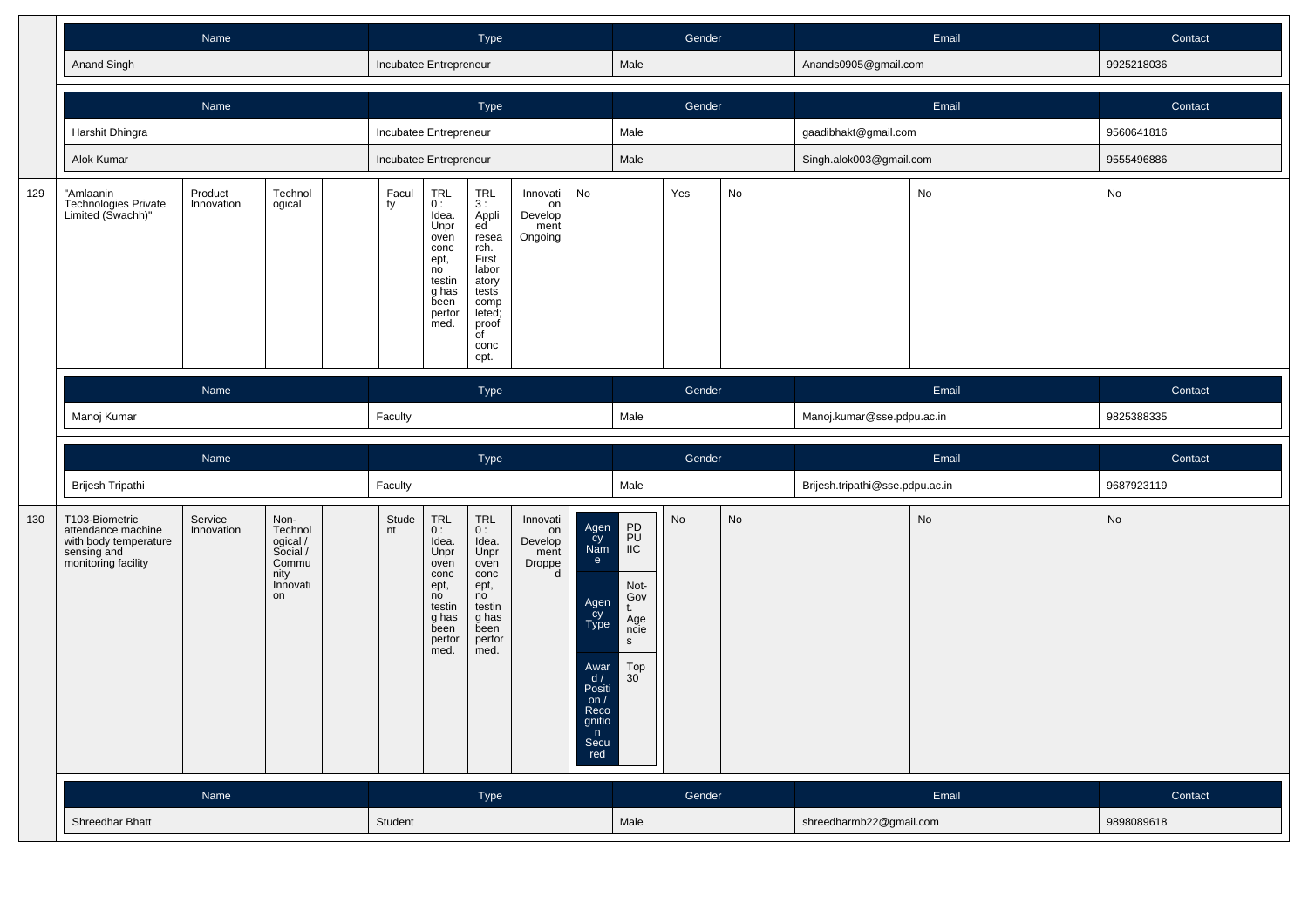|     |                                                                                                     | Name                                                                                                        |                                                                            |                                                           |                                                                                                                                       | Type                                                                                                         |                                                  |                                                                                                                      |                                                                           | Gender |    |                            | Email | Contact    |
|-----|-----------------------------------------------------------------------------------------------------|-------------------------------------------------------------------------------------------------------------|----------------------------------------------------------------------------|-----------------------------------------------------------|---------------------------------------------------------------------------------------------------------------------------------------|--------------------------------------------------------------------------------------------------------------|--------------------------------------------------|----------------------------------------------------------------------------------------------------------------------|---------------------------------------------------------------------------|--------|----|----------------------------|-------|------------|
|     | Devanshi Shah                                                                                       |                                                                                                             |                                                                            | Student                                                   |                                                                                                                                       |                                                                                                              |                                                  |                                                                                                                      | Female                                                                    |        |    | devanshims08@gmail.com     |       | 6354551158 |
|     | <b>Bhuvan Gandhi</b>                                                                                |                                                                                                             |                                                                            | Student                                                   |                                                                                                                                       |                                                                                                              |                                                  |                                                                                                                      | Male                                                                      |        |    | bhuvan12501@gmail.com      |       | 9426428032 |
|     | Smeet Vishnubhai Patel                                                                              |                                                                                                             |                                                                            | Student                                                   |                                                                                                                                       |                                                                                                              |                                                  |                                                                                                                      | Male                                                                      |        |    | smeet.pmc18@sot.pdpu.ac.in |       | 7283815419 |
|     | Parn Desai                                                                                          |                                                                                                             |                                                                            | Student                                                   |                                                                                                                                       |                                                                                                              |                                                  |                                                                                                                      | Male                                                                      |        |    | parndesai16@gmail.com      |       | 9537854200 |
| 131 | T105-Biometric<br>attendance machine<br>with body temperature<br>sensing and<br>monitoring facility | Service<br>Non-<br>Technol<br>Innovation<br>ogical /<br>Social /<br>Commu<br>nity<br>Innovati<br>on<br>Name |                                                                            |                                                           | TRL<br>0 :<br>Idea.<br>Unpr<br>oven<br>conc<br>ept,<br>no<br>testin<br>g has<br>been<br>perfor<br>med.                                | <b>TRL</b><br>0:<br>Idea.<br>Unpr<br>oven<br>conc<br>ept,<br>no<br>testin<br>g has<br>been<br>perfor<br>med. | Innovati<br>on<br>Develop<br>ment<br>Droppe<br>d | Agen<br>Cy<br>Nam<br>e<br>Agen<br>Cy<br>Type<br>Awar<br>d/<br>Positi<br>on $/$<br>Reco<br>gnitio<br>n<br>Secu<br>red | PD<br>PU<br>IIC<br>Not-<br>Gov<br>t.<br>Age<br>ncie<br>S<br>$_{30}^{Top}$ | No     | No |                            | No    | No         |
|     |                                                                                                     |                                                                                                             |                                                                            |                                                           |                                                                                                                                       | Type                                                                                                         |                                                  |                                                                                                                      |                                                                           | Gender |    |                            | Email | Contact    |
|     | Maurya Arun Shyamraj                                                                                |                                                                                                             |                                                                            | Student                                                   |                                                                                                                                       |                                                                                                              |                                                  |                                                                                                                      | Male                                                                      |        |    | arunmaurya070@gmail.com    |       | 8866806149 |
|     |                                                                                                     | Name                                                                                                        |                                                                            |                                                           |                                                                                                                                       | Type                                                                                                         |                                                  |                                                                                                                      |                                                                           | Gender |    |                            | Email | Contact    |
|     | Dhwanil Mody                                                                                        |                                                                                                             |                                                                            | Student                                                   |                                                                                                                                       |                                                                                                              |                                                  |                                                                                                                      | Male                                                                      |        |    | dhwanil.mody5@gmail.com    |       | 7698887899 |
|     | Bhatia Mansi Haresh                                                                                 |                                                                                                             |                                                                            | Student                                                   |                                                                                                                                       |                                                                                                              |                                                  |                                                                                                                      | Female                                                                    |        |    | mansihbhatia@gmail.com     |       | 9106485738 |
|     | Kartikeya Mishra                                                                                    |                                                                                                             |                                                                            | Student                                                   |                                                                                                                                       |                                                                                                              |                                                  |                                                                                                                      | Male                                                                      |        |    | kartikeyam24@gmail.com     |       | 8849725441 |
|     | Deep Amin                                                                                           |                                                                                                             |                                                                            | Student                                                   |                                                                                                                                       |                                                                                                              |                                                  |                                                                                                                      | Male                                                                      |        |    | parmardeep3@gmail.com      |       | 7600827687 |
| 132 | "Profism Technology<br>LLP"                                                                         | Service<br>Innovation                                                                                       | Non-<br>Technol<br>ogical /<br>Social /<br>Commu<br>nity<br>Innovati<br>on | Exter<br>nal to<br>the<br>Instit<br>ute/In<br>cubat<br>ee | <b>TRL</b><br>3:<br>Appli<br>ed<br>resea<br>rch.<br>First<br>labor<br>atory<br>tests<br>comp<br>leted;<br>proof<br>of<br>conc<br>ept. | <b>TRL</b><br>5:<br>Large<br>scale<br>protot<br>ype<br>teste<br>d in<br>inten<br>ded<br>envir<br>onme<br>nt. | Innovati<br>on<br>Develop<br>ment<br>Ongoing     | No                                                                                                                   |                                                                           | Yes    | No |                            | No    | No         |
|     |                                                                                                     | Name                                                                                                        |                                                                            |                                                           |                                                                                                                                       | Type                                                                                                         |                                                  |                                                                                                                      |                                                                           | Gender |    |                            | Email | Contact    |
|     | Nikhil Suthar                                                                                       |                                                                                                             |                                                                            | Incubatee Entrepreneur                                    |                                                                                                                                       |                                                                                                              |                                                  |                                                                                                                      | Male                                                                      |        |    | na@na.com                  |       | 9725125484 |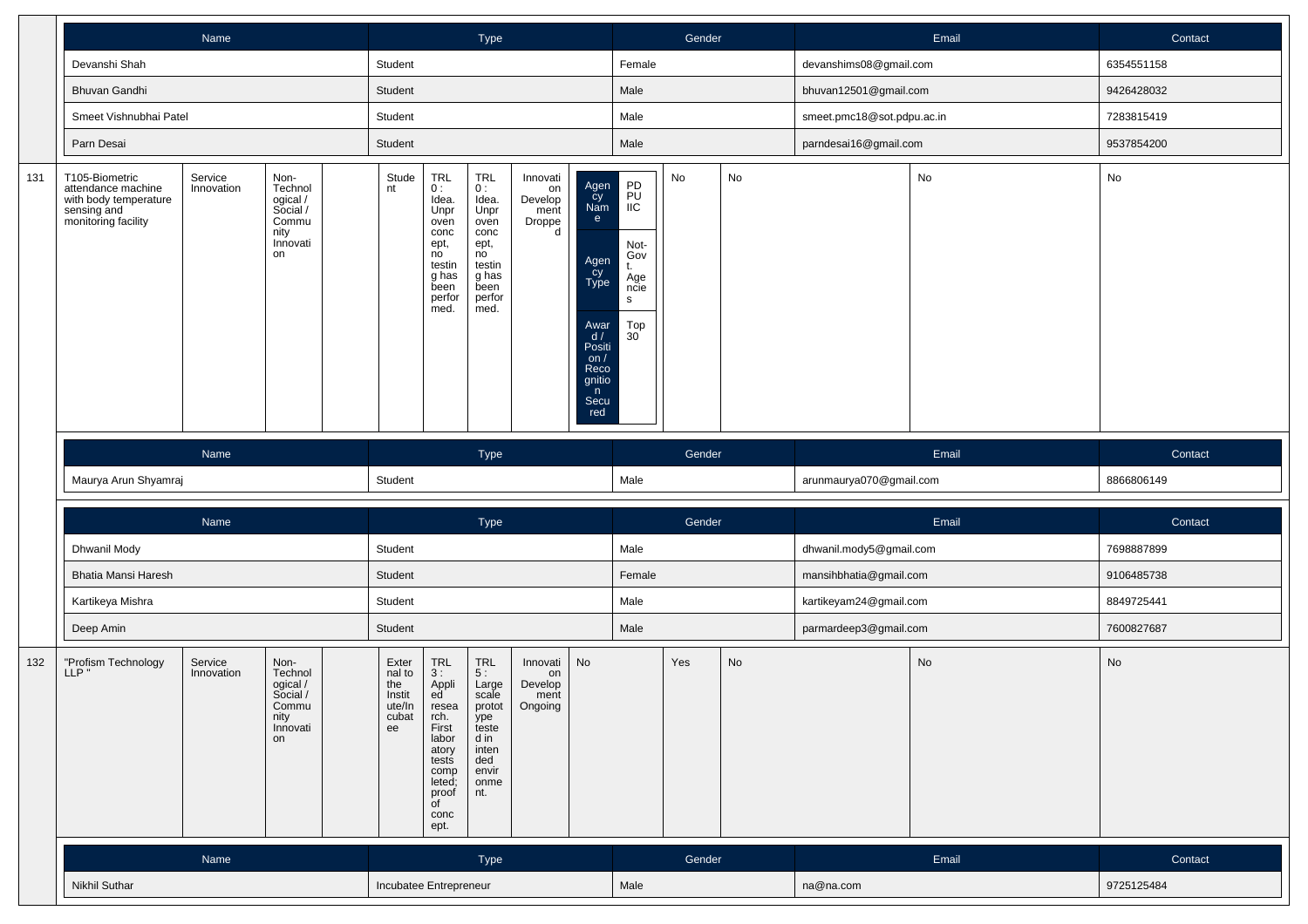|     |                                                                                   |                       |                   |                                                           | Type                                                                                                                                                   |                                                                                                                                                                                    |                                                  |                                                                                                                       | Gender                                                                                                 |        |    | Email                       | Contact                      |            |
|-----|-----------------------------------------------------------------------------------|-----------------------|-------------------|-----------------------------------------------------------|--------------------------------------------------------------------------------------------------------------------------------------------------------|------------------------------------------------------------------------------------------------------------------------------------------------------------------------------------|--------------------------------------------------|-----------------------------------------------------------------------------------------------------------------------|--------------------------------------------------------------------------------------------------------|--------|----|-----------------------------|------------------------------|------------|
|     | Kumash Shah                                                                       |                       |                   | Incubatee Entrepreneur                                    |                                                                                                                                                        |                                                                                                                                                                                    |                                                  |                                                                                                                       | Male                                                                                                   |        |    | na@na.com                   |                              | 8899911367 |
| 133 | T188-Novel Sanitizer<br>for processing of fresh<br>vegetable and fruit<br>produce | Product<br>Innovation | Technol<br>ogical | Stude<br>nt                                               | TRL<br>0:<br>Idea.<br>Unpr<br>oven<br>conc<br>ept,<br>no<br>testin<br>g has<br>been<br>perfor<br>med.                                                  | <b>TRL</b><br>0:<br>Idea.<br>Unpr<br>oven<br>conc<br>ept,<br>no<br>testin<br>g has<br>been<br>perfor<br>med.                                                                       | Innovati<br>on<br>Develop<br>ment<br>Droppe<br>d | Agen<br>cy<br>Nam<br>e<br>Agen<br>Cy<br>Type<br>Awar<br>d /<br>Positi<br>on $/$<br>Reco<br>gnitio<br>n<br>Secu<br>red | PD<br>PU<br><b>IIC</b><br>Not-<br>Gov<br>t.<br>Age<br>ncie<br>s<br>875<br>892<br>782<br>$\overline{7}$ | No     | No |                             | $\operatorname{\mathsf{No}}$ | No         |
|     |                                                                                   | Name                  |                   |                                                           |                                                                                                                                                        | Type                                                                                                                                                                               |                                                  |                                                                                                                       |                                                                                                        | Gender |    |                             | Email                        | Contact    |
|     | Parth Marakana                                                                    |                       |                   |                                                           |                                                                                                                                                        |                                                                                                                                                                                    |                                                  |                                                                                                                       | Male                                                                                                   |        |    | pgmarakana@gmail.com        |                              | 9662660669 |
|     |                                                                                   | Name                  |                   |                                                           |                                                                                                                                                        | Type                                                                                                                                                                               |                                                  |                                                                                                                       |                                                                                                        | Gender |    |                             | Email                        | Contact    |
|     | Ravi Vaghasiya                                                                    |                       |                   | Student                                                   |                                                                                                                                                        |                                                                                                                                                                                    |                                                  |                                                                                                                       | Male                                                                                                   |        |    | ravi.vaghasiya119@gmail.com |                              | 7201847672 |
|     | Nautam parsana                                                                    |                       |                   | Student                                                   |                                                                                                                                                        |                                                                                                                                                                                    |                                                  |                                                                                                                       | Male                                                                                                   |        |    | nparasana@gmail.com         |                              | 8758927827 |
| 134 | (Al Diagnostics via X-<br>ray) Manentia<br>Advisory Private<br>Limited            | Product<br>Innovation | Technol<br>ogical | Exter<br>nal to<br>the<br>Instit<br>ute/In<br>cubat<br>ee | $\begin{array}{c} \mathsf{TRL} \\ \mathsf{0}: \end{array}$<br>Idea.<br>Unpr<br>oven<br>conc<br>ept,<br>no<br>testin<br>g has<br>been<br>perfor<br>med. | $\begin{array}{c} \mathsf{TRL} \\ 3: \end{array}$<br>Appli<br>ed<br>resea<br>rch.<br>First<br>labor<br>atory<br>tests<br>comp<br>leted;<br>proof<br>$\overline{C}$<br>conc<br>ept. | Innovati<br>on<br>Develop<br>ment<br>Ongoing     | No                                                                                                                    |                                                                                                        | Yes    | No |                             | No                           | No         |
|     |                                                                                   | Name                  |                   |                                                           |                                                                                                                                                        | Type                                                                                                                                                                               |                                                  |                                                                                                                       |                                                                                                        | Gender |    |                             | Email                        | Contact    |
|     | Anuj Chandalia                                                                    |                       |                   | Incubatee Entrepreneur                                    |                                                                                                                                                        |                                                                                                                                                                                    |                                                  |                                                                                                                       | Male                                                                                                   |        |    | anuj.chandalia99@gmail.com  |                              | 7283964334 |
|     |                                                                                   | Name                  |                   |                                                           |                                                                                                                                                        | Type                                                                                                                                                                               |                                                  |                                                                                                                       |                                                                                                        | Gender |    |                             | Email                        | Contact    |
|     | Somyaranjan Rout                                                                  |                       |                   | Incubatee Entrepreneur                                    |                                                                                                                                                        |                                                                                                                                                                                    |                                                  |                                                                                                                       | Male                                                                                                   |        |    | somyaranjanmac1@gmail.com   |                              | 7984428073 |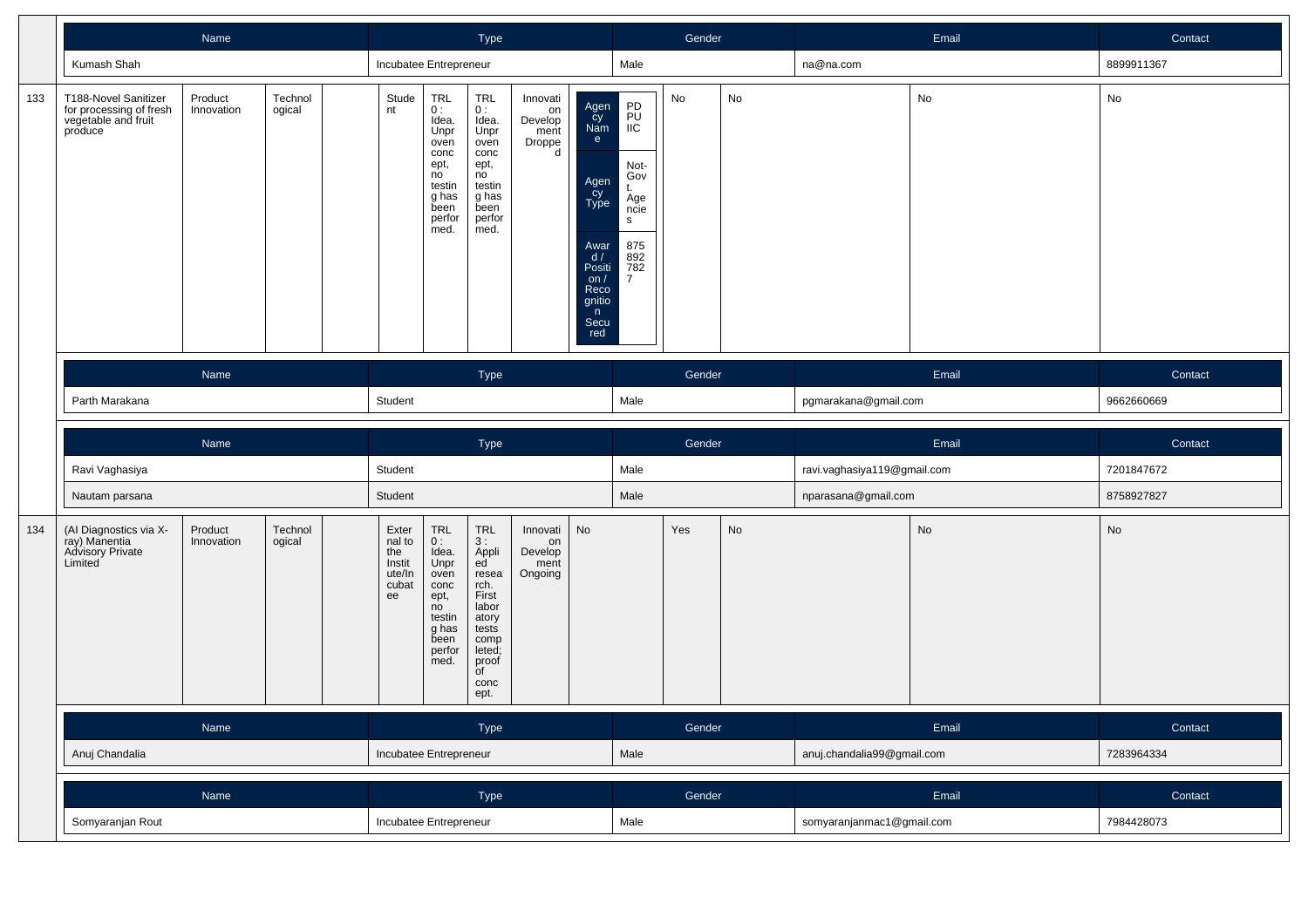| 135 | T190-Novel Sanitizer<br>for processing of fresh<br>vegetable and fruit<br>produce | Product<br>Innovation | Technol<br>ogical | Stude<br>nt | <b>TRL</b><br>0:<br>Idea.<br>Unpr<br>oven<br>conc<br>ept,<br>no<br>testin<br>g has<br>been<br>perfor<br>med.          | <b>TRL</b><br>0:<br>Idea.<br>Unpr<br>oven<br>conc<br>ept,<br>no<br>testin<br>g has<br>Бееn<br>perfor<br>med. | Innovati<br>on<br>Develop<br>ment<br>Droppe<br>d | Agen<br>Cy<br>Nam<br>e<br>Agen<br>Cy<br>Type<br>Awar<br>d /<br>Positi<br>on $/$<br>Reco<br>gnitio<br>n<br>Secu<br>red  | PD<br>PU<br>IIC<br>Not-<br>Gov<br>t.<br>Age<br>ncie<br>s<br>810<br>755<br>513<br>$\mathbf{0}$ | No     | No |                              | No    | No            |
|-----|-----------------------------------------------------------------------------------|-----------------------|-------------------|-------------|-----------------------------------------------------------------------------------------------------------------------|--------------------------------------------------------------------------------------------------------------|--------------------------------------------------|------------------------------------------------------------------------------------------------------------------------|-----------------------------------------------------------------------------------------------|--------|----|------------------------------|-------|---------------|
|     |                                                                                   | Name                  |                   |             |                                                                                                                       | Type                                                                                                         |                                                  |                                                                                                                        |                                                                                               | Gender |    |                              | Email | Contact       |
|     | Srushti Barvaliya                                                                 |                       |                   | Student     |                                                                                                                       |                                                                                                              |                                                  |                                                                                                                        | Female                                                                                        |        |    | srushtinil@gmail.com         |       | 9408202365    |
|     |                                                                                   |                       |                   |             |                                                                                                                       |                                                                                                              |                                                  |                                                                                                                        |                                                                                               |        |    |                              |       |               |
|     |                                                                                   | Name                  |                   |             |                                                                                                                       | Type                                                                                                         |                                                  |                                                                                                                        |                                                                                               | Gender |    |                              | Email | Contact       |
|     | <b>Dhruv Patel</b>                                                                |                       |                   | Student     |                                                                                                                       |                                                                                                              |                                                  |                                                                                                                        | Male                                                                                          |        |    | dhruv19091999@gmail.com      |       | 9099417171    |
|     | Moksha Bhatti                                                                     |                       |                   | Student     |                                                                                                                       |                                                                                                              |                                                  |                                                                                                                        | Female                                                                                        |        |    | mokshabhatti@gmail.com       |       | 6355125698    |
|     | Nishtha Bhingaradia                                                               |                       |                   | Student     |                                                                                                                       |                                                                                                              |                                                  |                                                                                                                        | Female                                                                                        |        |    | nishthabhingaradia@gmail.com |       | 9099622999    |
|     |                                                                                   |                       |                   | Student     |                                                                                                                       |                                                                                                              |                                                  |                                                                                                                        | Male                                                                                          |        |    | parikhrajudr@gmail.com       |       | 8107555130    |
| 136 | T196-Synthesis of<br>vegetable oil based<br>sanitizer                             | Product<br>Innovation | Technol<br>ogical | nt          | Stude<br><b>TRL</b><br>0:<br>Idea.<br>Unpr<br>oven<br>conc<br>ept,<br>no<br>testin<br>g has<br>been<br>perfor<br>med. | <b>TRL</b><br>0:<br>Idea.<br>Unpr<br>oven<br>conc<br>ept,<br>no<br>testin<br>g has<br>been<br>perfor<br>med. | Innovati<br>on<br>Develop<br>ment<br>Droppe<br>d | Agen<br>Cy<br>Nam<br>e<br>Agen<br>Cy<br>Type<br>Awar<br>$\frac{d}{dx}$<br>on $/$<br>Reco<br>gnitio<br>n<br>Secu<br>red | PD<br>PU<br>IIC<br>Not-<br>Gov<br>t.<br>Age<br>ncie<br>S<br>$_{30}^{Top}$                     | No     | No |                              | No    | $\mathsf{No}$ |
|     |                                                                                   | Name                  |                   |             |                                                                                                                       | <b>Type</b>                                                                                                  |                                                  |                                                                                                                        |                                                                                               | Gender |    |                              | Email | Contact       |
|     | Nihar Mehta                                                                       |                       |                   | Student     |                                                                                                                       |                                                                                                              |                                                  |                                                                                                                        | Male                                                                                          |        |    | mehta235@gmail.com           |       | 9106297632    |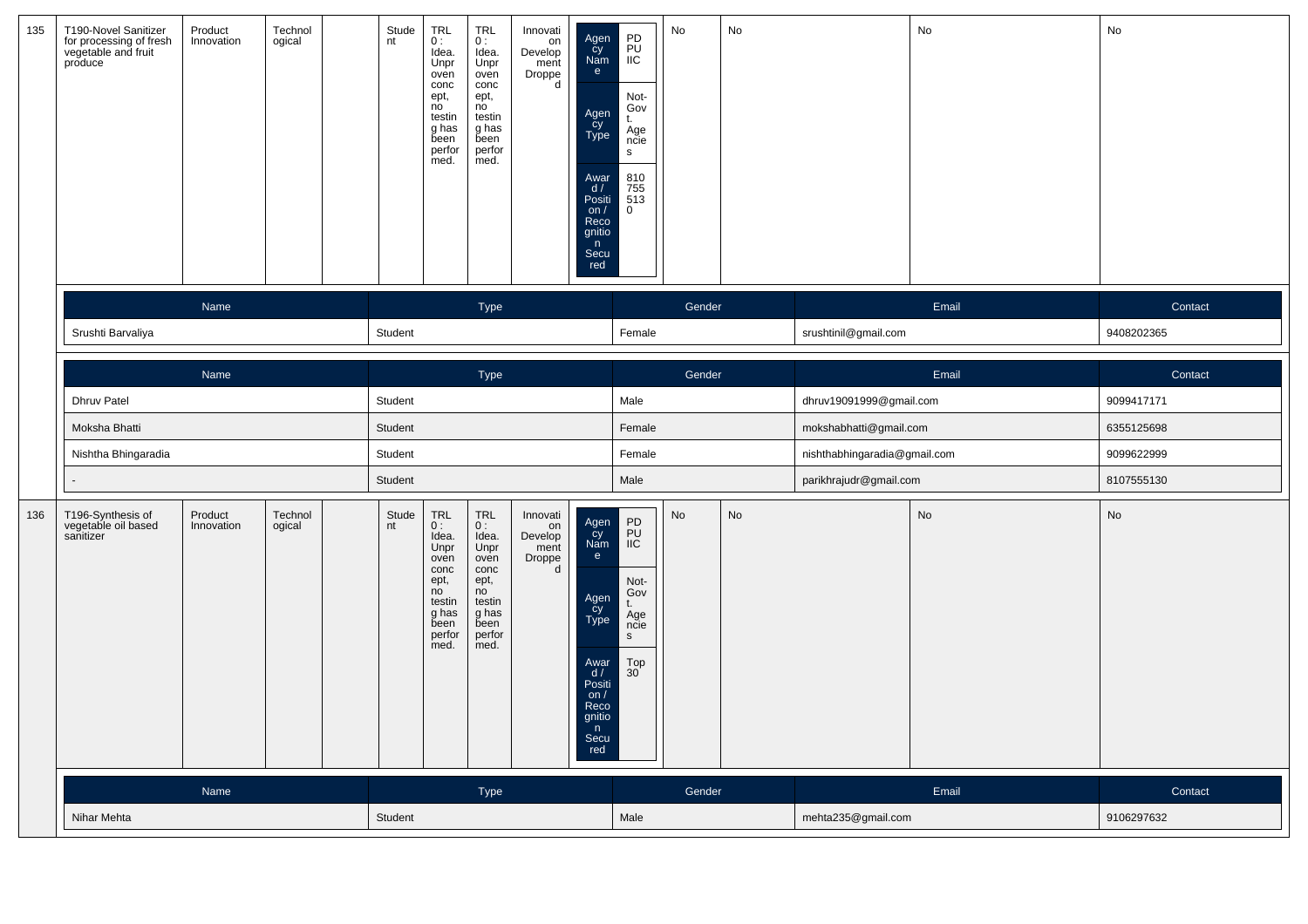|     |                                                                     | Name                  |                   |         |                                                                                                                | Type                                                                                                           |                                                  |                                                                                                                        |                                                                                  | Gender |    |                            | Email | Contact    |
|-----|---------------------------------------------------------------------|-----------------------|-------------------|---------|----------------------------------------------------------------------------------------------------------------|----------------------------------------------------------------------------------------------------------------|--------------------------------------------------|------------------------------------------------------------------------------------------------------------------------|----------------------------------------------------------------------------------|--------|----|----------------------------|-------|------------|
|     | Jalpa Gajera                                                        |                       |                   | Student |                                                                                                                |                                                                                                                |                                                  |                                                                                                                        | Female                                                                           |        |    | gajerajalpa09@gmail.com    |       | 9664927270 |
|     | Nihir Tarawat                                                       |                       |                   | Student |                                                                                                                |                                                                                                                |                                                  |                                                                                                                        | Male                                                                             |        |    | nihirtarawat34@gmail.com   |       | 9521280149 |
|     | Deep Modi                                                           |                       |                   | Student |                                                                                                                |                                                                                                                |                                                  |                                                                                                                        | Male                                                                             |        |    | deepmodi460@gmail.com      |       | 9426616499 |
|     | Shail Pandya                                                        |                       |                   | Student |                                                                                                                |                                                                                                                |                                                  |                                                                                                                        | Male                                                                             |        |    | shailpandya03@gmail.com    |       | 9099469336 |
| 137 | T200-Electromagnetic<br>irradiation of hospital<br>biomedical waste | Product<br>Innovation | Technol<br>ogical | nt      | Stude<br>TRL<br>0:<br>Idea.<br>Unpr<br>oven<br>conc<br>ept,<br>no<br>testin<br>g has<br>been<br>perfor<br>med. | <b>TRL</b><br>$0:$<br>Idea.<br>Unpr<br>oven<br>conc<br>ept,<br>no<br>testin<br>g has<br>been<br>perfor<br>med. | Innovati<br>on<br>Develop<br>ment<br>Droppe<br>d | Agen<br>cy<br>Nam<br>e<br>Agen<br>Cy<br>Type<br>Awar<br>$\frac{d}{dx}$<br>on $/$<br>Reco<br>gnitio<br>n<br>Secu<br>red | PD<br>PU<br>IIC<br>Not-<br>Gov<br>t.<br>Age<br>ncie<br>$\mathbf{s}$<br>Top<br>30 | No     | No |                            | No    | No         |
|     |                                                                     | Name                  |                   |         |                                                                                                                | Type                                                                                                           |                                                  |                                                                                                                        |                                                                                  | Gender |    |                            | Email | Contact    |
|     | Sunidhi Mishra                                                      |                       |                   | Student |                                                                                                                |                                                                                                                |                                                  |                                                                                                                        | Female                                                                           |        |    | sunidhim41@gmail.com       |       | 8320722106 |
|     |                                                                     | Name                  |                   |         |                                                                                                                | Type                                                                                                           |                                                  |                                                                                                                        |                                                                                  | Gender |    |                            | Email | Contact    |
|     | Vinod Suthar                                                        |                       |                   | Student |                                                                                                                |                                                                                                                |                                                  |                                                                                                                        | Male                                                                             |        |    | vinodsuthar22898@gmail.com |       | 8290950505 |
|     | Keval Makwana                                                       |                       |                   | Student |                                                                                                                |                                                                                                                |                                                  |                                                                                                                        | Male                                                                             |        |    | kevalmak2020@gmail.com     |       | 9265135090 |
|     | Jaineet Shah                                                        |                       |                   | Student |                                                                                                                |                                                                                                                |                                                  |                                                                                                                        | Male                                                                             |        |    | jaineetshah2305@gmail.com  |       | 7600031632 |
|     | Saloni Solanki                                                      |                       |                   | Student |                                                                                                                |                                                                                                                |                                                  |                                                                                                                        | Female                                                                           |        |    | saloni3025@gmail.com       |       | 8200917272 |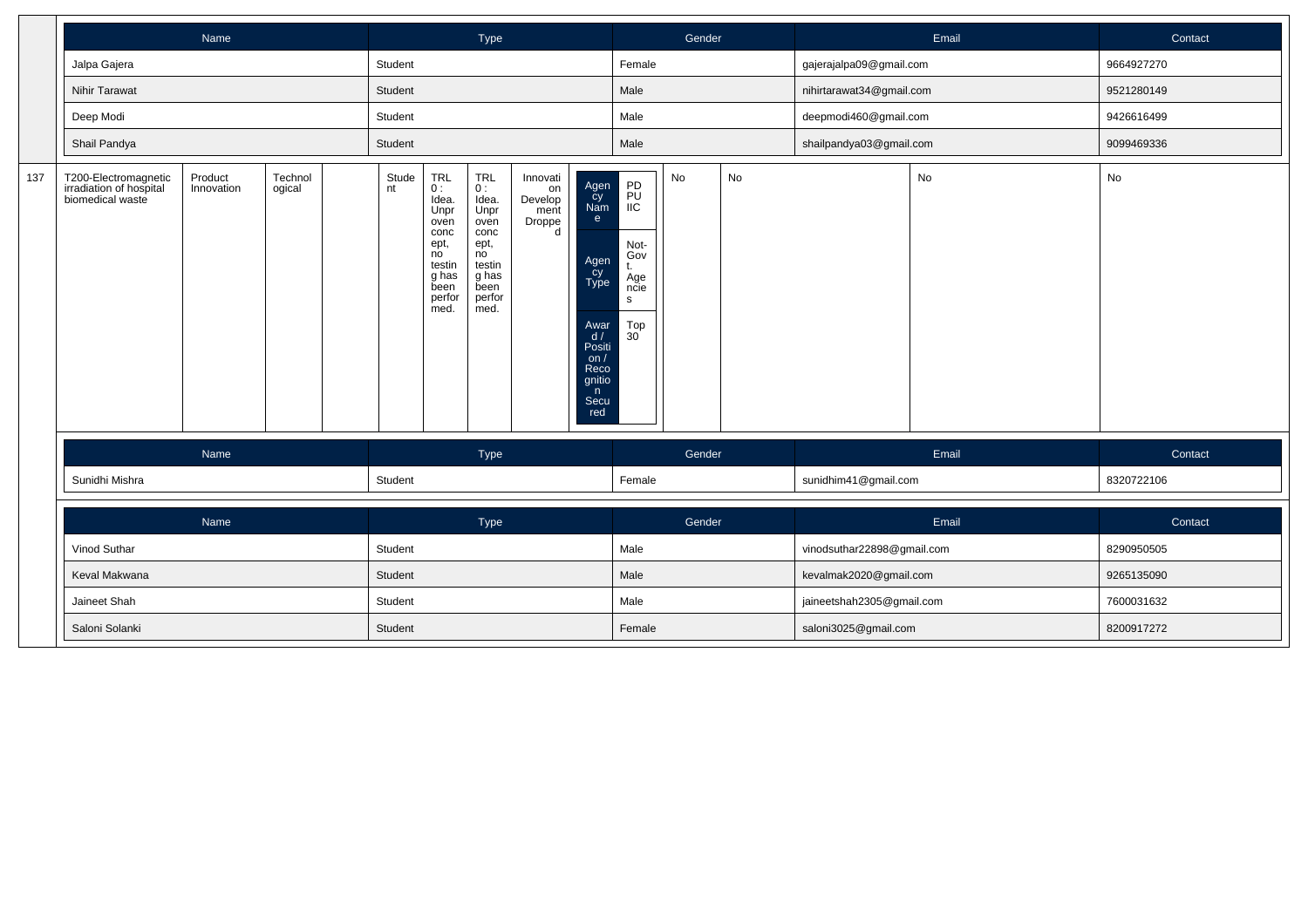| 138 | T203-<br>Portable/Efficient/Affor<br>dable sanitizing device<br>for the application of<br>vehicle interiors                                                              | Service<br>Innovation | Non-<br>Technol<br>ogical /<br>Social /<br>Commu<br>nity<br>Innovati<br>on | Stude<br>nt | <b>TRL</b><br>0:<br>Idea.<br>Unpr<br>oven<br>conc<br>ept,<br>no<br>testin<br>g has<br>been<br>perfor<br>med.      | <b>TRL</b><br>0:<br>Idea.<br>Unpr<br>oven<br>conc<br>ept,<br>no<br>testin<br>g has<br>been<br>perfor<br>med. | Innovati<br>on<br>Develop<br>ment<br>Droppe<br>d | Agen<br>Cy<br>Nam<br>$\mathbf{e}$<br>Agen<br>cy<br>Type<br>Awar<br>d/<br>Positi<br>on/<br>Reco<br>gnitio<br>n<br>Secu<br>red | $\begin{array}{c} \mathsf{PD} \\ \mathsf{PU} \\ \mathsf{IIC} \end{array}$<br>Not-<br>Gov<br>Age<br>ncie<br>s<br>1st<br>Run<br>ner<br>up | No     | <b>Grant Amount</b><br>in Rs | 8500                       | No    | No         |
|-----|--------------------------------------------------------------------------------------------------------------------------------------------------------------------------|-----------------------|----------------------------------------------------------------------------|-------------|-------------------------------------------------------------------------------------------------------------------|--------------------------------------------------------------------------------------------------------------|--------------------------------------------------|------------------------------------------------------------------------------------------------------------------------------|-----------------------------------------------------------------------------------------------------------------------------------------|--------|------------------------------|----------------------------|-------|------------|
|     |                                                                                                                                                                          | Name                  |                                                                            |             |                                                                                                                   | Type                                                                                                         |                                                  |                                                                                                                              |                                                                                                                                         | Gender |                              |                            | Email | Contact    |
|     | Aakash Shailesh Oza                                                                                                                                                      |                       |                                                                            | Student     |                                                                                                                   |                                                                                                              |                                                  |                                                                                                                              | Male                                                                                                                                    |        |                              | aakashoza31great@gmail.com |       | 7906946867 |
|     |                                                                                                                                                                          | Name                  |                                                                            |             |                                                                                                                   | Type                                                                                                         |                                                  |                                                                                                                              |                                                                                                                                         | Gender |                              |                            | Email | Contact    |
|     | <b>Dhaval Mistry</b>                                                                                                                                                     |                       |                                                                            | Student     |                                                                                                                   |                                                                                                              |                                                  |                                                                                                                              | Male                                                                                                                                    |        |                              | hshah2608@gmail.com        |       | 9106615094 |
|     | Harsh Shah                                                                                                                                                               |                       |                                                                            | Student     |                                                                                                                   |                                                                                                              |                                                  |                                                                                                                              | Male                                                                                                                                    |        |                              | mdhaval79@gmail.com        |       | 6359037694 |
|     | Jugal Acharya                                                                                                                                                            |                       |                                                                            | Student     |                                                                                                                   |                                                                                                              |                                                  |                                                                                                                              | Male                                                                                                                                    |        |                              | jugalacharya11@gmail.com   |       | 8128868901 |
|     | Jay Shukla                                                                                                                                                               |                       |                                                                            | Student     |                                                                                                                   |                                                                                                              |                                                  |                                                                                                                              | Male                                                                                                                                    |        |                              | shuklajayd7402@gmail.com   |       | 6353159957 |
| 139 | T073-Techniques of<br>implementing<br>biological isolation<br>especially for<br>COVID19 infected<br>patients under<br>treatment for<br>preventing spread of<br>the virus | Product<br>Innovation | Technol<br>ogical                                                          | Stude<br>nt | TRL<br>0:<br>Idea.<br>Unpr<br>oven<br>conc<br>ept,<br>n <sub>o</sub><br>testin<br>g has<br>been<br>perfor<br>med. | <b>TRL</b><br>0:<br>Idea.<br>Unpr<br>oven<br>conc<br>ept,<br>no<br>testin<br>g has<br>been<br>perfor<br>med. | Innovati<br>on<br>Develop<br>ment<br>Ongoing     | Agen<br>cy<br>Nam<br>e<br>Agen<br>Cy<br>Type<br>Awar<br>d /<br>Positi<br>on $/$<br>Reco<br>gnitio<br>n<br>Secu<br>red        | PD<br>PU<br>IIC<br>Not-<br>Gov<br>t.<br>Age<br>ncie<br>s<br>$_{30}^{Top}$                                                               | No     | No                           |                            | No    | No         |
|     |                                                                                                                                                                          | Name                  |                                                                            |             |                                                                                                                   | Type                                                                                                         |                                                  |                                                                                                                              |                                                                                                                                         | Gender |                              |                            | Email | Contact    |
|     | Meet Gor                                                                                                                                                                 |                       |                                                                            | Student     |                                                                                                                   |                                                                                                              |                                                  |                                                                                                                              | Male                                                                                                                                    |        |                              | meet6012@gmail.com         |       | 9427904467 |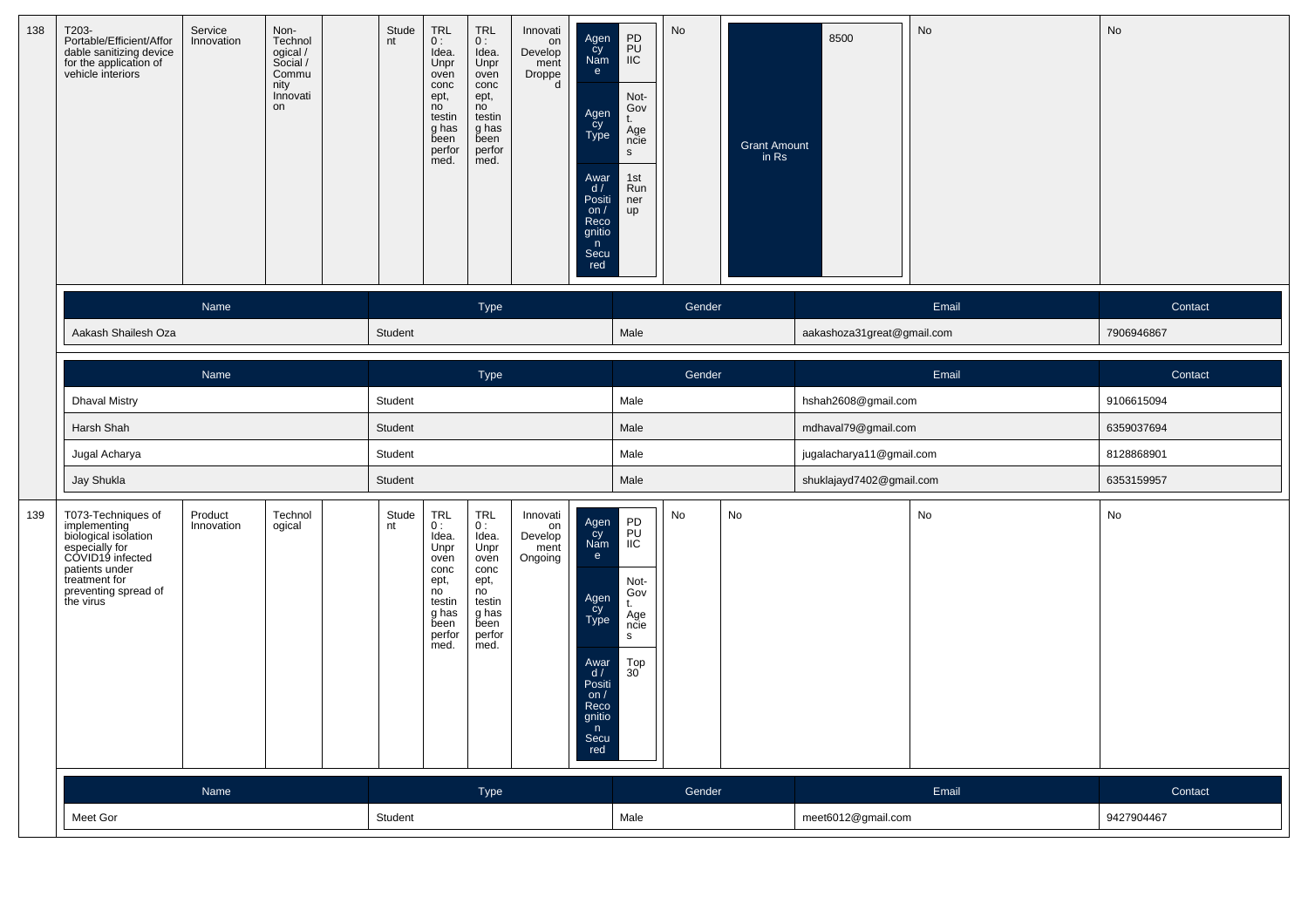|     |                                                                                                       | Name                  |                   |             |                                                                                                       | Type                                                                                                         |                                              |                                                                                                                       |                                                                                               | Gender |                                |                              | Email | Contact    |
|-----|-------------------------------------------------------------------------------------------------------|-----------------------|-------------------|-------------|-------------------------------------------------------------------------------------------------------|--------------------------------------------------------------------------------------------------------------|----------------------------------------------|-----------------------------------------------------------------------------------------------------------------------|-----------------------------------------------------------------------------------------------|--------|--------------------------------|------------------------------|-------|------------|
|     | Harsh soni                                                                                            |                       |                   | Student     |                                                                                                       |                                                                                                              |                                              |                                                                                                                       | Male                                                                                          |        |                                | soni.harshgopal097@gmail.com |       | 8460968858 |
|     | Vatsal vaghasia                                                                                       |                       |                   | Student     |                                                                                                       |                                                                                                              |                                              |                                                                                                                       | Male                                                                                          |        |                                | vaghasiavatsal1998@gmail.com |       | 9106882723 |
|     | Chintan patel                                                                                         |                       |                   | Student     |                                                                                                       |                                                                                                              |                                              |                                                                                                                       | Male                                                                                          |        |                                | patelchintan.369@gmail.com   |       | 9725037200 |
|     | Dhairya Patel                                                                                         |                       |                   | Student     |                                                                                                       |                                                                                                              |                                              |                                                                                                                       | Male                                                                                          |        |                                | dhairyapatel5297@gmail.com   |       |            |
| 140 | T179-Autonomous<br>Solar Operated IOT<br>based Face Mask<br>Disinfection and<br>Sterilization Machine | Product<br>Innovation | Technol<br>ogical | Stude<br>nt | TRL<br>0:<br>Idea.<br>Unpr<br>oven<br>conc<br>ept,<br>no<br>testin<br>g has<br>been<br>perfor<br>med. | <b>TRL</b><br>0:<br>Idea.<br>Unpr<br>oven<br>conc<br>ept,<br>no<br>testin<br>g has<br>been<br>perfor<br>med. | Innovati<br>on<br>Develop<br>ment<br>Ongoing | Agen<br>Cy<br>Nam<br>e<br>Agen<br>Cy<br>Type<br>Awar<br>d /<br>Positi<br>on $/$<br>Reco<br>gnitio<br>n<br>Secu<br>red | PD<br>PU<br>IIC<br>Not-<br>Gov<br>t.<br>Age<br>ncie<br>S<br>$_{30}^{Top}$                     | No     | No                             |                              | No    | No         |
|     |                                                                                                       | Name                  |                   |             |                                                                                                       | Type                                                                                                         |                                              |                                                                                                                       |                                                                                               | Gender |                                |                              | Email | Contact    |
|     | Jeetendra J Manghnani                                                                                 |                       |                   | Student     |                                                                                                       |                                                                                                              |                                              |                                                                                                                       | Male                                                                                          |        |                                | jami526444@gmail.com         |       | 7575076319 |
|     |                                                                                                       | Name                  |                   |             |                                                                                                       | Type                                                                                                         |                                              |                                                                                                                       |                                                                                               | Gender |                                |                              | Email | Contact    |
|     | Suneha Gupta                                                                                          |                       |                   | Student     |                                                                                                       |                                                                                                              |                                              |                                                                                                                       | Female                                                                                        |        |                                | sunehagpt12@gmail.com        |       | 7567802699 |
|     | Abhinandh Jayprakash                                                                                  |                       |                   | Student     |                                                                                                       |                                                                                                              |                                              |                                                                                                                       | Male                                                                                          |        |                                | abhinandhjp20@gmail.com      |       | 8160898400 |
|     | Urvish Kayasth                                                                                        |                       |                   | Student     |                                                                                                       |                                                                                                              |                                              |                                                                                                                       | Male                                                                                          |        |                                | kayasthurvish@gmail.com      |       | 7984217144 |
| 141 | T122-Disinfection<br>Tunnel to sanitize full<br>body to help against<br>the spread of COVID<br>19     | Product<br>Innovation | Technol<br>ogical | Stude<br>nt | TRL<br>0:<br>Idea.<br>Unpr<br>oven<br>conc<br>ept,<br>no<br>testin<br>g has<br>been<br>perfor<br>med. | <b>TRL</b><br>0:<br>Idea.<br>Unpr<br>oven<br>conc<br>ept,<br>no<br>testin<br>g has<br>been<br>perfor<br>med. | Innovati<br>on<br>Develop<br>ment<br>Ongoing | Agen<br>čy<br>Nam<br>e<br>Agen<br>Cy<br>Type<br>Awar<br>d/<br>Positi<br>on $/$<br>Reco<br>gnitio<br>n<br>Secu<br>red  | PD<br>PU<br>IIC<br>Not-<br>Gov<br>Age<br>ncie<br>s<br><b>WIN</b><br><b>NE</b><br>$\mathsf{R}$ | No     | <b>Grant Amount</b><br>$in$ Rs | 10000                        | No    | No         |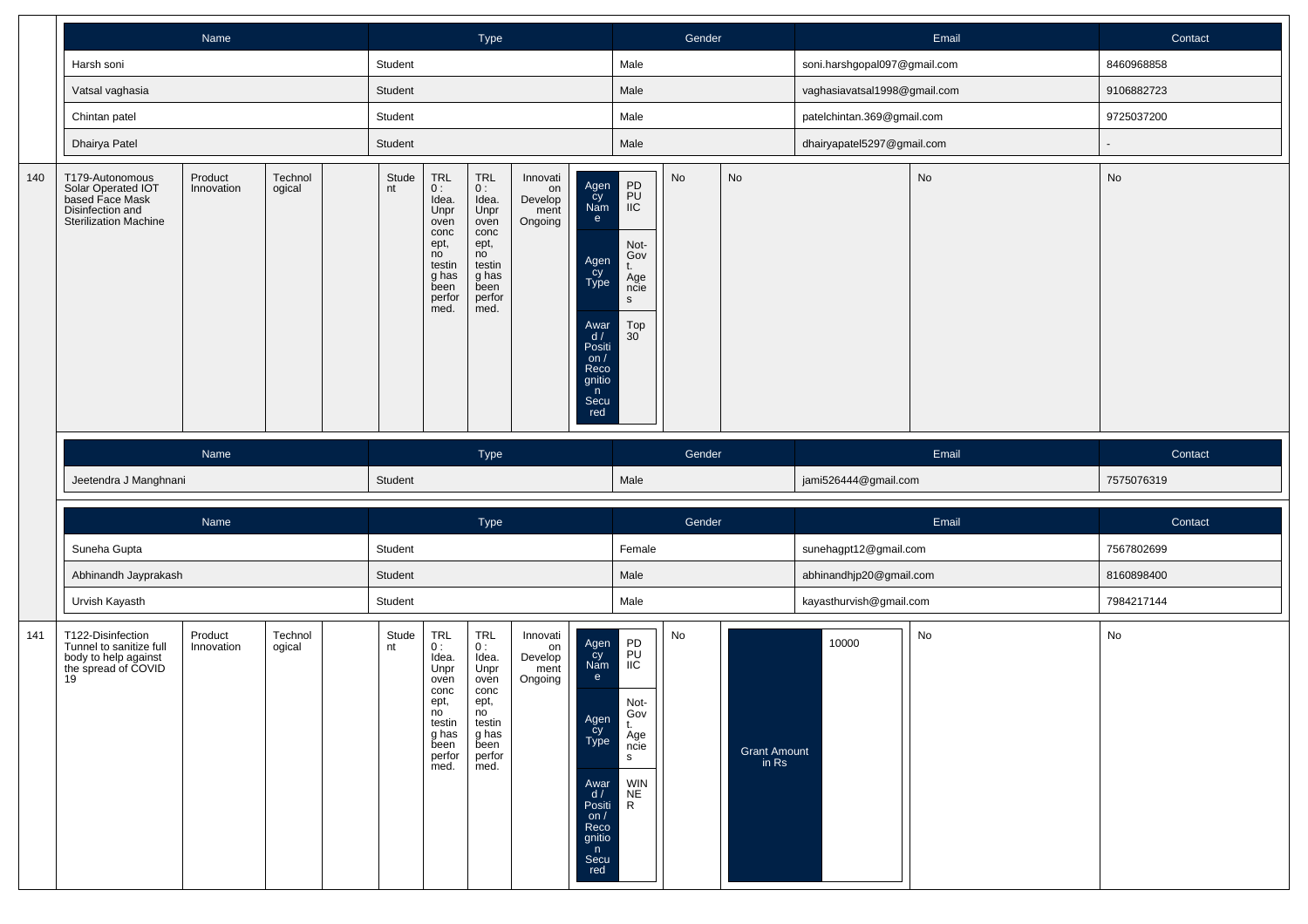|     |                                                                                                   | Name                  |                   |             |                                                                                                                                | Type                                                                                                                                                   |                                              |                                                                                                                        |                                                                                                                                            | Gender |    |                              | Email | Contact    |
|-----|---------------------------------------------------------------------------------------------------|-----------------------|-------------------|-------------|--------------------------------------------------------------------------------------------------------------------------------|--------------------------------------------------------------------------------------------------------------------------------------------------------|----------------------------------------------|------------------------------------------------------------------------------------------------------------------------|--------------------------------------------------------------------------------------------------------------------------------------------|--------|----|------------------------------|-------|------------|
|     | Mr. Dharmik Gohel                                                                                 |                       |                   | Student     |                                                                                                                                |                                                                                                                                                        |                                              |                                                                                                                        | Male                                                                                                                                       |        |    | dharmikgohel67@gmail.com     |       | 9712984973 |
|     |                                                                                                   | Name                  |                   |             |                                                                                                                                | Type                                                                                                                                                   |                                              |                                                                                                                        |                                                                                                                                            | Gender |    |                              | Email | Contact    |
|     | Mr. Keval Bhavsar                                                                                 |                       |                   | Student     |                                                                                                                                |                                                                                                                                                        |                                              |                                                                                                                        | Male                                                                                                                                       |        |    | kevalbhavsar42@gmail.com     |       | 9409286950 |
|     | Mr. Jaimin Panchal                                                                                |                       |                   | Student     |                                                                                                                                |                                                                                                                                                        |                                              |                                                                                                                        | Male                                                                                                                                       |        |    | jaimin.panchal0072@gmail.com |       | 9265589745 |
| 142 | T121-Disinfection<br>Tunnel to sanitize full<br>body to help against<br>the spread of COVID<br>19 | Product<br>Innovation | Technol<br>ogical | Stude<br>nt | $\mathop{\sf TRL}\limits_{0 \; :}$<br>Idea.<br>Unpr<br>oven<br>conc<br>ept,<br>no<br>testin<br>g has<br>been<br>perfor<br>med. | $\begin{array}{c} \mathsf{TRL} \\ \mathsf{O}: \end{array}$<br>Idea.<br>Unpr<br>oven<br>conc<br>ept,<br>no<br>testin<br>g has<br>been<br>perfor<br>med. | Innovati<br>on<br>Develop<br>ment<br>Ongoing | Agen<br>Cy<br>Nam<br>e<br>Agen<br>cy<br>Type<br>Awar<br>$\frac{d}{dx}$<br>on $/$<br>Reco<br>gnitio<br>n<br>Secu<br>red | PD<br>PU<br>IIC<br>Not-<br>Gov<br>t.<br>Age<br>ncie<br>$\mathsf{s}$<br>$\begin{array}{c}\n\text{TO} \\ \text{P} \\ \text{30}\n\end{array}$ | No     | No |                              | No    | No         |
|     |                                                                                                   |                       |                   |             |                                                                                                                                |                                                                                                                                                        |                                              |                                                                                                                        |                                                                                                                                            |        |    |                              |       |            |
|     |                                                                                                   | Name                  |                   |             |                                                                                                                                | Type                                                                                                                                                   |                                              |                                                                                                                        |                                                                                                                                            | Gender |    |                              | Email | Contact    |
|     | Vrund shah                                                                                        |                       |                   | Student     |                                                                                                                                |                                                                                                                                                        |                                              |                                                                                                                        | Male                                                                                                                                       |        |    | vrundshah50250@gmail.com     |       | 8238677755 |
|     |                                                                                                   | Name                  |                   |             |                                                                                                                                | Type                                                                                                                                                   |                                              |                                                                                                                        |                                                                                                                                            | Gender |    |                              | Email | Contact    |
|     |                                                                                                   |                       |                   | Student     |                                                                                                                                |                                                                                                                                                        |                                              |                                                                                                                        | Male                                                                                                                                       |        |    | msheth35@gmail.com           |       | 9099182526 |
|     | Trupal patel                                                                                      |                       |                   | Student     |                                                                                                                                |                                                                                                                                                        |                                              |                                                                                                                        | Male                                                                                                                                       |        |    | trupalzeal@gmail.com         |       | 9712982998 |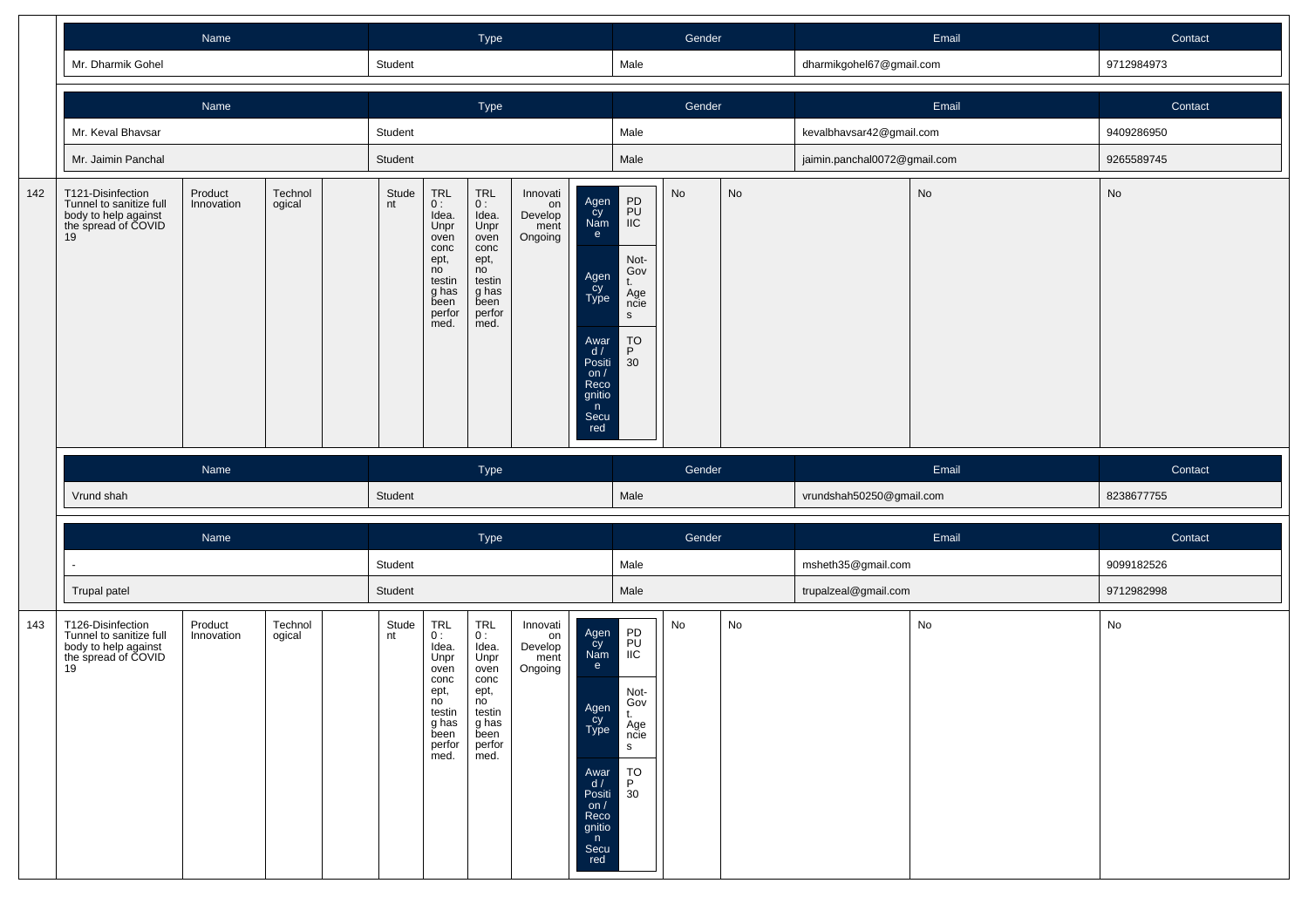|     | Chokshi Raj Bankimchandra                                                                                                                | Name                  |                                                                            | Student     |                                                                                                       | Type                                                                                                         |                                              |                                                                                                                       | Male                                                                                   | Gender |           | 24raj2bankim@gmail.com     | Email     | Contact<br>8160423357 |
|-----|------------------------------------------------------------------------------------------------------------------------------------------|-----------------------|----------------------------------------------------------------------------|-------------|-------------------------------------------------------------------------------------------------------|--------------------------------------------------------------------------------------------------------------|----------------------------------------------|-----------------------------------------------------------------------------------------------------------------------|----------------------------------------------------------------------------------------|--------|-----------|----------------------------|-----------|-----------------------|
|     |                                                                                                                                          |                       |                                                                            |             |                                                                                                       |                                                                                                              |                                              |                                                                                                                       |                                                                                        |        |           |                            |           |                       |
|     |                                                                                                                                          | Name                  |                                                                            |             |                                                                                                       | Type                                                                                                         |                                              |                                                                                                                       |                                                                                        | Gender |           |                            | Email     | Contact               |
|     | Karuturi Saitanmay                                                                                                                       |                       |                                                                            | Student     |                                                                                                       |                                                                                                              |                                              |                                                                                                                       | Male                                                                                   |        |           | ksaitanmay1999@gmail.com   |           | 7043750682            |
|     | <b>Mohit Patel</b>                                                                                                                       |                       |                                                                            | Student     |                                                                                                       |                                                                                                              |                                              |                                                                                                                       | Male                                                                                   |        |           | Mohitpatel6199@gmail.com   |           | 9265408741            |
|     | Aman Agarwal                                                                                                                             |                       |                                                                            | Student     |                                                                                                       |                                                                                                              |                                              |                                                                                                                       | Male                                                                                   |        |           | amanagarwal2601@gmail.com  |           | 8238474292            |
|     | Dhruv Jhalani                                                                                                                            |                       |                                                                            | Student     |                                                                                                       |                                                                                                              |                                              |                                                                                                                       | Male                                                                                   |        |           | djhalani11@gmail.com       |           | 9998881892            |
| 144 | T114-Solution to Real-<br>time monitoring of<br>availability of raw<br>materials, finished<br>goods, people and<br>assets post lock down | Service<br>Innovation | Non-<br>Technol<br>ogical /<br>Social /<br>Commu<br>nity<br>Innovati<br>on | Stude<br>nt | TRL<br>0:<br>Idea.<br>Unpr<br>oven<br>conc<br>ept,<br>no<br>testin<br>g has<br>been<br>perfor<br>med. | <b>TRL</b><br>0:<br>Idea.<br>Unpr<br>oven<br>conc<br>ept,<br>no<br>testin<br>g has<br>been<br>perfor<br>med. | Innovati<br>on<br>Develop<br>ment<br>Ongoing | Agen<br>Cy<br>Nam<br>e.<br>Agen<br>су<br>Туре<br>Awar<br>d/<br>Positi<br>on $/$<br>Reco<br>gnitio<br>n<br>Secu<br>red | PD<br>PU<br>IIC<br>Not-<br>Gov<br>Age<br>ncie<br>$\mathsf{s}$<br>$P^{\text{TO}}$<br>30 | No     | <b>No</b> |                            | <b>No</b> | No                    |
|     |                                                                                                                                          | Name                  |                                                                            |             |                                                                                                       | Type                                                                                                         |                                              |                                                                                                                       |                                                                                        | Gender |           |                            | Email     | Contact               |
|     | Darsh Mehta                                                                                                                              |                       |                                                                            | Student     |                                                                                                       |                                                                                                              |                                              |                                                                                                                       | Male                                                                                   |        |           | darshmehta281998@gmail.com |           | 8320189574            |
|     |                                                                                                                                          | Name                  |                                                                            |             |                                                                                                       | Type                                                                                                         |                                              |                                                                                                                       |                                                                                        | Gender |           |                            | Email     | Contact               |
|     | Vidisha vyas                                                                                                                             |                       |                                                                            | Student     |                                                                                                       |                                                                                                              |                                              |                                                                                                                       | Male                                                                                   |        |           | vyasvidisha1993@gmail.com  |           | 9426045463            |
|     | <b>Bhagyesh Bhatt</b>                                                                                                                    |                       |                                                                            | Student     |                                                                                                       |                                                                                                              |                                              |                                                                                                                       | Male                                                                                   |        |           |                            |           |                       |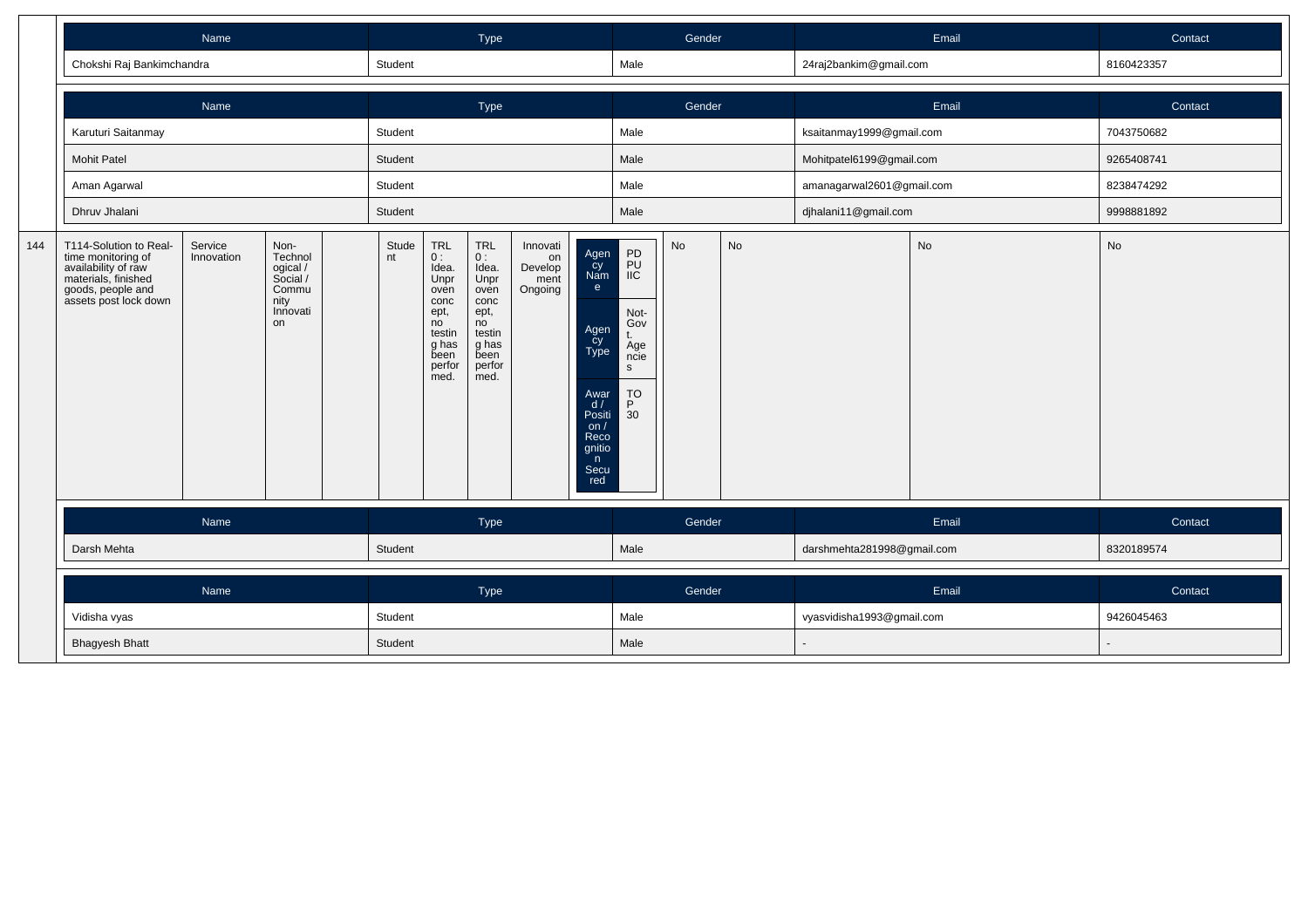| 145 | T157-Application of<br>Gamma Radiation for<br>Hygienization of thing<br>infected with COVID -<br>19.                  | Product<br>Innovation | Technol<br>ogical | Stude<br>nt | <b>TRL</b><br>0:<br>Idea.<br>Unpr<br>oven<br>conc<br>ept,<br>no<br>testin<br>g has<br>been<br>perfor<br>med. | <b>TRL</b><br>0:<br>Idea.<br>Unpr<br>oven<br>conc<br>ept,<br>no<br>testin<br>g has<br>been<br>perfor<br>med. | Innovati<br>on<br>Develop<br>ment<br>Ongoing | Agen<br>Cy<br>Nam<br>e<br>Agen<br>Cy<br>Type<br>Awar<br>$\frac{d}{dx}$<br>on $/$<br>Reco<br>gnitio<br>n<br>Secu<br>red | PD<br>PU<br>IIC<br>Not-<br>Gov<br>t.<br>Age<br>ncie<br>s<br>$\begin{array}{c}\n\text{TO} \\ \text{P} \\ \text{30}\n\end{array}$            | No        | No |                                   | No    | No         |
|-----|-----------------------------------------------------------------------------------------------------------------------|-----------------------|-------------------|-------------|--------------------------------------------------------------------------------------------------------------|--------------------------------------------------------------------------------------------------------------|----------------------------------------------|------------------------------------------------------------------------------------------------------------------------|--------------------------------------------------------------------------------------------------------------------------------------------|-----------|----|-----------------------------------|-------|------------|
|     |                                                                                                                       | Name                  |                   |             |                                                                                                              | Type                                                                                                         |                                              |                                                                                                                        |                                                                                                                                            | Gender    |    |                                   | Email | Contact    |
|     | Madhavan nandaniya                                                                                                    |                       |                   | Student     |                                                                                                              |                                                                                                              |                                              |                                                                                                                        | Male                                                                                                                                       |           |    | madhavannandaniya123@gmail.com    |       | 7048704866 |
|     |                                                                                                                       | Name                  |                   |             |                                                                                                              | Type                                                                                                         |                                              |                                                                                                                        |                                                                                                                                            | Gender    |    |                                   | Email | Contact    |
|     | Nakshi teli                                                                                                           |                       |                   |             |                                                                                                              |                                                                                                              |                                              |                                                                                                                        | $\Box$                                                                                                                                     |           |    | nakshitelinakshiteli273@gmail.com |       | 6351083687 |
|     | Vishwa patel                                                                                                          |                       |                   |             |                                                                                                              |                                                                                                              |                                              |                                                                                                                        |                                                                                                                                            |           |    | vishwa71198@gmail.com             |       | 7984236445 |
|     | Raj Dhorajiya                                                                                                         |                       |                   |             |                                                                                                              |                                                                                                              |                                              |                                                                                                                        | ÷,                                                                                                                                         |           |    | krrish22530@gmail.com             |       | 9879168877 |
| 146 | T162-Necessity and<br>requirement of low<br>cost economical and<br>rapid housing facility<br>during COVID<br>pandemic | Product<br>Innovation | Technol<br>ogical | Stude<br>nt | <b>TRL</b><br>0:<br>Idea.<br>Unpr<br>oven<br>conc<br>ept,<br>no<br>testin<br>g has<br>been<br>perfor<br>med. | TRL<br>0:<br>Idea.<br>Unpr<br>oven<br>conc<br>ept,<br>no<br>testin<br>g has<br>been<br>perfor<br>med.        | Innovati<br>on<br>Develop<br>ment<br>Ongoing | Agen<br>Cy<br>Nam<br>e<br>Agen<br>Cy<br>Type<br>Awar<br>$\frac{d}{dx}$<br>on $/$<br>Reco<br>gnitio<br>n<br>Secu<br>red | PD<br>PU<br>IIC<br>Not-<br>Gov<br>t.<br>Age<br>ncie<br>$\mathsf{s}$<br>$\begin{array}{c}\n\text{TO} \\ \text{P} \\ \text{30}\n\end{array}$ | <b>No</b> | No |                                   | No    | No         |
|     |                                                                                                                       | Name                  |                   |             |                                                                                                              | Type                                                                                                         |                                              |                                                                                                                        |                                                                                                                                            | Gender    |    |                                   | Email | Contact    |
|     | Harsh patel                                                                                                           |                       |                   | Student     |                                                                                                              |                                                                                                              |                                              |                                                                                                                        | Male                                                                                                                                       |           |    | harshshekhada@gmail.com           |       | 6354193340 |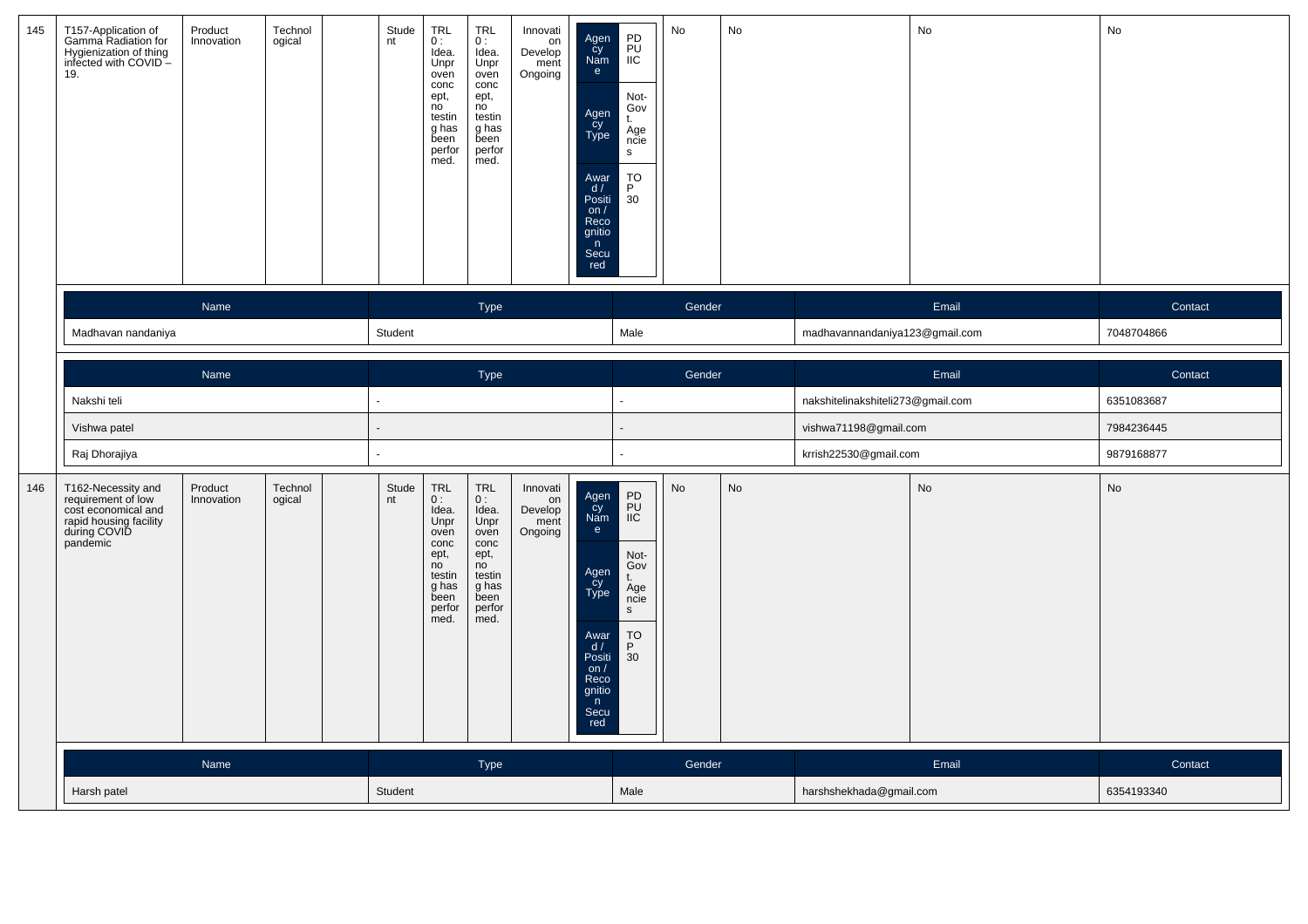|     |                                                                                                                       | Name                  |                   |             |                                                                                                        | Type                                                                                                          |                                              |                                                                                                                   |                                                                                                   | Gender |    |                             | Email | Contact    |
|-----|-----------------------------------------------------------------------------------------------------------------------|-----------------------|-------------------|-------------|--------------------------------------------------------------------------------------------------------|---------------------------------------------------------------------------------------------------------------|----------------------------------------------|-------------------------------------------------------------------------------------------------------------------|---------------------------------------------------------------------------------------------------|--------|----|-----------------------------|-------|------------|
|     | Dhruv tavethiya                                                                                                       |                       |                   | Student     |                                                                                                        |                                                                                                               |                                              |                                                                                                                   |                                                                                                   |        |    | dp261999dp@gmail.com        |       | 9408581777 |
|     | Parshva patel                                                                                                         |                       |                   | Student     |                                                                                                        |                                                                                                               |                                              |                                                                                                                   |                                                                                                   |        |    | parshva8199@gmail.com       |       | 8140546000 |
|     | Rutvik patel                                                                                                          |                       |                   | Student     |                                                                                                        |                                                                                                               |                                              |                                                                                                                   |                                                                                                   |        |    | rutvik132000@gmail.com      |       | 7043516117 |
|     | Deep katariya                                                                                                         |                       |                   | Student     |                                                                                                        |                                                                                                               |                                              |                                                                                                                   |                                                                                                   |        |    | deep.katariya112@gmail.com  |       | 9979844112 |
| 147 | T164-Necessity and<br>requirement of low<br>cost economical and<br>rapid housing facility<br>during COVID<br>pandemic | Product<br>Innovation | Technol<br>ogical | Stude<br>nt | TRL<br>0 :<br>Idea.<br>Unpr<br>oven<br>conc<br>ept,<br>no<br>testin<br>g has<br>been<br>perfor<br>med. | <b>TRL</b><br>0 :<br>Idea.<br>Unpr<br>oven<br>conc<br>ept,<br>no<br>testin<br>g has<br>been<br>perfor<br>med. | Innovati<br>on<br>Develop<br>ment<br>Ongoing | Agen<br>Cy<br>Nam<br>e<br>Agen<br>Cy<br>Type<br>Awar<br>d/<br>Positi<br>on/<br>Reco<br>gnitio<br>n<br>Secu<br>red | PD<br>PU<br>$i\overline{C}$<br>Not-<br>Gov<br>t.<br>Age<br>ncie<br>S<br>TO<br>P<br>$\frac{1}{30}$ | No     | No |                             | No    | No         |
|     |                                                                                                                       | Name                  |                   |             |                                                                                                        | Type                                                                                                          |                                              |                                                                                                                   |                                                                                                   | Gender |    |                             | Email | Contact    |
|     | <b>Nikhil Bhatt</b>                                                                                                   |                       |                   | Student     |                                                                                                        |                                                                                                               |                                              |                                                                                                                   | Male                                                                                              |        |    | Nikhilbhatt2207@gmail.com   |       | 7226843622 |
|     |                                                                                                                       | Name                  |                   |             |                                                                                                        | Type                                                                                                          |                                              |                                                                                                                   |                                                                                                   | Gender |    |                             | Email | Contact    |
|     | Jinal Morad                                                                                                           |                       |                   | Student     |                                                                                                        |                                                                                                               |                                              |                                                                                                                   | Male                                                                                              |        |    | jinalmorad08@gmail.com      |       | 9773163990 |
|     | Dharmik Jakasaniya                                                                                                    |                       |                   | Student     |                                                                                                        |                                                                                                               |                                              |                                                                                                                   | Male                                                                                              |        |    | dharmikjakasaniya@gmail.com |       | 6351996901 |
|     | Pujan Agrawal                                                                                                         |                       |                   | Student     |                                                                                                        |                                                                                                               |                                              |                                                                                                                   | Male                                                                                              |        |    | agrawalpujan27@gmail.com    |       | 9426015541 |
|     | Anuj Agrawal                                                                                                          |                       |                   | Student     |                                                                                                        |                                                                                                               |                                              |                                                                                                                   | Male                                                                                              |        |    | agrawalanuj5414@gmail.com   |       | 7359045414 |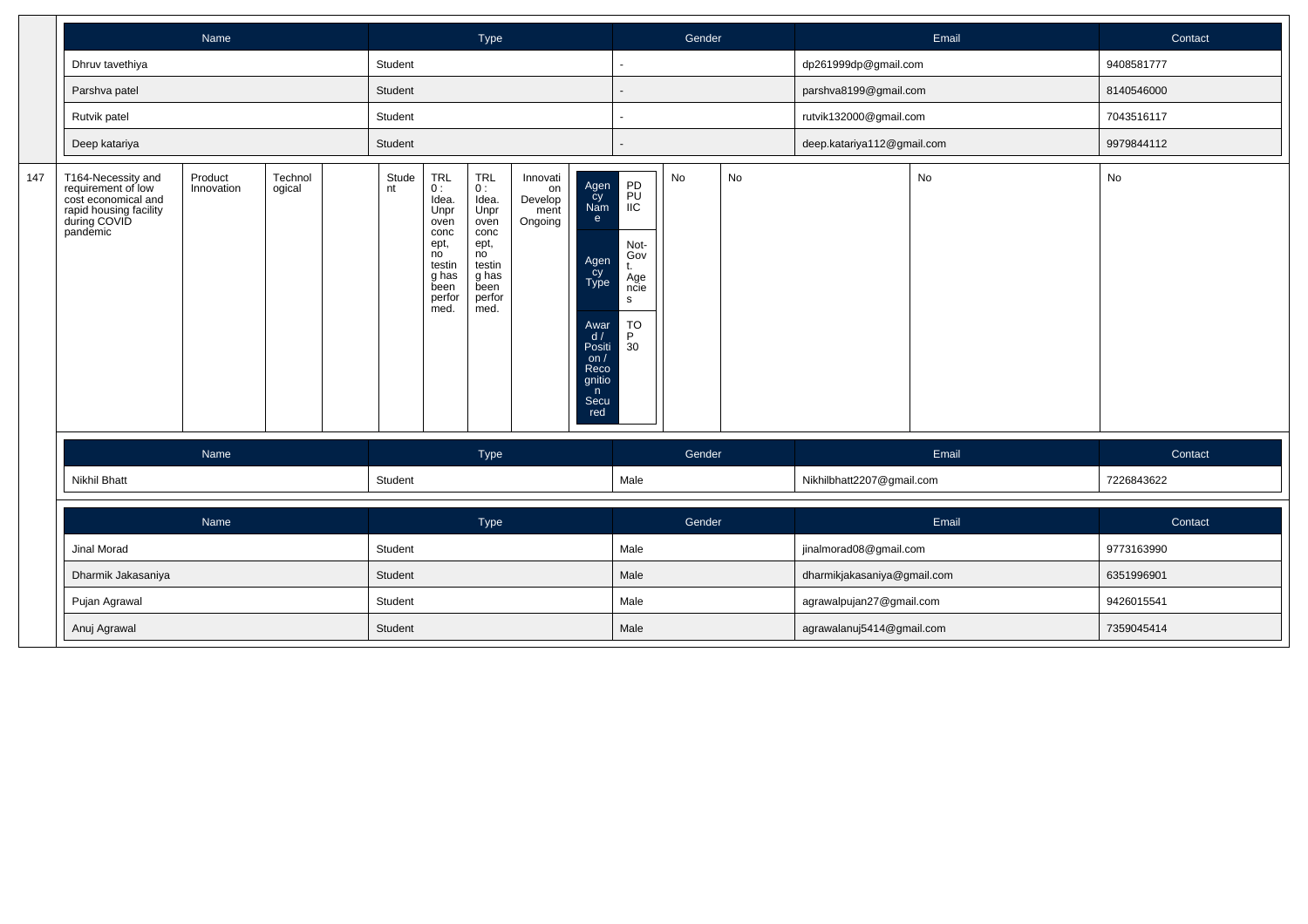| 148 | T163-Necessity and<br>requirement of low<br>cost economical and<br>rapid housing facility<br>during COVID<br>pandemic | Product<br>Innovation | Technol<br>ogical                                                          | Stude<br>nt | <b>TRL</b><br>0:<br>Idea.<br>Unpr<br>oven<br>conc<br>ept,<br>no<br>testin<br>g has<br>been<br>perfor<br>med. | <b>TRL</b><br>0:<br>Idea.<br>Unpr<br>oven<br>conc<br>ept,<br>no<br>testin<br>g has<br>been<br>perfor<br>med. | Innovati<br>on<br>Develop<br>ment<br>Ongoing | Agen<br>Cy<br>Nam<br>e<br>Agen<br>cy<br>Type<br>Awar<br>d/<br>Positi<br>on $/$<br>Reco<br>gnitio<br>n<br>Secu<br>red | PD<br>PU<br>IIC<br>Not-<br>Gov<br>Age<br>ncie<br>s<br>$_{\mathsf{P}}^{\mathsf{TO}}$<br>30 <sup>2</sup> | No     | No                    |                               | <b>No</b> | No         |
|-----|-----------------------------------------------------------------------------------------------------------------------|-----------------------|----------------------------------------------------------------------------|-------------|--------------------------------------------------------------------------------------------------------------|--------------------------------------------------------------------------------------------------------------|----------------------------------------------|----------------------------------------------------------------------------------------------------------------------|--------------------------------------------------------------------------------------------------------|--------|-----------------------|-------------------------------|-----------|------------|
|     |                                                                                                                       | Name                  |                                                                            |             |                                                                                                              | Type                                                                                                         |                                              |                                                                                                                      |                                                                                                        | Gender |                       |                               | Email     | Contact    |
|     | Deep Patel                                                                                                            |                       |                                                                            | Student     |                                                                                                              |                                                                                                              |                                              |                                                                                                                      | Male                                                                                                   |        |                       | deeppatel1205@hotmail.com     |           | 9913428596 |
|     |                                                                                                                       |                       |                                                                            |             |                                                                                                              |                                                                                                              |                                              |                                                                                                                      |                                                                                                        |        |                       |                               |           |            |
|     |                                                                                                                       | Name                  |                                                                            |             |                                                                                                              | Type                                                                                                         |                                              |                                                                                                                      |                                                                                                        | Gender |                       |                               | Email     | Contact    |
|     | Smit Shah                                                                                                             |                       |                                                                            | Student     |                                                                                                              |                                                                                                              |                                              |                                                                                                                      | Male                                                                                                   |        |                       | gujaratismit23@gmail.com      |           | 7069298049 |
|     | Vatsal Sheth                                                                                                          |                       |                                                                            | Student     |                                                                                                              |                                                                                                              |                                              |                                                                                                                      | Male                                                                                                   |        |                       | vsheth35@gmail.com            |           | 8849518589 |
|     | Mayank Verma                                                                                                          |                       |                                                                            | Student     |                                                                                                              |                                                                                                              |                                              |                                                                                                                      | Male                                                                                                   |        |                       | mayankverma41414@gmail.com    |           | 9462969527 |
|     | <b>Hard Patel</b>                                                                                                     |                       |                                                                            | Student     |                                                                                                              |                                                                                                              |                                              |                                                                                                                      | Male                                                                                                   |        |                       | hardpatel01@yahoo.com         |           | 7984976694 |
| 149 | T50- IoT ML Based<br>Smart Parking System                                                                             | Service<br>Innovation | Non-<br>Technol<br>ogical /<br>Social /<br>Commu<br>nity<br>Innovati<br>on | Stude<br>nt | TRL<br>0:<br>Idea.<br>Unpr<br>oven<br>conc<br>ept,<br>no<br>testin<br>g has<br>been<br>perfor<br>med.        | <b>TRL</b><br>0:<br>Idea.<br>Unpr<br>oven<br>conc<br>ept,<br>no<br>testin<br>g has<br>been<br>perfor<br>med. | Innovati<br>on<br>Develop<br>ment<br>Ongoing | Agen<br>cy<br>Nam<br>e<br>Agen<br>Cy<br>Type<br>Awar<br>d/<br>Positi<br>on $/$<br>Reco<br>gnitio<br>n<br>Secu<br>red | PD<br>PU<br>IIC<br>Not-<br>Gov<br>Age<br>ncie<br>s<br><b>WIN</b><br><b>NE</b><br>$\mathsf{R}$          | No     | Grant Amount<br>in Rs | 11500                         | No        | No         |
|     |                                                                                                                       | Name                  |                                                                            |             |                                                                                                              | Type                                                                                                         |                                              |                                                                                                                      |                                                                                                        | Gender |                       |                               | Email     | Contact    |
|     | Daiveek Naik                                                                                                          |                       |                                                                            | Student     |                                                                                                              |                                                                                                              |                                              |                                                                                                                      | Male                                                                                                   |        |                       | daiveek.nict17@sot.pdpu.ac.in |           | 9426649955 |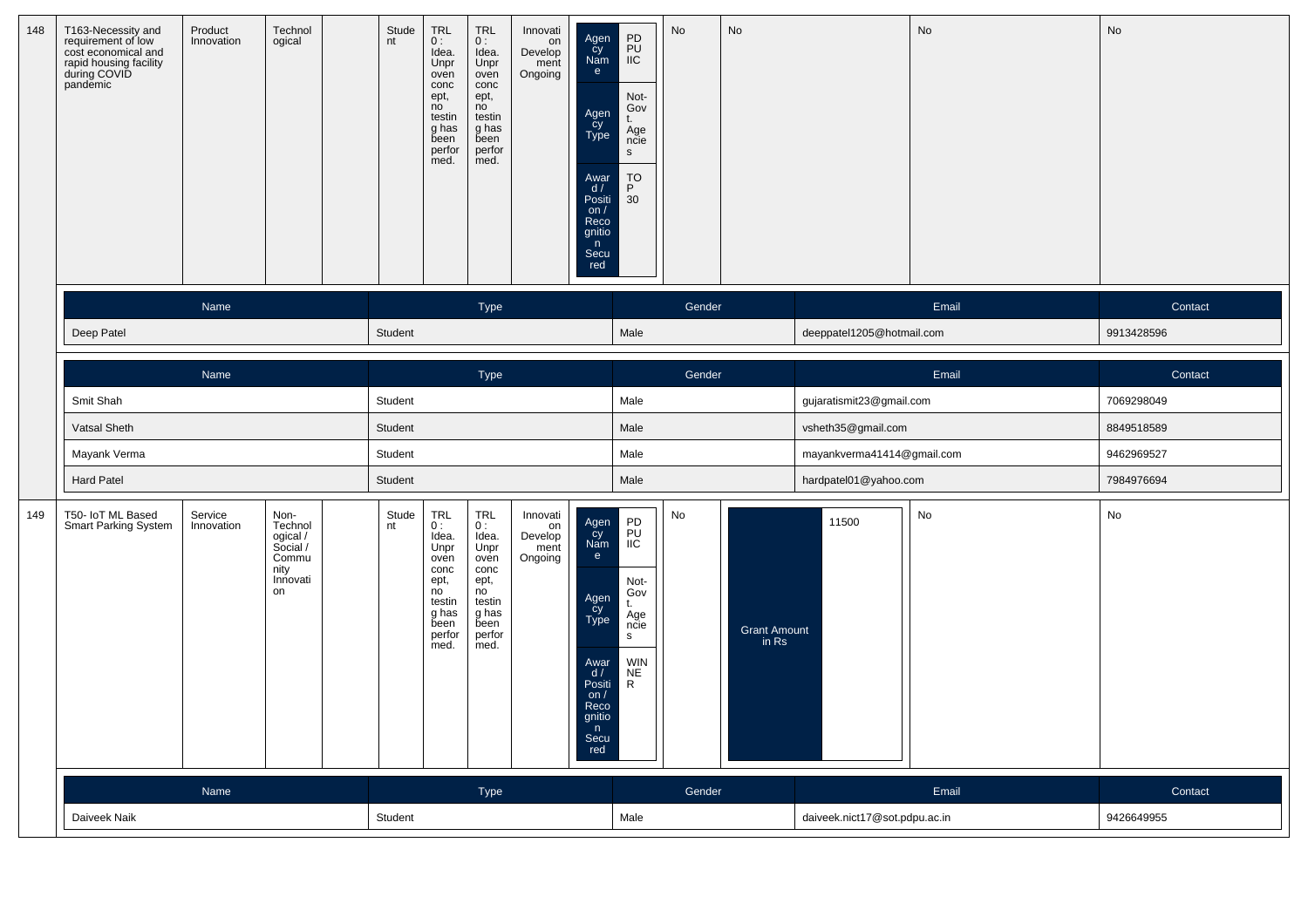|     |                                                           | Name                  |                                                                            |             |                                                                                                                                                        | Type                                                                                                           |                                              |                                                                                                                       |                                                                                                | Gender |                              |                                 | Email     | Contact                  |
|-----|-----------------------------------------------------------|-----------------------|----------------------------------------------------------------------------|-------------|--------------------------------------------------------------------------------------------------------------------------------------------------------|----------------------------------------------------------------------------------------------------------------|----------------------------------------------|-----------------------------------------------------------------------------------------------------------------------|------------------------------------------------------------------------------------------------|--------|------------------------------|---------------------------------|-----------|--------------------------|
|     | Drishti Sabhaya                                           |                       |                                                                            | Student     |                                                                                                                                                        |                                                                                                                |                                              |                                                                                                                       | Female                                                                                         |        |                              | drishti.sce17@sot.pdpu.ac.in    |           | $\blacksquare$           |
|     | Shashwat Rathod                                           |                       |                                                                            | Student     |                                                                                                                                                        |                                                                                                                |                                              |                                                                                                                       | Male                                                                                           |        |                              | shashwat.rict17@sot.pdpu.ac.in  |           | $\overline{\phantom{a}}$ |
|     | Prem Banker                                               |                       |                                                                            | Student     |                                                                                                                                                        |                                                                                                                |                                              |                                                                                                                       | Male                                                                                           |        |                              | prem.bce17@sot.pdpu.ac.in       |           | $\blacksquare$           |
|     | Mauli Patel                                               |                       |                                                                            | Student     |                                                                                                                                                        |                                                                                                                |                                              |                                                                                                                       | Male                                                                                           |        |                              | mauli.pict17@sot.pdpu.ac.in     |           | $\overline{\phantom{a}}$ |
| 150 | T60-Regression Test<br>Optimization using ML<br>algorithm | Service<br>Innovation | Non-<br>Technol<br>ogical /<br>Social /<br>Commu<br>nity<br>Innovati<br>on | Stude<br>nt | $\begin{array}{c} \mathsf{TRL} \\ \mathsf{0}: \end{array}$<br>Idea.<br>Unpr<br>oven<br>conc<br>ept,<br>no<br>testin<br>g has<br>been<br>perfor<br>med. | <b>TRL</b><br>$0:$<br>Idea.<br>Unpr<br>oven<br>conc<br>ept,<br>no<br>testin<br>g has<br>been<br>perfor<br>med. | Innovati<br>on<br>Develop<br>ment<br>Ongoing | Agen<br>Cy<br>Nam<br>e<br>Agen<br>Cy<br>Type<br>Awar<br>$d / P$ ositi<br>on $/$<br>Reco<br>gnitio<br>n<br>Secu<br>red | PD<br>PU<br>IIC<br>Not-<br>Gov<br>t.<br>Age<br>ncie<br>$\mathsf{s}$<br>1st<br>Run<br>ner<br>up | No     | <b>Grant Amount</b><br>in Rs | 10000                           | <b>No</b> | No                       |
|     |                                                           | Name                  |                                                                            |             |                                                                                                                                                        | Type                                                                                                           |                                              |                                                                                                                       |                                                                                                | Gender |                              |                                 | Email     | Contact                  |
|     | Prayushi Faldu                                            |                       |                                                                            | Student     |                                                                                                                                                        |                                                                                                                |                                              |                                                                                                                       | Female                                                                                         |        |                              | prayushi.fict16@sot.pdpu.ac.in  |           | 9825902072               |
|     |                                                           | Name                  |                                                                            |             |                                                                                                                                                        | Type                                                                                                           |                                              |                                                                                                                       |                                                                                                | Gender |                              |                                 | Email     | Contact                  |
|     | Nevil Vekariya                                            |                       |                                                                            | Student     |                                                                                                                                                        |                                                                                                                |                                              |                                                                                                                       | Male                                                                                           |        |                              | nevil.vict16@sot.pdpu.ac.in     |           | $\sim$                   |
|     | Aanchal Vastraj                                           |                       |                                                                            | Student     |                                                                                                                                                        |                                                                                                                |                                              |                                                                                                                       | Female                                                                                         |        |                              | aanchal.vict17@sot.pdpu.ac.in   |           |                          |
|     | Nachiketa Vadera                                          |                       |                                                                            | Student     |                                                                                                                                                        |                                                                                                                |                                              |                                                                                                                       | Female                                                                                         |        |                              | nachiketa.vict17@sot.pdpu.ac.in |           | $\blacksquare$           |
|     | Dharmraj Jethva                                           |                       |                                                                            | Student     |                                                                                                                                                        |                                                                                                                |                                              |                                                                                                                       | Male                                                                                           |        |                              | dharmaraj.jict17@sot.pdpu.ac.in |           |                          |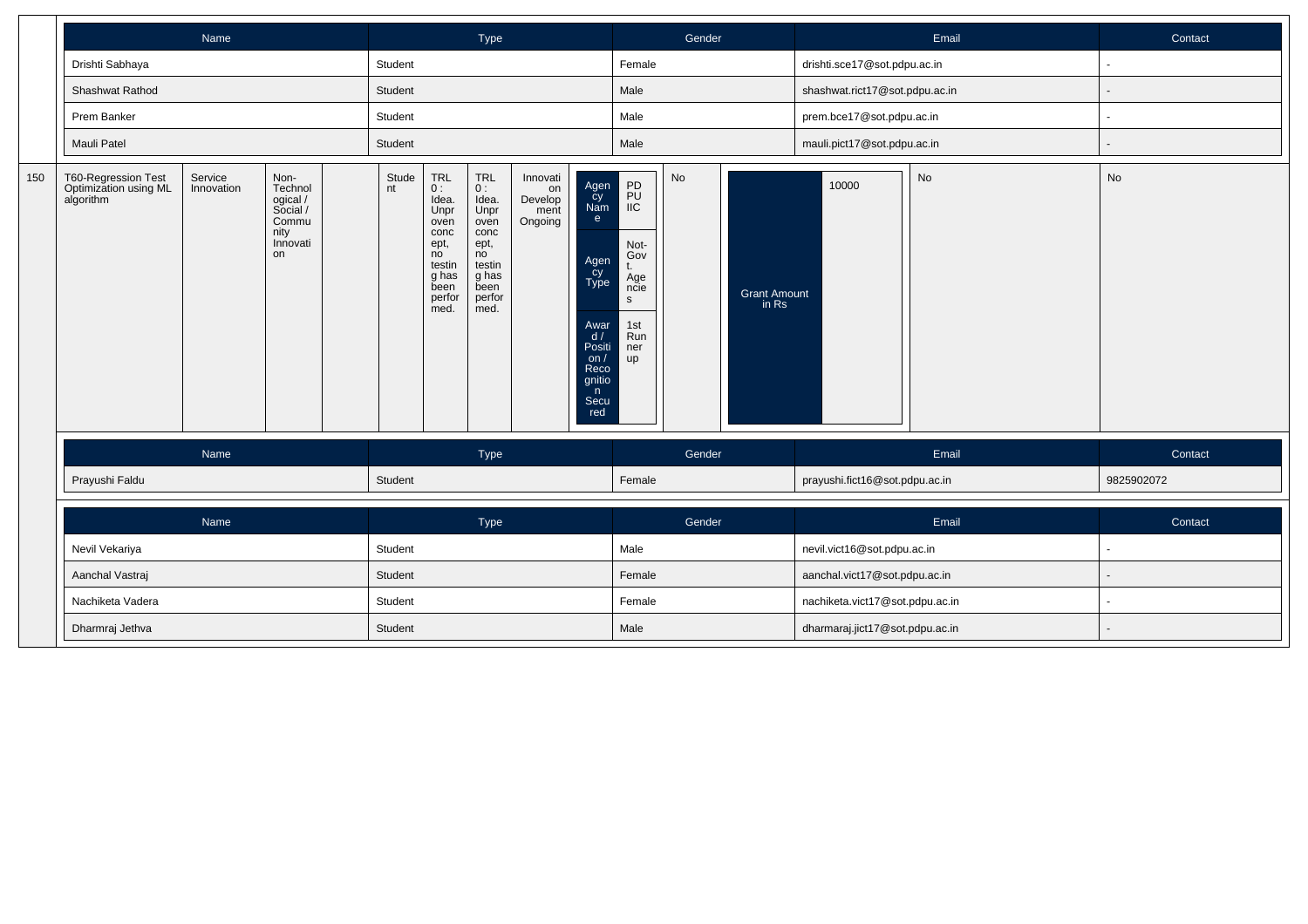| 151 | T31-Color gesture<br>based control: Create<br>a gesture/pattern-<br>recognizable computer<br>module that takes<br>commands as per the<br>color rings worn on<br>your fingers. | Service<br>Innovation | Non-<br>Technol<br>ogical /<br>Social /<br>Commu<br>nity<br>Innovati<br>on | Stude<br>nt        | <b>TRL</b><br>0:<br>Idea.<br>Unpr<br>oven<br>conc<br>ept,<br>no<br>testin<br>g has<br>been<br>perfor<br>med. | <b>TRL</b><br>0:<br>Idea.<br>Unpr<br>oven<br>conc<br>ept,<br>no<br>testin<br>g has<br>been<br>perfor<br>med. | Innovati<br>on<br>Develop<br>ment<br>Ongoing | Agen<br>Cy<br>Nam<br>e<br>Agen<br>Cy<br>Type<br>Awar<br>d/<br>Positi<br>on $/$<br>Reco<br>gnitio<br>n<br>Secu<br>red | PD<br>PU<br><b>IIC</b><br>Not-<br>Gov<br>Age<br>ncie<br>s<br>2nd<br>Run<br>ner<br>up        | No     | <b>Grant Amount</b><br>in Rs | 8500                                                       | No    | No         |
|-----|-------------------------------------------------------------------------------------------------------------------------------------------------------------------------------|-----------------------|----------------------------------------------------------------------------|--------------------|--------------------------------------------------------------------------------------------------------------|--------------------------------------------------------------------------------------------------------------|----------------------------------------------|----------------------------------------------------------------------------------------------------------------------|---------------------------------------------------------------------------------------------|--------|------------------------------|------------------------------------------------------------|-------|------------|
|     |                                                                                                                                                                               | Name                  |                                                                            |                    |                                                                                                              | <b>Type</b>                                                                                                  |                                              |                                                                                                                      |                                                                                             | Gender |                              |                                                            | Email | Contact    |
|     | <b>TANMEET BUTANI</b>                                                                                                                                                         |                       |                                                                            | Student            |                                                                                                              |                                                                                                              |                                              |                                                                                                                      | Male                                                                                        |        |                              | tanmeet.bce17@sot.pdpu.ac.in                               |       | 9429566554 |
|     |                                                                                                                                                                               |                       |                                                                            |                    |                                                                                                              |                                                                                                              |                                              |                                                                                                                      |                                                                                             |        |                              |                                                            |       |            |
|     |                                                                                                                                                                               | Name                  |                                                                            |                    |                                                                                                              | <b>Type</b>                                                                                                  |                                              |                                                                                                                      | Female                                                                                      | Gender |                              |                                                            | Email | Contact    |
|     | <b>TWINKLE BHIMANI</b><br>PINAL PATEL                                                                                                                                         |                       |                                                                            | Student<br>Student |                                                                                                              |                                                                                                              |                                              |                                                                                                                      | Female                                                                                      |        |                              | pinal.pit@sot.pdpu.ac.in                                   |       |            |
|     | <b>MANAN DAVE</b>                                                                                                                                                             |                       |                                                                            | Student            |                                                                                                              |                                                                                                              |                                              |                                                                                                                      | Male                                                                                        |        |                              | manan.dce17@sot.pdpu.ac.in<br>twinkle.bce17@sot.pdpu.ac.in |       |            |
|     | <b>AMAN PATEL</b>                                                                                                                                                             |                       |                                                                            | Student            |                                                                                                              |                                                                                                              |                                              |                                                                                                                      | Male                                                                                        |        |                              | aman.pce17@sot.pdpu.ac.in                                  |       |            |
| 152 | T57-Emotion tracking<br>and targeted<br>marketing using<br>camera based photos                                                                                                | Service<br>Innovation | Non-<br>Technol<br>ogical /<br>Social /<br>Commu<br>nity<br>Innovati<br>on | Stude<br>nt        | <b>TRL</b><br>0:<br>Idea.<br>Unpr<br>oven<br>conc<br>ept,<br>no<br>testin<br>g has<br>been<br>perfor<br>med. | <b>TRL</b><br>0:<br>Idea.<br>Unpr<br>oven<br>conc<br>ept,<br>no<br>testin<br>g has<br>been<br>perfor<br>med. | Innovati<br>on<br>Develop<br>ment<br>Ongoing | Agen<br>cy<br>Nam<br>e<br>Agen<br>Cy<br>Type<br>Awar<br>d/<br>Positi<br>on $/$<br>Reco<br>gnitio<br>n<br>Secu<br>red | P <sub>D</sub><br>IIC<br>Not-<br>Gov<br>Age<br>ncie<br>$\mathbf{s}$<br>Jury<br>Fav<br>orite | No     | Grant Amount<br>in Rs        | 6500                                                       | No    | No         |
|     |                                                                                                                                                                               | Name                  |                                                                            |                    |                                                                                                              | Type                                                                                                         |                                              |                                                                                                                      |                                                                                             | Gender |                              |                                                            | Email | Contact    |
|     | Nimesh Solanki                                                                                                                                                                |                       |                                                                            | Student            |                                                                                                              |                                                                                                              |                                              |                                                                                                                      | Male                                                                                        |        |                              | nimesh.sict16@sot.pdpu.ac.in                               |       | 9033309720 |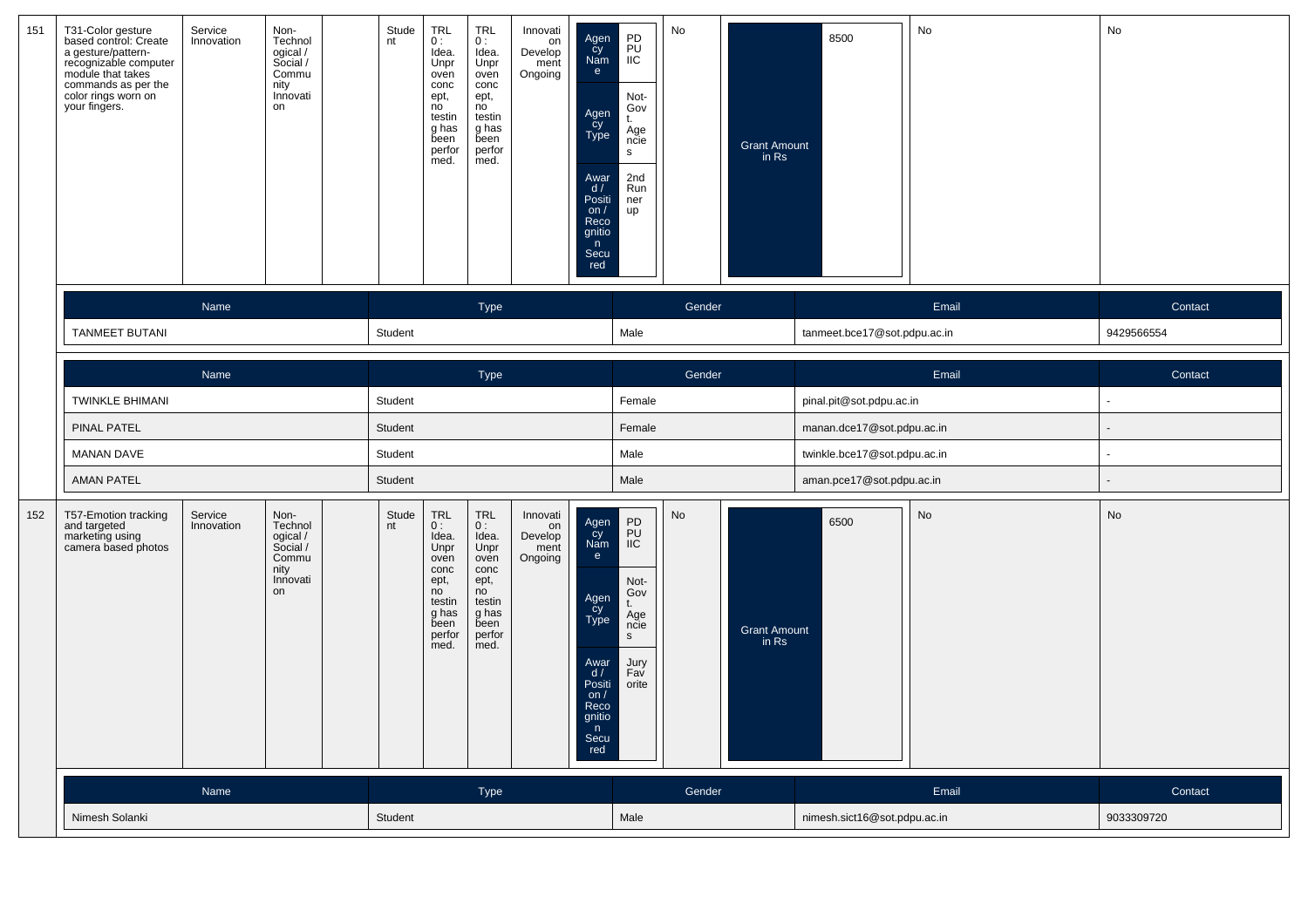|     |                                                                                        | Name                  |                                                                            |             |                                                                                                           | Type                                                                                                         |                                              |                                                                                                                      |                                                                        | Gender |                              |                               | Email | Contact        |
|-----|----------------------------------------------------------------------------------------|-----------------------|----------------------------------------------------------------------------|-------------|-----------------------------------------------------------------------------------------------------------|--------------------------------------------------------------------------------------------------------------|----------------------------------------------|----------------------------------------------------------------------------------------------------------------------|------------------------------------------------------------------------|--------|------------------------------|-------------------------------|-------|----------------|
|     | Dishant Vyas                                                                           |                       |                                                                            | Student     |                                                                                                           |                                                                                                              |                                              |                                                                                                                      | Male                                                                   |        |                              | dishant.vict16@sot.pdpu.ac.in |       | $\blacksquare$ |
|     | Masum Patel                                                                            |                       |                                                                            | Student     |                                                                                                           |                                                                                                              |                                              |                                                                                                                      | Male                                                                   |        |                              | masum.pict16@sot.pdpu.ac.in   |       |                |
|     | Anooksha Rathod                                                                        |                       |                                                                            | Student     |                                                                                                           |                                                                                                              |                                              |                                                                                                                      | Male                                                                   |        |                              | anooksha.rce17@sot.pdpu.ac.in |       | $\blacksquare$ |
| 153 | T02-Smart Fleet<br>management system<br>for BRTS Buses for<br>passenger<br>convenience | Service<br>Innovation | Non-<br>Technol<br>ogical /<br>Social /<br>Commu<br>nity<br>Innovati<br>on | Stude<br>nt | $TRL$<br>$0:$<br>Idea.<br>Unpr<br>oven<br>conc<br>ept,<br>no<br>testin<br>g has<br>been<br>perfor<br>med. | <b>TRL</b><br>0:<br>Idea.<br>Unpr<br>oven<br>conc<br>ept,<br>no<br>testin<br>g has<br>been<br>perfor<br>med. | Innovati<br>on<br>Develop<br>ment<br>Ongoing | Agen<br>Cy<br>Nam<br>e<br>Agen<br>Cy<br>Type<br>Awar<br>d/<br>Positi<br>on $/$<br>Reco<br>gnitio<br>n<br>Secu<br>red | PD<br>PU<br>IIC<br>Not-<br>Gov<br>Age<br>ncie<br>s<br>Bes<br>Pitc<br>h | No     | <b>Grant Amount</b><br>in Rs | 6500                          | No    | No             |
|     |                                                                                        | Name                  |                                                                            |             |                                                                                                           | <b>Type</b>                                                                                                  |                                              |                                                                                                                      |                                                                        | Gender |                              |                               | Email | Contact        |
|     |                                                                                        |                       |                                                                            |             |                                                                                                           |                                                                                                              |                                              |                                                                                                                      |                                                                        |        |                              |                               |       |                |
|     | Vinay Omkumar Khilwani                                                                 |                       |                                                                            | Student     |                                                                                                           |                                                                                                              |                                              |                                                                                                                      | Male                                                                   |        |                              | vok8.khilwani@gmail.com       |       | 8866441188     |
|     |                                                                                        | Name                  |                                                                            |             |                                                                                                           | Type                                                                                                         |                                              |                                                                                                                      |                                                                        | Gender |                              |                               | Email | Contact        |
|     | Nisarg Kapkar                                                                          |                       |                                                                            | Student     |                                                                                                           |                                                                                                              |                                              |                                                                                                                      | Male                                                                   |        |                              | nisargkapkar00@gmail.com      |       | $\blacksquare$ |
|     | Nisarg Dave                                                                            |                       |                                                                            | Student     |                                                                                                           |                                                                                                              |                                              |                                                                                                                      | Male                                                                   |        |                              | nisargdave7324@gmail.com      |       |                |
|     | Parth Prajapati                                                                        |                       |                                                                            | Student     |                                                                                                           |                                                                                                              |                                              |                                                                                                                      | Male                                                                   |        |                              | parthy4399@gmail.com          |       | ٠              |
|     | Jahnavi Shah                                                                           |                       |                                                                            | Student     |                                                                                                           |                                                                                                              |                                              |                                                                                                                      | Female                                                                 |        |                              | jahnavi812@gmail.com          |       |                |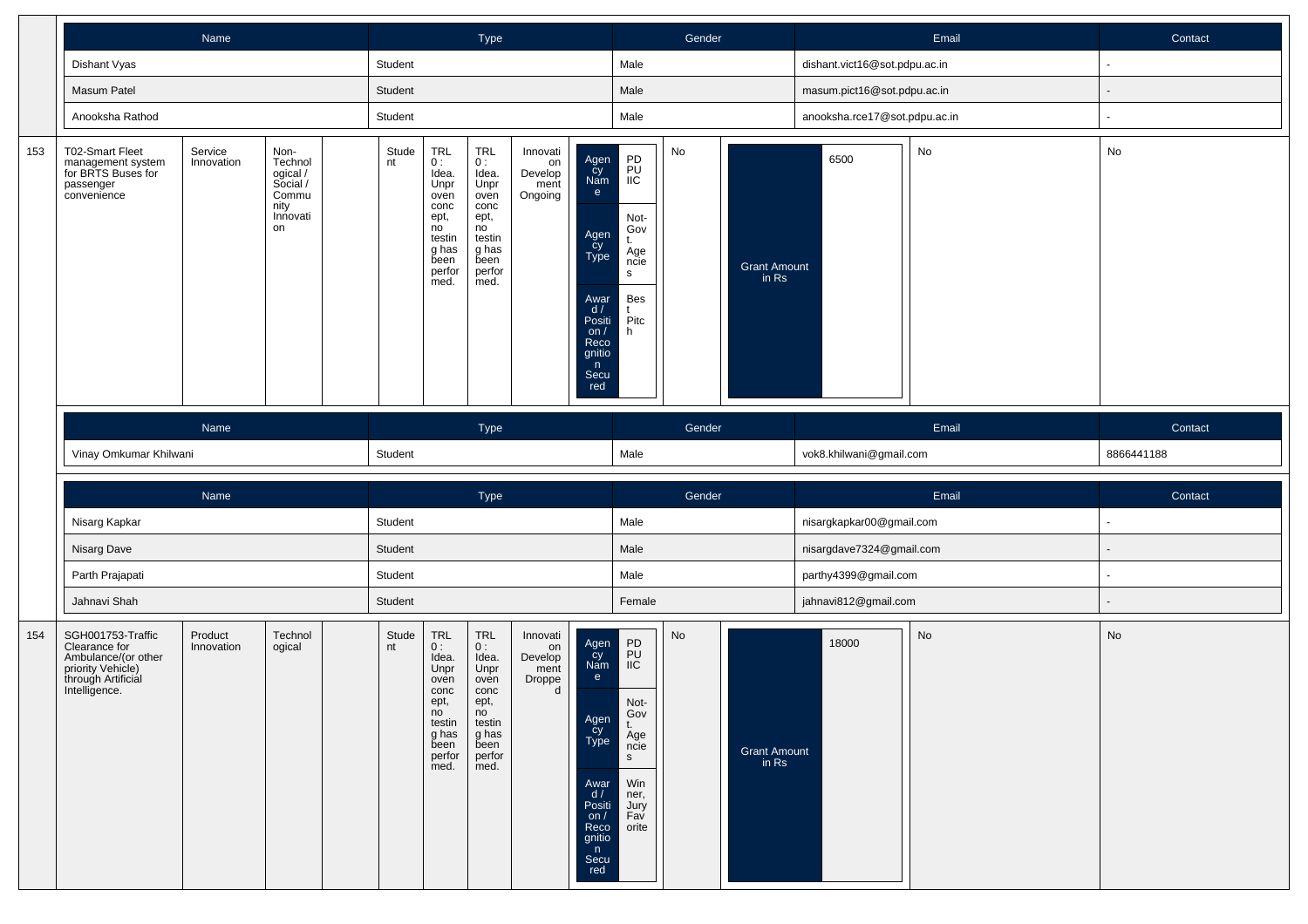|     |                                                                                                                                                                                                                                                                                                               |                       |                   | Type        |                                                                                                       |                                                                                                              | Gender                                           |                                                                                                                                                                                                                                               |           | Email                        | Contact                      |           |            |
|-----|---------------------------------------------------------------------------------------------------------------------------------------------------------------------------------------------------------------------------------------------------------------------------------------------------------------|-----------------------|-------------------|-------------|-------------------------------------------------------------------------------------------------------|--------------------------------------------------------------------------------------------------------------|--------------------------------------------------|-----------------------------------------------------------------------------------------------------------------------------------------------------------------------------------------------------------------------------------------------|-----------|------------------------------|------------------------------|-----------|------------|
|     | Prayushi Faldu                                                                                                                                                                                                                                                                                                |                       |                   | Student     |                                                                                                       |                                                                                                              |                                                  | Female                                                                                                                                                                                                                                        |           |                              | prayushifaldu123@gmail.com   |           | 9825902072 |
| 155 | SGH001832-We have<br>aadhar card, Pan<br>card, Voter id, Driving<br>licence like identity<br>proofs for our day to<br>day transactions, but<br>we have major missing<br>that is our health card,<br>which manages our<br>day to day health<br>history like disease.<br>allergy etc. And same<br>card is used. | Product<br>Innovation | Technol<br>ogical | Stude<br>nt | TRL<br>0:<br>Idea.<br>Unpr<br>oven<br>conc<br>ept,<br>no<br>testin<br>g has<br>been<br>perfor<br>med. | <b>TRL</b><br>0:<br>Idea.<br>Unpr<br>oven<br>conc<br>ept,<br>no<br>testin<br>g has<br>been<br>perfor<br>med. | Innovati<br>on<br>Develop<br>ment<br>Droppe<br>d | PD<br>Agen<br>PU<br>cy<br>Nam<br>IIC<br>e<br>Not-<br>Gov<br>Agen<br>Cy<br>Type<br>t.<br>Age<br>ncie<br>s<br>1st<br>Awar<br>d/<br>Run<br>Positi<br>ner<br>on $/$<br>up,<br><b>Bes</b><br>Reco<br>gnitio<br>Pitc<br>n<br>Secu<br>h<br>red       | No        | Grant Amount<br>in Rs        | 16500                        | No        | No         |
|     |                                                                                                                                                                                                                                                                                                               | Name                  |                   |             |                                                                                                       | Type                                                                                                         |                                                  |                                                                                                                                                                                                                                               | Gender    |                              |                              | Email     | Contact    |
|     | Vatsal Parsania                                                                                                                                                                                                                                                                                               |                       |                   | Student     |                                                                                                       |                                                                                                              |                                                  | Male                                                                                                                                                                                                                                          |           |                              | vatsal.pict17@sot.pdpu.ac.in |           | 8200173982 |
| 156 | SGH001677-Buying<br>apparel through e-<br>commerce has certain                                                                                                                                                                                                                                                | Product<br>Innovation | Technol<br>ogical | Stude<br>nt | TRL<br>0:                                                                                             | TRL                                                                                                          | Innovati                                         |                                                                                                                                                                                                                                               | <b>No</b> |                              |                              |           |            |
|     | limitation of trying<br>apparel before buying<br>it.Provide a virtual<br>room to try apparel<br>through e-commerce<br>websites before<br>buying it.                                                                                                                                                           |                       |                   |             | Idea.<br>Unpr<br>oven<br>conc<br>ept,<br>no<br>testin<br>g has<br>been<br>perfor<br>med.              | 0:<br>Idea.<br>Unpr<br>oven<br>conc<br>ept,<br>no<br>testin<br>g has<br>been<br>perfor<br>med.               | on<br>Develop<br>ment<br>Droppe<br>$\mathsf{d}$  | ${\sf PD}$<br>Agen<br>Cy<br>Nam<br>PU<br>$i\overline{C}$<br>e<br>Not-<br>Gov<br>Agen<br>Cy<br>Type<br>$t$ .<br>Age<br>ncie<br>$\mathsf{s}$<br>3rd<br>Awar<br>d/<br>Run<br>Positi<br>ner<br>on $/$<br>up<br>Reco<br>gnitio<br>n<br>Secu<br>red |           | <b>Grant Amount</b><br>in Rs | 9000                         | <b>No</b> | No         |
|     |                                                                                                                                                                                                                                                                                                               | Name                  |                   |             |                                                                                                       | <b>Type</b>                                                                                                  |                                                  |                                                                                                                                                                                                                                               | Gender    |                              |                              | Email     | Contact    |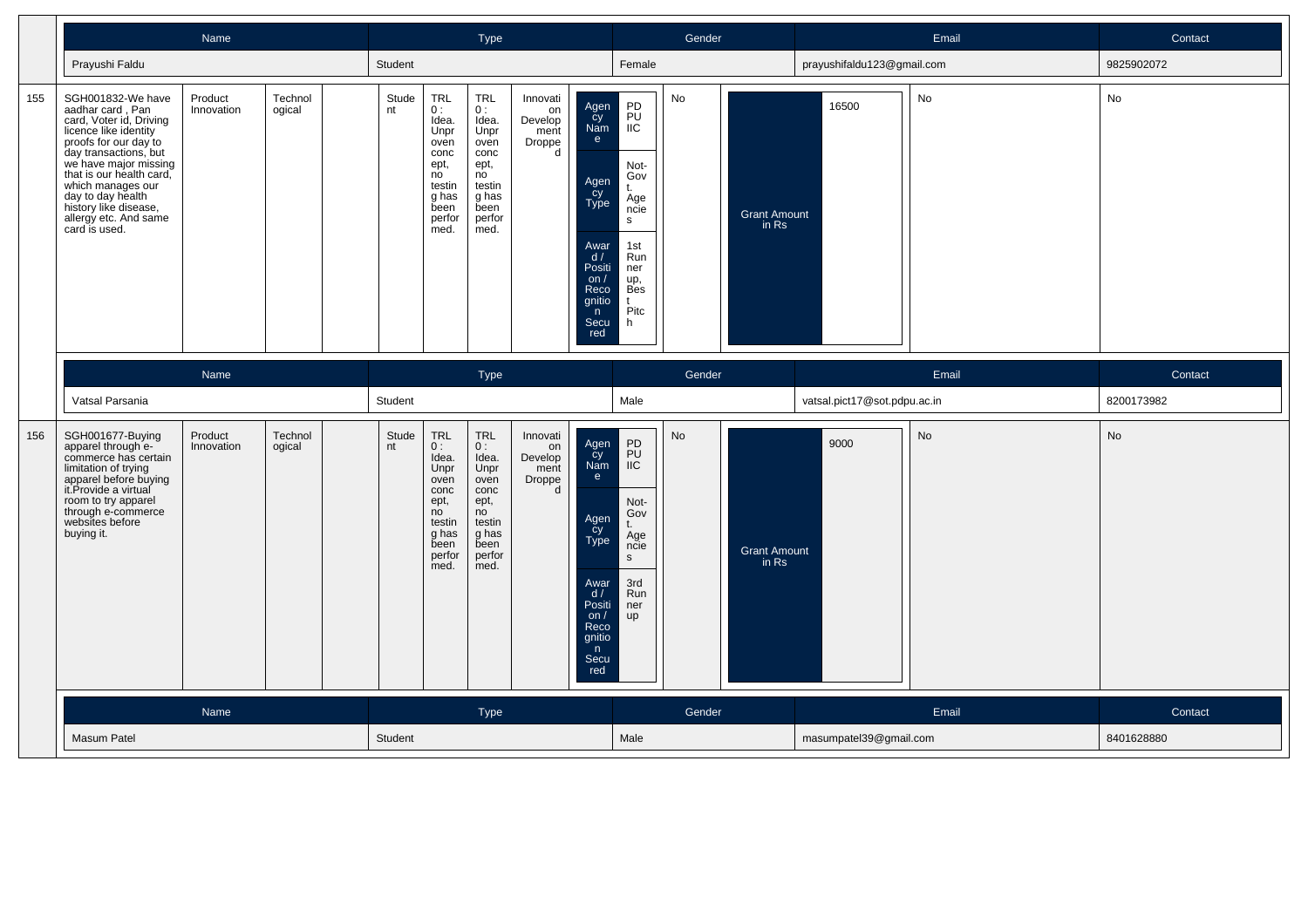| 157 | SGH001418-<br>Automatic Drip<br><b>Irrigation System</b>              | Product<br>Innovation | Technol<br>ogical                                                          | Stude<br>nt | <b>TRL</b><br>0:<br>Idea.<br>Unpr<br>oven<br>conc<br>ept,<br>no<br>testin<br>g has<br>been<br>perfor<br>med. | TRL<br>0:<br>Idea.<br>Unpr<br>oven<br>conc<br>ept,<br>no<br>testin<br>g has<br>been<br>perfor<br>med.        | Innovati<br>on<br>Develop<br>ment<br>Droppe<br>d | Agen<br>čy<br>Nam<br>e<br>Agen<br>Cy<br>Type<br>Awar<br>d/<br>Positi<br>on $/$<br>Reco<br>gnitio<br>n<br>Secu<br>red   | PD<br>PU<br>IIC<br>Not-<br>Gov<br>t.<br>Age<br>ncie<br>S<br>Bes<br>$P$ <sub>itc</sub><br>h      | No     | <b>Grant Amount</b><br>in Rs | 8000                         | $\operatorname{\mathsf{No}}$ | No         |
|-----|-----------------------------------------------------------------------|-----------------------|----------------------------------------------------------------------------|-------------|--------------------------------------------------------------------------------------------------------------|--------------------------------------------------------------------------------------------------------------|--------------------------------------------------|------------------------------------------------------------------------------------------------------------------------|-------------------------------------------------------------------------------------------------|--------|------------------------------|------------------------------|------------------------------|------------|
|     |                                                                       | Name                  |                                                                            |             |                                                                                                              | Type                                                                                                         |                                                  |                                                                                                                        |                                                                                                 | Gender |                              |                              | Email                        | Contact    |
|     | Patel Gaurav Kirtibhai                                                |                       |                                                                            | Student     |                                                                                                              |                                                                                                              |                                                  |                                                                                                                        | Male                                                                                            |        |                              | gauravkpatel305@gmail.com    |                              | 9586784201 |
|     |                                                                       | Name                  |                                                                            |             |                                                                                                              | Type                                                                                                         |                                                  |                                                                                                                        |                                                                                                 | Gender |                              |                              | Email                        | Contact    |
|     | Dev Bhavsar                                                           |                       |                                                                            |             |                                                                                                              |                                                                                                              |                                                  |                                                                                                                        | $\blacksquare$                                                                                  |        |                              | devbhavsar06@gmail.com       |                              |            |
|     | Himanshu Vaghela                                                      |                       |                                                                            |             |                                                                                                              |                                                                                                              |                                                  |                                                                                                                        |                                                                                                 |        |                              | himanshuvaghela911@gmail.com |                              |            |
|     | Jay Bhagat                                                            |                       |                                                                            |             |                                                                                                              |                                                                                                              |                                                  |                                                                                                                        |                                                                                                 |        |                              | jaybbhagatpdpu@gmail.com     |                              |            |
|     | Ashwini Nair                                                          |                       |                                                                            |             |                                                                                                              |                                                                                                              |                                                  |                                                                                                                        |                                                                                                 |        |                              | ashwininair2402@gmail.com    |                              |            |
|     | Akash Vora                                                            |                       |                                                                            |             |                                                                                                              |                                                                                                              |                                                  |                                                                                                                        |                                                                                                 |        |                              | akashvora200@gmail.com       |                              |            |
|     | Chaitya Shah                                                          |                       |                                                                            |             |                                                                                                              |                                                                                                              |                                                  |                                                                                                                        |                                                                                                 |        |                              | chaityashah2001@gmail.com    |                              |            |
| 158 | SGH001255-Mobile<br>App based on voice<br>enabled forms<br>submission | Service<br>Innovation | Non-<br>Technol<br>ogical /<br>Social /<br>Commu<br>nity<br>Innovati<br>on | Stude<br>nt | TRL<br>0:<br>Idea.<br>Unpr<br>oven<br>conc<br>ept,<br>no<br>testin<br>g has<br>been<br>perfor<br>med.        | <b>TRL</b><br>0:<br>Idea.<br>Unpr<br>oven<br>conc<br>ept,<br>no<br>testin<br>g has<br>been<br>perfor<br>med. | Innovati<br>on<br>Develop<br>ment<br>Droppe<br>d | Agen<br>Cy<br>Nam<br>e<br>Agen<br>Cy<br>Type<br>Awar<br>$\frac{d}{dx}$<br>on $/$<br>Reco<br>gnitio<br>n<br>Secu<br>red | PD<br>PU<br>IIC<br>Not-<br>Gov<br>t.<br>Age<br>ncie<br>$\mathsf{s}$<br>Bes<br>Prot<br>otyp<br>e | No     | <b>Grant Amount</b><br>in Rs | 8000                         | No                           | No         |
|     |                                                                       | Name                  |                                                                            |             |                                                                                                              | Type                                                                                                         |                                                  |                                                                                                                        |                                                                                                 | Gender |                              |                              | Email                        | Contact    |
|     | Pala Gautam                                                           |                       |                                                                            | Student     |                                                                                                              |                                                                                                              |                                                  |                                                                                                                        | Male                                                                                            |        |                              | palagautam123@gmail.com      |                              | 8160421785 |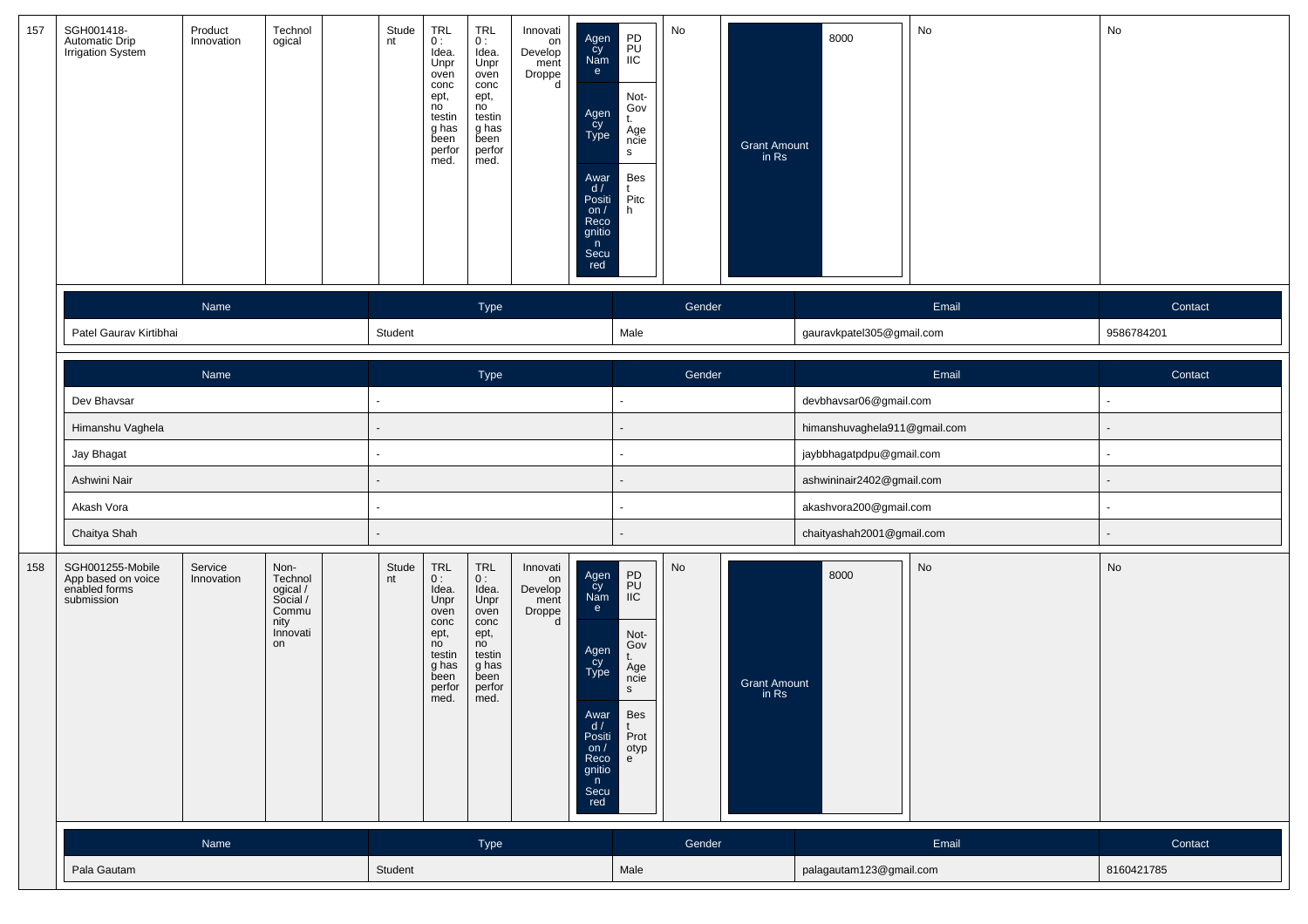|     |                                                                                                                              | Name                  |                                                                            |             |                                                                                                       | Type                                                                                                         |                                                  |                                                                                                                                              |                                                                                             | Gender                       |                                            |                            | Email | Contact               |
|-----|------------------------------------------------------------------------------------------------------------------------------|-----------------------|----------------------------------------------------------------------------|-------------|-------------------------------------------------------------------------------------------------------|--------------------------------------------------------------------------------------------------------------|--------------------------------------------------|----------------------------------------------------------------------------------------------------------------------------------------------|---------------------------------------------------------------------------------------------|------------------------------|--------------------------------------------|----------------------------|-------|-----------------------|
|     | VISHVA JANI                                                                                                                  |                       |                                                                            | Student     |                                                                                                       |                                                                                                              |                                                  |                                                                                                                                              | Female                                                                                      |                              |                                            | vishwajani1@gmail.com      |       |                       |
|     | JAYESH KRIPLANI                                                                                                              |                       |                                                                            | Student     |                                                                                                       |                                                                                                              |                                                  |                                                                                                                                              | Male                                                                                        |                              |                                            | Jshkriplani@gmail.com      |       |                       |
|     | PRANAM DOSHI                                                                                                                 |                       |                                                                            | Student     |                                                                                                       |                                                                                                              |                                                  |                                                                                                                                              | Male                                                                                        |                              |                                            | pranamdoshi@gmail.com      |       |                       |
|     | <b>RUSHABH PATEL</b>                                                                                                         |                       |                                                                            | Student     |                                                                                                       |                                                                                                              |                                                  |                                                                                                                                              | Male                                                                                        |                              |                                            | rnpatel2226@gmail.com      |       |                       |
|     | <b>DHRUVI BHATT</b>                                                                                                          |                       |                                                                            | Student     |                                                                                                       |                                                                                                              |                                                  |                                                                                                                                              | Female                                                                                      |                              |                                            | dhruvi.m.bhatt@gmail.com   |       |                       |
|     | DHRUVI AGAJA                                                                                                                 |                       |                                                                            | Student     |                                                                                                       |                                                                                                              |                                                  |                                                                                                                                              | Female                                                                                      |                              |                                            | agajadhruvi@gmail.com      |       |                       |
| 159 | SGH001903-Solar<br>pannel cleaning<br>problem at regular<br>intervals                                                        | Product<br>Innovation | Technol<br>ogical                                                          | Stude<br>nt | TRL<br>0:<br>Idea.<br>Unpr<br>oven<br>conc<br>ept,<br>no<br>testin<br>g has<br>been<br>perfor<br>med. | <b>TRL</b><br>0:<br>Idea.<br>Unpr<br>oven<br>conc<br>ept,<br>no<br>testin<br>g has<br>been<br>perfor<br>med. | Innovati<br>on<br>Develop<br>ment<br>Droppe<br>d | Agen<br>cy<br>Nam<br>e<br>Agen<br>cy<br>Type<br>s<br>Awar<br>d /<br>Positi<br>on $/$<br>Reco<br>gnitio<br>n<br>Secu<br>red                   | PD<br>PŪ<br>IIC<br>Not-<br>Gov<br>Age<br>ncie<br>Bes<br>Prot<br>otyp<br>e                   | $\mathsf{No}$                | <b>Grant Amount</b><br>$\frac{1}{2}$ in Rs | 8000                       | No    | No                    |
|     | DHRUV THAKKAR                                                                                                                | Name                  |                                                                            | Student     |                                                                                                       | Type                                                                                                         |                                                  |                                                                                                                                              | Male                                                                                        | Gender                       |                                            | dhruv.tee17@sot.pdpu.ac.in | Email | Contact<br>7096525598 |
| 160 | SGH001736-Smart<br>Street Light System<br>(Monitoring,<br>Maintenance) using<br>IoT, Computer Vision<br>and Machine Learning | Process<br>Innovation | Non-<br>Technol<br>ogical /<br>Social /<br>Commu<br>nity<br>Innovati<br>on | Stude<br>nt | TRL<br>0:<br>Idea.<br>Unpr<br>oven<br>conc<br>ept,<br>no<br>testin<br>g has<br>been<br>perfor<br>med. | <b>TRL</b><br>0:<br>Idea.<br>Unpr<br>oven<br>conc<br>ept,<br>no<br>testin<br>g has<br>been<br>perfor<br>med. | Innovati<br>on<br>Develop<br>ment<br>Droppe<br>d | Agen<br>cy<br>Nam<br>e<br>Agen<br>cy<br>Type<br>$\mathsf{s}$<br>Awar<br>d /<br>Positi<br>on $/$<br><b>Reco</b><br>gnitio<br>n<br>Secu<br>red | PD<br>PU<br>IIC<br>Not-<br>Gov<br>Age<br>ncie<br>Bes<br><b>Busi</b><br>nes<br>s<br>Pla<br>n | $\operatorname{\mathsf{No}}$ | <b>Grant Amount</b><br>in Rs               | 8000                       | No    | No                    |
|     |                                                                                                                              | Name                  |                                                                            |             |                                                                                                       | Type                                                                                                         |                                                  |                                                                                                                                              |                                                                                             | Gender                       |                                            |                            | Email | Contact               |
|     | <b>ISHAN MISTRY</b>                                                                                                          |                       |                                                                            | Student     |                                                                                                       |                                                                                                              |                                                  |                                                                                                                                              | Male                                                                                        |                              |                                            | mistryishan25@gmail.com    |       | 7990554661            |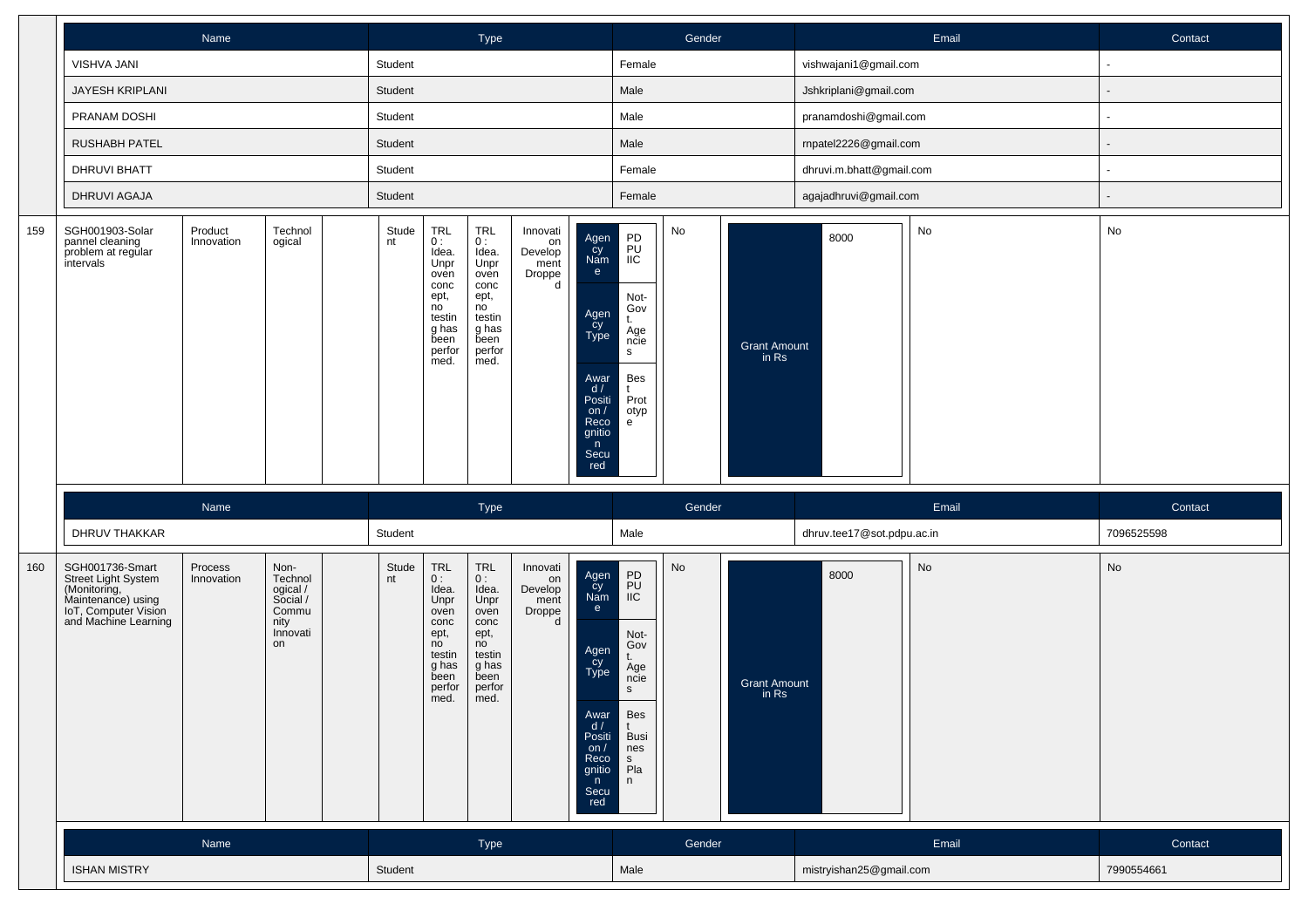| 161 | SGH001372-Design<br>and development of<br>fuel level indicator for<br>two wheels   | Product<br>Innovation | Technol<br>ogical | Stude<br>nt | <b>TRL</b><br>0:<br>Idea.<br>Unpr<br>oven<br>conc<br>ept,<br>no<br>testin<br>g has<br>been<br>perfor<br>med. | <b>TRL</b><br>0:<br>Idea.<br>Unpr<br>oven<br>conc<br>ept,<br>no<br>testin<br>g has<br>been<br>perfor<br>med. | Innovati<br>on<br>Develop<br>ment<br>Droppe<br>d | Agen<br>Cy<br>Nam<br>e<br>Agen<br>cy<br>Type<br>Awar<br>$\frac{d}{dx}$<br>on $/$<br>Reco<br>gnitio<br>n<br>Secu<br>red           | PD<br>PU<br>IIC<br>Not-<br>Gov<br>t.<br>Age<br>ncie<br>$\mathbf{s}$<br>Bes<br>Busi<br>nes<br>s<br>Pla<br>n | No     | <b>Grant Amount</b><br>in Rs | 8000                           | No    | No             |
|-----|------------------------------------------------------------------------------------|-----------------------|-------------------|-------------|--------------------------------------------------------------------------------------------------------------|--------------------------------------------------------------------------------------------------------------|--------------------------------------------------|----------------------------------------------------------------------------------------------------------------------------------|------------------------------------------------------------------------------------------------------------|--------|------------------------------|--------------------------------|-------|----------------|
|     |                                                                                    | Name                  |                   |             |                                                                                                              | Type                                                                                                         |                                                  |                                                                                                                                  |                                                                                                            | Gender |                              |                                | Email | Contact        |
|     | Smeet Patel                                                                        |                       |                   | Student     |                                                                                                              |                                                                                                              |                                                  |                                                                                                                                  | Male                                                                                                       |        |                              | smeetpatel31@gmail.com         |       | 7283815419     |
|     |                                                                                    | Name                  |                   |             |                                                                                                              | Type                                                                                                         |                                                  |                                                                                                                                  |                                                                                                            | Gender |                              |                                | Email | Contact        |
|     | Nirav Oad                                                                          |                       |                   | Student     |                                                                                                              |                                                                                                              |                                                  |                                                                                                                                  | Male                                                                                                       |        |                              | niravoad26112000@gmail.com     |       | $\blacksquare$ |
|     | Swarup Zala                                                                        |                       |                   | Student     |                                                                                                              |                                                                                                              |                                                  |                                                                                                                                  | Male                                                                                                       |        |                              | zalaswarup24@gmail.com         |       |                |
|     | Vivek Chudasama                                                                    |                       |                   | Student     |                                                                                                              |                                                                                                              |                                                  |                                                                                                                                  | Male                                                                                                       |        |                              | vivekchudasama321@gmail.com    |       |                |
| 162 | SGH001357-Waste<br>generated during<br>cutting and polishing<br>of vitrified tiles | Product<br>Innovation | Technol<br>ogical | Stude<br>nt | <b>TRL</b><br>0:<br>Idea.<br>Unpr<br>oven<br>conc<br>ept,<br>no<br>testin<br>g has<br>been<br>perfor<br>med. | <b>TRL</b><br>0:<br>Idea.<br>Unpr<br>oven<br>conc<br>ept,<br>no<br>testin<br>g has<br>been<br>perfor<br>med. | Innovati<br>on<br>Develop<br>ment<br>Droppe<br>d | Agen<br>Cy<br>Nam<br>$\mathbf{e}$<br>Agen<br>cy<br>Type<br>Awar<br>d /<br>Positi<br>on $/$<br>Reco<br>gnitio<br>n<br>Secu<br>red | PD<br>PU<br>IIC<br>Not-<br>Gov<br>t.<br>Age<br>ncie<br>$\mathsf{s}$<br><b>Bes</b><br>Des<br>ign            | No     | <b>Grant Amount</b><br>in Rs | 3000                           | No    | No             |
|     |                                                                                    | Name                  |                   |             |                                                                                                              | Type                                                                                                         |                                                  |                                                                                                                                  |                                                                                                            | Gender |                              |                                | Email | Contact        |
|     | ADITYARAJ RANA                                                                     |                       |                   | Student     |                                                                                                              |                                                                                                              |                                                  |                                                                                                                                  | Male                                                                                                       |        |                              | adityaraj.rcv18@sot.pdpu.ac.in |       | 9727727882     |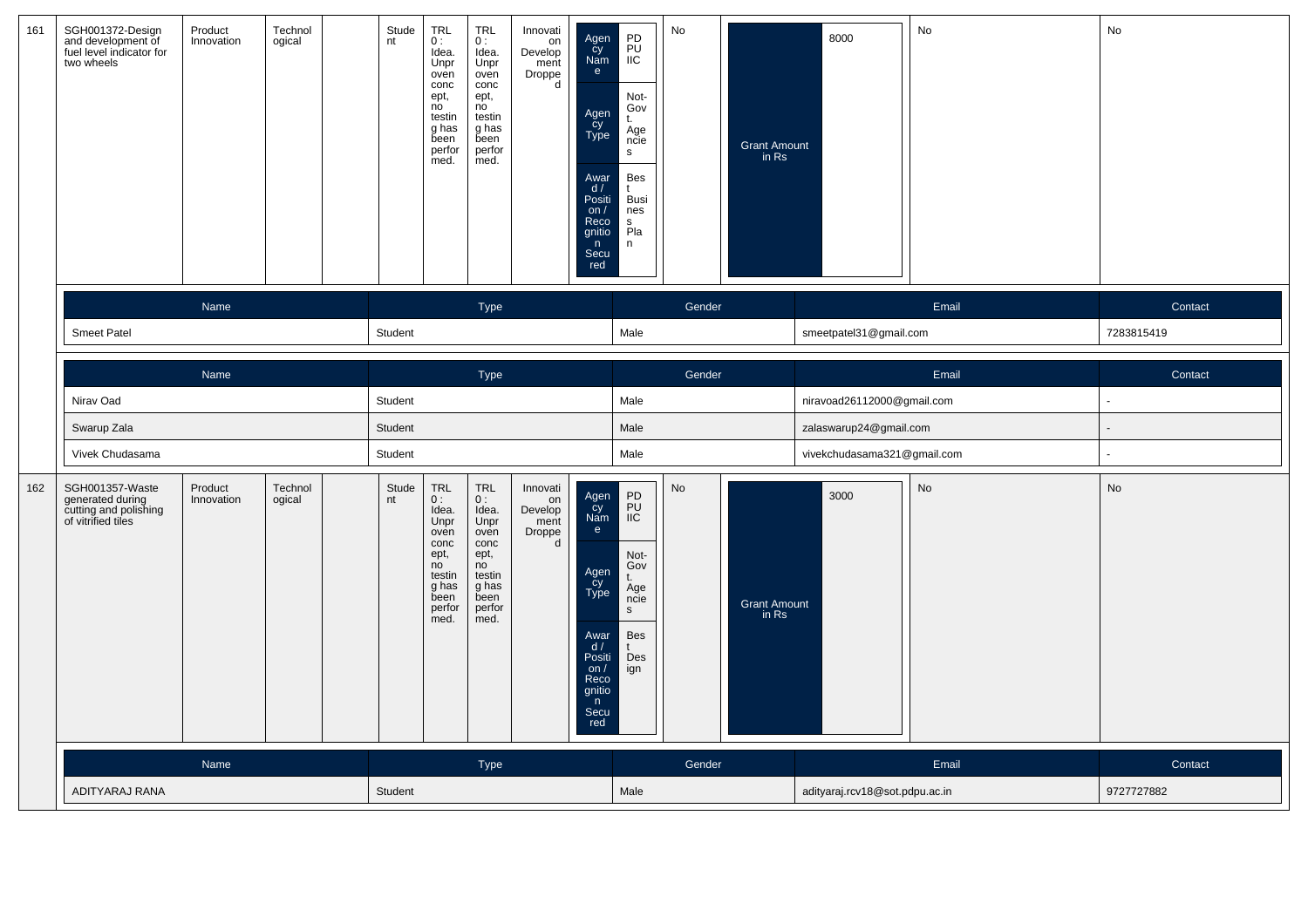|     |                                                                                           | Name                                                                                                                     |  |                                                                                            |                                        |                                                                                                                                       | <b>Type</b>                                                                                                                                                             |                                              |    |        | Gender |                              |                                    | Email | Contact               |
|-----|-------------------------------------------------------------------------------------------|--------------------------------------------------------------------------------------------------------------------------|--|--------------------------------------------------------------------------------------------|----------------------------------------|---------------------------------------------------------------------------------------------------------------------------------------|-------------------------------------------------------------------------------------------------------------------------------------------------------------------------|----------------------------------------------|----|--------|--------|------------------------------|------------------------------------|-------|-----------------------|
|     | ANKIT RAJPUT                                                                              |                                                                                                                          |  |                                                                                            | Student                                |                                                                                                                                       |                                                                                                                                                                         |                                              |    | Male   |        |                              | ankitrajputa7@gmail.com            |       | $\sim$                |
|     | YUVRAJ GHARIWALA                                                                          |                                                                                                                          |  |                                                                                            | Student                                |                                                                                                                                       |                                                                                                                                                                         |                                              |    | Male   |        |                              | doshiyuvi@gmail.com                |       |                       |
|     | HARSHSUDHA SHARMA                                                                         |                                                                                                                          |  |                                                                                            | Student                                |                                                                                                                                       |                                                                                                                                                                         |                                              |    | Male   |        |                              |                                    |       | $\tilde{\phantom{a}}$ |
|     | <b>SWATI BHARTI</b>                                                                       |                                                                                                                          |  |                                                                                            | Student                                |                                                                                                                                       |                                                                                                                                                                         |                                              |    | Female |        |                              | swatibharti182@gmail.com           |       | ÷,                    |
|     | DARSHIKA JAGANI                                                                           |                                                                                                                          |  |                                                                                            | Student                                |                                                                                                                                       |                                                                                                                                                                         |                                              |    | Female |        |                              | darshikajagani@gmail.com           |       |                       |
|     | <b>SAKSHI SINGH</b>                                                                       |                                                                                                                          |  |                                                                                            | Student                                |                                                                                                                                       |                                                                                                                                                                         |                                              |    | Female |        |                              | tanyasak60@gmail.com               |       |                       |
| 163 | Design and Synthesis<br>of Metal Organic<br>Frameworks and their<br>Potential Application | Product<br>Technol<br>ogical<br>Innovation<br>Researc<br>h &<br>Sponsor<br>ed<br>Progra<br><b>ORSP</b><br>PDPU)"<br>Name |  |                                                                                            |                                        | <b>TRL</b><br>3:<br>Appli<br>ed<br>resea<br>rch.<br>First<br>labor<br>atory<br>tests<br>comp<br>leted:<br>proof<br>of<br>conc<br>ept. | <b>TRL</b><br>3:<br>Appli<br>ed <sup>'</sup><br>resea<br>rch.<br>First<br>labor<br>atory<br>tests<br>comp<br>leted;<br>proof<br>$\overline{\mathsf{d}}$<br>conc<br>ept. | Innovati<br>on<br>Develop<br>ment<br>Ongoing | No |        | No     | <b>Grant Amount</b><br>in Rs | 100000                             | No    | No                    |
|     |                                                                                           |                                                                                                                          |  |                                                                                            |                                        |                                                                                                                                       |                                                                                                                                                                         |                                              |    |        |        |                              |                                    |       |                       |
|     |                                                                                           |                                                                                                                          |  |                                                                                            |                                        |                                                                                                                                       | Type                                                                                                                                                                    |                                              |    |        | Gender |                              |                                    | Email | Contact               |
|     | Dr. Tapan Pal                                                                             |                                                                                                                          |  |                                                                                            | Faculty                                |                                                                                                                                       |                                                                                                                                                                         |                                              |    | Male   |        |                              | Tapan.Pal@sot.pdpu.ac.in           |       | 8756009429            |
|     |                                                                                           |                                                                                                                          |  |                                                                                            |                                        |                                                                                                                                       |                                                                                                                                                                         |                                              |    |        |        |                              |                                    |       |                       |
|     | Dr. Rajib Bandopadhyay                                                                    | Name<br>Service<br>Technol<br>ogical<br>Innovation                                                                       |  |                                                                                            |                                        |                                                                                                                                       | Type                                                                                                                                                                    |                                              |    | Male   | Gender |                              | Rajib.Bandyopadhyay@sot.pdpu.ac.in | Email | Contact<br>9909991602 |
| 164 | Retina: Real Time<br>Crop Monitoring and<br>Maintenance with<br>Drone Imaging             |                                                                                                                          |  | "Office<br>of the<br>Researc<br>$h$ &<br>Sponsor<br>ed<br>Progra<br>ms(C<br>ORSP<br>PDPU)" | Faculty<br>Stude<br>nt-<br>Facul<br>ty | <b>TRL</b><br>$2:$ Tech<br>nolog<br>formu<br>lation<br>Conc<br>ept<br>and<br>applic<br>ation<br>have<br>been<br>formu<br>lated.       | <b>TRL</b><br>$2:$ Tech<br>nolog<br>formu<br>lation<br>Conc<br>ept<br>and<br>applic<br>ation<br>have<br>been<br>formu<br>lated.                                         | Innovati<br>on<br>Develop<br>ment<br>Ongoing | No |        | No     | <b>Grant Amount</b><br>in Rs | 88000                              | No    | No                    |
|     |                                                                                           | Name                                                                                                                     |  |                                                                                            |                                        |                                                                                                                                       | <b>Type</b>                                                                                                                                                             |                                              |    |        | Gender |                              |                                    | Email | Contact               |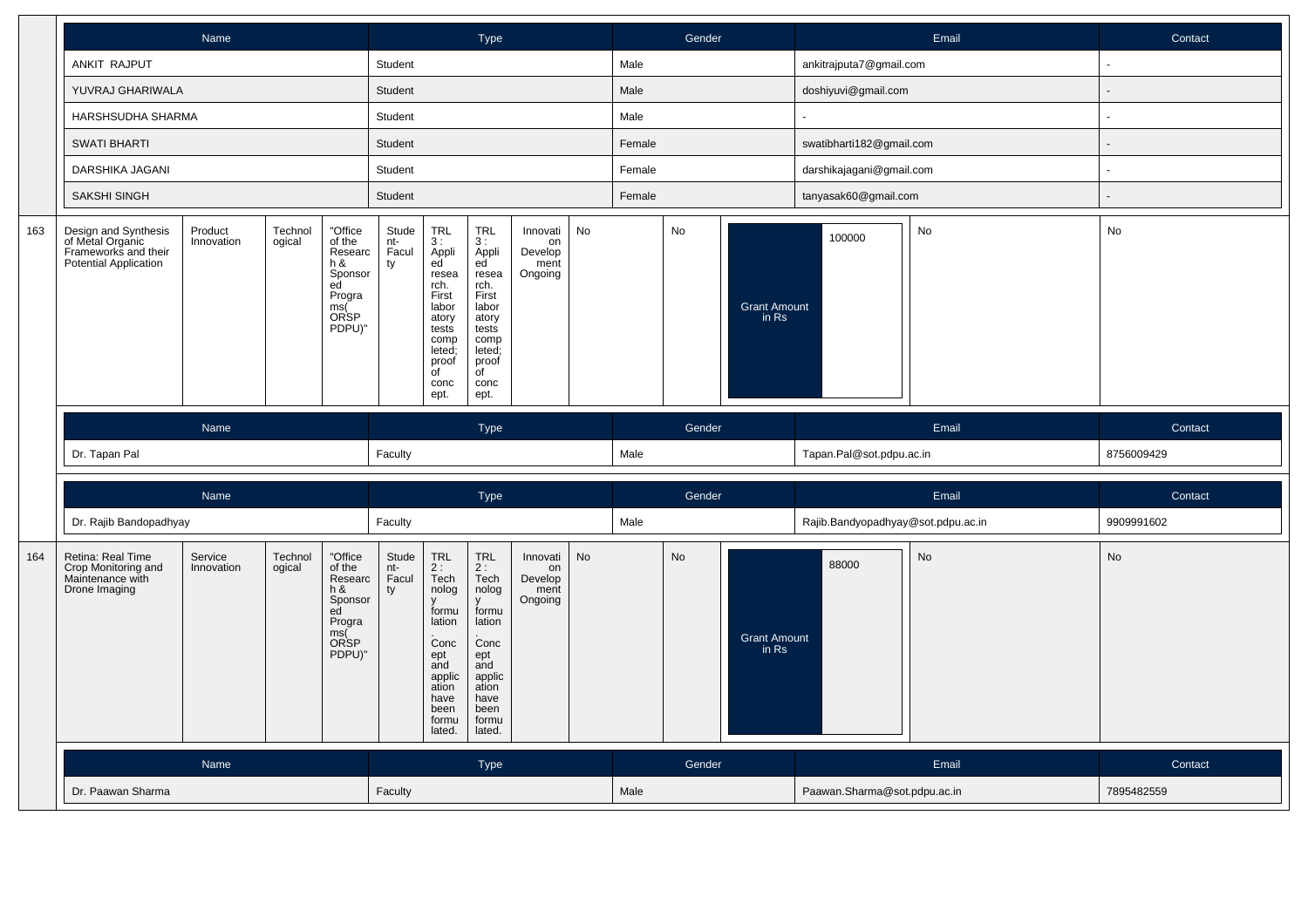|     |                                                                                                                          | <b>Name</b>           |                                                                            |                                                                                                |                             | <b>Type</b>                                                                                                                                       |                                                                                                                                                   |                                              |           | Gender |        |                              | Email                           | Contact |                |
|-----|--------------------------------------------------------------------------------------------------------------------------|-----------------------|----------------------------------------------------------------------------|------------------------------------------------------------------------------------------------|-----------------------------|---------------------------------------------------------------------------------------------------------------------------------------------------|---------------------------------------------------------------------------------------------------------------------------------------------------|----------------------------------------------|-----------|--------|--------|------------------------------|---------------------------------|---------|----------------|
|     | Kalgee Anand                                                                                                             |                       |                                                                            |                                                                                                | Student                     |                                                                                                                                                   |                                                                                                                                                   |                                              |           | Female |        |                              | $\blacksquare$                  |         | $\blacksquare$ |
|     | Kotak Upadhyay                                                                                                           |                       |                                                                            |                                                                                                | Student                     |                                                                                                                                                   |                                                                                                                                                   |                                              |           | Male   |        |                              |                                 |         |                |
|     | Miti Nileshbhai                                                                                                          |                       |                                                                            |                                                                                                | Student                     |                                                                                                                                                   |                                                                                                                                                   |                                              |           | Female |        |                              | $\blacksquare$                  |         |                |
|     | Vatsraj Aanchal                                                                                                          |                       |                                                                            |                                                                                                | Student                     |                                                                                                                                                   |                                                                                                                                                   |                                              |           | Male   |        |                              | $\blacksquare$                  |         |                |
|     | Hiren Dharmarajsinh                                                                                                      |                       |                                                                            |                                                                                                | Student                     |                                                                                                                                                   |                                                                                                                                                   |                                              |           | Male   |        |                              | ÷,                              |         |                |
|     | Pruthvirajsinh Jethva                                                                                                    |                       |                                                                            |                                                                                                | Student                     |                                                                                                                                                   |                                                                                                                                                   |                                              |           | Male   |        |                              |                                 |         |                |
| 165 | An Experimental<br>investigation of Nitinol<br>shape memory alloys<br>using Non-<br>conventional<br>machining techniques | Process<br>Innovation | Technol<br>ogical                                                          | "Office<br>of the<br>Researc<br>h &<br>Sponsor<br>ed<br>Progra<br>ms(<br><b>ORSP</b><br>PDPU)" | Facul<br>ty                 | $TRL$<br>2:<br>Tech<br>nolog<br>formu<br>lation<br>Conc<br>ept<br>and<br>applic<br>ation<br>have<br>been<br>formu<br>lated.                       | TRL<br>2 :<br>Tech<br>nolog<br>formu<br>lation<br>Conc<br>ept<br>and<br>applic<br>ation<br>have<br>been<br>formu<br>lated.                        | Innovati<br>on<br>Develop<br>ment<br>Ongoing | No        |        | No     | Grant Amount<br>in Rs        | 72000                           | No      | No             |
|     |                                                                                                                          |                       |                                                                            |                                                                                                |                             |                                                                                                                                                   |                                                                                                                                                   |                                              |           |        |        |                              |                                 |         |                |
|     | Name                                                                                                                     |                       |                                                                            |                                                                                                |                             |                                                                                                                                                   | Type                                                                                                                                              |                                              |           |        | Gender |                              |                                 | Email   | Contact        |
|     | Mr. Rakesh Chaudhari                                                                                                     |                       |                                                                            |                                                                                                | Faculty                     |                                                                                                                                                   |                                                                                                                                                   |                                              |           | Male   |        |                              | Rakesh.Chaudhari@sot.pdpu.ac.in |         | 9712571197     |
|     |                                                                                                                          | Name                  |                                                                            |                                                                                                |                             |                                                                                                                                                   |                                                                                                                                                   |                                              |           |        | Gender |                              |                                 | Email   | Contact        |
|     | Dr. Jay Vora                                                                                                             |                       |                                                                            |                                                                                                | Faculty                     |                                                                                                                                                   | Type                                                                                                                                              |                                              |           | Male   |        |                              | Jay.Vora@sot.pdpu.ac.in         |         | 9099962298     |
| 166 | Working Clay: A<br>Socio-Economic Study<br>of Potters in<br>Ahmedabad.                                                   | Management<br>Process | Non-<br>Technol<br>ogical /<br>Social /<br>Commu<br>nity<br>Innovati<br>on | "Office<br>of the<br>Researc<br>h &<br>Sponsor<br>ed<br>Progra<br>ms(<br><b>ORSP</b><br>PDPU)" | Stude<br>nt-<br>Facul<br>ty | <b>TRL</b><br>3:<br>Appli<br>ed<br>resea<br>rch.<br>First<br>labor<br>atory<br>tests<br>comp<br>leted:<br>proof<br>$\overline{C}$<br>conc<br>ept. | <b>TRL</b><br>3:<br>Appli<br>ed<br>resea<br>rch.<br>First<br>labor<br>atory<br>tests<br>comp<br>leted;<br>proof<br>$\overline{C}$<br>conc<br>ept. | Innovati<br>on<br>Develop<br>ment<br>Ongoing | <b>No</b> |        | No     | <b>Grant Amount</b><br>in Rs | 114000                          | No      | No             |
|     |                                                                                                                          | Name                  |                                                                            |                                                                                                |                             |                                                                                                                                                   | <b>Type</b>                                                                                                                                       |                                              |           |        | Gender |                              |                                 | Email   | Contact        |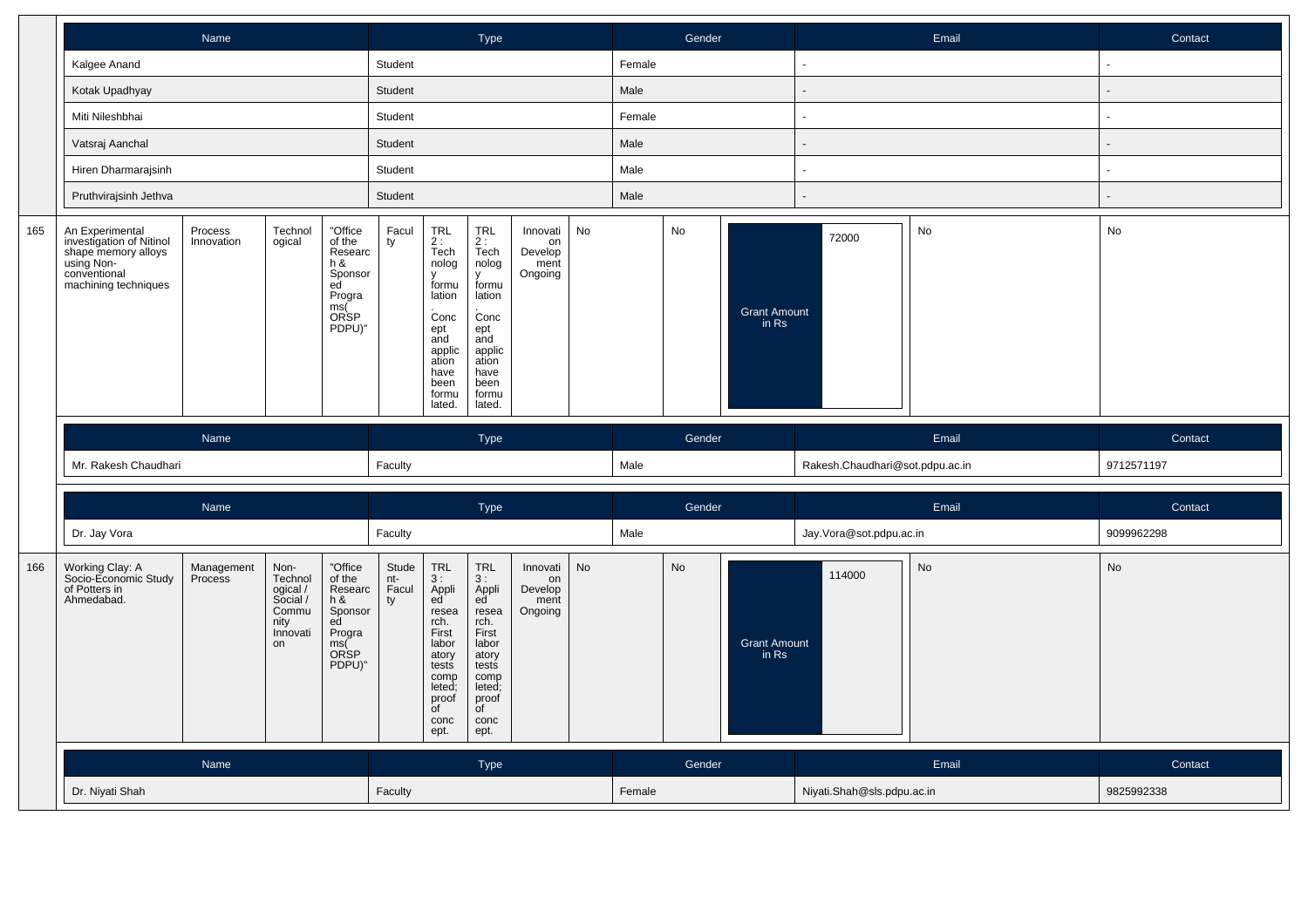|     |                                                                                        | Name                  |                                                                            |                                                                                                |                             |                                                                                                                                                   | Type                                                                                                                                                                       |                                              |    |        | Gender |                              |                          | Email | Contact        |
|-----|----------------------------------------------------------------------------------------|-----------------------|----------------------------------------------------------------------------|------------------------------------------------------------------------------------------------|-----------------------------|---------------------------------------------------------------------------------------------------------------------------------------------------|----------------------------------------------------------------------------------------------------------------------------------------------------------------------------|----------------------------------------------|----|--------|--------|------------------------------|--------------------------|-------|----------------|
|     | Shachi S Shah                                                                          |                       |                                                                            |                                                                                                | Student                     |                                                                                                                                                   |                                                                                                                                                                            |                                              |    | Female |        |                              | ä,                       |       |                |
|     | Mrunmayee Das                                                                          |                       |                                                                            |                                                                                                | Student                     |                                                                                                                                                   |                                                                                                                                                                            |                                              |    | Male   |        |                              | $\blacksquare$           |       |                |
|     | Mistry Lajja Manishbhai                                                                |                       |                                                                            |                                                                                                | Student                     |                                                                                                                                                   |                                                                                                                                                                            |                                              |    | Female |        |                              | ÷,                       |       |                |
| 167 | Design and<br>Implementation of<br>Solar Inverter                                      | Product<br>Innovation | Technol<br>ogical                                                          | "Office<br>of the<br>Researc<br>h &<br>Sponsor<br>ed<br>Progra<br>ms(<br><b>ORSP</b><br>PDPU)" | Stude<br>nt-<br>Facul<br>ty | $TRL$<br>2:<br>Tech<br>nolog<br>formu<br>lation<br>Conc<br>ept<br>and<br>applic<br>ation<br>have<br>been<br>formu<br>lated.                       | $\begin{array}{c} \mathsf{TRL} \\ \mathsf{2}: \end{array}$<br>Tech<br>nolog<br>formu<br>lation<br>Conc<br>ept<br>and<br>applic<br>ation<br>have<br>been<br>formu<br>lated. | Innovati<br>on<br>Develop<br>ment<br>Ongoing | No |        | No     | <b>Grant Amount</b><br>in Rs | 148000                   | No    | No             |
|     |                                                                                        | Name                  |                                                                            |                                                                                                |                             |                                                                                                                                                   | Type                                                                                                                                                                       |                                              |    |        | Gender |                              |                          | Email | Contact        |
|     | Dr. Amit Sant                                                                          |                       |                                                                            |                                                                                                | Faculty                     |                                                                                                                                                   |                                                                                                                                                                            |                                              |    | Male   |        |                              | Amit.Sant@sot.pdpu.ac.in |       | 9558946553     |
|     |                                                                                        |                       |                                                                            |                                                                                                |                             |                                                                                                                                                   |                                                                                                                                                                            |                                              |    |        |        |                              |                          |       |                |
|     |                                                                                        | Name                  |                                                                            |                                                                                                |                             |                                                                                                                                                   | Type                                                                                                                                                                       |                                              |    |        | Gender |                              |                          | Email | Contact        |
|     |                                                                                        |                       |                                                                            |                                                                                                | Student                     |                                                                                                                                                   |                                                                                                                                                                            |                                              |    | Male   |        |                              | $\sim$                   |       | ÷              |
|     |                                                                                        |                       |                                                                            |                                                                                                | Student                     |                                                                                                                                                   |                                                                                                                                                                            |                                              |    | Female |        |                              | $\overline{a}$           |       | $\overline{a}$ |
|     | Savankumar Dineshbhai Kagthra                                                          |                       |                                                                            |                                                                                                | Student                     |                                                                                                                                                   |                                                                                                                                                                            |                                              |    | Male   |        |                              | ÷,                       |       |                |
| 168 | Impact of Fourth<br>Industrial Revolution<br>on Textile Weaving<br>Industry in Gujarat | Management<br>Process | Non-<br>Technol<br>ogical /<br>Social /<br>Commu<br>nity<br>Innovati<br>on | "Office<br>of the<br>Researc<br>h &<br>Sponsor<br>ed<br>Progra<br>ms(<br>ORSP<br>PDPU)"        | Stude<br>nt-<br>Facul<br>ty | $\ensuremath{\mathsf{TRL}}$<br>2:<br>Tech<br>nolog<br>formu<br>lation<br>Conc<br>ept<br>and<br>applic<br>ation<br>have<br>been<br>formu<br>lated. | $\ensuremath{\mathsf{TRL}}$<br>2:<br>Tech<br>nolog<br>formu<br>lation<br>Conc<br>ept<br>and<br>applic<br>ation<br>have<br>been<br>formu<br>lated.                          | Innovati<br>on<br>Develop<br>ment<br>Ongoing | No |        | No     | <b>Grant Amount</b><br>in Rs | 108000                   | No    | No             |
|     |                                                                                        | Name                  |                                                                            |                                                                                                |                             |                                                                                                                                                   | Type                                                                                                                                                                       |                                              |    |        | Gender |                              |                          | Email | Contact        |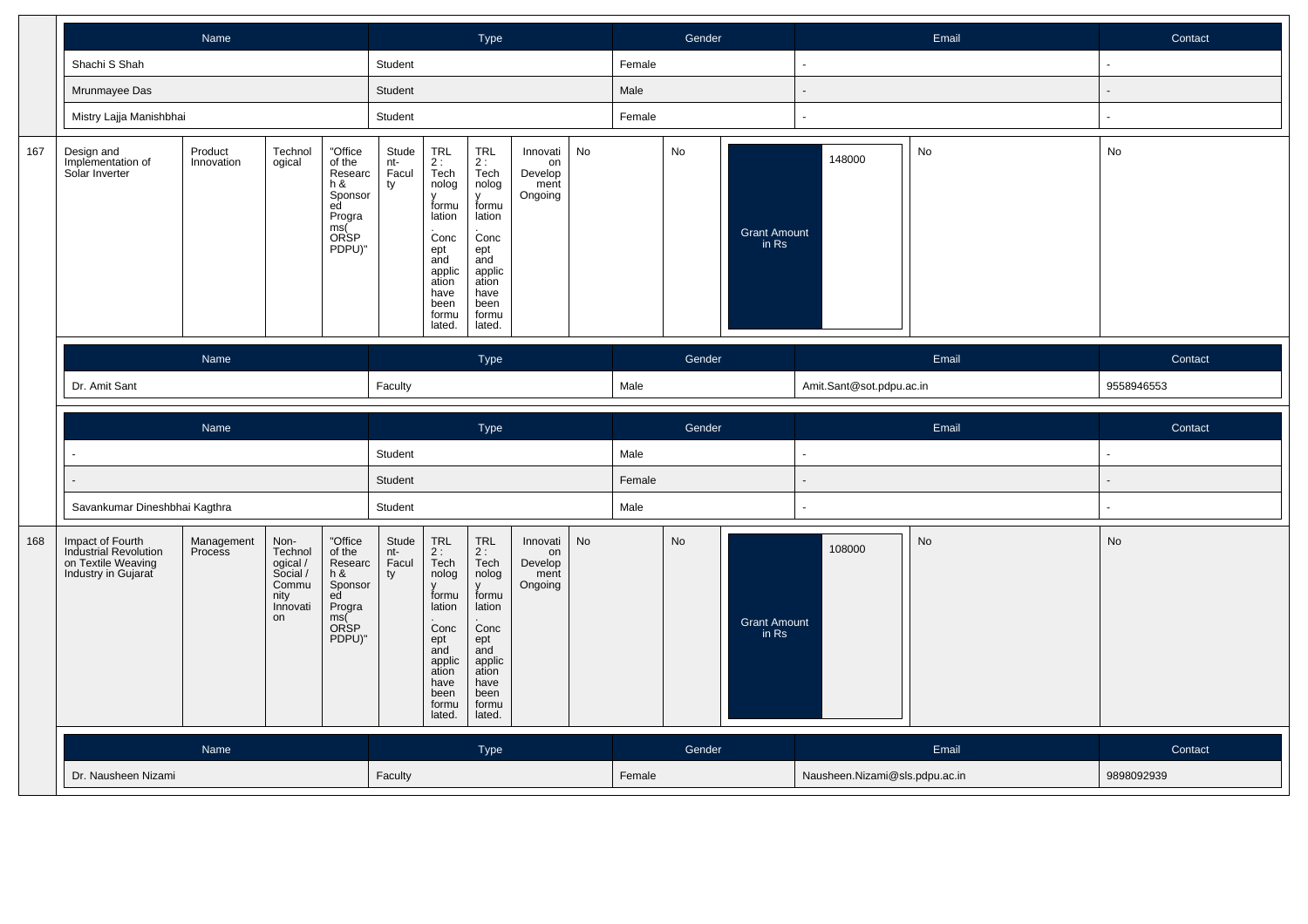|     |                                                                                                                                                       |                       |                   |                                                                                           | Type                        |                                                                                                                                             |                                                                                                                                            |                                              | Gender |        |        | Email                        | Contact                          |       |                          |
|-----|-------------------------------------------------------------------------------------------------------------------------------------------------------|-----------------------|-------------------|-------------------------------------------------------------------------------------------|-----------------------------|---------------------------------------------------------------------------------------------------------------------------------------------|--------------------------------------------------------------------------------------------------------------------------------------------|----------------------------------------------|--------|--------|--------|------------------------------|----------------------------------|-------|--------------------------|
|     | Tejaswinee Jog Shah                                                                                                                                   |                       |                   |                                                                                           | Student                     |                                                                                                                                             |                                                                                                                                            |                                              |        | Female |        |                              | $\overline{\phantom{a}}$         |       | $\blacksquare$           |
|     | Neel Sandip Meha                                                                                                                                      |                       |                   |                                                                                           | Student                     |                                                                                                                                             |                                                                                                                                            |                                              |        | Male   |        |                              |                                  |       |                          |
|     | Sandip Patel                                                                                                                                          |                       |                   |                                                                                           | Student                     |                                                                                                                                             |                                                                                                                                            |                                              |        | Male   |        |                              |                                  |       | ٠                        |
| 169 | Synthesis of lignin<br>base hydrogels for the<br>removal of organic<br>contaminants and<br>metal ions from water.                                     | Process<br>Innovation | Technol<br>ogical | "Office<br>of the<br>Researc<br>$h$ &<br>Sponsor<br>ed<br>Progra<br>ms(<br>ORSP<br>PDPU)" | Facul<br>ty                 | TRL<br>3 :<br>Appli<br>ed<br>resea<br>rch.<br>First<br>labor<br>atory<br>tests<br>comp<br>leted;<br>proof<br>of<br>conc<br>ept.             | TRL<br>3:<br>Appli<br>ed<br>resea<br>rch.<br>First<br>labor<br>atory<br>tests<br>comp<br>leted;<br>proof<br>$\overline{C}$<br>conc<br>ept. | Innovati<br>on<br>Develop<br>ment<br>Ongoing | No     |        | No     | <b>Grant Amount</b><br>in Rs | 148000                           | No    | No                       |
|     |                                                                                                                                                       | Name                  |                   |                                                                                           |                             |                                                                                                                                             | <b>Type</b>                                                                                                                                |                                              |        |        | Gender |                              |                                  | Email | Contact                  |
|     | Dr. Manish Sinha                                                                                                                                      |                       |                   |                                                                                           |                             |                                                                                                                                             |                                                                                                                                            |                                              |        | Male   |        |                              | Manish.Sinha@sot.pdpu.ac.in      |       | 7572984522               |
|     |                                                                                                                                                       | Name                  |                   |                                                                                           |                             |                                                                                                                                             | Type                                                                                                                                       |                                              |        |        | Gender |                              |                                  | Email | Contact                  |
|     | Dr. Swapnil Dharaskar                                                                                                                                 |                       |                   |                                                                                           | Faculty                     |                                                                                                                                             |                                                                                                                                            |                                              |        | Male   |        |                              | Swapnil.Dharaskar@sot.pdpu.ac.in |       | 7600924111               |
| 170 | A comparative study<br>on the ranking<br>performance of<br>Complex Proportional<br>Assessment and<br>TOPSIS method<br>during friction stir<br>welding | Process<br>Innovation | Technol<br>ogical | "Office<br>of the<br>Researc<br>h &<br>Sponsor<br>ed<br>Progra<br>ms(Č<br>ORSP<br>PDPU)"  | Stude<br>nt-<br>Facul<br>ty | TRL<br>3 :<br>Appli<br>ed<br>resea<br>rch.<br>First<br>labor<br>atory<br>tests<br>comp<br>leted;<br>proof<br>$\overline{C}$<br>conc<br>ept. | TRL<br>3:<br>Appli<br>ed<br>resea<br>rch.<br>First<br>labor<br>atory<br>tests<br>comp<br>leted;<br>proof<br>$\overline{C}$<br>conc<br>ept. | Innovati<br>on<br>Develop<br>ment<br>Ongoing | No     |        | No     | <b>Grant Amount</b><br>in Rs | 80000                            | No    | No                       |
|     |                                                                                                                                                       | Name                  |                   |                                                                                           |                             |                                                                                                                                             | Type                                                                                                                                       |                                              |        |        | Gender |                              |                                  | Email | Contact                  |
|     | Mr. Kishan Fuse                                                                                                                                       |                       |                   |                                                                                           | Faculty                     |                                                                                                                                             |                                                                                                                                            |                                              |        | Male   |        |                              | Kishan.Fuse@sot.pdpu.ac.in       |       | 9714791796               |
|     |                                                                                                                                                       | Name                  |                   |                                                                                           |                             |                                                                                                                                             | Type                                                                                                                                       |                                              |        |        | Gender |                              |                                  | Email | Contact                  |
|     | Dalsaniya Arrown                                                                                                                                      |                       |                   |                                                                                           | Student                     |                                                                                                                                             |                                                                                                                                            |                                              |        | Male   |        |                              | $\sim$                           |       | $\Box$                   |
|     | Upanyas Kanakhara                                                                                                                                     |                       |                   |                                                                                           | Student                     |                                                                                                                                             |                                                                                                                                            |                                              |        | Male   |        |                              |                                  |       | $\overline{\phantom{a}}$ |
|     | Maulik Rupen                                                                                                                                          |                       |                   |                                                                                           | Student                     |                                                                                                                                             |                                                                                                                                            |                                              |        | Male   |        |                              |                                  |       |                          |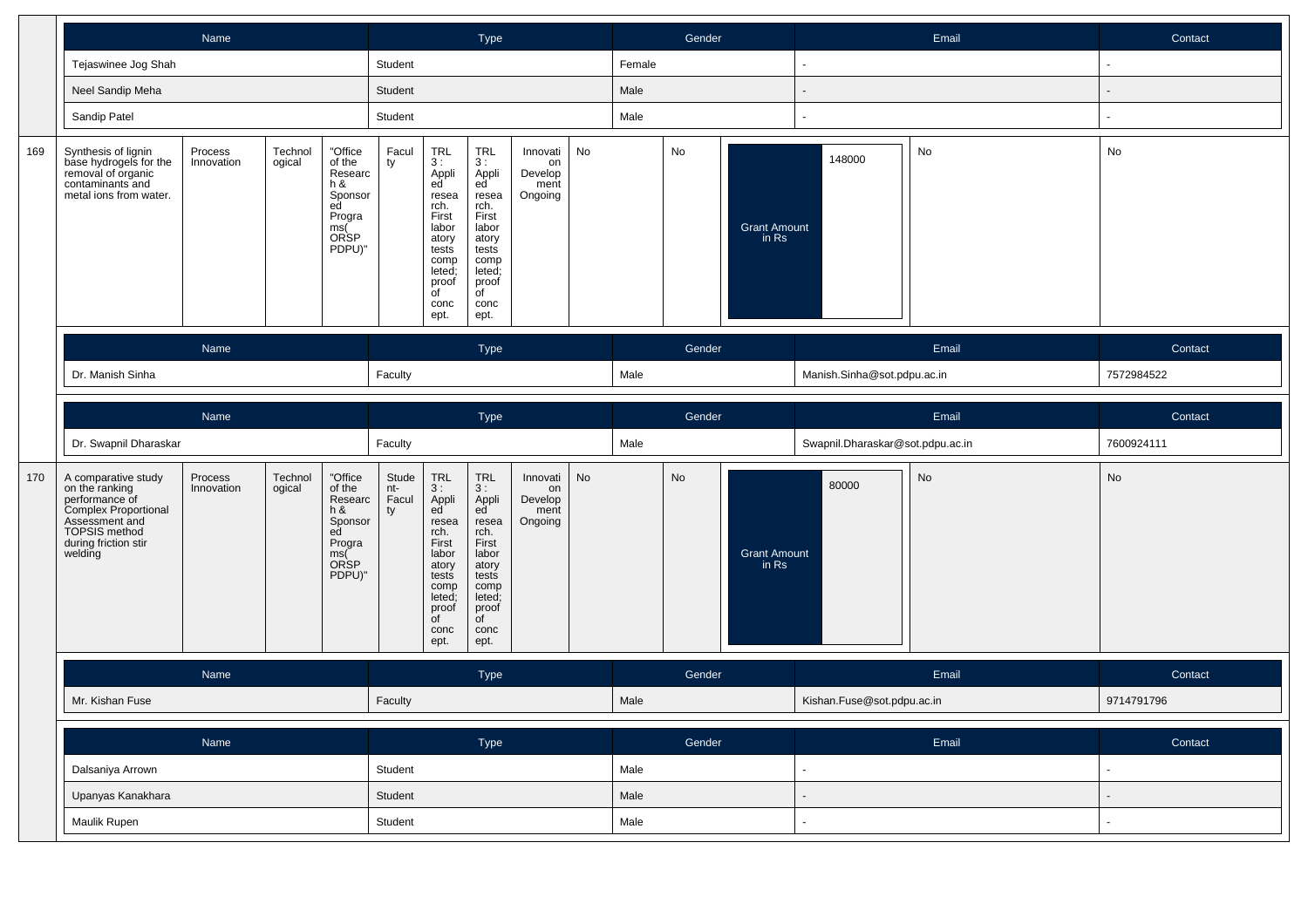| 171 | Production of bio-<br>fertilizers from agro-<br>residual waste bio-<br>char.                          | Process<br>Innovation | Technol<br>ogical | "Office<br>of the<br>Researc<br>h &<br>Sponsor<br>ed<br>Progra<br>ms(<br>ORSP<br>PDPU)" | Stude<br>nt-<br>Facul<br>ty | <b>TRL</b><br>3:<br>Appli<br>ed<br>resea<br>rch.<br>First<br>labor<br>atory<br>tests<br>comp<br>leted;<br>proof<br>$\overline{C}$<br>conc<br>ept. | $TRL$<br>3 :<br>Appli<br>ed<br>resea<br>rch.<br>First<br>labor<br>atory<br>tests<br>comp<br>leted;<br>proof<br>$\overline{C}$<br>conc<br>ept. | Innovati<br>on<br>Develop<br>ment<br>Ongoing | No        |      | No        | Grant Amount<br>in Rs | 80000                           | No    | No         |
|-----|-------------------------------------------------------------------------------------------------------|-----------------------|-------------------|-----------------------------------------------------------------------------------------|-----------------------------|---------------------------------------------------------------------------------------------------------------------------------------------------|-----------------------------------------------------------------------------------------------------------------------------------------------|----------------------------------------------|-----------|------|-----------|-----------------------|---------------------------------|-------|------------|
|     |                                                                                                       | Name                  |                   |                                                                                         |                             |                                                                                                                                                   | <b>Type</b>                                                                                                                                   |                                              |           |      | Gender    |                       |                                 | Email | Contact    |
|     | Dr. Dadi Suriapparao                                                                                  |                       |                   |                                                                                         | Faculty                     |                                                                                                                                                   |                                                                                                                                               |                                              |           | Male |           |                       | Dadi.Suriapparao@sot.pdpu.ac.in |       | 9327832344 |
|     |                                                                                                       | Name                  |                   |                                                                                         |                             |                                                                                                                                                   | Type                                                                                                                                          |                                              |           |      | Gender    |                       |                                 | Email | Contact    |
|     | Jain Tanmay                                                                                           |                       |                   |                                                                                         | Student                     |                                                                                                                                                   |                                                                                                                                               |                                              |           | Male |           |                       |                                 |       |            |
|     | Jagdish Bhatt                                                                                         |                       |                   |                                                                                         | Student                     |                                                                                                                                                   |                                                                                                                                               |                                              |           | Male |           |                       |                                 |       |            |
|     | Yash Lalit                                                                                            |                       |                   |                                                                                         | Student                     |                                                                                                                                                   |                                                                                                                                               |                                              |           | Male |           |                       |                                 |       | ÷          |
|     | Sachin Kewalramani                                                                                    |                       |                   |                                                                                         | Student                     |                                                                                                                                                   |                                                                                                                                               |                                              |           | Male |           |                       |                                 |       |            |
|     | Dhruv Prajapati                                                                                       |                       |                   |                                                                                         | Student                     |                                                                                                                                                   |                                                                                                                                               |                                              |           | Male |           |                       |                                 |       |            |
|     | <b>Ritesh Vankar</b>                                                                                  |                       |                   |                                                                                         | Student                     |                                                                                                                                                   |                                                                                                                                               |                                              |           | Male |           |                       |                                 |       |            |
| 172 | Effect of impeller<br>geometry on<br>cavitation, noise and<br>performance of the<br>centrifugal pump. | Product<br>Innovation | Technol<br>ogical | "Office<br>of the<br>Researc<br>h8<br>Sponsor<br>ed<br>Progra<br>ms(<br>ORSP<br>PDPU)"  | Stude<br>nt-<br>Facul<br>ty | TRL<br>4:<br>Small<br>scale<br>protot<br>ype<br>built<br>in a<br>labor<br>atory<br>envír<br>onme<br>nt<br>("ugly<br>protot<br>ype).               | $TRL$<br>4:<br>Small<br>scale<br>protot<br>ype<br>built<br>in a<br>labor<br>atory<br>envir<br>onme<br>nt<br>("ugly<br>protot<br>ype).         | Innovati<br>on<br>Develop<br>ment<br>Ongoing | <b>No</b> |      | <b>No</b> | Grant Amount<br>in Rs | 157600                          | No    | No         |
|     |                                                                                                       | Name                  |                   |                                                                                         |                             |                                                                                                                                                   | <b>Type</b>                                                                                                                                   |                                              |           |      | Gender    |                       |                                 | Email | Contact    |
|     | Dr. Vivek Patel                                                                                       |                       |                   |                                                                                         | Faculty                     |                                                                                                                                                   |                                                                                                                                               |                                              |           | Male |           |                       | VivekP@sot.pdpu.ac.in           |       | 9427259895 |
|     |                                                                                                       | Name                  |                   |                                                                                         |                             |                                                                                                                                                   | Type                                                                                                                                          |                                              |           |      | Gender    |                       |                                 | Email | Contact    |
|     | Dr. Rajesh Patel                                                                                      |                       |                   |                                                                                         | Faculty                     |                                                                                                                                                   |                                                                                                                                               |                                              |           | Male |           |                       | Rajesh.Patel@sot.pdpu.ac.in     |       | 9687848535 |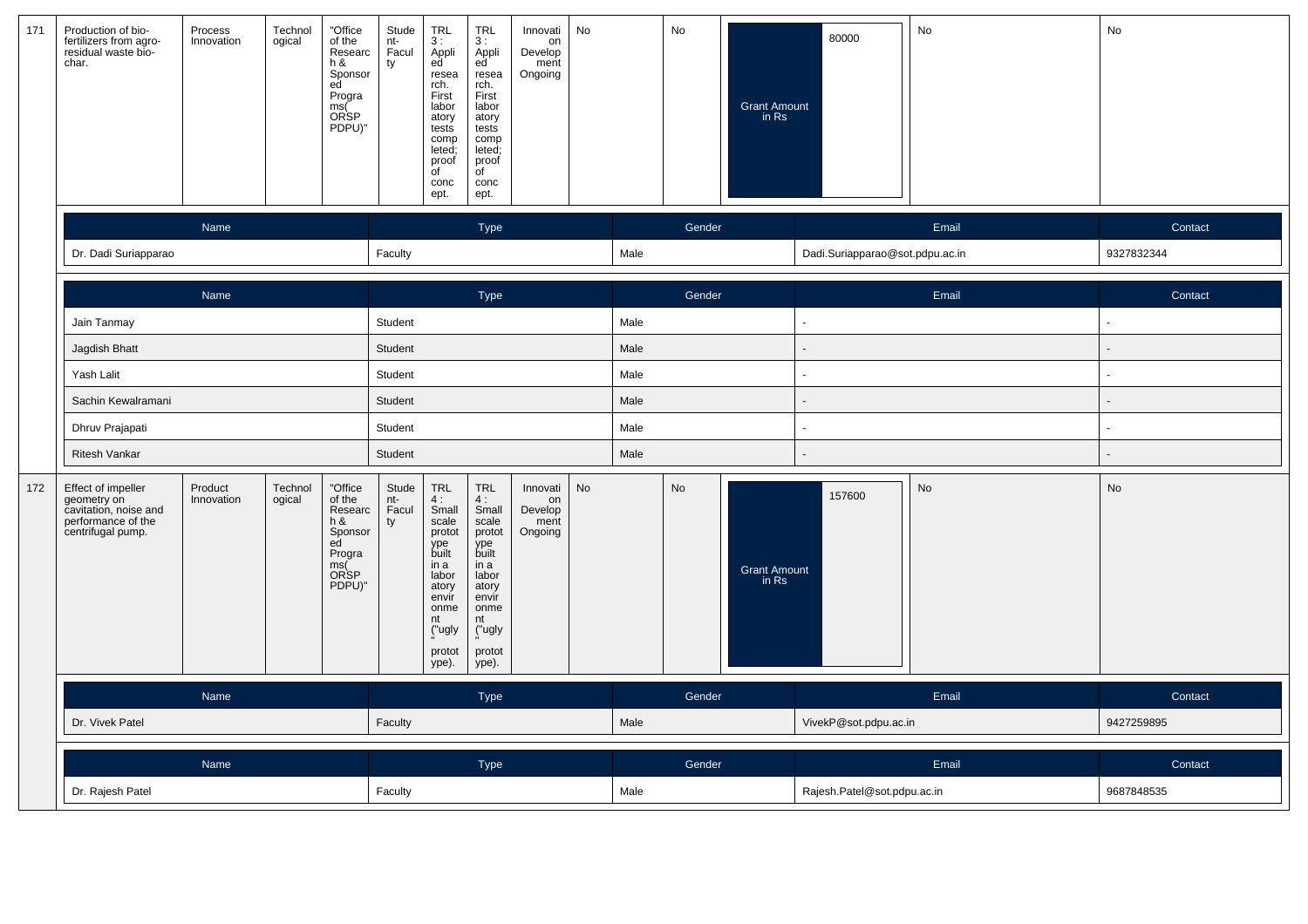| 173 | Assessment of<br>Placement Process in<br><b>Colleges Using Fuzzy</b><br>Set Theory                                                                        | Management<br>Process | Non-<br>Technol<br>ogical /<br>Social /<br>Commu<br>nity<br>Innovati<br>on | "Office<br>of the<br>Researc<br>h &<br>Sponsor<br>ed<br>Progra<br>ms(<br><b>ORSP</b><br>PDPU)" | Stude<br>nt-<br>Facul<br>ty | <b>TRL</b><br>3:<br>Appli<br>ed<br>resea<br>rch.<br>First<br>labor<br>atory<br>tests<br>comp<br>leted;<br>proof<br>of<br>conc<br>ept. | <b>TRL</b><br>3:<br>Appli<br>ed<br>resea<br>rch.<br>First<br>labor<br>atory<br>tests<br>comp<br>leted;<br>proof<br>$\overline{C}$<br>conc<br>ept. | Innovati<br>on<br>Develop<br>ment<br>Ongoing | No        |      | No     | <b>Grant Amount</b><br>in Rs | 102000                       | No        | No         |
|-----|-----------------------------------------------------------------------------------------------------------------------------------------------------------|-----------------------|----------------------------------------------------------------------------|------------------------------------------------------------------------------------------------|-----------------------------|---------------------------------------------------------------------------------------------------------------------------------------|---------------------------------------------------------------------------------------------------------------------------------------------------|----------------------------------------------|-----------|------|--------|------------------------------|------------------------------|-----------|------------|
|     |                                                                                                                                                           | Name                  |                                                                            |                                                                                                |                             |                                                                                                                                       | Type                                                                                                                                              |                                              |           |      | Gender |                              |                              | Email     | Contact    |
|     | Dr. Manoj Sahni                                                                                                                                           |                       |                                                                            |                                                                                                | Faculty                     |                                                                                                                                       |                                                                                                                                                   |                                              |           | Male |        |                              | Manoj.Sahni@sot.pdpu.ac.in   |           | 7874441820 |
|     |                                                                                                                                                           | Name                  |                                                                            |                                                                                                |                             |                                                                                                                                       | Type                                                                                                                                              |                                              |           |      | Gender |                              |                              | Email     | Contact    |
|     | Dr. Supriya Pal                                                                                                                                           |                       |                                                                            |                                                                                                | Faculty                     |                                                                                                                                       |                                                                                                                                                   |                                              |           | Male |        |                              | Supriya.Pal@sls.pdpu.ac.in   |           | 9879202044 |
| 174 | CONCRETE 3-D<br>PRINTER to design<br>and develop a 3d<br>printer for optimizing<br>the structural<br>properties of 3-D<br>printed concrete<br>structures. | Product<br>Innovation | Technol<br>ogical                                                          | "Office<br>of the<br>Researc<br>h &<br>Sponsor<br>ed<br>Progra<br>ms(<br>ORSP<br>PDPU)"        | Stude<br>nt-<br>Facul<br>ty | TRL<br>2:<br>Tech<br>nolog<br>formu<br>lation<br>Conc<br>ept<br>and<br>applic<br>ation<br>have<br>been<br>formu<br>lated.             | <b>TRL</b><br>2:<br>Tech<br>nolog<br>formu<br>lation<br>Conc<br>ept<br>and<br>applic<br>ation<br>have<br>been<br>formu<br>lated.                  | Innovati<br>on<br>Develop<br>ment<br>Ongoing | <b>No</b> |      | No     | <b>Grant Amount</b><br>in Rs | 155918                       | <b>No</b> | <b>No</b>  |
|     |                                                                                                                                                           | Name                  |                                                                            |                                                                                                |                             |                                                                                                                                       | Type                                                                                                                                              |                                              |           |      | Gender |                              |                              | Email     | Contact    |
|     | "Dr. Jay Vora                                                                                                                                             |                       |                                                                            |                                                                                                | Faculty                     |                                                                                                                                       |                                                                                                                                                   |                                              |           | Male |        |                              | jay.vora@sot.pdpu.ac.in      |           | 9099962298 |
|     |                                                                                                                                                           | Name                  |                                                                            |                                                                                                |                             |                                                                                                                                       | Type                                                                                                                                              |                                              |           |      | Gender |                              |                              | Email     | Contact    |
|     | Mr. Naimish Bhatt                                                                                                                                         |                       |                                                                            |                                                                                                | Faculty                     |                                                                                                                                       |                                                                                                                                                   |                                              |           | Male |        |                              | Naimish.Bhatt@sot.pdpu.ac.in |           | 9427352565 |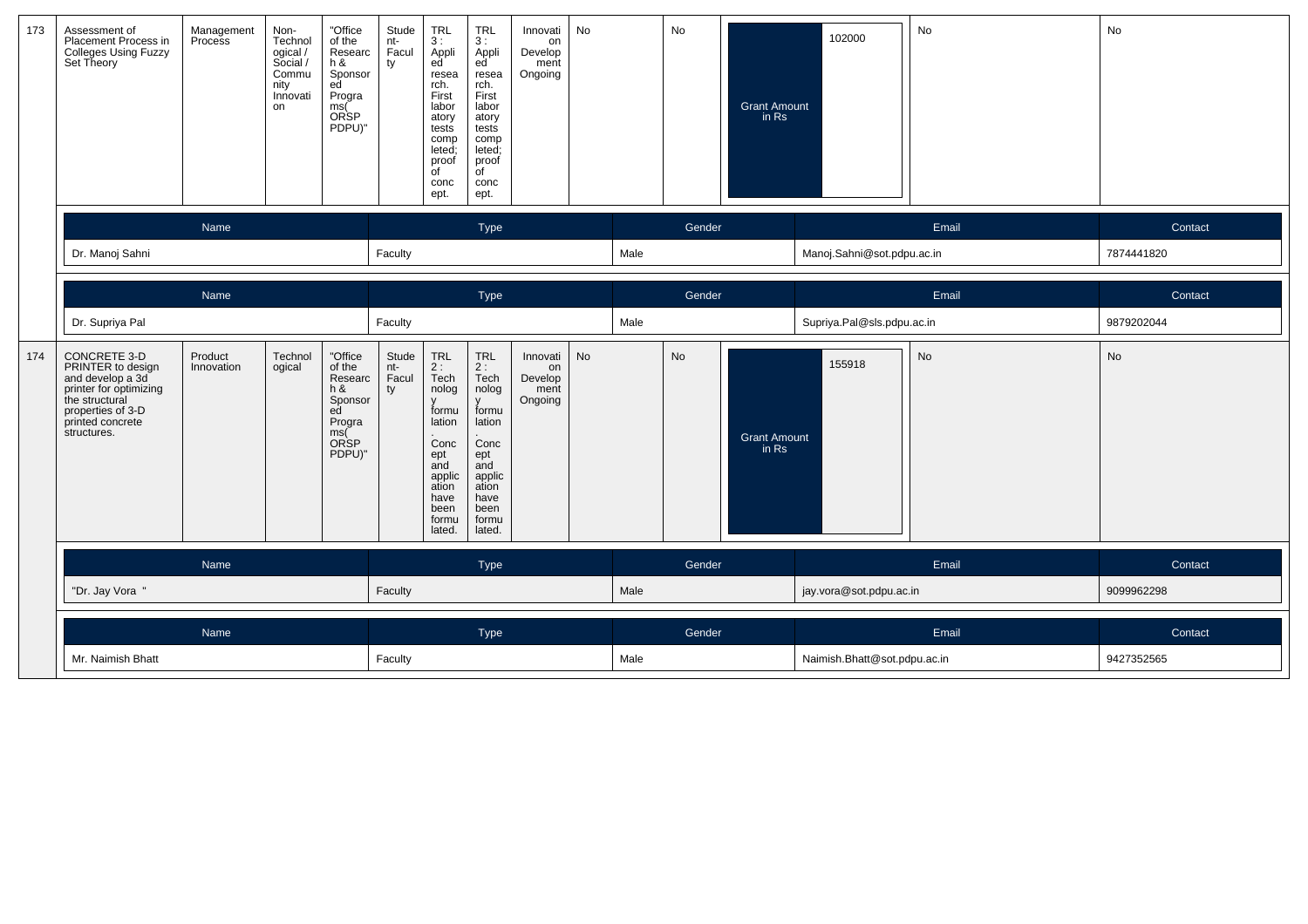| 175 | Exploring the<br>Relevance of Kabir's<br>verses in the 21st<br>Century and Creating<br>Awareness among the<br>millennial and<br>Generation Z. | Management<br>Process | Non-<br>Technol<br>ogical /<br>Social /<br>Commu<br>nity<br>Innovati<br>on | "Office<br>of the<br>Researc<br>$h$ &<br>Sponsor<br>ed<br>Progra<br>ms(<br><b>ORSP</b><br>PDPU)" | Stude<br>nt-<br>Facul<br>ty | <b>TRL</b><br>1 :<br>Basic<br>resea<br>rch.<br>Princi<br>ples<br>postu<br>lated<br>and<br>obser<br>ved<br>but<br>no<br>exper<br>iment<br>al<br>proof<br>availa<br>ble. | <b>TRL</b><br>1:<br>Basic<br>resea<br>rch.<br>Princi<br>ples<br>postu<br>lated<br>and<br>obser<br>ved<br>but<br>no<br>exper<br>iment<br>al<br>proof<br>availa<br>ble. | Innovati<br>on<br>Develop<br>ment<br>Ongoing | No |        | No     | <b>Grant Amount</b><br>in Rs | 100000                     | No    | No         |
|-----|-----------------------------------------------------------------------------------------------------------------------------------------------|-----------------------|----------------------------------------------------------------------------|--------------------------------------------------------------------------------------------------|-----------------------------|------------------------------------------------------------------------------------------------------------------------------------------------------------------------|-----------------------------------------------------------------------------------------------------------------------------------------------------------------------|----------------------------------------------|----|--------|--------|------------------------------|----------------------------|-------|------------|
|     |                                                                                                                                               | Name                  |                                                                            |                                                                                                  |                             |                                                                                                                                                                        | <b>Type</b>                                                                                                                                                           |                                              |    |        | Gender |                              |                            | Email | Contact    |
|     | "Dr. Urmi Satyan '                                                                                                                            |                       |                                                                            |                                                                                                  | Faculty                     |                                                                                                                                                                        |                                                                                                                                                                       |                                              |    | Female |        |                              | Urmi.Satyan@sot.pdpu.ac.in |       | 9998368708 |
|     |                                                                                                                                               | Name                  |                                                                            |                                                                                                  |                             |                                                                                                                                                                        | Type                                                                                                                                                                  |                                              |    |        | Gender |                              |                            | Email | Contact    |
|     | Dr. Supriya Pal                                                                                                                               |                       |                                                                            |                                                                                                  | Faculty                     |                                                                                                                                                                        |                                                                                                                                                                       |                                              |    | Female |        |                              | Supriya.Pal@sls.pdpu.ac.in |       | 9879202044 |
| 176 | Design, control and<br>Implementation of<br>Matrix Converter with<br>AI and ML techniques.                                                    | Product<br>Innovation | Technol<br>ogical                                                          | "Office<br>of the<br>Researc<br>h &<br>Sponsor<br>ed<br>Progra<br>ms(<br>ORSP<br>PDPU)"          | Stude<br>nt-<br>Facul<br>ty | <b>TRL</b><br>2:<br>Tech<br>nolog<br>formu<br>lation<br>Conc<br>ept<br>and<br>applic<br>ation<br>have<br>been<br>formu<br>lated.                                       | <b>TRL</b><br>2:<br>Tech<br>nolog<br>formu<br>lation<br>Conc<br>ept<br>and<br>applic<br>ation<br>have<br>been<br>formu<br>lated.                                      | Innovati<br>on<br>Develop<br>ment<br>Ongoing | No |        | No     | <b>Grant Amount</b><br>in Rs | 96000                      | No    | No         |
|     |                                                                                                                                               | Name                  |                                                                            |                                                                                                  |                             |                                                                                                                                                                        | Type                                                                                                                                                                  |                                              |    |        | Gender |                              |                            | Email | Contact    |
|     | "Dr. Amit Sant "                                                                                                                              |                       |                                                                            |                                                                                                  | Faculty                     |                                                                                                                                                                        |                                                                                                                                                                       |                                              |    | Male   |        |                              | Amit.Sant@sot.pdpu.ac.in   |       | 9558946553 |
| 177 | Design and Analysis of<br>surgical tools derived<br>using compliant<br>mechanisms.                                                            | Product<br>Innovation | Technol<br>ogical                                                          | "Office<br>of the<br>Researc<br>$h$ &<br>Sponsor<br>ed<br>Progra<br>ms(<br><b>ORSP</b><br>PDPU)" | Stude<br>nt-<br>Facul<br>ty | <b>TRL</b><br>3:<br>Appli<br>ed <sup>'</sup><br>resea<br>rch.<br>First<br>labor<br>atory<br>tests<br>comp<br>leted;<br>proof<br>of<br>conc<br>ept.                     | <b>TRL</b><br>3:<br>Appli<br>ed<br>resea<br>rch.<br>First<br>labor<br>atory<br>tests<br>comp<br>leted;<br>proof<br>of<br>conc<br>ept.                                 | Innovati<br>on<br>Develop<br>ment<br>Ongoing | No |        | No     | <b>Grant Amount</b><br>in Rs | 125287                     | No    | No         |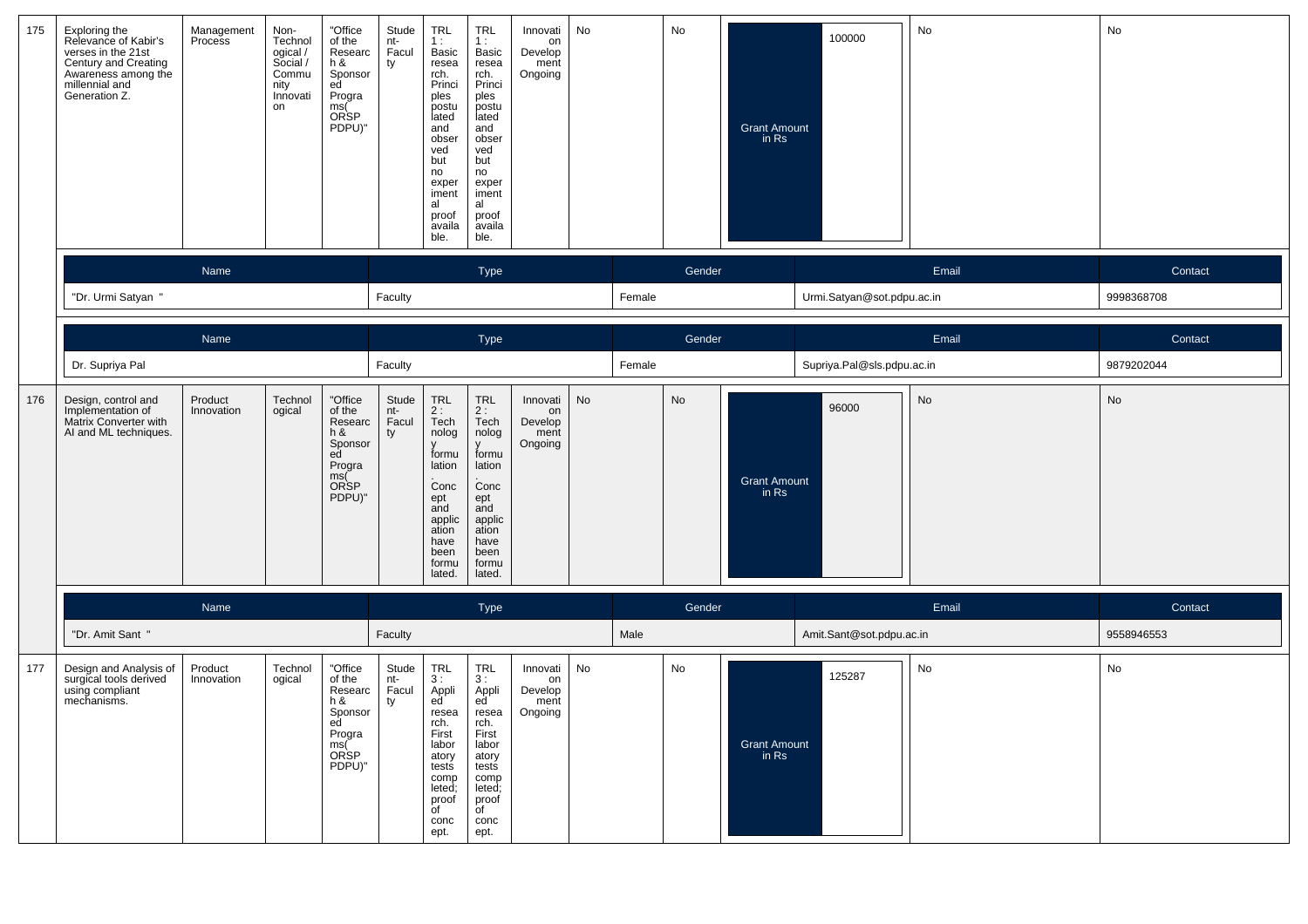|     |                                                                                                                         | Name                  |                                                                                                                                                                       |                                                                                     | Type                                                                                                                                                                                                                                                                                    |          |        | Gender                                         |                                | Email     | Contact    |
|-----|-------------------------------------------------------------------------------------------------------------------------|-----------------------|-----------------------------------------------------------------------------------------------------------------------------------------------------------------------|-------------------------------------------------------------------------------------|-----------------------------------------------------------------------------------------------------------------------------------------------------------------------------------------------------------------------------------------------------------------------------------------|----------|--------|------------------------------------------------|--------------------------------|-----------|------------|
|     | "Mr. Krunal Mehta "                                                                                                     |                       |                                                                                                                                                                       | Faculty                                                                             |                                                                                                                                                                                                                                                                                         |          | Male   |                                                | Krunal.Mehta@sot.pdpu.ac.in    |           | 9426337555 |
| 178 | Power quality<br>assessment and its<br>enhancement using<br>shunt active filter.                                        | Service<br>Innovation | "Office<br>Technol<br>of the<br>ogical<br>Researc<br>h &<br>Sponsor<br>ed<br>Progra<br>ms(Č<br>ORSP<br>PDPU)"                                                         | Stude<br>TRL<br>nt-<br>Facul<br>ty<br>ept<br>and                                    | <b>TRL</b><br>Innovati<br>$2:$ Tech<br>$2:$ Tech<br>Develop<br>nolog<br>nolog<br>ment<br>Ongoing<br>y<br>formu<br>formu<br>lation<br>lation<br>Conc<br>Conc<br>ept<br>and<br>applic<br>applic<br>ation<br>ation<br>have<br>have<br>been<br>been<br>formu<br>formu<br>lated.<br>lated.   | No<br>on |        | No<br><b>Grant Amount</b><br>in Rs             | 175120                         | <b>No</b> | No         |
|     |                                                                                                                         | Name                  |                                                                                                                                                                       |                                                                                     | Type                                                                                                                                                                                                                                                                                    |          |        | Gender                                         |                                | Email     | Contact    |
|     | "Dr. Amit Sant "                                                                                                        |                       |                                                                                                                                                                       | Faculty                                                                             |                                                                                                                                                                                                                                                                                         |          | Male   |                                                | Amit.Sant@sot.pdpu.ac.in       |           | 9558946553 |
| 179 | Application of Nudge<br>Strategies in Higher<br>Education                                                               | Management<br>Process | "Office<br>Non-<br>Technol<br>of the<br>ogical /<br>Social /<br>Researc<br>h &<br>Commu<br>Sponsor<br>ed<br>nity<br>Progra<br>Innovati<br>ms(<br>ORSP<br>on<br>PDPU)" | TRL<br>Stude<br>nt-<br>3:<br>Facul<br>ty<br>rch.<br>First<br>$\overline{C}$<br>ept. | TRL<br>Innovati<br>3:<br>Appli<br>ed<br>Appli<br>Develop<br>ed<br>ment<br>resea<br>Ongoing<br>resea<br>rch.<br>First<br>labor<br>labor<br>atory<br>atory<br>tests<br>tests<br>comp<br>comp<br>leted;<br>leted;<br>proof<br>proof<br>$\overline{C}$<br>conc<br>conc<br>ept.              | No<br>on |        | No<br><b>Grant Amount</b><br>in Rs             | 72000                          | No        | No         |
|     |                                                                                                                         | Name                  |                                                                                                                                                                       |                                                                                     | Type                                                                                                                                                                                                                                                                                    |          |        | Gender                                         |                                | Email     | Contact    |
|     | "Dr. Nausheen Nizami "                                                                                                  |                       |                                                                                                                                                                       | Faculty                                                                             |                                                                                                                                                                                                                                                                                         |          | Female |                                                | Nausheen.Nizami@sls.pdpu.ac.in |           | 9898092939 |
| 180 | Stress distribution<br>around a cut-out in<br>infinite laminated<br>composite plate<br>subjected to in-plane<br>loading | Process<br>Innovation | Technol<br>"Office<br>of the<br>ogical<br>Researc<br>h &<br>Sponsor<br>ed<br>Progra<br>ms(<br><b>ORSP</b><br>PDPU)"                                                   | TRL<br>Stude<br>nt-<br>Facul<br>ty<br>ept<br>and                                    | <b>TRL</b><br>Innovati<br>$2:$ Tech<br>$2:$ Tech<br>Develop<br>nolog<br>nolog<br>ment<br>Ongoing<br>formu<br>formu<br>lation<br>lation<br>.<br>Conc<br>Conc  <br>ept<br>and<br>applic<br>ation<br>applic<br>ation<br>have<br>have<br>been<br>been<br>formu<br>formu<br>lated.<br>lated. | No<br>on |        | No<br><b>Grant Amount</b><br>$\overline{m}$ RS | 33200                          | No        | No         |
|     |                                                                                                                         | Name                  |                                                                                                                                                                       |                                                                                     | Type                                                                                                                                                                                                                                                                                    |          |        | Gender                                         |                                | Email     | Contact    |
|     | "Dr. Nirav Patel "                                                                                                      |                       |                                                                                                                                                                       | Faculty                                                                             |                                                                                                                                                                                                                                                                                         |          | Male   |                                                | Nirav.Patel@sot.pdpu.ac.in     |           | 9824185450 |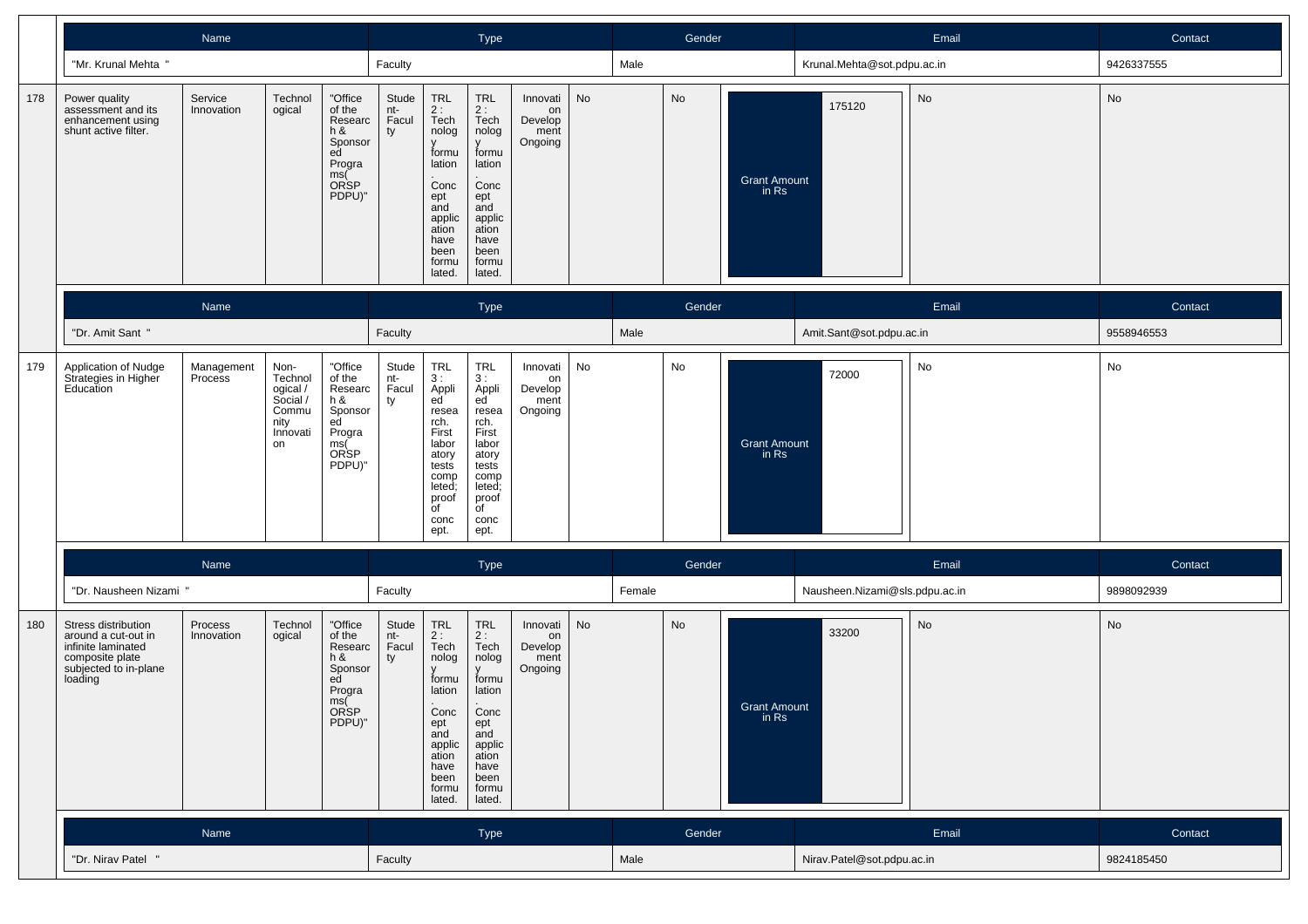| 181 | "Mitigation of o/w<br>emulsion fouling using<br>hydrophilic Poly(2-<br>riyatoprillic Poly(2-<br>ethyl-2-oxazoline)<br>polymer hydrogen<br>bonded with PDA<br>coated on PSF<br>ultrafiltration<br>membrane." | Process<br>Innovation      | Technol<br>ogical                                                          | "Office<br>of the<br>Researc<br>h &<br>Sponsor<br>ed<br>Progra<br>ms(<br>ORSP<br>PDPU)"        | Stude<br>nt-<br>Facul<br>ty | TRL<br>2:<br>Tech<br>nolog<br>formu<br>lation<br>Conc<br>ept<br>and<br>applic<br>ation<br>have<br>been<br>formu<br>lated.                                             | <b>TRL</b><br>2:<br>Tech<br>nolog<br>V<br>formu<br>lation<br>Conc<br>ept<br>and<br>applic<br>ation<br>have<br>been<br>formu<br>lated.                                 | Innovati<br>on<br>Develop<br>ment<br>Ongoing | No |        | No        | <b>Grant Amount</b><br>in Rs | 114400                      | No    | No          |
|-----|-------------------------------------------------------------------------------------------------------------------------------------------------------------------------------------------------------------|----------------------------|----------------------------------------------------------------------------|------------------------------------------------------------------------------------------------|-----------------------------|-----------------------------------------------------------------------------------------------------------------------------------------------------------------------|-----------------------------------------------------------------------------------------------------------------------------------------------------------------------|----------------------------------------------|----|--------|-----------|------------------------------|-----------------------------|-------|-------------|
|     |                                                                                                                                                                                                             | Name                       |                                                                            |                                                                                                |                             |                                                                                                                                                                       | Type                                                                                                                                                                  |                                              |    |        | Gender    |                              |                             | Email | Contact     |
|     | "Ms. Bharti Saini "                                                                                                                                                                                         |                            |                                                                            |                                                                                                | Faculty                     |                                                                                                                                                                       |                                                                                                                                                                       |                                              |    | Female |           |                              | Bharti.Saini@sot.pdpu.ac.in |       | 07923275335 |
|     |                                                                                                                                                                                                             | Name                       |                                                                            |                                                                                                |                             |                                                                                                                                                                       | Type                                                                                                                                                                  |                                              |    |        | Gender    |                              |                             | Email | Contact     |
|     | Dr. Manish Sinha                                                                                                                                                                                            |                            |                                                                            |                                                                                                | Faculty                     |                                                                                                                                                                       |                                                                                                                                                                       |                                              |    | Male   |           |                              | Manish.Sinha@sot.pdpu.ac.in |       | 7572984522  |
| 182 | Application of UAV at<br>Siachen Glacier                                                                                                                                                                    | Service<br>Innovation      | Technol<br>ogical                                                          | "Office<br>of the<br>Researc<br>h &<br>Sponsor<br>ed<br>Progra<br>ms(<br>ORSP<br>PDPU)"        | Stude<br>nt-<br>Facul<br>ty | <b>TRL</b><br>1:<br>Basic<br>resea<br>rch.<br>Princi<br>ples<br>postu<br>lated<br>and<br>obser<br>ved<br>but<br>no<br>exper<br>iment<br>al<br>proof<br>availa<br>ble. | <b>TRL</b><br>1:<br>Basic<br>resea<br>rch.<br>Princi<br>ples<br>postu<br>lated<br>and<br>obser<br>ved<br>but<br>no<br>exper<br>iment<br>al<br>proof<br>availa<br>ble. | Innovati<br>on<br>Develop<br>ment<br>Ongoing | No |        | <b>No</b> | <b>Grant Amount</b><br>in Rs | 196000                      | No    | <b>No</b>   |
|     |                                                                                                                                                                                                             | Name                       |                                                                            |                                                                                                |                             |                                                                                                                                                                       | Type                                                                                                                                                                  |                                              |    |        | Gender    |                              |                             | Email | Contact     |
|     | "Mr. Krunal Mehta "                                                                                                                                                                                         |                            |                                                                            |                                                                                                | Faculty                     |                                                                                                                                                                       |                                                                                                                                                                       |                                              |    | Male   |           |                              | Krunal.Mehta@sot.pdpu.ac.in |       | 9426337555  |
| 183 | Harnessing Low Cost<br>Renewable Energy for<br>Sustainable Usage<br>and Efficiency: A<br>Feasibility Study of<br>Solar-Geothermal-<br>Cavity Wall Model                                                     | Market-place<br>Innovation | Non-<br>Technol<br>ogical /<br>Social /<br>Commu<br>nity<br>Innovati<br>on | "Office<br>of the<br>Researc<br>h &<br>Sponsor<br>ed<br>Progra<br>ms(<br><b>ORSP</b><br>PDPU)" | Stude<br>nt-<br>Facul<br>ty | TRL<br>2:<br>Tech<br>nolog<br>$\mathsf{V}$<br>formu<br>lation<br>Conc<br>ept<br>and<br>applic<br>ation<br>have<br>been<br>formu<br>lated.                             | <b>TRL</b><br>2 :<br>Tech<br>nolog<br>$\mathsf{v}$<br>formu<br>lation<br>Conc<br>ept<br>and<br>applic<br>ation<br>have<br>been<br>formu<br>lated.                     | Innovati<br>on<br>Develop<br>ment<br>Ongoing | No |        | No        | <b>Grant Amount</b><br>in Rs | 182000                      | No    | No          |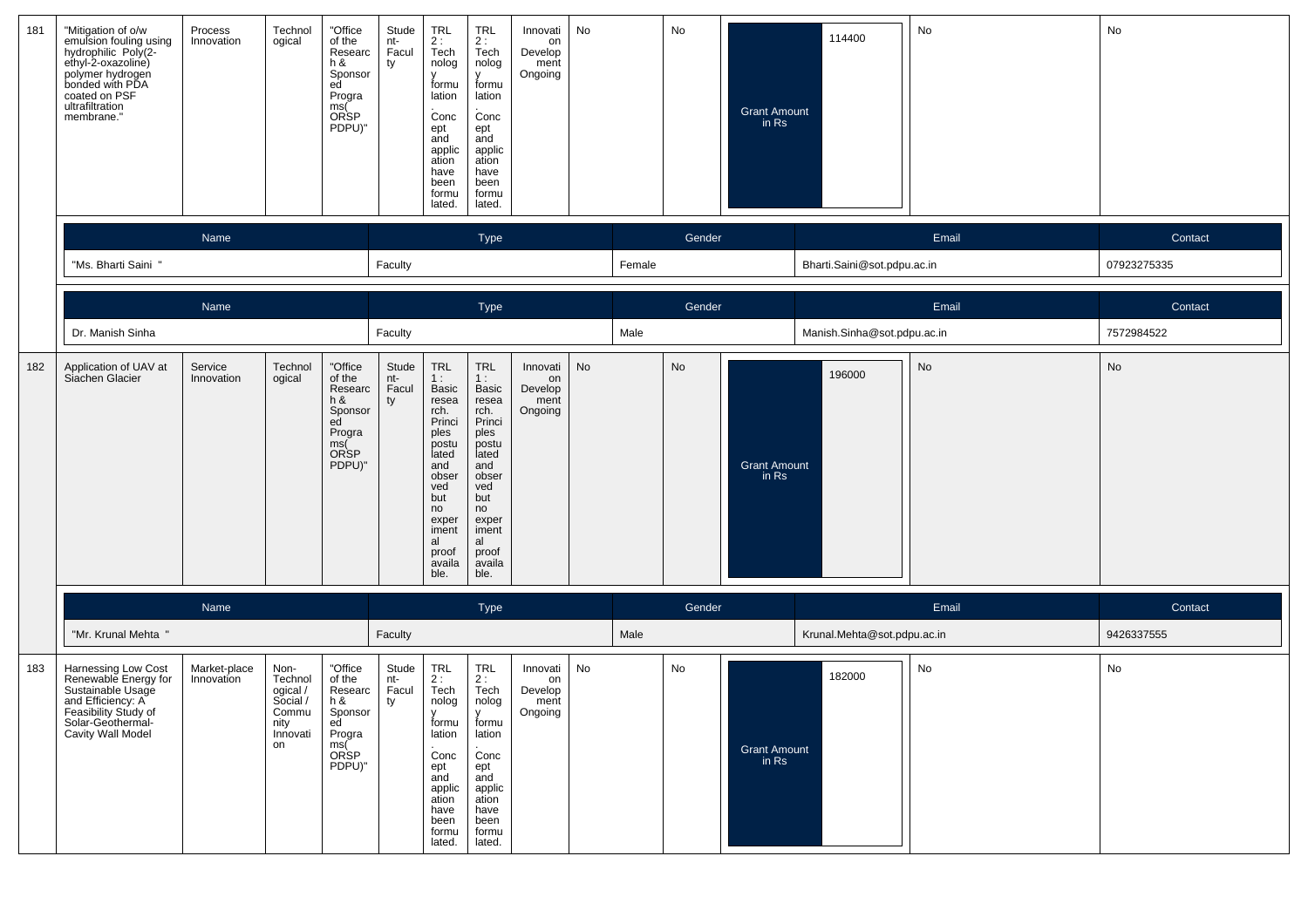|     |                                                                                                              | Name                  |                   |                                                                                           |                             |                                                                                                                                             | Type                                                                                                                                                     |                                              |    |        | Gender |                              |                                  | Email   | Contact    |
|-----|--------------------------------------------------------------------------------------------------------------|-----------------------|-------------------|-------------------------------------------------------------------------------------------|-----------------------------|---------------------------------------------------------------------------------------------------------------------------------------------|----------------------------------------------------------------------------------------------------------------------------------------------------------|----------------------------------------------|----|--------|--------|------------------------------|----------------------------------|---------|------------|
|     | "Mr. Manoj Sahoo "                                                                                           |                       |                   |                                                                                           | Faculty                     |                                                                                                                                             |                                                                                                                                                          |                                              |    | Male   |        |                              | Manoj.Sahoo@sls.pdpu.ac.in       |         | 9687575805 |
| 184 | Production of Carbon<br>Nanotubes (CNTs)<br>and Hydrogen from<br>Waste Plastics                              | Product<br>Innovation | Technol<br>ogical | "Office<br>of the<br>Researc<br>$h$ &<br>Sponsor<br>ed<br>Progra<br>ms(<br>ORSP<br>PDPU)" | Stude<br>nt-<br>Facul<br>ty | TRL<br>3 :<br>Appli<br>ed<br>resea<br>rch.<br>First<br>labor<br>atory<br>tests<br>comp<br>leted;<br>proof<br>$\overline{C}$<br>conc<br>ept. | TRL<br>3 :<br>Appli<br>ed <sup>'</sup><br>resea<br>rch.<br>First<br>labor<br>atory<br>tests<br>comp<br>leted;<br>proof<br>$\overline{C}$<br>conc<br>ept. | Innovati<br>on<br>Develop<br>ment<br>Ongoing | No |        | No     | Grant Amount<br>in Rs        | 180400                           | No      | No         |
|     |                                                                                                              | Name                  |                   |                                                                                           |                             |                                                                                                                                             | Type                                                                                                                                                     |                                              |    |        | Gender |                              |                                  | Email   | Contact    |
|     | "Dr. Rajasekhar Reddy"                                                                                       |                       |                   |                                                                                           | Faculty                     |                                                                                                                                             |                                                                                                                                                          |                                              |    | Male   |        |                              | Rajasekhar.Reddy@sot.pdpu.ac.in  |         | 9566267944 |
|     |                                                                                                              | Name                  |                   |                                                                                           |                             | Type                                                                                                                                        |                                                                                                                                                          |                                              |    | Gender |        |                              | Email                            | Contact |            |
|     | Dr. Swapnil Dharaskar                                                                                        |                       |                   |                                                                                           | Faculty                     |                                                                                                                                             |                                                                                                                                                          |                                              |    | Male   |        |                              | Swapnil.Dharaskar@sot.pdpu.ac.in |         | 7600924111 |
| 185 | Violence Detection<br>system for<br>Surveillance Cameras                                                     | Service<br>Innovation | Technol<br>ogical | "Office<br>of the<br>Researc<br>h &<br>Sponsor<br>ed<br>Progra<br>ms(<br>ORSP<br>PDPU)"   | Stude<br>nt-<br>Facul<br>ty | TRL<br>3 :<br>Appli<br>ed<br>resea<br>rch.<br>First<br>labor<br>atory<br>tests<br>comp<br>leted;<br>proof<br>$\overline{C}$<br>conc<br>ept. | TRL<br>3 :<br>Appli<br>ed<br>resea<br>rch.<br>First<br>labor<br>atory<br>tests<br>comp<br>leted;<br>proof<br>$\overline{C}$<br>conc<br>ept.              | Innovati<br>on<br>Develop<br>ment<br>Ongoing | No |        | No     | <b>Grant Amount</b><br>in Rs | 36800                            | No      | No         |
|     |                                                                                                              | Name                  |                   |                                                                                           |                             |                                                                                                                                             | Type                                                                                                                                                     |                                              |    |        | Gender |                              |                                  | Email   | Contact    |
|     | "Dr. Paawan Sharma "                                                                                         |                       |                   |                                                                                           | Faculty                     |                                                                                                                                             |                                                                                                                                                          |                                              |    | Male   |        |                              | Paawan.Sharma@sot.pdpu.ac.in     |         | 7895482559 |
| 186 | Design and analysis of<br>suspension system<br>consisting of<br>concentric springs for<br>off-road vehicles. | Product<br>Innovation | Technol<br>ogical | "Office<br>of the<br>Researc<br>$h$ &<br>Sponsor<br>ed<br>Progra<br>ms(<br>ORSP<br>PDPU)" | Stude<br>nt-<br>Facul<br>ty | <b>TRL</b><br>3 :<br>Appli<br>ed<br>resea<br>rch.<br>First<br>labor<br>atory<br>tests<br>comp<br>leted;<br>proof<br>of<br>conc<br>ept.      | <b>TRL</b><br>3:<br>Appli<br><b>cu</b><br>resea<br>rch.<br>First<br>labor<br>atory<br>tests<br>comp<br>leted;<br>proof<br>of<br>conc<br>ept.             | Innovati<br>on<br>Develop<br>ment<br>Ongoing | No |        | No     | Grant Amount<br>in Rs        | 66080                            | No      | No         |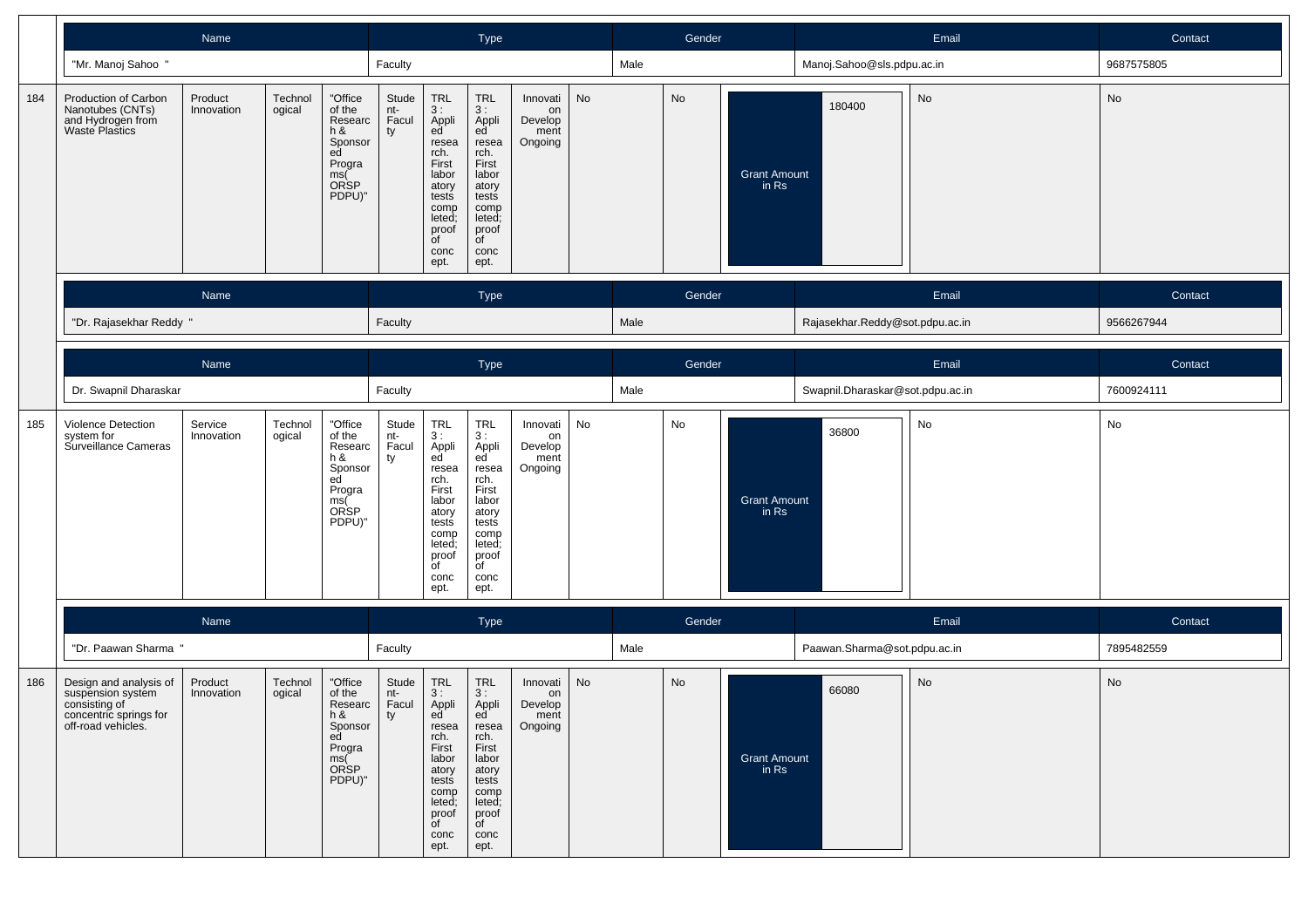|     |                                                                                                                                                                                                             | Name                  |                                                                                                              |  |                     | Type                                                                                                                           |                                                                                                                                       |                                              |    | Gender |        |                              | Email                          | Contact |             |
|-----|-------------------------------------------------------------------------------------------------------------------------------------------------------------------------------------------------------------|-----------------------|--------------------------------------------------------------------------------------------------------------|--|---------------------|--------------------------------------------------------------------------------------------------------------------------------|---------------------------------------------------------------------------------------------------------------------------------------|----------------------------------------------|----|--------|--------|------------------------------|--------------------------------|---------|-------------|
|     | "Mr. Krunal Mehta "                                                                                                                                                                                         |                       |                                                                                                              |  | Faculty             |                                                                                                                                |                                                                                                                                       |                                              |    | Male   |        |                              | Krunal.Mehta@sot.pdpu.ac.in    |         | 9426337555  |
|     |                                                                                                                                                                                                             | Name                  |                                                                                                              |  |                     |                                                                                                                                | Type                                                                                                                                  |                                              |    |        | Gender |                              |                                | Email   | Contact     |
|     | Mr. Rahul Deharkar                                                                                                                                                                                          |                       |                                                                                                              |  | Faculty             |                                                                                                                                |                                                                                                                                       |                                              |    | Male   |        |                              | Rahul.Deharkar@sot.pdpu.ac.in  |         | 8141145618  |
| 187 | Adaptive and<br>Synchronized system<br>of traffic                                                                                                                                                           | Service<br>Innovation | Technol<br>"Office<br>of the<br>ogical<br>Researc<br>h &<br>Sponsor<br>ed<br>Progra<br>ms(<br>ORSP<br>PDPU)" |  |                     | TRL<br>3:<br>Appli<br>ed<br>resea<br>rch.<br>First<br>labor<br>atory<br>tests<br>comp<br>leted:<br>proof<br>of<br>conc<br>ept. | <b>TRL</b><br>3:<br>Appli<br>ed<br>resea<br>rch.<br>First<br>labor<br>atory<br>tests<br>comp<br>leted;<br>proof<br>of<br>conc<br>ept. | Innovati<br>on<br>Develop<br>ment<br>Ongoing | No |        | No     | <b>Grant Amount</b><br>in Rs | 72000                          | No      | No          |
|     |                                                                                                                                                                                                             | Name                  |                                                                                                              |  |                     |                                                                                                                                | <b>Type</b>                                                                                                                           |                                              |    |        | Gender |                              |                                | Email   | Contact     |
|     | "Dr. Jigarkumar Shah "                                                                                                                                                                                      |                       |                                                                                                              |  | Faculty and Student |                                                                                                                                |                                                                                                                                       |                                              |    | Male   |        |                              | Jigarkumar.Shah@sot.pdpu.ac.in |         | 9427875130  |
| 188 | Production of<br>Hydrophilic and Anti<br>Fouling Poly Sulfone -<br>Poly (2-hydroxyethyl<br>methacrylate)<br>Ultrafiltration<br>Membrane with<br>Graphene<br>Oxide-Chitosan<br><b>Composite Material for</b> | Process<br>Innovation | "Office<br>Technol<br>ogical<br>of the<br>Researc<br>h&<br>Sponsor<br>ed<br>Progra<br>ms(<br>ORSP<br>PDPU)"  |  |                     | TRL<br>3:<br>Appli<br>ed<br>resea<br>rch.<br>First<br>labor<br>atory<br>tests                                                  | <b>TRL</b><br>3:<br>Appli<br>ed<br>resea<br>rch.<br>First<br>labor<br>atory<br>tests                                                  | Innovati<br>on<br>Develop<br>ment<br>Ongoing | No |        | No     | <b>Grant Amount</b><br>in Rs | 122000                         | No      | No          |
|     | Treatment of Dye<br><b>Effluent and</b><br>Desalination of Water.                                                                                                                                           |                       |                                                                                                              |  |                     | comp<br>leted:<br>proof<br>0f<br>conc<br>ept.                                                                                  | comp<br>leted;<br>proof<br>of<br>conc<br>ept.                                                                                         |                                              |    |        |        |                              |                                |         |             |
|     |                                                                                                                                                                                                             | Name                  |                                                                                                              |  |                     |                                                                                                                                | <b>Type</b>                                                                                                                           |                                              |    |        | Gender |                              |                                | Email   | Contact     |
|     | "Ms. Bharti Saini "                                                                                                                                                                                         |                       |                                                                                                              |  | Faculty             |                                                                                                                                |                                                                                                                                       |                                              |    | Female |        |                              | Bharti.Saini@sot.pdpu.ac.in    |         | 07923275335 |
|     |                                                                                                                                                                                                             | Name                  |                                                                                                              |  |                     |                                                                                                                                | Type                                                                                                                                  |                                              |    |        | Gender |                              |                                | Email   | Contact     |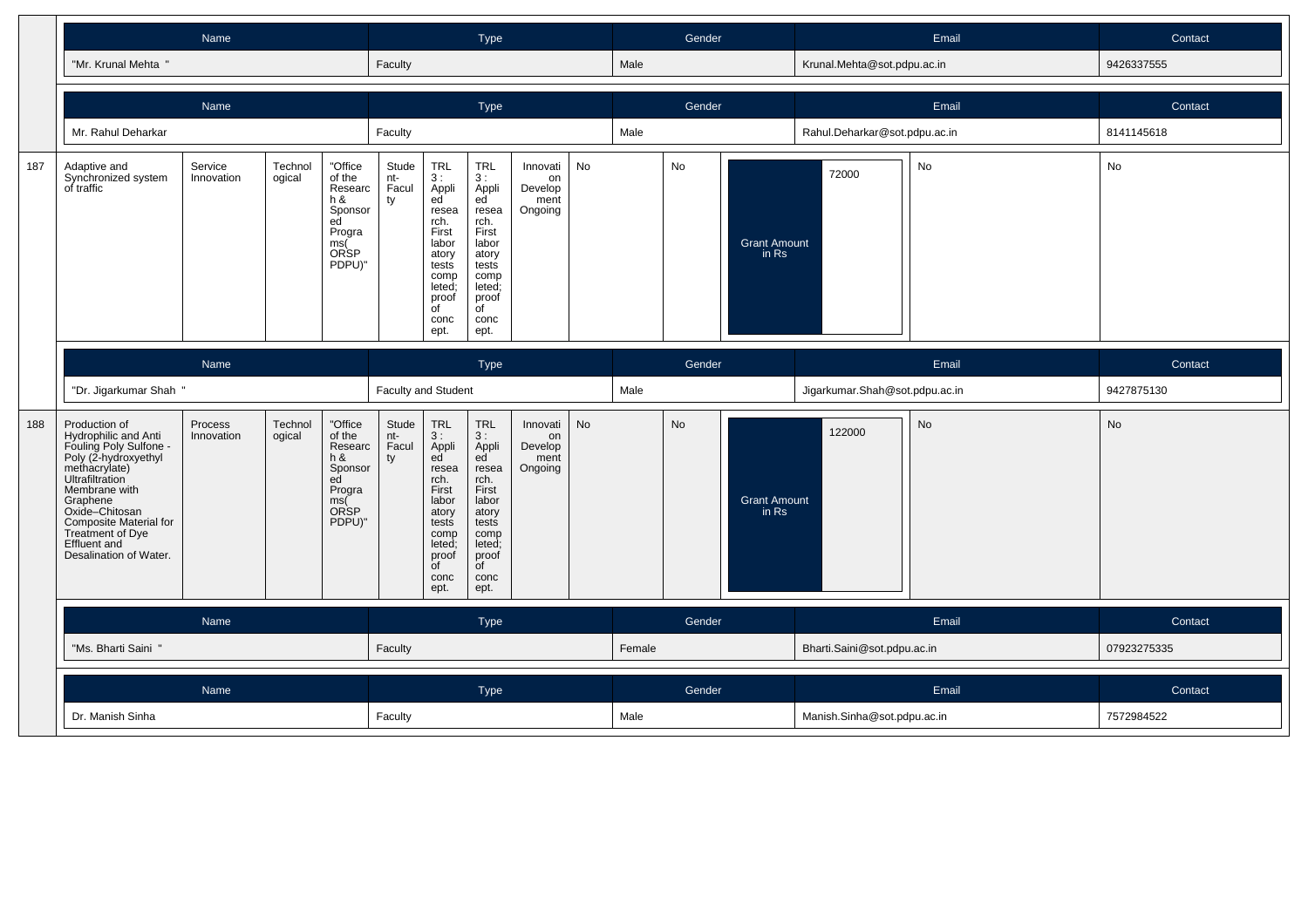| 189 | Transition Metal (Co,<br>Cu, Fe) doped Metal<br>Organic Frameworks<br>for application in<br>Oxidation of<br>Hydrocarbons.                      | Process<br>Innovation | Technol<br>ogical                                                          | "Office<br>of the<br>Researc<br>h &<br>Sponsor<br>ed<br>Progra<br>ms(<br>ORSP<br>PDPU)"  | Stude<br>nt-<br>Facul<br>ty | TRL<br>1:<br>Basic<br>resea<br>rch.<br>Princi<br>ples<br>postu<br>lated<br>and<br>obser<br>ved<br>but<br>no<br>exper<br>iment<br>al<br>proof<br>availa<br>ble. | TRL<br>1 :<br>Basic<br>resea<br>rch.<br>Princi<br>ples<br>postu<br>lated<br>and<br>obser<br>ved<br>but<br>no<br>exper<br>iment<br>al<br>proof<br>availa<br>ble.              | Innovati<br>on<br>Develop<br>ment<br>Ongoing | No |      | No     | Grant Amount<br>in Rs          | 200000                            | No    | No         |
|-----|------------------------------------------------------------------------------------------------------------------------------------------------|-----------------------|----------------------------------------------------------------------------|------------------------------------------------------------------------------------------|-----------------------------|----------------------------------------------------------------------------------------------------------------------------------------------------------------|------------------------------------------------------------------------------------------------------------------------------------------------------------------------------|----------------------------------------------|----|------|--------|--------------------------------|-----------------------------------|-------|------------|
|     |                                                                                                                                                | Name                  |                                                                            |                                                                                          |                             |                                                                                                                                                                | <b>Type</b>                                                                                                                                                                  |                                              |    |      | Gender |                                |                                   | Email | Contact    |
|     | "Dr. Ashish Unnarkat "                                                                                                                         |                       |                                                                            |                                                                                          | Faculty                     |                                                                                                                                                                |                                                                                                                                                                              |                                              |    | Male |        |                                | Ashish.Unnarkat@sot.pdpu.ac.in    |       | 9913178309 |
|     |                                                                                                                                                | Name                  |                                                                            |                                                                                          |                             |                                                                                                                                                                | Type                                                                                                                                                                         |                                              |    |      | Gender |                                |                                   | Email | Contact    |
|     | Dr. Surendra Sasikumar                                                                                                                         |                       |                                                                            |                                                                                          | Faculty                     |                                                                                                                                                                |                                                                                                                                                                              |                                              |    | Male |        |                                | Surendra.Sasikumar@sot.pdpu.ac.in |       | 7874034805 |
| 190 | An Exploratory Study<br>into the Identity of the<br>Indo-African<br>Community (Siddis) in<br>Rural Gujarat                                     | Management<br>Process | Non-<br>Technol<br>ogical /<br>Social /<br>Commu<br>nity<br>Innovati<br>on | "Office<br>of the<br>Researc<br>h &<br>Sponsor<br>ed<br>Progra<br>ms(<br>ORSP<br>PDPU)"  | Stude<br>nt-<br>Facul<br>ty | TRL<br>1:<br>Basic<br>resea<br>rch.<br>Princi<br>ples<br>postu<br>lated<br>and<br>obser<br>ved<br>but<br>no<br>exper<br>iment<br>al<br>proof<br>availa<br>ble. | <b>TRL</b><br>1:<br><b>Basic</b><br>resea<br>rch.<br>Princi<br>ples<br>postu<br>lated<br>and<br>obser<br>ved<br>but<br>no<br>exper<br>iment<br>al<br>proof<br>availa<br>ble. | Innovati<br>on<br>Develop<br>ment<br>Ongoing | No |      | No     | <b>Grant Amount</b><br>in Rs   | 124000                            | No    | No         |
|     |                                                                                                                                                | Name                  |                                                                            |                                                                                          |                             |                                                                                                                                                                | <b>Type</b>                                                                                                                                                                  |                                              |    |      | Gender |                                |                                   | Email | Contact    |
|     | "Dr. Pradeep Mallik "                                                                                                                          |                       |                                                                            |                                                                                          | Faculty                     |                                                                                                                                                                |                                                                                                                                                                              |                                              |    | Male |        |                                | Pradeep.Mallik@sls.pdpu.ac.in     |       | 9909909921 |
| 191 | A device that sets the<br>light according to the<br>mood of the user and<br>gives a monthly health<br>report to improvise on<br>mental health. | Product<br>Innovation | Technol<br>ogical                                                          | "Office<br>or the<br>Researc<br>h &<br>Sponsor<br>ed<br>Progra<br>ms(Č<br>ORSP<br>PDPU)" | Stude<br>nt-<br>Facul<br>ty | <b>TRL</b><br>∠ :<br>Tech<br>nolog<br>formu<br>lation<br>Conc<br>ept<br>and<br>applic<br>ation<br>have<br>been<br>formu<br>lated.                              | <b>TRL</b><br>Tech<br>nolog<br>formu<br>lation<br>Conc<br>ept<br>and<br>applic<br>ation<br>have<br>been<br>formu<br>lated.                                                   | Innovati<br>on<br>Develop<br>ment<br>Ongoing | No |      | No     | <b>Grant Amount</b><br>in $Rs$ | 95000                             | No    | No         |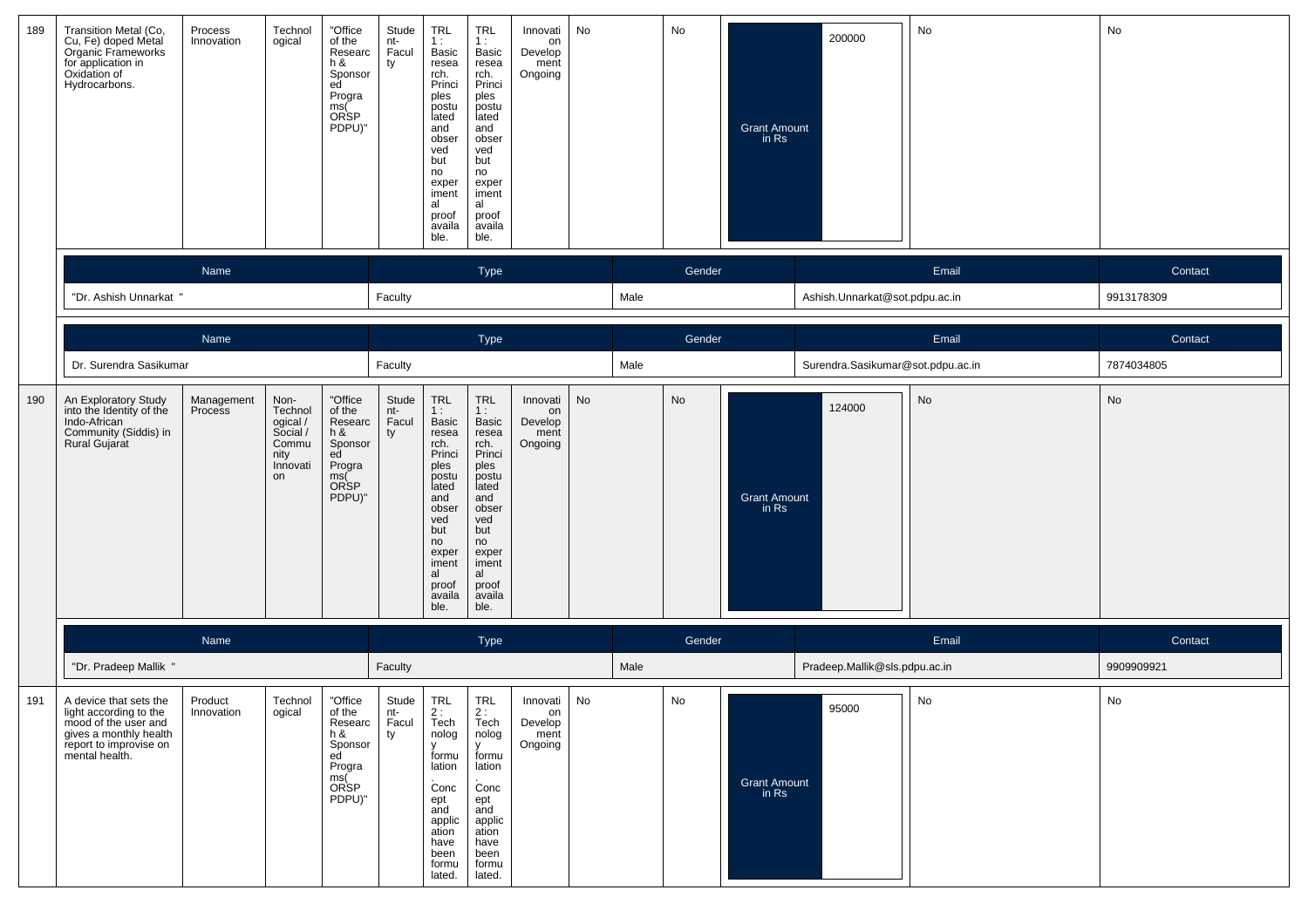|     |                                                                                                                                         | Name                  |                                                                                         |                                                                                         |                                                                                                                          |                                                                                                                                  | <b>Type</b>                                                                                                                      |                                              |           |           | Gender                       |                              |                              | Email     | Contact    |
|-----|-----------------------------------------------------------------------------------------------------------------------------------------|-----------------------|-----------------------------------------------------------------------------------------|-----------------------------------------------------------------------------------------|--------------------------------------------------------------------------------------------------------------------------|----------------------------------------------------------------------------------------------------------------------------------|----------------------------------------------------------------------------------------------------------------------------------|----------------------------------------------|-----------|-----------|------------------------------|------------------------------|------------------------------|-----------|------------|
|     | "Dr. Reema Patel<br>$^{\prime}$                                                                                                         |                       |                                                                                         |                                                                                         | Faculty                                                                                                                  |                                                                                                                                  |                                                                                                                                  |                                              |           | Female    |                              |                              | Reema.Patel@sot.pdpu.ac.in   |           | 7016210632 |
|     |                                                                                                                                         | Name                  |                                                                                         |                                                                                         |                                                                                                                          |                                                                                                                                  | Type                                                                                                                             |                                              |           |           | Gender                       |                              |                              | Email     | Contact    |
|     | Dr. Nishant Doshi                                                                                                                       |                       |                                                                                         |                                                                                         | Faculty                                                                                                                  |                                                                                                                                  |                                                                                                                                  |                                              |           | Male      |                              |                              | Nishant.Doshi@sot.pdpu.ac.in |           | 9376183485 |
| 192 | Removal of Flouride<br>and Phosphate ions<br>from Ground water<br>through Continous<br>Consectuve<br>Electrocoagulation                 | Process<br>Innovation | "Office<br>of the<br>Researc<br>h &<br>Sponsor<br>ed<br>Progra<br>ms(<br>ORSP<br>PDPU)" | Stude<br>nt-<br>Facul<br>ty                                                             | TRL<br>$2:$ Tech<br>nolog<br>formu<br>lation<br>Conc<br>ept<br>and<br>applic<br>ation<br>have<br>been<br>formu<br>lated. | <b>TRL</b><br>2:<br>Tech<br>nolog<br>formu<br>lation<br>Conc<br>ept<br>and<br>applic<br>ation<br>have<br>been<br>formu<br>lated. | Innovati<br>on<br>Develop<br>ment<br>Ongoing                                                                                     | No                                           |           | <b>No</b> | <b>Grant Amount</b><br>in Rs | 160000                       | No                           | <b>No</b> |            |
|     |                                                                                                                                         | Name                  |                                                                                         |                                                                                         |                                                                                                                          |                                                                                                                                  |                                                                                                                                  |                                              |           |           | Gender                       |                              |                              | Email     | Contact    |
|     |                                                                                                                                         |                       |                                                                                         |                                                                                         |                                                                                                                          |                                                                                                                                  | <b>Type</b>                                                                                                                      |                                              |           |           |                              |                              |                              |           |            |
|     | "Dr. Anurag Mudgal "                                                                                                                    |                       |                                                                                         |                                                                                         | Faculty                                                                                                                  |                                                                                                                                  |                                                                                                                                  |                                              |           | Male      |                              |                              | Anurag.Mudgal@sot.pdpu.ac.in |           | 9429026498 |
|     |                                                                                                                                         | Name                  |                                                                                         |                                                                                         |                                                                                                                          |                                                                                                                                  | Type                                                                                                                             |                                              |           |           | Gender                       |                              |                              | Email     | Contact    |
|     | Dr. Manish Kumar                                                                                                                        |                       |                                                                                         |                                                                                         | Faculty                                                                                                                  |                                                                                                                                  |                                                                                                                                  |                                              |           | Male      |                              |                              | Manish.Kumar@sot.pdpu.ac.in  |           | 6350686653 |
| 193 | Development of a<br>cost-effective Metal<br><b>Additive Manufacturing</b><br>Process for fabrication<br>of 3 D Structural<br>components | Process<br>Innovation | Technol<br>ogical                                                                       | "Office<br>of the<br>Researc<br>h &<br>Sponsor<br>ed<br>Progra<br>ms(<br>ORSP<br>PDPU)" | Stude<br>nt-<br>Facul<br>ty                                                                                              | <b>TRL</b><br>2:<br>Tech<br>nolog<br>formu<br>lation<br>Conc<br>ept<br>and<br>applic<br>ation<br>have<br>been<br>formu<br>lated. | <b>TRL</b><br>2:<br>Tech<br>nolog<br>formu<br>lation<br>Conc<br>ept<br>and<br>applic<br>ation<br>have<br>been<br>formu<br>lated. | Innovati<br>on<br>Develop<br>ment<br>Ongoing | <b>No</b> |           | No                           | <b>Grant Amount</b><br>in Rs | 76900                        | No        | No         |
|     |                                                                                                                                         | Name                  |                                                                                         |                                                                                         |                                                                                                                          |                                                                                                                                  | <b>Type</b>                                                                                                                      |                                              |           |           | Gender                       |                              |                              | Email     | Contact    |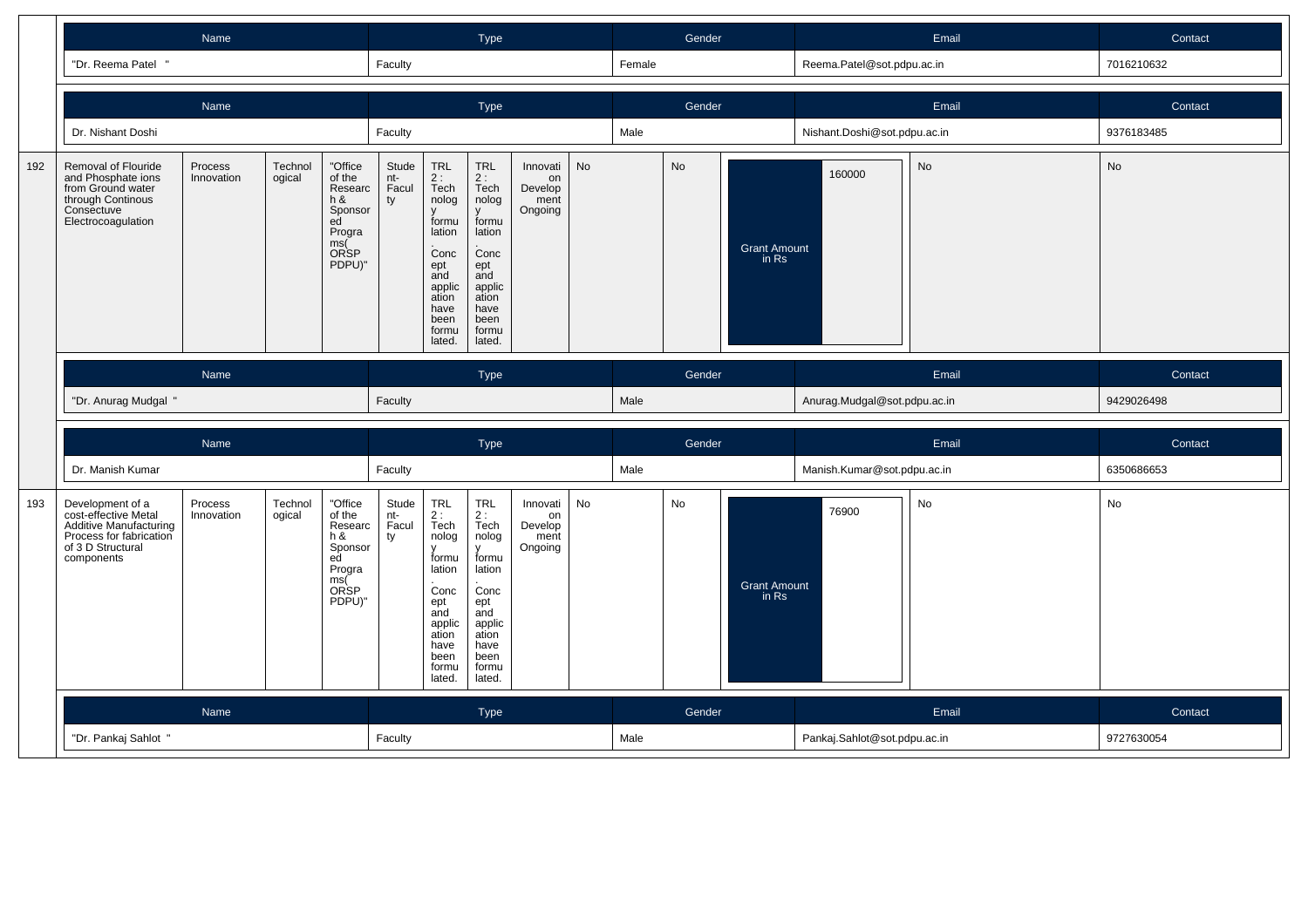| 194 | Empowerment of<br>Women: A Study of<br>Deen Dayal<br>Upadhayaya Grameen<br>Kaushalya Yojana in<br>Gujarat.                                                                                                                                 | Management<br>Process | Non-<br>Technol<br>ogical /<br>Social /<br>Commu<br>nity<br>Innovati<br>on | "Office<br>of the<br>Researc<br>$h$ &<br>Sponsor<br>ed<br>Progra<br>ms(<br><b>ORSP</b><br>PDPU)" | Stude<br>nt-<br>Facul<br>ty | TRL<br>1:<br>Basic<br>resea<br>rch.<br>Princi<br>ples<br>postu<br>lated<br>and<br>obser<br>ved<br>but<br>no<br>exper<br>iment<br>al<br>proof<br>availa<br>ble. | <b>TRL</b><br>1:<br>Basic<br>resea<br>rch.<br>Princi<br>ples<br>postu<br>lated<br>and<br>obser<br>ved<br>but<br>no<br>exper<br>iment<br>al<br>proof<br>availa<br>ble. | Innovati<br>on<br>Develop<br>ment<br>Ongoing | No |      | No     | <b>Grant Amount</b><br>in Rs | 112000                           | No    | No         |
|-----|--------------------------------------------------------------------------------------------------------------------------------------------------------------------------------------------------------------------------------------------|-----------------------|----------------------------------------------------------------------------|--------------------------------------------------------------------------------------------------|-----------------------------|----------------------------------------------------------------------------------------------------------------------------------------------------------------|-----------------------------------------------------------------------------------------------------------------------------------------------------------------------|----------------------------------------------|----|------|--------|------------------------------|----------------------------------|-------|------------|
|     |                                                                                                                                                                                                                                            | Name                  |                                                                            |                                                                                                  |                             |                                                                                                                                                                | <b>Type</b>                                                                                                                                                           |                                              |    |      | Gender |                              |                                  | Email | Contact    |
|     | "Dr. Anurag Srivastava                                                                                                                                                                                                                     |                       |                                                                            |                                                                                                  | Faculty                     |                                                                                                                                                                |                                                                                                                                                                       |                                              |    | Male |        |                              | Anurag.Srivastava@sls.pdpu.ac.in |       | 9998590198 |
| 195 | <b>Molecular Dynamics</b><br>Simulation Studies of<br>Pervaporation<br>Separation of Water-<br>Ethanol and Water-<br><b>Isopropanol Mixtures</b><br>Using Poly(vinyl<br>alcohol)/Poly(acrylic<br>acid) (PVA/PAA)<br><b>Blend Membranes</b> | Process<br>Innovation | Technol<br>ogical                                                          | "Office<br>of the<br>Researc<br>h &<br>Sponsor<br>ed<br>Progra<br>ms(ŠP<br>PDPU)"                | Stude<br>nt-<br>Facul<br>ty | TRL<br>3:<br>Appli<br>ed<br>resea<br>rch.<br>First<br>labor<br>atory<br>tests<br>comp<br>leted;<br>proof<br>of<br>conc<br>ept.                                 | <b>TRL</b><br>3:<br>Appli<br>ed<br>resea<br>rch.<br>First<br>labor<br>atory<br>tests<br>comp<br>leted;<br>proof<br>of<br>conc<br>ept.                                 | Innovati<br>on<br>Develop<br>ment<br>Ongoing | No |      | No     | <b>Grant Amount</b><br>in Rs | 194400                           | No    | No         |
|     |                                                                                                                                                                                                                                            | Name                  |                                                                            |                                                                                                  |                             |                                                                                                                                                                | Type                                                                                                                                                                  |                                              |    |      | Gender |                              |                                  | Email | Contact    |
|     | "Dr. Abhishek Gupta "                                                                                                                                                                                                                      |                       |                                                                            |                                                                                                  | Faculty                     |                                                                                                                                                                |                                                                                                                                                                       |                                              |    | Male |        |                              | Abhishek.Gupta@sot.pdpu.ac.in    |       | 9003114462 |
| 196 | APP DRIVEN FOOD<br><b>DELIVERY</b><br>SERVICES AND<br>THEIR IMPACT ON<br><b>EMPLOYMENT AND</b><br><b>LOCAL BUSINESS</b><br>OF RESTAURANTS                                                                                                  | Service<br>Innovation | Non-<br>Technol<br>ogical /<br>Social /<br>Commu<br>nity<br>Innovati<br>on | "Office<br>of the<br>Researc<br>h &<br>Sponsor<br>ed<br>Progra<br>ms(<br>ORSP<br>PDPU)"          | Stude<br>nt-<br>Facul<br>ty | TRL<br>4:<br>Small<br>scale<br>protot<br>ype<br>built<br>in a<br>labor<br>atory<br>envir<br>onme<br>nt<br>("ugly<br>protot<br>ype).                            | <b>TRL</b><br>4:<br>Small<br>scale<br>protot<br>ype<br>built<br>in a<br>labor<br>atory<br>envir<br>onme<br>nt<br>("ugly<br>protot<br>ype).                            | Innovati<br>on<br>Develop<br>ment<br>Ongoing | No |      | No     | <b>Grant Amount</b><br>in Rs | 60000                            | No    | No         |
|     |                                                                                                                                                                                                                                            | Name                  |                                                                            |                                                                                                  |                             |                                                                                                                                                                | Type                                                                                                                                                                  |                                              |    |      | Gender |                              |                                  | Email | Contact    |
|     | "Dr. Prashanta Panda "                                                                                                                                                                                                                     |                       |                                                                            |                                                                                                  | Faculty                     |                                                                                                                                                                |                                                                                                                                                                       |                                              |    | Male |        |                              | prashanta.panda@sls.pdpu.ac.in   |       | 9861532276 |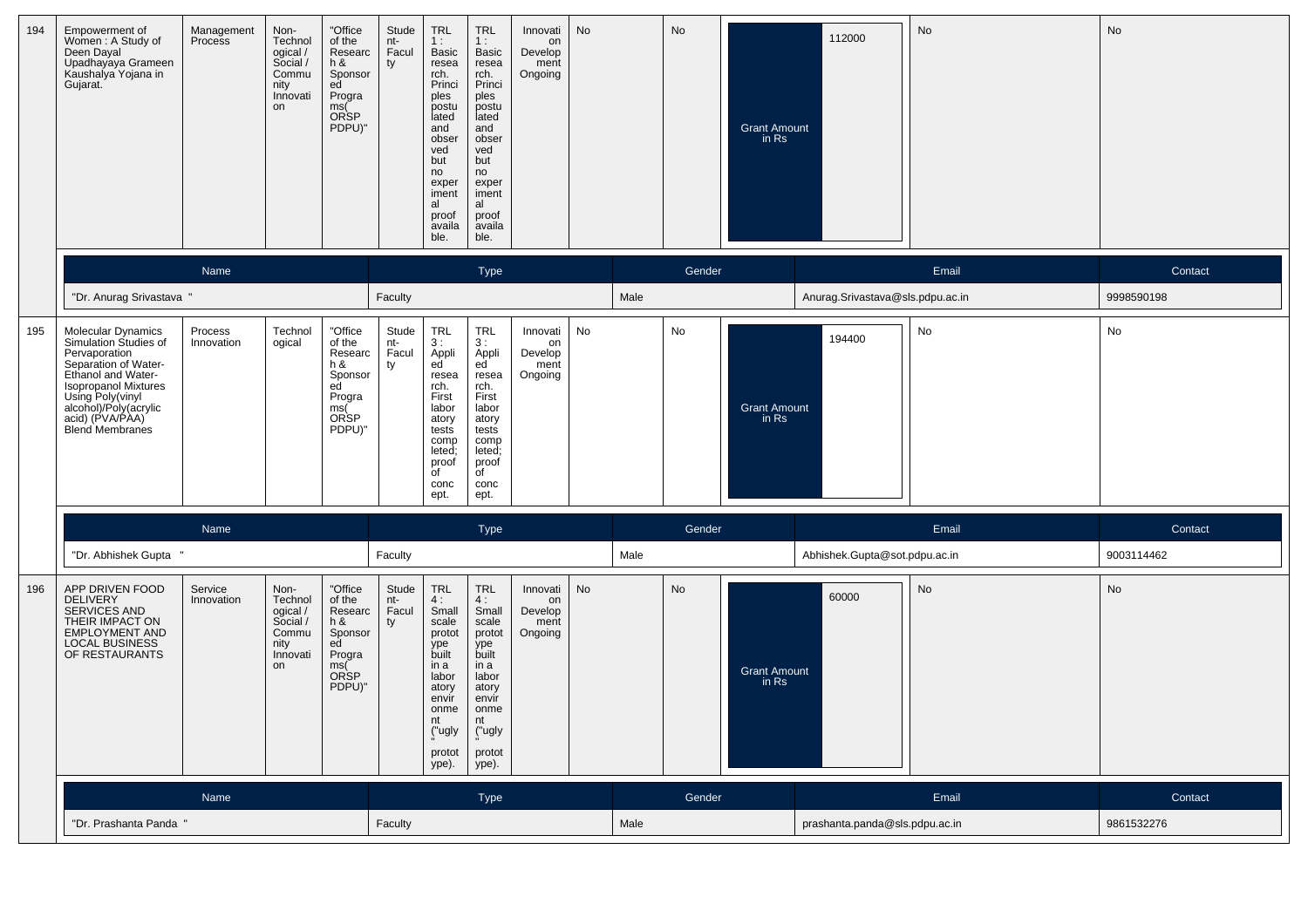|     |                                                                                                                                | Name                  |                                                                            |                                                                                               |                             |                                                                                                                                                                 | Type                                                                                                                                                           |                                              |    |        | Gender |                              |                                | Email | Contact    |
|-----|--------------------------------------------------------------------------------------------------------------------------------|-----------------------|----------------------------------------------------------------------------|-----------------------------------------------------------------------------------------------|-----------------------------|-----------------------------------------------------------------------------------------------------------------------------------------------------------------|----------------------------------------------------------------------------------------------------------------------------------------------------------------|----------------------------------------------|----|--------|--------|------------------------------|--------------------------------|-------|------------|
|     | Dr. Nausheen Nizami                                                                                                            |                       |                                                                            |                                                                                               | Faculty                     |                                                                                                                                                                 |                                                                                                                                                                |                                              |    | Female |        |                              | Nausheen.Nizami@sls.pdpu.ac.in |       | 9898092939 |
| 197 | Representation of<br>women in Print Media<br>and women's role in<br>building public opinion                                    | Service<br>Innovation | Non-<br>Technol<br>ogical /<br>Social /<br>Commu<br>nity<br>Innovati<br>on | "Office<br>of the<br>Researc<br>h &<br>Sponsor<br>ed<br>Progra<br>ms(<br>ORSP<br>PDPU)"       | Stude<br>nt-<br>Facul<br>ty | TRL<br>1 :<br>Basic<br>resea<br>rch.<br>Princi<br>ples<br>postu<br>lated<br>and<br>obser<br>ved<br>but<br>no<br>exper<br>iment<br>al<br>proof<br>availa<br>ble. | TRL<br>1:<br>Basic<br>resea<br>rch.<br>Princi<br>ples<br>postu<br>lated<br>and<br>obser<br>ved<br>but<br>no<br>exper<br>iment<br>al<br>proof<br>availa<br>ble. | Innovati<br>on<br>Develop<br>ment<br>Ongoing | No |        | No     | <b>Grant Amount</b><br>in Rs | 47200                          | No    | No         |
|     |                                                                                                                                | Name                  |                                                                            |                                                                                               |                             |                                                                                                                                                                 | Type                                                                                                                                                           |                                              |    |        | Gender |                              |                                | Email | Contact    |
|     | "Dr. Pradeep Mallik "                                                                                                          |                       |                                                                            |                                                                                               | Faculty                     |                                                                                                                                                                 |                                                                                                                                                                |                                              |    | Male   |        |                              | Pradeep.Mallik@sls.pdpu.ac.in  |       | 9909909921 |
| 198 | Green Technology<br>Adoption in<br>Automobile Industry<br>and Impact on<br>Manufacturers and<br>Ancillaries                    | Management<br>Process | Non-<br>Technol<br>ogical /<br>Social /<br>Commu<br>nity<br>Innovati<br>on | "Office<br>of the<br>Researc<br>h &<br>Sponsor<br>ed<br>Progra<br>ms(Č<br>ORSP<br>PDPU)"      | Stude<br>nt-<br>Facul<br>ty | <b>TRL</b><br>3:<br>Appli<br>ed<br>resea<br>rch.<br>First<br>labor<br>atory<br>tests<br>comp<br>leted;<br>proof<br>$\overline{C}$<br>conc<br>ept.               | TRL<br>3:<br>Appli<br>ed<br>resea<br>rch.<br>First<br>labor<br>atory<br>tests<br>comp<br>leted;<br>proof<br>of<br>conc<br>ept.                                 | Innovati<br>on<br>Develop<br>ment<br>Ongoing | No |        | No     | <b>Grant Amount</b><br>in Rs | 64000                          | No    | No         |
|     |                                                                                                                                | Name                  |                                                                            |                                                                                               |                             |                                                                                                                                                                 | Type                                                                                                                                                           |                                              |    |        | Gender |                              |                                | Email | Contact    |
|     | "Dr. Prashanta Panda '                                                                                                         |                       |                                                                            |                                                                                               | Faculty                     |                                                                                                                                                                 |                                                                                                                                                                |                                              |    | Male   |        |                              | prashanta.panda@sls.pdpu.ac.in |       | 9861532276 |
| 199 | Nanoparticle based<br>photo and<br>electrochemical<br>Fenton active hybrid<br>thin film electrodes for<br>wastewater treatment | Process<br>Innovation | Technol<br>ogical                                                          | "Office<br>of the<br>Researc<br>h &<br>Sponsor<br>ed<br>ed<br>Progra<br>ms(<br>ORSP<br>PDPU)" | Stude<br>nt-<br>Facul<br>ty | TRL<br>3:<br>Appli<br>ed<br>resea<br>rch.<br>First<br>labor<br>atory<br>tests<br>comp<br>leted;<br>proof<br>$\overline{f}$<br>conc<br>ept.                      | TRL<br>3:<br>Appli<br>ed<br>resea<br>rch.<br>First<br>labor<br>atory<br>tests<br>comp<br>leted;<br>proof<br>of<br>conc<br>ept.                                 | Innovati<br>on<br>Develop<br>ment<br>Ongoing | No |        | No     | Grant Amount<br>in Rs        | 140000                         | No    | No         |
|     |                                                                                                                                | Name                  |                                                                            |                                                                                               |                             |                                                                                                                                                                 | Type                                                                                                                                                           |                                              |    |        | Gender |                              |                                | Email | Contact    |
|     | "Dr. Manoj Pandey "                                                                                                            |                       |                                                                            |                                                                                               | Faculty and Student         |                                                                                                                                                                 |                                                                                                                                                                |                                              |    | Male   |        |                              | Manoj.Pandey@sot.pdpu.ac.in    |       | 9978235337 |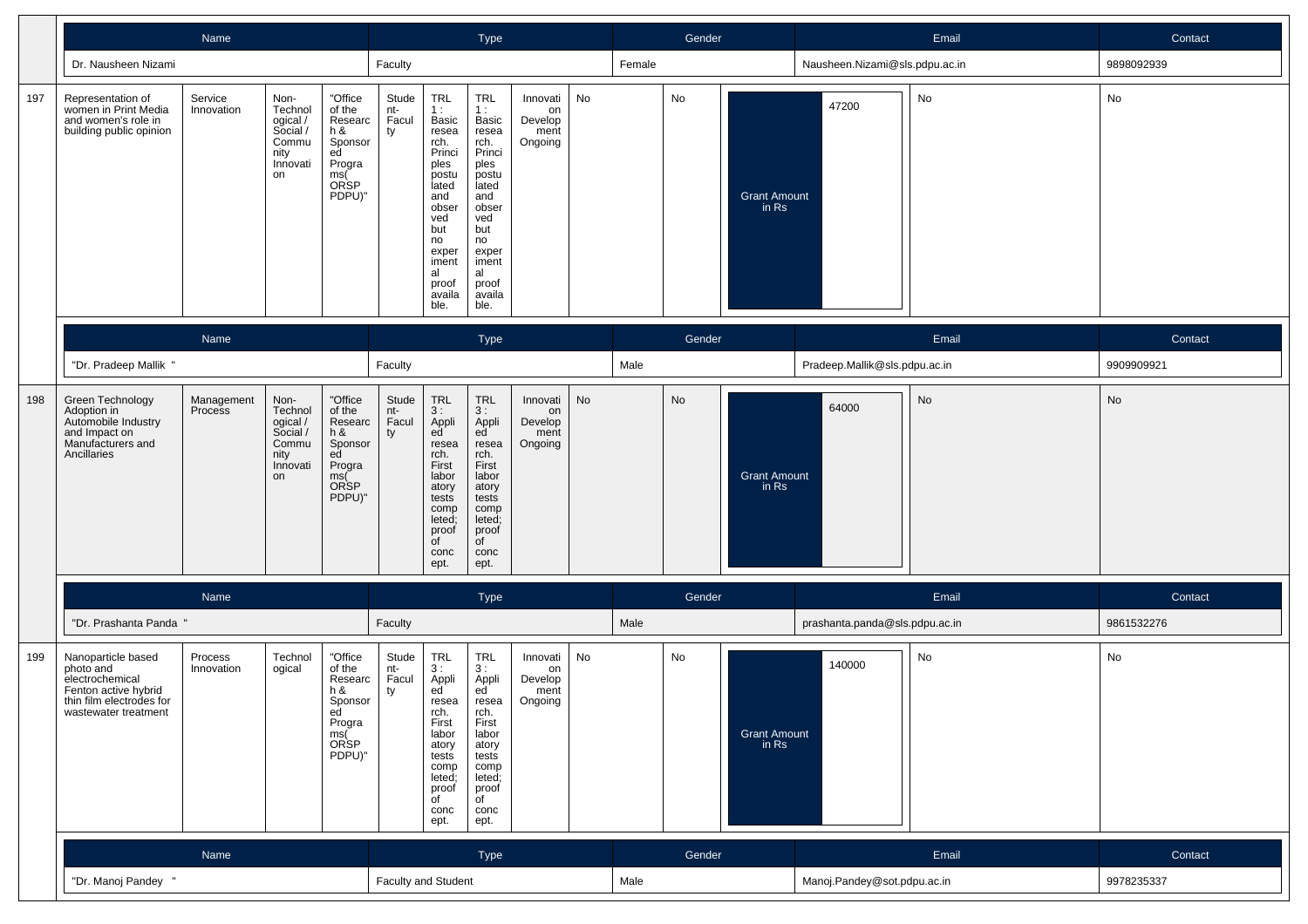| 200 | Experimental<br>investigation of<br>blended solutions for<br>CO2 absorption                  | Process<br>Innovation | Technol<br>ogical | "Office<br>of the<br>Researc<br>h &<br>Sponsor<br>ed<br>Progra<br>ms(<br>ORSP<br>PDPU)"                | Stude<br>nt-<br>Facul<br>ty | TRL<br>2:<br>Tech<br>nolog<br>formu<br>lation<br>Conc<br>ept<br>and<br>applic<br>ation<br>have<br>been<br>formu<br>lated.                          | <b>TRL</b><br>2:<br>Tech<br>nolog<br>V<br>formu<br>lation<br>Conc<br>ept<br>and<br>applic<br>ation<br>have<br>been<br>formu<br>lated.                 | Innovati<br>on<br>Develop<br>ment<br>Ongoing | <b>No</b> |        | No     | Grant Amount<br>in Rs        | 240000                           | No    | No         |
|-----|----------------------------------------------------------------------------------------------|-----------------------|-------------------|--------------------------------------------------------------------------------------------------------|-----------------------------|----------------------------------------------------------------------------------------------------------------------------------------------------|-------------------------------------------------------------------------------------------------------------------------------------------------------|----------------------------------------------|-----------|--------|--------|------------------------------|----------------------------------|-------|------------|
|     |                                                                                              | Name                  |                   |                                                                                                        |                             |                                                                                                                                                    | Type                                                                                                                                                  |                                              |           |        | Gender |                              |                                  | Email | Contact    |
|     | "Ms. Sweta Balchandani "                                                                     |                       |                   |                                                                                                        | Faculty                     |                                                                                                                                                    |                                                                                                                                                       |                                              |           | Female |        |                              | Sweta.Balchandani@sot.pdpu.ac.in |       | 9898133272 |
|     |                                                                                              | Name                  |                   |                                                                                                        |                             |                                                                                                                                                    | Type                                                                                                                                                  |                                              |           |        | Gender |                              |                                  | Email | Contact    |
|     | Dr Anirban Dey                                                                               |                       |                   |                                                                                                        | Faculty                     |                                                                                                                                                    |                                                                                                                                                       |                                              |           | Male   |        |                              | Anirban.Dey@sot.pdpu.ac.in       |       | 8238654934 |
| 201 | Development of<br>Activated TIG welding<br>(A-TIG) for L:ow alloy                            | Process<br>Innovation | Technol<br>ogical | "Office<br>of the<br>Researc<br>h &<br>Sponsor<br>ed<br>Progra<br>ms(Č<br>ORSP<br>PDPU)"               | Stude<br>nt-<br>Facul<br>ty | $\ensuremath{\mathsf{TRL}}$<br>2 :<br>Tech<br>nolog<br>formu<br>lation<br>Conc<br>ept<br>and<br>applic<br>ation<br>have<br>been<br>formu<br>lated. | $\ensuremath{\mathsf{TRL}}$<br>$2:$ Tech<br>nolog<br>v<br>formu<br>lation<br>Conc<br>ept<br>and<br>applic<br>ation<br>have<br>been<br>formu<br>lated. | Innovati<br>on<br>Develop<br>ment<br>Ongoing | No        |        | No     | <b>Grant Amount</b><br>in Rs | 80000                            | No    | No         |
|     |                                                                                              | Name                  |                   |                                                                                                        |                             |                                                                                                                                                    | Type                                                                                                                                                  |                                              |           |        | Gender |                              |                                  | Email | Contact    |
|     | "Dr. Jay Vora "                                                                              |                       |                   |                                                                                                        | Faculty                     |                                                                                                                                                    |                                                                                                                                                       |                                              |           | Male   |        |                              | jay.vora@sot.pdpu.ac.in          |       | 9099962298 |
|     |                                                                                              | Name                  |                   |                                                                                                        |                             |                                                                                                                                                    | Type                                                                                                                                                  |                                              |           |        | Gender |                              |                                  | Email | Contact    |
|     | Mr. Rakesh Chaudhari                                                                         |                       |                   |                                                                                                        | Faculty                     |                                                                                                                                                    |                                                                                                                                                       |                                              |           | Male   |        |                              | Rakesh.Chaudhari@sot.pdpu.ac.in  |       | 9712571197 |
| 202 | Study of vertical falling<br>film over a fluted pipe<br>to improve fresh water<br>production | Process<br>Innovation | Technol<br>ogical | "Office<br>or the<br>Researc   Facul<br>h &<br>Sponsor<br>ed<br>Progra<br>ms(<br><b>ORSP</b><br>PDPU)" | Stude<br>nt-<br>ty          | <b>TRL</b><br>3:<br>Appli<br>ed<br>resea<br>rch.<br>First<br>labor<br>atory<br>tests<br>comp<br>leted;<br>proof<br>$\overline{C}$<br>conc<br>ept.  | TRL<br>3:<br>Appli<br>ed<br>resea<br>rch.<br>First<br>labor<br>atory<br>tests<br>comp<br>leted;<br>proof<br>of<br>conc<br>ept.                        | Innovati<br>on<br>Develop<br>ment<br>Ongoing | No        |        | No     | <b>Grant Amount</b><br>in Rs | 137000                           | No    | No         |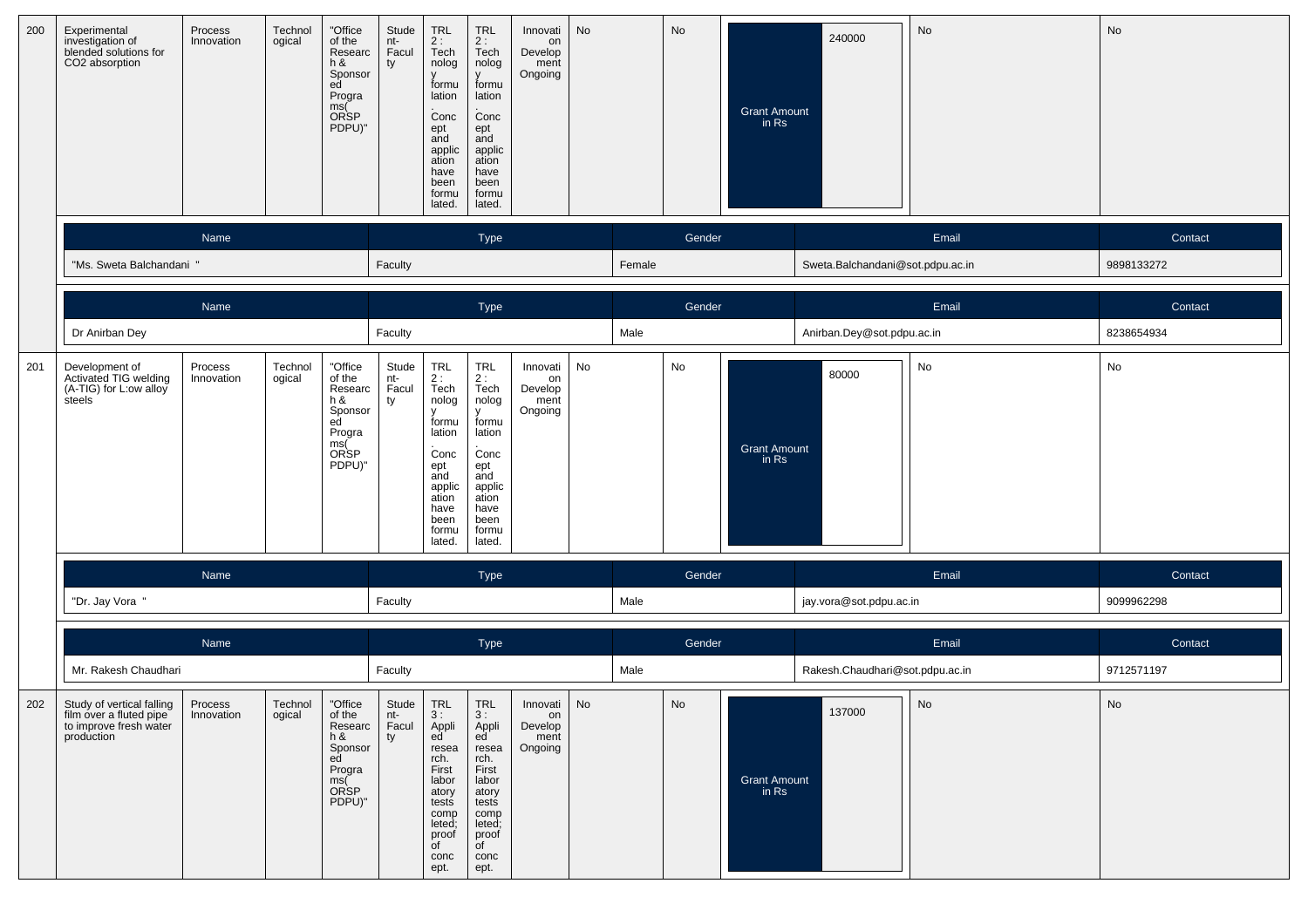|     |                                                                                                                                                                                                                                                                                     | Name                  |                   |                                                                                                 |                             |                                                                                                                                            | Type                                                                                                                                              |                                              |    |      | Gender        |                              |                               | Email | Contact    |
|-----|-------------------------------------------------------------------------------------------------------------------------------------------------------------------------------------------------------------------------------------------------------------------------------------|-----------------------|-------------------|-------------------------------------------------------------------------------------------------|-----------------------------|--------------------------------------------------------------------------------------------------------------------------------------------|---------------------------------------------------------------------------------------------------------------------------------------------------|----------------------------------------------|----|------|---------------|------------------------------|-------------------------------|-------|------------|
|     | "Mr. Rahul Deharkar "                                                                                                                                                                                                                                                               |                       |                   |                                                                                                 | Faculty                     |                                                                                                                                            |                                                                                                                                                   |                                              |    | Male |               |                              | Rahul.Deharkar@sot.pdpu.ac.in |       | 8141145618 |
| 203 | Making an<br>Aeroamphibious drone<br>which can move<br>efficiently and swiftly.                                                                                                                                                                                                     | Product<br>Innovation | Technol<br>ogical | "Office<br>of the<br>Researc<br>$h$ &<br>Sponsor<br>ed<br>Progra<br>ms(<br>ORSP<br>PDPU)"       | Stude<br>nt-<br>Facul<br>ty | TRL<br>$2:$ Tech<br>nolog<br>formu<br>lation<br>Conc<br>ept<br>and<br>applic<br>ation<br>have<br>been<br>formu<br>lated.                   | <b>TRL</b><br>2 :<br>Tech<br>nolog<br>formu<br>lation<br>Conc<br>ept<br>and<br>applic<br>ation<br>have<br>been<br>formu<br>lated.                 | Innovati<br>on<br>Develop<br>ment<br>Ongoing | No |      | No            | <b>Grant Amount</b><br>in Rs | 11600                         | No    | No         |
|     |                                                                                                                                                                                                                                                                                     | Name                  |                   |                                                                                                 |                             |                                                                                                                                            | <b>Type</b>                                                                                                                                       |                                              |    |      | Gender        |                              |                               | Email | Contact    |
|     | "Mr. Krunal Mehta "                                                                                                                                                                                                                                                                 |                       |                   |                                                                                                 | Faculty                     |                                                                                                                                            |                                                                                                                                                   |                                              |    | Male |               |                              | Krunal.Mehta@sot.pdpu.ac.in   |       | 9426337555 |
| 204 | Design and<br>Performance<br>Optimization of<br>electronic continuously<br>variable transmission<br>(eCVT) to improve<br>power transmission<br>and improve fuel<br>economy and to<br>develop a cost-<br>effective hybrid<br>transmission system<br>with variable tuning<br>options. | Process<br>Innovation | Technol<br>ogical | "Office<br>of the<br>Researc<br>h &<br>Sponsor<br>ed<br>Progra<br>ms(<br><b>ORSP</b><br>PDPU)"  | Stude<br>nt-<br>Facul<br>ty | TRL<br>2:<br>Tech<br>nolog<br>formu<br>lation<br>Conc<br>ept<br>and<br>applic<br>ation<br>have<br>been<br>formu<br>lated.                  | <b>TRL</b><br>2:<br>Tech<br>nolog<br>formu<br>lation<br>Conc<br>ept<br>and<br>applic<br>ation<br>have<br>been<br>formu<br>lated.                  | Innovati<br>on<br>Develop<br>ment<br>Ongoing | No |      | $\mathsf{No}$ | <b>Grant Amount</b><br>in Rs | 132800                        | No    | No         |
|     |                                                                                                                                                                                                                                                                                     | Name                  |                   |                                                                                                 |                             |                                                                                                                                            | Type                                                                                                                                              |                                              |    |      | Gender        |                              |                               | Email | Contact    |
|     | "Mr. Rahul Deharkar "                                                                                                                                                                                                                                                               |                       |                   |                                                                                                 | Faculty                     |                                                                                                                                            |                                                                                                                                                   |                                              |    | Male |               |                              | Rahul.Deharkar@sot.pdpu.ac.in |       | 8141145618 |
| 205 | Water purification<br>using cold Plasma                                                                                                                                                                                                                                             | Process<br>Innovation | Technol<br>ogical | "Office<br>of the<br>Researc<br>h &<br>Sponsor<br>ed<br>Progra<br>ms(<br>nia(<br>ORSP<br>PDPU)" | Stude<br>nt-<br>Facul<br>ty | TRL<br>3:<br>Appli<br>ed<br>resea<br>rch.<br>First<br>labor<br>atory<br>tests<br>comp<br>leted;<br>proof<br>$\overline{C}$<br>conc<br>ept. | <b>TRL</b><br>3:<br>Appli<br>ed<br>resea<br>rch.<br>First<br>labor<br>atory<br>tests<br>comp<br>leted;<br>proof<br>$\overline{C}$<br>conc<br>ept. | Innovati<br>on<br>Develop<br>ment<br>Ongoing | No |      | No            | <b>Grant Amount</b><br>in Rs | 200000                        | No    | No         |
|     |                                                                                                                                                                                                                                                                                     | Name                  |                   |                                                                                                 |                             |                                                                                                                                            | Type                                                                                                                                              |                                              |    |      | Gender        |                              |                               | Email | Contact    |
|     | "Dr. Manish Kumar "                                                                                                                                                                                                                                                                 |                       |                   |                                                                                                 | Faculty                     |                                                                                                                                            |                                                                                                                                                   |                                              |    | Male |               |                              | Manish.Kumar@sot.pdpu.ac.in   |       | 6350686653 |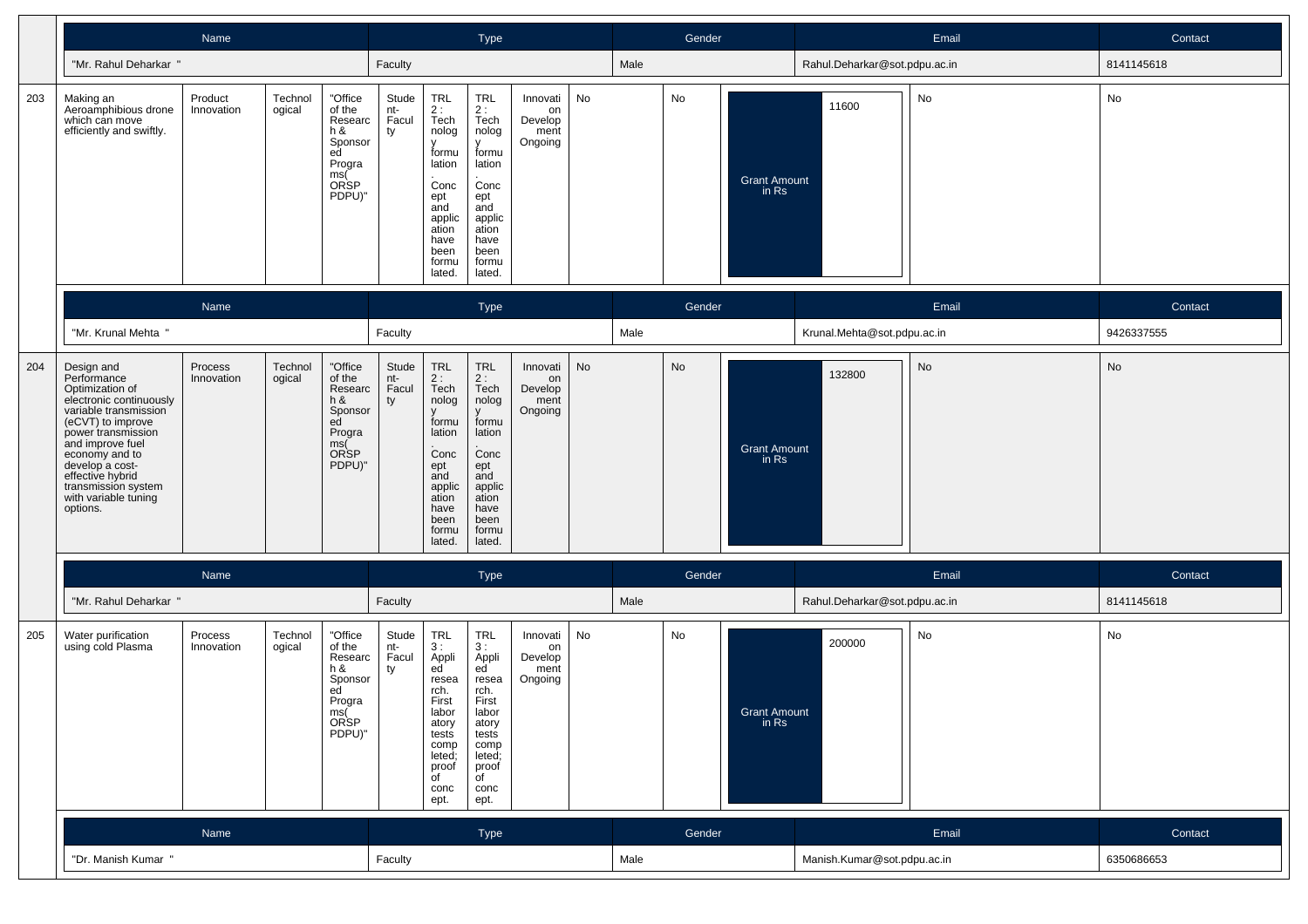|     |                                                                                                                                                                      | Name                  |                   |                                                                                         |                             |                                                                                                                                                                     | Type                                                                                                                                                                              |                                              |           |      | Gender |                              |                                   | Email | Contact    |
|-----|----------------------------------------------------------------------------------------------------------------------------------------------------------------------|-----------------------|-------------------|-----------------------------------------------------------------------------------------|-----------------------------|---------------------------------------------------------------------------------------------------------------------------------------------------------------------|-----------------------------------------------------------------------------------------------------------------------------------------------------------------------------------|----------------------------------------------|-----------|------|--------|------------------------------|-----------------------------------|-------|------------|
|     | Dr. Anurag Mudgal                                                                                                                                                    |                       |                   |                                                                                         | Faculty                     |                                                                                                                                                                     |                                                                                                                                                                                   |                                              |           | Male |        |                              | Anurag.Mudgal@sot.pdpu.ac.in      |       | 9429026498 |
| 206 | High efficiency<br>printable solar cells                                                                                                                             | Product<br>Innovation | Technol<br>ogical | "Office<br>of the<br>Researc<br>h &<br>Sponsor<br>ed<br>Progra<br>ms(<br>ORSP<br>PDPU)" | Stude<br>nt-<br>Facul<br>ty | TRL<br>3:<br>Appli<br>ed<br>resea<br>rch.<br>First<br>labor<br>atory<br>tests<br>comp<br>leted;<br>proof<br>$\overline{f}$<br>conc<br>ept.                          | <b>TRL</b><br>3:<br>Appli<br>ed<br>resea<br>rch.<br>First<br>labor<br>atory<br>tests<br>comp<br>leted;<br>proof<br>of<br>conc<br>ept.                                             | Innovati<br>on<br>Develop<br>ment<br>Ongoing | <b>No</b> |      | No     | <b>Grant Amount</b><br>in Rs | 84000                             | No    | No         |
|     |                                                                                                                                                                      | Name                  |                   |                                                                                         |                             |                                                                                                                                                                     | <b>Type</b>                                                                                                                                                                       |                                              |           |      | Gender |                              |                                   | Email | Contact    |
|     | "Dr. Satyam Shinde "                                                                                                                                                 |                       |                   |                                                                                         | <b>Faculty and Student</b>  |                                                                                                                                                                     |                                                                                                                                                                                   |                                              |           | Male |        |                              | Satyam.Shinde@sot.pdpu.ac.in      |       | 9825784475 |
|     |                                                                                                                                                                      | Name                  |                   |                                                                                         |                             |                                                                                                                                                                     | Type                                                                                                                                                                              |                                              |           |      | Gender |                              |                                   | Email | Contact    |
|     | Dr. Pankaj Yadav                                                                                                                                                     |                       |                   |                                                                                         | Faculty and Student         |                                                                                                                                                                     |                                                                                                                                                                                   |                                              |           | Male |        |                              | Pankaj. Yadav@sse.pdpu.ac.in      |       | 9601602175 |
| 207 | Insight into the<br>bioturbated clastic<br>rock with implication in<br>dual porosity and dual<br>permeability reservoir<br>model: A case study<br>from Kachchh Basin | Process<br>Innovation | Technol<br>ogical | "Office<br>of the<br>Researc<br>h &<br>Sponsor<br>ed<br>Progra<br>ms(<br>ORSP<br>PDPU)" | Stude<br>nt-<br>Facul<br>ty | TRL<br>3:<br>Appli<br>ed<br>resea<br>rch.<br>First<br>labor<br>atory<br>tests<br>comp<br>leted;<br>proof<br>$\overline{f}$<br>conc<br>ept.                          | TRL<br>3 :<br>Appli<br>ed<br>resea<br>rch.<br>First<br>labor<br>atory<br>tests<br>comp<br>leted;<br>proof<br>of<br>conc<br>ept.                                                   | Innovati<br>on<br>Develop<br>ment<br>Ongoing | No        |      | No     | <b>Grant Amount</b><br>in Rs | 155000                            | No    | No         |
|     |                                                                                                                                                                      | Name                  |                   |                                                                                         |                             |                                                                                                                                                                     | <b>Type</b>                                                                                                                                                                       |                                              |           |      | Gender |                              |                                   | Email | Contact    |
|     | "Dr. Bhawanisingh Desai "                                                                                                                                            |                       |                   |                                                                                         | Faculty                     |                                                                                                                                                                     |                                                                                                                                                                                   |                                              |           | Male |        |                              | Bhawanisingh.Desai@spt.pdpu.ac.in |       | 9998295331 |
| 208 | Development of Small<br>Scale (25 Houses)<br>Solid Waste<br>Segregation and<br>Management Plant for<br>Ahmedabad and<br>Gandhinagar Region                           | Process<br>Innovation | Technol<br>ogical | "Office<br>of the<br>Researc<br>h &<br>Sponsor<br>ed<br>Progra<br>ms(<br>ORSP<br>PDPU)" | Stude<br>nt-<br>Facul<br>ty | <b>TRL</b><br>7:<br>Dem<br>onstr<br>ation<br>syste<br>m<br>opera<br>ting<br>in<br>opera<br>tional<br>envir<br>onme<br>nt at<br>pre-<br>com<br>merci<br>al<br>scale. | <b>TRL</b><br>$\overline{7}$ :<br>Dem<br>onstr<br>ation<br>syste<br>m<br>opera<br>ting<br>in<br>opera<br>tional<br>envir<br>onme<br>nt at<br>pre-<br>com<br>merci<br>al<br>scale. | Innovati<br>on<br>Develop<br>ment<br>Ongoing | <b>No</b> |      | No     | <b>Grant Amount</b><br>in Rs | 105000                            | No    | No         |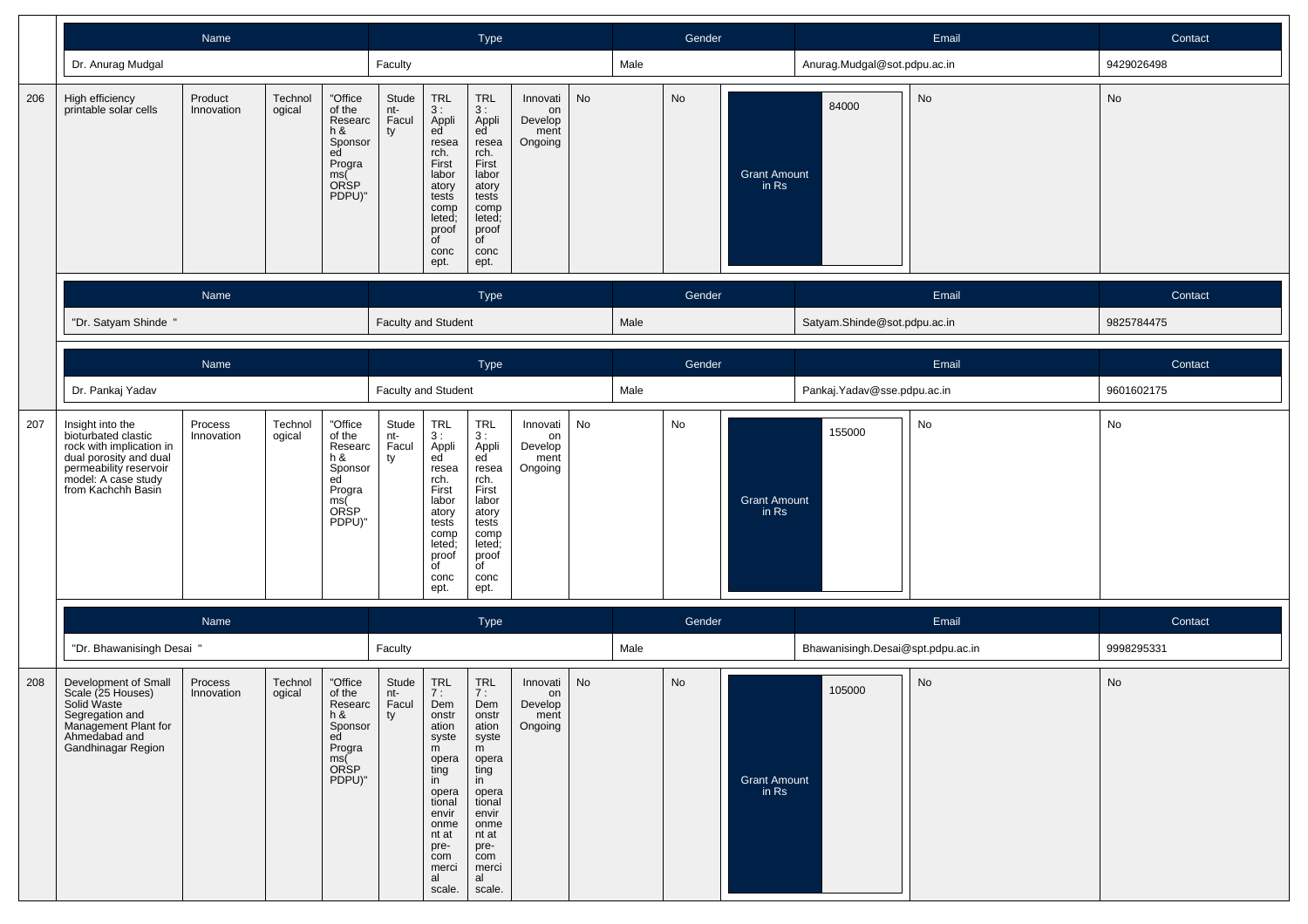|     |                                                                                                                                  | Name                                                                                                                                    |  |  |                     |                                                                                                                                                                       | Type                                                                                                                                                                  |                                              |    |      | Gender |                              |                                 | Email | Contact    |
|-----|----------------------------------------------------------------------------------------------------------------------------------|-----------------------------------------------------------------------------------------------------------------------------------------|--|--|---------------------|-----------------------------------------------------------------------------------------------------------------------------------------------------------------------|-----------------------------------------------------------------------------------------------------------------------------------------------------------------------|----------------------------------------------|----|------|--------|------------------------------|---------------------------------|-------|------------|
|     | "Dr. Debasis Sarkar "                                                                                                            |                                                                                                                                         |  |  | Faculty             |                                                                                                                                                                       |                                                                                                                                                                       |                                              |    | Male |        |                              | Debasis.Sarkar@sot.pdpu.ac.in   |       | 9825684176 |
|     |                                                                                                                                  | Name                                                                                                                                    |  |  |                     |                                                                                                                                                                       | Type                                                                                                                                                                  |                                              |    |      | Gender |                              |                                 | Email | Contact    |
|     | Dr. Anurag Mudgal                                                                                                                |                                                                                                                                         |  |  | Faculty             |                                                                                                                                                                       |                                                                                                                                                                       |                                              |    | Male |        |                              | Anurag.Mudgal@sot.pdpu.ac.in    |       | 9429026498 |
| 209 | Assessment of bad<br>Odor and smell from<br>municipal solid waste<br>landfill: A Dispersion<br>and Receptor<br>Modeling Approach | "Office<br>Technol<br>Process<br>of the<br>Innovation<br>ogical<br>Researc<br>$h$ &<br>Sponsor<br>ed<br>Progra<br>ms(<br>ORSP<br>PDPU)" |  |  |                     | <b>TRL</b><br>1:<br>Basic<br>resea<br>rch.<br>Princi<br>ples<br>postu<br>lated<br>and<br>obser<br>ved<br>but<br>no<br>exper<br>iment<br>al<br>proof<br>availa<br>ble. | <b>TRL</b><br>1:<br>Basic<br>resea<br>rch.<br>Princi<br>ples<br>postu<br>lated<br>and<br>obser<br>ved<br>but<br>no<br>exper<br>iment<br>al<br>proof<br>availa<br>ble. | Innovati<br>on<br>Develop<br>ment<br>Ongoing | No |      | No     | <b>Grant Amount</b><br>in Rs | 118000                          | No    | No         |
|     |                                                                                                                                  | Name                                                                                                                                    |  |  |                     |                                                                                                                                                                       | Type                                                                                                                                                                  |                                              |    |      | Gender |                              |                                 | Email | Contact    |
|     | "Dr. Dayashankar Kaul "                                                                                                          |                                                                                                                                         |  |  | Faculty and Student |                                                                                                                                                                       |                                                                                                                                                                       |                                              |    | Male |        |                              | Dayashankar.Kaul@sot.pdpu.ac.in |       | 7016830809 |

**Section 5 : List all the Ventures/Startups/SME Units Established with Support of Pre-incubation & Incubation facilities at the HEI**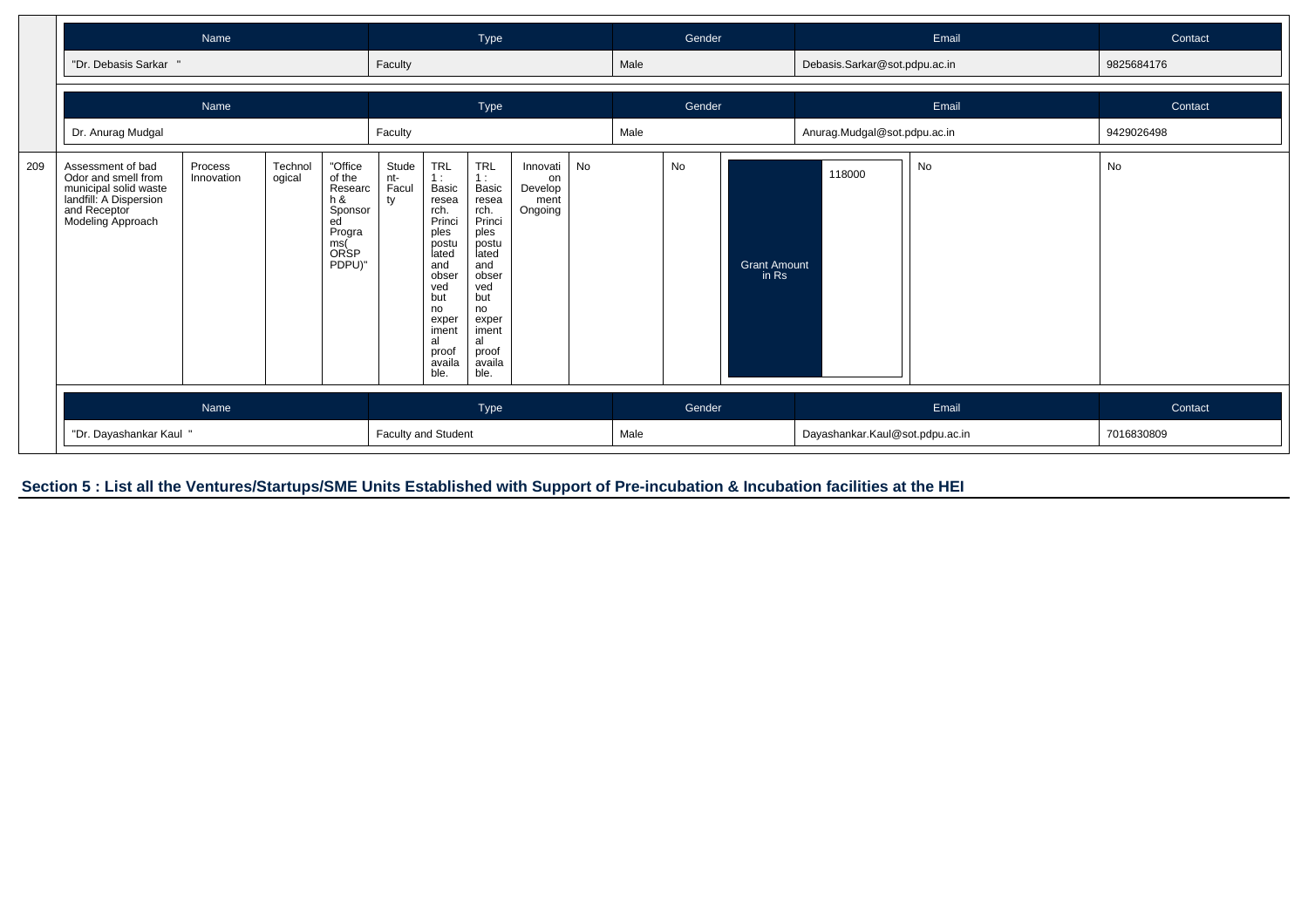| Sm<br>$\circ$ | Name of the<br>Venture/Sta<br>rtup/SME<br>Unit<br>Established<br>with the<br>Support of<br>`ĤEI | Type of<br>Innovation<br>0f<br>Venture/Sta<br>rtup/SME<br>Unit | <b>Nature</b><br>of<br>Innovat<br>ion | Name<br>of the<br>Pre-<br>Incubat<br>ion/Inc<br>ubation<br>Unit of<br>HEI<br>Suppor<br>ted<br>Innovat<br>ion<br>Develo<br>pment | Vent<br>ure<br>Foun<br>ded<br>by                             | Venture Registerd as                                                                                         | Year<br>of<br>Regi<br>strati<br>on | What is the<br>current status<br>of Pre-<br>Incubation/Inc<br>ubation<br>Support to<br>Venture/<br>Startup/ SME<br>Unit as on<br>31st March<br>2020? | Had the Venture Received any<br>Recognition at State, National,<br>International Level Programs<br>during the financial period 2019-<br>20? | Had Centre/institute provided<br>any Financial support (either<br>own resource or fund received<br>from agencies) in terms of Seed<br>Grant/Fund Support to Venture<br>establishment during the<br>financial period 2019-20 |                                                 | Had the venture/startup raised<br>any Seed fund/Angel<br>Investment/VC during the period<br>of receiving pre-<br>incubation/incubation support at<br>your Pre-incubation/incubation or<br>HEI during the financial period<br>2019-20 | Had<br>the<br>Pre-<br>incubat<br>ion/Inc<br>ubation<br>Centre/<br><b>HEI</b><br>receive<br>d any<br>income<br>/revenu<br>e from<br>venture<br>/startup<br>for the<br>pre-<br>incubat<br>ion/inc<br>ubation<br>support<br>and the<br>service<br>S<br>offered<br>by Pre-<br>incubat<br>ion/inc<br>ubation<br>or<br>institut<br>e.<br>during<br>the<br>financi<br>al<br>period<br>2019-<br>20 | Has<br>the<br>Start-<br>up<br>Grown<br>to a<br>stage<br>of<br>Employ<br>ment<br>Genera<br>tion to<br>10 <sup>°</sup><br>Numbe<br>rs or an<br>annual<br>Turnov<br>er to<br>Rs. 50<br>Lakhs<br>during<br>the<br>financi<br>al year<br>$2019 -$<br>20 |
|---------------|-------------------------------------------------------------------------------------------------|----------------------------------------------------------------|---------------------------------------|---------------------------------------------------------------------------------------------------------------------------------|--------------------------------------------------------------|--------------------------------------------------------------------------------------------------------------|------------------------------------|------------------------------------------------------------------------------------------------------------------------------------------------------|---------------------------------------------------------------------------------------------------------------------------------------------|-----------------------------------------------------------------------------------------------------------------------------------------------------------------------------------------------------------------------------|-------------------------------------------------|--------------------------------------------------------------------------------------------------------------------------------------------------------------------------------------------------------------------------------------|--------------------------------------------------------------------------------------------------------------------------------------------------------------------------------------------------------------------------------------------------------------------------------------------------------------------------------------------------------------------------------------------|----------------------------------------------------------------------------------------------------------------------------------------------------------------------------------------------------------------------------------------------------|
|               | Revesoils<br>Private<br>Limited<br>(Kisanmitra)                                                 | Product<br>Innovation                                          | Techno<br>logical                     | 348                                                                                                                             | Exter<br>nal<br>to<br>the<br>Instit<br>ute/l<br>ncub<br>atee | U29305GJ2<br>Venture with<br>019PTC109<br>Corporate<br>863<br>Identification<br>Number (CIN)<br>Registration | 2019<br>$-20$                      | Received<br>Incubation<br>Support from<br>Incubation<br>Unit                                                                                         | <b>No</b>                                                                                                                                   | 131334<br><b>Grant Amount</b><br>in Rs                                                                                                                                                                                      | No                                              |                                                                                                                                                                                                                                      | No                                                                                                                                                                                                                                                                                                                                                                                         | <b>No</b>                                                                                                                                                                                                                                          |
|               |                                                                                                 | Name<br>MADHUKANT POPATBHAI PATEL                              |                                       |                                                                                                                                 |                                                              | <b>DIN</b> number<br>5229110                                                                                 |                                    | Type<br>Incubatee Entrepreneur                                                                                                                       | Gender<br>Male                                                                                                                              |                                                                                                                                                                                                                             | Email<br>Madhukant.Patel@reveauto<br>mation.com | 9925027534                                                                                                                                                                                                                           | Contact                                                                                                                                                                                                                                                                                                                                                                                    |                                                                                                                                                                                                                                                    |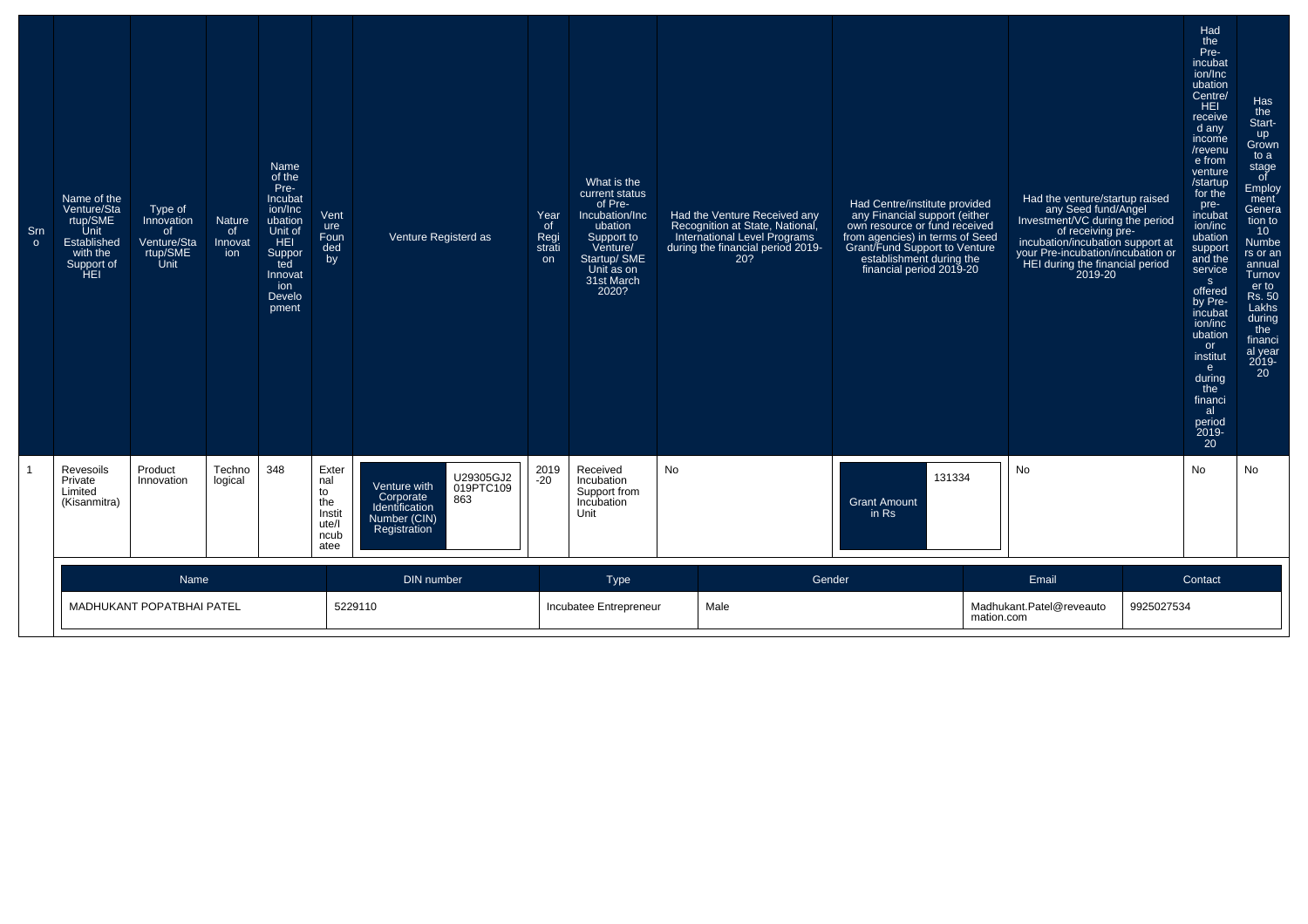| <b>Name</b><br>DIN number<br>Type<br>Gender<br>Email<br>Contact<br>Harsh Patel<br>08622919<br>Incubatee Entrepreneur<br>Male<br>envipuresolution18@gmail.co<br>9998319355 | $\overline{2}$ | Envipure<br>Technologie<br>s Private<br>Limited | Product<br>Innovation | Techno<br>logical | 348 | Exter<br>nal<br>to<br>the<br>Instit<br>ute/l<br>ncub<br>atee | Venture with<br>Corporate<br>Identification<br>Number (CIN)<br>Registration | U29309GJ2<br>019PTC111<br>038 | 2019<br>-20 | Received<br>Incubation<br>Support from<br>Incubation<br>Unit | <b>Agency Name</b><br><b>Agency Type</b><br>Award /<br>Position /<br>Recognition<br>Secured | Department<br>of Science<br>and<br>Technology<br>and GESIA<br>IT<br>Govt.<br>Agency<br>(State)<br>Awarded<br>Under<br>Governanc<br>e 2030<br>Category at<br>Vibrant<br>Startup and<br>Technology<br>Summit<br>Gujarat<br>2019 | <b>Grant Amount</b><br>in Rs | 620000 | Loan/Investment<br><b>Agency Name</b><br>Agency Type<br>Total Loan/Angel<br>Investment/VC<br>Fund raised by<br>Start-up during<br>the period of pre-<br>incubation/incuba<br>tion support at<br>your Pre-<br>incubation/incuba<br>tion or institute<br>financial period<br>2019-20 (in<br>Rupees)<br>Date of<br>Investment<br>Raised | Departm<br>ent of<br>Science<br>and<br>Technol<br>ogy &<br>GESIA<br>IT<br>Departm<br>ent of<br>Science<br>and<br>Technol<br>ogy &<br>GESIA<br>$\mathsf{I}$<br>Departm<br>ent of<br>Science<br>and<br>Technol<br>ogy &<br>GESIA<br>$\mathsf{I}$<br>Departm<br>ent of<br>Science<br>and<br>Technol<br>ogy &<br>GESIA<br>IT | No | No |
|---------------------------------------------------------------------------------------------------------------------------------------------------------------------------|----------------|-------------------------------------------------|-----------------------|-------------------|-----|--------------------------------------------------------------|-----------------------------------------------------------------------------|-------------------------------|-------------|--------------------------------------------------------------|---------------------------------------------------------------------------------------------|-------------------------------------------------------------------------------------------------------------------------------------------------------------------------------------------------------------------------------|------------------------------|--------|--------------------------------------------------------------------------------------------------------------------------------------------------------------------------------------------------------------------------------------------------------------------------------------------------------------------------------------|--------------------------------------------------------------------------------------------------------------------------------------------------------------------------------------------------------------------------------------------------------------------------------------------------------------------------|----|----|
|                                                                                                                                                                           |                |                                                 |                       |                   |     |                                                              |                                                                             |                               |             |                                                              |                                                                                             |                                                                                                                                                                                                                               |                              |        |                                                                                                                                                                                                                                                                                                                                      |                                                                                                                                                                                                                                                                                                                          |    |    |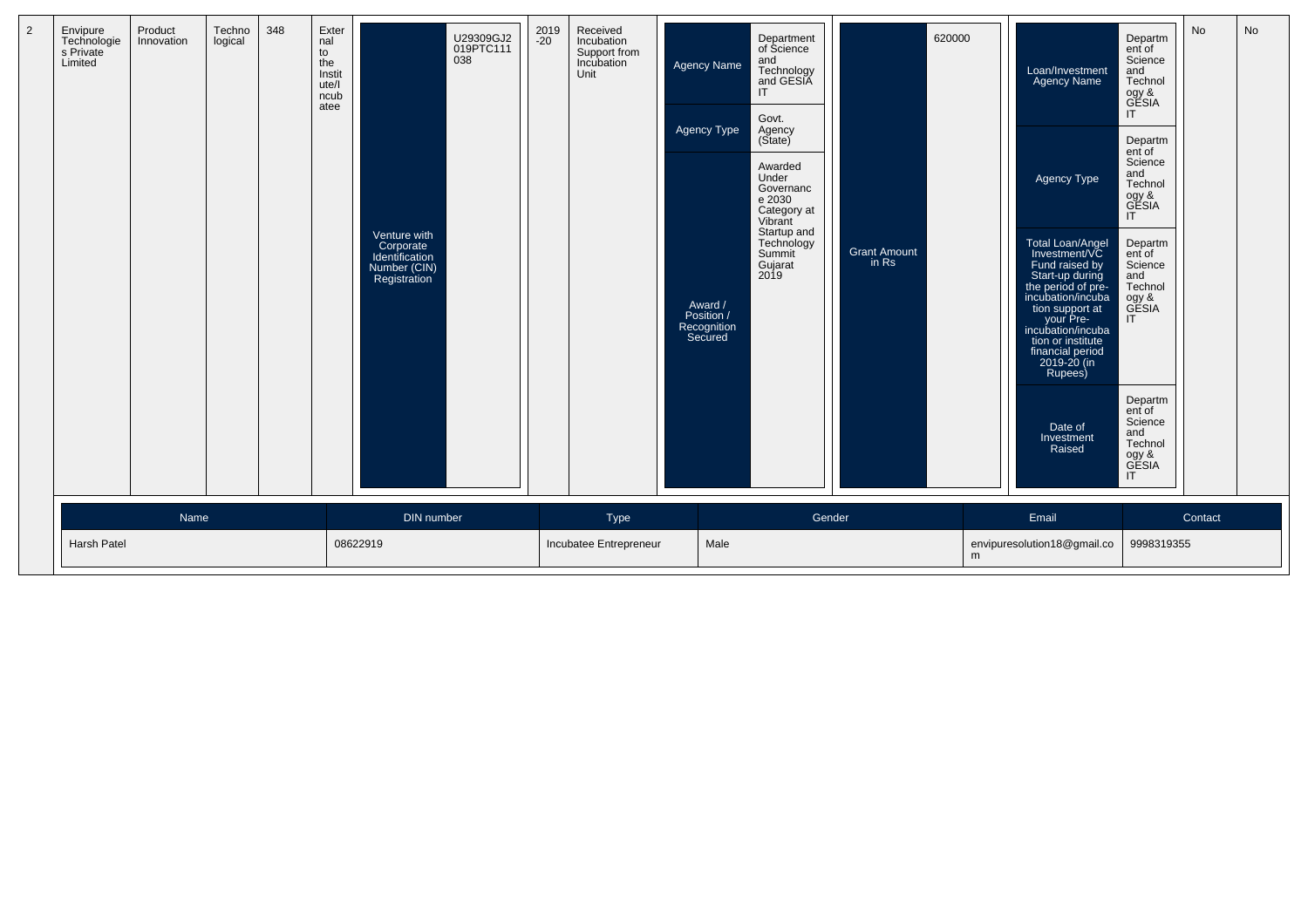| 3              | All That<br><b>Dips</b>          | Product<br>Innovation | Non-<br>Techno<br>logical | 348 | Exter<br>nal<br>to<br>the<br>Instit<br>ute/l<br>ncub<br>atee | U15100GJ2<br>019PTC108<br>565<br>Venture with<br>Corporate<br>Identification<br>Number (CIN)<br><b>Registration</b> | 2019<br>$-20$ | Graduated<br>from the<br>Incubation unit                     | <b>Agency Name</b><br>Agency Type<br>Award /<br>Position /<br>Recognition | Secured | VCC Circle<br>Corporate /<br>Industry<br>Association<br>1. Vibrant<br>Gujarat<br>Start up<br>Summit<br>2018 grand<br>challenge<br>top 12 start<br>up 2. VCC<br>Circle Food<br>Summit<br>2018,<br>Mumbai<br>selected as<br>featured<br>startup 3.<br>Fastest<br>growing<br>fmcg brand<br>in fresh dips<br>category<br>across<br>Future retail | <b>Grant Amount</b><br>in Rs | 1120000 | Loan/Investment<br>Agency Name<br>Agency Type<br>Total Loan/Angel<br>Investment/VC<br>Fund raised by<br>Start-up during<br>the period of pre-<br>incubation/incuba<br>tion support at<br>your Pre-<br>incubation/incuba<br>tion or institute<br>financial period<br>2019-20 (in<br>Rupees)<br>Date of<br>Investment<br>Raised | Gujarat<br>venture<br>finance<br>limited<br>Gujarat<br>venture<br>finance<br>limited<br>Gujarat<br>venture<br>finance<br>limited<br>Gujarat<br>venture<br>finance<br>limited | No      | Yes |
|----------------|----------------------------------|-----------------------|---------------------------|-----|--------------------------------------------------------------|---------------------------------------------------------------------------------------------------------------------|---------------|--------------------------------------------------------------|---------------------------------------------------------------------------|---------|----------------------------------------------------------------------------------------------------------------------------------------------------------------------------------------------------------------------------------------------------------------------------------------------------------------------------------------------|------------------------------|---------|-------------------------------------------------------------------------------------------------------------------------------------------------------------------------------------------------------------------------------------------------------------------------------------------------------------------------------|------------------------------------------------------------------------------------------------------------------------------------------------------------------------------|---------|-----|
|                |                                  | Name                  |                           |     |                                                              | DIN number                                                                                                          |               | Type                                                         |                                                                           |         | Gender                                                                                                                                                                                                                                                                                                                                       |                              |         | Email                                                                                                                                                                                                                                                                                                                         |                                                                                                                                                                              | Contact |     |
|                | Dr. Deep Lodhari                 |                       |                           |     |                                                              | 03396399                                                                                                            |               | Incubatee Entrepreneur                                       |                                                                           | Male    |                                                                                                                                                                                                                                                                                                                                              |                              |         | deep@allthatdips.com                                                                                                                                                                                                                                                                                                          | 9978930405                                                                                                                                                                   |         |     |
| $\overline{4}$ | SynerSense<br>Private<br>Limited | Product<br>Innovation | Techno<br>logical         | 348 | Exter<br>nal<br>to<br>the<br>Instit<br>ute/l<br>ncub<br>atee | U93090GJ2<br>018PTC105<br>268<br>Venture with<br>Corporate<br>Identification<br>Number (CIN)<br>Registration        | 2018<br>$-19$ | Received<br>Incubation<br>Support from<br>Incubation<br>Unit | No                                                                        |         |                                                                                                                                                                                                                                                                                                                                              | <b>Grant Amount</b><br>in Rs | 1120000 | Loan/Investment<br>Agency Name<br>Agency Type<br>Total Loan/Angel<br>Investment/VC<br>Fund raised by<br>Start-up during<br>the period of pre-<br>incubation/incuba<br>tion support at<br>your Pre-<br>incubation/incuba<br>tion or institute<br>financial period<br>2019-20 (in<br>Rupees)<br>Date of<br>Investment<br>Raised | <b>CIIE</b><br>and<br><b>BIRAC</b><br>CIIE<br>and<br><b>BIRAC</b><br>C IIE<br>and<br><b>BIRAC</b><br><b>CIIE</b><br>and<br><b>BIRAC</b>                                      | No      | No  |
|                |                                  | Name                  |                           |     |                                                              | DIN number                                                                                                          |               | Type                                                         |                                                                           |         | Gender                                                                                                                                                                                                                                                                                                                                       |                              |         | Email                                                                                                                                                                                                                                                                                                                         |                                                                                                                                                                              | Contact |     |
|                | <b>Gunjan Patel</b>              |                       |                           |     |                                                              | 08284790                                                                                                            |               | Incubatee Entrepreneur                                       |                                                                           | Male    |                                                                                                                                                                                                                                                                                                                                              |                              |         | gunjannpatel@gmail.com                                                                                                                                                                                                                                                                                                        | 7299559744                                                                                                                                                                   |         |     |
| 5              | Jabtech<br>Group                 | Service<br>Innovation | Non-<br>Techno<br>logical | 348 | Stud<br>ent                                                  | 24AAMFJ9<br>Venture with<br>837C1Z6<br>Corporate<br>Identification<br>Number (CIN)<br>Registration                  | 2018<br>-19   | Graduated<br>from the<br>Incubation unit                     | No                                                                        |         |                                                                                                                                                                                                                                                                                                                                              | <b>Grant Amount</b><br>in Rs | 1000000 | No                                                                                                                                                                                                                                                                                                                            |                                                                                                                                                                              | No      | No  |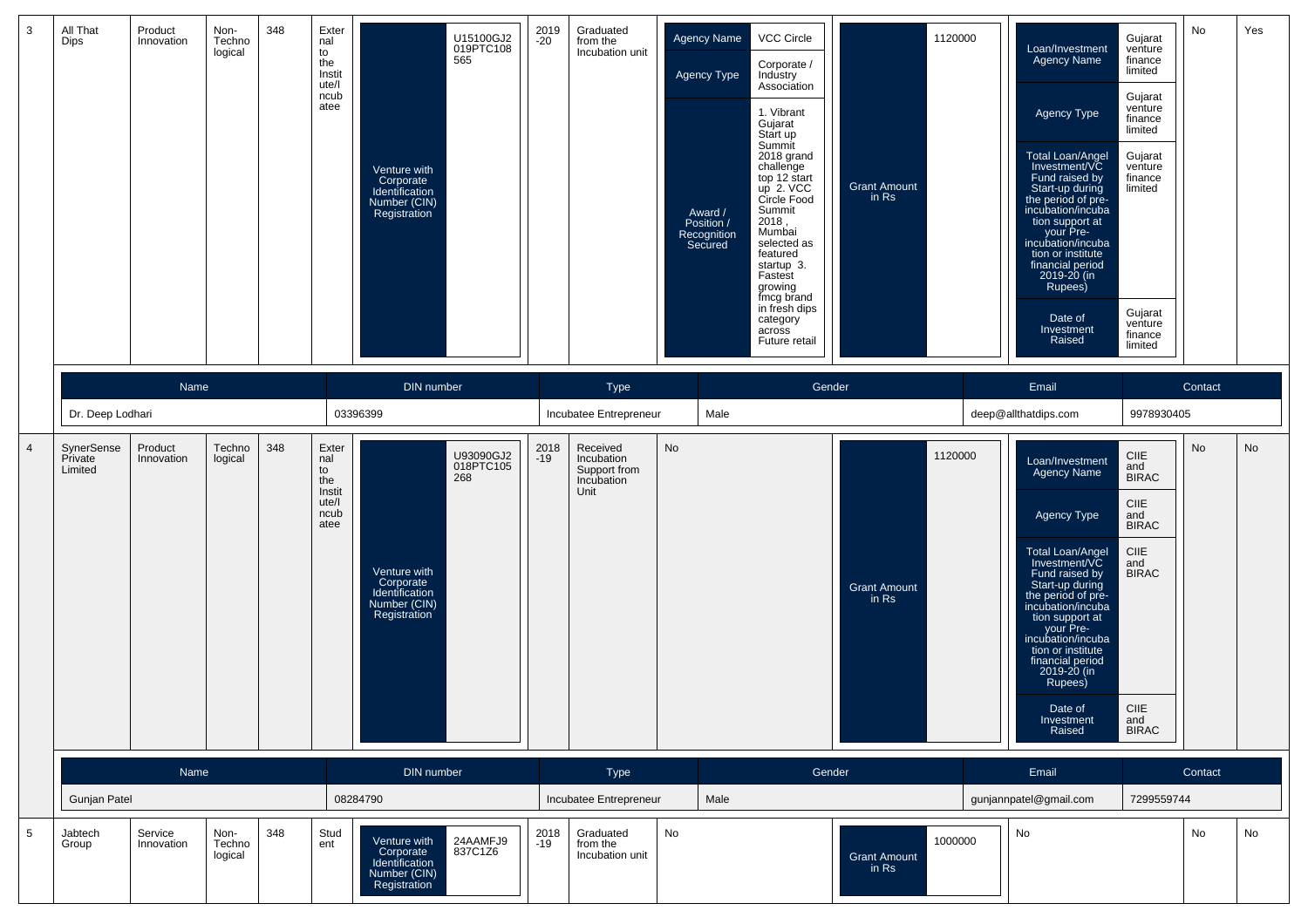|   |                                            | Name                  |                   |     |             | DIN number                                                                  |                               |               | Type                                                         |                                                                               | Gender                                                                                                                                                                                                                                                                                                                                                                                                             |                              |         | Email                                                                                                                                                                                                                                                                                                                                |                                                                                                                      | Contact |     |
|---|--------------------------------------------|-----------------------|-------------------|-----|-------------|-----------------------------------------------------------------------------|-------------------------------|---------------|--------------------------------------------------------------|-------------------------------------------------------------------------------|--------------------------------------------------------------------------------------------------------------------------------------------------------------------------------------------------------------------------------------------------------------------------------------------------------------------------------------------------------------------------------------------------------------------|------------------------------|---------|--------------------------------------------------------------------------------------------------------------------------------------------------------------------------------------------------------------------------------------------------------------------------------------------------------------------------------------|----------------------------------------------------------------------------------------------------------------------|---------|-----|
|   | Abhishek Shah                              |                       |                   |     | 000000      |                                                                             |                               | Student       |                                                              | Male                                                                          |                                                                                                                                                                                                                                                                                                                                                                                                                    |                              |         | info@jabtechgroup.com                                                                                                                                                                                                                                                                                                                | 9033517879                                                                                                           |         |     |
| 6 | Imagine<br>Powertree<br>Private<br>Limited | Product<br>Innovation | Techno<br>logical | 348 | Stud<br>ent | Venture with<br>Corporate<br>Identification<br>Number (CIN)<br>Registration | U29306GJ2<br>018PTC101<br>985 | 2018<br>$-19$ | Received<br>Incubation<br>Support from<br>Incubation<br>Unit | Agency Name<br>Agency Type<br>Award /<br>Position /<br>Recognition<br>Secured | Bombay<br>Stop<br>Exchange<br>Corporate /<br>Industry<br>Association<br>1. Start-up<br>of the Year<br>with<br>Prominent<br>IP Culture<br>2018 by<br>Intellectual<br>Property<br>Protection<br>Organizatio<br>n.<br>(IPPO), Guj<br>arat 2018<br>during<br>Vibrant<br>Gujarat<br>Start-up<br>Summit<br>2018<br>Launched<br>by Hon. CM<br>of Gujarat<br>5.<br>Nominated<br>by<br>Education<br>Department<br>Governmen | <b>Grant Amount</b><br>in Rs | 1718500 | Loan/Investment<br><b>Agency Name</b><br>Agency Type<br>Total Loan/Angel<br>Investment/VC<br>Fund raised by<br>Start-up during<br>the period of pre-<br>incubation/incuba<br>tion support at<br>your Pre-<br>incubation/incuba<br>tion or institute<br>financial period<br>2019-20 (in<br>Rupees)<br>Date of<br>Investment<br>Raised | bank of<br>mahara<br>shtra<br>bank of<br>mahara<br>shtra<br>bank of<br>mahara<br>shtra<br>bank of<br>mahara<br>shtra | No      | Yes |
|   | Name                                       |                       |                   |     |             | DIN number                                                                  |                               |               | Type                                                         |                                                                               | Gender                                                                                                                                                                                                                                                                                                                                                                                                             |                              |         | Email                                                                                                                                                                                                                                                                                                                                |                                                                                                                      | Contact |     |
|   | Shani Pandya                               |                       |                   |     |             | 08117089                                                                    |                               | Student       |                                                              | Male                                                                          |                                                                                                                                                                                                                                                                                                                                                                                                                    |                              | m       | Shaniravi.pandya@gmail.co                                                                                                                                                                                                                                                                                                            | 9409611194                                                                                                           |         |     |
|   | Mayank Patel                               |                       |                   |     |             |                                                                             |                               |               | Innovator/Entrepreneur<br><b>External to Institute</b>       | Male                                                                          |                                                                                                                                                                                                                                                                                                                                                                                                                    |                              |         | Mayanks0211@gmail.com                                                                                                                                                                                                                                                                                                                | 8758882071                                                                                                           |         |     |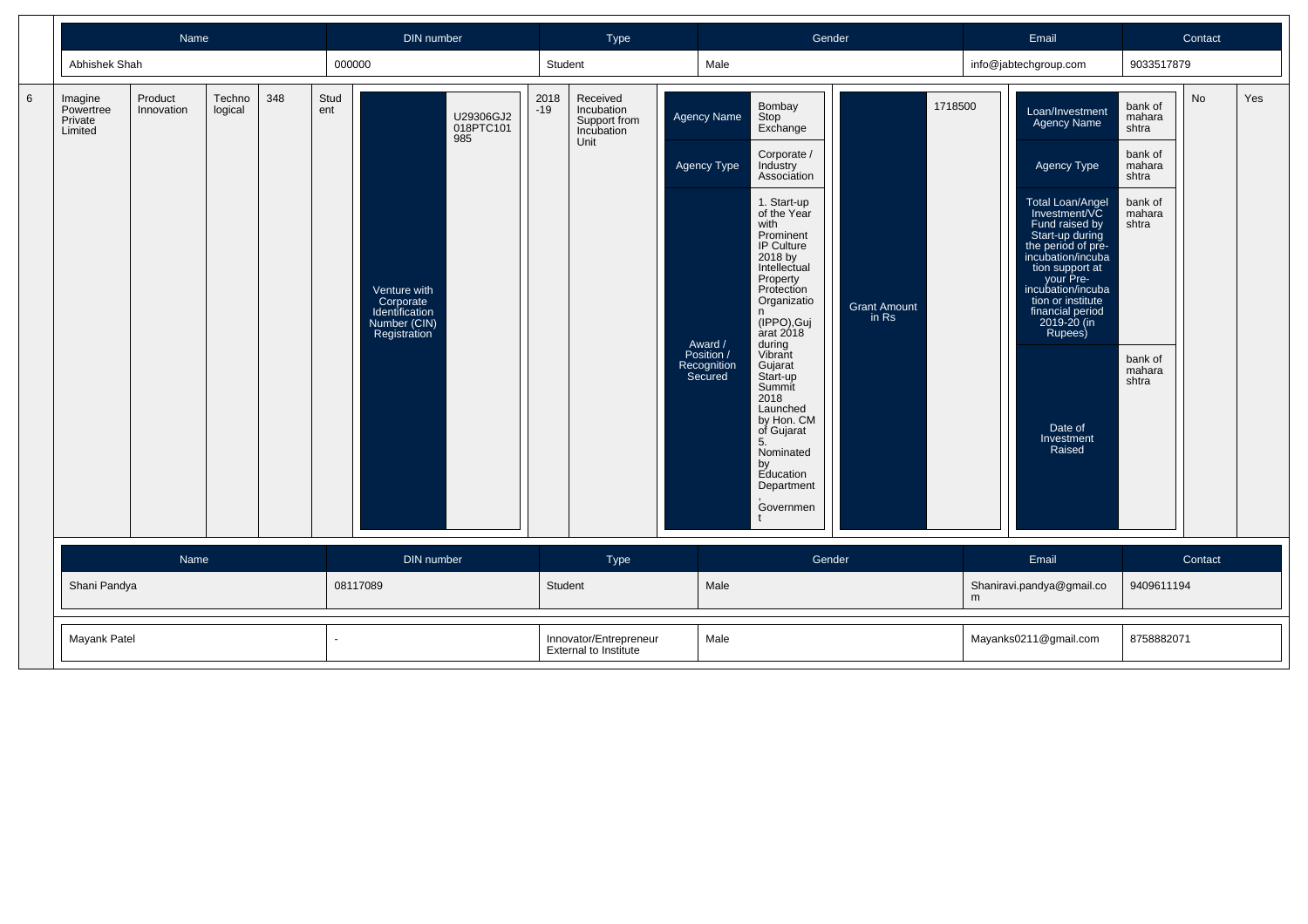| $\overline{7}$ | Exomech<br>Private<br>Limited (3rd<br>Vision) | Product<br>Innovation | Techno<br>logical | 348      | Exter<br>nal<br>to<br>the<br>Instit<br>ute/l<br>ncub<br>atee | 497<br>Venture with<br>Corporate<br>Identification<br>Number (CIN)<br>Registration | U33119GJ2<br>019PTC109 | 2019<br>$-20$ | Received<br>Incubation<br>Support from<br>Incubation<br>Unit | Agency Name<br>Agency Type<br>Award /<br>Position /<br>Recognition<br>Secured | Departmant<br>of Science<br>and<br>Technology<br>and GESIA<br>IT.<br>Govt.<br>Agency<br>(State)<br>Winner in<br>Healthcare<br>Category at<br>Vibrant<br>Startup and<br>Technology<br>Summit<br>Gujarat<br>2019 | <b>Grant Amount</b><br>in Rs | 100000     | Loan/Investment<br><b>Agency Name</b><br>Agency Type<br>Total Loan/Angel<br>Investment/VC<br>Fund raised by<br>Start-up during<br>the period of pre-<br>incubation/incuba<br>tion support at<br>your Pre-<br>incubation/incuba<br>tion or institute<br>financial period<br>2019-20 (in<br>Rupees)<br>Date of<br>Investment<br>Raised | Departm<br>ent of<br>Science<br>and<br>Technol<br>ogy &<br>GESIA<br>IT<br>Departm<br>ent of<br>Science<br>and<br>Technol<br>ogy &<br>GESIA<br>IT<br>Departm<br>ent of<br>Science<br>and<br>Technol<br>ogy &<br>GESIA<br>IT<br>Departm<br>ent of<br>Science<br>and<br>Technol<br>ogy &<br>GESIA<br>IT | No      | No |
|----------------|-----------------------------------------------|-----------------------|-------------------|----------|--------------------------------------------------------------|------------------------------------------------------------------------------------|------------------------|---------------|--------------------------------------------------------------|-------------------------------------------------------------------------------|----------------------------------------------------------------------------------------------------------------------------------------------------------------------------------------------------------------|------------------------------|------------|--------------------------------------------------------------------------------------------------------------------------------------------------------------------------------------------------------------------------------------------------------------------------------------------------------------------------------------|------------------------------------------------------------------------------------------------------------------------------------------------------------------------------------------------------------------------------------------------------------------------------------------------------|---------|----|
|                |                                               | Name                  |                   |          |                                                              | DIN number                                                                         |                        |               | Type                                                         |                                                                               | Gender                                                                                                                                                                                                         |                              |            | Email                                                                                                                                                                                                                                                                                                                                |                                                                                                                                                                                                                                                                                                      | Contact |    |
|                | Yashraj Mahendrasinh Thakor                   |                       |                   | 08536261 |                                                              |                                                                                    | Incubatee Entrepreneur | Male          |                                                              |                                                                               |                                                                                                                                                                                                                | thakoryashraj14@gmail.com    | 7874468625 |                                                                                                                                                                                                                                                                                                                                      |                                                                                                                                                                                                                                                                                                      |         |    |
|                | Raj Rangani                                   |                       |                   | 08536262 |                                                              |                                                                                    | Incubatee Entrepreneur | Male          |                                                              |                                                                               |                                                                                                                                                                                                                | rajhrangani@gmail.com        | 8758588559 |                                                                                                                                                                                                                                                                                                                                      |                                                                                                                                                                                                                                                                                                      |         |    |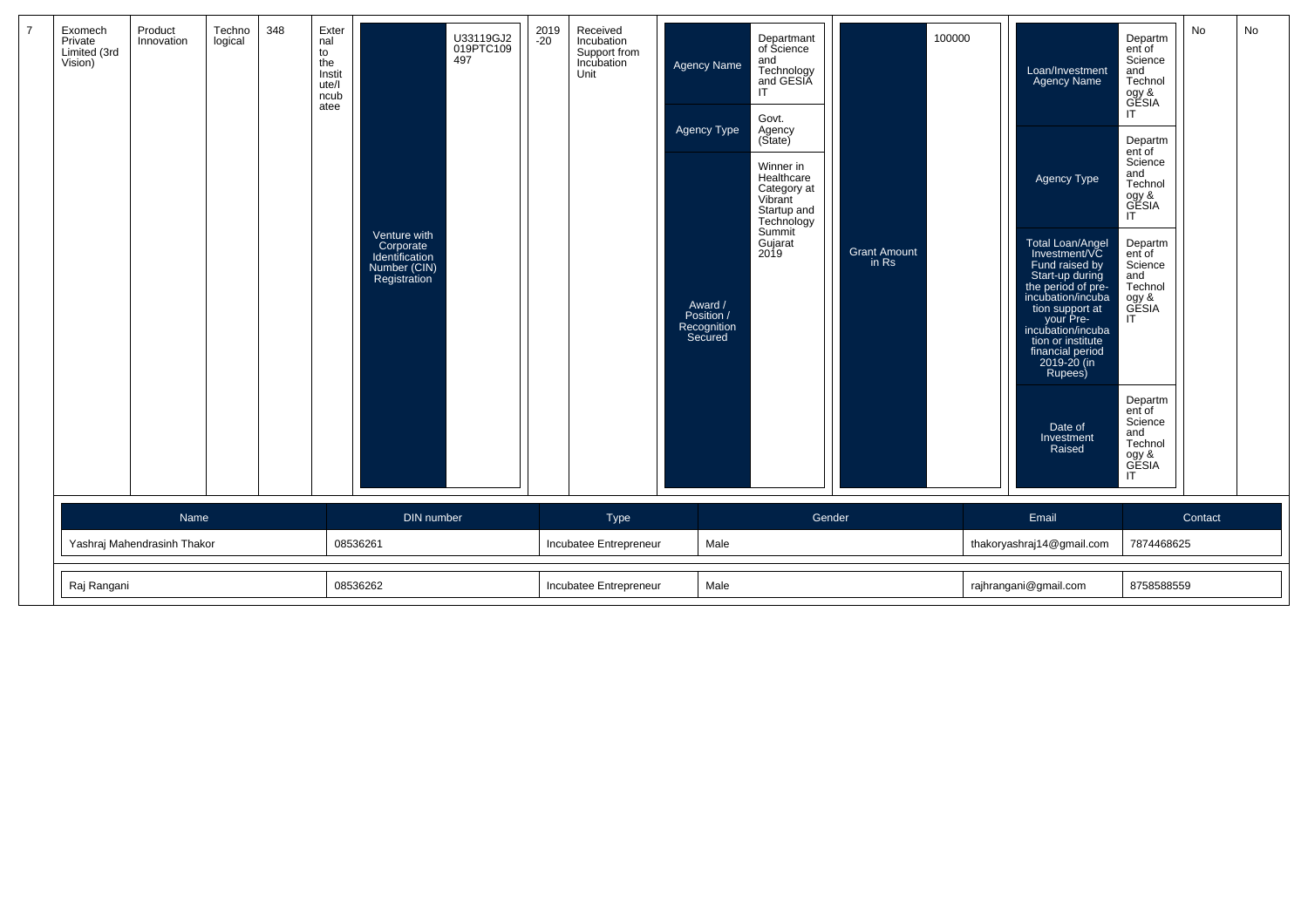| 8 | TorchIT<br>Electronics<br>Private<br>Limited | Product<br>Innovation | Techno<br>logical | 348 | Stud<br>ent |                                             | U31909GJ2<br>016PTC093<br>428 | 2016<br>$-17$ | Graduated<br>from the<br>Incubation unit | Agency Name                                     | <b>BSE</b><br>INSTITUTE<br>LTD                                                                                                                  |                     | 1680000 |                                                                                                                                                                                                                                           | FICCI,<br>Govt of<br>Gujarat,<br>IIM                                                                                                                                                     |                                                                                        | No |
|---|----------------------------------------------|-----------------------|-------------------|-----|-------------|---------------------------------------------|-------------------------------|---------------|------------------------------------------|-------------------------------------------------|-------------------------------------------------------------------------------------------------------------------------------------------------|---------------------|---------|-------------------------------------------------------------------------------------------------------------------------------------------------------------------------------------------------------------------------------------------|------------------------------------------------------------------------------------------------------------------------------------------------------------------------------------------|----------------------------------------------------------------------------------------|----|
|   |                                              |                       |                   |     |             |                                             |                               |               |                                          | Agency Type                                     | Corporate /<br>Industry<br>Association                                                                                                          |                     |         |                                                                                                                                                                                                                                           | Ahemda<br>bad,<br>Tata<br>Trust,                                                                                                                                                         | 0004000                                                                                |    |
|   |                                              |                       |                   |     |             |                                             |                               |               |                                          |                                                 | 18-Oct<br>best startup<br>in smart<br>mobility Yes<br>$bank, 19-$<br>Feb Best<br>Innovative<br>AI solution<br>Health care<br>3rd Digital        |                     |         | Loan/Investment<br><b>Agency Name</b>                                                                                                                                                                                                     | Korean<br>Govt.,<br>Departm<br>ent of<br>Science<br>&<br>Technol<br>ogy &<br>GESIA<br>IT                                                                                                 |                                                                                        |    |
|   |                                              |                       |                   |     |             | Venture with<br>Corporate<br>Identification |                               |               |                                          |                                                 | Health<br>Innovation<br>Summit<br>-19, 2019<br>Mar SCALE<br>UP AWARD<br>AND TOP<br>10 IMPACT<br>AWARD<br><b>BSE</b><br><b>INSTITUTE</b><br>LTD. | <b>Grant Amount</b> |         | <b>Agency Type</b>                                                                                                                                                                                                                        | FICCI,<br>Govt of<br>Gujarat,<br>$\overline{\text{IIM}}$<br>Ahemda<br>bad,<br>Tata<br>Trust,<br>Korean<br>Govt.,<br>Departm<br>ent of<br>Science<br>&<br>Technol<br>ogy &<br>GESIA<br>IT | A<br>m<br>$\circ$<br><b>u</b><br>n<br>$\mathsf R$<br>e<br>$\mathbf{C}$<br>$\mathbf{e}$ |    |
|   |                                              |                       |                   |     |             | Number (CIN)<br>Registration                |                               |               |                                          | Award /<br>Position /<br>Recognition<br>Secured |                                                                                                                                                 | in Rs               |         | Total Loan/Angel<br>Investment/VC<br>Fund raised by<br>Start-up during<br>the period of pre-<br>incubation/incuba<br>tion support at<br>your Pre-<br>incubation/incuba<br>tion or institute<br>financial period<br>2019-20 (in<br>Rupees) | FICCI,<br>Govt of<br>Gujarat,<br>IIM<br>Ahemda<br>bad,<br>Tata<br>Trust,<br>Korean<br>Govt.,<br>Departm<br>ent of<br>Science<br>&<br>Technol<br>ogy &<br>GESIA<br>$\mathsf{I}\mathsf{T}$ | $\mathsf{V}$<br>$\mathbf{e}$<br>d<br>n<br>${\sf R}$<br>S                               |    |
|   |                                              |                       |                   |     |             |                                             |                               |               |                                          |                                                 |                                                                                                                                                 |                     |         | Date of<br>Investment<br>Raised                                                                                                                                                                                                           | FICCI,<br>Govt of<br>Gujarat,<br><b>IIM</b><br>Ahemda<br>bad,<br>Tata<br>Trust,<br>Korean<br>Govt.,<br>Departm<br>ent of<br>Science<br>&<br>Technol<br>ogy &<br>GESIA<br>IT              |                                                                                        |    |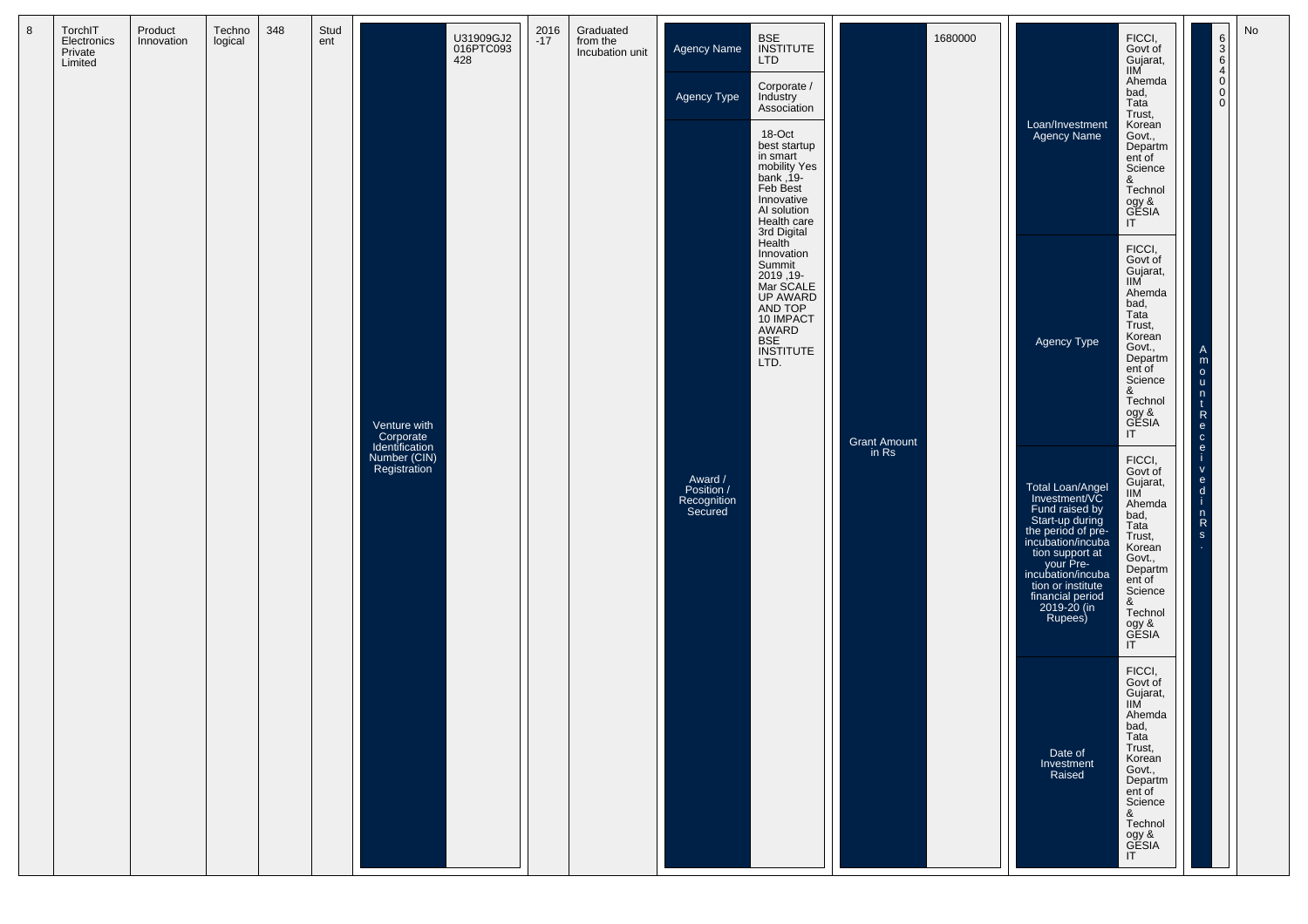|                 |                                                                                                                 | Name                  |                   |     |                                                              | DIN number                                                                                                   |               | <b>Type</b>                                                  |    | Gender |                                         |          | Email                                                                                                                                                                                                                                                                                                                                |                                                                                  | Contact |    |
|-----------------|-----------------------------------------------------------------------------------------------------------------|-----------------------|-------------------|-----|--------------------------------------------------------------|--------------------------------------------------------------------------------------------------------------|---------------|--------------------------------------------------------------|----|--------|-----------------------------------------|----------|--------------------------------------------------------------------------------------------------------------------------------------------------------------------------------------------------------------------------------------------------------------------------------------------------------------------------------------|----------------------------------------------------------------------------------|---------|----|
|                 | Hunny Bhagchandani                                                                                              |                       |                   |     |                                                              | 07553841                                                                                                     | Student       |                                                              |    | Male   |                                         | mail.com | bhagchandanihunny1995@g                                                                                                                                                                                                                                                                                                              | 7383635420                                                                       |         |    |
| 9               | Cambio<br>Motion LLP                                                                                            | Product<br>Innovation | Techno<br>logical | 348 | Exter<br>nal<br>to<br>the<br>Instit<br>ute/l<br>ncub<br>atee | AAK-1724<br>Venture with<br>Corporate<br>Identification<br>Number (CIN)<br>Registration                      | 2017<br>$-18$ | Graduated<br>from the<br>Incubation unit                     | No |        | 1060000<br><b>Grant Amount</b><br>in Rs |          | No                                                                                                                                                                                                                                                                                                                                   |                                                                                  | No      | No |
|                 |                                                                                                                 | Name                  |                   |     |                                                              | DIN number                                                                                                   |               | Type                                                         |    | Gender |                                         |          | Email                                                                                                                                                                                                                                                                                                                                |                                                                                  | Contact |    |
|                 | Sarang Deshpande                                                                                                |                       |                   |     |                                                              | 07878445                                                                                                     |               | Innovator/Entrepreneur<br><b>External to Institute</b>       |    | Male   |                                         |          | Sarang1014@gmail.com                                                                                                                                                                                                                                                                                                                 | 9879016107                                                                       |         |    |
| 10 <sup>°</sup> | 348<br>Ladder 2<br>Non-<br>Service<br><b>Rise Private</b><br>Techno<br>Innovation<br>Limited<br>logical<br>Name |                       |                   |     | Exter<br>nal<br>to<br>the<br>Instit<br>ute/l<br>ncub<br>atee | U74999MH<br>2019PTC31<br>9159<br>Venture with<br>Corporate<br>Identification<br>Number (CIN)<br>Registration | 2018<br>$-19$ | Received<br>Incubation<br>Support from<br>Incubation<br>Unit | No |        | No                                      |          | Loan/Investment<br><b>Agency Name</b><br>Agency Type<br>Total Loan/Angel<br>Investment/VC<br>Fund raised by<br>Start-up during<br>the period of pre-<br>incubation/incuba<br>tion support at<br>your Pre-<br>incubation/incuba<br>tion or institute<br>financial period<br>2019-20 (in<br>Rupees)<br>Date of<br>Investment<br>Raised | asitbhai<br>mehta<br>asitbhai<br>mehta<br>asitbhai<br>mehta<br>asitbhai<br>mehta | No      | No |
|                 |                                                                                                                 |                       |                   |     |                                                              | DIN number                                                                                                   |               | <b>Type</b>                                                  |    | Gender |                                         |          | Email                                                                                                                                                                                                                                                                                                                                |                                                                                  | Contact |    |
|                 | Gati Trivedi                                                                                                    |                       |                   |     |                                                              | 08323303                                                                                                     |               | Incubatee Entrepreneur                                       |    | Female |                                         |          | kuldeeptrivedi@hotmail.com                                                                                                                                                                                                                                                                                                           | 7303212345                                                                       |         |    |
|                 | Mehul Shukla                                                                                                    |                       |                   |     |                                                              | 08323304                                                                                                     |               | Incubatee Entrepreneur                                       |    | Male   |                                         |          | mehshu75@gmail.com                                                                                                                                                                                                                                                                                                                   | 9909560100                                                                       |         |    |
| 11              | 348<br>Non-<br>Yories<br>Market-<br>Media<br>Techno<br>place<br>Private<br>Innovation<br>logical<br>Limited     |                       |                   |     | Exter<br>nal<br>to<br>the<br>Instit<br>ute/l<br>ncub<br>atee | U22300GJ2<br>Venture with<br>016PTC094<br>Corporate<br>Identification<br>Number (CIN)<br>867<br>Registration | 2016<br>$-17$ | Graduated<br>from the<br>Incubation unit                     | No |        | 1700000<br><b>Grant Amount</b><br>in Rs |          | No                                                                                                                                                                                                                                                                                                                                   |                                                                                  | No      | No |
|                 |                                                                                                                 | Name                  |                   |     |                                                              | DIN number                                                                                                   |               | Type                                                         |    | Gender |                                         |          | Email                                                                                                                                                                                                                                                                                                                                |                                                                                  | Contact |    |
|                 | Kavita Vaishnav                                                                                                 |                       |                   |     |                                                              | 06377503                                                                                                     |               | Innovator/Entrepreneur<br>External to Institute              |    | Female |                                         |          | kavutpal@gmail.com                                                                                                                                                                                                                                                                                                                   | 8460794554                                                                       |         |    |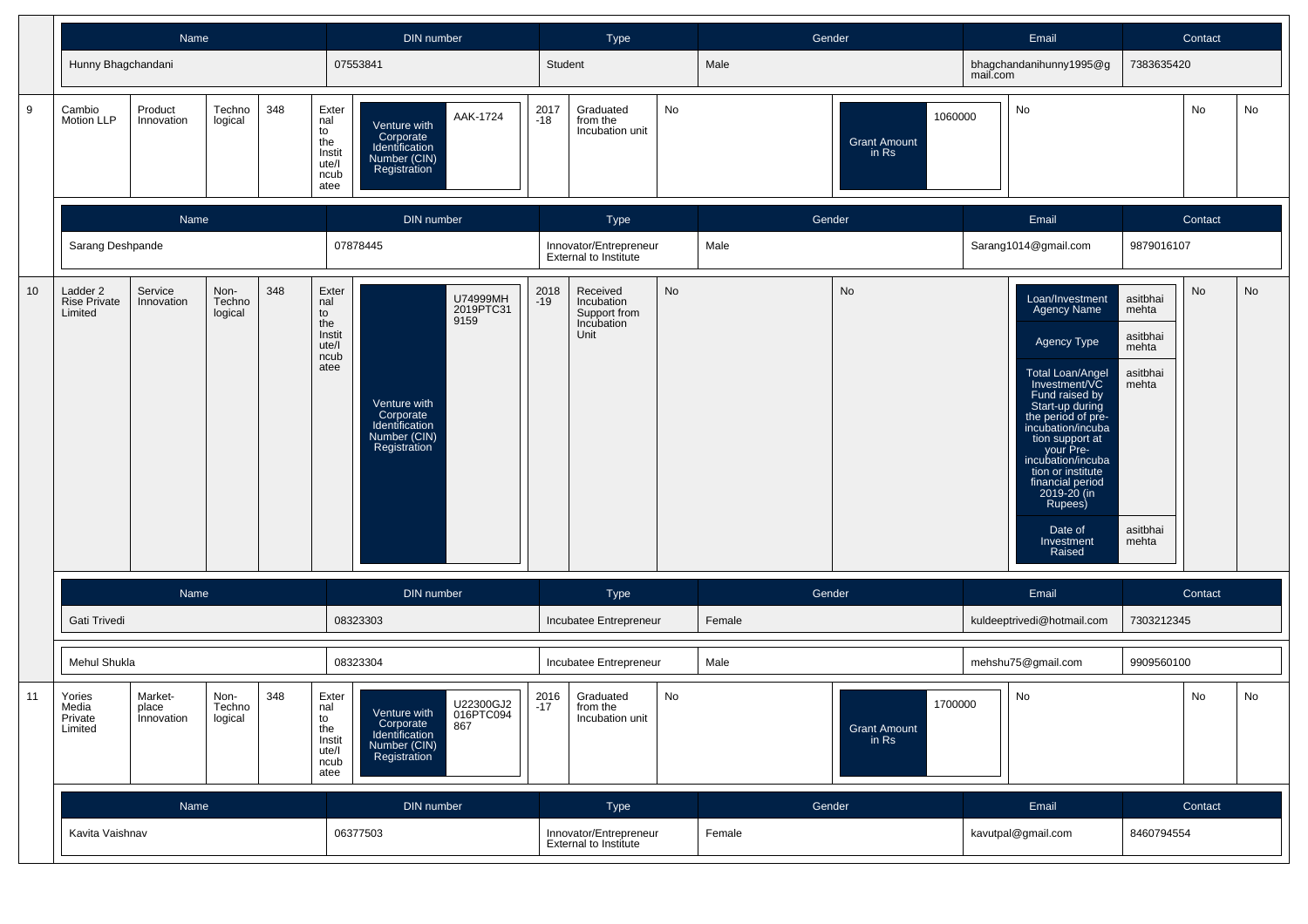|    | Utpal Vaishnav                                                 |                                |                           |     |                                                              | 07635026                                                                    |                               |                                                        | Innovator/Entrepreneur<br><b>External to Institute</b>       |      | Male                                                                                 |                                                                                                                                                                                                                      |                                         | Utpalv88@gmail.com                                                                                                                                                                                                                                                                                                                          | 9825221785                                                                                                                                                                                                                                                                                                                                           |         |     |
|----|----------------------------------------------------------------|--------------------------------|---------------------------|-----|--------------------------------------------------------------|-----------------------------------------------------------------------------|-------------------------------|--------------------------------------------------------|--------------------------------------------------------------|------|--------------------------------------------------------------------------------------|----------------------------------------------------------------------------------------------------------------------------------------------------------------------------------------------------------------------|-----------------------------------------|---------------------------------------------------------------------------------------------------------------------------------------------------------------------------------------------------------------------------------------------------------------------------------------------------------------------------------------------|------------------------------------------------------------------------------------------------------------------------------------------------------------------------------------------------------------------------------------------------------------------------------------------------------------------------------------------------------|---------|-----|
| 12 | Amounee<br>Handloom<br>Ventures<br>(OPC)<br>Private<br>Limited | Market-<br>place<br>Innovation | Non-<br>Techno<br>logical | 348 | Exter<br>nal<br>to<br>the<br>Instit<br>ute/l<br>ncub<br>atee | Venture with<br>Corporate<br>Identification<br>Number (CIN)<br>Registration | U51909GJ2<br>019OPC10<br>7638 | 2019<br>-20                                            | Received<br>Incubation<br>Support from<br>Incubation<br>Unit |      | <b>Agency Name</b><br>Agency Type<br>Award /<br>Position /<br>Recognition<br>Secured | Departmant<br>of Science<br>and<br>Technology<br>and GESIA<br>IT<br>Govt.<br>Agency<br>(Sitate)<br>Winner in<br>Women<br>Centric<br>Category at<br>Vibrant<br>Startup and<br>Technology<br>Summit<br>Gujarat<br>2019 | No                                      | Loan/Investment<br><b>Agency Name</b><br>Agency Type<br><b>Total Loan/Angel</b><br>Investment/VC<br>Fund raised by<br>Start-up during<br>the period of pre-<br>incubation/incuba<br>tion support at<br>your Pre-<br>incubation/incuba<br>tion or institute<br>financial period<br>2019-20 (in<br>Rupees)<br>Date of<br>Investment<br>Raised | Departm<br>ent of<br>Science<br>and<br>Technol<br>ogy &<br>GESIA<br>IT and<br>ciie<br>Departm<br>ent of<br>Science<br>and<br>Technol<br>ogy &<br>GESIA<br>IT and<br>ciie<br>Departm<br>ent of<br>Science<br>and<br>Technol<br>ogy &<br>GESIA<br>IT and<br>ciie<br>Departm<br>ent of<br>Science<br>and<br>Technol<br>ogy &<br>GESIA<br>IT and<br>ciie | No      | Yes |
|    |                                                                | Name                           |                           |     |                                                              | DIN number                                                                  |                               |                                                        | Type                                                         |      |                                                                                      |                                                                                                                                                                                                                      | Gender                                  | Email                                                                                                                                                                                                                                                                                                                                       |                                                                                                                                                                                                                                                                                                                                                      | Contact |     |
|    | Ms. Megha Das                                                  |                                |                           |     |                                                              | 08422898                                                                    |                               |                                                        | Incubatee Entrepreneur                                       |      | Female                                                                               |                                                                                                                                                                                                                      |                                         | megha180194@gmail.com                                                                                                                                                                                                                                                                                                                       | 9999846829                                                                                                                                                                                                                                                                                                                                           |         |     |
| 13 | ORA<br>Machinery<br>LLP                                        | Product<br>Innovation          | Techno<br>logical         | 348 | Exter<br>nal<br>to<br>the<br>Instit<br>ute/l<br>ncub<br>atee | Venture with<br>Corporate<br>Identification<br>Number (CIN)<br>Registration | AAL-6997                      | 2018<br>$-19$                                          | Graduated<br>from the<br>Incubation unit                     | No   |                                                                                      |                                                                                                                                                                                                                      | 1852500<br><b>Grant Amount</b><br>in Rs | No                                                                                                                                                                                                                                                                                                                                          |                                                                                                                                                                                                                                                                                                                                                      | No      | No  |
|    | Name                                                           |                                |                           |     | DIN number                                                   |                                                                             |                               | Type                                                   |                                                              |      |                                                                                      | Gender                                                                                                                                                                                                               | Email                                   |                                                                                                                                                                                                                                                                                                                                             | Contact                                                                                                                                                                                                                                                                                                                                              |         |     |
|    | Harshad Chaudhary                                              |                                |                           |     | 08034141                                                     |                                                                             |                               | Innovator/Entrepreneur<br>External to Institute        |                                                              | Male |                                                                                      |                                                                                                                                                                                                                      | harvisolution@gmail.com                 | 9099077669                                                                                                                                                                                                                                                                                                                                  |                                                                                                                                                                                                                                                                                                                                                      |         |     |
|    | ARPANKUMAR KALIDAS PATEL                                       |                                |                           |     | 08034141                                                     |                                                                             |                               | Innovator/Entrepreneur<br><b>External to Institute</b> |                                                              | Male |                                                                                      |                                                                                                                                                                                                                      | Arpanpatel2015@gmail.com                | 9662664436                                                                                                                                                                                                                                                                                                                                  |                                                                                                                                                                                                                                                                                                                                                      |         |     |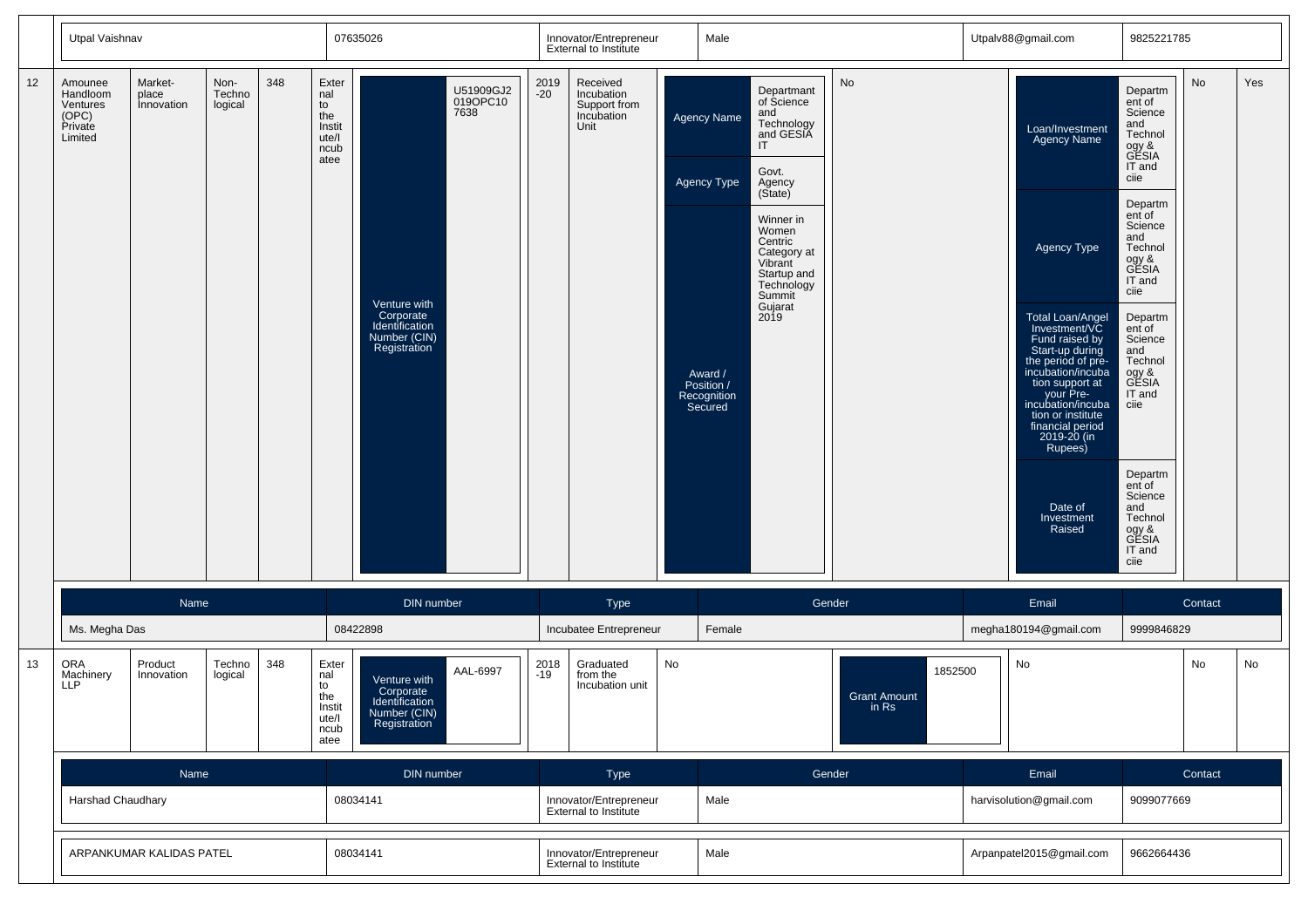| 14 | Ecostic<br>Private<br>Limited                  | Product<br>Innovation     | Non-<br>Techno<br>logical | 348 | Exter<br>nal<br>to<br>the<br>Instit<br>ute/l<br>ncub<br>atee | Venture with<br>Corporate<br>Identification<br>Number (CIN)<br>Registration | U21099GJ2<br>011PTC067<br>795 | 2013<br>-14   | Received<br>Incubation<br>Support from<br>Incubation<br>Unit | <b>No</b> |        | No                                      |   | Loan/Investment<br>Agency Name<br>Agency Type<br>Total Loan/Angel<br>Investment/VC<br>Fund raised by<br>Start-up during<br>the period of pre-<br>incubation/incuba<br>tion support at<br>your Pre-<br>incubation/incuba<br>tion or institute<br>financial period<br>2019-20 (in<br>Rupees)<br>Date of<br>Investment<br>Raised | Gujarat<br>venture<br>finance<br>limited<br>Gujarat<br>venture<br>finance<br>limited<br>Gujarat<br>venture<br>finance<br>limited<br>Gujarat<br>venture<br>finance<br>limited | No      | No |
|----|------------------------------------------------|---------------------------|---------------------------|-----|--------------------------------------------------------------|-----------------------------------------------------------------------------|-------------------------------|---------------|--------------------------------------------------------------|-----------|--------|-----------------------------------------|---|-------------------------------------------------------------------------------------------------------------------------------------------------------------------------------------------------------------------------------------------------------------------------------------------------------------------------------|------------------------------------------------------------------------------------------------------------------------------------------------------------------------------|---------|----|
|    |                                                | Name                      |                           |     |                                                              | DIN number                                                                  |                               |               | Type                                                         |           | Gender |                                         |   | Email                                                                                                                                                                                                                                                                                                                         |                                                                                                                                                                              | Contact |    |
|    | Mr. Parth Pancholi                             |                           |                           |     |                                                              | 03638009                                                                    |                               |               | Incubatee Entrepreneur                                       |           | Male   |                                         |   | parathpancholi@gmail.com                                                                                                                                                                                                                                                                                                      | 9825783119                                                                                                                                                                   |         |    |
| 15 | Soreen<br>Renewable<br>Solutions<br><b>LLP</b> | Product<br>Innovation     | Techno<br>logical         | 348 | Stud<br>ent                                                  | Venture with<br>Corporate<br>Identification<br>Number (CIN)<br>Registration | AAK-7427                      | 2017<br>$-18$ | Received<br>Incubation<br>Support from<br>Incubation<br>Unit | No        |        | 200000<br><b>Grant Amount</b><br>in Rs  |   | No                                                                                                                                                                                                                                                                                                                            |                                                                                                                                                                              | No      | No |
|    |                                                | <b>Name</b>               |                           |     |                                                              | DIN number                                                                  |                               |               | Type                                                         |           | Gender |                                         |   | Email                                                                                                                                                                                                                                                                                                                         |                                                                                                                                                                              | Contact |    |
|    |                                                | Gaurav Shaileshkumar Dave |                           |     |                                                              | 07608169                                                                    |                               | Student       |                                                              |           | Male   |                                         | m | gauravsdave1996@gmail.co                                                                                                                                                                                                                                                                                                      | 8200392315                                                                                                                                                                   |         |    |
| 16 | <b>AICity</b><br>Solutions<br>LLP              | Process<br>Innovation     | Techno<br>logical         | 348 | Exter<br>nal<br>to<br>the<br>Instit<br>ute/l<br>ncub<br>atee | Venture with<br>Corporate<br>Identification<br>Number (CIN)<br>Registration | AAN-9640                      | 2019<br>-20   | Received<br>Incubation<br>Support from<br>Incubation<br>Unit | <b>No</b> |        | 1750000<br><b>Grant Amount</b><br>in Rs |   | No                                                                                                                                                                                                                                                                                                                            |                                                                                                                                                                              | No      | No |
|    |                                                | Name                      |                           |     |                                                              | DIN number                                                                  |                               |               | <b>Type</b>                                                  |           | Gender |                                         |   | Email                                                                                                                                                                                                                                                                                                                         |                                                                                                                                                                              | Contact |    |
|    | Dr. Amrish Patel                               |                           |                           |     |                                                              | 05251271                                                                    |                               |               | Innovator/Entrepreneur<br><b>External to Institute</b>       |           | Male   |                                         |   | Amrish84@gmail.com                                                                                                                                                                                                                                                                                                            | 9426456129                                                                                                                                                                   |         |    |
| 17 | <b>Bogie Sauf</b><br>Private<br>Limited        | Product<br>Innovation     | Techno<br>logical         | 348 | Exter<br>nal<br>to<br>the<br>Instit<br>ute/l<br>ncub<br>atee | Venture with<br>Corporate<br>Identification<br>Number (CIN)<br>Registration | U29195GJ2<br>019PTC110<br>061 | 2019<br>-20   | Received<br>Incubation<br>Support from<br>Incubation<br>Unit | No        |        | 1320000<br>Grant Amount<br>in Rs        |   | No                                                                                                                                                                                                                                                                                                                            |                                                                                                                                                                              | No      | No |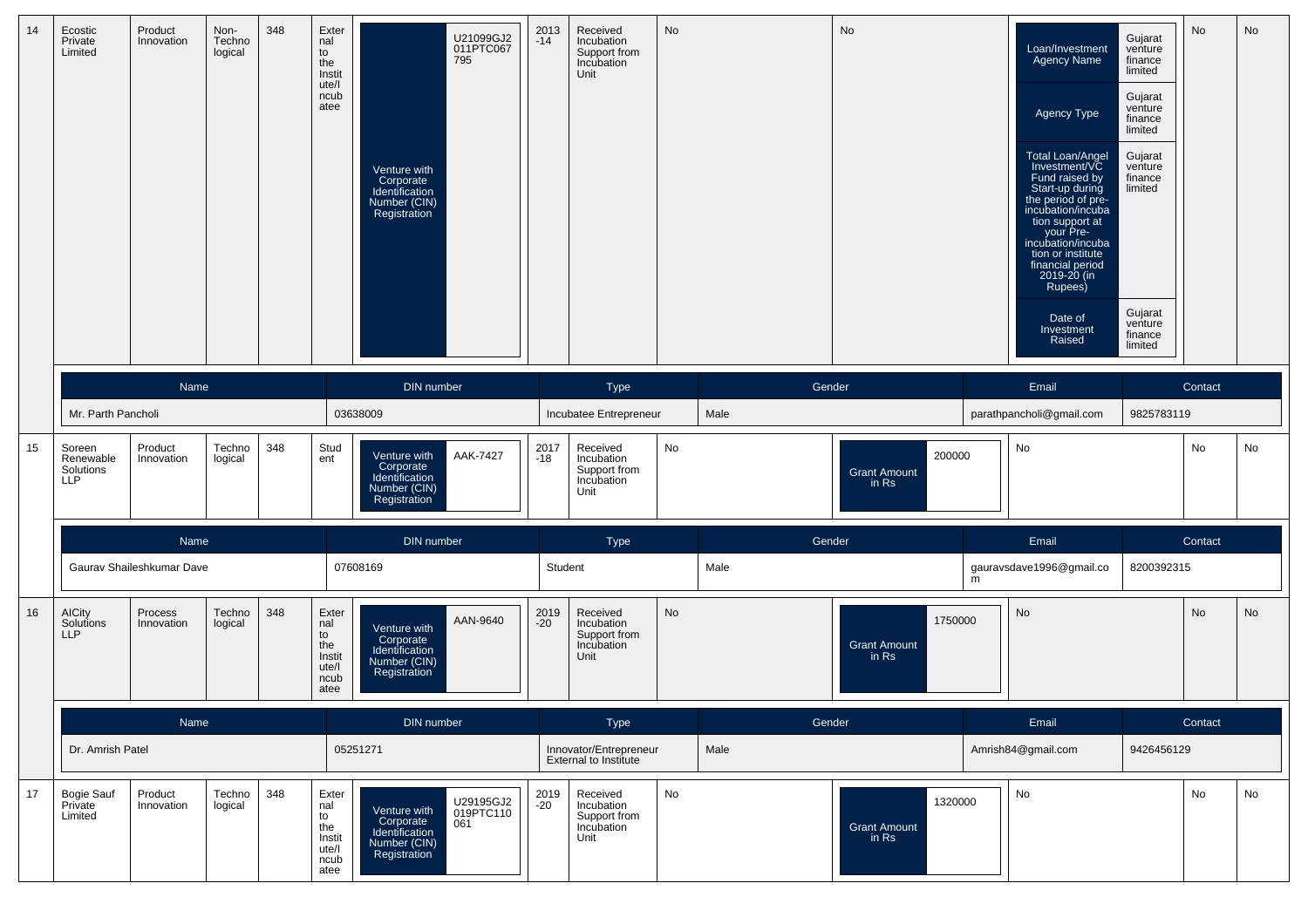|    |                                                                 | Name                                                      |                   |     |                                                              | <b>DIN</b> number                                                                                                   |               | <b>Type</b>                                                  |    |                                                                                      | Gender                                                                                                                                                                                        |                                         |   | Email                         |            | Contact |           |
|----|-----------------------------------------------------------------|-----------------------------------------------------------|-------------------|-----|--------------------------------------------------------------|---------------------------------------------------------------------------------------------------------------------|---------------|--------------------------------------------------------------|----|--------------------------------------------------------------------------------------|-----------------------------------------------------------------------------------------------------------------------------------------------------------------------------------------------|-----------------------------------------|---|-------------------------------|------------|---------|-----------|
|    | Mr. Mayur Mahla                                                 |                                                           |                   |     |                                                              | 08571748                                                                                                            |               | Student                                                      |    | Male                                                                                 |                                                                                                                                                                                               |                                         |   | mrdnc1618@gmail.com           | 9016386215 |         |           |
|    | Mr. Guarav Chale                                                |                                                           |                   |     |                                                              | 08571749                                                                                                            |               | Student                                                      |    | Male                                                                                 |                                                                                                                                                                                               |                                         |   | gauravchale007@gmail.com      | 9429419393 |         |           |
| 18 | Utileaider<br>Private<br>Limited                                | Product<br>Innovation                                     | Techno<br>logical | 348 | Exter<br>nal<br>to<br>the<br>Instit<br>ute/l<br>ncub<br>atee | U73100GJ2<br>018PTC100<br>606<br>Venture with<br>Corporate<br>Identification<br>Number (CIN)<br>Registration        | 2018<br>-19   | Graduated<br>from the<br>Incubation unit                     |    | Agency Name<br><b>Agency Type</b><br>Award /<br>Position /<br>Recognition<br>Secured | CIIE, IIM<br>Educational<br>Institute<br>1. Listed in<br>top 8<br>startup list<br>by CIIE, IIM<br>2. Received<br>best early<br>stage<br>startup<br>award by<br>Shri.<br>Bhupendra<br>Chudasma | 1800000<br><b>Grant Amount</b><br>in Rs |   | No                            |            | No      | <b>No</b> |
|    | Anand Singh                                                     | Name<br>348<br>Product<br>Techno<br>Innovation<br>logical |                   |     |                                                              | DIN number<br>07635653                                                                                              |               | Type<br>Innovator/Entrepreneur<br>External to Institute      |    | Male                                                                                 | Gender                                                                                                                                                                                        |                                         |   | Email<br>Anands0905@gmail.com | 9925218036 | Contact |           |
| 19 | <b>Metawaters</b><br>ure<br>Technologie<br>s Private<br>Limited |                                                           |                   |     | Exter<br>nal<br>to<br>the<br>Instit<br>ute/l<br>ncub<br>atee | U41000GJ2<br>018PTC101<br>987<br>Venture with<br>Corporate<br>Identification<br>Number (CIN)<br>Registration        | 2018<br>-19   | Received<br>Incubation<br>Support from<br>Incubation<br>Unit | No |                                                                                      |                                                                                                                                                                                               | No                                      |   | <b>No</b>                     |            | No      | No        |
|    |                                                                 | Name                                                      |                   |     |                                                              | <b>DIN</b> number                                                                                                   |               | Type                                                         |    |                                                                                      | Gender                                                                                                                                                                                        |                                         |   | Email                         |            | Contact |           |
|    | Mr. Mahendra Bhavsar                                            |                                                           |                   |     |                                                              | 08117174                                                                                                            |               | Incubatee Entrepreneur                                       |    | Male                                                                                 |                                                                                                                                                                                               |                                         | m | accounts@metawatersure.co     | 9099063192 |         |           |
| 20 | <b>MCS Cargar</b><br>Private<br>Limited                         | Product<br>Innovation                                     | Techno<br>logical | 348 | Alum<br>ni                                                   | U74999GJ2<br>Venture with<br>019PTC110<br>Corporate<br>Identification<br>840<br><b>Number (CIN)</b><br>Registration | 2019<br>$-20$ | Received<br>Incubation<br>Support from<br>Incubation<br>Unit | No |                                                                                      |                                                                                                                                                                                               | 200000<br><b>Grant Amount</b><br>in Rs  |   | <b>No</b>                     |            | No      | No        |
|    | Name                                                            |                                                           |                   |     |                                                              | <b>DIN</b> number                                                                                                   |               | Type                                                         |    |                                                                                      | Gender                                                                                                                                                                                        |                                         |   | Email                         |            | Contact |           |
|    | Raj Anupam                                                      |                                                           |                   |     |                                                              | 07878466                                                                                                            |               | Alumni Entrepreneur                                          |    | Male                                                                                 |                                                                                                                                                                                               |                                         |   | raj.a@cargar.in               | 9662971994 |         |           |
|    |                                                                 | Kayavan Shah                                              |                   |     |                                                              | 08360276                                                                                                            |               | Alumni Entrepreneur                                          |    | Male                                                                                 |                                                                                                                                                                                               |                                         |   | kayavan.s@cargar.in           | 9925024878 |         |           |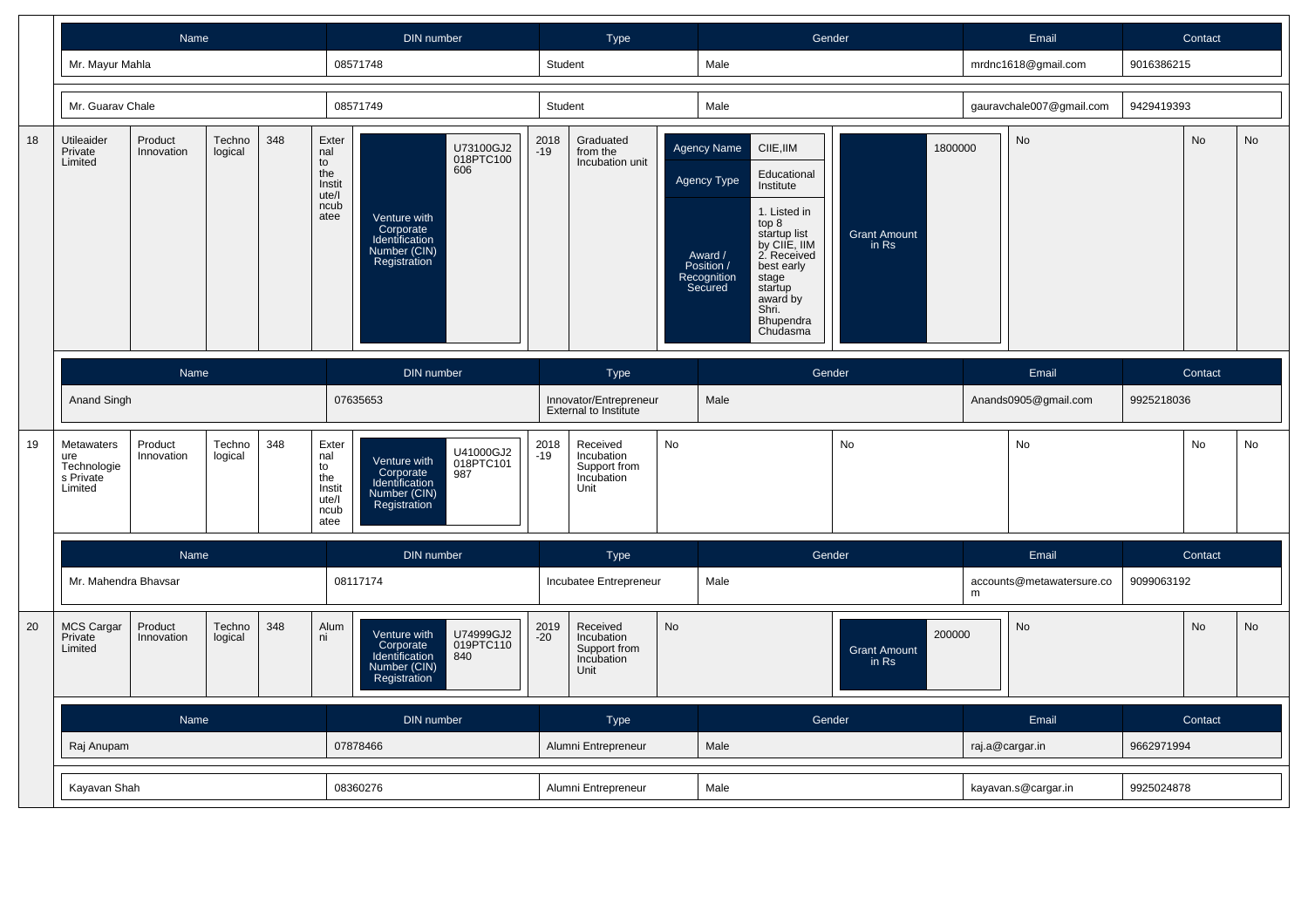| 21 | FreeCopy<br>Marketing<br>Solutions<br>LLP                                                  | Market-<br>place<br>Innovation                             | Non-<br>Techno<br>logical | 348                                                          | Stud<br>ent                                                                 | Venture with<br>Corporate<br>Identification<br>Number (CIN)<br>Registration | AAH-0041                      | 2016<br>$-17$                                                | Graduated<br>from the<br>Incubation unit                     |           | Agency Name<br>Agency Type<br>Award /<br>Position /<br>Recognition<br>Secured | CIIE, IIM<br>Educational<br>Institute<br>1. Listed in<br>top 8<br>startup list<br>by CIIE, IIM<br>2. Received<br>best early<br>stage<br>startup<br>award by<br>Shri.<br>Bhupendra<br>Chudasma | 2019710<br><b>Grant Amount</b><br>in Rs |       | No                            |            | No      | No        |
|----|--------------------------------------------------------------------------------------------|------------------------------------------------------------|---------------------------|--------------------------------------------------------------|-----------------------------------------------------------------------------|-----------------------------------------------------------------------------|-------------------------------|--------------------------------------------------------------|--------------------------------------------------------------|-----------|-------------------------------------------------------------------------------|-----------------------------------------------------------------------------------------------------------------------------------------------------------------------------------------------|-----------------------------------------|-------|-------------------------------|------------|---------|-----------|
|    |                                                                                            | Name                                                       |                           |                                                              |                                                                             | <b>DIN</b> number                                                           |                               |                                                              | Type                                                         |           |                                                                               | Gender                                                                                                                                                                                        |                                         |       | Email                         |            | Contact |           |
|    | Raahish Kalaria                                                                            |                                                            |                           |                                                              |                                                                             | 07549426                                                                    |                               | Student                                                      |                                                              |           | Male                                                                          |                                                                                                                                                                                               |                                         |       | Raahish@freecopy.in           | 8980000074 |         |           |
|    |                                                                                            | Tanmai Vachhani<br>Kunal Sheth<br>Product<br>Techno<br>348 |                           |                                                              |                                                                             | 07548458                                                                    |                               | Student                                                      |                                                              |           | Male                                                                          |                                                                                                                                                                                               |                                         |       | Tanmai@freecopy.in            | 9979913330 |         |           |
|    |                                                                                            |                                                            |                           |                                                              |                                                                             | 07549426                                                                    |                               | Student                                                      |                                                              |           | Male                                                                          |                                                                                                                                                                                               |                                         |       | kunal@freecopy.in             | 9833630674 |         |           |
| 22 | Amlaanin<br>Technologie<br>Innovation<br>logical<br>s Private<br>Limited<br>Name           |                                                            |                           |                                                              | Facu<br>Ity                                                                 | Venture with<br>Corporate<br>Identification<br>Number (CIN)<br>Registration | U74999GJ2<br>018PTC104<br>904 | 2017<br>$-18$                                                | Received<br>Incubation<br>Support from<br>Incubation<br>Unit | <b>No</b> |                                                                               |                                                                                                                                                                                               | 300000<br><b>Grant Amount</b><br>in Rs  |       | <b>No</b>                     |            | No      | <b>No</b> |
|    |                                                                                            |                                                            |                           |                                                              |                                                                             | <b>DIN</b> number                                                           |                               |                                                              | Type                                                         |           |                                                                               | Gender                                                                                                                                                                                        |                                         |       | Email                         |            | Contact |           |
|    | Manoj Kumar                                                                                |                                                            |                           |                                                              |                                                                             | 08265021                                                                    |                               | Faculty                                                      |                                                              |           | Male                                                                          |                                                                                                                                                                                               |                                         |       | Manoj.kumar@sse.pdpu.ac.i     | 9825388335 |         |           |
|    | <b>Brijesh Tripathi</b>                                                                    |                                                            |                           |                                                              |                                                                             | 08265022                                                                    |                               | Faculty                                                      |                                                              |           | Male                                                                          |                                                                                                                                                                                               |                                         | in    | Brijesh.tripathi@sse.pdpu.ac. | 9687923119 |         |           |
| 23 | 348<br>Rhyno<br>Product<br>Techno<br>Wheels<br>Innovation<br>logical<br>Private<br>Limited |                                                            |                           | Exter<br>nal<br>to<br>the<br>Instit<br>ute/l<br>ncub<br>atee | Venture with<br>Corporate<br>Identification<br>Number (CIN)<br>Registration | U34300GJ2<br>019PTC109<br>063                                               | 2019<br>$-20$                 | Received<br>Incubation<br>Support from<br>Incubation<br>Unit | <b>No</b>                                                    |           |                                                                               | 200000<br><b>Grant Amount</b><br>in Rs                                                                                                                                                        |                                         | No    |                               | <b>No</b>  | No      |           |
|    | Name                                                                                       |                                                            |                           |                                                              | <b>DIN</b> number                                                           |                                                                             |                               | Type                                                         |                                                              |           | Gender                                                                        |                                                                                                                                                                                               |                                         | Email |                               | Contact    |         |           |
|    | Vishal Dhamecha                                                                            |                                                            |                           |                                                              |                                                                             | 08507752                                                                    |                               |                                                              | Incubatee Entrepreneur                                       |           | Male                                                                          |                                                                                                                                                                                               |                                         |       | vishal@rhynowheels.com        | 8485999888 |         |           |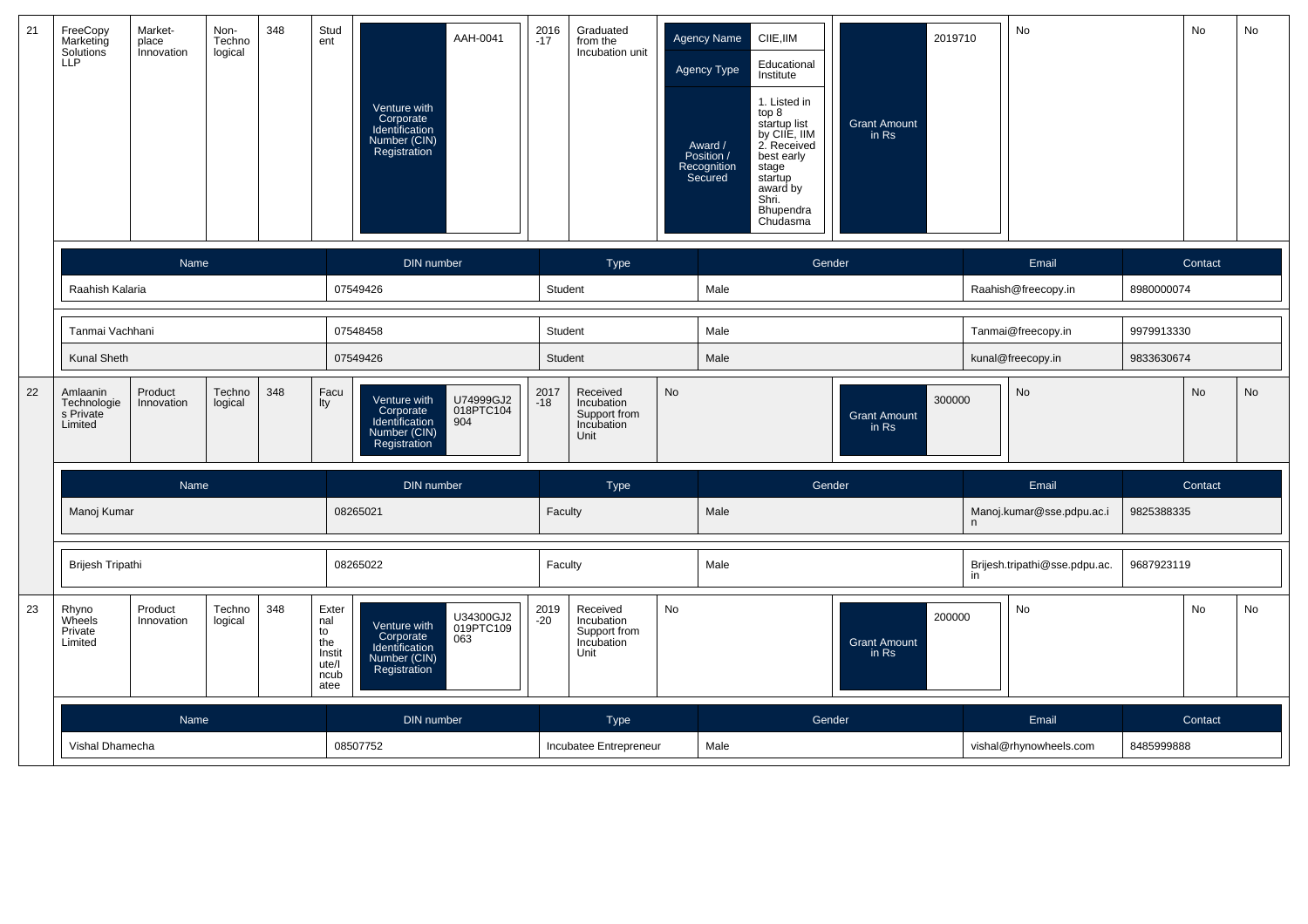| 24<br>Pop Online<br>Services<br>Private<br>Limited | Market-<br>place<br><i>innovation</i><br><b>Name</b> | Non-<br>Techno<br>logical | 348 | Exter<br>nal<br>to<br>the<br>Instit<br>ute/l<br>ncub<br>atee | Venture with<br>Corporate<br>Identification<br>Number (CIN)<br>Registration<br>DIN number | U74900GJ2<br>015PTC084<br>604 | 2015<br>$-16$ | Graduated<br>from the<br>Incubation unit<br>Tyne | <b>Agency Name</b><br>Agency Type<br>Award /<br>Position /<br>Recognition<br>Secured | <b>DEVX</b><br>Corporate /<br>Industry<br>Association<br>1.<br>Collaboratio<br>n with<br>industries<br>like Adani,<br>Devx, etc.<br>2. Reached<br>breakeven<br>point by<br>doing sales<br>of 1 Cr<br>Gender | <b>Grant Amount</b><br>in Rs | 750000 | Loan/Investment<br><b>Agency Name</b><br>Agency Type<br><b>Total Loan/Angel</b><br>Investment/VC<br>Fund raised by<br>Start-up during<br>the period of pre-<br>incubation/incuba<br>tion support at<br>your Pre-<br>incubation/incuba<br>tion or institute<br>financial period<br>2019-20 (in<br>Rupees)<br>Date of<br>Investment<br>Raised<br>Email | <b>RELITR</b><br>ADE<br>ADE<br>LEASIN<br>G<br>FINANC<br>E<br>PRIVAT<br>E<br><b>LIMITE</b><br>D<br><b>RELITR</b><br>ADE<br>LEASIN<br>G<br>FINANC<br>E<br>PRIVAT<br>E<br><b>LIMITE</b><br>D<br>RELITR<br>ADE<br>LEASIN<br>G<br><b>FINANC</b><br>E<br>PRIVAT<br>E.<br>LIMITE<br>D<br><b>RELITR</b><br>ADE<br>LEASIN<br>G<br>FINANC<br>E<br>PRIVAT<br>E<br>LIMITE<br>D | <b>No</b><br>Contact | No |
|----------------------------------------------------|------------------------------------------------------|---------------------------|-----|--------------------------------------------------------------|-------------------------------------------------------------------------------------------|-------------------------------|---------------|--------------------------------------------------|--------------------------------------------------------------------------------------|-------------------------------------------------------------------------------------------------------------------------------------------------------------------------------------------------------------|------------------------------|--------|------------------------------------------------------------------------------------------------------------------------------------------------------------------------------------------------------------------------------------------------------------------------------------------------------------------------------------------------------|--------------------------------------------------------------------------------------------------------------------------------------------------------------------------------------------------------------------------------------------------------------------------------------------------------------------------------------------------------------------|----------------------|----|
|----------------------------------------------------|------------------------------------------------------|---------------------------|-----|--------------------------------------------------------------|-------------------------------------------------------------------------------------------|-------------------------------|---------------|--------------------------------------------------|--------------------------------------------------------------------------------------|-------------------------------------------------------------------------------------------------------------------------------------------------------------------------------------------------------------|------------------------------|--------|------------------------------------------------------------------------------------------------------------------------------------------------------------------------------------------------------------------------------------------------------------------------------------------------------------------------------------------------------|--------------------------------------------------------------------------------------------------------------------------------------------------------------------------------------------------------------------------------------------------------------------------------------------------------------------------------------------------------------------|----------------------|----|

|    |                                         | Name                                                                                                                                                                                             |  |  |          | DIN number |         |             | Type                                                         |      | Gender |                                        | Email                  |            | Contact |    |
|----|-----------------------------------------|--------------------------------------------------------------------------------------------------------------------------------------------------------------------------------------------------|--|--|----------|------------|---------|-------------|--------------------------------------------------------------|------|--------|----------------------------------------|------------------------|------------|---------|----|
|    | <b>Ankit Kumar</b>                      |                                                                                                                                                                                                  |  |  |          | 07301138   |         |             | Innovator/Entrepreneur<br><b>External to Institute</b>       |      | Male   |                                        | ankit@pinopen.com      | 7229010010 |         |    |
| 25 | Fowex<br>Ventures<br>Private<br>Limited | 348<br>Techno<br>Stud<br>Product<br>U74999GJ2<br>Venture with<br>logical<br>Innovation<br>ent-<br>019PTC111<br>Corporate<br>Facu<br>796<br>Identification<br>lty<br>Number (CIN)<br>Registration |  |  |          |            |         | 2019<br>-20 | Received<br>Incubation<br>Support from<br>Incubation<br>Unit | No   |        | 200000<br><b>Grant Amount</b><br>in Rs | No                     |            | No      | No |
|    | Name                                    |                                                                                                                                                                                                  |  |  |          | DIN number |         |             | Type                                                         |      | Gender |                                        | Email                  |            | Contact |    |
|    |                                         | 08655519<br>Mrs. Jalpa Vora                                                                                                                                                                      |  |  |          |            |         |             | Incubatee Entrepreneur                                       |      | Female |                                        | vorajaykumar@gmail.com | 9099962298 |         |    |
|    | Mr. Sagar Suthar                        |                                                                                                                                                                                                  |  |  | 08655520 |            | Student |             |                                                              | Male |        | sagarsuthar05@gmail.com                | 9512596156             |            |         |    |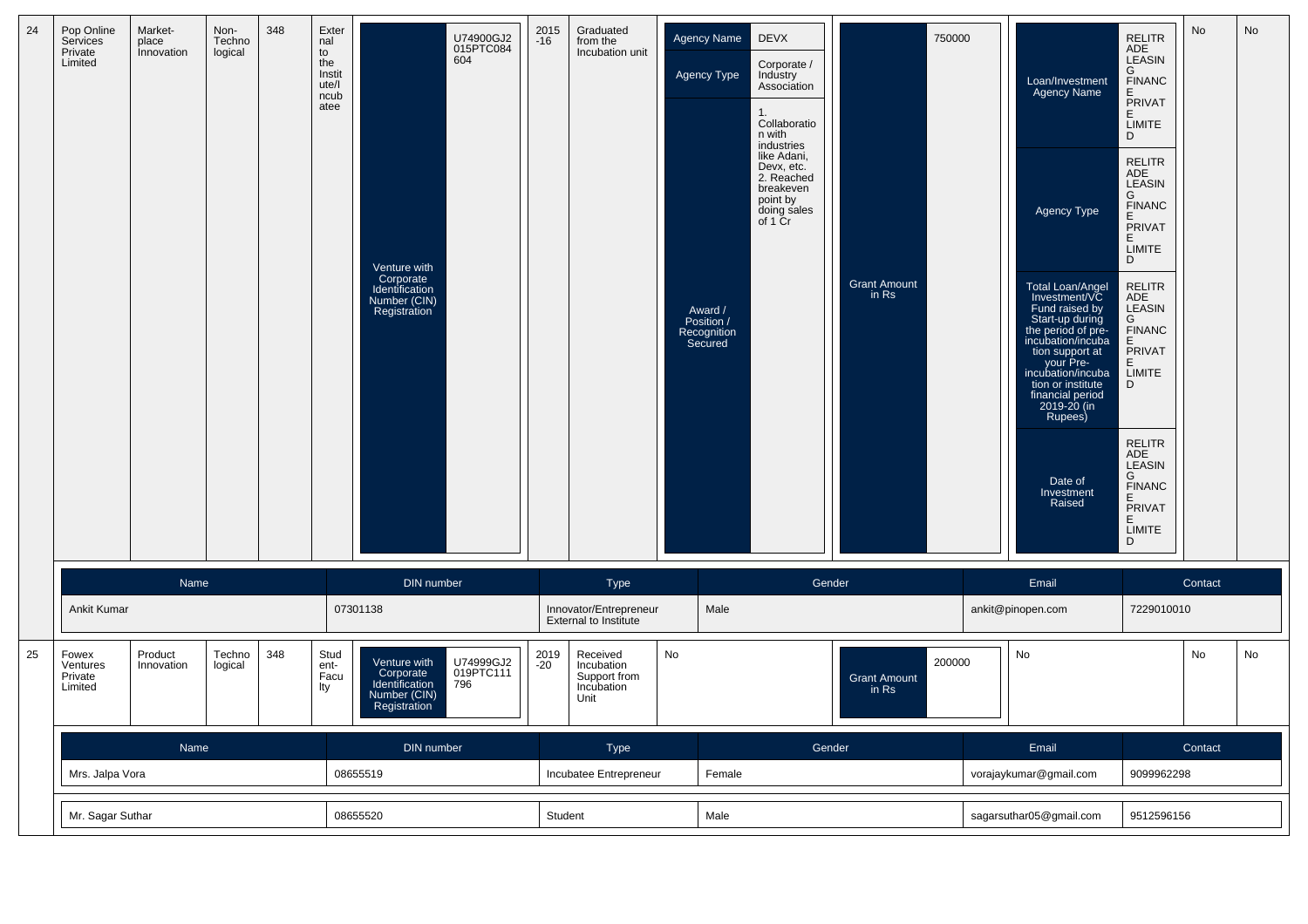| 26 | Seaveda<br><b>Biotech</b><br>Private<br>Limited | Product<br>Innovation | Techno<br>logical | 348 | Exter<br>nal<br>to<br>the<br>Instit<br>ute/l<br>ncub<br>atee | U24110GJ2<br>Venture with<br>019PTC106<br>Corporate<br>Identification<br>491<br>Number (CIN)<br>Registration | 2016<br>-17   | Received<br>Incubation<br>Support from<br>Incubation<br>Unit | No        |        | 1870000<br><b>Grant Amount</b><br>in Rs | No                      |            | No      | No  |
|----|-------------------------------------------------|-----------------------|-------------------|-----|--------------------------------------------------------------|--------------------------------------------------------------------------------------------------------------|---------------|--------------------------------------------------------------|-----------|--------|-----------------------------------------|-------------------------|------------|---------|-----|
|    |                                                 | Name                  |                   |     |                                                              | DIN number                                                                                                   |               | Type                                                         |           | Gender |                                         | Email                   |            | Contact |     |
|    | Dr. Krishna Kanta Ghara                         |                       |                   |     |                                                              | 07386269                                                                                                     |               | Innovator/Entrepreneur<br>External to Institute              |           | Male   |                                         | krish8490@gmail.com     | 9974673508 |         |     |
|    | Dr. Anshu Kumar                                 |                       |                   |     |                                                              | 07386247                                                                                                     |               | Innovator/Entrepreneur<br>External to Institute              |           |        |                                         | rajsinghanshu@gmail.com | 7567474225 |         |     |
| 27 | Smart<br><b>Braille</b><br>(Torchit)            | Product<br>Innovation | Techno<br>logical | 348 | Alum<br>ni                                                   | U31909GJ2<br>Venture with<br>016PTC093<br>Corporate<br>Identification<br>428<br>Number (CIN)<br>Registration | 2016<br>$-17$ | Received<br>Incubation<br>Support from<br>Incubation<br>Unit | <b>No</b> |        | 200000<br><b>Grant Amount</b><br>in Rs  | <b>No</b>               |            | No      | No  |
|    |                                                 | Name                  |                   |     |                                                              | DIN number                                                                                                   |               | Type                                                         |           | Gender |                                         | Email                   |            | Contact |     |
|    | Hunny Bhagchandani                              |                       |                   |     |                                                              | 07553841                                                                                                     |               | Alumni Entrepreneur                                          |           | Male   |                                         | Hunny@torchit.in        | 7383635420 |         |     |
| 28 | <b>LGEOM</b><br>Private<br>Limited              | Product<br>Innovation | Techno<br>logical | 348 | Stud<br>ent-<br>Facu<br>lty                                  | U74999GJ2<br>016PTC094<br>Venture with<br>Corporate<br>Identification<br>183<br>Number (CIN)<br>Registration | 2016<br>$-17$ | Received<br>Incubation<br>Support from<br>Incubation<br>Unit | No        |        | <b>No</b>                               | No                      |            | No      | Yes |
|    |                                                 | Name                  |                   |     |                                                              | DIN number                                                                                                   |               | Type                                                         |           | Gender |                                         | Email                   |            | Contact |     |
|    | Dr. Akshay Jain                                 |                       |                   |     |                                                              | 000000                                                                                                       | Faculty       |                                                              |           | Male   |                                         | akshay.lgeom@gmail.com  | 9537679075 |         |     |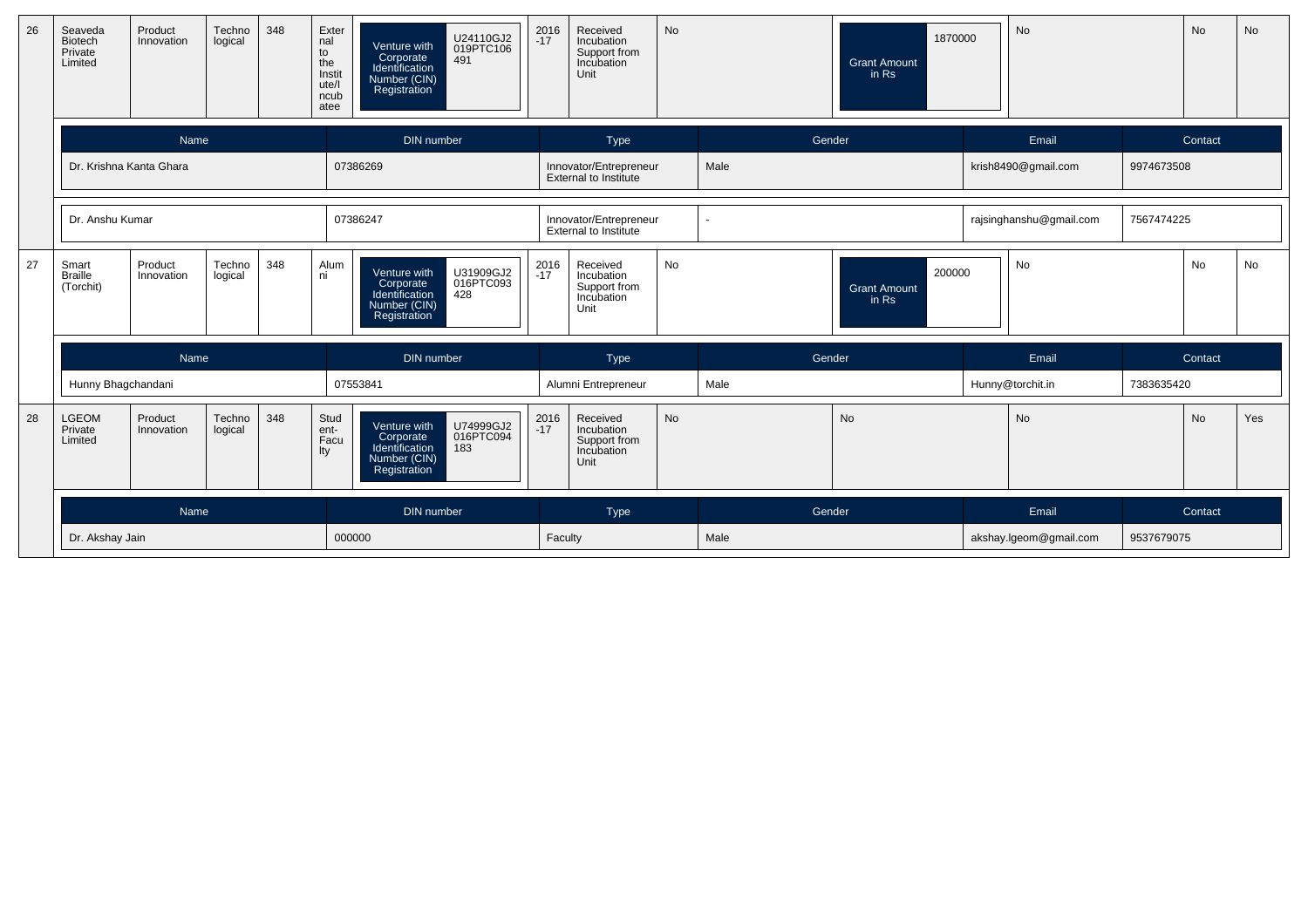| 29 | Saltech<br>Design Labs<br>Private<br>Limited   | Product<br>Innovation | Techno<br>logical | 348 | Exter<br>nal<br>to<br>the<br>Instit<br>ute/l<br>ncub<br>atee | Venture with<br>Corporate<br>Identification<br>Number (CIN)<br>Registration | U29309GJ2<br>018PTC102<br>939 | 2018<br>$-19$ | Received<br>Incubation<br>Support from<br>Incubation<br>Unit |           | <b>Agency Name</b><br>Agency Type<br>Award /<br>Position /<br>Recognition<br>Secured | IC Dept,<br>Govt. of<br>Gujarat<br>Govt.<br>Agency<br>(Sitate)<br>Grant fund<br>by GoG IC<br>Dept under<br>startup<br>innovation<br>scheme-15<br>Lacs, Top<br>20 in Smart<br>City Dubai<br>Startupboot<br>camp,<br>Innocity<br>pitch award<br>by SAP and<br>CIIE IIMA -<br>3 Lacs,<br>Scaleup<br>Award by<br>VG Startup<br>Summit<br>2018-22<br>Lacs,<br>Selected in<br>ShelterTec | <b>Grant Amount</b><br>in Rs | 2120000 | Loan/Investment<br><b>Agency Name</b><br>Agency Type<br><b>Total Loan/Angel</b><br>Investment/VC<br>Fund raised by<br>Start-up during<br>the period of pre-<br>incubation/incuba<br>tion support at<br>your Pre-<br>incubation/incuba<br>tion or institute<br>financial period<br>2019-20 (in<br>Rupees)<br>Date of<br>Investment<br>Raised | DST&<br>GESIA<br>IT, Innoci<br>ty pitch<br>CIIE<br>DST&<br>GESIA<br>IT, Innoci<br>ty pitch<br>CIIE<br>DST&<br>GESIA<br>IT, Innoci<br>ty pitch<br>ĆIİE<br>DST&<br>GESIA<br>IT, Innoci<br>ty pitch<br>CIIE | No        | Yes |
|----|------------------------------------------------|-----------------------|-------------------|-----|--------------------------------------------------------------|-----------------------------------------------------------------------------|-------------------------------|---------------|--------------------------------------------------------------|-----------|--------------------------------------------------------------------------------------|------------------------------------------------------------------------------------------------------------------------------------------------------------------------------------------------------------------------------------------------------------------------------------------------------------------------------------------------------------------------------------|------------------------------|---------|---------------------------------------------------------------------------------------------------------------------------------------------------------------------------------------------------------------------------------------------------------------------------------------------------------------------------------------------|----------------------------------------------------------------------------------------------------------------------------------------------------------------------------------------------------------|-----------|-----|
|    |                                                | Name                  |                   |     |                                                              | DIN number                                                                  |                               |               | <b>Type</b>                                                  |           |                                                                                      | Gender                                                                                                                                                                                                                                                                                                                                                                             |                              |         | Email                                                                                                                                                                                                                                                                                                                                       |                                                                                                                                                                                                          | Contact   |     |
|    | Aditya Shukla                                  |                       |                   |     |                                                              | 08162554                                                                    |                               |               | Innovator/Entrepreneur<br><b>External to Institute</b>       |           | Male                                                                                 |                                                                                                                                                                                                                                                                                                                                                                                    |                              |         | shuklaaditya108@gmail.com                                                                                                                                                                                                                                                                                                                   | 7405898105                                                                                                                                                                                               |           |     |
|    | Yogesh Sharma                                  |                       |                   |     |                                                              | 08162556                                                                    |                               |               | Innovator/Entrepreneur<br>External to Institute              |           | Male                                                                                 |                                                                                                                                                                                                                                                                                                                                                                                    |                              | m       | sharmayogesh242@gmail.co                                                                                                                                                                                                                                                                                                                    | 9898763484                                                                                                                                                                                               |           |     |
| 30 | <b>Kivi Pavers</b><br>India Private<br>Limited | Product<br>Innovation | Techno<br>logical | 348 | Exter<br>nal<br>to<br>the<br>Instit<br>ute/l<br>ncub<br>atee | Venture with<br>Corporate<br>Identification<br>Number (CIN)<br>Registration | U29308GJ2<br>018PTC100<br>553 | 2017<br>$-18$ | Graduated<br>from the<br>Incubation unit                     | <b>No</b> |                                                                                      |                                                                                                                                                                                                                                                                                                                                                                                    | No                           |         | No                                                                                                                                                                                                                                                                                                                                          |                                                                                                                                                                                                          | <b>No</b> | No  |
|    |                                                | Name                  |                   |     |                                                              | <b>DIN</b> number                                                           |                               |               | <b>Type</b>                                                  |           |                                                                                      | Gender                                                                                                                                                                                                                                                                                                                                                                             |                              |         | Email                                                                                                                                                                                                                                                                                                                                       |                                                                                                                                                                                                          | Contact   |     |
|    | Anand Bharadwaj                                |                       |                   |     |                                                              | 07985016                                                                    |                               |               | Incubatee Entrepreneur                                       |           | Male                                                                                 |                                                                                                                                                                                                                                                                                                                                                                                    |                              |         | kivipavers@gmail.com                                                                                                                                                                                                                                                                                                                        | 9879111849                                                                                                                                                                                               |           |     |
| 31 | Sanrachana<br>Digital                          | Product<br>Innovation | Techno<br>logical | 348 | Exter<br>nal<br>to<br>the<br>Instit<br>ute/l<br>ncub<br>atee | Venture with<br>Corporate<br>Identification<br>Number (CIN)<br>Registration | U72900GJ2<br>019PTC109<br>537 | 2019<br>$-20$ | Received<br>Incubation<br>Support from<br>Incubation<br>Unit | No        |                                                                                      |                                                                                                                                                                                                                                                                                                                                                                                    | $\mathsf{No}$                |         | $\mathsf{No}$                                                                                                                                                                                                                                                                                                                               |                                                                                                                                                                                                          | No        | No  |
|    |                                                | Name                  |                   |     |                                                              | DIN number                                                                  |                               |               | Type                                                         |           |                                                                                      | Gender                                                                                                                                                                                                                                                                                                                                                                             |                              |         | Email                                                                                                                                                                                                                                                                                                                                       |                                                                                                                                                                                                          | Contact   |     |
|    | Dharm Soni                                     |                       |                   |     |                                                              | 08058513                                                                    |                               |               | Incubatee Entrepreneur                                       |           | Male                                                                                 |                                                                                                                                                                                                                                                                                                                                                                                    |                              |         | imdharmsoni@gmail.com                                                                                                                                                                                                                                                                                                                       | 9484527854                                                                                                                                                                                               |           |     |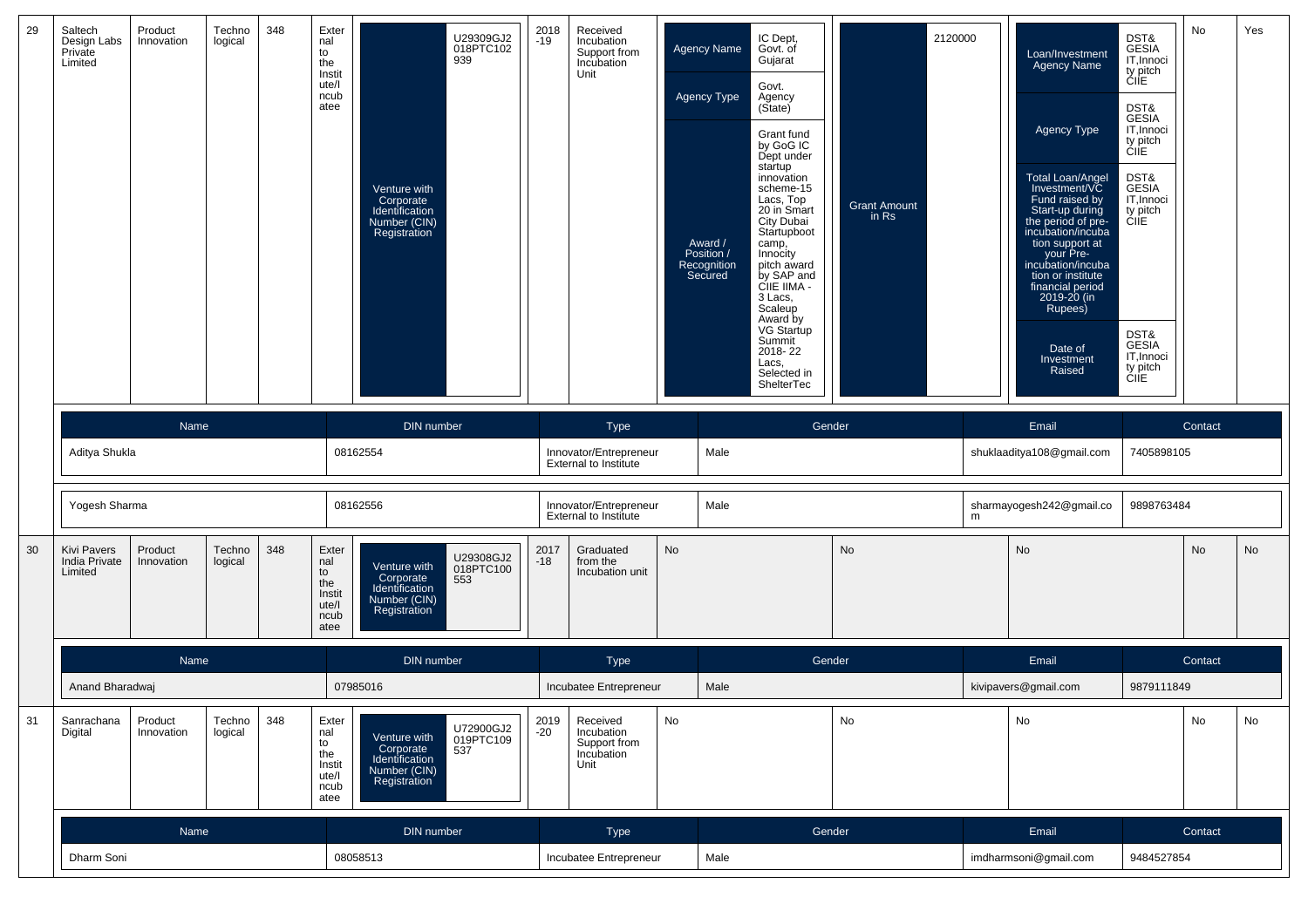| 32 | Draap<br>Machines<br>Private<br>Limited | Product<br>Innovation | Techno<br>logical | 348 | Stud<br>ent                                                  | Venture with<br>Corporate<br>Identification<br>Number (CIN)<br>Registration | U29305GJ2<br>019PTC109<br>943 | 2019<br>-20            | Received<br>Incubation<br>Support from<br>Incubation<br>Unit | No   |                | No                           |                    | No                                                                                                                                                                                                                                                                                                                            |                                                                                                                                                                                                 | No      | No |
|----|-----------------------------------------|-----------------------|-------------------|-----|--------------------------------------------------------------|-----------------------------------------------------------------------------|-------------------------------|------------------------|--------------------------------------------------------------|------|----------------|------------------------------|--------------------|-------------------------------------------------------------------------------------------------------------------------------------------------------------------------------------------------------------------------------------------------------------------------------------------------------------------------------|-------------------------------------------------------------------------------------------------------------------------------------------------------------------------------------------------|---------|----|
|    |                                         | Name                  |                   |     |                                                              | DIN number                                                                  |                               |                        | Type                                                         |      | Gender         |                              |                    | Email                                                                                                                                                                                                                                                                                                                         |                                                                                                                                                                                                 | Contact |    |
|    | Dipen Panchani                          |                       |                   |     |                                                              | 08563733                                                                    |                               | Student                |                                                              |      | Male           |                              |                    | dipen@draapmachinces.com                                                                                                                                                                                                                                                                                                      | 8401670056                                                                                                                                                                                      |         |    |
| 33 | Rudrabots<br>Private<br>Limited         | Product<br>Innovation | Techno<br>logical | 348 | Exter<br>nal<br>to<br>the<br>Instit<br>ute/l<br>ncub<br>atee | Venture with<br>Corporate<br>Identification<br>Number (CIN)<br>Registration | U52500GJ2<br>019PTC107<br>557 | 2019<br>-20            | Received<br>Incubation<br>Support from<br>Incubation<br>Unit | No   |                | <b>Grant Amount</b><br>in Rs | 200000             | Loan/Investment<br>Agency Name<br>Agency Type<br>Total Loan/Angel<br>Investment/VC<br>Fund raised by<br>Start-up during<br>the period of pre-<br>incubation/incuba<br>tion support at<br>your Pre-<br>incubation/incuba<br>tion or institute<br>financial period<br>2019-20 (in<br>Rupees)<br>Date of<br>Investment<br>Raised | ssip<br>prashan<br>$\sin$<br>educatio<br>n dept<br>ssip<br>prashan<br>sha<br>educatio<br>n dept<br>ssip<br>prashan<br>sha<br>educatio<br>n dept<br>ssip<br>prashan<br>sha<br>educatio<br>n dept | No      | No |
|    |                                         |                       |                   |     |                                                              |                                                                             |                               |                        |                                                              |      |                |                              |                    |                                                                                                                                                                                                                                                                                                                               |                                                                                                                                                                                                 |         |    |
|    |                                         | Name                  |                   |     |                                                              | DIN number<br>08418137                                                      |                               |                        | Type<br>Incubatee Entrepreneur                               |      | Gender<br>Male |                              |                    | Email<br>info@rudrabots.com                                                                                                                                                                                                                                                                                                   | 9067681274                                                                                                                                                                                      | Contact |    |
|    | Tarun Rijwani                           |                       |                   |     |                                                              |                                                                             |                               |                        |                                                              |      |                |                              |                    |                                                                                                                                                                                                                                                                                                                               |                                                                                                                                                                                                 |         |    |
|    | Parth Suthar                            |                       |                   |     | 000000                                                       |                                                                             |                               | Incubatee Entrepreneur |                                                              | Male |                |                              | info@rudrabots.com | 8780337946                                                                                                                                                                                                                                                                                                                    |                                                                                                                                                                                                 |         |    |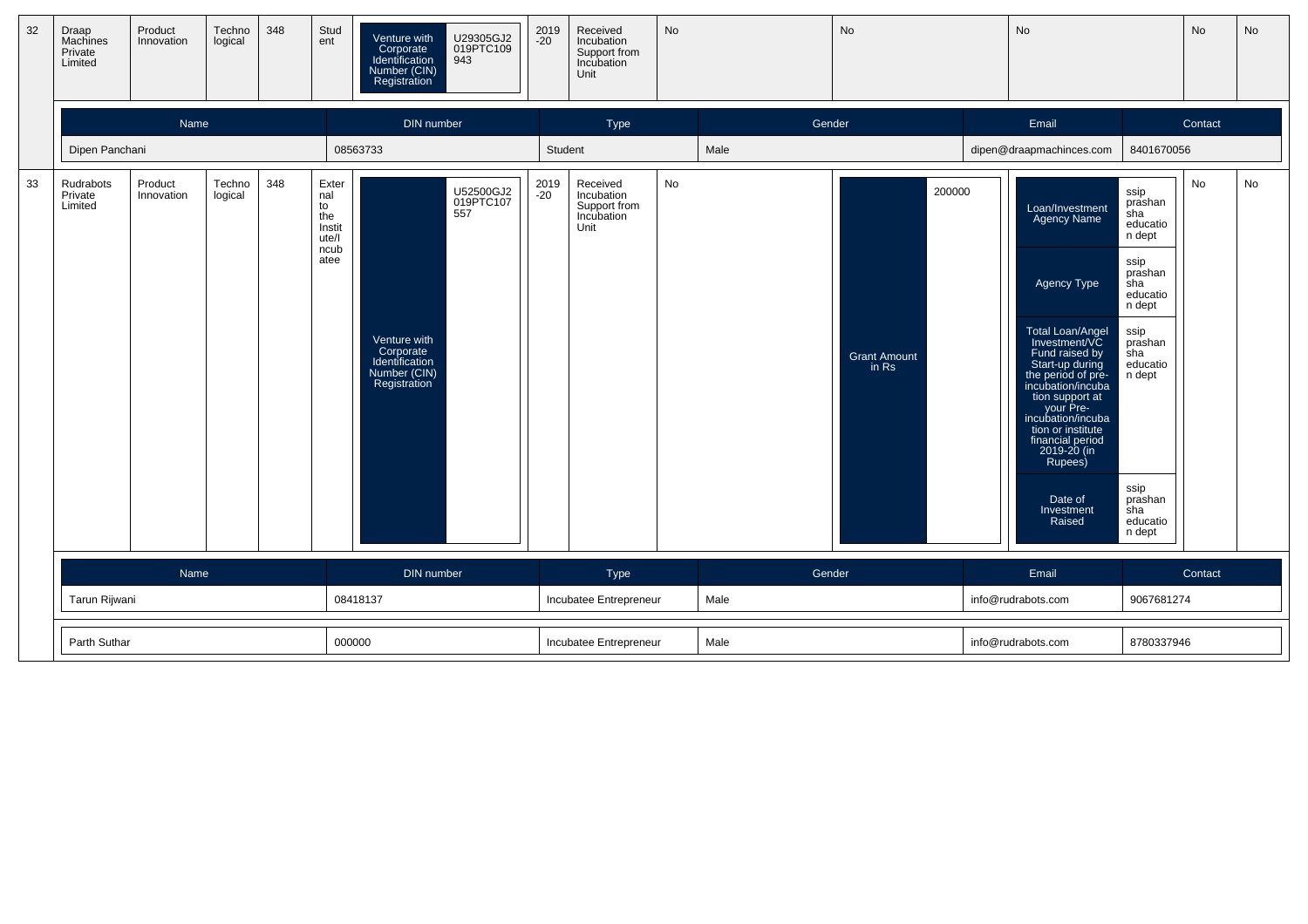| 34 | Vise<br>Innovative<br>Solution<br>Enterprise<br>Private<br>Limited | Product<br>Innovation | Techno<br>logical | 348 | Exter<br>nal<br>to<br>the<br>Instit<br>ute/l<br>ncub<br>atee | 652<br>Venture with<br>Corporate<br>Identification<br>Number (CIN)<br>Registration | U36999GJ2<br>017PTC095        | $2017 - 18$   | Received<br>Incubation<br>Support from<br>Incubation<br>Unit | Agency Name<br>Agency Type<br>Award /<br>Position /<br>Recognition<br>Secured        | CIIE, IIM<br>Educational<br>Institute<br>4. Product<br>Developme<br>nt grant<br>Received<br>by Startup<br>Gujarat<br>Policy 5.<br>Product<br>Developme<br>nt Grant<br>Received<br>by CIIE, IIM<br>Ahmedabad<br>6. Top 50<br>Startup for<br>Coffee table<br>book<br>published<br>by Startup<br>Gujarat 7.<br>Marico<br>Innovation<br>Foundation<br>from<br>Innovate 2<br>Cultivat | <b>Grant Amount</b><br>in Rs           | 16000000 | No                              |            | No      | No |
|----|--------------------------------------------------------------------|-----------------------|-------------------|-----|--------------------------------------------------------------|------------------------------------------------------------------------------------|-------------------------------|---------------|--------------------------------------------------------------|--------------------------------------------------------------------------------------|----------------------------------------------------------------------------------------------------------------------------------------------------------------------------------------------------------------------------------------------------------------------------------------------------------------------------------------------------------------------------------|----------------------------------------|----------|---------------------------------|------------|---------|----|
|    | Prakash Vaghasiya                                                  | Name                  |                   |     |                                                              | DIN number<br>07713115                                                             |                               |               | Type<br>Incubatee Entrepreneur                               | Male                                                                                 | Gender                                                                                                                                                                                                                                                                                                                                                                           |                                        |          | Email<br>visedirector@gmail.com | 9601365935 | Contact |    |
| 35 | Jade-X Eco                                                         | Product<br>Innovation | Techno<br>logical | 348 | Exter<br>nal<br>to<br>the<br>Instit<br>ute/l<br>ncub<br>atee | Venture with<br>Corporate<br>Identification<br>Number (CIN)<br>Registration        | U21099PN<br>2020PTC19<br>0232 | 2019<br>$-20$ | Received<br>Incubation<br>Support from<br>Incubation<br>Unit | No                                                                                   |                                                                                                                                                                                                                                                                                                                                                                                  | No                                     |          | No                              |            | No      | No |
|    |                                                                    | Name                  |                   |     |                                                              | DIN number                                                                         |                               |               | Type                                                         |                                                                                      | Gender                                                                                                                                                                                                                                                                                                                                                                           |                                        |          | Email                           |            | Contact |    |
|    | Kartik Bagrecha                                                    |                       |                   |     |                                                              | 08716375                                                                           |                               |               | Incubatee Entrepreneur                                       | Male                                                                                 |                                                                                                                                                                                                                                                                                                                                                                                  |                                        |          | kartikbagrecha@gmail.com        | 8412014090 |         |    |
| 36 | Sarvto<br>Techsol<br>Private<br>Limited                            | Product<br>Innovation | Techno<br>logical | 348 | Exter<br>nal<br>to<br>the<br>Instit<br>ute/l<br>ncub<br>atee | 946<br>Venture with<br>Corporate<br>Identification<br>Number (CIN)<br>Registration | U29309GJ2<br>018PTC103        | 2018<br>-19   | Received<br>Incubation<br>Support from<br>Incubation<br>Unit | <b>Agency Name</b><br>Agency Type<br>Award /<br>Position /<br>Recognition<br>Secured | nkg power<br>plant<br>Corporate /<br>Industry<br>Association<br>1.First<br>prototype<br>tested nkg<br>power plant<br>at charnka<br>2. Compact<br>model<br>installation<br>at 1MW<br>cannel top<br>powerplant<br>at<br>chandrasan                                                                                                                                                 | 800000<br><b>Grant Amount</b><br>in Rs |          | No                              |            | No      | No |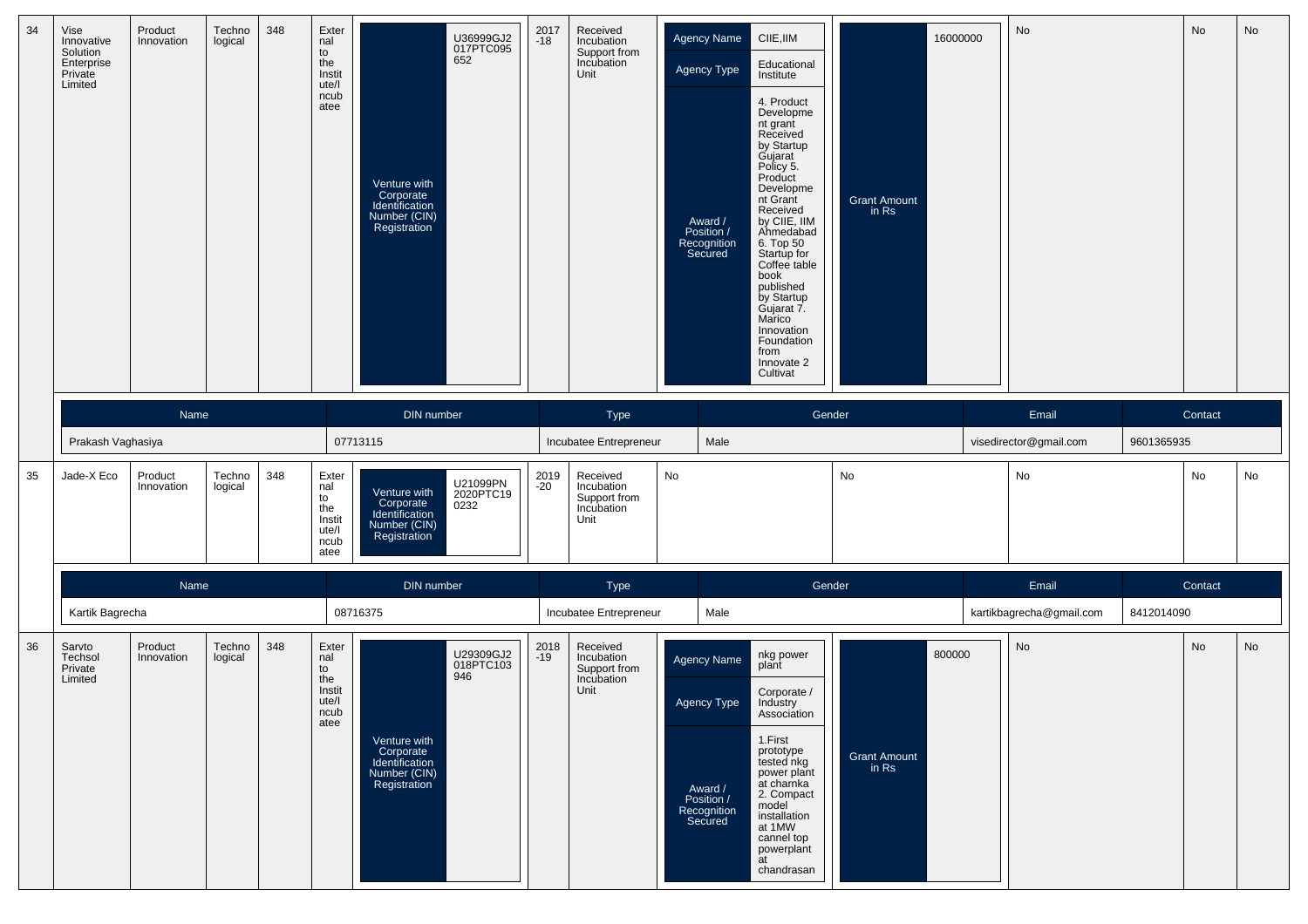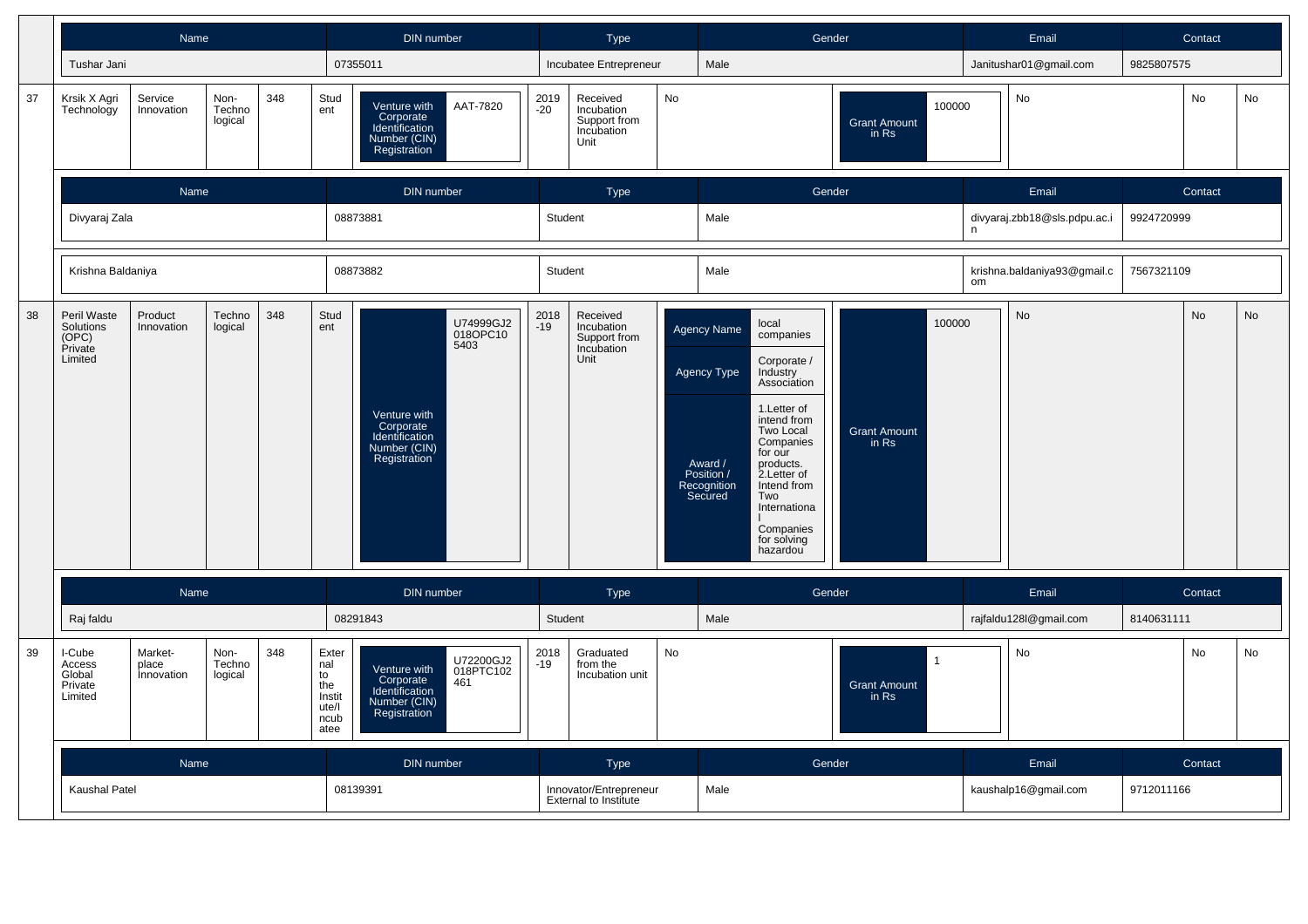| 40 | Wastefull<br>Insights Pvt.<br>Ltd.            | Product<br>Innovation   | Techno<br>logical | 348 | Exter<br>nal<br>to<br>the<br>Instit<br>ute/l<br>ncub<br>atee | Venture with<br>Corporate<br>Identification<br>Number (CIN)<br>Registration | U51498GJ2<br>020PTC114<br>871 | 2019<br>-20   | Received<br>Incubation<br>Support from<br>Incubation<br>Unit | <b>No</b> |        | <b>No</b>                              | No                                                                                                                                                                                                                                                                                                                            |                                                                                                                                                                                                                                                                                                                                                                 | No      | No |
|----|-----------------------------------------------|-------------------------|-------------------|-----|--------------------------------------------------------------|-----------------------------------------------------------------------------|-------------------------------|---------------|--------------------------------------------------------------|-----------|--------|----------------------------------------|-------------------------------------------------------------------------------------------------------------------------------------------------------------------------------------------------------------------------------------------------------------------------------------------------------------------------------|-----------------------------------------------------------------------------------------------------------------------------------------------------------------------------------------------------------------------------------------------------------------------------------------------------------------------------------------------------------------|---------|----|
|    |                                               | Name                    |                   |     |                                                              | DIN number                                                                  |                               |               | Type                                                         |           | Gender |                                        | Email                                                                                                                                                                                                                                                                                                                         |                                                                                                                                                                                                                                                                                                                                                                 | Contact |    |
|    |                                               | Rishabh Sanjaybhai Shah |                   |     |                                                              | 08803446                                                                    |                               |               | Incubatee Entrepreneur                                       |           | Male   |                                        | rishabhshah096@gmail.com                                                                                                                                                                                                                                                                                                      | 8849923141                                                                                                                                                                                                                                                                                                                                                      |         |    |
|    | Manali Agarwal                                |                         |                   |     |                                                              | 08803447                                                                    |                               |               | Incubatee Entrepreneur                                       |           | Female |                                        | rishabhshah096@gmail.com                                                                                                                                                                                                                                                                                                      | 8849923141                                                                                                                                                                                                                                                                                                                                                      |         |    |
| 41 | Xenhester<br>Innovation<br>Private<br>Limited | Product<br>Innovation   | Techno<br>logical | 348 | Exter<br>nal<br>to<br>the<br>Instit<br>ute/l<br>ncub<br>atee | Venture with<br>Corporate<br>Identification<br>Number (CIN)<br>Registration | U29308GJ2<br>020PTC113<br>019 | 2019<br>$-20$ | Received<br>Incubation<br>Support from<br>Incubation<br>Unit | No        |        | 200000<br><b>Grant Amount</b><br>in Rs | Loan/Investment<br>Agency Name<br>Agency Type<br>Total Loan/Angel<br>Investment/VC<br>Fund raised by<br>Start-up during<br>the period of pre-<br>incubation/incuba<br>tion support at<br>your Pre-<br>incubation/incuba<br>tion or institute<br>financial period<br>2019-20 (in<br>Rupees)<br>Date of<br>Investment<br>Raised | <b>IIT</b><br>Mandi,<br>Private<br>Debt,soi<br>c, vadod<br>ara<br>startup<br>festival<br><b>IIT</b><br>Mandi,<br>Private<br>Debt, soi<br>c,vadod<br>ara<br>startup<br>festival<br><b>IIT</b><br>Mandi,<br>Private<br>Debt, soi<br>c,vadod<br>ara<br>startup<br>festival<br><b>IIT</b><br>Mandi,<br>Private<br>Debt,soi<br>c,vadod<br>ara<br>startup<br>festival | No      | No |
|    |                                               | Name                    |                   |     |                                                              | DIN number                                                                  |                               |               | Type                                                         |           | Gender |                                        | Email                                                                                                                                                                                                                                                                                                                         |                                                                                                                                                                                                                                                                                                                                                                 | Contact |    |
|    | Milan Hansaliya                               |                         |                   |     |                                                              | 08713605                                                                    |                               |               | Incubatee Entrepreneur                                       |           | Male   |                                        | harmilsdhe@gmail.com                                                                                                                                                                                                                                                                                                          | 8160065862                                                                                                                                                                                                                                                                                                                                                      |         |    |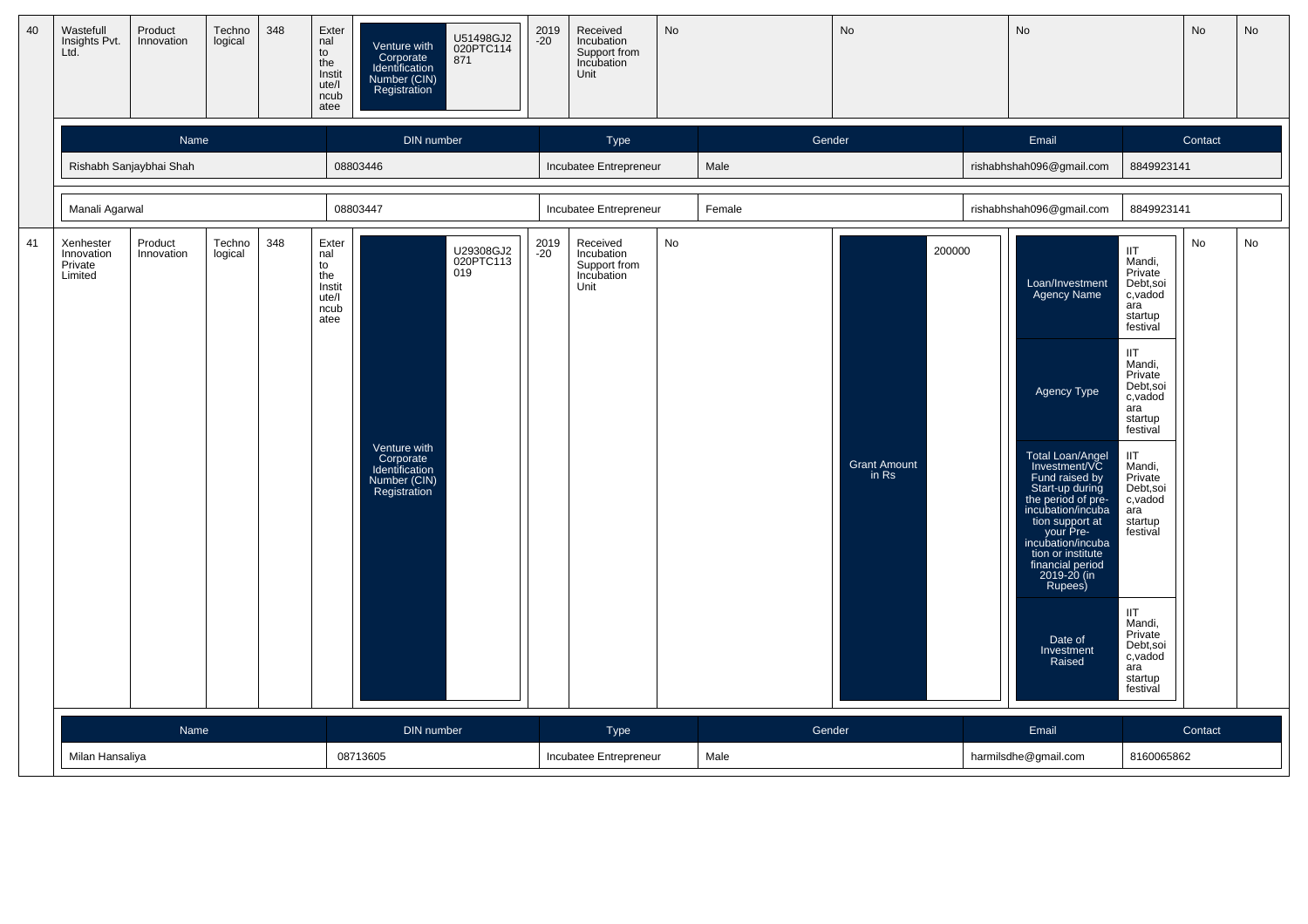| 42 | <b>TechTards</b><br>Solutions<br>LLP                           | Market-<br>place<br>Innovation | Non-<br>Techno<br>logical | 348 | Exter<br>nal<br>to<br>the<br>Instit<br>ute/l<br>ncub<br>atee | Venture with<br>Corporate<br>Identification<br>Number (CIN)<br>Registration | AAJ-3696                      | 2017<br>-18   | Received<br>Incubation<br>Support from<br>Incubation<br>Unit |    | Agency Name<br>Agency Type<br>Award /<br>Position /<br>Recognition<br>Secured | Paytm<br>Not-Govt.<br>Agencies<br>1.Money<br>Remittance<br>of More<br>than Rs 5.5<br>Bn and<br>more than<br>1.9 Mn<br>transaction<br>2.Recharge<br>and Bill<br>Payments<br>of more<br>than Rs 10<br>Mn and<br>more than<br>90<br>Thousand<br>Transaction<br>3. Recently<br>become BC<br>partner of<br>Paytm<br>Payment<br>bank for<br>money<br>remittance<br>4. Recent | No |           | No                           |             | No      | Yes |
|----|----------------------------------------------------------------|--------------------------------|---------------------------|-----|--------------------------------------------------------------|-----------------------------------------------------------------------------|-------------------------------|---------------|--------------------------------------------------------------|----|-------------------------------------------------------------------------------|------------------------------------------------------------------------------------------------------------------------------------------------------------------------------------------------------------------------------------------------------------------------------------------------------------------------------------------------------------------------|----|-----------|------------------------------|-------------|---------|-----|
|    |                                                                | Name                           |                           |     |                                                              | DIN number                                                                  |                               |               | Type                                                         |    |                                                                               | Gender                                                                                                                                                                                                                                                                                                                                                                 |    |           | Email                        |             | Contact |     |
|    | Sajith                                                         |                                |                           |     |                                                              | 07813952                                                                    |                               |               | Incubatee Entrepreneur                                       |    | Male                                                                          |                                                                                                                                                                                                                                                                                                                                                                        |    | m         | sajith@techtardssolutions.co | 9979294421  |         |     |
| 43 | Profism<br>Technology<br><b>LLP</b>                            | Service<br>Innovation          | Non-<br>Techno<br>logical | 348 | Exter<br>nal<br>to<br>the<br>Instit<br>ute/l<br>ncub<br>atee | Venture with<br>Corporate<br>Identification<br>Number (CIN)<br>Registration | AAM-1617                      | 2017<br>$-18$ | Graduated<br>from the<br>Incubation unit                     | No |                                                                               |                                                                                                                                                                                                                                                                                                                                                                        | No |           | No                           |             | No      | No  |
|    |                                                                | Name                           |                           |     |                                                              | DIN number                                                                  |                               |               | Type                                                         |    |                                                                               | Gender                                                                                                                                                                                                                                                                                                                                                                 |    |           | Email                        |             | Contact |     |
|    | KUMASH SHAH                                                    |                                |                           |     |                                                              | 08006749                                                                    |                               |               | Incubatee Entrepreneur                                       |    | Male                                                                          |                                                                                                                                                                                                                                                                                                                                                                        |    | na@na.com |                              | $\mathbf 0$ |         |     |
|    |                                                                | SIDDHANT SAVJIBHAI VEKARIYA    |                           |     |                                                              | 08221153                                                                    |                               |               | Innovator/Entrepreneur<br>External to Institute              |    | Male                                                                          |                                                                                                                                                                                                                                                                                                                                                                        |    | na@na.com |                              | $\mathbf 0$ |         |     |
|    |                                                                | MILANKUMAR RASIKBHAI SAVALIYA  |                           |     |                                                              | 08545229                                                                    |                               |               | Innovator/Entrepreneur<br><b>External to Institute</b>       |    | Male                                                                          |                                                                                                                                                                                                                                                                                                                                                                        |    | na@na.com |                              | $\mathbf 0$ |         |     |
| 44 | Manentia<br>Advisory<br>Private<br>Limited (AI<br>Diagnostics) | Product<br>Innovation          | Techno<br>logical         | 348 | Exter<br>nal<br>to<br>the<br>Instit<br>ute/l<br>ncub         | Venture with<br>Corporate<br>Identification<br>Number (CIN)<br>Registration | U74999GJ2<br>020PTC118<br>186 | 2019<br>$-20$ | Received<br>Incubation<br>Support from<br>Incubation<br>Unit | No |                                                                               |                                                                                                                                                                                                                                                                                                                                                                        | No |           | No                           |             | No      | No  |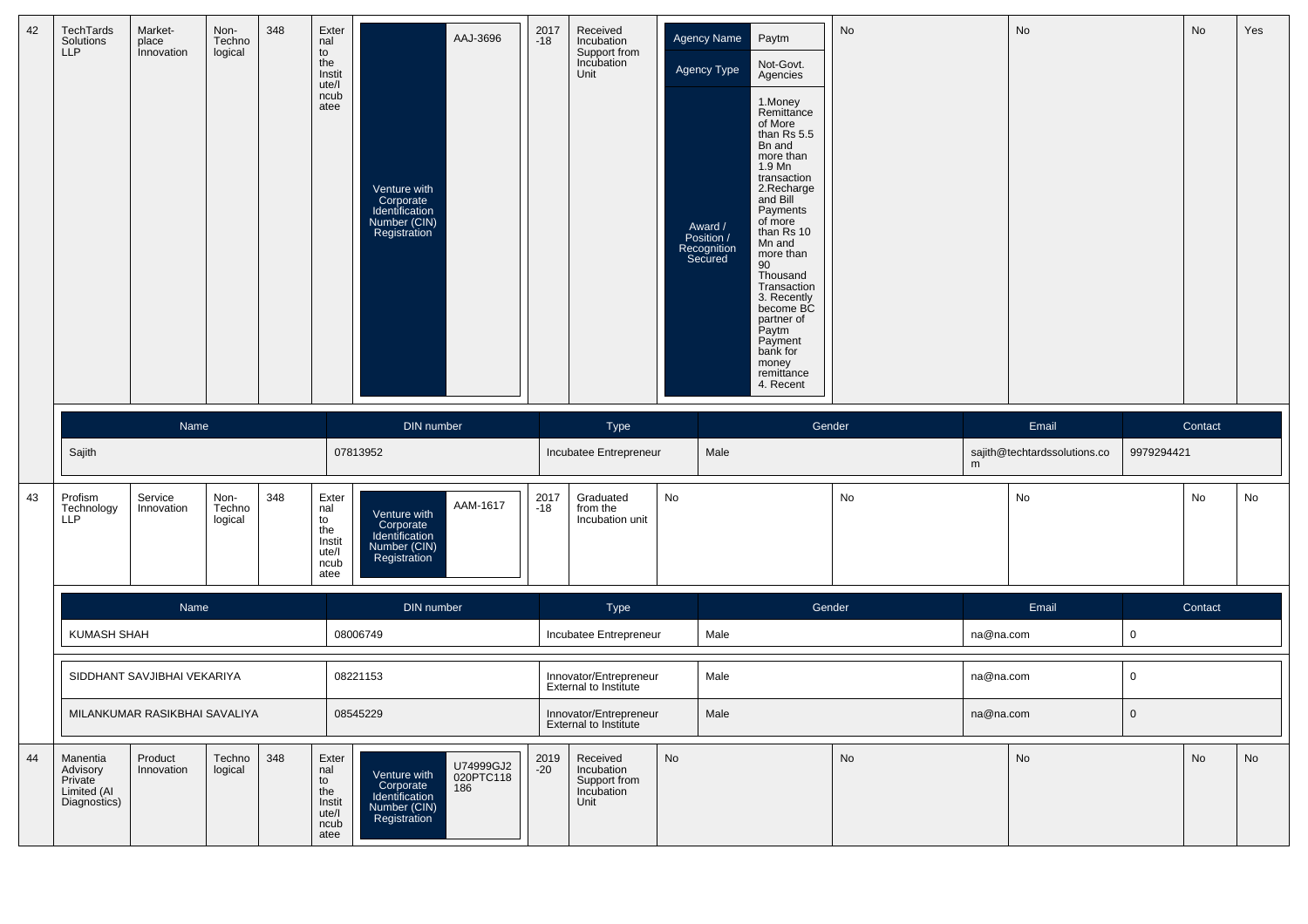|    |                                                   | Name                  |                           |     |                                                              | DIN number                                                                  |                               |               | <b>Type</b>                                                  |           |                                                                                             | Gender                                                                                                                                                                                                                                          |                              |         |   | Email                                                                                                                                                                                                                                                                                                                         |                                                                                                                                                                                                          | Contact   |     |
|----|---------------------------------------------------|-----------------------|---------------------------|-----|--------------------------------------------------------------|-----------------------------------------------------------------------------|-------------------------------|---------------|--------------------------------------------------------------|-----------|---------------------------------------------------------------------------------------------|-------------------------------------------------------------------------------------------------------------------------------------------------------------------------------------------------------------------------------------------------|------------------------------|---------|---|-------------------------------------------------------------------------------------------------------------------------------------------------------------------------------------------------------------------------------------------------------------------------------------------------------------------------------|----------------------------------------------------------------------------------------------------------------------------------------------------------------------------------------------------------|-----------|-----|
|    | Anuj Chandalia                                    |                       |                           |     |                                                              | 08958241                                                                    |                               |               | Incubatee Entrepreneur                                       |           | Male                                                                                        |                                                                                                                                                                                                                                                 |                              |         |   | anuj.chandalia99@gmail.com                                                                                                                                                                                                                                                                                                    | 7283964334                                                                                                                                                                                               |           |     |
|    | SOMYARANJAN ROUT                                  |                       |                           |     |                                                              | 08958243                                                                    |                               |               | Incubatee Entrepreneur                                       |           | Male                                                                                        |                                                                                                                                                                                                                                                 |                              |         | m | somyaranjanmac1@gmail.co                                                                                                                                                                                                                                                                                                      | 7984428073                                                                                                                                                                                               |           |     |
| 45 | ChargeIN<br>Kiosk<br>Private<br>Limited           | Product<br>Innovation | Techno<br>logical         | 348 | Exter<br>nal<br>to<br>the<br>Instit<br>ute/l<br>ncub<br>atee | Venture with<br>Corporate<br>Identification<br>Number (CIN)<br>Registration | U74999GJ2<br>016PTC093<br>085 | 2016<br>$-17$ | Received<br>Incubation<br>Support from<br>Incubation<br>Unit |           | <b>Agency Name</b><br><b>Agency Type</b><br>Award /<br>Position /<br>Recognition<br>Secured | APAC 2019<br>Singapore<br>Corporate /<br>Industry<br>Association<br>1. Selected<br>in EDB<br>Baharain<br>into top 5<br>tech<br>companies<br>2. Selected<br>into top 100<br>companies<br>into APAC<br>2019<br>Singapore<br>3. IMB<br>Certificate | <b>Grant Amount</b><br>in Rs | 1000000 |   | Loan/Investment<br>Agency Name<br>Agency Type<br>Total Loan/Angel<br>Investment/VC<br>Fund raised by<br>Start-up during<br>the period of pre-<br>incubation/incuba<br>tion support at<br>your Pre-<br>incubation/incuba<br>tion or institute<br>financial period<br>2019-20 (in<br>Rupees)<br>Date of<br>Investment<br>Raised | asit c<br>mehta<br>financial<br>services<br>Itd<br>asit c<br>mehta<br>financial<br>services<br>Itd<br>asit c<br>mehta<br>financial<br>services<br>ltd<br>asit c<br>mehta<br>financial<br>services<br>ltd | No        | Yes |
|    |                                                   | Name                  |                           |     |                                                              | DIN number                                                                  |                               |               | Type                                                         |           |                                                                                             | Gender                                                                                                                                                                                                                                          |                              |         |   | Email                                                                                                                                                                                                                                                                                                                         |                                                                                                                                                                                                          | Contact   |     |
|    | Mehul P Shukla                                    |                       |                           |     |                                                              | 07550544                                                                    |                               |               | Innovator/Entrepreneur<br>External to Institute              |           | Male                                                                                        |                                                                                                                                                                                                                                                 |                              |         |   | mehul.shukla@chargein.in                                                                                                                                                                                                                                                                                                      | 9909560100                                                                                                                                                                                               |           |     |
| 46 | BenchMatch<br>Technologie<br>s Private<br>Limited | Service<br>Innovation | Non-<br>Techno<br>logical | 348 | Exter<br>nal<br>to<br>the<br>Instit<br>ute/l<br>ncub<br>atee | Venture with<br>Corporate<br>Identification<br>Number (CIN)<br>Registration | U72900GJ2<br>018PTC104<br>920 | 2018<br>$-19$ | Received<br>Incubation<br>Support from<br>Incubation<br>Unit | <b>No</b> |                                                                                             |                                                                                                                                                                                                                                                 | <b>No</b>                    |         |   | <b>No</b>                                                                                                                                                                                                                                                                                                                     |                                                                                                                                                                                                          | <b>No</b> | No  |
|    |                                                   | Name                  |                           |     |                                                              | <b>DIN</b> number                                                           |                               |               | Type                                                         |           |                                                                                             | Gender                                                                                                                                                                                                                                          |                              |         |   | Email                                                                                                                                                                                                                                                                                                                         |                                                                                                                                                                                                          | Contact   |     |
|    | Desai Arpan                                       |                       |                           |     |                                                              | 07054719                                                                    |                               |               | Innovator/Entrepreneur<br><b>External to Institute</b>       |           | Male                                                                                        |                                                                                                                                                                                                                                                 |                              |         |   | arpan@mobilefirst.in                                                                                                                                                                                                                                                                                                          | 9998755114                                                                                                                                                                                               |           |     |
|    | nishant shah                                      |                       |                           |     |                                                              | 07054721                                                                    |                               |               | Innovator/Entrepreneur<br><b>External to Institute</b>       |           | $\sim$                                                                                      |                                                                                                                                                                                                                                                 |                              |         |   | nishant@mobilefirst.in                                                                                                                                                                                                                                                                                                        | 9974007715                                                                                                                                                                                               |           |     |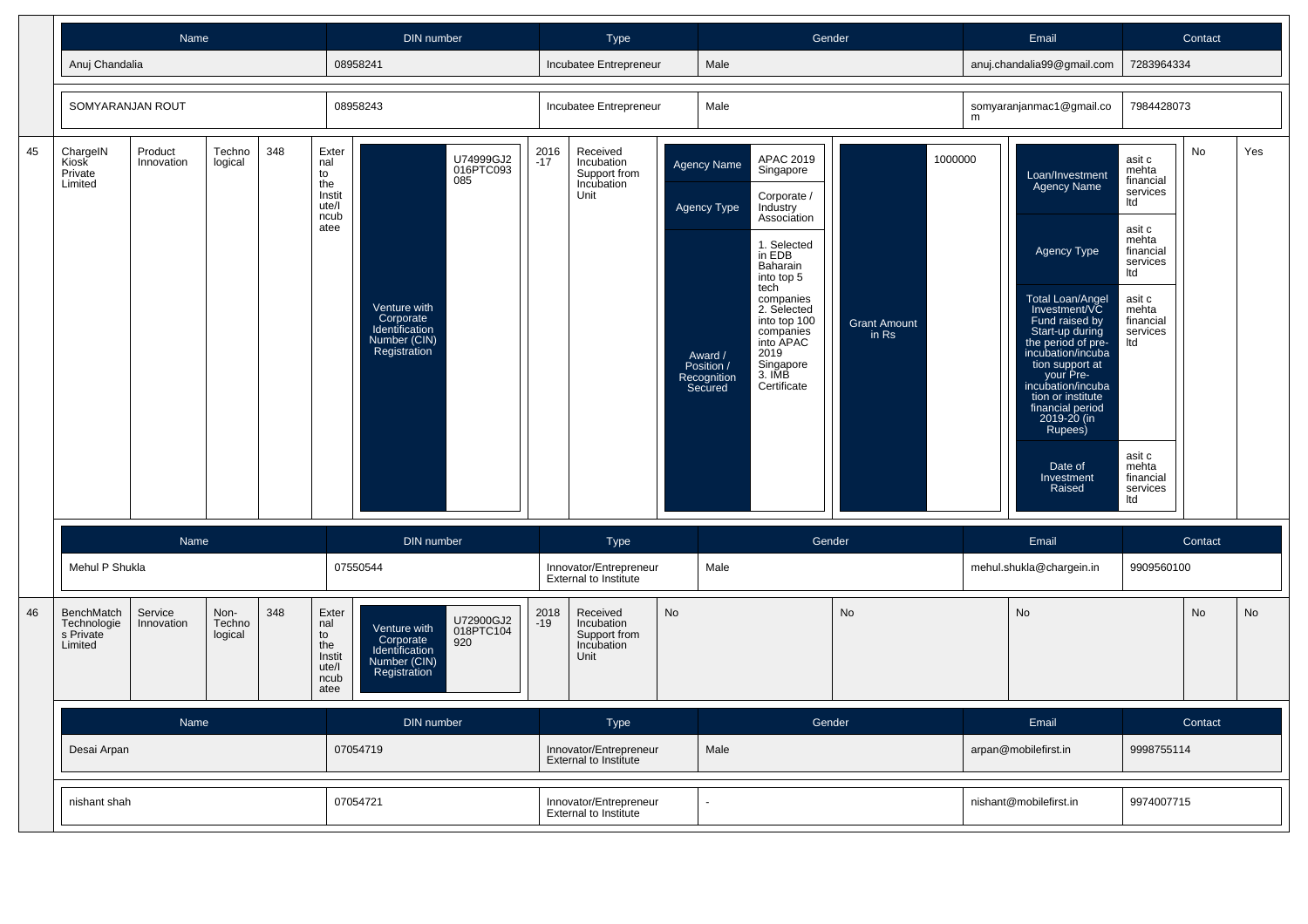| 47 | HOELUN<br>TECHNOLO<br><b>GIES</b><br>PRIVATE<br>LIMITED<br>(OLEO) | Service<br>Innovation       | Non-<br>Techno<br>logical | 348 | Exter<br>nal<br>to<br>the<br>Instit<br>ute/l<br>ncub<br>atee | Venture with<br>Corporate<br>Identification<br>Number (CIN)<br>Registration             | U72100MH<br>2019PTC32<br>0437           | 2019<br>$-20$ | Received<br>Incubation<br>Support from<br>Incubation<br>Unit | No        |                                                                                      |                                                                                                                                                                                        | No                           |         | No                         |            | No      | No |
|----|-------------------------------------------------------------------|-----------------------------|---------------------------|-----|--------------------------------------------------------------|-----------------------------------------------------------------------------------------|-----------------------------------------|---------------|--------------------------------------------------------------|-----------|--------------------------------------------------------------------------------------|----------------------------------------------------------------------------------------------------------------------------------------------------------------------------------------|------------------------------|---------|----------------------------|------------|---------|----|
|    |                                                                   | Name                        |                           |     |                                                              | <b>DIN</b> number                                                                       |                                         |               | Type                                                         |           |                                                                                      | Gender                                                                                                                                                                                 |                              |         | Email                      |            | Contact |    |
|    | <b>ABHIRUP DAS</b>                                                |                             |                           |     |                                                              | 08687828                                                                                |                                         |               | Incubatee Entrepreneur                                       |           | Male                                                                                 |                                                                                                                                                                                        |                              |         | abhirup@oleonow.com        | 9662559116 |         |    |
|    |                                                                   | AROOSHI RAJESH KUMAR DAHIYA |                           |     |                                                              | 08687857                                                                                |                                         |               | Incubatee Entrepreneur                                       |           | Female                                                                               |                                                                                                                                                                                        |                              |         | arooshi@oleonow.com        | 9820333623 |         |    |
| 48 | <b>HBT</b><br><b>Bearings</b>                                     | Product<br>Innovation       | Techno<br>logical         | 348 | Exter<br>nal<br>to<br>the<br>Instit<br>ute/l<br>ncub<br>atee | Venture with<br>MSME<br>Registration<br>N <sub>o</sub><br>Venture with<br><b>GST No</b> | GJ01B0080<br>565<br>24AGAPM1<br>408Q1ZE | 2013<br>$-14$ | Received<br>Incubation<br>Support from<br>Incubation<br>Unit | <b>No</b> |                                                                                      |                                                                                                                                                                                        | <b>No</b>                    |         | $\mathsf{No}$              |            | No      | No |
|    |                                                                   | Name                        |                           |     |                                                              | DIN number                                                                              |                                         |               | Type                                                         |           |                                                                                      | Gender                                                                                                                                                                                 |                              |         | Email                      |            | Contact |    |
|    | Hiren Mandaliya                                                   |                             |                           |     | 000000                                                       |                                                                                         |                                         |               | Incubatee Entrepreneur                                       |           | Male                                                                                 |                                                                                                                                                                                        |                              |         | hirenmann@gmail.com        | 9879056115 |         |    |
| 49 | Inspyrmor<br>Edtech<br>Private<br>Limited                         | Product<br>Innovation       | Techno<br>logical         | 348 | Exter<br>nal<br>to<br>the<br>Instit<br>ute/l<br>ncub<br>atee | Venture with<br>Corporate<br>Identification<br>Number (CIN)<br>Registration             | U31909GJ2<br>019PTC108<br>217           | 2019<br>$-20$ | Received<br>Incubation<br>Support from<br>Incubation<br>Unit |           | <b>Agency Name</b><br>Agency Type<br>Award /<br>Position /<br>Recognition<br>Secured | Adani<br>foundation<br>Corporate /<br>Industry<br>Association<br>Tie up with<br>Adani<br>Foundation,<br>E-infochips<br>for their<br>CSR<br>Projects<br>and various<br>other<br>schools | <b>Grant Amount</b><br>in Rs | 1120000 | No                         |            | No      | No |
|    |                                                                   | Name                        |                           |     |                                                              | <b>DIN</b> number                                                                       |                                         |               | <b>Type</b>                                                  |           |                                                                                      | Gender                                                                                                                                                                                 |                              |         | Email                      |            | Contact |    |
|    | Nirav Goswami                                                     |                             |                           |     |                                                              | 08455653                                                                                |                                         |               | Innovator/Entrepreneur<br><b>External to Institute</b>       |           | Male                                                                                 |                                                                                                                                                                                        |                              | m       | isparshtechnology@gmail.co | 9723019738 |         |    |
|    | Nirav Pandya                                                      |                             |                           |     |                                                              | 08455655                                                                                |                                         |               | Innovator/Entrepreneur<br>External to Institute              |           | Male                                                                                 |                                                                                                                                                                                        |                              | m       | isparshtechnology@gmail.co | 9512265499 |         |    |
| 50 | Technocrist<br>technologie<br>s                                   | Product<br>Innovation       | Techno<br>logical         | 348 | Exter<br>nal<br>to<br>the<br>Instit<br>ute/l<br>ncub<br>atee | Venture with<br><b>MSME</b><br>Registration<br>No<br>Venture with<br>GST No             | 00000<br>24AALFT37<br>60B1ZD            | 2019<br>$-20$ | Received<br>Incubation<br>Support from<br>Incubation<br>Unit | <b>No</b> |                                                                                      |                                                                                                                                                                                        | <b>No</b>                    |         | No                         |            | No      | No |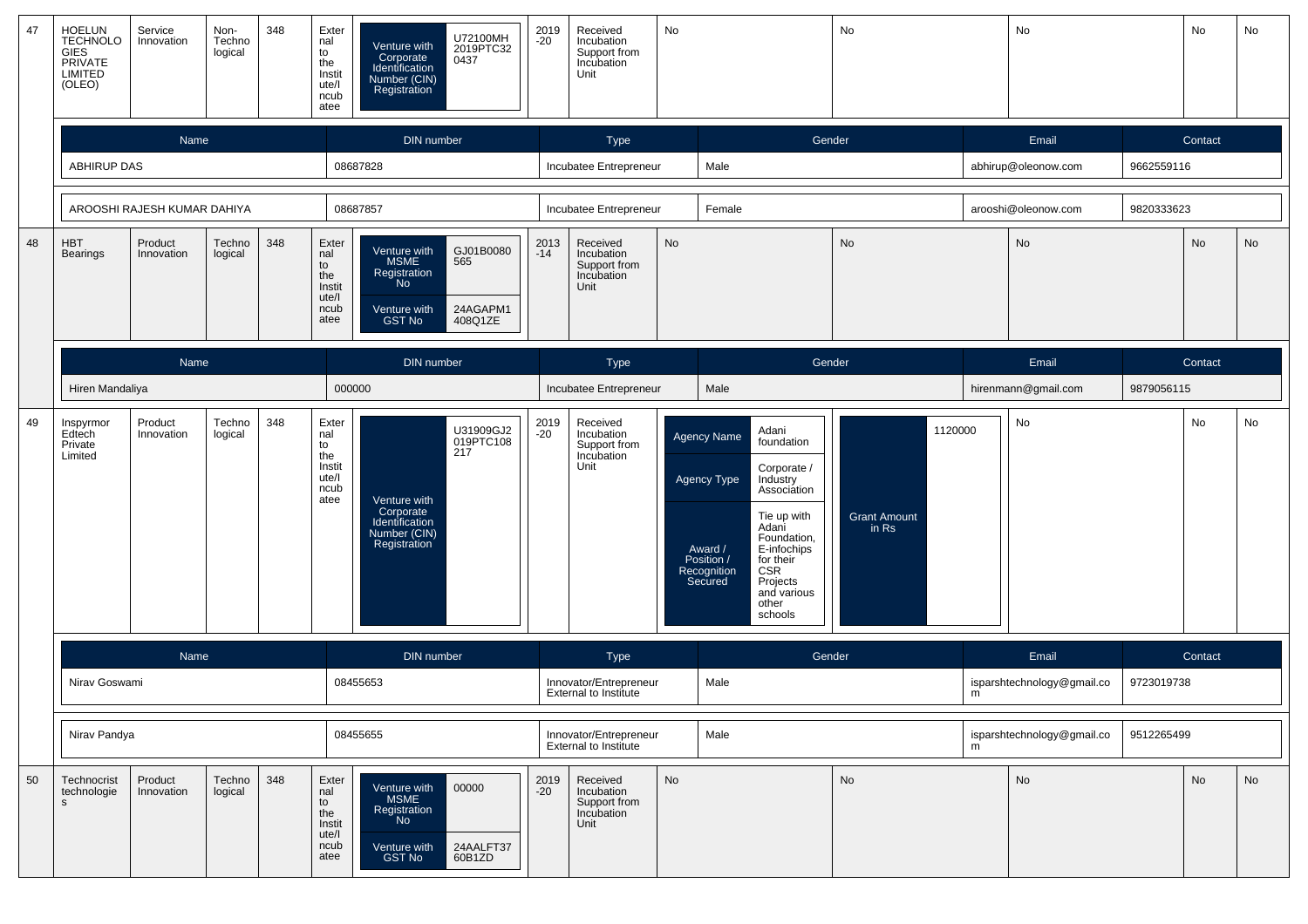|    |                                                                                 | Name                           |                   |     |                                                              | <b>DIN</b> number                                                           |                               |               | Type                                     |    | Gender |           |   | Email                                                                                                                                                                                                                                                                                                                                |                                                                                                         | Contact |           |
|----|---------------------------------------------------------------------------------|--------------------------------|-------------------|-----|--------------------------------------------------------------|-----------------------------------------------------------------------------|-------------------------------|---------------|------------------------------------------|----|--------|-----------|---|--------------------------------------------------------------------------------------------------------------------------------------------------------------------------------------------------------------------------------------------------------------------------------------------------------------------------------------|---------------------------------------------------------------------------------------------------------|---------|-----------|
|    | Harshad Pansuriya                                                               |                                |                   |     |                                                              | 0000000                                                                     |                               |               | Incubatee Entrepreneur                   |    | Male   |           |   | pansuriya94@gmail.com                                                                                                                                                                                                                                                                                                                | 9558763348                                                                                              |         |           |
| 51 | Pi Green<br>Innovations<br>Private<br>Limited                                   | Product<br>Innovation          | Techno<br>logical | 348 | Exter<br>nal<br>to<br>the<br>Instit<br>ute/l<br>ncub<br>atee | Venture with<br>Corporate<br>Identification<br>Number (CIN)<br>Registration | U29100PN<br>2019PTC18<br>3743 | 2019<br>$-20$ | Graduated<br>from the<br>Incubation unit | No |        | No        |   | Loan/Investment<br><b>Agency Name</b><br>Agency Type<br>Total Loan/Angel<br>Investment/VC<br>Fund raised by<br>Start-up during<br>the period of pre-<br>incubation/incuba<br>tion support at<br>your Pre-<br>incubation/incuba<br>tion or institute<br>financial period<br>2019-20 (in<br>Rupees)<br>Date of<br>Investment<br>Raised | not<br>disclose<br>d<br>not<br>disclose<br>d<br>not<br>disclose<br>$\mathsf{d}$<br>not<br>disclose<br>d | No      | Yes       |
|    |                                                                                 | Name                           |                   |     |                                                              | DIN number                                                                  |                               |               | Type                                     |    | Gender |           |   | Email                                                                                                                                                                                                                                                                                                                                |                                                                                                         | Contact |           |
|    | Irfan Pathan                                                                    |                                |                   |     |                                                              | 05291618                                                                    |                               |               | Incubatee Entrepreneur                   |    | Male   |           | m | ceo@pigreentechsolutions.co                                                                                                                                                                                                                                                                                                          | 9860126969                                                                                              |         |           |
| 52 | <b>IRENE</b><br><b>NANOCOR</b><br>E.<br>SOLUTION<br>S PRIVATE<br><b>LIMITED</b> | Managemen<br>t Process         | Techno<br>logical | 348 | Facu<br>lty                                                  | Venture with<br>Corporate<br>Identification<br>Number (CIN)<br>Registration | U73100UP<br>2010PTC03<br>9409 | 2013<br>$-14$ | Graduated<br>from the<br>Incubation unit | No |        | <b>No</b> |   | <b>No</b>                                                                                                                                                                                                                                                                                                                            |                                                                                                         | No      | <b>No</b> |
|    |                                                                                 | Name                           |                   |     |                                                              | DIN number                                                                  |                               |               | Type                                     |    | Gender |           |   | Email                                                                                                                                                                                                                                                                                                                                |                                                                                                         | Contact |           |
|    |                                                                                 | SUNDAR MANOHARAN SOLOMON       |                   |     |                                                              | 2874114                                                                     |                               | Faculty       |                                          |    | Male   |           |   | Shiji.John@pdpu.ac.in                                                                                                                                                                                                                                                                                                                | 07923275097                                                                                             |         |           |
|    |                                                                                 | MURALIDHARAN THODDI RAMAMURTHY |                   |     | 00000                                                        |                                                                             |                               |               | Incubatee Entrepreneur                   |    | Male   |           |   | Shiji.John@pdpu.ac.in                                                                                                                                                                                                                                                                                                                | 07923275097                                                                                             |         |           |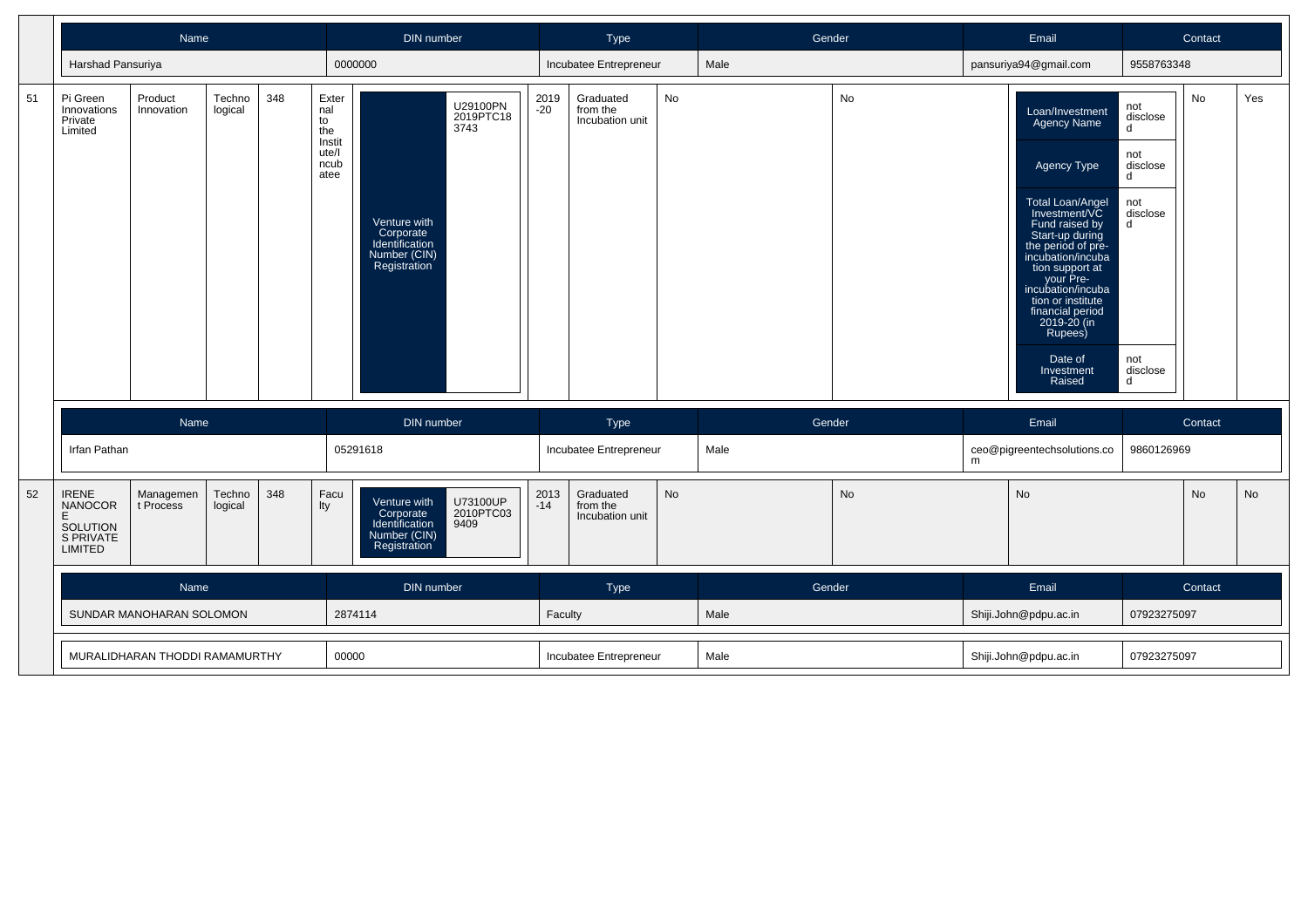| 53 | Prayogik<br>Energy<br>Private<br>Limited | Product<br>Innovation | Techno<br>logical | 348 | Exter<br>nal<br>to<br>the<br>Instit<br>ute/l |                                                                             | U31909GJ2<br>019PTC108<br>611 | 2019<br>-20 | Received<br>Incubation<br>Support from<br>Incubation<br>Unit | Agency Name<br><b>Agency Type</b>               | ONGC<br>Corporate /<br>Industry<br>Association                                                                                                                                                                                                                                                                                    |                              | 1120000 | No                         |            | No      | Yes |
|----|------------------------------------------|-----------------------|-------------------|-----|----------------------------------------------|-----------------------------------------------------------------------------|-------------------------------|-------------|--------------------------------------------------------------|-------------------------------------------------|-----------------------------------------------------------------------------------------------------------------------------------------------------------------------------------------------------------------------------------------------------------------------------------------------------------------------------------|------------------------------|---------|----------------------------|------------|---------|-----|
|    |                                          |                       |                   |     | ncub<br>atee                                 | Venture with<br>Corporate<br>Identification<br>Number (CIN)<br>Registration |                               |             |                                                              | Award /<br>Position /<br>Recognition<br>Secured | 1. We have<br>successfully<br>technically<br>qualified<br>with 22<br>highest<br>efficiency<br>Solar 2.<br>Power<br>System in<br>previous<br>projects<br>NRDP and<br>LEWPP02<br>of ONGC<br>for Hybrid<br>Solar<br>Power<br>System 3.<br>We turned<br>the market<br>of Middle<br>East like<br>OMAN for<br>Hybrid<br>Power<br>system | <b>Grant Amount</b><br>in Rs |         |                            |            |         |     |
|    |                                          | Name                  |                   |     |                                              | DIN number                                                                  |                               |             | Type                                                         |                                                 | Gender                                                                                                                                                                                                                                                                                                                            |                              |         | Email                      |            | Contact |     |
|    | <b>VIJAY MAMTANI</b>                     |                       |                   |     |                                              | 07518886                                                                    |                               |             | Innovator/Entrepreneur<br>External to Institute              | Male                                            |                                                                                                                                                                                                                                                                                                                                   |                              |         | vijay@prayogik.in          | 7045573807 |         |     |
|    | <b>Binit Mistry</b>                      |                       |                   |     |                                              |                                                                             |                               |             | Innovator/Entrepreneur<br>External to Institute              | Male                                            |                                                                                                                                                                                                                                                                                                                                   |                              |         | binit@arpanetsolutions.com | 9601087225 |         |     |

## **Section 7 > i : List all the Collaborations with External Agencies and Co-Creation of I&E Activities by the HEI**

| Srno | <b>Collaborated Agency Name</b>   | <b>Collaborated Agency Type</b>  | Purpose of Collaboration                                                                                                          | Type of Support Offered                       | No. of Student<br>Projects/ Ideas /<br>Innovation / Startups<br>from the HEI get<br>benefitted through<br>this partnership | Date of MOU /<br>Agreement Signed<br>on. |
|------|-----------------------------------|----------------------------------|-----------------------------------------------------------------------------------------------------------------------------------|-----------------------------------------------|----------------------------------------------------------------------------------------------------------------------------|------------------------------------------|
|      | Canada India Centre of Excellence | <b>International Agencies</b>    | Providing (or) Receiving Incubation/Pre-Incubation Support<br>Services to Innovators/Startups                                     | Mentoring, Networking                         | 30                                                                                                                         | 15-02-2019                               |
|      | <b>STPI</b>                       | Govt. Agency (State)             | Providing (or) Receiving Incubation/Pre-Incubation Support<br>Services to Innovators/Startups                                     | Mentoring, Networking                         |                                                                                                                            | 13-02-2020                               |
|      | <b>KPIT Sparkle</b>               | Corporate / Industry Association | Collaboration with Startups/Industry Associations/Knowledge<br>Agencies to Promote I&E Activities and/or Internship Opportunities | Pre-<br>incubation, Mentoring, Netwo<br>rking |                                                                                                                            | 03-02-2020                               |
|      | Amazon Web Services               | Corporate / Industry Association | Collaboration with Startups/Industry Associations/Knowledge<br>Agencies to Promote I&E Activities and/or Internship Opportunities | Investment                                    | 100                                                                                                                        | 24-04-2019                               |
|      | Fortemagna Advisors Pvt Ltd       | Corporate / Industry Association | Providing (or) Receiving Incubation/Pre-Incubation Support<br>Services to Innovators/Startups                                     | Mentoring, Networking                         | 100                                                                                                                        | 01-06-2020                               |
|      | <b>ISBA</b>                       | Non-Govt. Agencies               | Providing (or) Receiving Incubation/Pre-Incubation Support<br>Services to Innovators/Startups                                     | Mentoring, Networking                         |                                                                                                                            | 15-09-2020                               |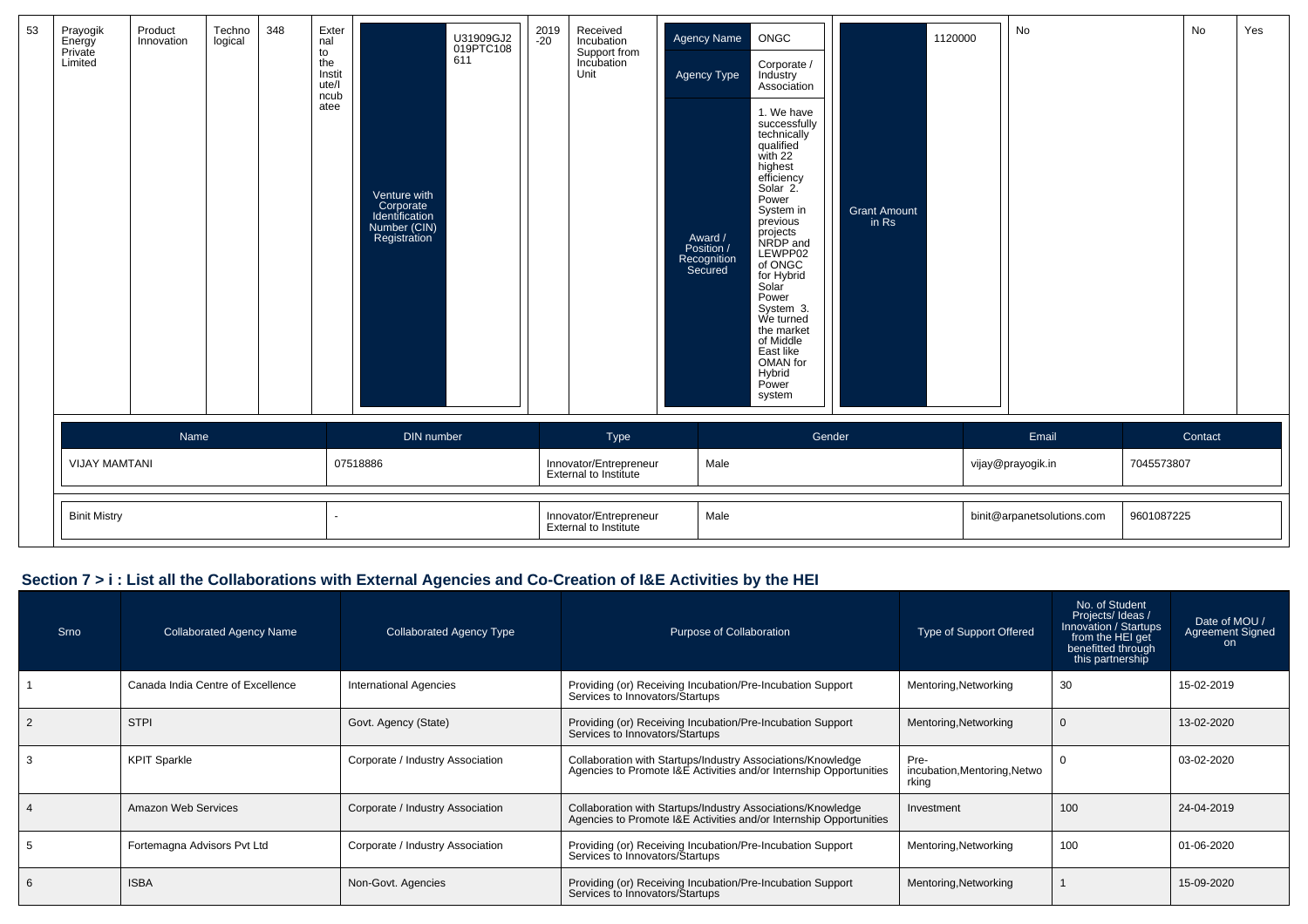|    | <b>TOM TOM</b>                                                                                | Corporate / Industry Association | Providing (or) Receiving Mentor and Handholding Support to<br>Support I&E Activities                                              | Networking                                              |          | 10-09-2020 |
|----|-----------------------------------------------------------------------------------------------|----------------------------------|-----------------------------------------------------------------------------------------------------------------------------------|---------------------------------------------------------|----------|------------|
|    | <b>Global SERS</b>                                                                            | <b>International Agencies</b>    | Collaboration with Startups/Industry Associations/Knowledge<br>Agencies to Promote I&E Activities and/or Internship Opportunities | Mentoring, Networking                                   | 60       | 30-09-2020 |
| 9  | Shuru Advisory LLP                                                                            | Corporate / Industry Association | Providing (or) Receiving Mentor and Handholding Support to<br>Support I&E Activities                                              | Mentoring, Networking                                   | 100      | 09-10-2019 |
| 10 | University of Saskatchewan, Canada                                                            | <b>Educational Institute</b>     | Providing (or) Receiving Incubation/Pre-Incubation Support<br>Services to Innovators/Startups                                     | Mentoring, Networking                                   | 125      | 03-07-2019 |
| 11 | Otemon Gakuin University, Japan                                                               | <b>Educational Institute</b>     | Providing (or) Receiving Incubation/Pre-Incubation Support<br>Services to Innovators/Startups                                     | Pre-<br>incubation.Incubation.Mento<br>ring, Networking | $\Omega$ | 26-07-2020 |
| 12 | Gubkin Russian State, Uzbekistan                                                              | <b>Educational Institute</b>     | Providing (or) Receiving Incubation/Pre-Incubation Support<br>Services to Innovators/Startups                                     | Mentoring, Networking                                   | $\Omega$ | 03-12-2019 |
| 13 | Tribhuvan University - Nepal                                                                  | <b>Educational Institute</b>     | Providing (or) Receiving Incubation/Pre-Incubation Support<br>Services to Innovators/Startups                                     | Mentoring, Networking                                   | $\Omega$ | 02-01-2020 |
| 14 | Salisbury University -Maryland, USA                                                           | <b>Educational Institute</b>     | Providing (or) Receiving Incubation/Pre-Incubation Support<br>Services to Innovators/Startups                                     | Mentoring, Networking                                   | 73       | 13-01-2020 |
| 15 | Box Hill College Kuwait                                                                       | <b>Educational Institute</b>     | Providing (or) Receiving Incubation/Pre-Incubation Support<br>Services to Innovators/Startups                                     | Mentoring, Networking                                   | $\Omega$ | 16-01-2020 |
| 16 | Russian State University of Oil and Gas<br>Tashkent - named after IVAN<br>Mikhaylovich GUBKIN | <b>Educational Institute</b>     | Providing (or) Receiving Incubation/Pre-Incubation Support<br>Services to Innovators/Startups                                     | Mentoring, Networking                                   | $\Omega$ | 19-12-2019 |
| 17 | Skyline University College - Sharjah, UAE                                                     | <b>Educational Institute</b>     | Providing (or) Receiving Incubation/Pre-Incubation Support<br>Services to Innovators/Startups                                     | Mentoring, Networking                                   | $\Omega$ | 18-01-2020 |
| 18 | University of Birmingham                                                                      | <b>Educational Institute</b>     | Providing (or) Receiving Incubation/Pre-Incubation Support<br>Services to Innovators/Startups                                     | Mentoring, Networking                                   | $\Omega$ | 19-02-2020 |
| 19 | University of Yalowa, Turkey                                                                  | <b>Educational Institute</b>     | Providing (or) Receiving Incubation/Pre-Incubation Support<br>Services to Innovators/Startups                                     | Mentoring, Networking                                   | 2        | 12-11-2019 |
| 20 | <b>GIDM</b>                                                                                   | <b>Educational Institute</b>     | Providing (or) Receiving Incubation/Pre-Incubation Support<br>Services to Innovators/Startups                                     | Mentoring, Networking                                   | $\Omega$ | 04-06-2019 |

## **Section 8 > ii : List the IPs Filed/Published/Granted (Copyright & Designs Only) by the HEI as an Applicant / Co-applicant / Co-owner**

**No Data Flled!**

## **Section 8 > iii : List the IP (Patents only) Filed by the HEI as Applicant / Co-applicant / Co-owner**

| Srno           | Title/Name of Patent                                                                | <b>IP Registration Number</b> | Date of Filed/Published (Year, Month) | <b>Application Level</b> | Copy of receipt / application<br>screenshot [PDF or Image] |
|----------------|-------------------------------------------------------------------------------------|-------------------------------|---------------------------------------|--------------------------|------------------------------------------------------------|
|                | NANO STRUCTURED METAL OXIDE<br>PARTICLES AND PROCESS THEREOFF                       | 201921000822                  | National                              | 2019 - 06                | Uploaded                                                   |
| $\overline{2}$ | A PROCESS FOR DEVELOPING THIN FILM<br>Cu <sub>2</sub> Sn <sub>S3</sub>              | 201921000821                  | National                              | $2019 - 08$              | Uploaded                                                   |
|                | FORMULATION FOR SYNTHESIS OF<br>EPOXIDES FROM OLEFINS AND<br><b>PROCESS THEREOF</b> | 201921013586                  | National                              | 2019 - 04                | Uploaded                                                   |
|                | SYSTEM FOR DYNAMIC MONITORING OF<br><b>AIR QUALITY</b>                              | 201921022722                  | National                              | $2019 - 07$              | <b>NA</b>                                                  |
|                | A PROCESS FOR PREPARATION OF<br><b>BIODIESEL</b>                                    | 202021004406                  | National                              | $2020 - 01$              | <b>NA</b>                                                  |